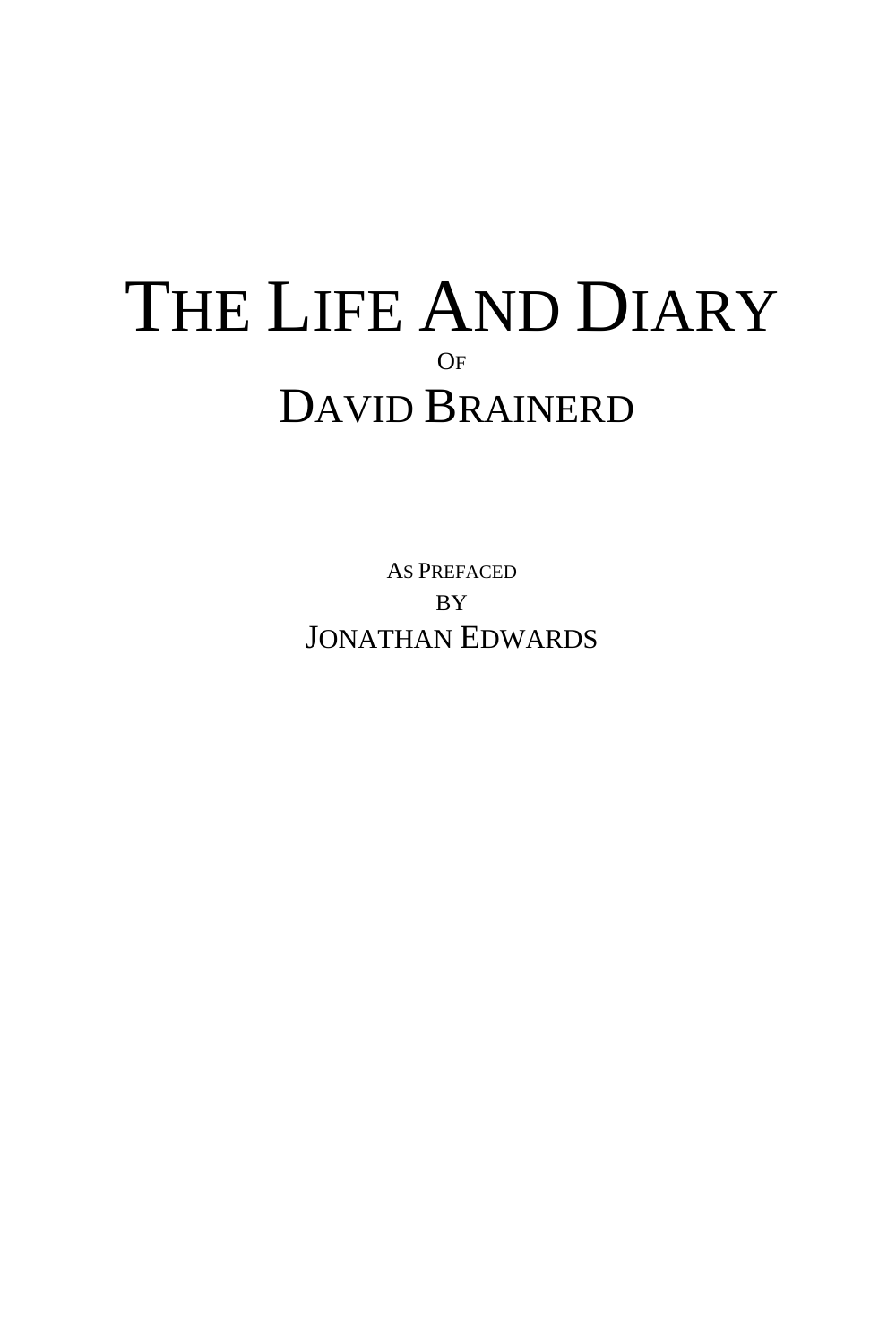#### PREFACE

THERE are two ways of representing and recommending true religion and virtue to the world; the one, by doctrine and precept; the other, by instance and example; both are abundantly used in the Holy Scriptures. Not only are the grounds, nature, design, and importance of religion clearly exhibited in the doctrines of Scripture — its exercise and practice plainly delineated, and abundantly enforced, in its commands and counsels — but there we have many excellent examples of religion, in its power and practice, set before us, in the histories both of the Old and New Testament.

JESUS CHRIST, the great Prophet of God, when he came to be "the light of the world" -to teach and enforce true religion, in a greater degree than ever had been before — made use of both these methods. In his doctrine, he not only declared the mind and will of God — the nature and properties of that virtue which becomes creatures of our make and in our circumstances — more clearly and fully than ever it had been before; and more powerfully enforced it by what he declared of the obligations and inducements to holiness; but he also in his own practice gave a most perfect example of the virtue he taught. He exhibited to the world such an illustrious pattern of humility, divine love, discreet zeal, self-denial, obedience, patience, resignation, fortitude, meekness, forgiveness, compassion, benevolence, and universal holiness, as neither men nor angels ever saw before.

God also in his providence has been wont to make use of both these methods to hold forth light to mankind, and inducements to their duty, in all ages. He has from time to time raised up eminent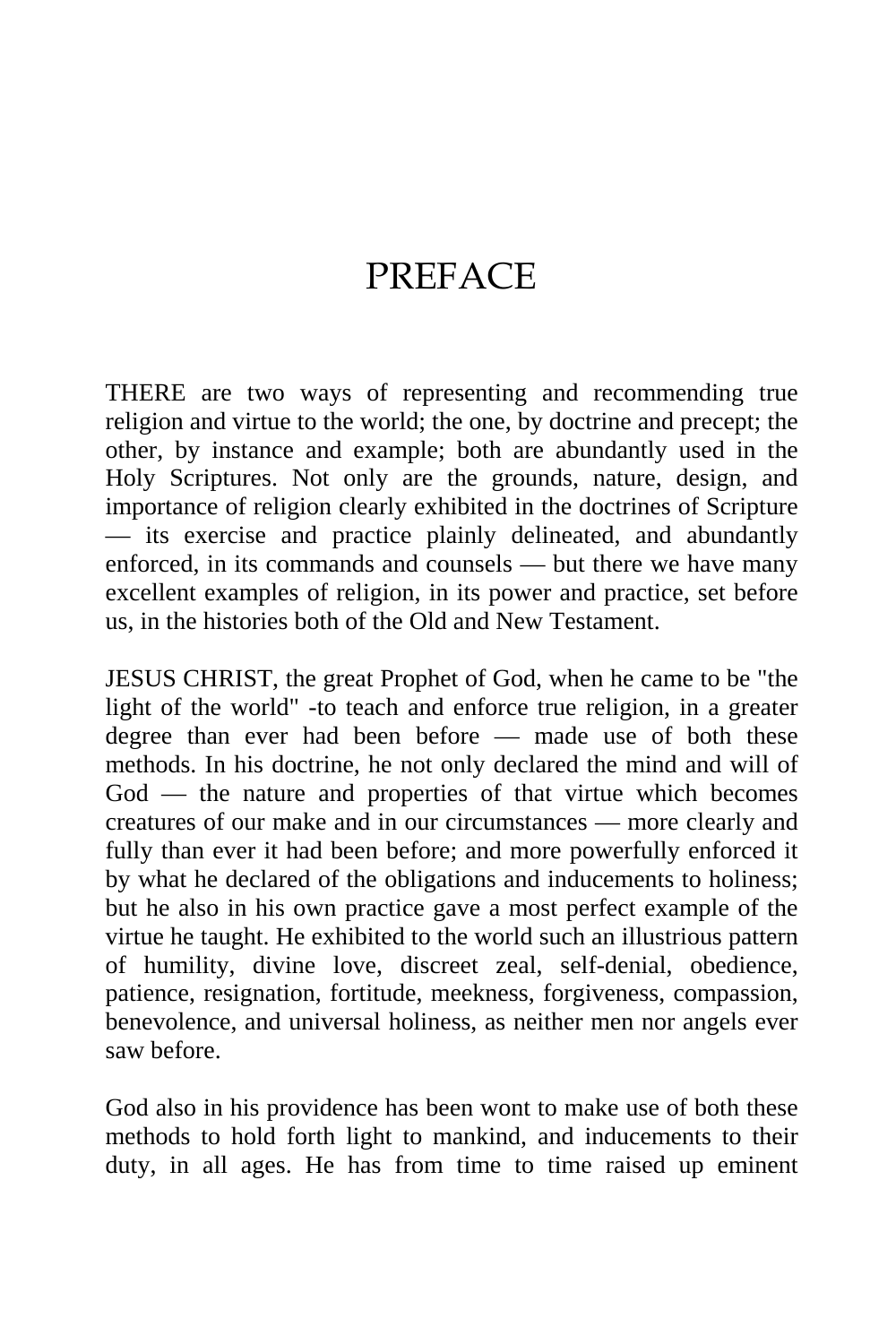teachers, to exhibit and bear testimony to the truth by their doctrine, and to oppose the errors, darkness, and wickedness of the world; and he has also raised up some eminent persons who have set bright examples of that religion which is taught and prescribed in the word of God; whose examples have, in the course of divine providence, been set forth to public view. These have a great tendency both to engage the attention of men to the doctrines and rules taught, and also to confirm and enforce them; especially when these bright examples have been exhibited in the same persons who have been eminent teachers. Hereby the world has had opportunity to see a confirmation of the truth, efficacy, and amiableness of the religion taught, in the practice of the same persons who have most clearly and forcibly taught it; and above all, when these bright examples have been set by eminent teachers, in a variety of unusual circumstances of remarkable trial; and when God has withal remarkably distinguished them with wonderful success of their instructions and labors.

Such an instance we have in the excellent person, whose life is published in the following pages. His example is attended with a great variety of circumstances tending to engage the attention of religious people, especially in these parts of the world. He was one of distinguished natural abilities; as all are sensible, who had acquaintance with him. As a minister of the gospel, he was called to unusual services in that work; and his ministry was attended with very remarkable and unusual events. His course of religion began before the late times of extraordinary religious commotion; yet he was not an idle spectator, but had a near concern in many things that passed at that time. He had a very extensive acquaintance with those who have been the subjects of the late religious operations, in places far distant, in people of different nations, education, manners, and customs. He had a peculiar opportunity of acquaintance with the false appearances and counterfeits of religion; was the instrument of a most remarkable awakening, a wonderful and abiding alteration and moral transformation of subjects who peculiarly render the change rare and astonishing.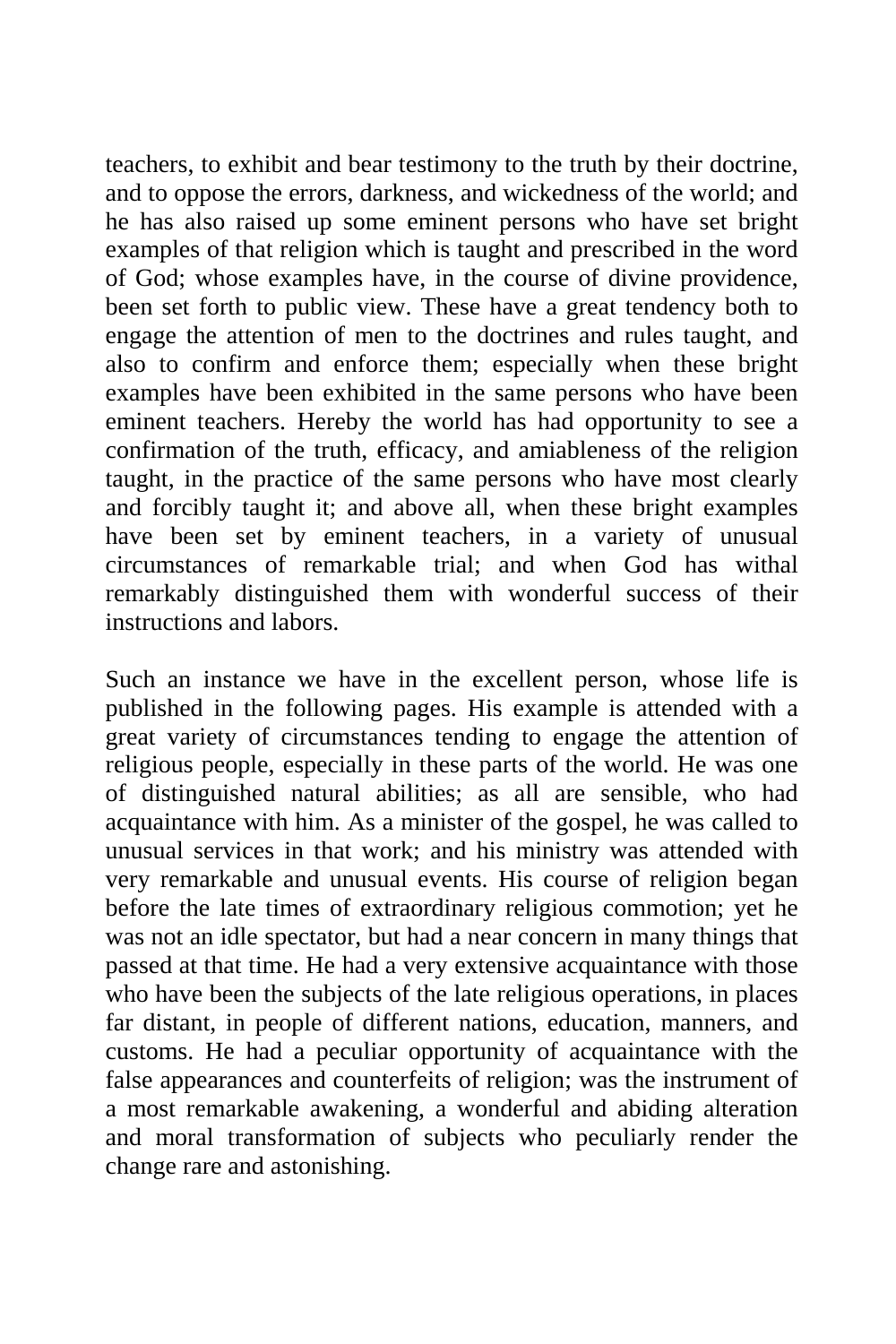In the following account, the reader will have an opportunity to see, not only what were the external circumstances and remarkable incidents of the life of this person, and how he spent his time from day to day, as to his external behaviour; but also what passed in his own heart. Here he will see the wonderful change he experienced in his mind and disposition, the manner in which that change was brought to pass, how it continued, what were its consequences in his inward frames, thoughts, affections, and secret exercises, through many vicissitudes and trials, for more than eight years.

He will also see, how all ended at last, in his sentiments, frame, and behaviour, during a long season of the gradual and sensible approach of death, under a lingering illness; and what were the effects of his religion in dying circumstances, or in the last stages of his illness. The account being written, the reader may have opportunity at his leisure to compare the various parts of the story, and deliberately to view and weigh the whole, and consider how far what is related is agreeable to the dictates of right reason and the holy word of God.

I am far from supposing, that Mr. Brainerd's inward exercises and experiences, or his external conduct, were free from all imperfections. The example of Jesus Christ is the only example that ever existed in human nature as altogether perfect; which therefore is a rule to try all other examples by; and the dispositions, frames, and practices of others must be commended and followed no further, than they were followers of Christ.

There is one thing in Mr. Brainerd, easily discernible by the following account of his life, which may be called an imperfection in him, which — though not properly an imperfection of a moral nature, yet — may possibly be made an objection against the extraordinary appearances of religion and devotion in him, by such as seek for objections against every thing that can be produced in favour of true vital religion; and that is, that he was, by his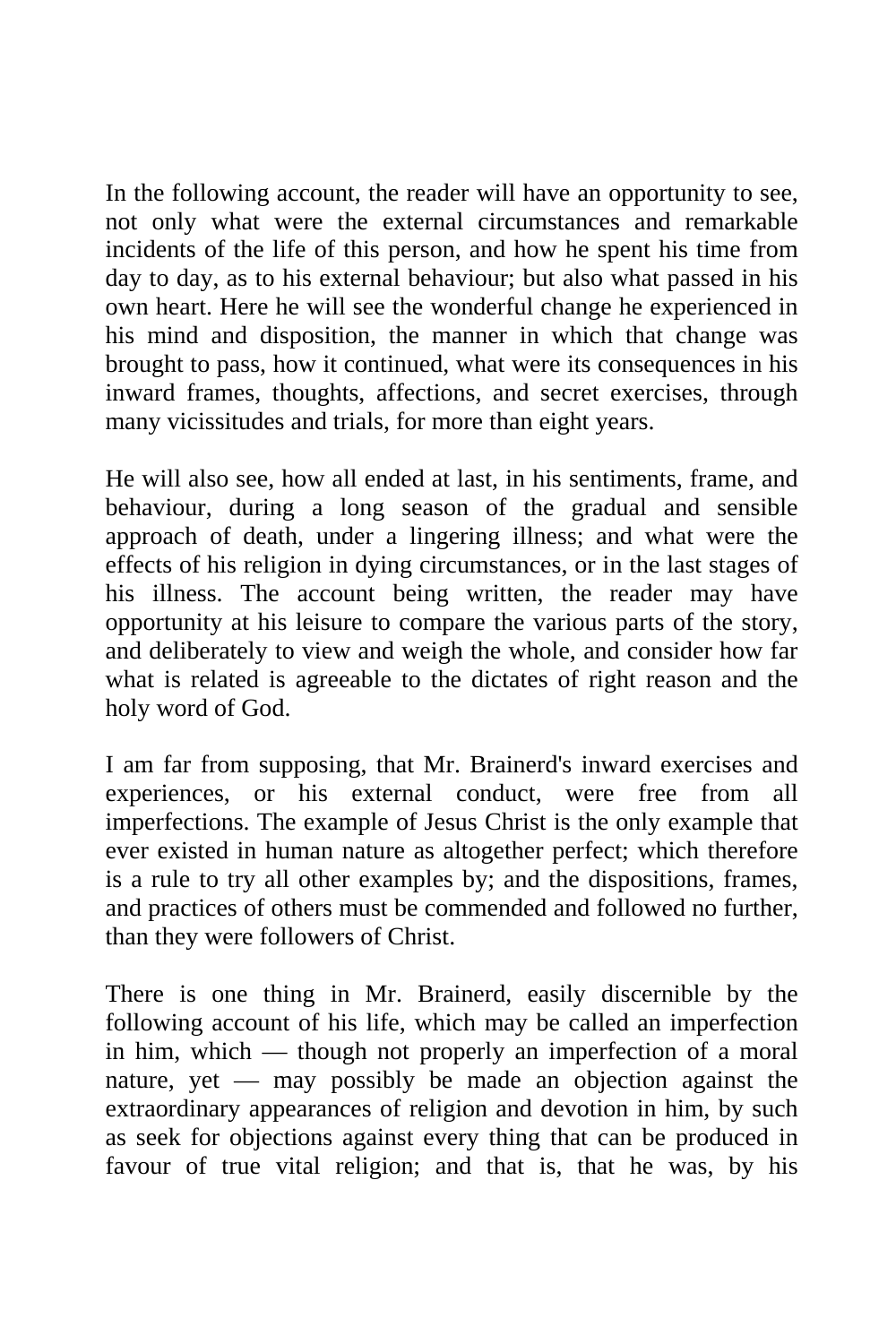constitution and natural temper, so prone to melancholy and dejection of spirit. There are some who think that all serious strict religion is a melancholy thing, and that what is called Christian experience, is little else besides melancholy vapours disturbing the brain, and exciting enthusiastic imaginations. But that Mr. Brainerd's temper or constitution inclined him to despondency, is no just ground to suspect his extraordinary devotion to be only the fruit of a warm imagination. I doubt not but that all who have well observed mankind, will readily grant, that not all who by their natural constitution or temper are most disposed to dejection, are the most susceptive of lively and strong impressions on their imagination, or the most subject to those vehement affections, which are the fruits of such impressions. But they must well know, that many who are of a very gay and sanguine natural temper are vastly more so; and if their affections are turned into a religious channel, are much more exposed to enthusiasm, than many of the former. As to Mr. Brainerd in particular, notwithstanding his inclination to despondency, he was evidently one of those who usually are the furthest from a teeming imagination; being of a penetrating genius, of clear thought, of close reasoning, and a very exact judgment; as all know, who knew him. As he had a great insight into human nature, and was very discerning and judicious in general; so he excelled in his judgment and knowledge in divinity, but especially in things appertaining to inward experimental religion. He most accurately distinguished between real, solid piety, and enthusiasm; between those affections that are rational and scriptural — having their foundation in light and judgment — and those that are founded in whimsical conceits, strong impressions on the imagination, and vehement emotions of the animal spirits. He was exceedingly sensible of men's exposedness to these things; how much they had prevailed, and what multitudes had been deceived by them; of their pernicious consequences, and the fearful mischief they had done in the Christian world. He greatly abhorred such a religion, and was abundant in bearing testimony against it, living and dying; and was quick to discern when any thing of that nature arose, though in its first budding, and appearing under the most fair and plausible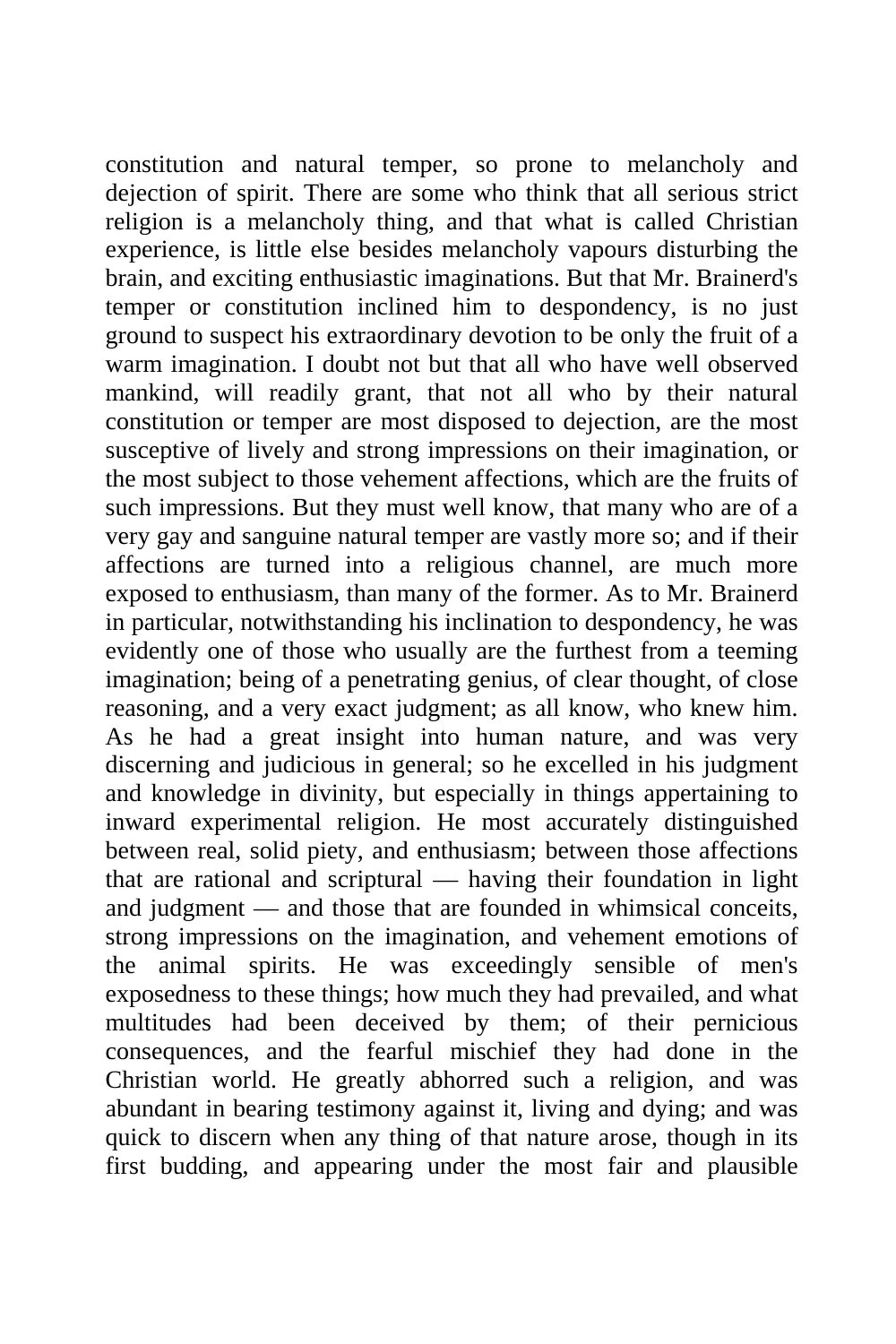disguises. He had a talent for describing the various workings of this imaginary, enthusiastic religion — evincing its falseness and vanity, and demonstrating the great difference between this and true spiritual devotion — which I scarcely ever knew equaled in any person.

His judiciousness did not only appear in distinguishing among the experiences of others, but also among the various exercises of his own mind; particularly in discerning what within himself was to be laid to the score of melancholy; in which he exceeded all melancholy persons that ever I was acquainted with. This was doubtless owing to a peculiar strength in his judgment; for it is a rare thing indeed, that melancholy people are well sensible of their own disease, and fully convinced that such and such things are to be ascribed to it, as are its genuine operations and fruits. Mr. Brainerd did not obtain that degree of skill at once, but gradually; as the reader may discern by the following account of his life. In the former part of his religious course, he imputed much of that kind of gloominess of mind and those dark thoughts to spiritual desertion, which in the latter part of his life he was abundantly sensible were owing to the disease of melancholy; accordingly he often expressly speaks of them in his diary as arising from this cause. He often in conversation spoke of the difference between melancholy and godly sorrow, true humiliation and spiritual desertion, and the great danger of mistaking the one for the other, and the very hurtful nature of melancholy; discoursing with great judgment upon it, and doubtless much more judiciously for what he knew by his own experience.

But besides what may be argued from Mr. Brainerd's strength of judgment, it is apparent in fact, that he was not a person of a warm imagination. His inward experiences, whether in his convictions or his conversion, and his religious views and impressions through the course of his life, were not excited by strong and lively images formed in his imagination; nothing at all appears of it in his diary from beginning to end. He told me on his death-bed, that although once, when he was very young in years and experience, he was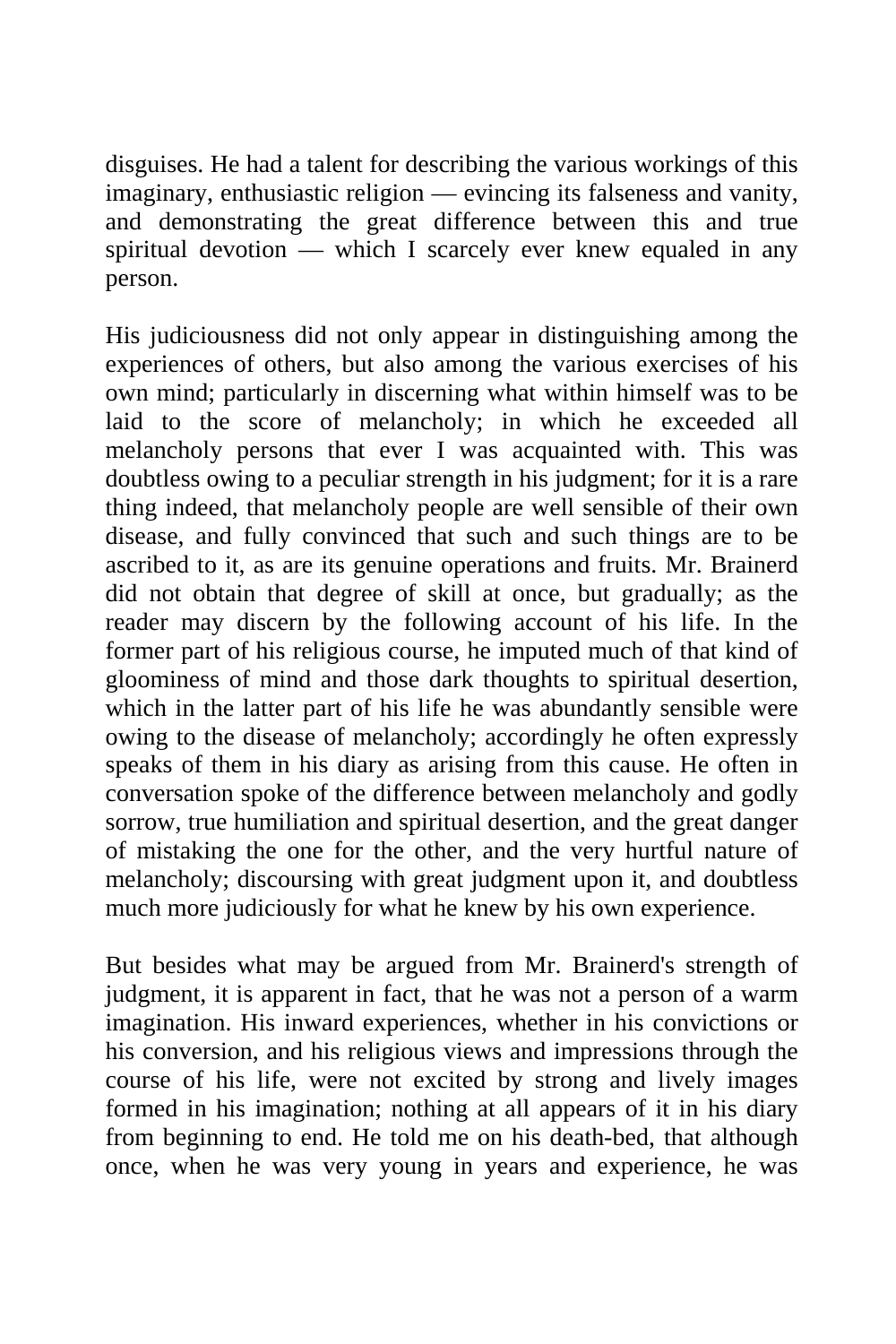deceived into a high opinion of such things -looking on them as superior attainments in religion, beyond what he had ever arrived at — was ambitious of them, and earnestly sought them; yet he never could obtain them. He moreover declared, that he never in his life had a strong impression on his imagination, of any outward form, external glory, or any thing of that nature; which kind of impressions abound among enthusiastic people.

As Mr. Brainerd's religious impressions, views, and affections in their nature were vastly different from enthusiasm; so were their effects in him as contrary to it as possible. Nothing like enthusiasm puffs men up with a high conceit of their own wisdom, holiness, eminence, and sufficiency; and makes them so bold, forward, assuming, and arrogant. But the reader will see, that Mr. Brainerd's religion constantly disposed him to a most mean thought of himself, an abasing sense of his own exceeding sinfulness, deficiency, unprofitableness, and ignorance; looking on himself as worse than others; disposing him to universal benevolence and meekness; in honour to prefer others, and to treat all with kindness and respect. And when melancholy prevailed, and though the effects of it were very prejudicial to him, yet it had not the effects of enthusiasm; but operated by dark and discouraging thoughts of himself, as ignorant, wicked, and wholly unfit for the work of the ministry, or even to be seen among mankind. Indeed, at the time forementioned, when he had not learned well to distinguish between enthusiasm and solid religion, he joined, and kept company with, some who were tinged with no small degree of the former. For a season he partook with them in a degree of their dispositions and behaviors; though, as was observed before, he could not obtain those things wherein their enthusiasm itself consisted, and so could not become like them in that respect, however he erroneously desired and sought it. But certainly it is not at all to be wondered at, that a youth, a young convert, one who had his heart so swallowed up in religion, and who so earnestly desired his flourishing state — and who had so little opportunity for reading, observation, and experience — should for a while be dazzled and deceived with the glaring appearances of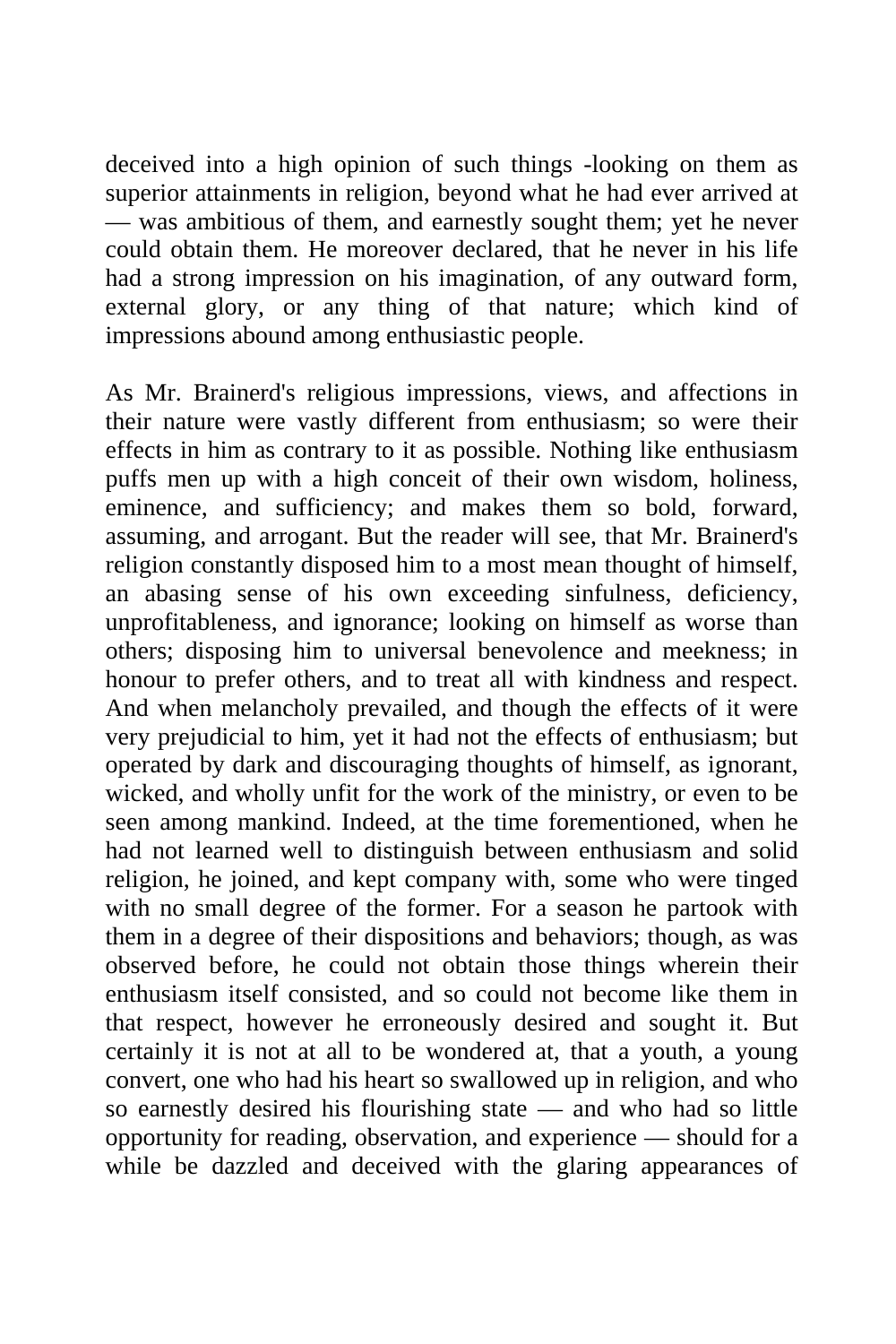mistaken devotion and zeal; especially considering the extraordinary circumstances of that day. He told me on his death-bed, that while he was in these circumstances he was out of his element, and did violence to himself, while complying, in his conduct, with persons of a fierce and imprudent zeal, from his great veneration of some whom he looked upon as better than himself. So that it would be very unreasonable, that his error at that time should nevertheless be esteemed a just ground of prejudice against the whole of his religion, and his character in general; especially considering, how greatly his mind soon changed, and how exceedingly he afterwards lamented his error, and abhorred himself for his imprudent zeal and misconduct at that time, even to the breaking of his heart, and almost to the overbearing of his natural strength; and how much of a Christian spirit he showed, in condemning himself for that misconduct, as the reader will see.

What has been now mentioned of Mr. Brainerd, is so far from being a just ground of prejudice against what is related in the following account of his life, that, if duly considered, it will render the history the more serviceable. For by his thus joining for a season with enthusiasts, he had a more full and intimate acquaintance with what belonged to that sort of religion; and so was under better advantages to judge of the difference between that, and what he finally approved, and strove to his utmost to promote, in opposition to it. And hereby the reader has the more to convince him that Mr. Brainerd, in his testimony against it, and the spirit and behaviour of those who are influenced by it, speaks from impartial conviction, and not from prejudice; because therein he openly condemns his own former opinion and conduct, on account of which he had greatly suffered from his opposers, and for which some continued to reproach him as long as he lived.

Another imperfection in Mr. Brainerd, which may be observed in the following account of his life, was his being excessive in his labors; not taking due care to proportion his fatigues to his strength. Indeed the case was very often such, by the seeming calls of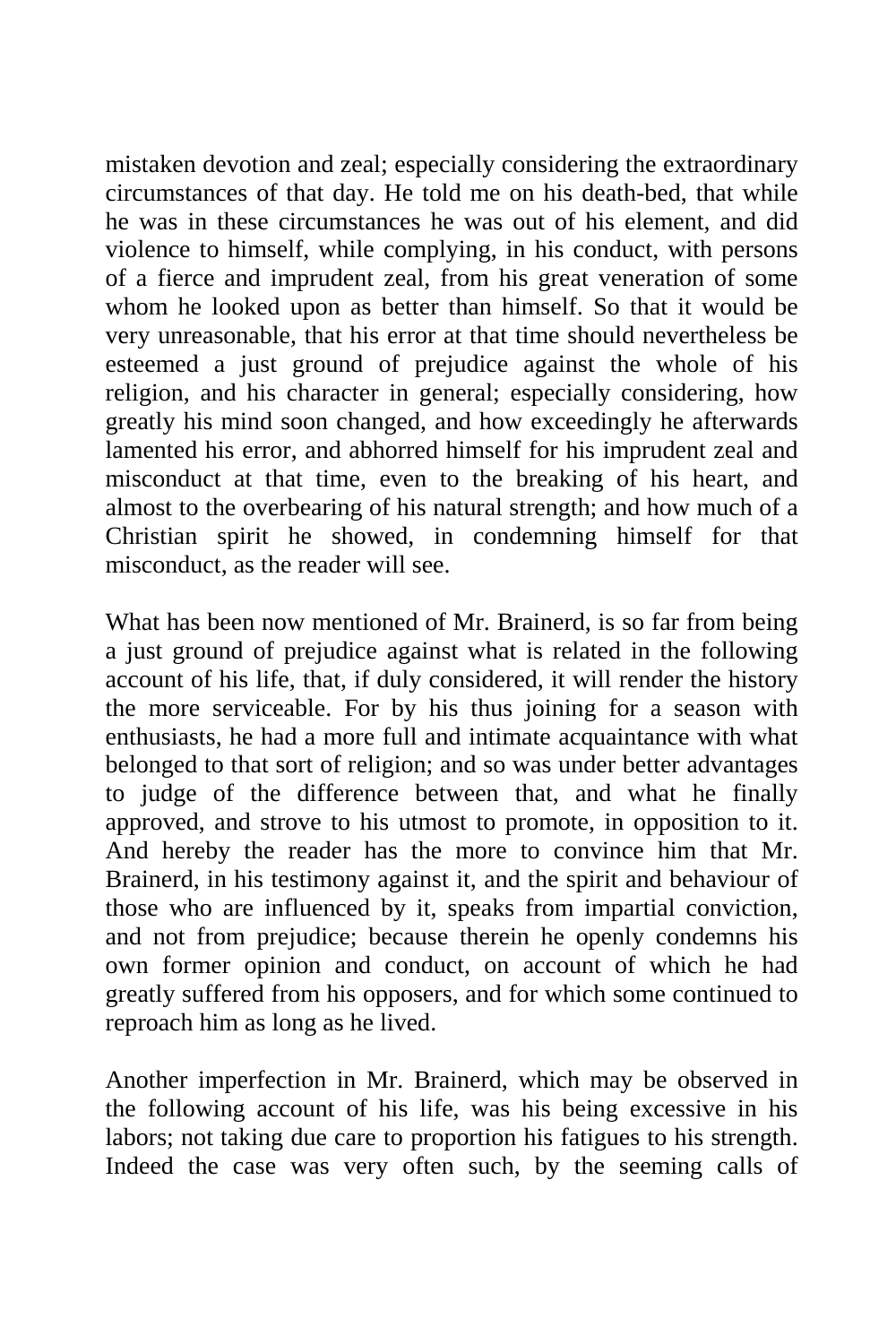Providence, as made it extremely difficult for him to avoid doing more than his strength would well admit of; yea, his circumstances and the business of his mission among the Indians were such, that great fatigues and hardships were altogether inevitable. However, he was finally convinced, that he had erred in this matter, and that he ought to have taken more thorough care, and been more resolute to withstand temptations to such degrees of labor as injured his health; and accordingly warned his brother, who succeeds him in his mission, to be careful to avoid this error.

Besides the imperfections already mentioned, it is readily allowed, that there were some imperfections which ran through his whole life, and were mixed with all his religious affections and exercises; some mixture of what was natural with that which was spiritual; as it evermore is in the best saints in this world. Doubtless, natural temper had some influence in the religious exercises and experiences of Mr. Brainerd, as there most apparently was in the exercises of devout David, and the apostles Peter, John, and Paul. There was undoubtedly very often some influence of his natural disposition to dejection, in his religious mourning; some mixture of melancholy with truly godly sorrow and real Christian humility; some mixture of the natural fire of youth with his holy zeal for God; and some influence of natural principles mixed with grace in various other respects, as it ever was and ever will be with the saints while on this side heaven. Perhaps none were more sensible of Mr. Brainerd's imperfections than he himself; or could distinguish more accurately than he, between what was natural and what was spiritual. It is easy for the judicious reader to observe, that his graces ripened, the religious exercises of his heart became more and more pure, and he more and more distinguished in his judgment, the longer he lived: he had much to teach and purify him, and he failed not to make his advantage.

But notwithstanding all these imperfections, I am persuaded every pious and judicious reader will acknowledge, that what is here set before him is indeed a remarkable instance of true and eminent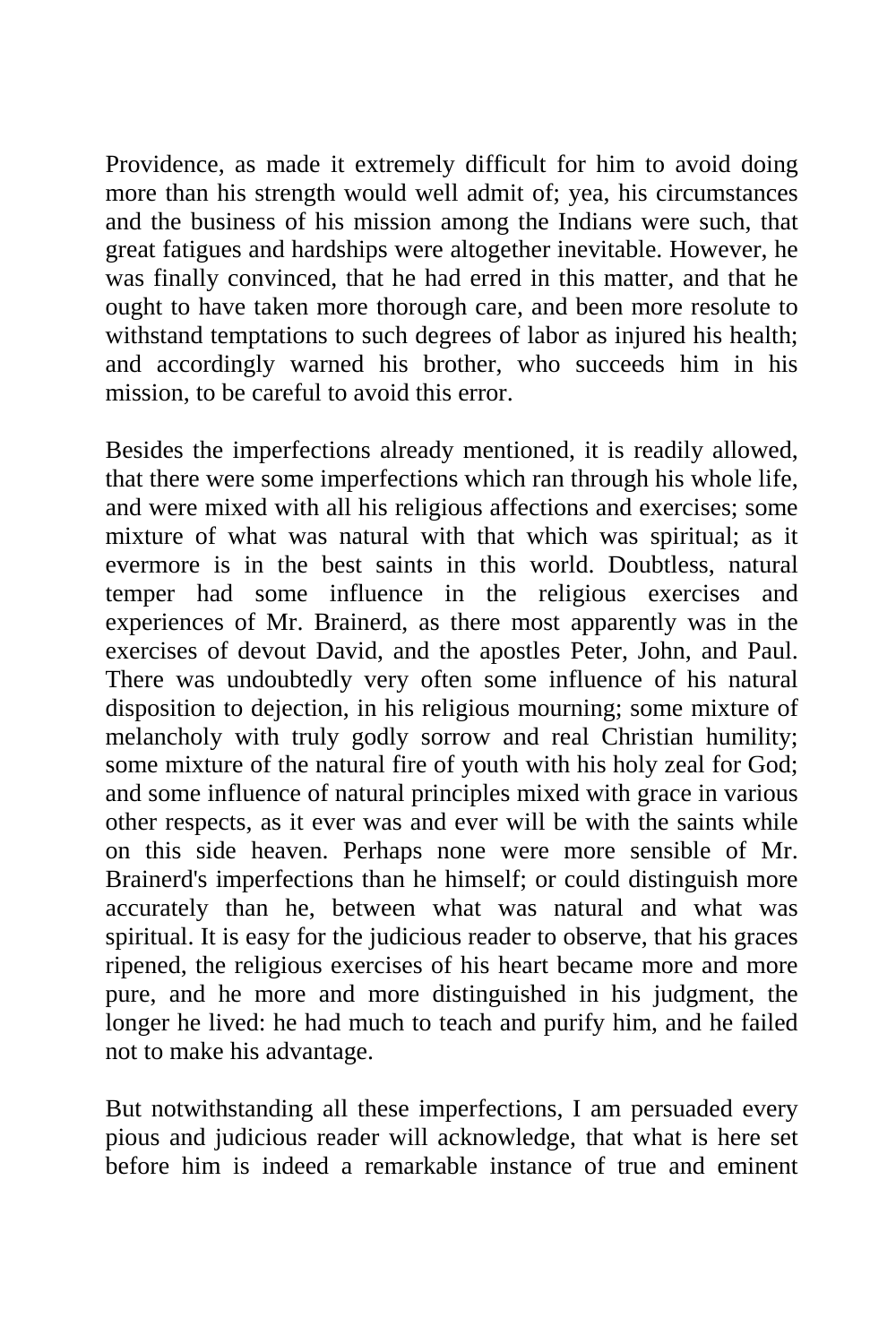Christian piety in heart and practice — tending greatly to confirm the reality of vital religion, and the power of godliness — that it is most worthy of imitation, and many ways calculated to promote the spiritual benefit of the careful observer.

It is fit the reader should be aware, that what Mr. Brainerd wrote in his diary, out of which the following account of his life is chiefly taken, was written only for his own private use, and not to get honour and applause in the world, nor with any design that the world should ever see it, either while he lived or after his death; excepting some few things that he wrote in a dying state, after he had been persuaded, with difficulty, not entirely to suppress all his private writings. He showed himself almost invincibly averse to the publishing of any part of his diary after his death; and when he was thought to be dying at Boston, he gave the most strict, peremptory orders to the contrary. But being by some of his friends there prevailed upon to withdraw so strict and absolute a prohibition, he was pleased finally to yield so far as that "his papers should be left in my hands, that I might dispose of them as I thought would be most for God's glory and the interest of religion."

But a few days before his death, he ordered some part of his diary to be destroyed, which renders the account of his life the less complete. And there are some parts of his diary here left out for brevity's sake, that would, I am sensible, have been a great advantage to the history, if they had been inserted; particularly the account of his wonderful successes among the Indians; which for substance is the same in his private diary with that which has already been made public, in the journal he kept by order of the society in Scotland, for their information. That account, I am of opinion, would be more entertaining and more profitable, if it were published as it is written in his diary, in connection with his secret religion and the inward exercises of his mind, and also with the preceding and following parts of the story of his life. But because that account has been published already, I have therefore omitted that part. However, this defect may in a great measure be made up to the reader, by the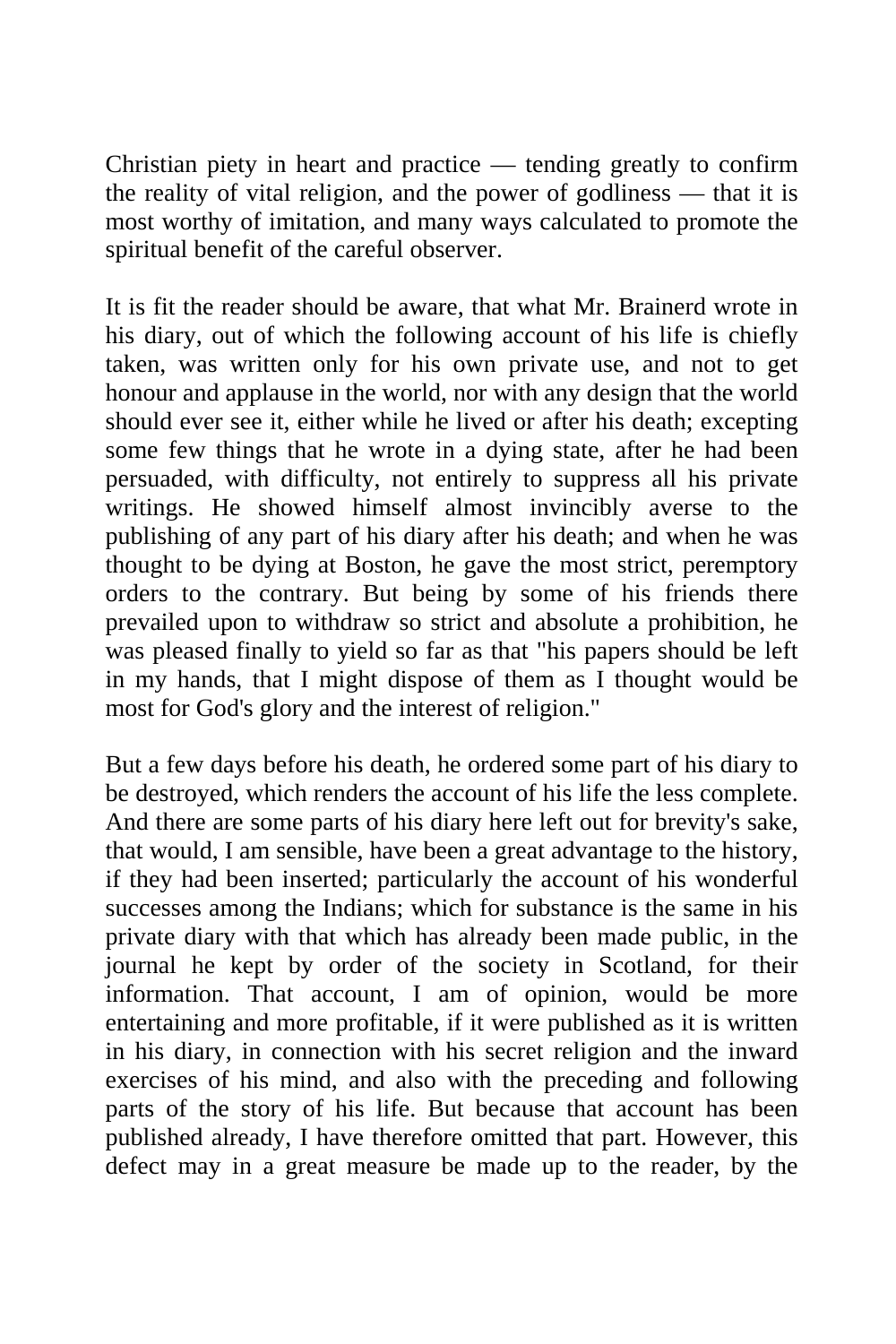public journal. — But it is time to end this preface, that the reader may be no longer detained from the history itself.

JONATHAN EDWARDS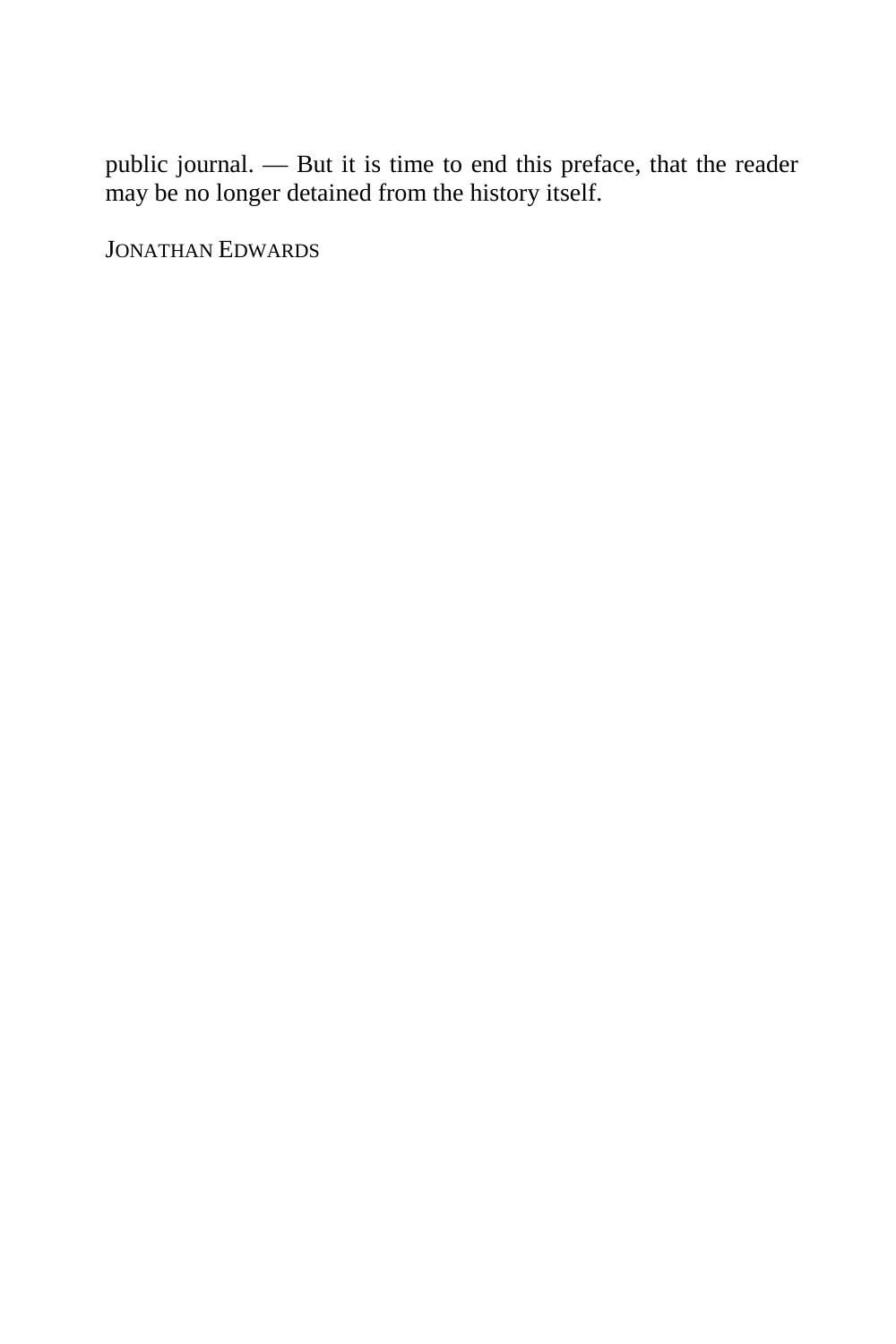# THE LIFE AND DIARY OF DAVID BRAINERD.

N.B. THOSE PARTS OF THE FOLLOWING LIFE AND DIARY WHICH ARE NOT IN TURNED COMMAS, ARE THE WORDS OF THE PUBLISHER, PRESIDENT EDWARDS. THEY CONTAIN THE SUBSTANCE OF MR. BRAINERD'S DIARY FOR THE TIME SPECIFIED. BY THIS MODE, NEEDLESS REPETITIONS WERE PREVENTED.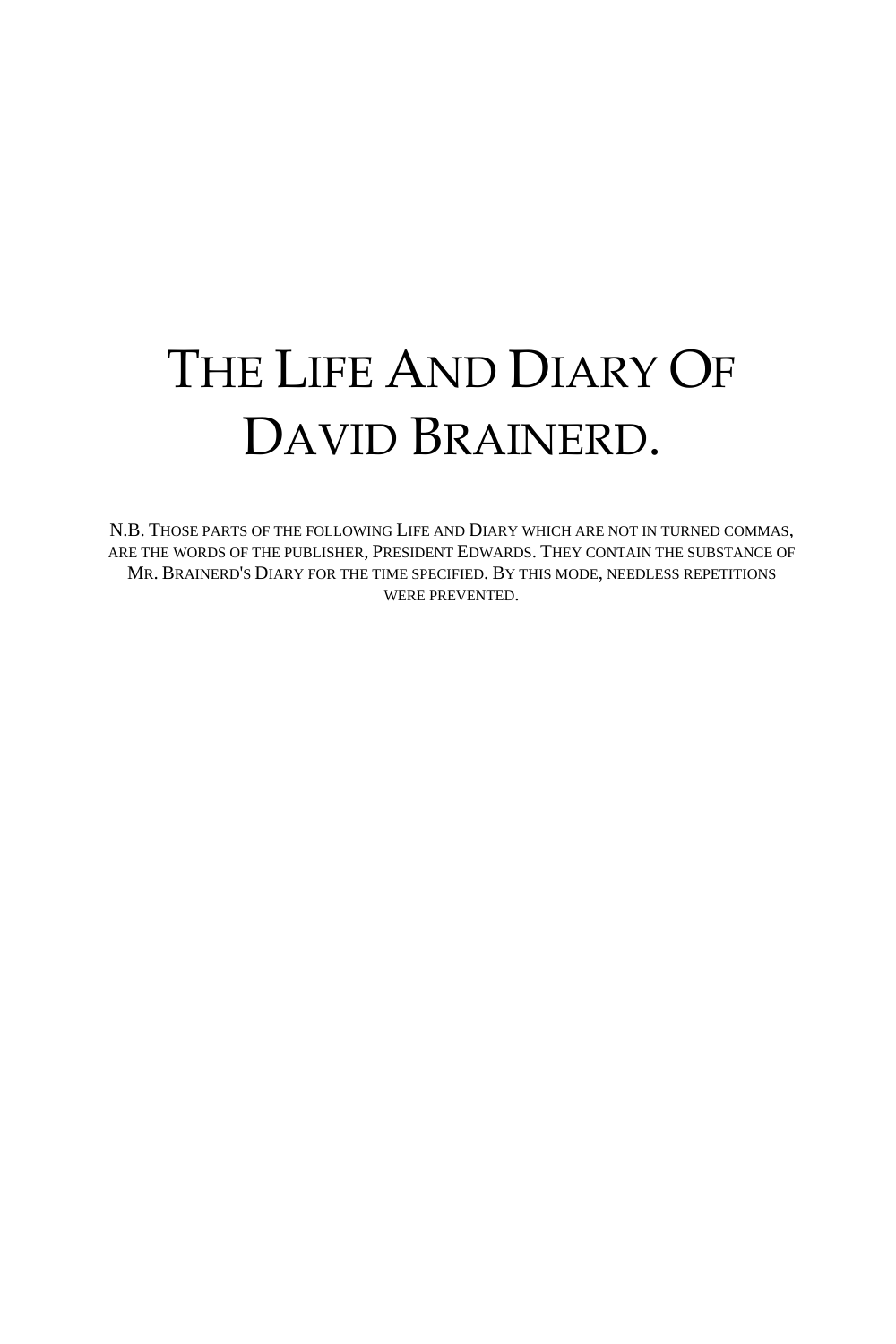#### PART I.

#### FROM HIS BIRTH, TO THE TIME WHEN HE BEGAN TO STUDY FOR THE MINISTRY.

MR. DAVID BRAINERD was born April 20, 1718, at Haddam, a town of Hartford, in Connecticut, New England. His father was the worshipful Hezekiah Brainerd, Esq. one of his Majesty's council for that colony; who was the son of Daniel Brainerd, Esq. a justice of the peace, and a deacon of the church of Christ in Haddam. His mother was Mrs. Dorothy Hobart, daughter to the Reverend Mr. Jeremiah Hobart; who preached awhile at Topsfield, then removed to Hempstead on Long-Island, and afterwards — by reason of numbers turning Quakers, and many others being so irreligious, that they would do nothing towards the support of the gospel — settled in the work of the ministry at Haddam; where he died in the 85th year of his age. He went to the public worship in the forenoon, and died in his chair between meetings. This reverend gentleman was a son of the Reverend Peter Hobart; who was, first, minister of the gospel at Hingham, in the county of Norfolk in England; and, by reason of the persecution of the Puritans, removed with his family to New England, and was settled in the ministry at Hingham, in Massachusetts. He had five sons, viz. Joshua, Jeremiah, Gershom, Japheth, and Nehemiah. His son Joshua was minister at Southold on Long-Island. Jeremiah was Mr. David Brainerd's grandfather, minister at Haddam, &c. as before observed; Gershom was minister of Groton in Connecticut; Japheth was a physician; he went in the quality of a doctor of a ship to England, (before the time of taking his second degree at college,) and designed to go from thence to the East Indies; but never was heard of more. Nehemiah was sometime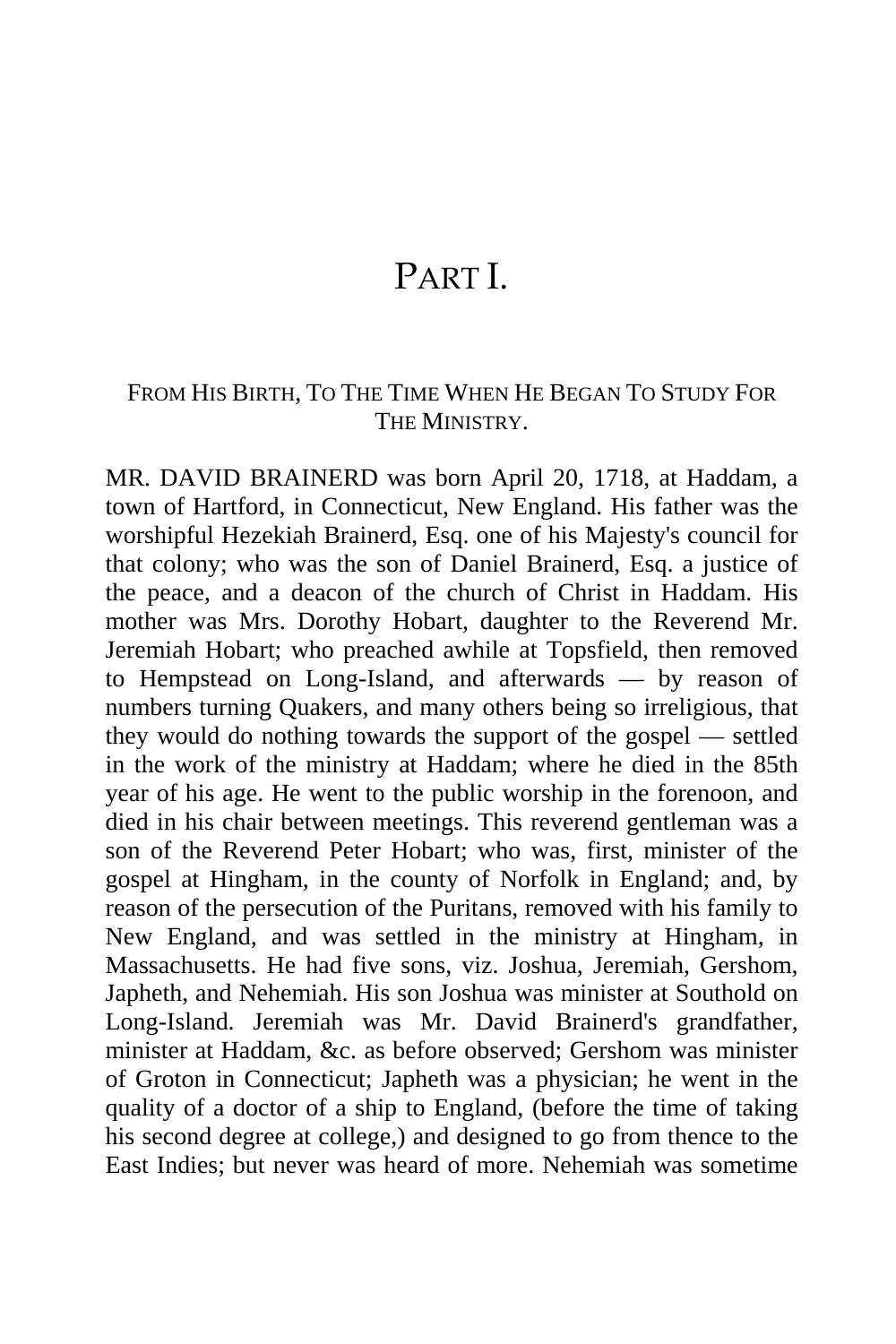fellow of Harvard college, and afterwards minister at Newton in Massachusetts. The mother of Mrs. Dorothy Hobart (who was afterwards Brainerd) was a daughter of the Reverend Samuel Whiting, minister of the gospel, first at Boston in Lincolnshire, and afterwards at Lynn in Massachusetts, New England. He had three sons who were ministers of the gospel.

David Brainerd was the third son of his parents. They had five sons, and four daughters. Their eldest son is Hezekiah Brainerd, Esq. a justice of the peace, and for several years past a representative of the town of Haddam, in the general assembly of Connecticut colony; the second was the Reverend Nehemiah Brainerd, a worthy minister at Eastbury in Connecticut, who died of a consumption, Nov. 10, 1742; the fourth is Mr. John Brainerd, who succeeds his brother David as missionary to the Indians, and pastor of the same church of Christian Indians in New Jersey; and the fifth was Israel, lately student at Yale college in New-Haven, who died since his brother David. — Mrs. Dorothy Brainerd having lived about five years a widow, died when her son, of whose life I am about to give an account, was about fourteen years of age: so that in his youth he was left both fatherless and motherless. What account he has given of himself, and his own life, may be seen in what follows. [1]

"I was from my youth somewhat sober, and inclined rather to melancholy than the contrary extreme; but do not remember any thing of conviction of sin, worthy of remark, till I was, I believe, about seven or eight years of age. Then I became concerned for my soul, and terrified at the thoughts of death, and was driven to the performance of duties: but it appeared a melancholy business, that destroyed my eagerness for play. And though, alas! this religious concern was but short-lived, I sometimes attended secret prayer; and thus lived at "ease in Zion, without God in the world," and without much concern, as I remember, till I was above thirteen years of age. But some time in the winter 1732, I was roused out of carnal security, by I scarce know what means at first; but was much excited by the prevailing of a mortal sickness in Haddam. I was frequent,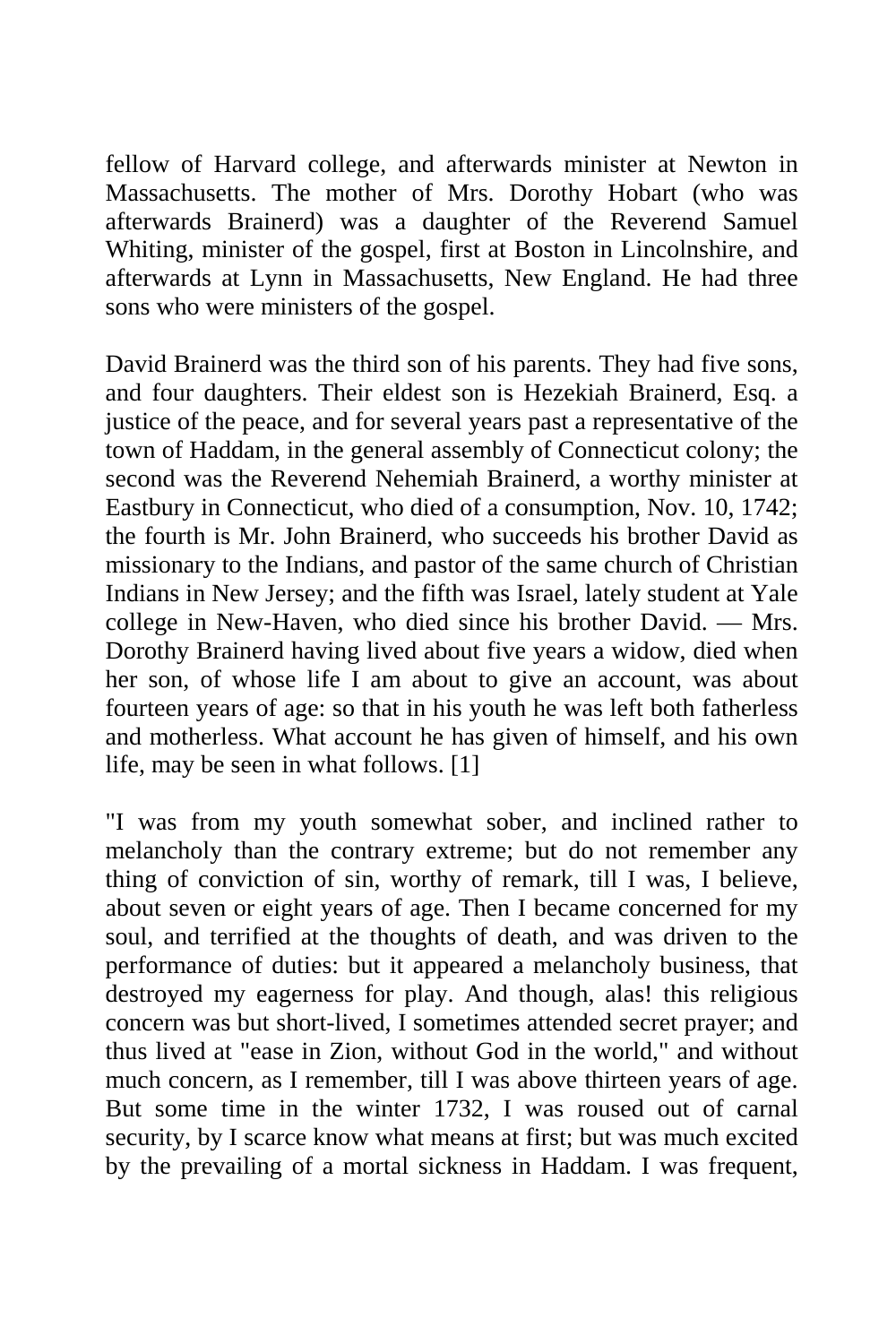constant, and somewhat fervent in duties; and took delight in reading, especially Mr. Janeway's Token for Children. I felt sometimes much melted in duties, and took great delight in the performance of them; and I sometimes hoped that I was converted, or at least in a good and hopeful way for heaven and happiness, not knowing what conversion was. The Spirit of God at this time proceeded far with me; I was remarkably dead to the world, and my thoughts were almost wholly employed about my soul's concerns; and I may indeed say, "Almost I was persuaded to be a Christian." I was also exceedingly distressed and melancholy at the death of my mother, in March, 1732. But afterwards my religious concern began to decline, and by degrees I fell back into a considerable degree of security, though I still attended secret prayer.

"About the 15th of April, 1733, I removed from my father's house to East Haddam, where I spent four years; but still "without God in the world," though, for the most part, I went a round of secret duty. I was not much addicted to young company, or frolicking, as it is called, but this I know, that when I did go into such company, I never returned with so good a conscience as when I went; it always added new guilt, made me afraid to come to the throne of grace, and spoiled those good frames I was wont sometimes to please myself with. But, alas! all my good frames were but self-righteousness, not founded on a desire for the glory of God.

"About the latter end of April, 1737, being full nineteen years of age, I removed to Durham, to work on my farm, and so continued about one year; frequently longing, from a natural inclination, after a liberal education. When about twenty years of age, I applied myself to study; and was now engaged more than ever in the duties of religion. I became very strict, and watchful over my thoughts, words, and actions; and thought I must be sober indeed, because I designed to devote myself to the ministry; and imagined I did dedicate myself to the Lord.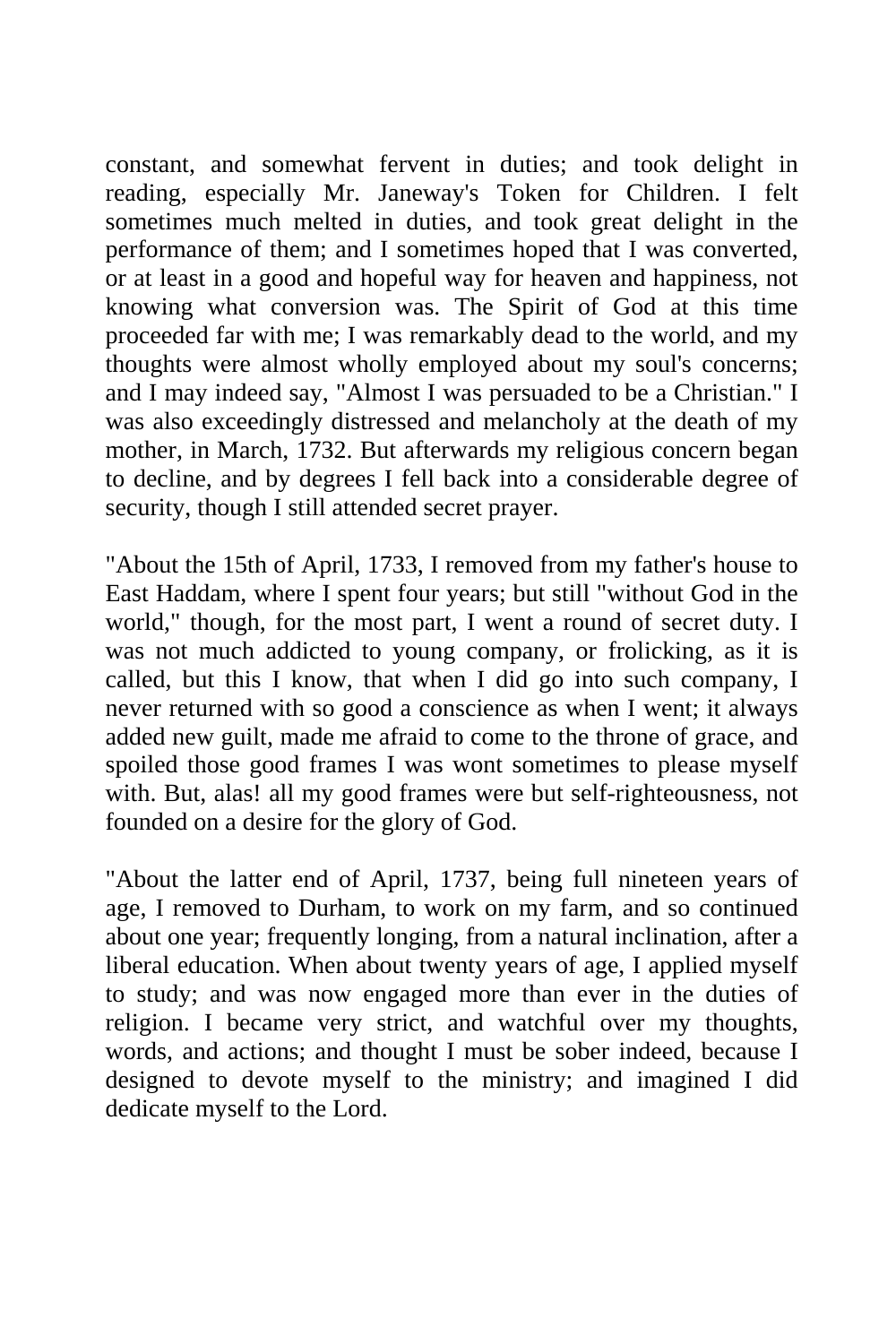Some time in April, 1738, I went to Mr. Fiske's, and lived with him during his life. [2] I remember he advised me wholly to abandon young company, and associate myself with grave elderly people: which counsel I followed. My manner of life was now exceeding regular, and full of religion, such as it was; for I read my Bible more than twice through in less than a year, spent much time every day in prayer and other secret duties, gave great attention to the word preached, and endeavoured to my utmost to retain it. So much concerned was I about religion, that I agreed with some young persons to meet privately on sabbath evenings for religious exercises, and thought myself sincere in these duties; and after our meeting was ended, I used to repeat the discourses of the day to myself; recollecting what I could, though sometimes very late at night. I used sometimes on Monday mornings to recollect the same sermons; had considerable moving of pleasurable affection in duties, and had many thoughts of joining the church. In short, I had a very good outside, and rested entirely on my duties, though not sensible of it.

"After Mr. Fiske's death, I proceeded in my learning with my brother; was still very constant in religious duties, and often wondered at the levity of professors; it was a trouble to me, that they were so careless in religious matters. — Thus I proceeded a considerable length on a self-righteous foundation; and should have been entirely lost and undone, had not the mere mercy of God prevented.

"Some time in the beginning of winter, 1738, it pleased God, on one sabbath-day morning, as I was walking out for some secret duties, to give me on a sudden such a sense of my danger, and the wrath of God, that I stood amazed, and my former good frames, that I had pleased myself with, all presently vanished. From the view I had of my sin and vileness, I was much distressed all that day, fearing the vengeance of God would soon overtake me. I was much dejected, kept much alone, and sometimes envied the birds and beasts their happiness, because they were not exposed to eternal misery, as I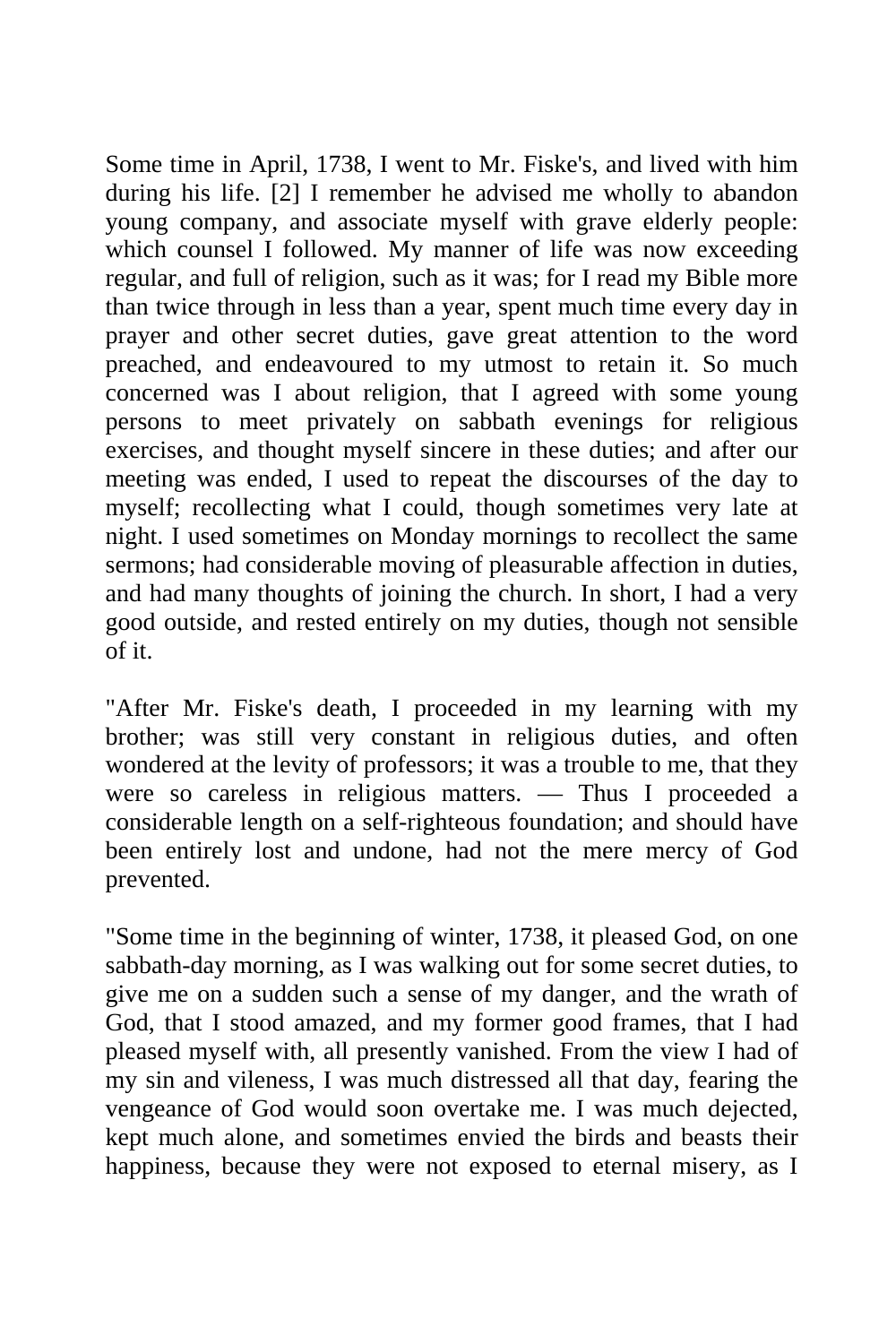evidently saw I was. And thus I lived from day to day, being frequently in great distress: sometimes there appeared mountains before me to obstruct my hopes of mercy; and the work of conversion appeared so great, that I thought I should never be the subject of it. I used, however, to pray and cry to God, and perform other duties with great earnestness; and thus hoped by some means to make the case better.

"And though, hundreds of times, I renounced all pretences of any worth in my duties, as I thought, even while performing them, and often confessed to God that I deserved nothing, for the very best of them, but eternal condemnation; yet still I had a secret hope of recommending myself to God by my religious duties. When I prayed affectionately, and my heart seemed in some measure to melt, I hoped God would be thereby moved to pity me, my prayers then looked with some appearance of goodness in them, and I seemed to mourn for sin. And then I could in some measure venture on the mercy of God in Christ, as I thought, though the preponderating thought, the foundation of my hope, was some imagination of goodness in my heart-meltings, flowing of affections in duty, extraordinary enlargements, &c. Though at times the gate appeared so very strait, that it looked next to impossible to enter, yet, at other times, I flattered myself that it was not so very difficult, and hoped I should by diligence and watchfulness soon gain the point. Sometimes after enlargement in duty and considerable affection, I hoped I had made a good step towards heaven; imagined that God was affected as I was, and that he would hear such sincere cries, as I called them. And so sometimes, when I withdrew for secret duties in great distress, I returned comfortable; and thus healed myself with my duties.

"Some time in February, 1739, I set apart a day for secret fasting and prayer, and spent the day in almost incessant cries to God for mercy, that he would open my eyes to see the evil of sin, and the way of life by Jesus Christ. And God was pleased that day to make considerable discoveries of my heart to me. But still I trusted in all the duties I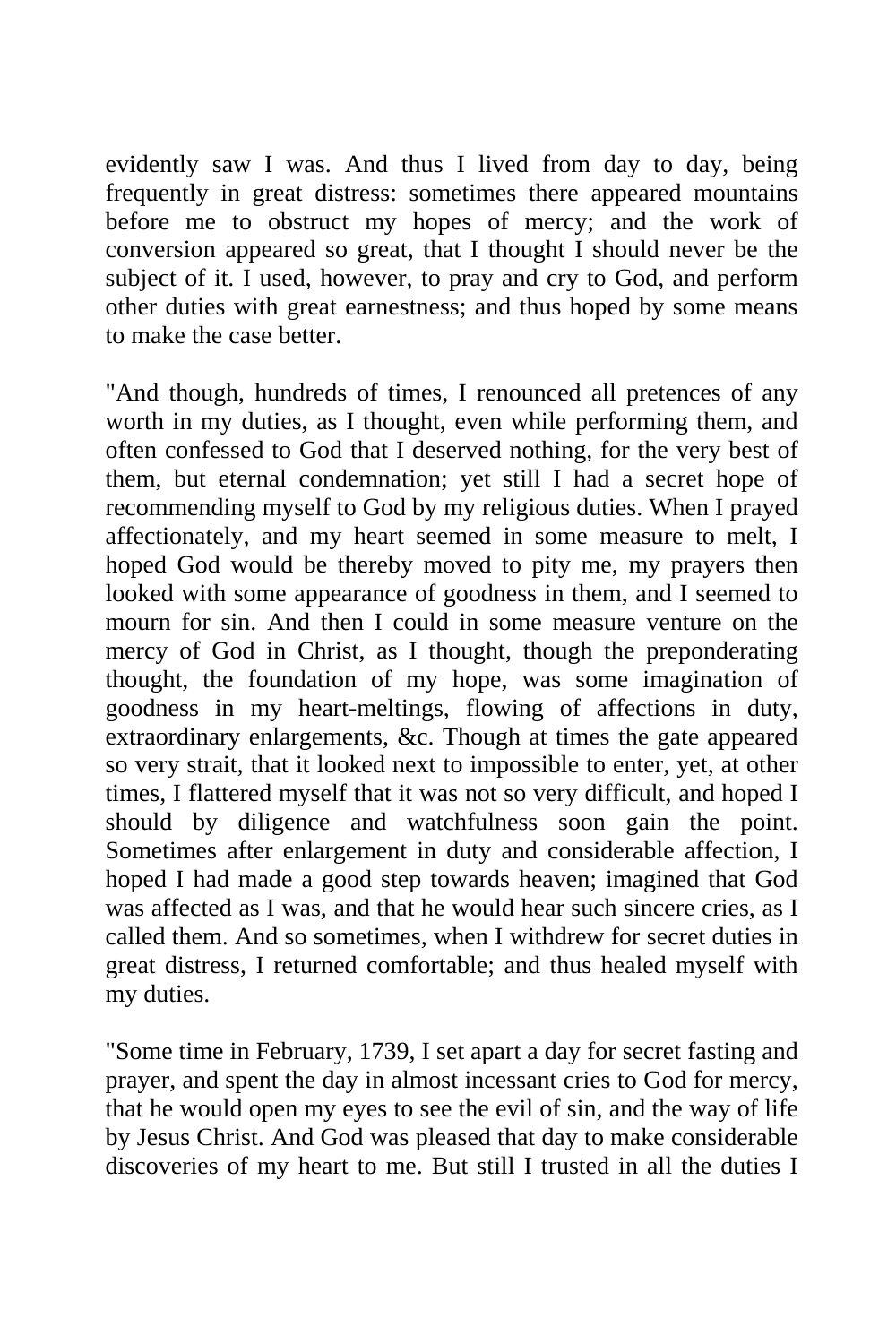performed; though there was no manner of goodness in them, there being in them no respect to the glory of God, nor any such principle in my heart. Yet, God was pleased to make my endeavours that day a means to show me my helplessness in some measure.

"Sometimes I was greatly encouraged, and imagined that God loved me, and was pleased with me; and thought I should soon be fully reconciled to God. But the whole was founded on mere presumption, arising from enlargement in duty, or flowing of affections, or some good resolutions, and the like. And when, at times, great distress began to arise, on a sight of my vileness, nakedness, and inability to deliver myself from a sovereign God, I used to put off the discovery, as what I could not bear. Once, I remember, a pang of distress seized me, and the thoughts of renouncing myself, and standing naked before God, stripped of all goodness, were so dreadful to me, that I was ready to say to them as Felix to Paul, `Go thy way for this time.' Thus, though I daily longed for greater conviction of sin, supposing that I must see more of my dreadful state in order to a remedy; yet when the discoveries of my vile, hellish heart, were made to me, the sight was so dreadful, and showed me so plainly my exposedness to damnation, that I could not endure it. — I constantly strove after whatever qualifications I imagined others obtained before the reception of Christ, in order to recommend me to his favour. Sometimes I felt the power of a hard heart, and supposed it must be softened before Christ would accept of me; and when I felt any meltings of heart, I hoped now the work was almost done. Hence, when my distress still remained, I was wont to murmur at God's dealings with me; and thought, when others felt their hearts softened, God showed them mercy; but my distress remained still.

"Sometimes I grew remiss and sluggish, without any great convictions of sin, for a considerable time together; but after such a season, convictions seized me more violently. One night I remember in particular, when I was walking solitarily abroad, I had opened to me such a view of my sin, that I feared the ground would cleave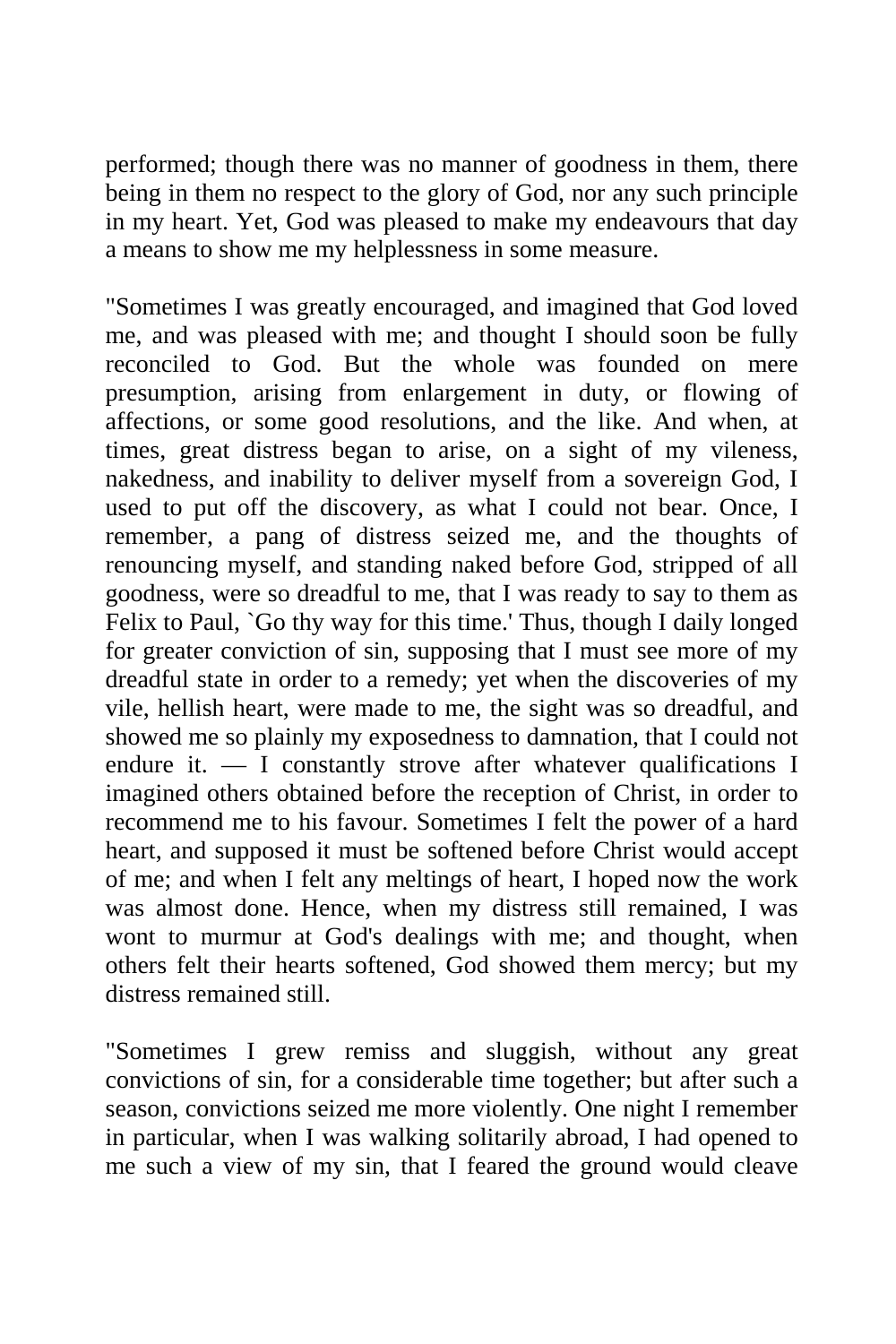asunder under my feet, and become my grave; and would send my soul quick into hell, before I could get home. And though I was forced to go to bed, lest my distress should be discovered by others, which I much feared; yet I scarcely durst sleep at all, for I thought it would be a great wonder if I should be out of hell in the morning. And though my distress was sometimes thus great, yet I greatly dreaded the loss of convictions, and returning back to a state of carnal security, and to my former insensibility of impending wrath; which made me exceeding exact in my behaviour, lest I should stifle the motions of God's Holy Spirit. When at any time I took a view of my convictions, and thought the degree of them to be considerable, I was wont to trust in them; but this confidence, and the hopes of soon making some notable advances towards deliverance, would ease my mind, and I soon became more senseless and remiss: but then again, when I discerned my convictions to grow languid, and I thought them about to leave me, this immediately alarmed and distressed me. Sometimes I expected to take a large step, and get very far towards conversion, by some particular opportunity or means I had in view.

"The many disappointments, great distresses, and perplexity I met with, put me into a most horrible frame of contesting with the Almighty; with an inward vehemence and virulence finding fault with his ways of dealing with mankind. I found great fault with the imputation of Adam's sin to his posterity; and my wicked heart often wished for some other way of salvation, than by Jesus Christ. Being like the troubled sea, my thoughts confused, I used to contrive to escape the wrath of God by some other means. I had strange projects, full of atheism, contriving to disappoint God's designs and decrees concerning me, or to escape his notice, and hide myself from him. But when, upon reflection, I saw these projects were vain, and would not serve me, and that I could contrive nothing for my own relief; this would throw my mind into the most horrid frame, to wish there was no God, or to wish there were some other God that could control him, &c. These thoughts and desires were the secret inclinations of my heart, frequently acting before I was aware; but,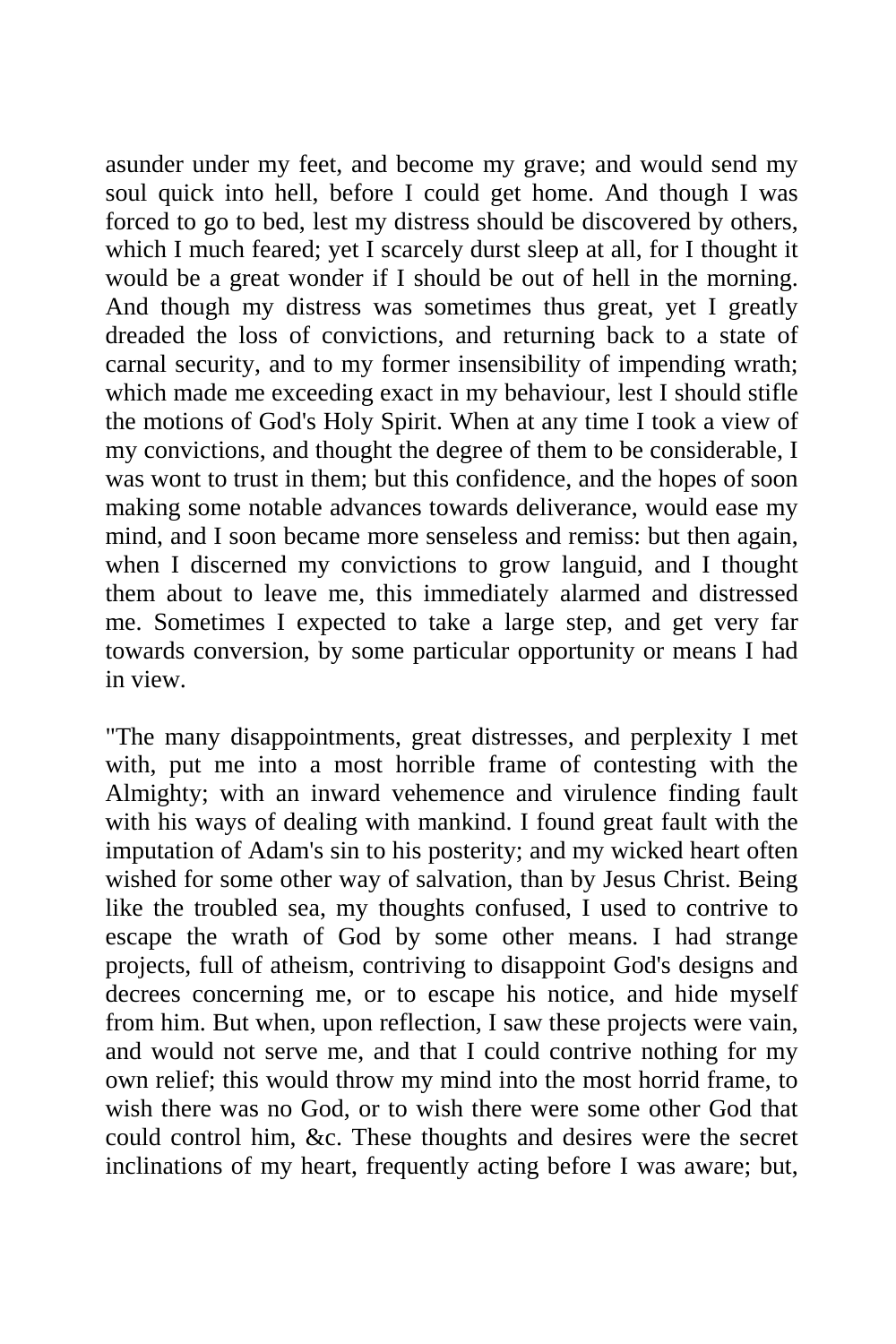alas! they were mine, although I was affrighted when I came to reflect on them. When I considered, it distressed me to think, that my heart was so full of enmity against God; and it made me tremble, lest his vengeance should suddenly fall upon me. I used before to imagine, that my heart was not so bad as the Scriptures and some other books represented it. Sometimes I used to take much pains to work it up into a good frame, an humble submissive disposition; and hoped there was then some goodness in me. But, on a sudden, the thoughts of the strictness of the law, or the sovereignty of God, would so irritate the corruption of my heart, that I had so watched over, and hoped I had brought to a good frame, that it would break over all bounds, and burst forth on all sides, like floods of water when they break down their dam.

"Being sensible of the necessity of a deep humiliation in order to a saving close with Christ, I used to set myself to work in my own heart those convictions that were requisite in such an humiliation; as, a conviction that God would be just, if he cast me off for ever; that if ever God should bestow mercy on me, it would be mere grace, though I should be in distress many years first, and be never so much engaged in duty; that God was not in the least obliged to pity me the more for all past duties, cries, and tears, &c. I strove to my utmost to bring myself to a firm belief of these things and a hearty assent to them; and hoped that now I was brought off from myself, truly humbled, and that I bowed to the divine sovereignty. I was wont to tell God in my prayers, that now I had those very dispositions of soul that he required, and on which he showed mercy to others, and thereupon to beg and plead for mercy to me. But when I found no relief, and was still oppressed with guilt, and fears of wrath, my soul was in a tumult, and my heart rose against God, as dealing hardly with me. Yet then my conscience flew in my face, putting me in mind of my late confession to God of his justice in my condemnation, &c. And this giving me a sight of the badness of my heart, threw me again into distress, and I wished I had watched my heart more narrowly, to keep it from breaking out against God's dealings with me; and I even wished I had not pleaded for mercy on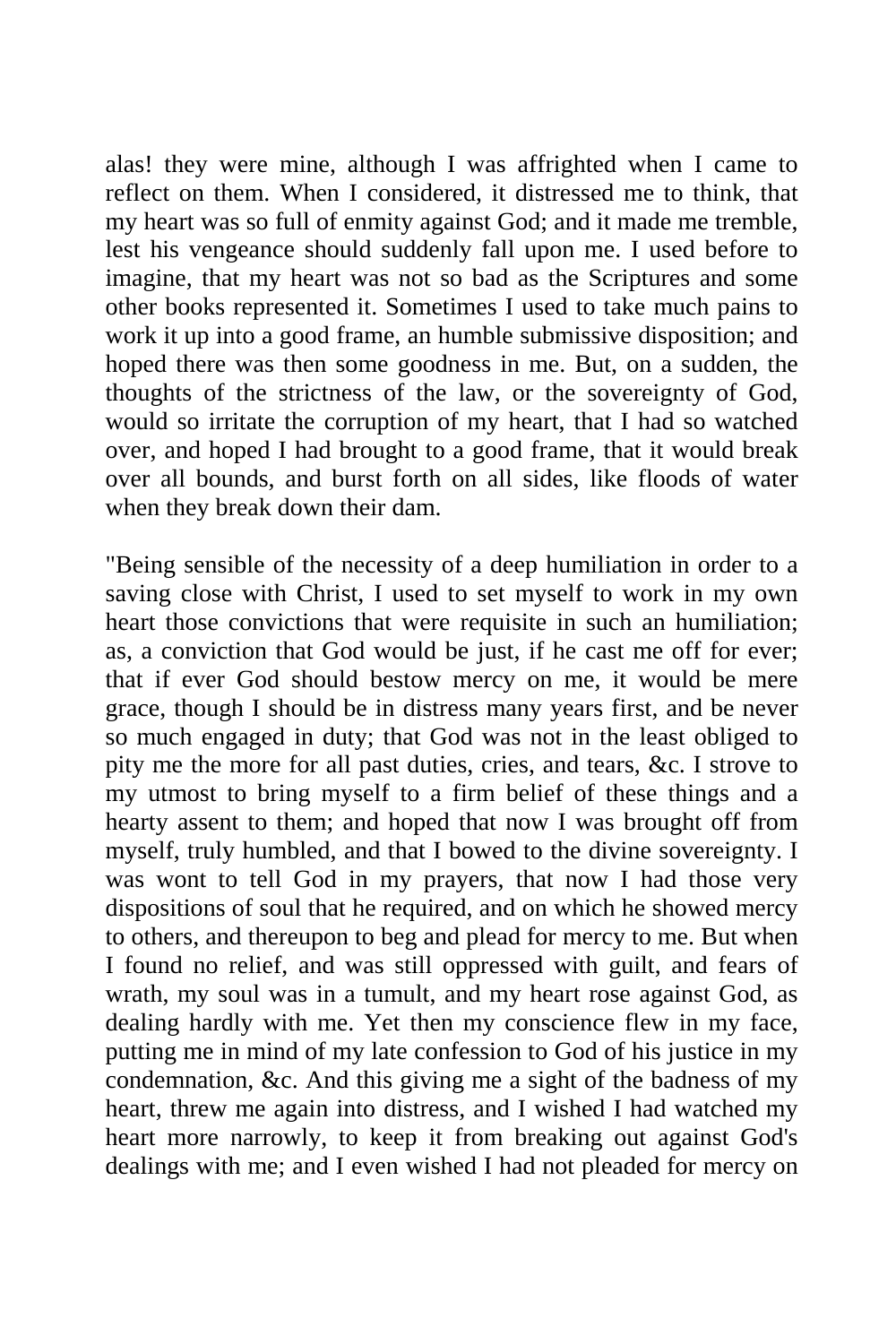account of my humiliation, because thereby I had lost all my seeming goodness. — Thus, scores of times, I vainly imagined myself humbled and prepared for saving mercy. And while I was in this distressed, bewildered, and tumultuous state of mind, the corruption of my heart was especially irritated with the following things.

"1. The strictness of the divine law. For I found it was impossible for me, after my utmost pains, to answer its demands. I often made new resolutions, and as often broke them. I imputed the whole to carelessness and the want of being more watchful, and used to call myself a fool for my negligence. But when, upon a stronger resolution, and greater endeavours, and close application to fasting and prayer, I found all attempts fail; then I quarreled with the law of God, as unreasonably rigid. I thought, if it extended only to my outward actions and behaviours I could bear with it; but I found it condemned me for my evil thoughts, and sins of my heart, which I could not possibly prevent. I was extremely lothe to own my utter helplessness in this matter: but after repeated disappointments, thought that, rather than perish, I could do a little more still; especially if such and such circumstances might but attend my endeavours and strivings. I hoped, that I should strive more earnestly than ever, if the matter came to extremity — though I never could find the time to do my utmost, in the manner I intended — and this hope of future more favourable circumstances, and of doing something great hereafter, kept me from utter despair in myself, and from seeing myself fallen into the hands of a sovereign God, and dependent on nothing but free and boundless grace.

"2. Another thing was, that faith alone was the condition of salvation; that God would not come down to lower terms, and that he would not promise life and salvation upon my sincere and hearty prayers and endeavours. That word, Mark xvi. 16. "He that believeth not, shall be damned," cut off all hope there: and I found, faith was the sovereign gift of God; that I could not get it as of myself, and could not oblige God to bestow it upon me, by any of my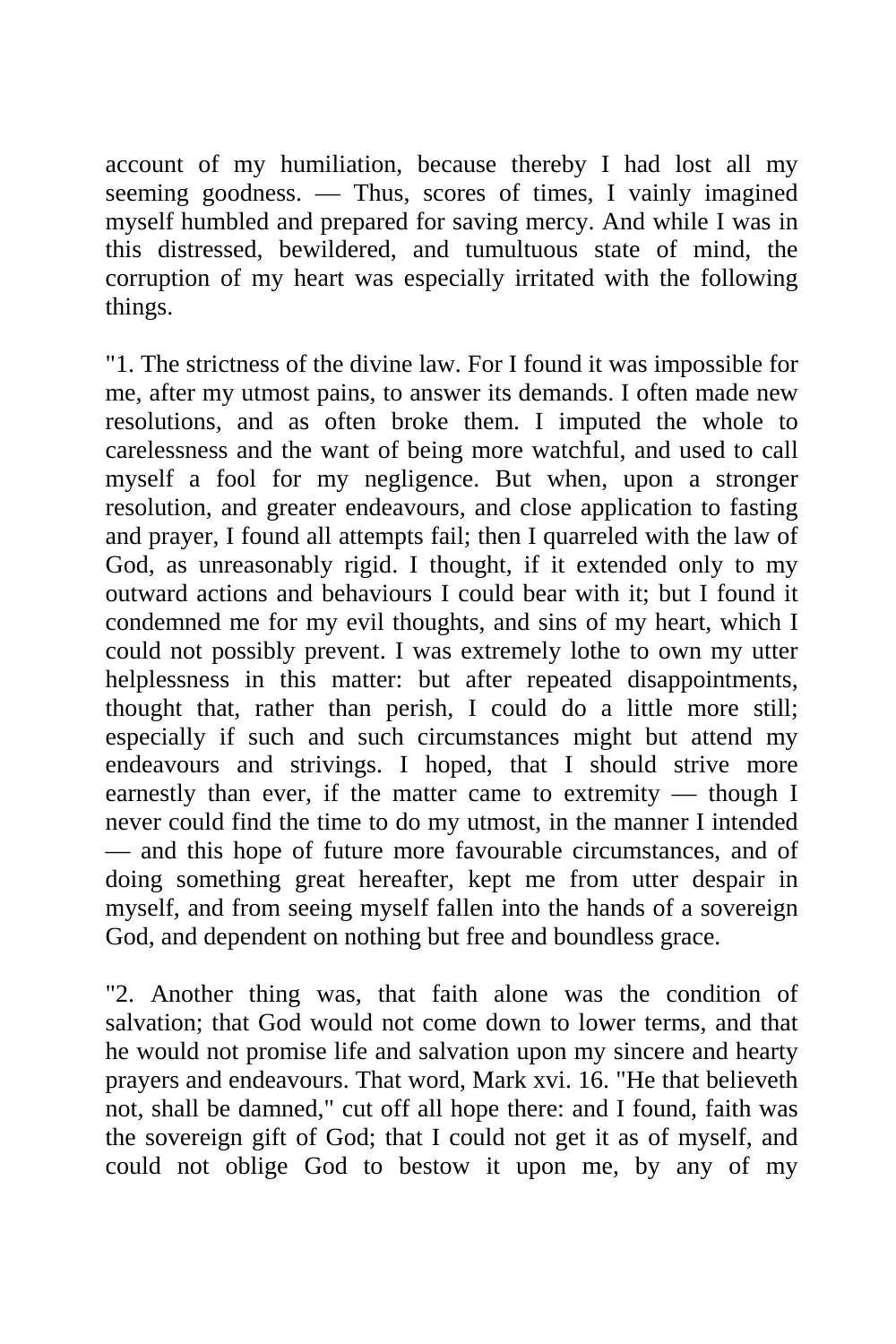performances, (Eph. ii. 1, 8.) This, I was ready to say, is a hard saying, who can bear it? I could not bear, that all I had done should stand for mere nothing, who had been very conscientious in duty, had been exceeding religious a great while, and had, as I thought, done much more than many others who had obtained mercy. I confessed indeed the vileness of my duties; but then, what made them at that time seem vile, was my wandering thoughts in them; not because I was all over defiled like a devil, and the principle corrupt from whence they flowed, so that I could not possibly do any thing that was good. And therefore I called what I did, by the name of honest faithful endeavours; and could not bear it, that God had made no promises of salvation to them.

"3. Another thing was, that I could not find out what faith was; or what it was to believe, and come to Christ. I read the calls of Christ to the weary and heavy laden; but could find no way that he directed them to come in. I thought I would gladly come, if I knew how, though the path of duty were never so difficult. I read Mr. Stoddard's Guide to Christ, (which I trust was, in the hand of God, the happy means of my conversion,) and my heart rose against the author; for though he told me my very heart all along under convictions, and seemed to be very beneficial to me in his directions; yet here he failed, he did not tell me any thing I could do that would bring me to Christ, but left me as it were with a great gulf between, without any direction to get through. For I was not yet effectually and experimentally, taught, that there could be no way prescribed, whereby a natural man could, of his own strength, obtain that which is supernatural, and which the highest angel cannot give.

"4. Another thing to which I found a great inward opposition, was the sovereignty of God. I could not bear that it should be wholly at God's pleasure to save or damn me, just as he would.

That passage, Rom. ix. 11-23. was a constant vexation to me, especially ver. 21. Reading or meditating on this, always destroyed my seeming good frames: for when I thought I was almost humbled,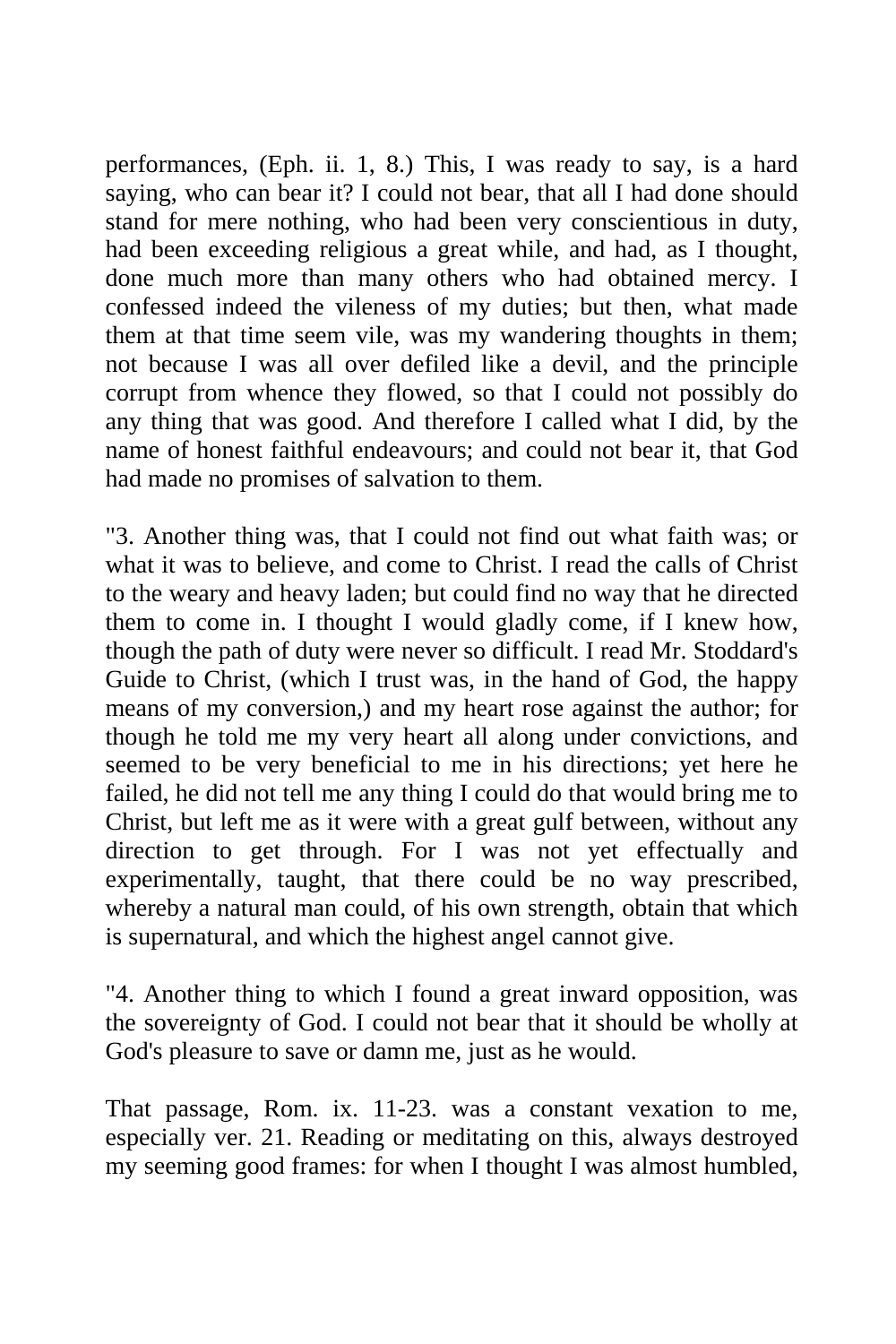and almost resigned, this passage would make my enmity against the sovereignty of God appear. When I came to reflect on my inward enmity and blasphemy, which arose on this occasion, I was the more afraid of God, and driven further from any hopes of reconciliation with him. It gave me such a dreadful view of myself, that I dreaded more than ever to see myself in God's hands, at his sovereign disposal, and it made me more opposite than ever to submit to his sovereignty; for I thought God designed my damnation.

"All this time the Spirit of God was powerfully at work with me; and I was inwardly pressed to relinquish all self-confidence, all hopes of ever helping myself by any means whatsoever: and the conviction of my lost estate was sometimes so clear and manifest before my eyes, that it was as if it had been declared to me in so many words, `It is done, it is done, for ever impossible to deliver yourself.' For about three or four days my soul was thus greatly distressed. At some turns, for a few moments, I seemed to myself lost and undone; but then would shrink back immediately from the sight, because I dared not venture myself into the hands of God, as wholly helpless, and at the disposal of his sovereign pleasure. I dared not see that important truth concerning myself, that I was dead in trespasses and sins. But when I had as it were thrust away these views of myself at any time, I felt distressed to have the same discoveries of myself again; for I greatly feared being given over of God to final stupidity. When I thought of putting it off to a more convenient season, the conviction was so close and powerful, with regard to the present time, that it was the best, and probably the only time, that I dared not put it off.

"It was the sight of truth concerning myself, truth respecting my state, as a creature fallen and alienated from God, and that consequently could make no demands on God for mercy, but must subscribe to the absolute sovereignty of the Divine Being; the sight of the truth, I say, my soul shrank away from, and trembled to think of beholding. Thus, he that doth evil, as all unregenerate men continually do, hates the light of truth, neither cares to come to it, because it will reprove his deeds, and show him his just deserts,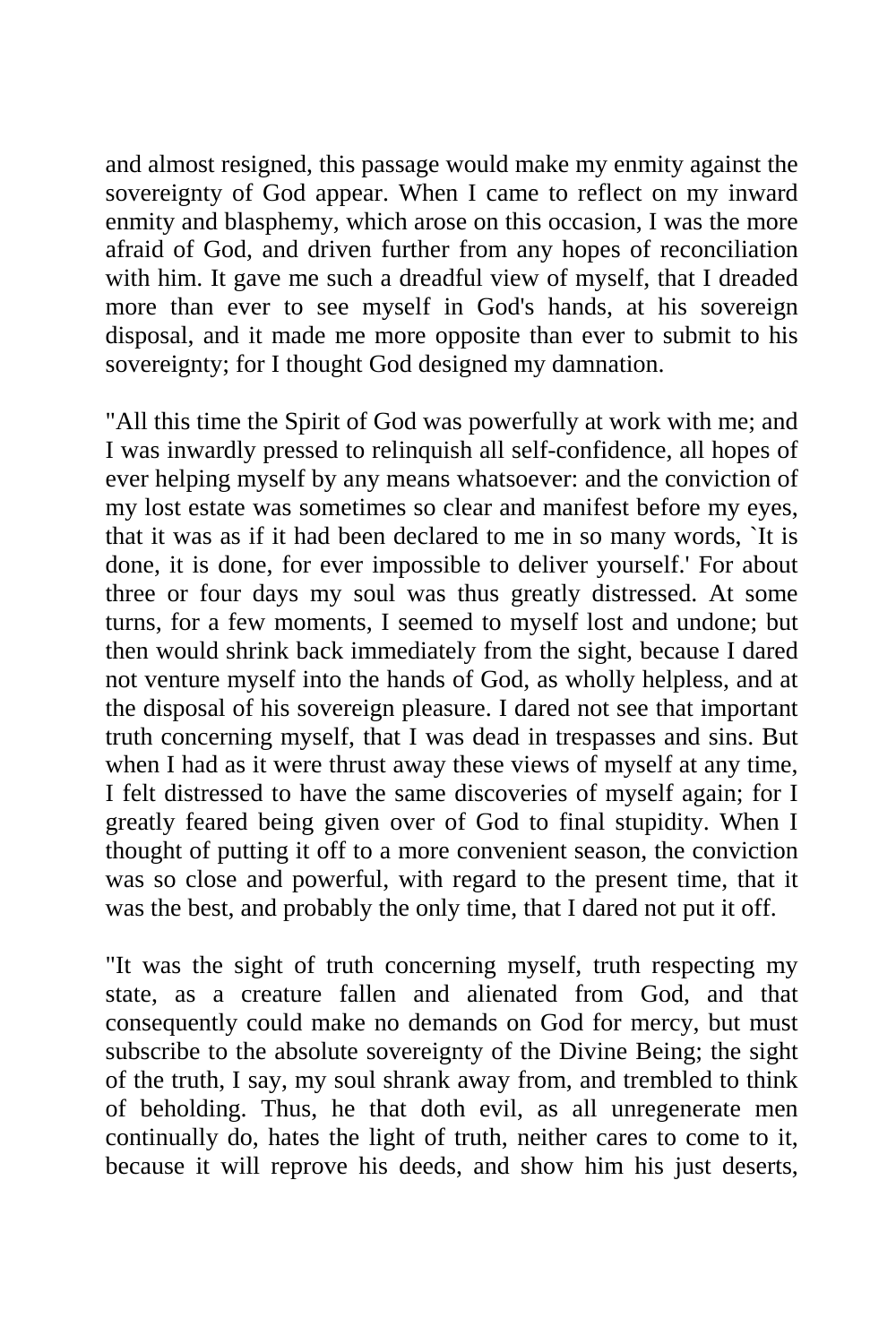John iii. 20. And though, some time before, I had taken much pains, as I thought, to submit to the sovereignty of God, yet I mistook the thing; and did not once imagine, that seeing and being made experimentally sensible of this truth, which my soul now so much dreaded and trembled at, was the frame of soul that I had been so earnest in pursuit of heretofore. For I had ever hoped, that when I had attained to that humiliation, which I supposed necessary to go before faith, then it would not be fair for God to cast me off; but now I saw it was so far from any goodness in me, to own myself spiritually dead, and destitute of all goodness, that, on the contrary, my mouth would be for ever stopped by it; and it looked as dreadful to me, to see myself, and the relation I stood in to God — I a sinner and criminal, and he a great Judge and Sovereign — as it would be to a poor trembling creature, to venture off some high precipice. And hence I put it off for a minute or two, and tried for better circumstances to do it in; either I must read a passage or two, or pray first, or something of the like nature; or else put off my submission to God's sovereignty, with an objection, that I did not know how to submit. But the truth was, I could see no safety in owning myself in the hands of a sovereign God, and that I could lay no claim to any thing better than damnation.

"But after a considerable time spent in such like exercises and distresses, one morning, while I was walking in a solitary place, as usual, I at once saw that all my contrivances and projects to effect or procure deliverance and salvation for myself, were utterly in vain; I was brought quite to a stand, as finding myself totally lost. I had thought many times before, that the difficulties in my way were very great; but now I saw, in another and very different light, that it was for ever impossible for me to do any thing towards helping or delivering myself. I then thought of blaming myself, that I had not done more, and been more engaged, while I had opportunity — for it seemed now as if the season of doing was for ever over and gone — but I instantly saw, that let me have done what I would, it would no more have tended to my helping myself, than what I had done; that I had made all the pleas I ever could have made to all eternity;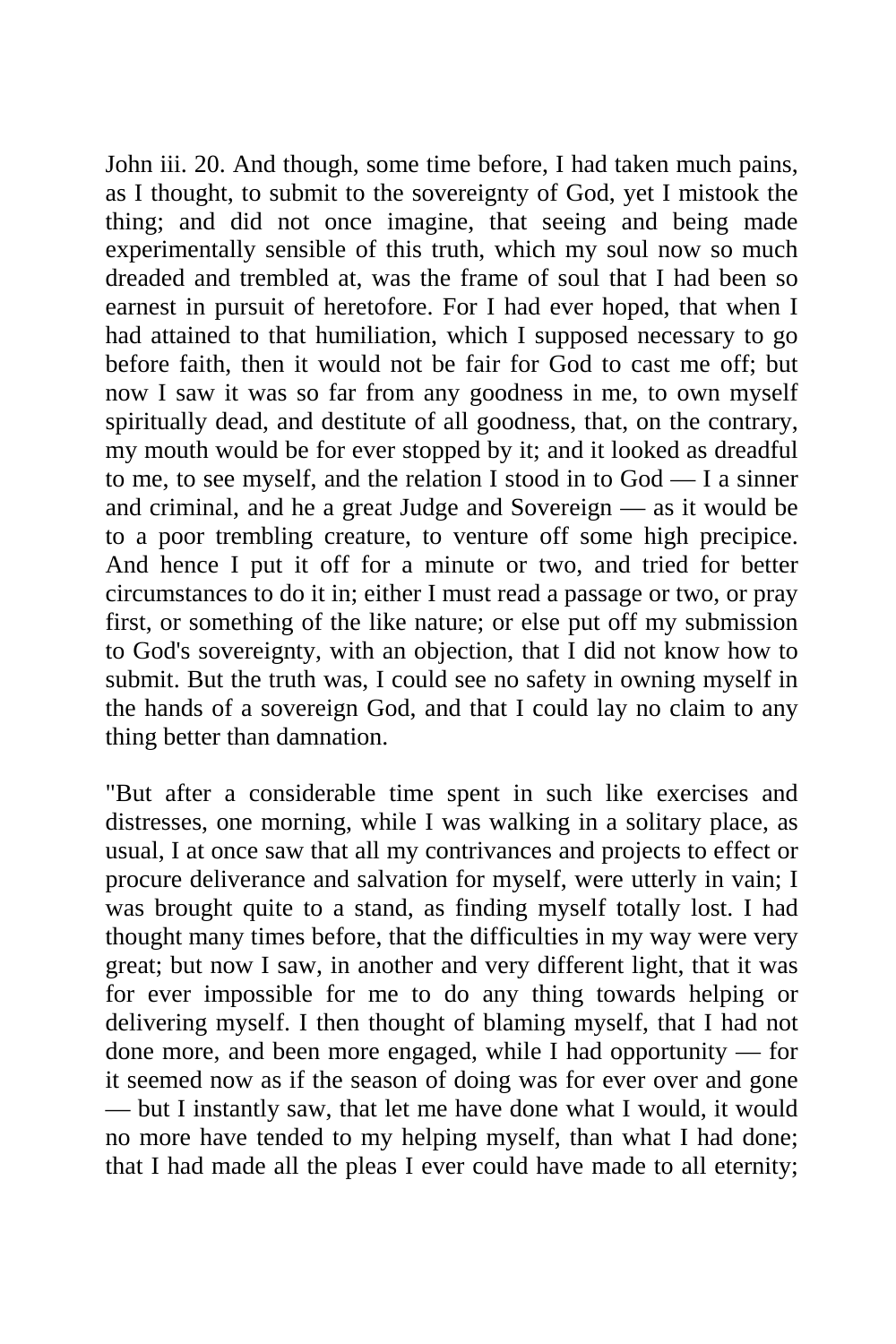and that all my pleas were vain. The tumult that had been before in my mind, was now quieted; and I was something eased of that distress, which I felt, while struggling against a sight of myself, and of the divine sovereignty. I had the greatest certainty that my state was for ever miserable, for all that I could do; and wondered that I had never been sensible of it before.

"While I remained in this state, my notions respecting my duties were quite different from what I had ever entertained in times past. Before this, the more I did in duty, the more hard I thought it would be for God to cast me off; though at the same time I confessed, and thought I saw, that there was no goodness or merit in my duties; but now the more I did in prayer or any other duty, the more I saw I was indebted to God for allowing me to ask for mercy; for I saw it was self-interest had led me to pray, and that I had never once prayed from any respect to the glory of God. Now I saw there was no necessary connection between my prayers and the bestowment of divine mercy; that they laid not the least obligation upon God to bestow his grace upon me; and that there was no more virtue or goodness in them, than there would be in my paddling with my hand in the water, (which was the comparison I had then in my mind,) and this because they were not performed from any love or regard to God. I saw that I had been heaping up my devotions before God, fasting, praying, &c. pretending, and indeed really thinking sometimes, that I was aiming at the glory of God; whereas I never once truly intended it, but only my own happiness. I saw, that as I had never done any thing for God, I had no claim on any thing from him, but perdition, on account of my hypocrisy and mockery. Oh how different did my duties now appear from what they used to do! I used to charge them with sin and imperfection; but this was only on account of the wanderings and vain thoughts attending them, and not because I had no regard to God in them; for this I thought I had. But when I saw evidently that I had regard to nothing but selfinterest, then they appeared a vile mockery of God, self-worship, and a continual course of lies; so that I now saw that something worse had attended my duties, than barely a few wanderings, &c.;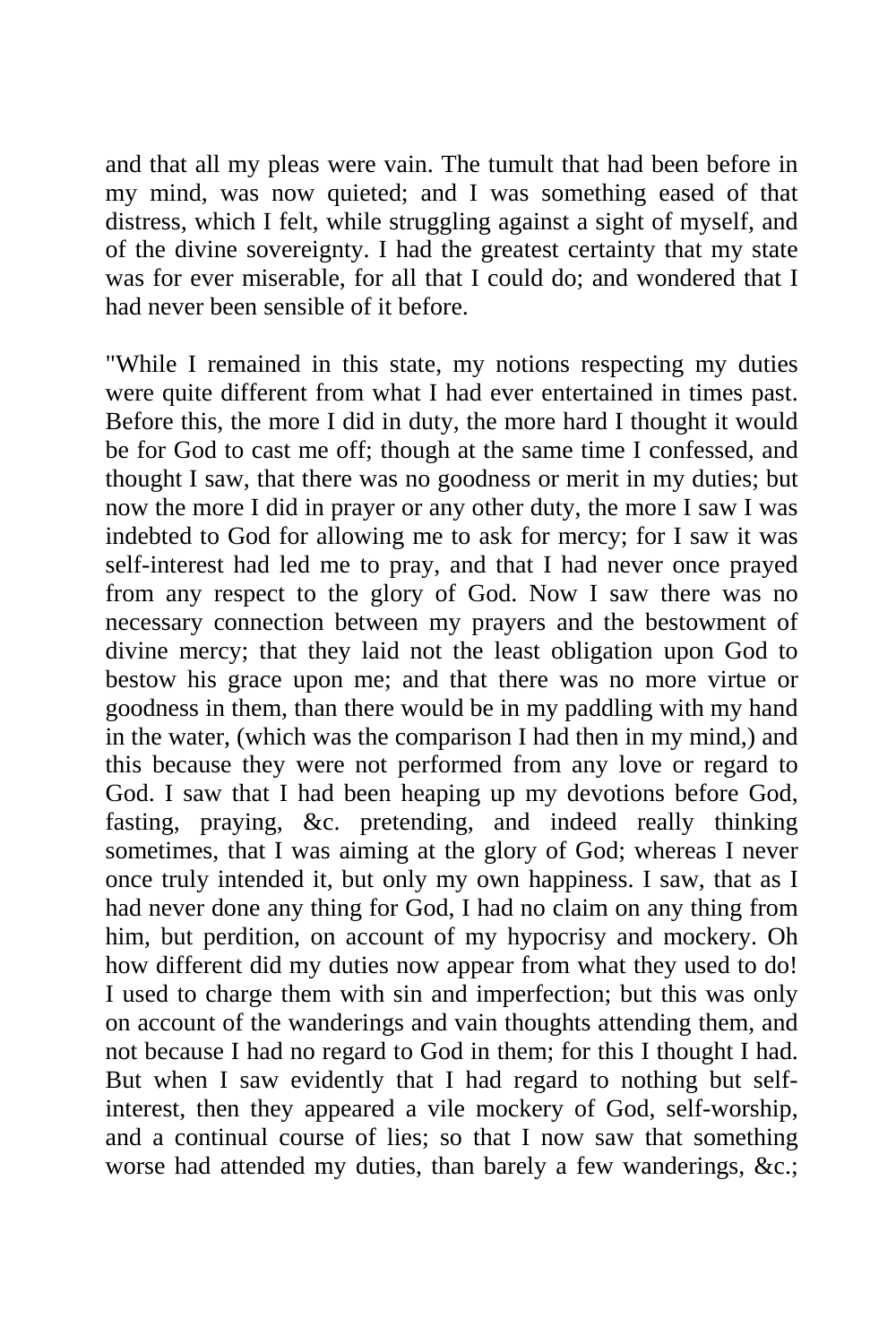for the whole was nothing but self-worship, and a horrid abuse of God.

"I continued, as I remember, in this state of mind, from Friday morning till the sabbath evening following, (July 12, 1739,) when I was walking again in the same solitary place, where I was brought to see myself lost and helpless, as before mentioned. Here, in a mournful melancholy state, I was attempting to pray; but found no heart to engage in that or any other duty; my former concern, exercise, and religious affections were now gone. I thought the Spirit of God had quite left me; but still was not distressed: yet disconsolate, as if there was nothing in heaven or earth could make me happy. Having been thus endeavouring to pray — though, as I thought, very stupid and senseless — for near half an hour, then, as I was walking in a dark thick grove, unspeakable glory seemed to open to the view and apprehension of my soul. I do not mean any external brightness, for I saw no such thing; nor do I intend any imagination of a body of light, somewhere in the third heavens, or any thing of that nature; but it was a new inward apprehension or view that I had of God, such as I never had before, nor any thing which had the least resemblance of it. I stood still, wondered, and admired! I knew that I never had seen before any thing comparable to it for excellency and beauty; it was widely different from all the conceptions that ever I had of God, or things divine. I had no particular apprehension of any one person in the Trinity, either the Father, the Son, or the Holy Ghost; but it appeared to be divine glory. My soul rejoiced with joy unspeakable, to see such a God, such a glorious Divine Being; and I was inwardly pleased and satisfied that he should be God over all for ever and ever. My soul was so captivated and delighted with the excellency, loveliness, greatness, and other perfections of God, that I was even swallowed up in him; at least to that degree, that I had no thought (as I remember) at first about my own salvation, and scarce reflected there was such a creature as myself.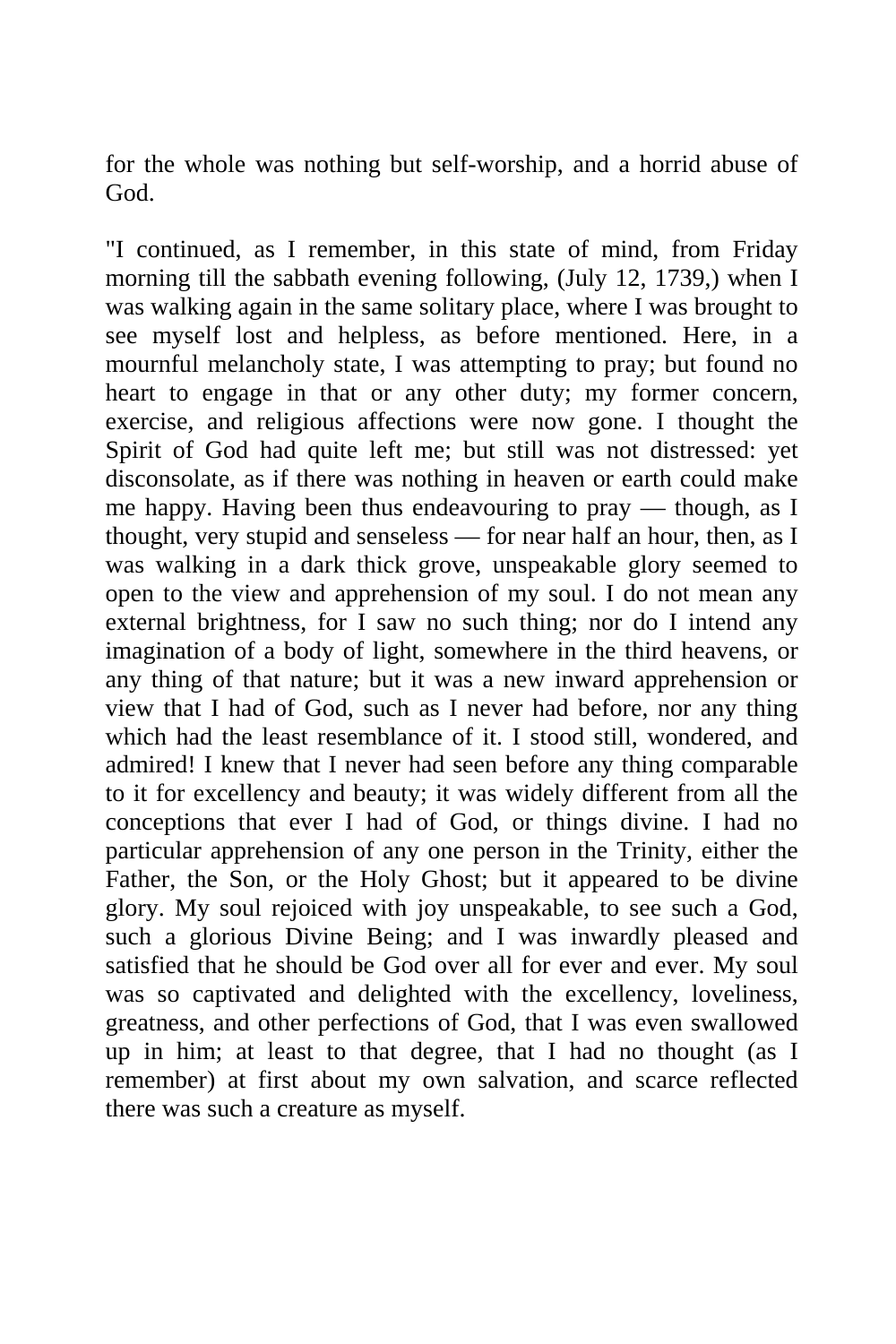"Thus God, I trust, brought me to a hearty disposition to exalt him, and set him on the throne, and principally and ultimately to aim at his honour and glory, as King of the universe. I continued in this state of inward joy, peace, and astonishment, till near dark, without any sensible abatement; and then began to think and examine what I had seen; and felt sweetly composed in my mind all the evening following. I felt myself in a new world, and every thing about me appeared with a different aspect from what it was wont to do. At this time, the way of salvation opened to me with such infinite wisdom, suitableness, and excellency, that I wondered I should ever think of any other way of salvation; was amazed that I had not dropped my own contrivances, and complied with this lovely, blessed, and excellent way before. If I could have been saved by my own duties, or any other way that I had formerly contrived, my whole soul would now have refused it. I wondered that all the world did not see and comply with this way of salvation, entirely by the righteousness of Christ.

"The sweet relish of what I then felt, continued with me for several days, almost constantly, in a greater or less degree; I could not but sweetly rejoice in God, lying down and rising up. The next Lord's day I felt something of the same kind, though not so powerful as before. But not long after I was again involved in thick darkness, and under great distress; yet not of the same kind with my distress under convictions. I was guilty, afraid, and ashamed to come before God; was exceedingly pressed with a sense of guilt: but it was not long before I felt, I trust, true repentance and joy in God. — About the latter end of August, I again fell under great darkness; it seemed as if the presence of God was clean gone for ever; though I was not so much distressed about my spiritual state, as I was at my being shut out from God's presence, as I then sensibly was. But it pleased the Lord to return graciously to me, not long after.

"In the beginning of September I went to college, [3] and entered there; but with some degree of reluctance, fearing lest I should not be able to lead a life of strict religion, in [3] the midst of so many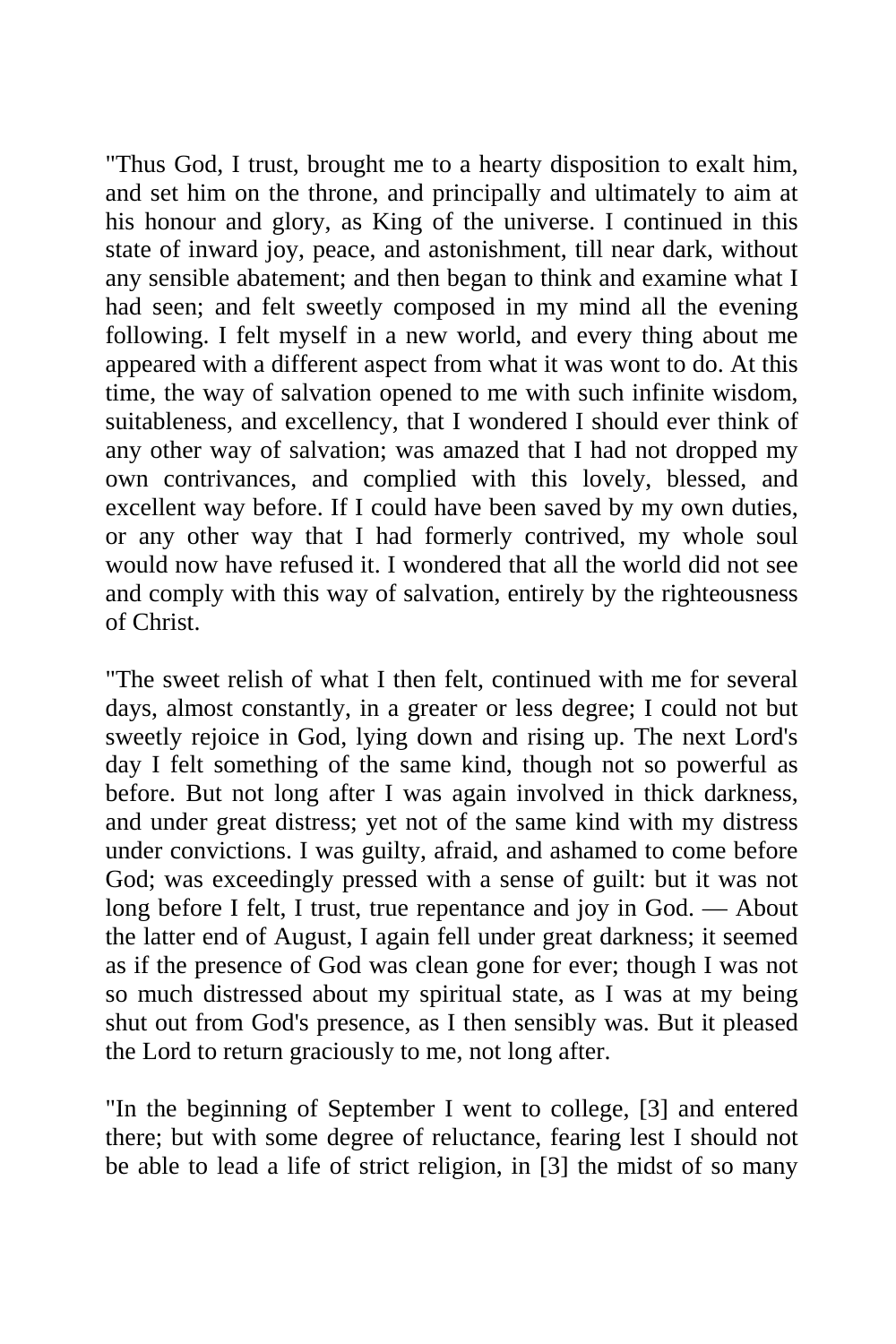temptations. — After this, in the vacancy, before I went to tarry at college, it pleased God to visit my soul with clearer manifestations of himself and his grace. I was spending some time in prayer, and self-examination, when the Lord by his grace so shined into my heart, that I enjoyed full assurance of his favour, for that time; and my soul was unspeakably refreshed with divine and heavenly enjoyments. At this time especially, as well as some others, sundry passages of God's word opened to my soul with divine clearness, power, and sweetness, so as to appear exceeding precious, and with clear and certain evidence of its being the word of God. I enjoyed considerable sweetness in religion all the winter following.

"In Jan. 1740, the measles spread much in college; and I having taken the distemper, went home to Haddam. But some days before I was taken sick, I seemed to be greatly deserted, and my soul mourned the absence of the Comforter exceedingly. It seemed to me all comfort was for ever gone; I prayed and cried to God for help, yet found no present comfort or relief. But through divine goodness, a night or two before I was taken ill, while I was walking alone in a very retired place, and engaged in meditation and prayer, I enjoyed a sweet refreshing visit, as I trust, from above; so that my soul was raised far above the fears of death. Indeed I rather longed for death, than feared it. O how much more refreshing this one season was, than all the pleasures and delights that earth can afford! After a day or two I was taken with the measles, and was very ill indeed, so that I almost despaired of life; but had no distressing fears of death at all. However, through divine goodness I soon recovered; yet, by reason of hard and close studies, and being much exposed on account of my freshmanship, I had but little time for spiritual duties: my soul often mourned for want of more time and opportunity to be alone with God. In the spring and summer following, I had better advantages for retirement, and enjoyed more comfort in religion. Though indeed my ambition in my studies greatly wronged the activity and vigor of my spiritual life; yet this was usually the case with me, that "in the multitude of my thoughts within me, God's comforts principally delighted my soul;" these were my greatest consolations day by day.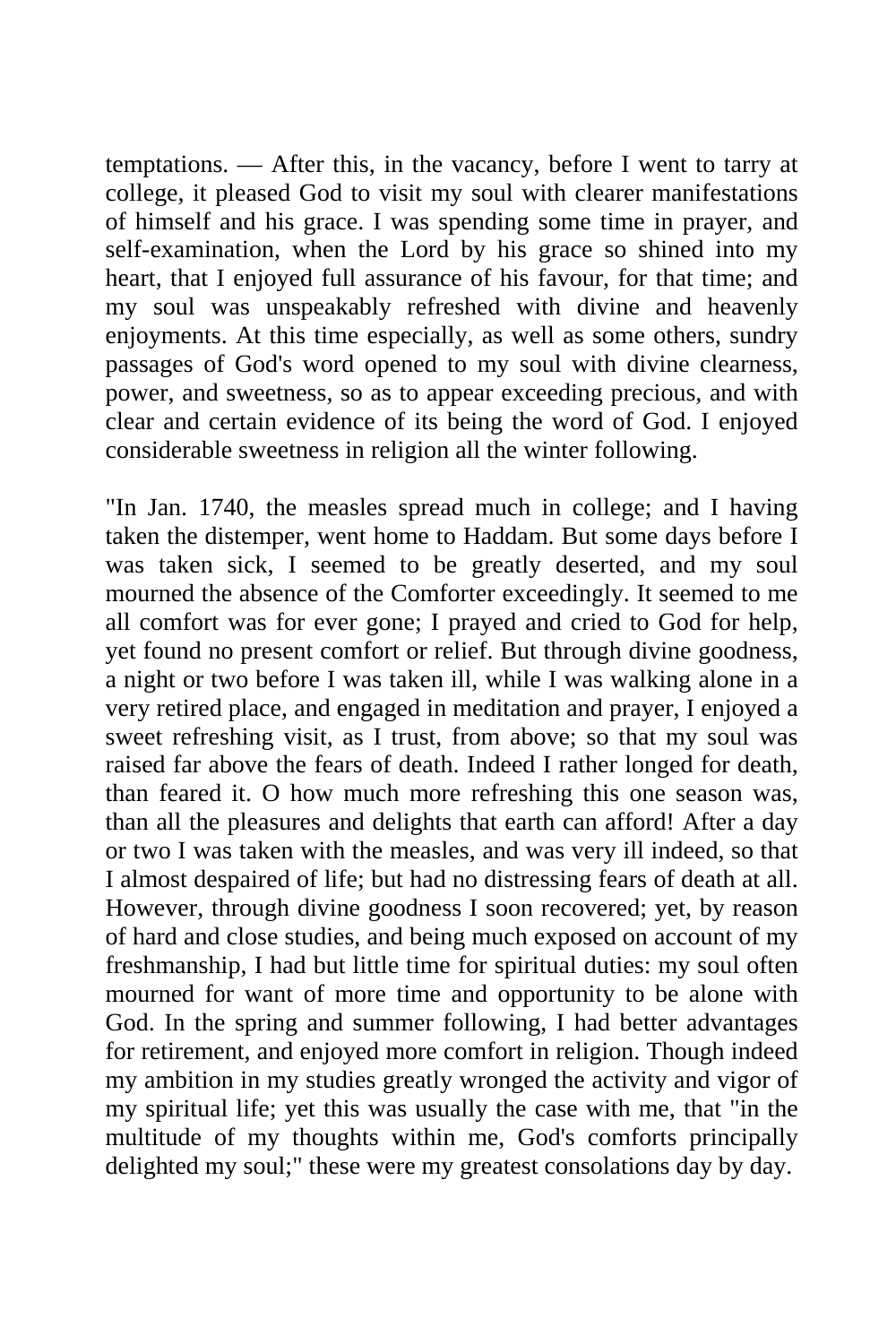"One day I remember, in particular, (I think it was in June, 1740,) I walked to a considerable distance from the college, in the fields alone at noon, and in prayer found such unspeakable sweetness and delight in God, that I thought, if I must continue still in this evil world, I wanted always to be there, to behold God's glory. My soul dearly loved all mankind, and longed exceedingly that they should enjoy what I enjoyed. It seemed to be a little resemblance of heaven. On Lord's day, July 6, being sacrament-day, I found some divine life and spiritual refreshment in that holy ordinance. When I came from the Lord's table, I wondered how my fellow-students could live as I was sensible most did. — Next Lord's day, July 13, I had some special sweetness in religion. — Again, Lord's day, July 20, my soul was in a sweet and precious frame.

"Some time in August following, I became so weakly and disordered, by too close application to my studies, that I was advised by my tutor to go home, and disengage my mind from study, as much as I could; for I was grown so weak, that I began to spit blood. I took his advice, and endeavoured to lay aside my studies. But being brought very low, I looked death in the face more stedfastly; and the Lord was pleased to give me renewedly a sweet sense and relish of divine things; and particularly, October 13, I found divine help and consolation in the precious duties of secret prayer and selfexamination, and my soul took delight in the blessed God: — so likewise on the 17th of October.

"Saturday, Oct. 18. In my morning devotions, my soul was exceedingly melted, and bitterly mourned over my exceeding sinfulness and vileness. I never before had felt so pungent and deep a sense of the odious nature of sin, as at this time. My soul was then unusually carried forth in love to God, and had a lively sense of God's love to me. And this love and hope, at that time, cast out fear. Both morning and evening I spent some time in self-examination, to find the truth of grace, as also my fitness to approach to God at his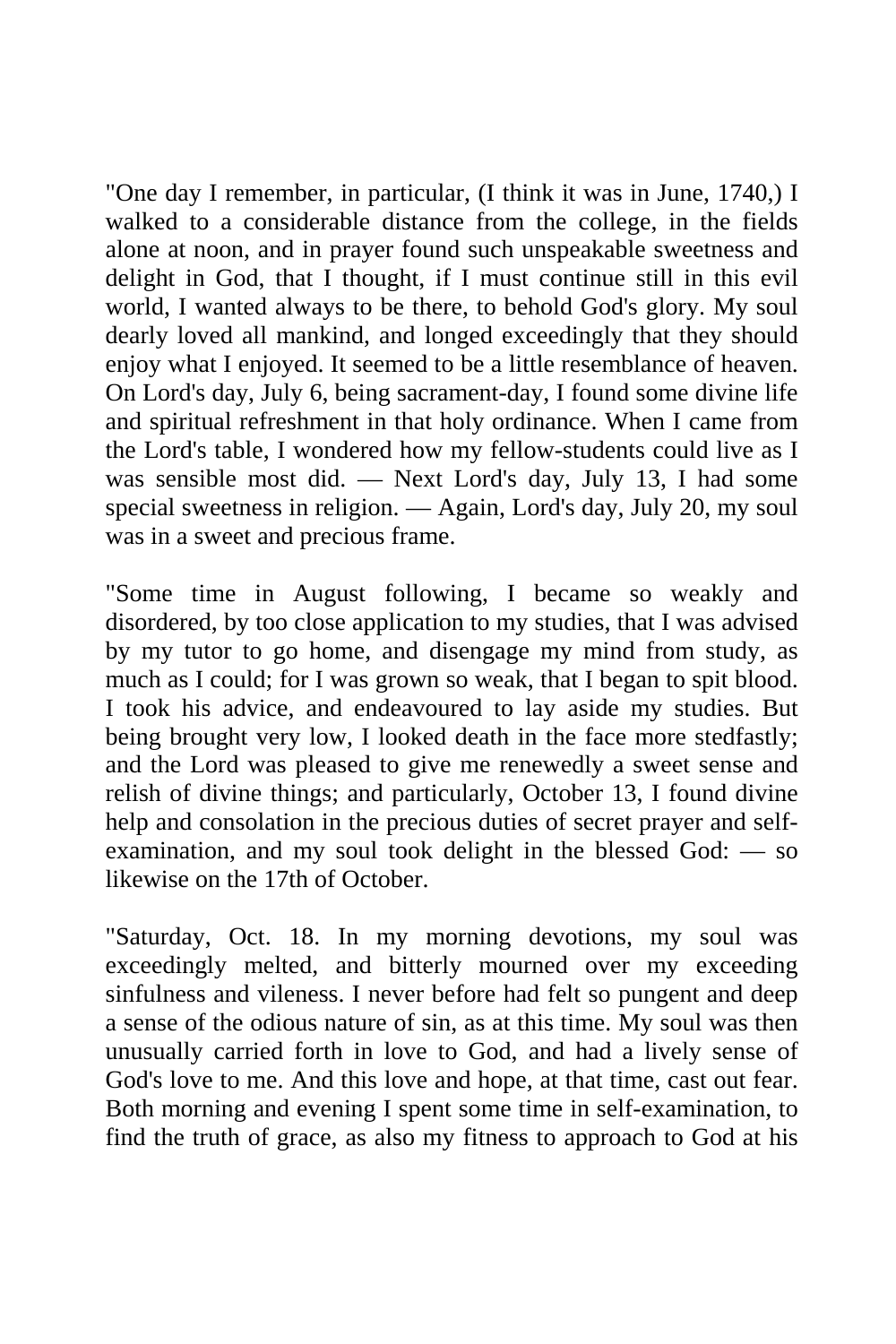table the next day; and through infinite grace, found the Holy Spirit influencing my soul with love to God, as a witness within myself.

"Lord's day, Oct. 19. In the morning I felt my soul hungering and thirsting after righteousness. In the forenoon, while I was looking on the sacramental elements, and thinking that Jesus Christ would soon be "set forth crucified before me," my soul was filled with light and love, so that I was almost in an ecstasy; my body was so weak, I could scarcely stand. I felt at the same time an exceeding tenderness and most fervent love towards all mankind; so that my soul and all the powers of it seemed, as it were, to melt into softness and sweetness. But during the communion, there was some abatement of this life and fervor. This love and joy cast out fear; and my soul longed for perfect grace and glory. This frame continued till the evening, when my soul was sweetly spiritual in secret duties.

"Monday, Oct. 20. I again found the assistance of the Holy Spirit in secret duties, both morning and evening, and life and comfort in religion through the whole day. — Tuesday, Oct. 21. I had likewise experience of the goodness of God in "shedding abroad his love in my heart," and giving me delight and consolation in religious duties; and all the remaining part of the week, my soul seemed to be taken up with divine things. I now so longed after God, and to be freed from sin, that when I felt myself recovering, and thought I must return to college again, which had proved so hurtful to my spiritual interest the year past, I could not but be grieved, and I thought I had much rather have died; for it distressed me to think of getting away from God. But before I went, I enjoyed several other sweet and precious seasons of communion with God, (particularly Oct. 30, and Nov. 4,) wherein my soul enjoyed unspeakable comfort.

"I returned to college about Nov. 6, and, through the goodness of God, felt the power of religion almost daily, for the space of six weeks. — Nov. 28. In my evening devotion, I enjoyed precious discoveries of God, and was unspeakably refreshed with that passage, Heb. xii. 22-24. My soul longed to wing away for the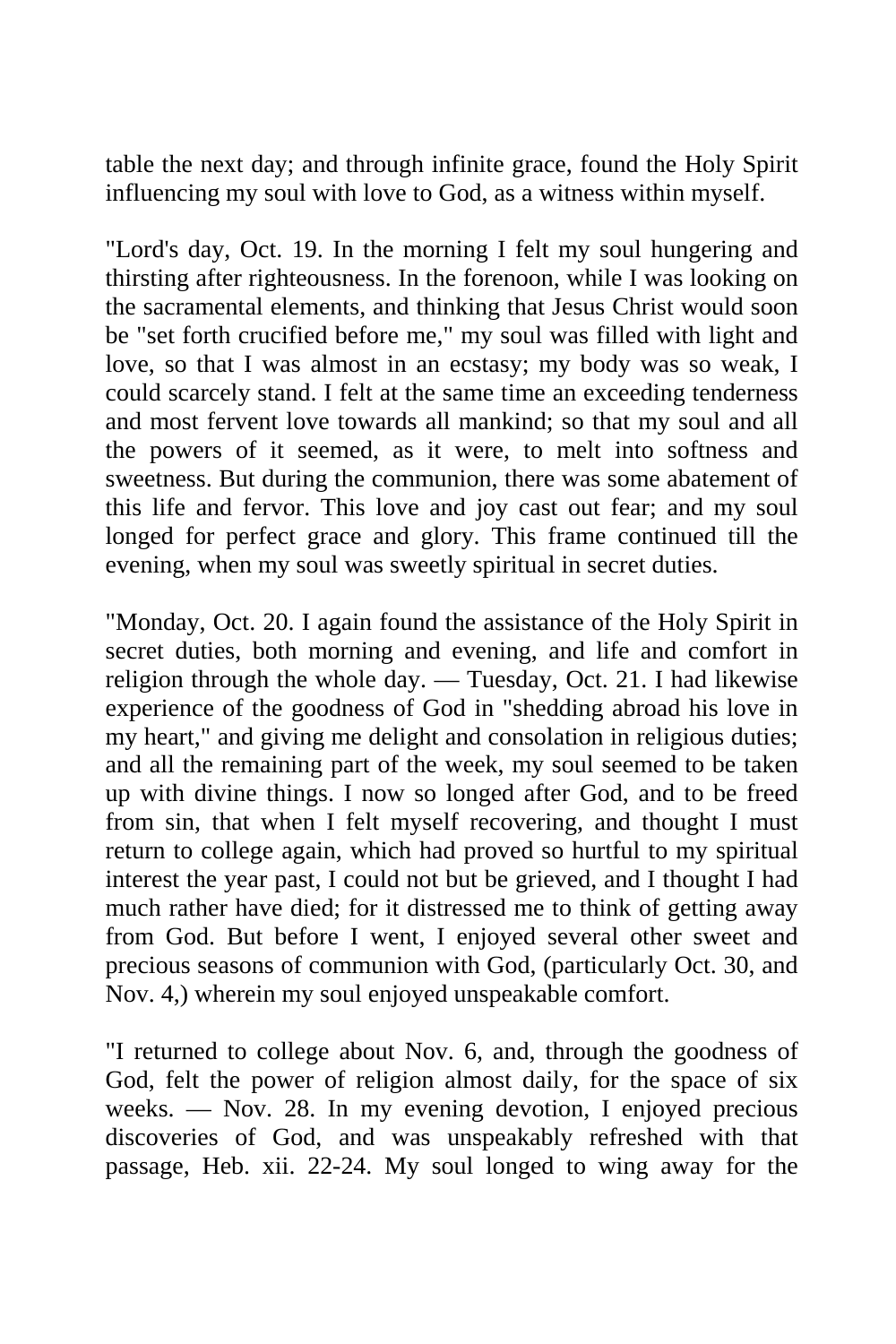paradise of God; I longed to be conformed to God in all things. — A day or two after, I enjoyed much of the light of God's countenance, most of the day; and my soul rested in God.

"Tuesday, Dec. 9. I was in a comfortable frame of soul most of the day; but especially in evening devotions, when God was pleased wonderfully to assist and strengthen me; so that I thought nothing should ever move me from the love of God in Christ Jesus my Lord. — O! one hour with God infinitely exceeds all the pleasures and delights of this lower world.

"Some time towards the latter end of January, 1741, I grew more cold and dull in religion, by means of my old temptation, viz. ambition in my studies. — But through divine goodness, a great and general awakening spread itself over the college, about the latter end of February, in which I was much quickened, and more abundantly engaged in religion."

This awakening was at the beginning of that extraordinary religious commotion through the land, which is fresh in every one's memory. It was for a time very great and general at New-Haven; and the college had no small share in it. That society was greatly reformed, the students in general became serious, many of them remarkably so, and much engaged in the concerns of their eternal salvation. And however undesirable the issue of the awakenings of that day have appeared in many others, there have been manifestly happy and abiding effects of the impressions then made on the minds of many of the members of that college. And by all that I can learn concerning Mr. Brainerd, there can be no reason to doubt but that he had much of God's gracious presence, and of the lively actings of true grace, at that time: but yet he was afterwards abundantly sensible, that his religious experiences and affections at that time were not free from a corrupt mixture, nor his conduct to be acquitted from many things that were imprudent and blamable; which he greatly lamented himself, and was desirous that others should not make an ill use of such an example. And therefore, although at the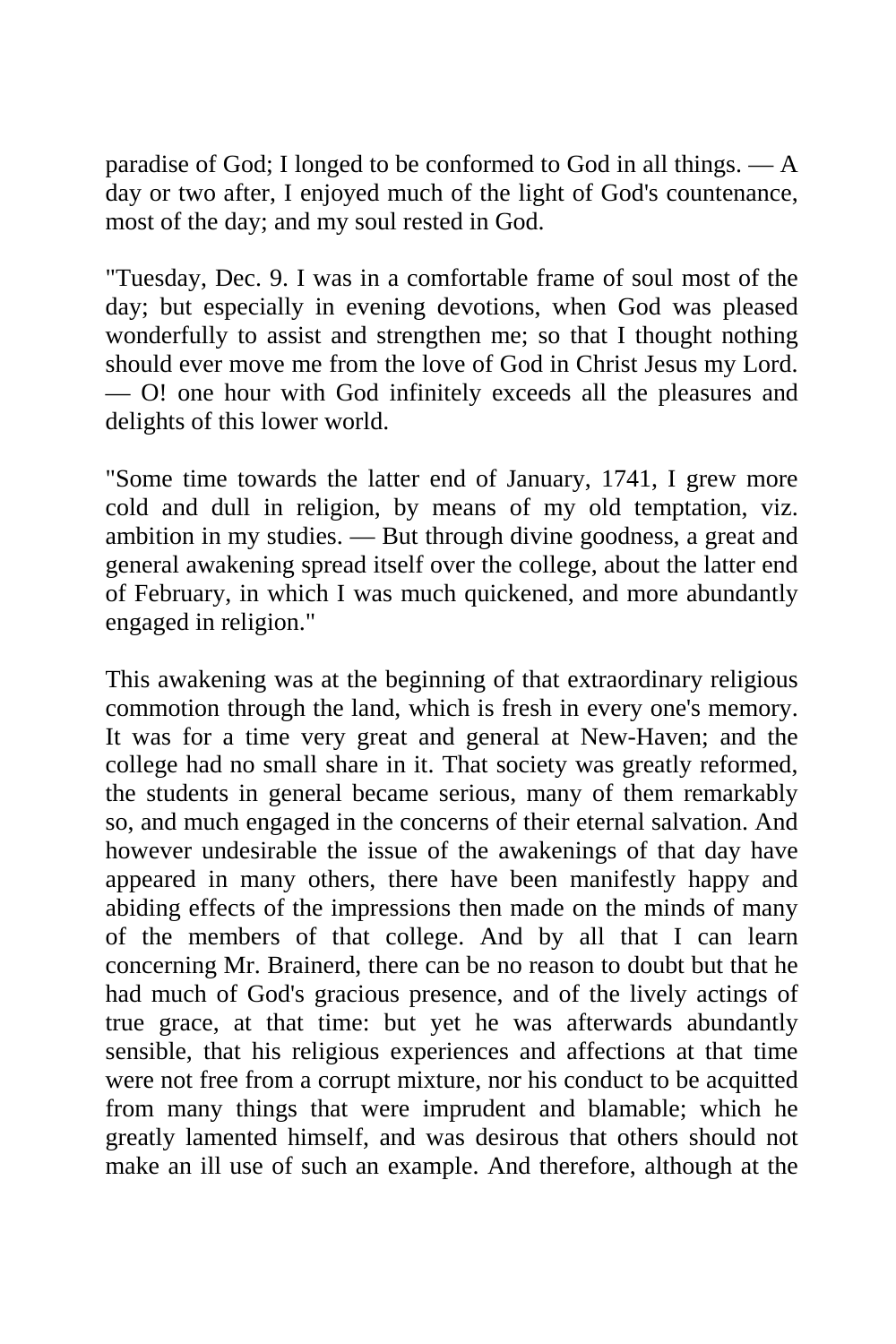time he kept a constant diary, containing a very particular account of what passed from day to day, for the next thirteen months, from the latter end of Jan. 1741, forementioned, in two small books, which he called the two first volumes of his diary, next following the account before given of his convictions, conversion, and consequent comforts; yet, when he lay on his death-bed, he gave order (unknown to me till after his death) that these two volumes should be destroyed, and in the beginning of the third book of his diary, he wrote thus, (by the hand of another, he not being able to write himself,) "The two preceding volumes, immediately following the account of the author's conversion, are lost. If any are desirous to know how the author lived, in general, during that space of time, let them read the first thirty pages of this volume; where they will find something of a specimen of his ordinary manner of living, through that whole space of time, which was about thirteen months; excepting that here he was more refined from some imprudencies and indecent heats, than there; but the spirit of devotion running through the whole was the same.

It could not be otherwise than that one whose heart had been so prepared and drawn to God, as Mr. Brainerd's had been, should be mightily enlarged, animated, and engaged at the sight of such an alteration made in the college, the town, and country; and so great an appearance of men reforming their lives, and turning from their profaneness and immorality to seriousness and concern for their salvation, and of religion reviving and flourishing almost every where. But as an intemperate, imprudent zeal, and a degree of enthusiasm, soon crept in, and mingled itself with that revival of religion; and so great and general an awakening being quite a new thing in the land, at least as to all the living inhabitants of it; neither people nor ministers had learned thoroughly to distinguish between solid religion and its delusive counterfeits. Even many ministers of the gospel, of long standing and the best reputation, were for a time overpowered with the glaring appearances of the latter; and therefore, surely it was not to be wondered at, that young Brainerd, but a sophomore at college, should be so; who was not only young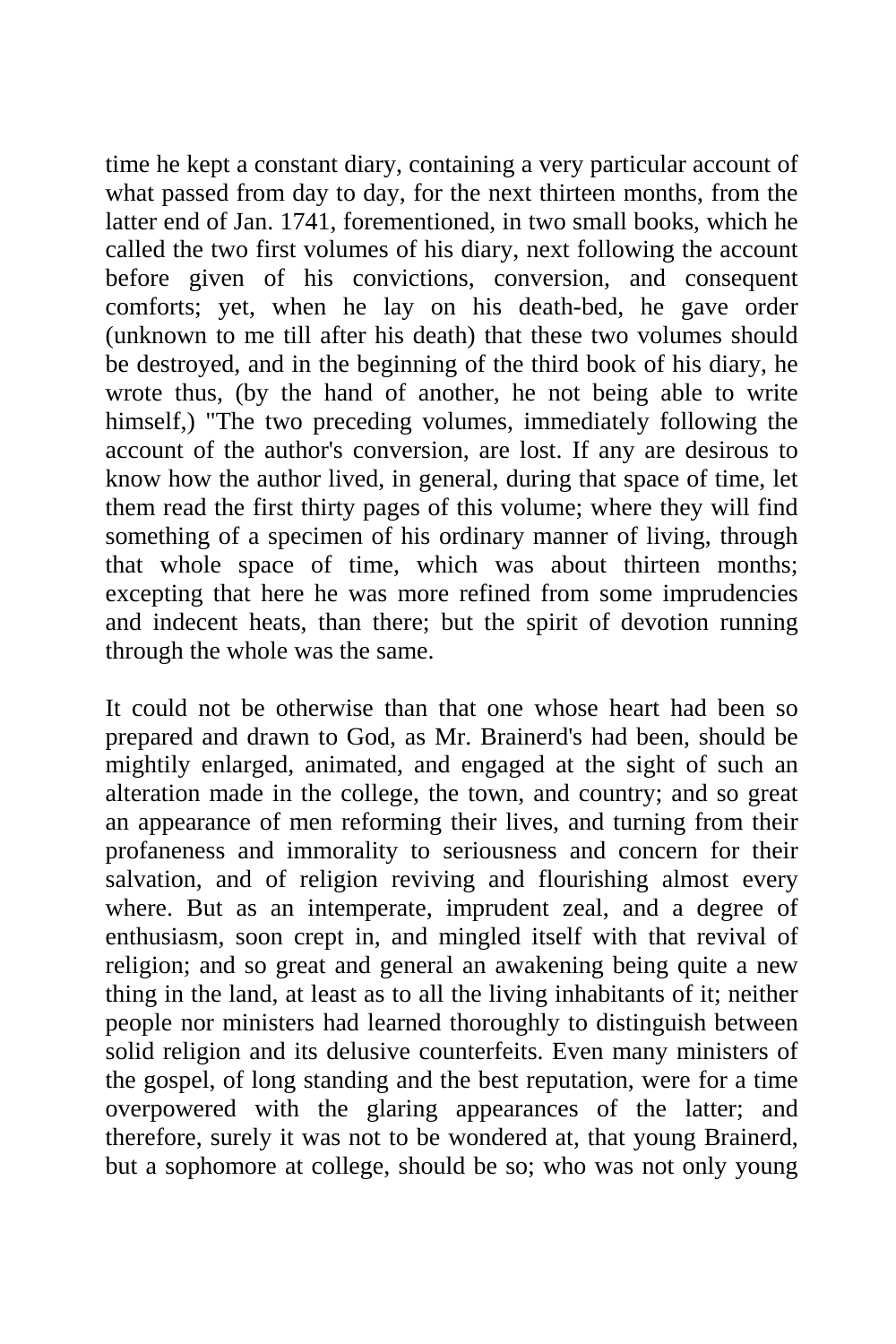in years, but very young in religion and experience. He had enjoyed but little advantage for the study of divinity, and still less for observing the circumstances and events of such an extraordinary state of things. To think it strange, a man must divest himself of all reason. In these disadvantageous circumstances, Brainerd had the unhappiness to have a tincture of that intemperate, indiscreet zeal, which was at that time too prevalent; and was led, from his high opinion of others whom he looked upon as better than himself, into such errors as were really contrary to the habitual temper of his mind. One instance of his misconduct at that time, gave great offence to the rulers of the college, even to that degree that they expelled him the society; which it is necessary should here be particularly related, with its circumstances.

During the awakening at college, there were several religious students who associated together for mutual conversation and assistance in spiritual things. These were wont freely to open themselves one to another, as special and intimate friends: Brainerd was one of this company. And it once happened, that he and two or three more of these intimate friends were in the hall together, after Mr. Whittelsey, one of the tutors, had been to prayer there with the scholars; no other person now remaining in the hall but Brainerd and his companions. Mr. Whittelsey having been unusually pathetical in his prayer, one of Brainerd's friends on this occasion asked him what he thought of Mr. Whittelsey; he made answer, "He has no more grace than this chair." One of the freshmen happening at that time to be near the hall (though not in the room) over-heard those words. This person, though he heard no name mentioned, and knew not who was thus censured, informed a certain woman in the town, withal telling her his own suspicion, viz. that he believed Brainerd said this of some one or other of the rulers of the college. Whereupon she went and informed the rector, who sent for this freshman and examined him. He told the rector the words he heard Brainerd utter, and informed him who were in the room with him at that time. Upon which the rector sent for them: they were very backward to inform against their friend what they looked upon as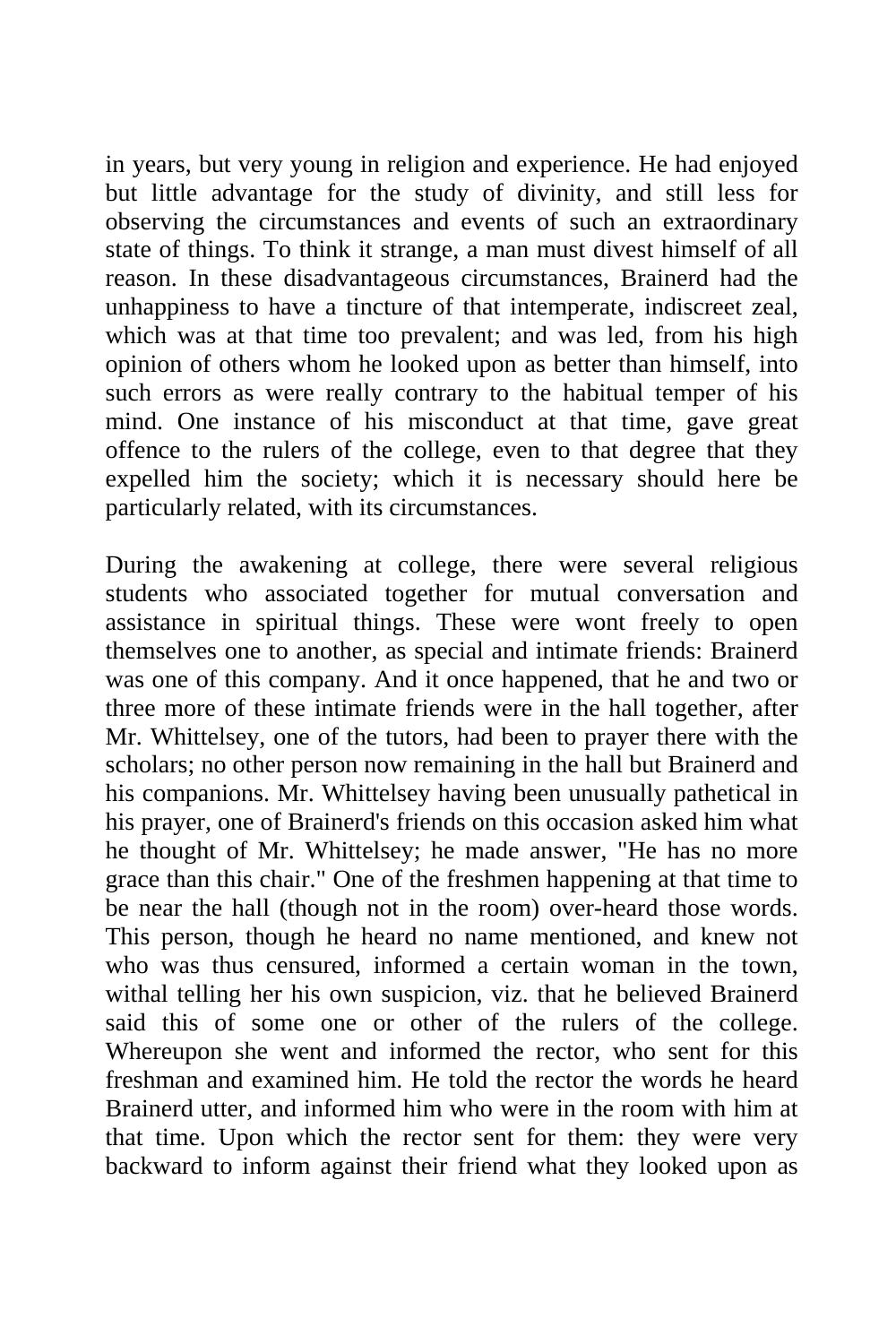private conversation, and especially as none but they had heard or knew of whom he had uttered those words: yet the rector compelled them to declare what he said, and of whom he said it. —Brainerd looked on himself very ill used in the management of this affair; and thought, that it was injuriously extorted from his friends, and then injuriously required of him — as if he had been guilty of some open, notorious crime — to make a public confession, and to humble himself before the whole college in the hall, for what he had said only in private conversation. — He not complying with this demand, and having gone once to the separate meeting at New-Haven, when forbidden by the rector; and also having been accused by one person of saying concerning the rector, "that he wondered he did not expect to drop down dead for fining the scholars who followed Mr. Tennent to Milford, though there was no proof of it; (and Mr. Brainerd ever professed that he did not remember his saying any thing to that purpose;) for these things he was expelled the college.

Now, how far the circumstances and exigencies of that day might justify such great severity in the governors of the college, I will not undertake to determine; it being my aim, not to bring reproach on the authority of the college, but only to do justice to the memory of a person, who was I think eminently one of those whose memory is blessed. — The reader will see, in the sequel of the story of Mr. Brainerd's life, what his own thoughts afterwards were of his behaviour in these things, and in how Christian a manner he conducted himself, with respect to this affair: though he ever, as long as he lived, supposed himself ill used in the management of it, and in what he suffered. — His expulsion was in the winter, 1742, while in his third year at college.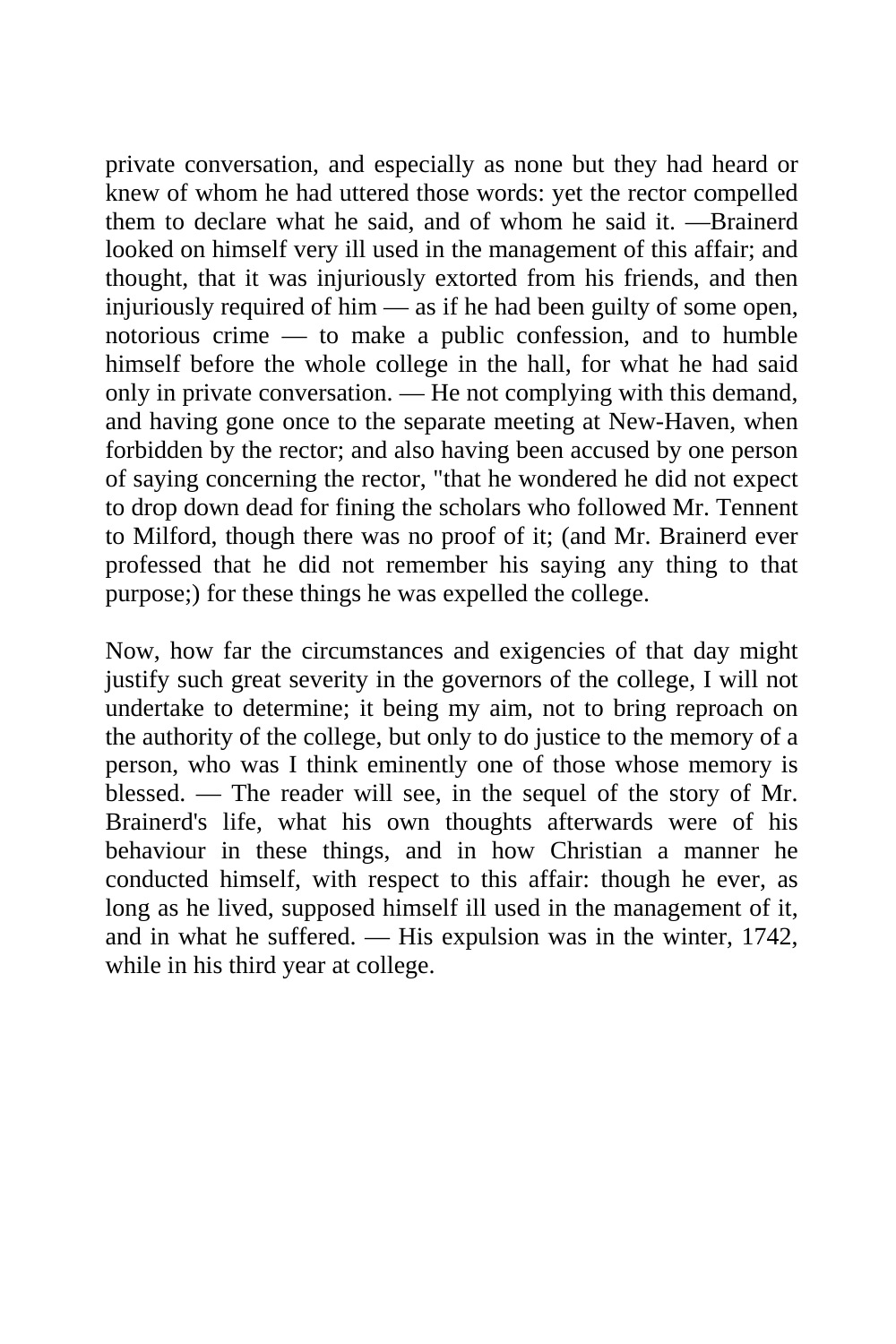### PART II**.**

FROM ABOUT THE TIME THAT HE FIRST BEGAN TO DEVOTE HIMSELF MORE ESPECIALLY TO THE STUDY OF DIVINITY, TILL HE WAS EXAMINED AND LICENSED TO PREACH, BY THE ASSOCIATION OF MINISTERS BELONGING TO THE EASTERN DISTRICT OF THE COUNTY OF FAIRFIELD, IN CONNECTICUT.

MR. BRAINERD, the Spring after his expulsion, went to live with the Reverend Mr. Mills, of Ripton, to pursue his studies with him, in order to his being fitted for the work of the ministry; where he spent the greater part of the time, till the Association licensed him to preach; but frequently rode to visit the neighboring ministers, particularly Mr. Cooke of Stratford, Mr. Graham of Southbury, and Mr. Bellamy of Bethlehem. While with Mr. Mills, he began the third book of his diary, in which the account he wrote of himself, is as follows.

"Thursday, April 1, 1742. I seem to be declining, with respect to my life and warmth in divine things; had not so free access to God in prayer as usual of late. O that God would humble me deeply in the dust before him! I deserve hell every day, for not loving my Lord more, who has, I trust, loved me, and given himself for me; and every time I am enabled to exercise any grace renewedly, I am renewedly indebted to the God of all grace for special assistance. Where then is boasting? Surely it is excluded, when we think how we are dependent on God for the being and every act of grace. Oh, if ever I get to heaven, it will be because God will, and nothing else; for I never did any thing of myself, but get away from God! My soul will be astonished at the unsearchable riches of divine grace, when I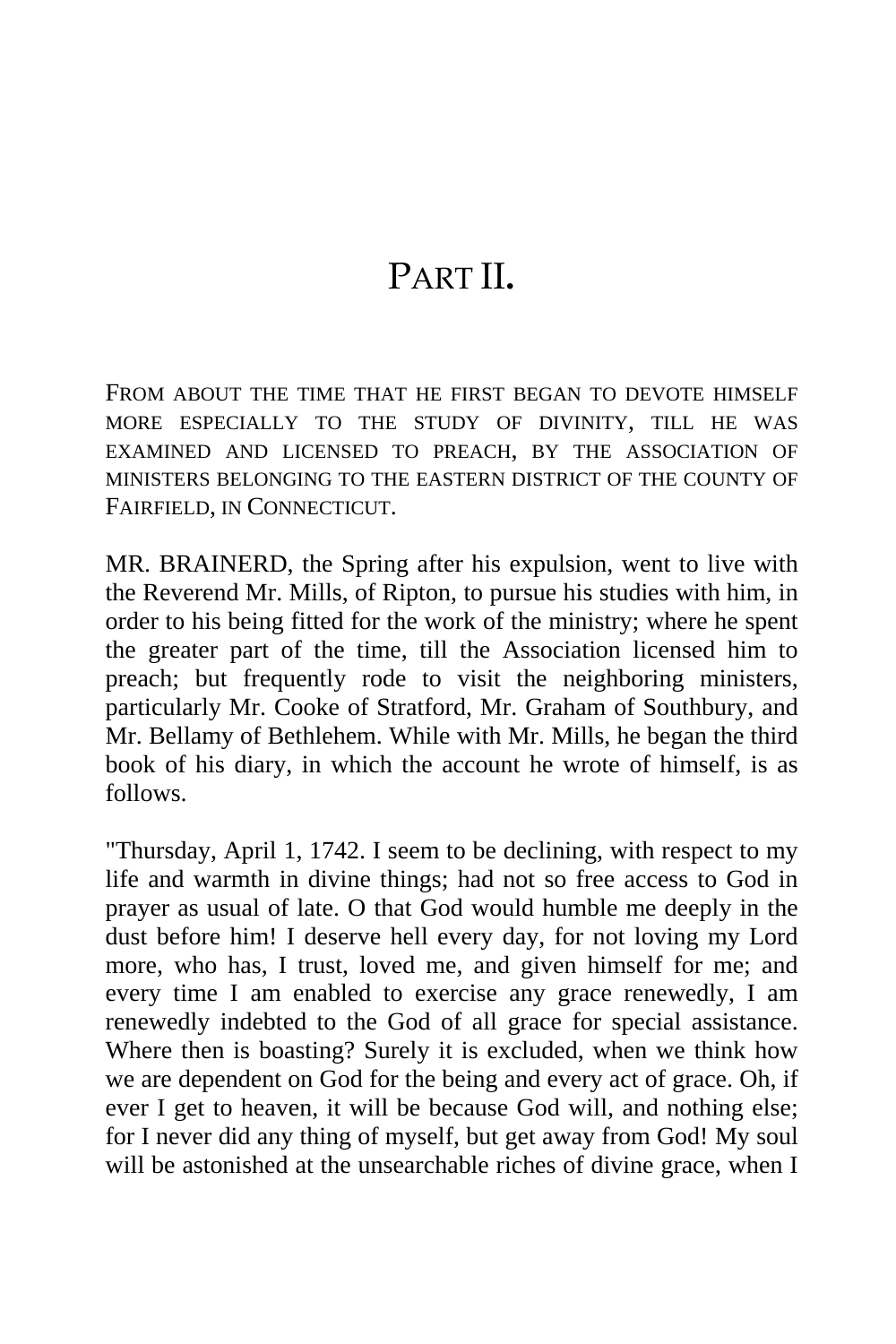arrive at the mansions, which the blessed Saviour is gone before to prepare.

"Friday, April 2. In the afternoon I felt, in secret prayer, much resigned, calm, and serene. What are all the storms of this lower world, if Jesus by his Spirit does but come walking on the seas! — Some time past, I had much pleasure in the prospect of the heathen being brought home to Christ, and desired that the Lord would employ me in that work: — but now, my soul more frequently desires to die, to be with Christ. O that my soul were wrapped up in divine love, and my longing desires after God increased! — In the evening, was refreshed in prayer, with the hopes of the advancement of Christ's kingdom in the world.

"Saturday, April 3. Was very much amiss this morning, and had a bad night. I thought, if God would take me to himself now, my soul would exceedingly rejoice. O that I may be always humble and resigned to God, and that he would cause my soul to be more fixed on himself, that I may be more fitted both for doing and suffering!

"Lord's day, April 4. My heart was wandering and lifeless. In the evening God gave me faith in prayer, made my soul melt in some measure, and gave me to taste a divine sweetness. O my blessed God! Let me climb up near to him, and love, and long, and plead, and wrestle, and stretch after him, and for deliverance from the body of sin and death. — Alas! my soul mourned to think I should ever lose sight of its beloved again. `O come, Lord Jesus, Amen.'"

On the evening of the next day, he complains, that he seemed to be void of all relish of divine things, felt much of the prevalence of corruption, and saw in himself a disposition to all manner of sin; which brought a very great gloom on his mind, and cast him down into the depths of melancholy; so that he speaks of himself as amazed, having no comfort, but filled with horror, seeing no comfort in heaven or earth.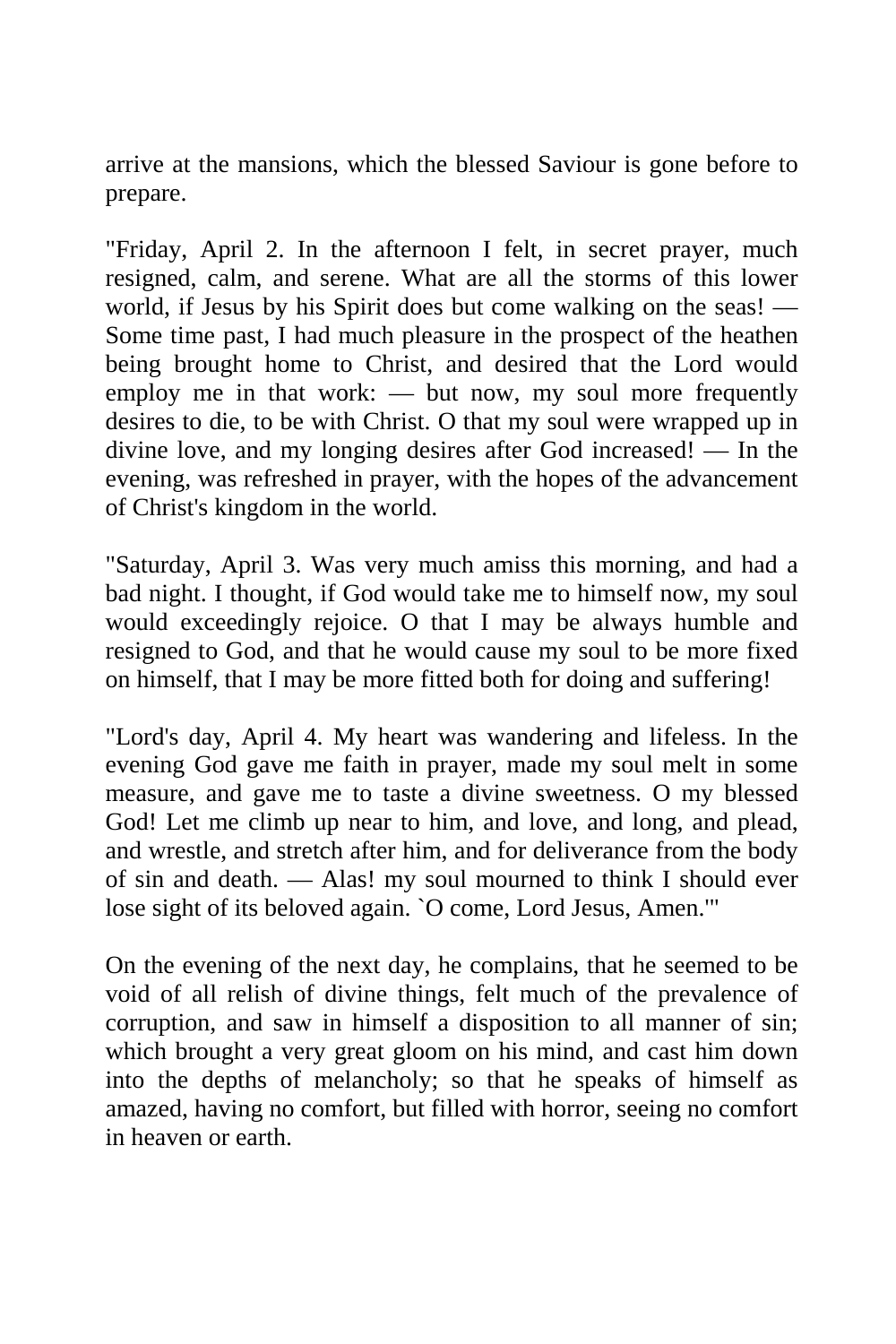"Tuesday, April 6. I walked out this morning to the same place where I was last night, and felt as I did then; but was somewhat relieved by reading some passages in my diary, and seemed to feel as if I might pray to the great God again with freedom; but was suddenly struck with a damp, from the sense I had of my own vileness. — Then I cried to God to cleanse me from my exceeding filthiness, to give me repentance and pardon. I then began to find it sweet to pray; and could think of undergoing the greatest sufferings, in the cause of Christ, with pleasure; and found myself willing, if God should so order it, to suffer banishment from my native land, among the heathen, that I might do something for their salvation, in distresses and deaths of any kind. — Then God gave me to wrestle earnestly for others, for the kingdom of Christ in the world, and for dear Christian friends. — I felt weaned from the world, and from my own reputation amongst men, willing to be despised, and to be a gazing-stock for the world to behold. — It is impossible for me to express how I then felt: I had not much joy, but some sense of the majesty of God, which made me as it were tremble. I saw myself mean and vile, which made me more willing that God should do what he would with me; it was all infinitely reasonable.

"Wednesday, April 7. I had not so much fervency, but felt something as I did yesterday morning, in prayer. — At noon I spent some time in secret, with some fervency, but scarce any sweetness; and felt very dull in the evening.

"Thursday, April 8. Had raised hopes to-day respecting the heathen. O that God would bring in great numbers of them to Jesus Christ! I cannot but hope I shall see that glorious day. -Every thing in this world seems exceeding vile and little to me: I look so on myself. — I had some little dawn of comfort to-day in prayer; but especially tonight, I think I had some faith and power of intercession with God. I was enabled to plead with God for the growth of grace in myself; and many of the dear children of God then lay with weight upon my soul. Blessed be the Lord! It is good to wrestle for divine blessings.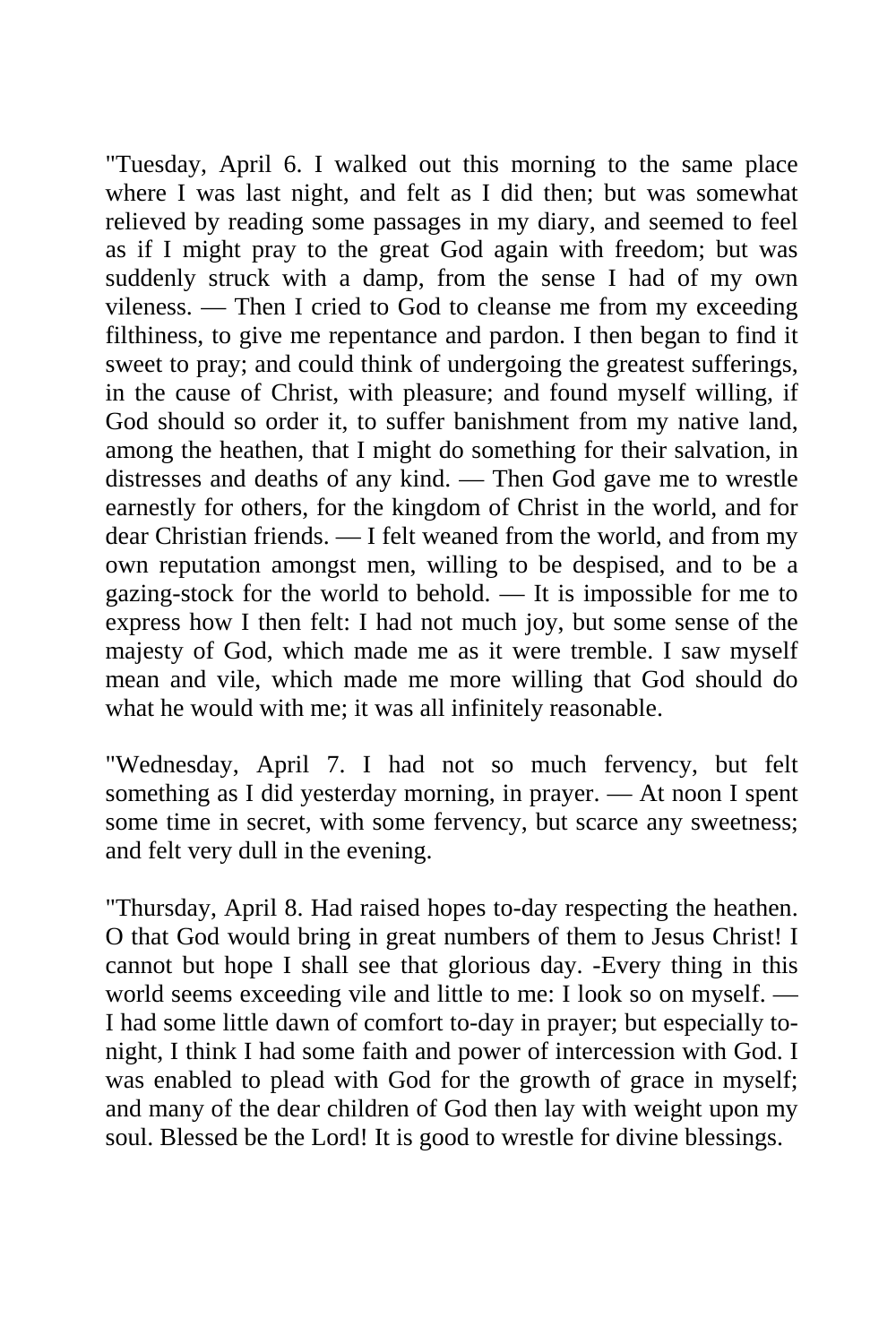"Friday, April 9. Most of my time in morning devotion was spent without sensible sweetness; yet I had one delightful prospect of arriving at the heavenly world. I am more amazed than ever at such thoughts; for I see myself infinitely vile and unworthy. I feel very heartless and dull; and though I long for the presence of God, and seem constantly to reach towards God in desires; yet I cannot feel that divine and heavenly sweetness that I used to enjoy. — No poor creature stands in need of divine grace more than I, and none abuse it more than I have done, and still do.

"Saturday, April 10. Spent much time in secret prayer this morning, and not without some comfort in divine things; and, I hope, had some faith in exercise: but am so low, and feel so little of the sensible presence of God, that I hardly know what to call faith, and am made to possess the sins of my youth, and the dreadful sin of my nature. I am all sin; I cannot think, nor act, but every motion is sin. — I feel some faint hopes, that God will, of his infinite mercy, return again with showers of converting grace to poor gospelabusing sinners; and my hopes of being employed in the cause of God, which of late have been almost extinct, seem now a little revived. O that all my late distresses and awful apprehensions might prove but Christ's school, to make me fit for greater service, by teaching me the great lesson of humility!

"Lord's day, April 11. In the morning I felt but little life, excepting that my heart was somewhat drawn out in thankfulness to God for his amazing grace and condescension to me, in past influences and assistances of his Spirit. — Afterwards, I had some sweetness in the thoughts of arriving at the heavenly world. O for the happy day! — After public worship God gave me special assistance in prayer; I wrestled with my dear Lord, with much sweetness; and intercession was made a delightful employment to me. — In the evening, as I was viewing the light in the north, I was delighted in contemplation on the glorious morning of the resurrection.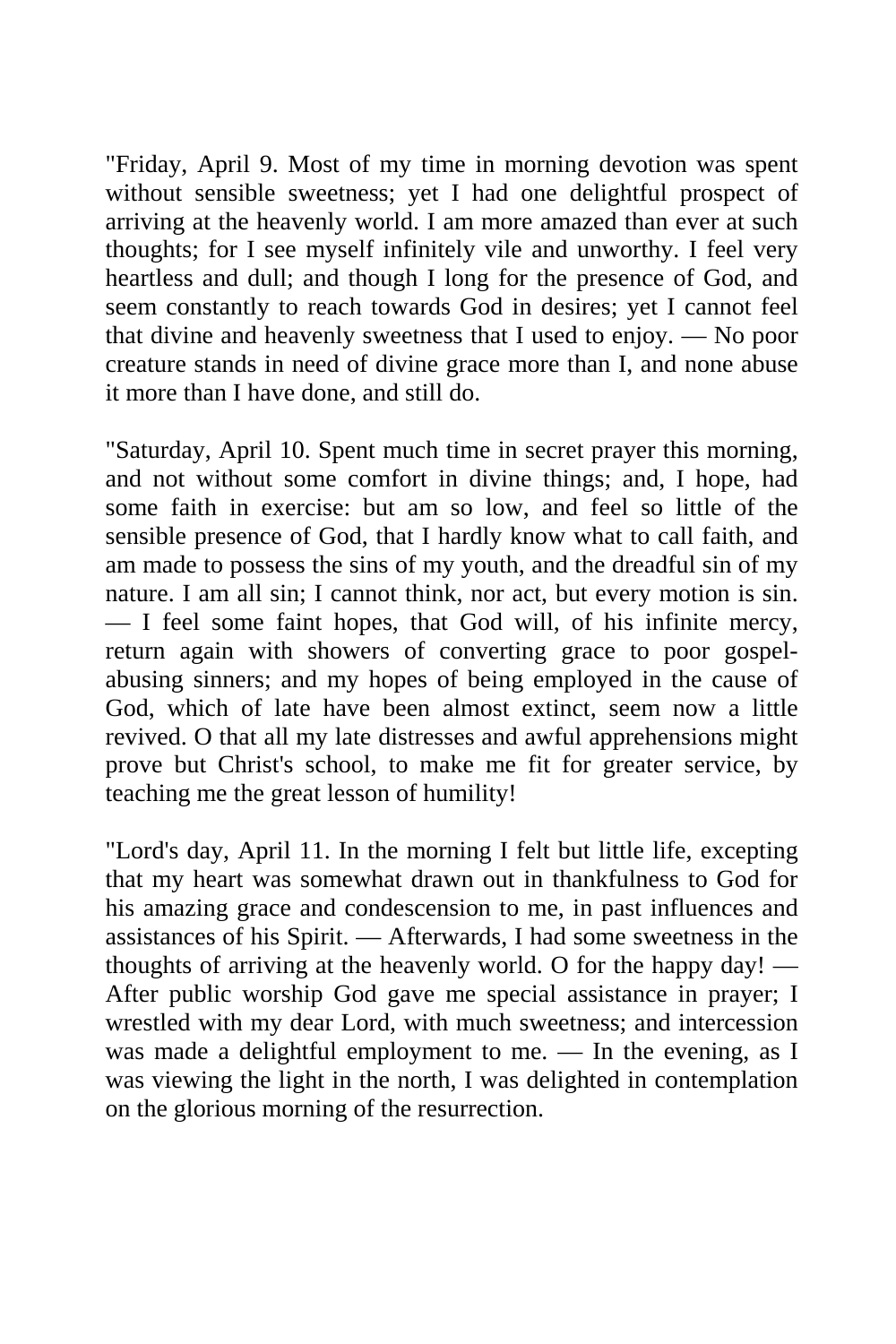"Monday, April 12. This morning the Lord was pleased to lift up the light of his countenance upon me in secret prayer, and made the season very precious to my soul. And though I have been so depressed of late, respecting my hopes of future serviceableness in the cause of God; yet now I had much encouragement respecting that matter. I was especially assisted to intercede and plead for poor souls, and for the enlargement of Christ's kingdom in the world, and for special grace for myself, to fit me for special services. I felt exceedingly calm, and quite resigned to God, respecting my future employment, when and where he pleased. My faith lifted me above the world, and removed all those mountains, that I could not look over of late. I wanted not the favour of man to lean upon; for I knew Christ's favour was infinitely better, and that it was no matter when, nor where, nor how Christ should send me, nor what trials he should still exercise me with, if I might be prepared for his work and will. I now found revived, in my mind, the wonderful discovery of infinite wisdom in all the dispensations of God towards me, which I had a little before I met with my great trial at college; every thing appeared full of divine wisdom.

"Tuesday, April 13. I saw myself to be very mean and vile; and wondered at those that showed me respect. Afterwards I was somewhat comforted in secret retirement, and assisted to wrestle with God, with some power, spirituality, and sweetness. Blessed be the Lord, he is never unmindful of me, but always sends me needed supplies; and, from time to time, when I am like one dead, he raises me to life. O that I may never distrust infinite goodness!

"Wednesday, April 14. My soul longed for communion with Christ, and for the mortification of indwelling corruption, especially spiritual pride. O there is a sweet day coming, wherein the weary will be at rest! My soul has enjoyed much sweetness this day in the hopes of its speedy arrival.

"Thursday, April 15. My desires apparently centered in God, and I found a sensible attraction of soul after him sundry times to-day. I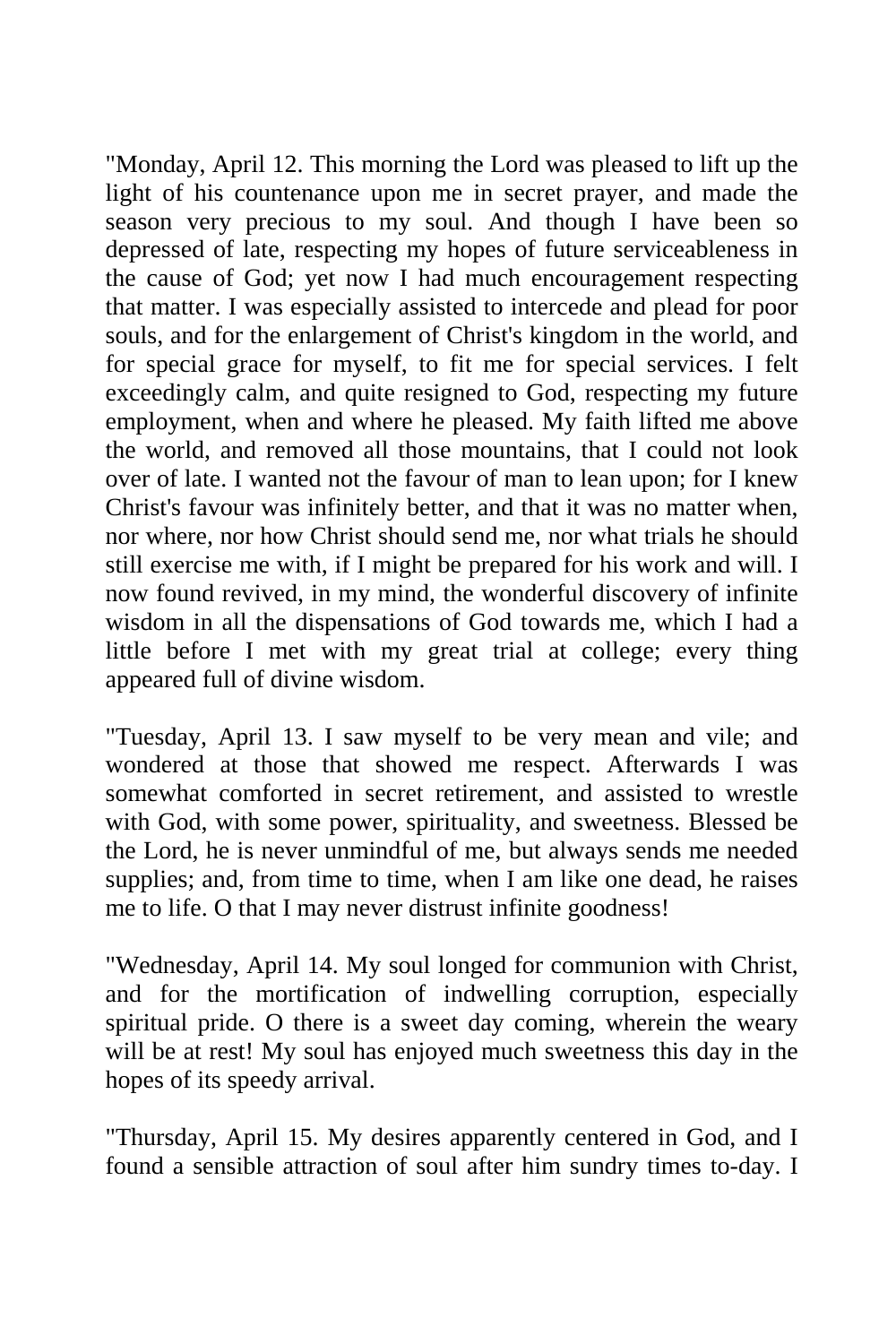know I long for God, and a conformity to his will, in inward purity and holiness, ten thousand times more than for any thing here below.

"Friday and Saturday, April 16, 17. I seldom prayed without some sensible joy in the Lord. Sometimes I longed much to be dissolved, and to be with Christ. O that God would enable me to grow in grace every day! Alas! my barrenness is such, that God might well say, Cut it down. — I am afraid of a dead heart on the sabbath now begun: [4] O that God would quicken me by his grace!

"Lord's day, April 18. I retired early this morning into the woods for prayer; had the assistance of God's Spirit, and faith in exercise; and was enabled to plead with fervency for the advancement of Christ's kingdom in the world, and to intercede for dear absent friends. — At noon, God enabled me to wrestle with him, and to feel, as I trust, the power of divine love in prayer. -At night I saw myself infinitely indebted to God, and had a view of my shortcomings: it seemed to me, that I had done as it were nothing for God, and that I never had lived to him but a few hours of my life.

"Monday, April 19. I set apart this day for fasting, and prayer to God for his grace; especially to prepare me for the work of the ministry, to give me divine aid and direction in my preparations for that great work, and in his own time to send me into his harvest. Accordingly, in the morning, I endeavoured to plead for the divine presence for the day, and not without some life. In the forenoon, I felt the power of intercession for precious, immortal souls; for the advancement of the kingdom of my dear Lord and Saviour in the word; and withal, a most sweet resignation, and even consolation and joy in the thoughts of suffering hardships, distresses, and even death itself, in the promotion of it; and had special enlargement in pleading for the enlightening and conversion of the poor heathen. In the afternoon, God was with me of a truth. O it was blessed company indeed! God enabled me so to agonize in prayer, that I was quite wet with perspiration, though in the shade, and the cool wind. My soul was drawn out very much for the world; for multitudes of souls. I think I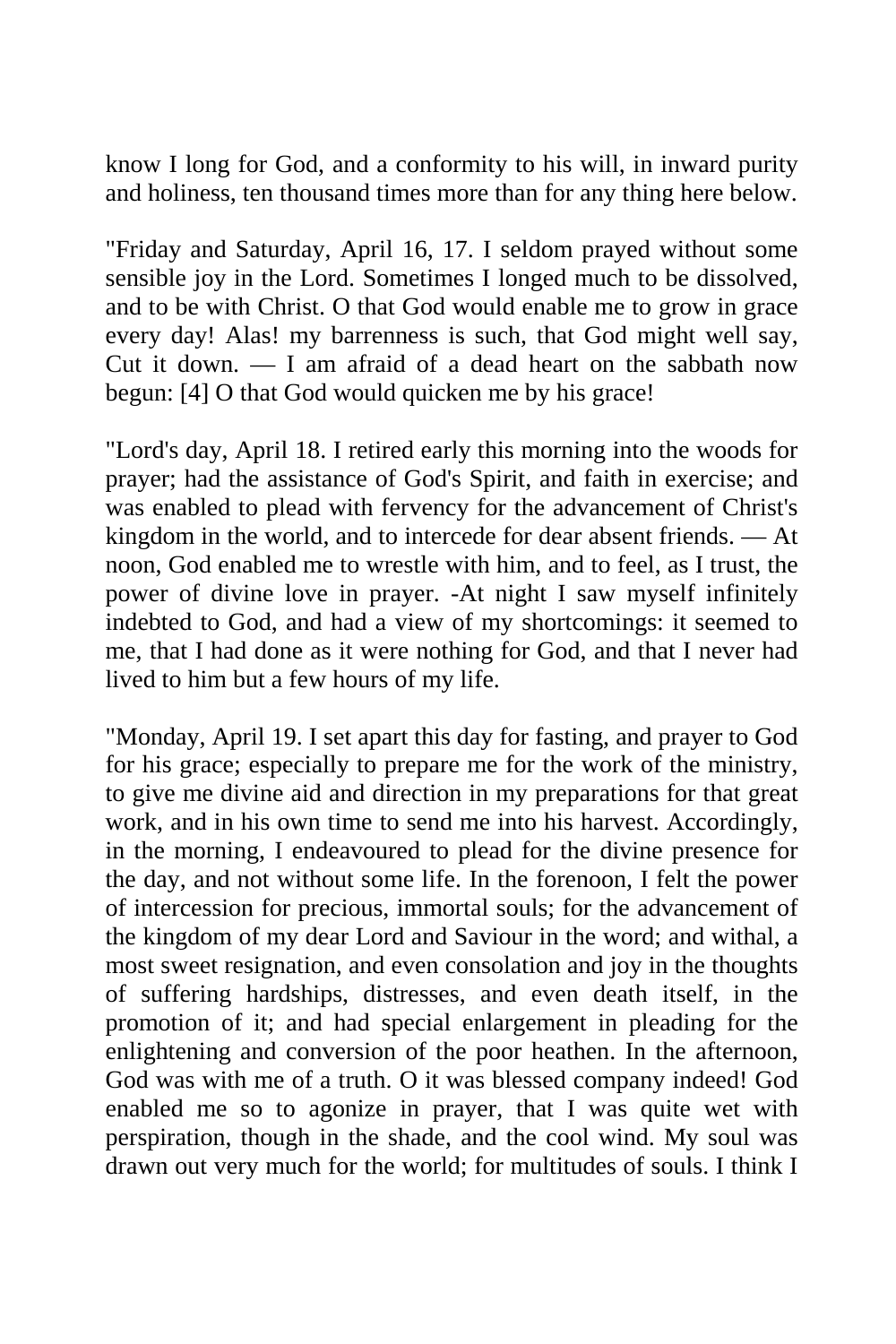had more enlargement for sinners, than for the children of God; though I felt as if I could spend my life in cries for both. I enjoyed great sweetness in communion with my dear Saviour. I think I never in my life felt such an entire weanedness from this world, and so much resigned to God in every thing. — O that I may always live to and upon my blessed God! Amen, Amen.

"Tuesday, April 20. This day I am twenty-four years of age. O how much mercy have I received the year past! How often has God caused his goodness to pass before me! And how poorly have I answered the vows I made this time twelvemonth, to be wholly the Lord's, to be for ever devoted to his service! The Lord help me to live more to his glory for the time to come. -This has been a sweet, a happy day to me: blessed be God. I think my soul was never so drawn out in intercession for others, as it has been this night. Had a most fervent wrestle with the Lord to-night for my enemies; and I hardly ever so longed to live to God, and to be altogether devoted to him; I wanted to wear out my life in his service, and for his glory.

"Wednesday, April 21. Felt much calmness and resignation, and God again enabled me to wrestle for numbers of souls, and had much fervency in the sweet duty of intercession. I enjoyed of late more sweetness in intercession for others, than in any other part of prayer. My blessed Lord really let me come near to him, and plead with him."

The frame of mind, and exercises of soul, that he expresses the three days next following, Thursday, Friday, and Saturday, are much of the same kind with those expressed the two days past.

"Lord's day, April 25. [5] This morning I spent about two hours in secret duties, and was enabled more than ordinarily to agonize for immortal souls; though it was early in the morning, and the sun scarcely shined at all, yet my body was quite wet with sweat. I felt much pressed now, as frequently of late, to plead for the meekness and calmness of the Lamb of God in my soul; and through divine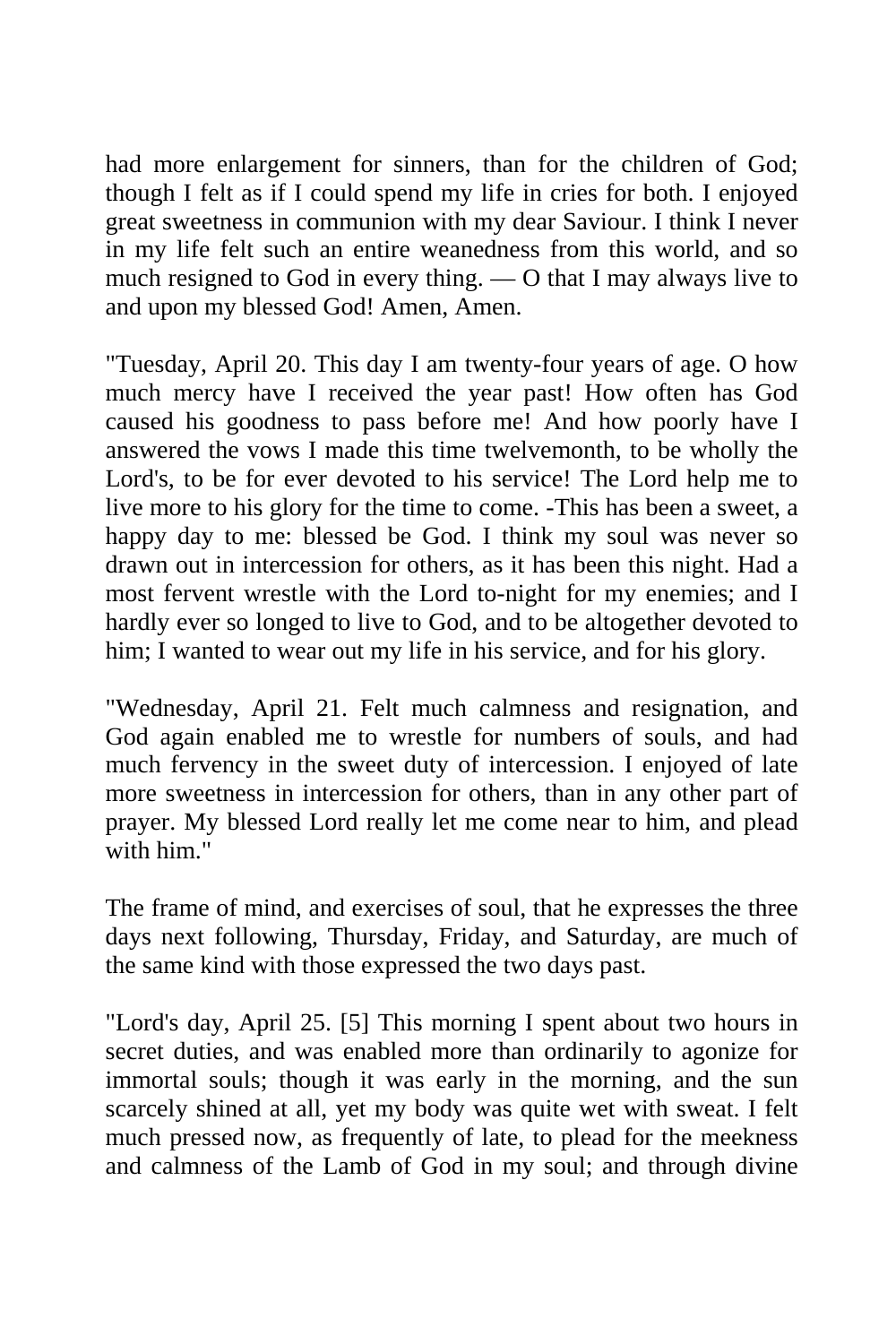goodness felt much of it this morning. O it is a sweet disposition, heartily to forgive all injuries done us; to wish our greatest enemies as well as we do our own souls! Blessed Jesus, may I daily be more and more conformed to thee. At night I was exceedingly melted with divine love, and had some feeling sense of the blessedness of the upper world. Those words hung upon me, with much divine sweetness, Psal. lxxxiv. 7. `They go from strength to strength, every one of them in Zion appeareth before God.' O the near access that sometimes gives us in our addresses to him! This may well be termed appearing before God: it is so indeed, in the true spiritual sense, and in the sweetest sense. I think I have not had such power of intercession these many months, both for God's children, and for dead sinners, as I have had this evening. I wished and longed for the coming of my dear Lord: I longed to join the angelic hosts in praises, wholly free from imperfection. O the blessed moment hastens! All I want is to be more holy, more like my dear Lord. O for sanctification! My very soul pants for the complete restoration of the blessed image of my Saviour; that I may be fit for the blessed enjoyments and employments of the heavenly world.

> `Farewell, vain world; my soul can bid adieu; My Saviour's taught me to abandon you. Your charms may gratify a sensual mind; Not please a soul wholly for God design'd. Forbear to entice, cease then my soul to call; `Tis fix'd through grace; my God shall be my all. While he thus lets me heavenly glories view, Your beauties fade, my heart's no room for you.'

"The Lord refreshed my soul with many sweet passages of his word. O the new Jerusalem! my soul longed for it. O the song of Moses and the Lamb! And that blessed song, that no man can learn, but they who are redeemed from the earth! and the glorious white robes, that were given to the souls under the attar!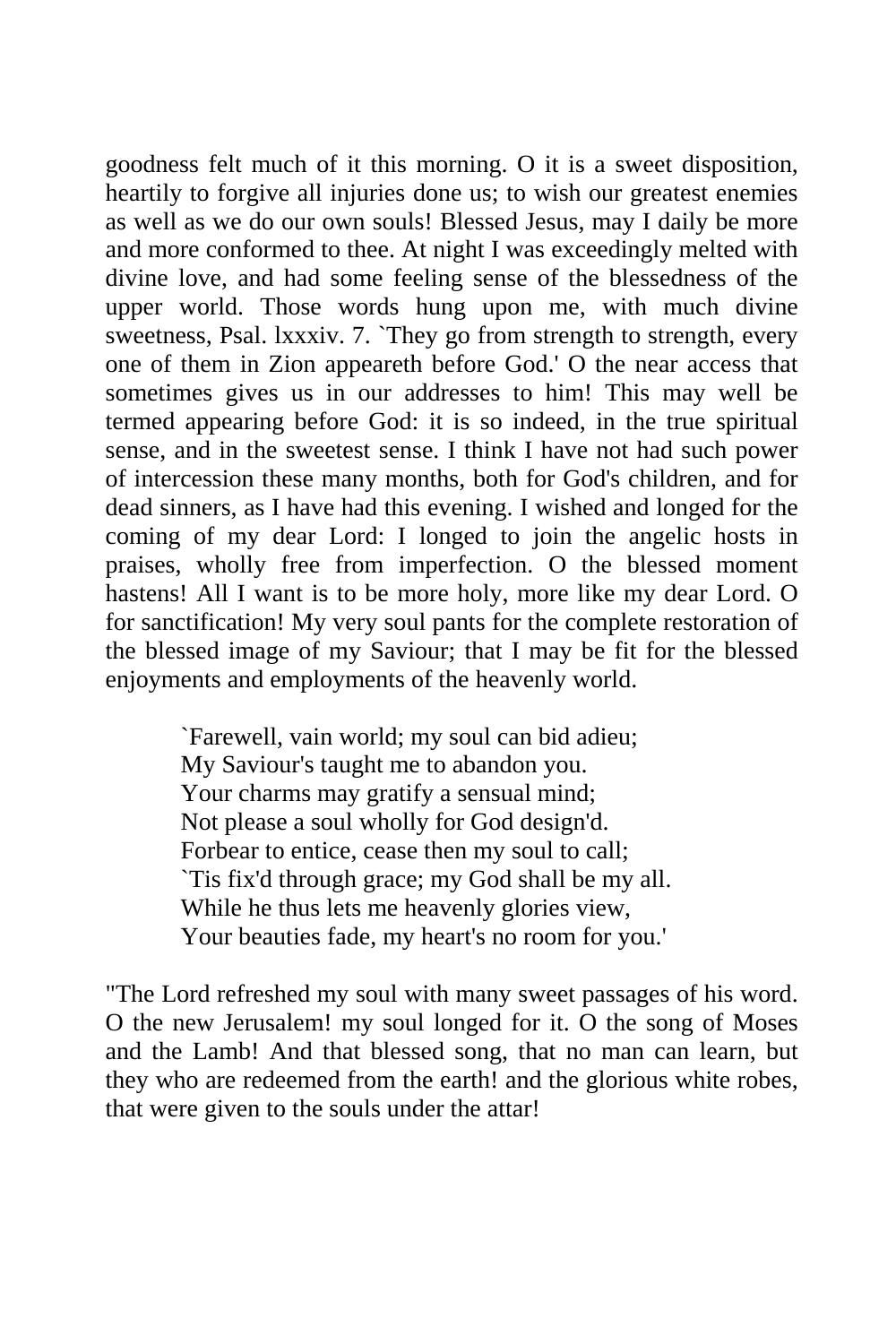`Lord, I'm a stranger here alone; Earth no true comforts can afford; Yet, absent from my dearest one, My soul delights to cry, My Lord. Jesus, my Lord, my only love, Possess my soul, nor thence depart; Grant me kind visits, heavenly Dove; My God shall then have all my heart<sup>'</sup>

"Monday, April 26. Continued in a sweet frame of mind; but in the afternoon felt something of spiritual pride stirring. God was pleased to make it an humbling season at first; though afterwards he gave me sweetness. O my soul exceedingly longs for that blessed state of perfect deliverance from all sin! — At night, God enabled me to give my soul up to him, to cast myself upon him, to be ordered and disposed of according to his sovereign pleasure; and I enjoyed great peace and consolation in so doing. My soul took sweet delight in God; my thoughts freely and sweetly centered in him. O that I could spend every moment of my life to his glory!

"Tuesday, April 27. I retired pretty early for secret devotions; and in prayer God was pleased to pour such ineffable comforts into my soul, that I could do nothing for some time but say over and over, `O my sweet Saviour! O my sweet Saviour! whom have I in heaven but thee? and there is none upon earth that I desire beside thee.' If I had had a thousand lives, my soul would gladly have laid them all down at once to have been with CHRIST. My soul never enjoyed so much of heaven before; it was the most refined and the most spiritual season of communion with God I ever yet felt. I never felt so great a degree of resignation in my life. In the afternoon I withdrew to meet with my God, but found myself much declined, and God made it an humbling season to my soul. I mourned over the body of death that is in me. It grieved me exceedingly, that I could not pray to and praise God with my heart full of divine heavenly love. — O that my soul might never offer any dead, cold services to my God! — In the evening had not so much divine love, as in the morning; but had a sweet season of fervent intercession.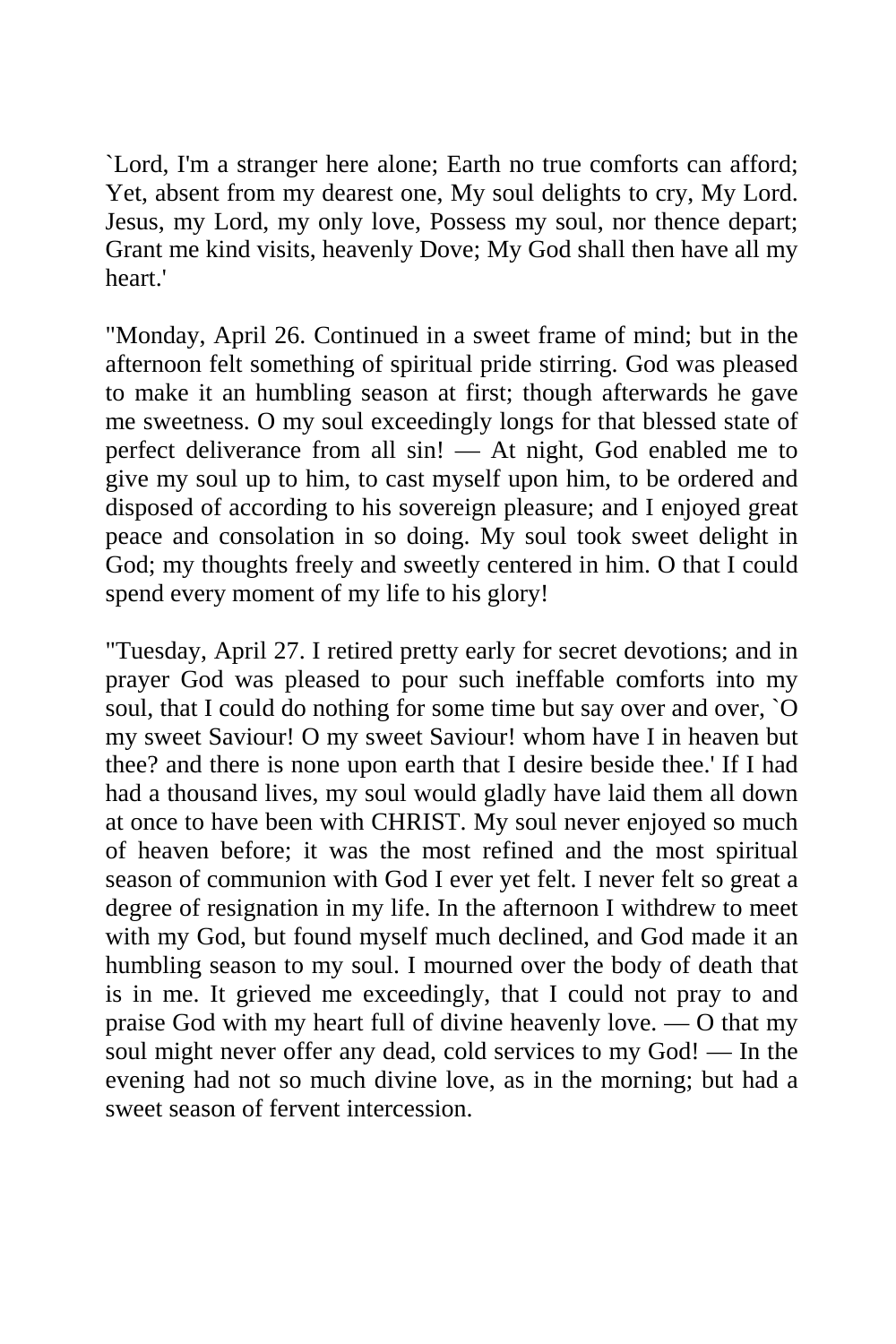"Wednesday, April 28. I withdrew to my usual place of retirement in great peace and tranquility, spent about two hours in secret duties, and felt much as I did yesterday morning, only weaker and more overcome. I seemed to depend wholly on my dear Lord; wholly weaned from all other dependences. I knew not what to say to my God, but only lean on his bosom, as it were, and breathe out my desires after a perfect conformity to him in all things. Thirsting desires, and insatiable longings, possessed my soul after perfect holiness. God was so precious to my soul, that the world with all its enjoyments was infinitely vile. I had no more value for the favour of men, than for pebbles. The LORD was my ALL; and that he overruled all, greatly delighted me. I think, my faith and dependence on God scarce ever rose so high. I saw him such a fountain of goodness, that it seemed impossible I should distrust him again, or be any way anxious about any thing that should happen to me. I now enjoyed great sweetness in praying for absent friends, and for the enlargement of Christ's kingdom in the world. — Much of the power of these divine enjoyments remained with me through the day. — In the evening my heart seemed to melt, and, I trust, was really humbled or indwelling corruption, and I mourned like a dove. I felt, that all my unhappiness arose from my being a sinner. With resignation I could bid welcome to all other trials; but sin hung heavy upon me; for God discovered to me the corruption of my heart. I went to bed with a heavy heart, because I was a sinner; though I did not in the least doubt of God's love. O that God would purge away my dross, and take away my tin, and make me seven times refined!

"Thursday, April 29. I was kept off at a distance from God; — but had some enlargement in intercession for precious souls.

"Friday, April 30. I was somewhat dejected in spirit: nothing grieves me so much, as that I cannot live constantly to God's glory. I could bear any desertion or spiritual conflicts, if I could but have my heart all the while burning within me with love to God and desires of his glory. But this is impossible; for when I feel these, I cannot be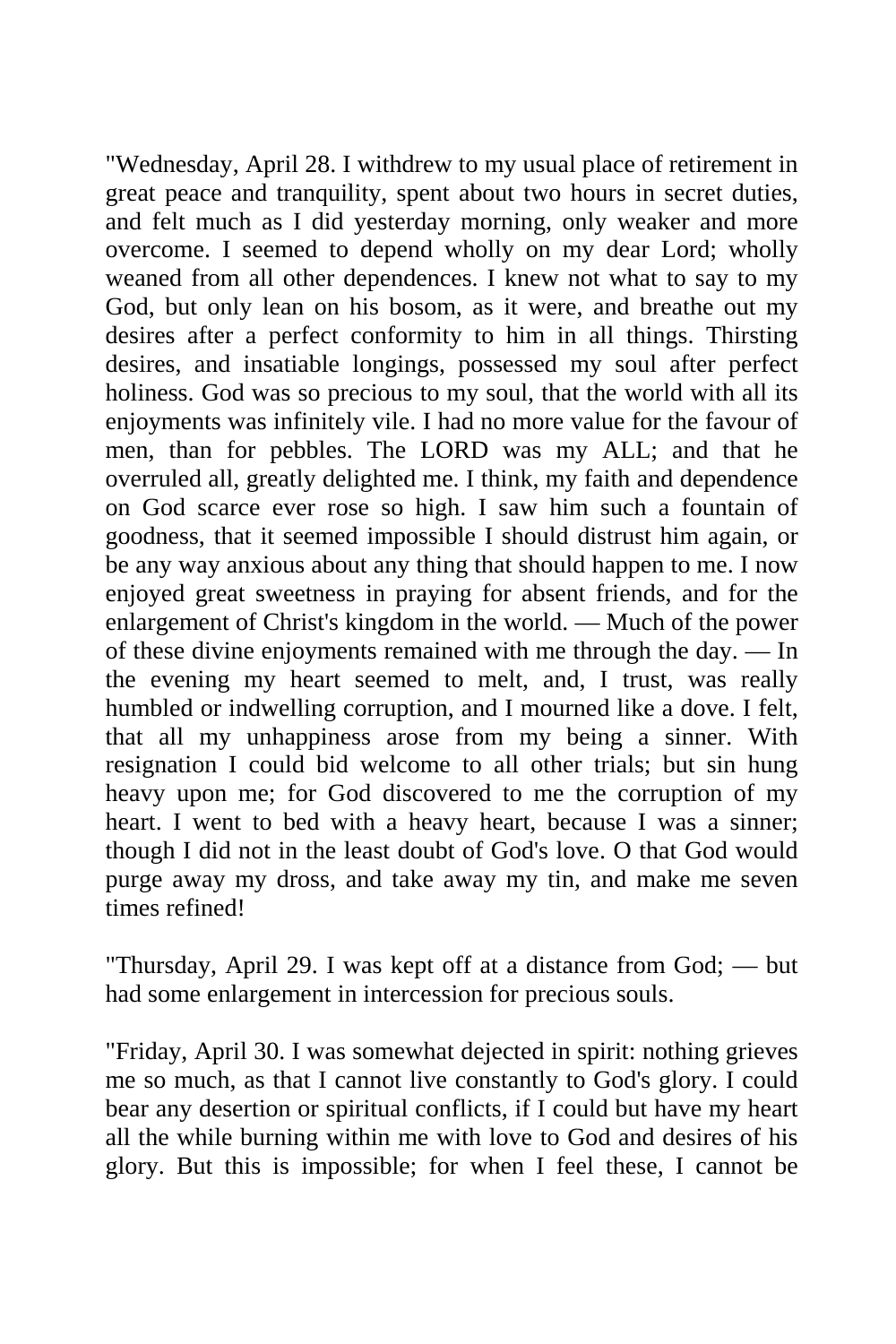dejected in my soul, but only rejoice in my Saviour, who has delivered me from the reigning power, and will shortly deliver me from the indwelling of sin.

"Saturday, May 1. I was enabled to cry to God with fervency for ministerial qualifications, that he would appear for the advancement of his own kingdom, and that he would bring in the heathen, &c. Had much assistance in my studies. — This has been a profitable week to me; I have enjoyed many communications of the blessed Spirit in my soul.

"Lord's day, May 2. God was pleased this morning to give me such a sight of myself, as made me appear very vile in my own eyes. I felt corruption stirring in my heart, which I could by no means suppress; felt more and more deserted; was exceeding weak, and almost sick with my inward trials.

"Monday, May 3. Had a sense of vile ingratitude. In the morning I withdrew to my usual place of retirement, and mourned for my abuse of my dear Lord: spent the day in fasting and prayer. God gave me much power of wrestling for his cause and kingdom; and it was a happy day to my soul. God was with me all the day, and I was more above the world than ever in my life."

Through the remaining part of this week he complains almost every day of desertion, inward trials and conflicts, attended with dejection of spirit; but yet speaks of times of relief and sweetness, and daily refreshing visits of the divine Spirit, affording special assistance and comfort, and enabling, at some times, to much fervency and enlargement in religious duties.

"Lord's day, May 9. I think I never felt so much of the cursed pride of my heart, as well as the stubbornness of my will, before. Oh dreadful! what a vile wretch I am! I could submit to be nothing, and to lie down in the dust. O that God would humble me in the dust! I felt myself such a sinner, all day, that I had scarce any comfort. O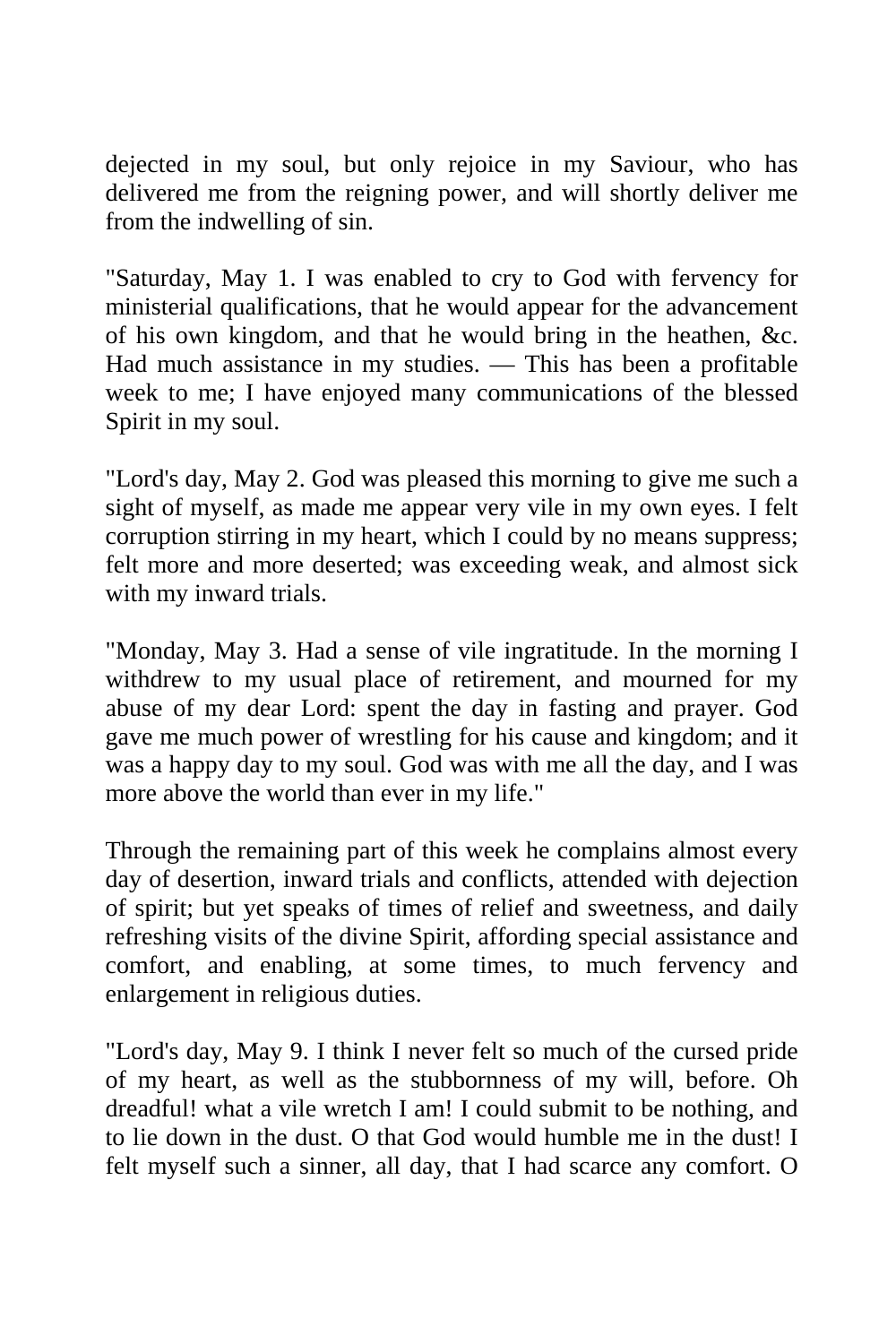when shall I be delivered from the body of this death! I greatly feared, lest through stupidity and carelessness I should lose the benefit of these trials. O that they might be sanctified to my soul! Nothing seemed to touch me but only this, that I was a sinner. — Had a fervency and refreshment in social prayer in the evening.

"Monday, May 10. I rode to New-Haven; saw some Christian friends there; and had comfort in joining in prayer with them, and hearing of the goodness of God to them, since I last saw them.

"Tuesday, May 11. I rode from New-Haven to Weathersfield; was very dull most of the day; had little spirituality in this journey, though I often longed to be alone with God; was much perplexed with vile thoughts; was sometimes afraid of every thing: but God was my helper. —Catched a little time for retirement in the evening, to my comfort and rejoicing. Alas! I cannot live in the midst of a tumult. I long to enjoy God alone.

"Wednesday, May 12. I had a distressing view of the pride, enmity, and vileness of my heart. — Afterwards had sweet refreshment in conversing, and worshipping God, with Christian friends.

"Thursday, May 13. Saw so much of the wickedness of my heart, that I longed to get away from myself. I never before thought there was so much spiritual pride in my soul. I felt almost pressed to death with my own vileness. Oh what a body of death is there in me! Lord, deliver my soul. I could not find any convenient place for retirement, and was greatly exercised. — Rode to Hartford in the afternoon: had some refreshment and comfort in religious exercises with Christian friends; but longed for more retirement. O the closest walk with God is the sweetest heaven that can be enjoyed on earth!

"Friday, May 14. I waited on a council of ministers convened at Hartford, and spread before them the treatment I had met with from the rector and tutors of Yale college; who thought it advisable to intercede for me with the rector and trustees, and to entreat them to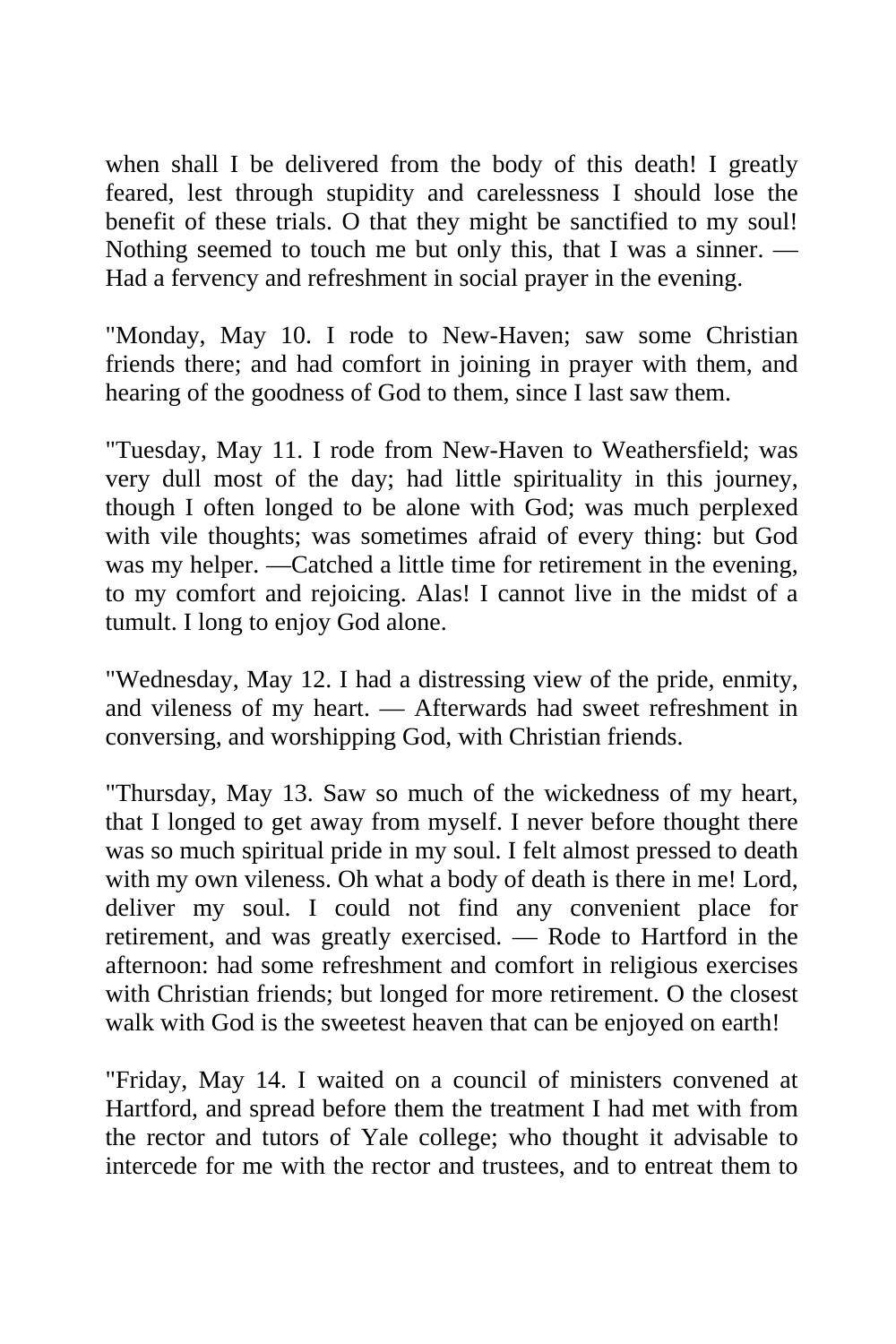restore me to my former privileges in college.  $[6]$  — After this, spent some time in religious exercises with Christian friends.

"Saturday, May 15. I rode from Hartford to Hebron; was somewhat dejected on the road; appeared exceeding vile in my own eyes, saw much pride and stubbornness in my heart. Indeed I never saw such a week as this before; for I have been almost ready to die with the view of the wickedness of my heart. I could not have thought I had such a body of death in me. Oh that God would deliver my soul!"

The three next days (which he spent at Hebron, Lebanon, and Norwich) he complains still of dullness and desertion, and expresses a sense of his vileness, and longing to hide himself in some cave or den of the earth: but yet speaks of some intervals of comfort and soul-refreshment each day.

"Wednesday, May 19. (At Millington) I was so amazingly deserted this morning, that I seemed to feel a sort of horror in my soul. Alas! when God withdraws, what is there that can afford any comfort to the soul!"

Through the eight days next following he expresses more calmness and comfort, and considerable life, fervency, and sweetness in religion.

"Friday, May 28. (At New-Haven) I think I scarce ever felt so calm in my life; I rejoiced in resignation, and giving myself up to God, to be wholly and entirely devoted to him for ever."

On the three following days there was, by the account he gives, a continuance of the same excellent frame of mind, last expressed: but it seems not to be altogether to so great a degree.

"Tuesday, June 1. Had much of the presence of God in family prayer, and had some comfort in secret. I was greatly refreshed from the word of God this morning, which appeared exceeding sweet to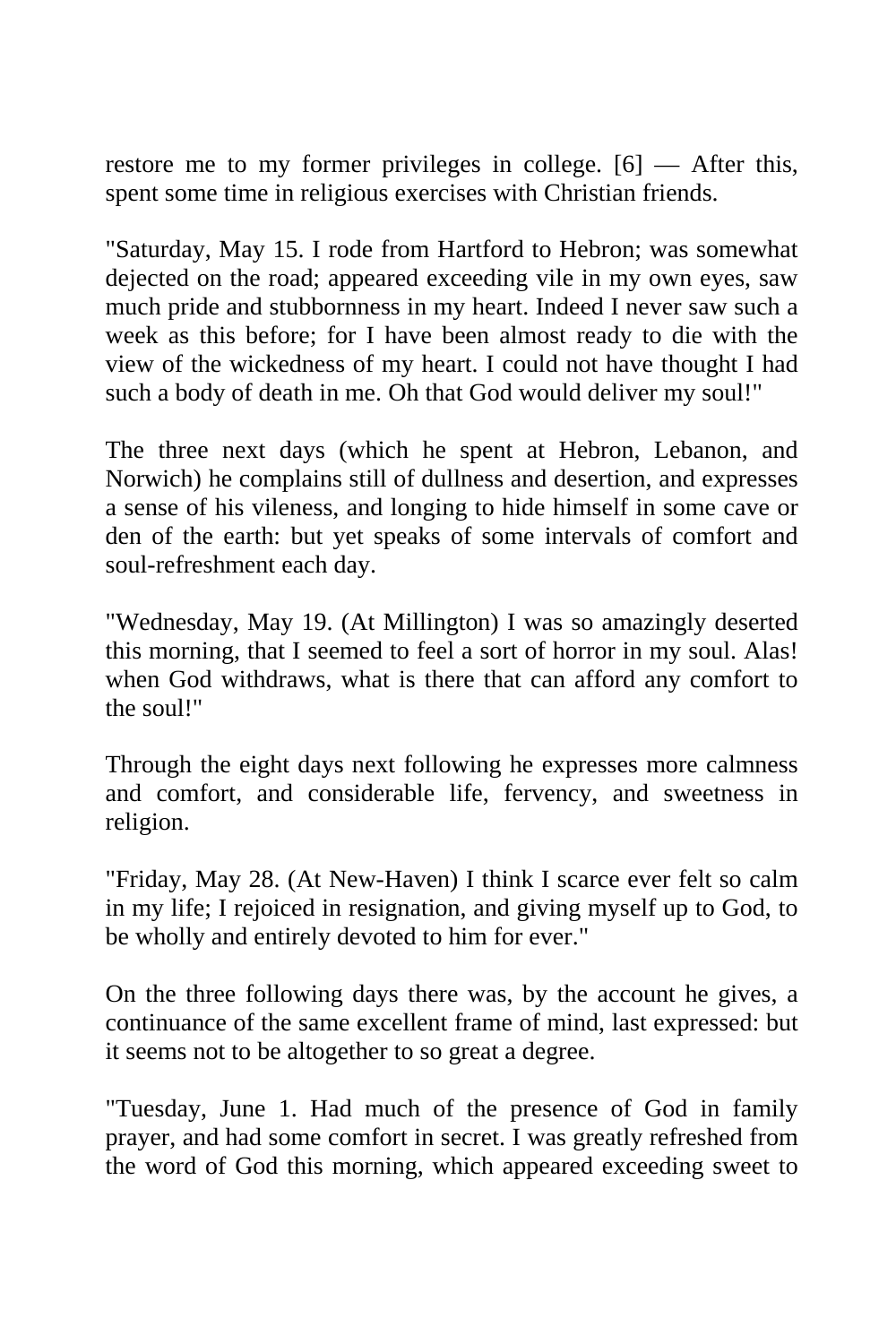me: some things that appeared mysterious, were opened to me. O that the kingdom of the dear Saviour might come with power, and the healing waters of the sanctuary spread far and wide for the healing of the nations! — Came to Ripton; but was very weak. However, being visited by a number of young people in the evening, I prayed with them."

The remaining part of this week he speaks of being much diverted and hindered in the business of religion, by great weakness of body, and necessary affairs he had to attend; and complains of having but little power in religion; but signifies, that God hereby showed him he was like a helpless infant cast out in the open field.

"Lord's day, June 6. I feel much deserted: but all this teaches me my nothingness and vileness more than ever.

"Monday, June 7. Felt still powerless in secret prayer. Afterwards I prayed and conversed with some little life. God feeds me with crumbs: blessed be his name for any thing. I felt a great desire, that all God's people might know how mean and little and vile I am; that they might see I am nothing, that so they might pray for me aright, and not have the least dependence upon me.

"Tuesday, June 8. I enjoyed one sweet and precious season this day: I never felt it so sweet to be nothing, and less than nothing, and to be accounted nothing."

The three next days he complains of desertion, and want of fervency in religion; but yet his diary shows that every day his heart was engaged in religion, as his great, and, as it were, only business.

"Saturday, June 12. Spent much time in prayer this morning, and enjoyed much sweetness: — felt insatiable longings after God much of the day. I wondered how poor souls do to live that have no God. — The world, with all its enjoyments, quite vanished. I see myself very helpless: but I have a blessed God to go to. I longed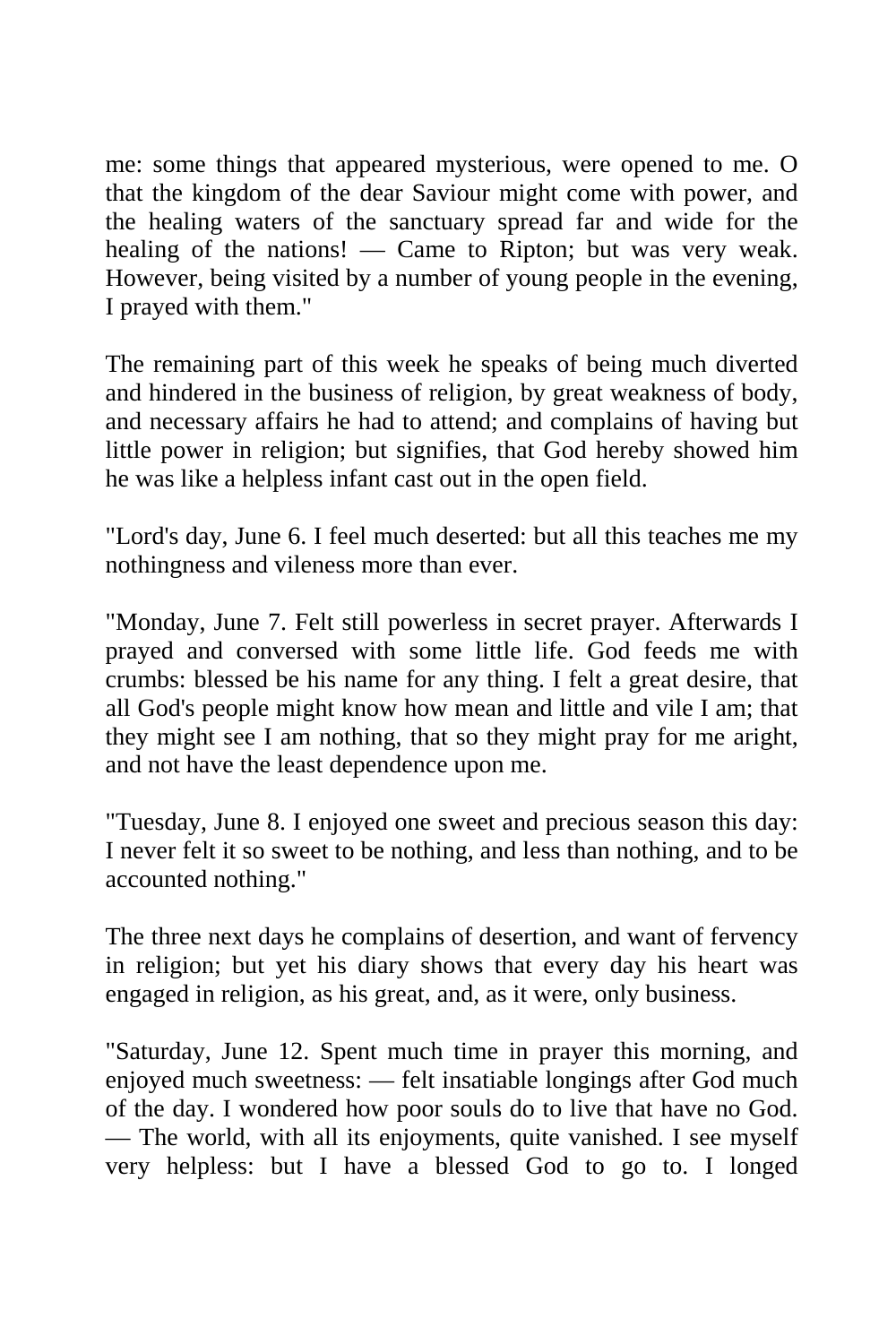exceedingly to be dissolved, and to be with Christ, to behold his glory. Oh, my weak, weary soul longs to arrive at my Father's house!

"Lord's day, June 13. Felt something calm and resigned in the public worship: at the sacrament saw myself very vile and worthless. O that I may always lie low in the dust. My soul seemed steadily to go forth after God, in longing desires to live upon him.

"Monday, June 14. Felt something of the sweetness of communion with God, and the constraining force of his love: how admirably it captivates the soul, and makes all the desires and affections to centre in God! — I set apart this day for secret fasting and prayer, to entreat God to direct and bless me with regard to the great work I have in view, of preaching the gospel; and that the Lord would return to me, and show me the light of his countenance. Had little life and power in the forenoon: near the middle of the afternoon, God enabled me to wrestle ardently in intercession for absent friends: — but just at night, the Lord visited me marvellously in prayer: I think my soul never was in such an agony before. I felt no restraint; for the treasures of divine grace were opened to me. I wrestled for absent friends, for the ingathering of souls, for multitudes of poor souls, and for many that I thought were the children of God, personally, in many distant places. I was in such an agony, from sun half an hour high, till near dark, that I was all over wet with sweat; but yet it seemed to me that I had wasted away the day, and had done nothing. Oh, my dear Jesus did sweat blood for poor souls! I longed for more compassion towards them. — Felt still in a sweet frame, under a sense of divine love and grace; and went to bed in such a frame, with my heart set on God.

"Tuesday, June 15. Had the most ardent longings after God that ever I felt in my life: at noon, in my secret retirement, I could do nothing but tell my dear Lord, in a sweet calm, that he knew I longed for nothing but himself, nothing but holiness; that he had given me these desires, and he only could give me the thing desired. I never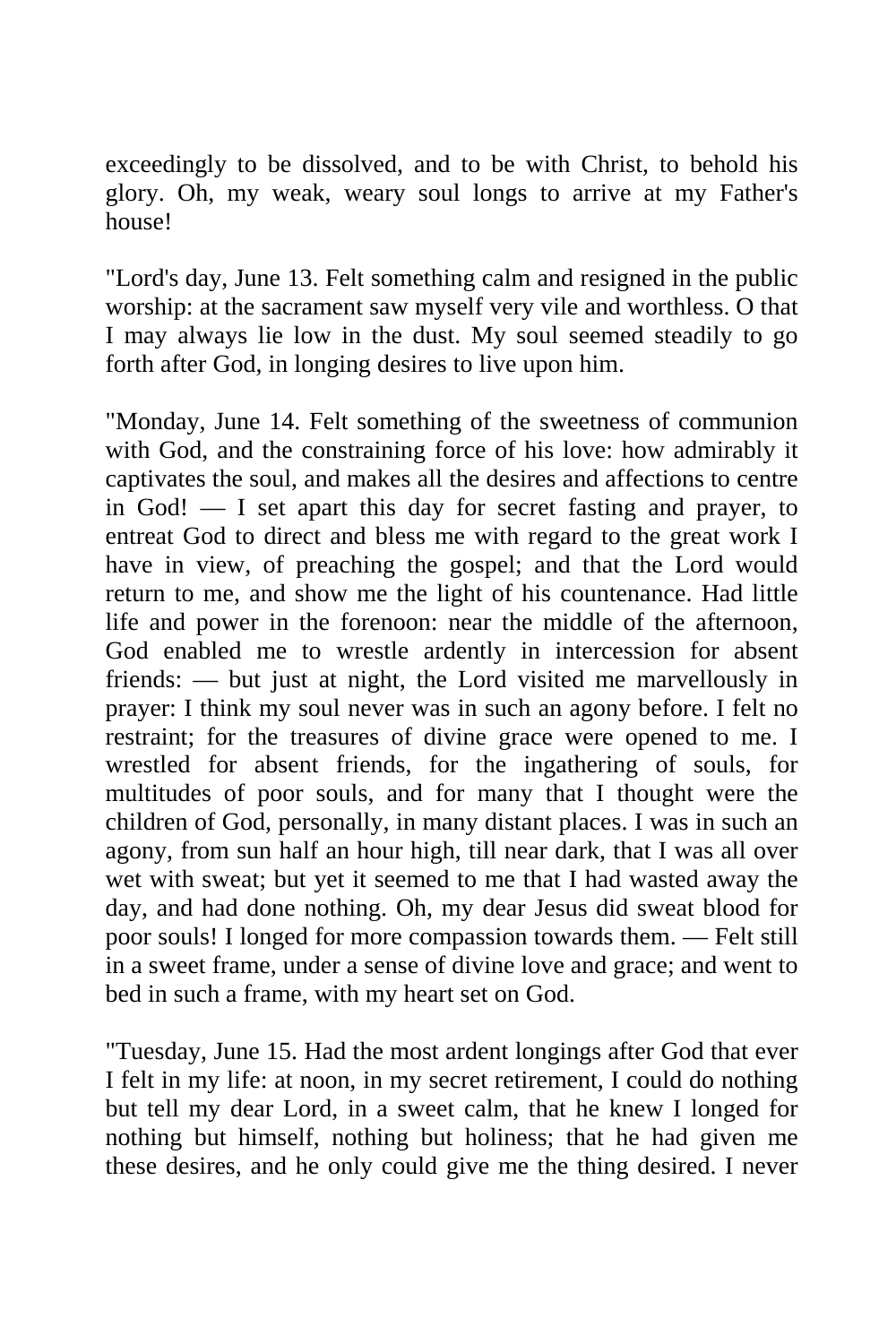seemed to be so unhinged from myself, and to be so wholly devoted to God. My heart was swallowed up in God most of the day. In the evening I had such a view of the soul being as it were enlarged, to contain more holiness, that it seemed ready to separate from my body. I then wrestled in an agony for divine blessings; had my heart drawn out in prayer for some Christian friends, beyond what I ever had before. — I feel differently now from whatever I did under any enjoyments before; more engaged to live to God for ever, and less pleased with my own frames. I am not satisfied with my frames, nor feel at all more easy after such strugglings than before; for it seems far too little, if I could always be so. Oh how short do I fall of my duty in my sweetest moments!"

In his diary for the two next days he expresses something of the same frame, but in a far less degree. [7]

"Friday, June 18. Considering my great unfitness for the work of the ministry, my present deadness, and total inability to do any thing for the glory of God that way, feeling myself very helpless, and at a great loss what the Lord would have to do; I set apart this day for prayer to God, and spent most of the day in that duty, but amazingly deserted most of the day. Yet I found God graciously near, once in particular; while I was pleading, for more compassion for immortal souls, my heart seemed to be opened at once, and I was enabled to cry with great ardency, for a few minutes. — Oh, I was distressed to think, that I should offer such dead, cold services to the living God! My soul seemed to breathe after holiness, a life of constant devotedness to God. But I am almost lost sometimes in the pursuit of this blessedness, and ready to sink, because I continually fall short and miss of my desire. O that the Lord would help me to hold out, yet a little while, till the happy hour of deliverance comes!

"Saturday, June 19. Felt much disordered; my spirits were very low: but yet enjoyed some freedom and sweetness in the duties of religion. Blessed be God.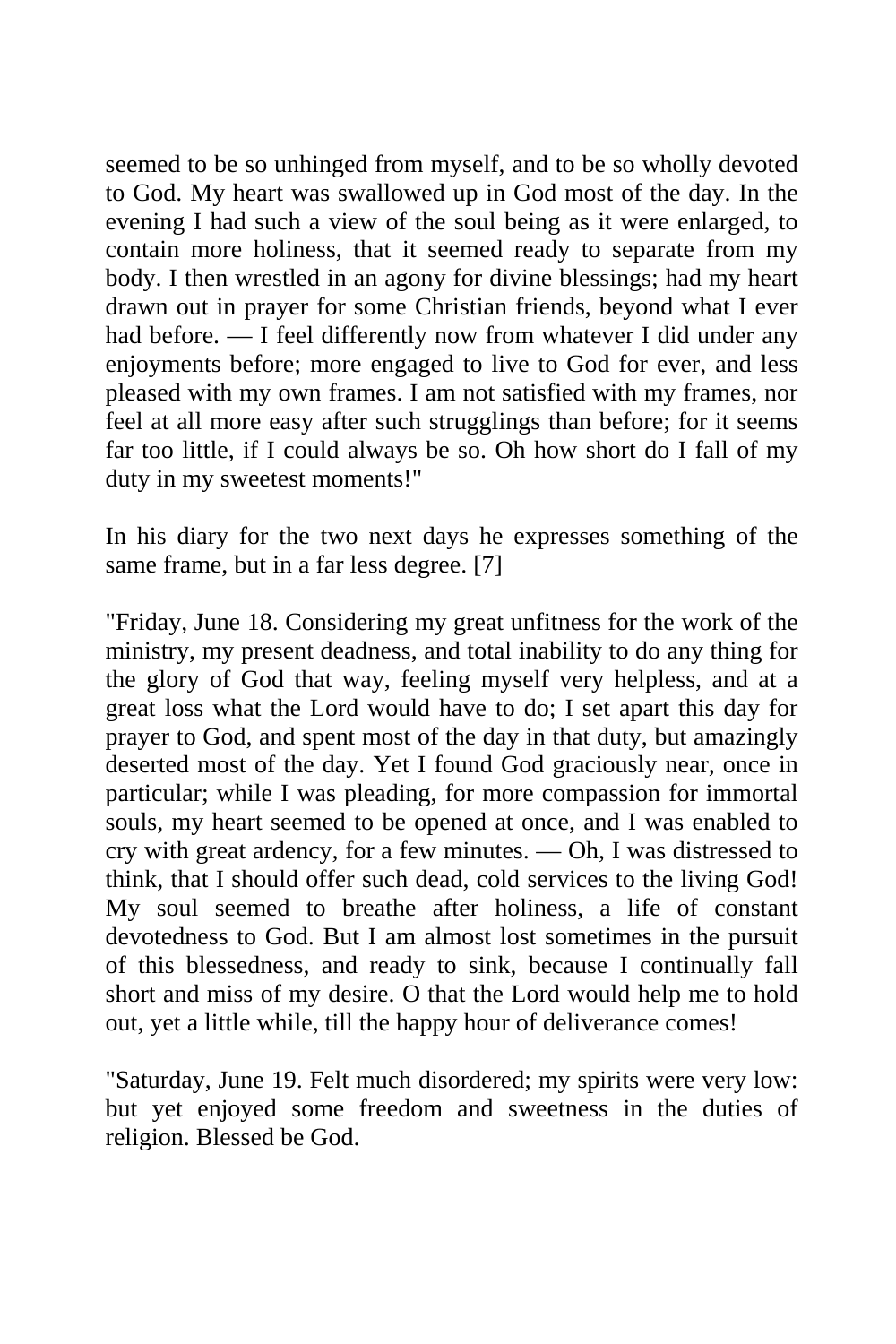"Lord's day, June 20. Spent much time alone. My soul longed to be holy, and reached after God; but seemed not to obtain my desire. I hungered and thirsted; but was not refreshed and satisfied. My soul hung on God, as my only portion. O that I could grow in grace more abundantly every day!"

The next day he speaks of his having assistance in his studies, and power, fervency, and comfort in prayer.

"Tuesday, June 22. In the morning spent about two hours in prayer and meditation, with considerable delight. Towards night, felt my soul go out in longing desires after God, in secret retirement. In the evening, was sweetly composed and resigned to God's will; was enabled to leave myself and all my concerns with him, and to have my whole dependence upon him. My secret retirement was very refreshing to my soul; it appeared such a happiness to have God for my portion, that I had rather be any other creature in this lower creation, than not come to the enjoyment of God. I had rather be a beast, than a man without God, if I were to live here to eternity. Lord, endear thyself more to me!"

In his diary for the next seven days he expresses a variety of exercises of mind. He speaks of great longings after God and holiness, and earnest desires for the conversion of others; of fervency in prayer, power to wrestle with God, composure, comfort, and sweetness, from time to time; but expresses a sense of the vile abomination of his heart, and bitterly complains of his barrenness, and the pressing body of death; and says, he "saw clearly that whatever he enjoyed, better than hell, was of free grace." He complains of being exceeding low, much below the character of a child of God; and is sometimes very disconsolate and dejected.

"Wednesday, June 30. Spent this day alone in the woods, in fasting and prayer; underwent the most dreadful conflicts in my soul that ever I felt, in some respects. I saw myself so vile, that I was ready to say, "I shall now perish by the hand of Saul." I thought, and almost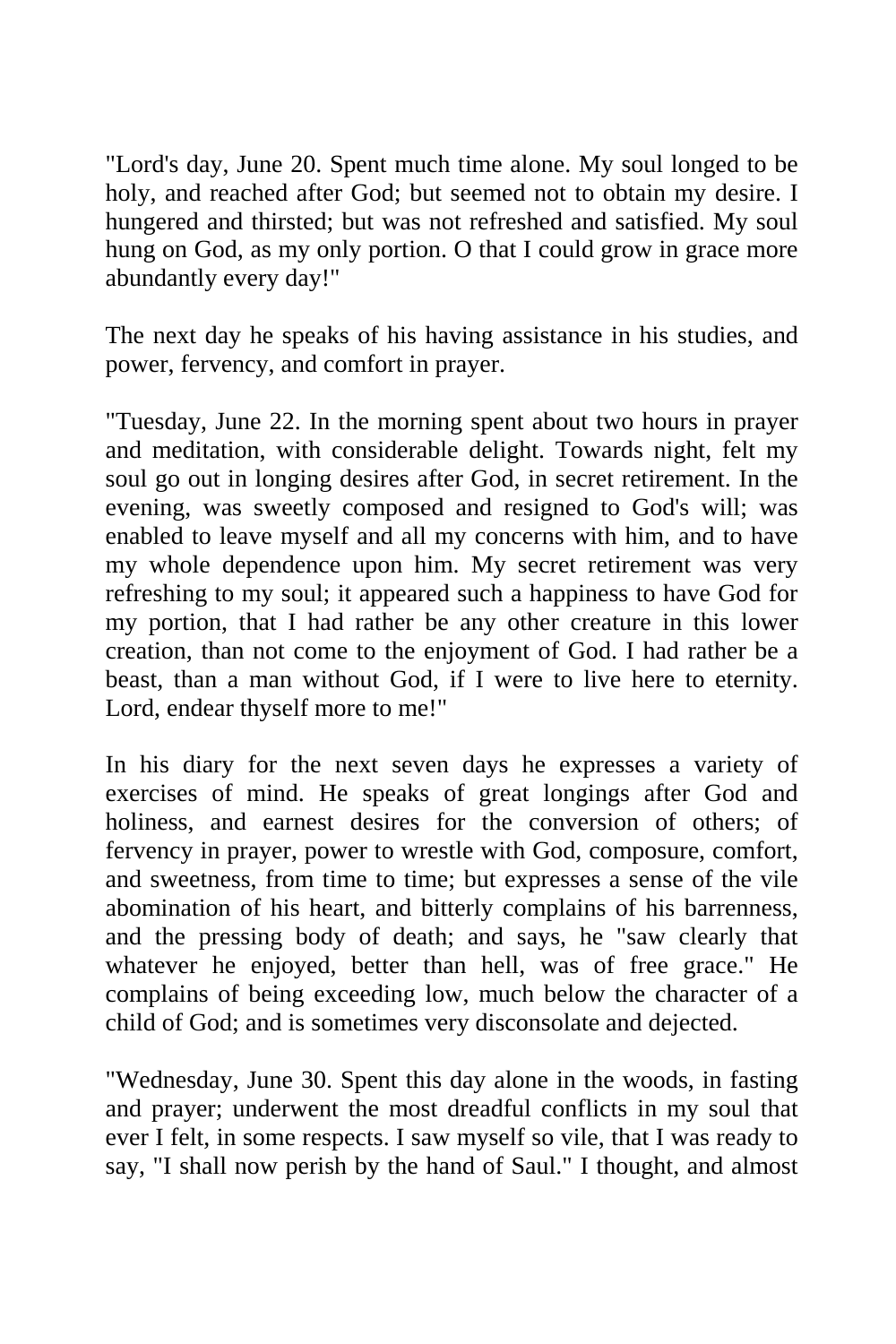concluded, I had no power to stand for the cause of God, but was almost "afraid of the shaking of a leaf." Spent almost the whole day in prayer, incessantly. I could not bear to think of Christians showing me any respect. I almost despaired of doing any service in the world: I could not feel any hope or comfort respecting the heathen, which used to afford me some refreshment in the darkest hours of this nature. I spent the day in the bitterness of my soul. Near night, I felt a little better; and afterwards enjoyed some sweetness in secret prayer.

"Thursday, July 1. Had some sweetness in prayer this morning. — Felt exceeding sweetly in secret prayer to-night, and desired nothing so ardently as that God should do with me just as he pleased.

"Friday, July 2. Felt composed in secret prayer in the morning. — My desires ascended to God this day, as I was traveling: and was comfortable in the evening. Blessed be God for all my consolation.

"Saturday, July 3. My heart seemed again to sink. The disgrace I was laid under at college, seemed to damp me; as it opens the mouths of opposers. I had no refuge but in God. Blessed be his name, that I may go to him at all times, and find him a present help.

"Lord's day, July 4. Had considerable assistance. In the evening I withdrew, and enjoyed a happy season in secret prayer. God was pleased to give me the exercise of faith, and thereby brought the invisible and eternal world near to my soul; which appeared sweetly to me. I hoped, that my weary pilgrimage in the world would be short; and that it would not be long before I was brought to my heavenly home and Father's house. I was resigned to God's will, to tarry his time, to do his work, and suffer his pleasure. I felt thankfulness to God for all my pressing desertions of late; for I am persuaded they have been made a means of making me more humble, and much more resigned. I felt pleased, to be little, to be nothing, and to lie in the dust. I enjoyed life and consolation in pleading for the dear children of God, and the kingdom of Christ in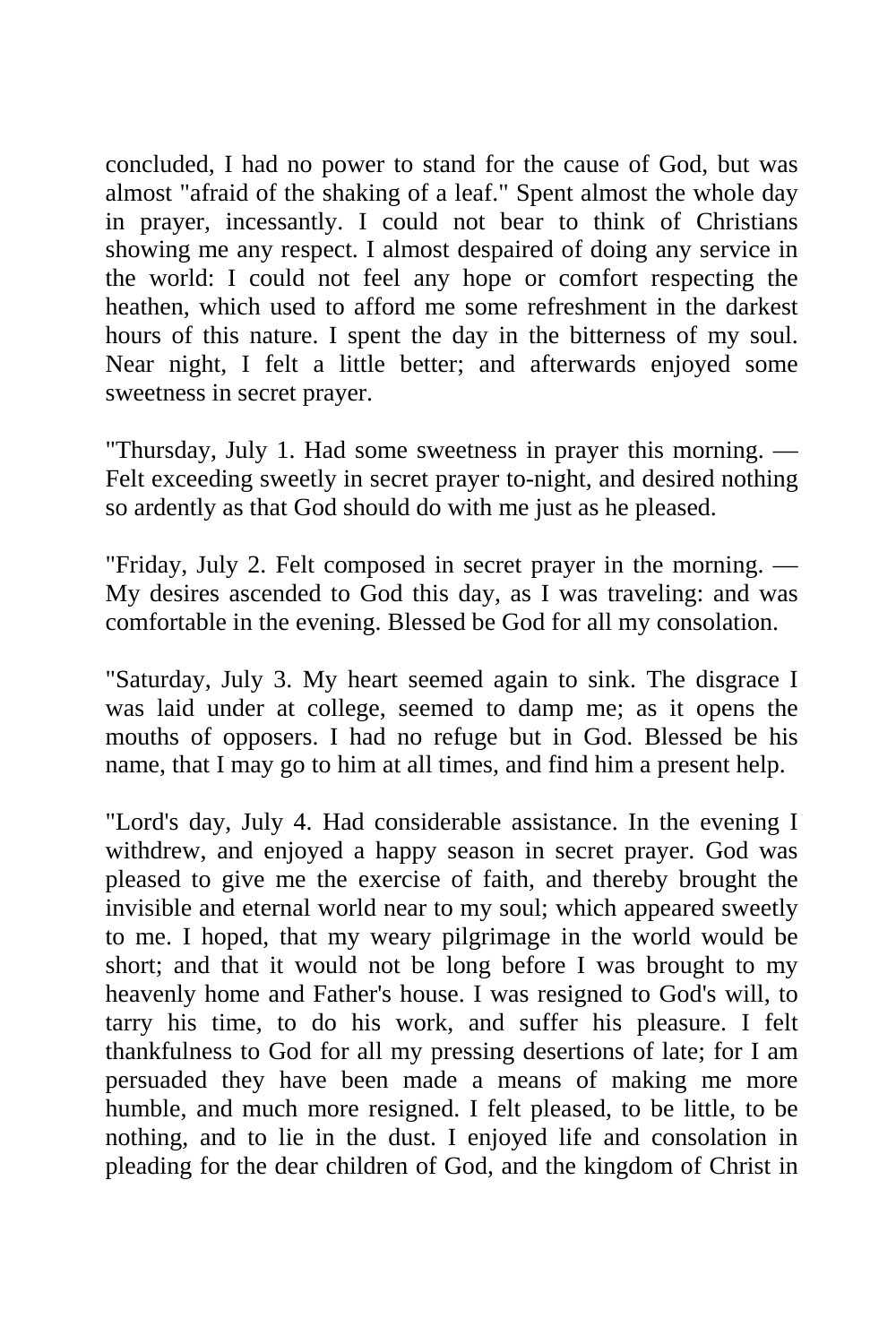the world; and my soul earnestly breathed after holiness, and the enjoyment of God. O come, Lord Jesus, come quickly."

By his diary for the remaining days of this week, it appears that he enjoyed considerable composure and tranquility, and had sweetness and fervency of spirit in prayer, from day to day.

"Lord's day, July 11. Was deserted, and exceedingly dejected, in the morning. In the afternoon, had some life and assistance, and felt resigned. I saw myself exceeding vile."

On the two next days he expresses inward comfort, resignation, and strength in God.

"Wednesday, July 14. Felt a kind of humble resigned sweetness: spent a considerable time in secret, giving myself up wholly to the Lord. — Heard Mr. Bellamy preach towards night: felt very sweetly part of the time: longed for nearer access to God."

The four next days he expresses considerable comfort and fervency of spirit, in Christian conversation and religious exercises.

"Monday, July 19. My desires seem especially to be carried out after weanedness from the world, perfect deadness to it, and to be even crucified to all its allurements. My soul longs to feel itself more of a pilgrim and stranger here below; that nothing may divert me from pressing through the lonely desert, till I arrive at my Father's house.

"Tuesday, July 20. It was sweet to give away myself to God, to be disposed of at his pleasure; and had some feeling sense of the sweetness of being a pilgrim on earth."

The next day he expresses himself as determined to be wholly devoted to God; and it appears by his diary, that he spent the whole day in a most diligent exercise of religion, and exceeding comfortably.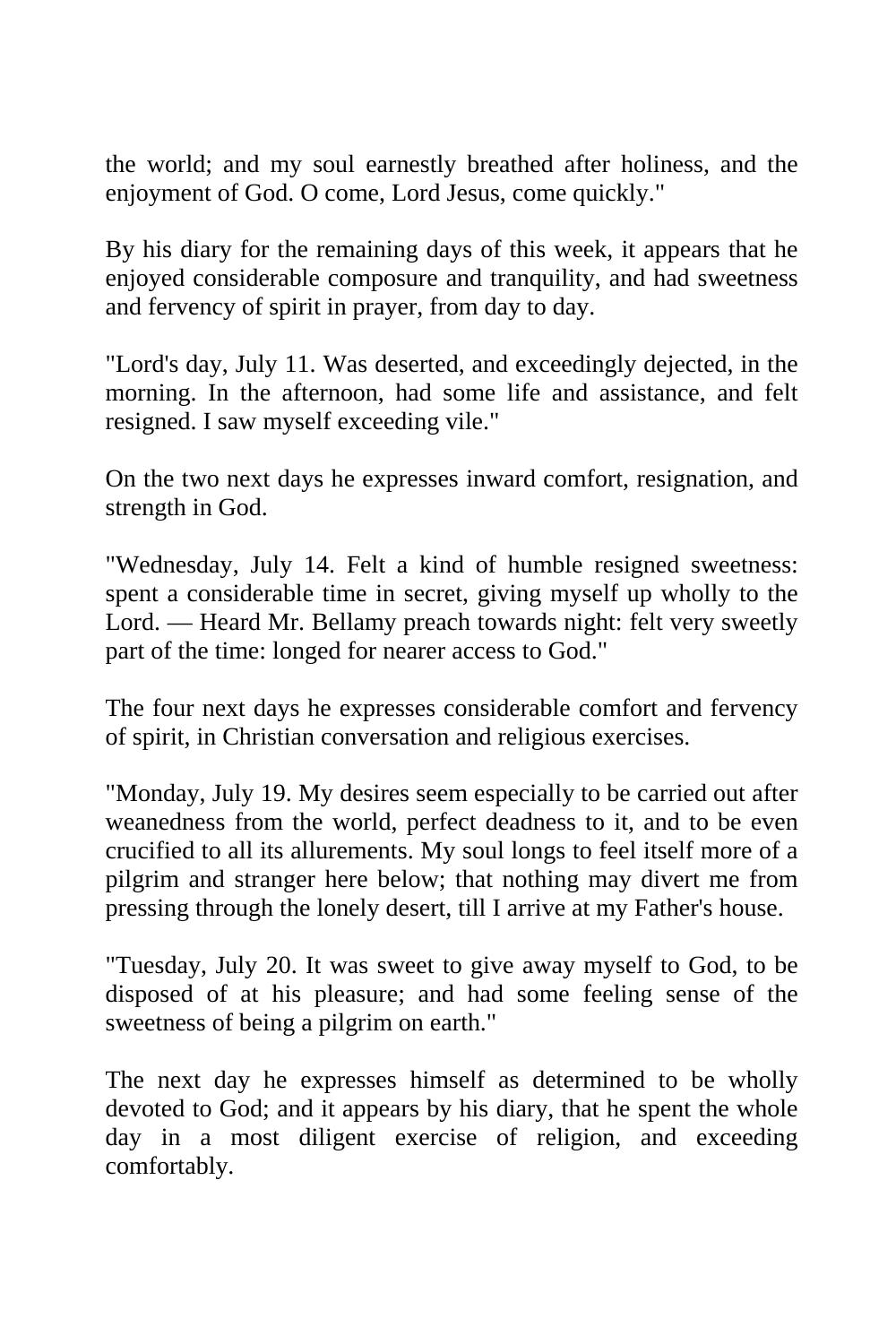"Thursday, July 22. Journeying from Southbury to Ripton, I called at a house by the way; where being very kindly entertained and refreshed, I was filled with amazement and shame, that God should stir up the hearts of any to show so much kindness to such a dead dog as I; was made sensible, in some measure, how exceedingly vile it is, not to be wholly devoted to God. I wondered that God would suffer any of his creatures to feed and sustain me from time to time."

In his diary for the six next days are expressed various exercises and experiences; such as, sweet composure and fervency of spirit in meditation and prayer, weanedness from the world, being sensibly a pilgrim and stranger on the earth, engagedness of mind to spend every inch of time for God, &c.

"Thursday, July 29. I was examined by the Association met at Danbury, as to my learning, and also my experiences in religion, and received a license from them to preach the gospel of Christ. Afterwards felt much devoted to God; joined in prayer with one of the ministers, my peculiar friend, in a convenient place; went to bed resolving to live devoted to God all my days.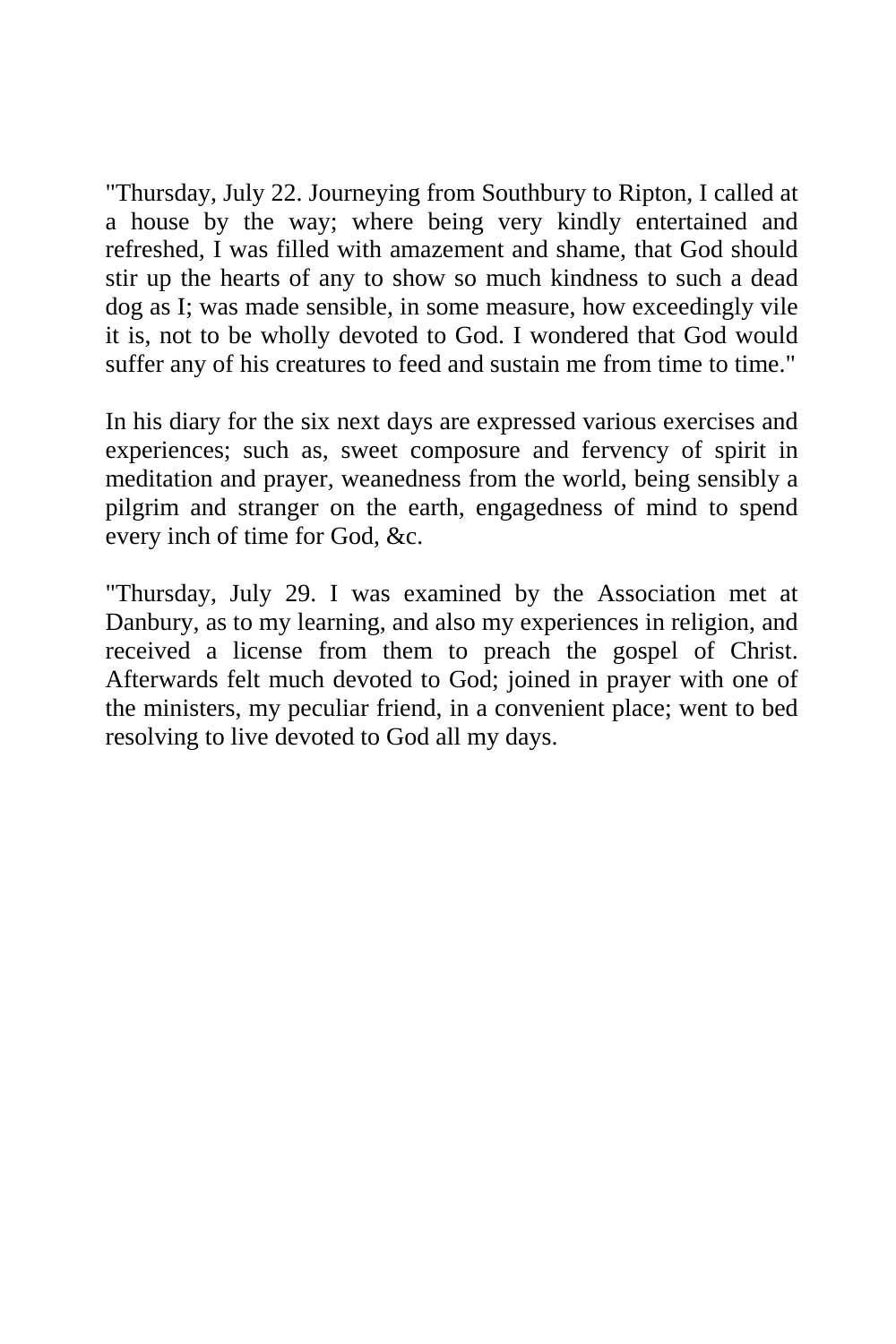## PART III**.**

FROM THE TIME OF HIS BEING LICENSED TO PREACH BY THE ASSOCIATION, TILL HE WAS EXAMINED IN NEW YORK, BY THE CORRESPONDENTS, OR COMMISSIONERS OF THE SOCIETY IN SCOTLAND FOR PROPAGATING CHRISTIAN KNOWLEDGE, AND APPROVED AND APPOINTED AS THEIR MISSIONARY TO THE INDIANS.

"Friday, July 30, 1742. Rode from Danbury to Southbury; preached there from 1 Pet. iv. 8. `And above all things have fervent charity,' &c. Had much of the comfortable presence of God in the exercise. I seemed to have power with God in prayer, and power to get hold of the hearts of the people in preaching.

"Saturday, July 31. Exceeding calm and composed, and was greatly refreshed and encouraged."

It appears by his diary, that he continued in this sweetness and tranquility almost through the whole of the next week.

"Lord's day, Aug. 8. In the morning I felt comfortably in secret prayer; my soul was refreshed with the hopes of the heathen coming home to Christ; was much resigned to God, and thought it was no matter what became of me. — Preached both parts of the day at Bethlehem, from Job xiv. 14. "If a man die, shall he live again," &c. It was sweet to me to meditate on death. In the evening felt very comfortably, and cried to God fervently in secret prayer."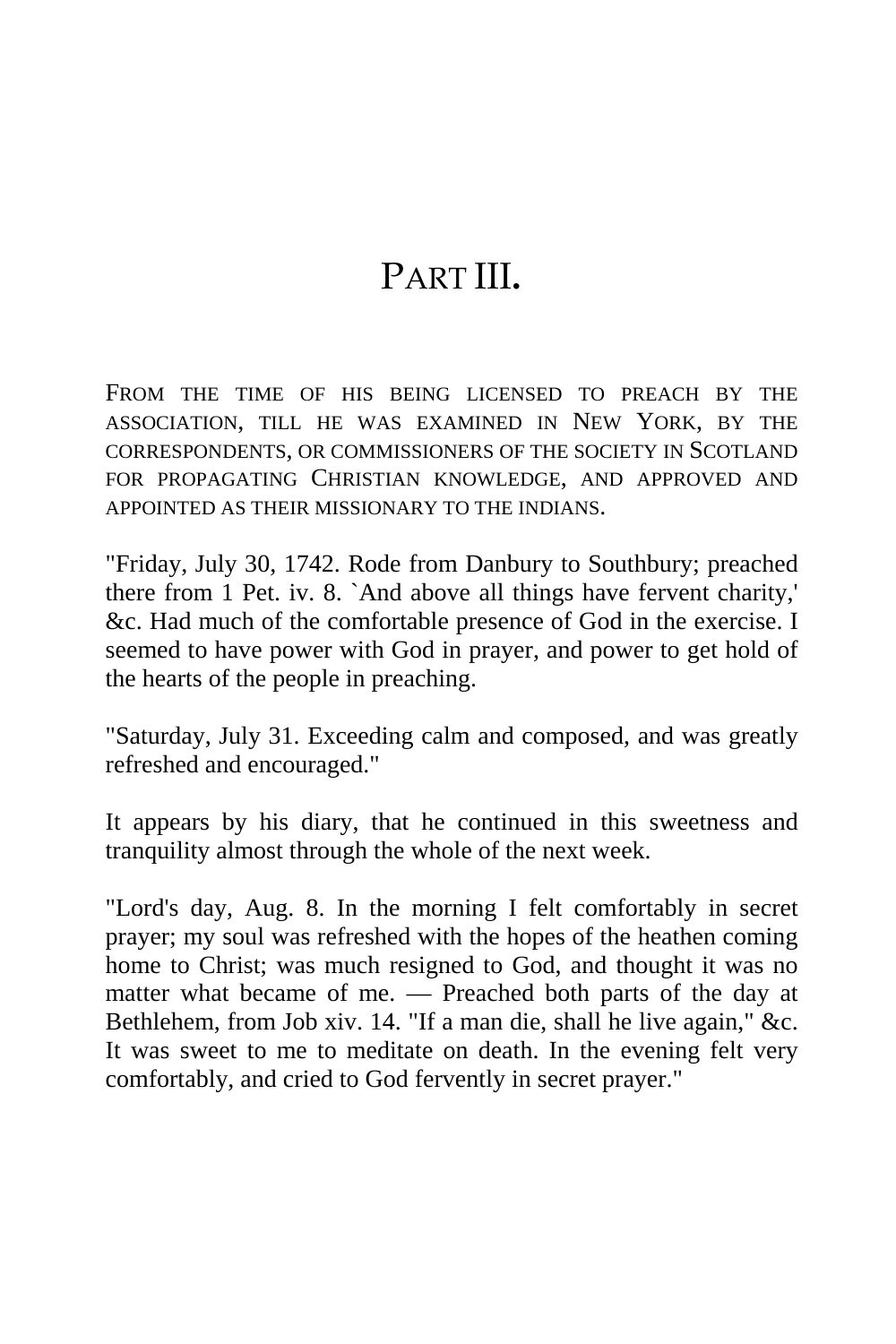It appears by his diary, that he continued through the three next days engaged with all his might in the business of religion, and in almost a constant enjoyment of the comforts of it.

"Thursday, Aug. 12. This morning and last night I was exercised with sore inward trials: I had no power to pray; but seemed shut out from God. I had in a great measure lost my hopes of God sending me among the heathen afar off, and of seeing them flock home to Christ. I saw so much of my hellish vileness, that I appeared worse to myself than any devil: I wondered that God would let me live, and wondered that people did not stone me, much more that they would ever hear me preach! It seemed as though I never could nor should preach any more; yet about nine or ten o'clock, the people came over, and I was forced to preach. And blessed be God, he gave me his presence and Spirit in prayer and preaching: so that I was much assisted and spake with power from Job xiv. 14. Some Indians cried out in great distress, [8] and all appeared greatly concerned. After we had prayed and exhorted them to seek the Lord with constancy, and hired an Englishwoman to keep a kind of school among them, we came away about one o'clock, and came to Judea, about fifteen or sixteen miles. There God was pleased to visit my soul with much comfort. Blessed be the Lord for all things I meet with."

It appears that the two next days he had much comfort, and had his heart much engaged in religion.

"Lord's day, Aug. 15. Felt much comfort and devotedness to God this day. At night it was refreshing to get alone with God, and pour out my soul. O who can conceive of the sweetness of communion with the blessed God, but those who have experience of it! Glory to God for ever, that I may taste heaven below.

"Monday, Aug. 16. Had some comfort in secret prayer, in the morning. — Felt sweetly sundry times in prayer this day: but was much perplexed in the evening with vain conversation.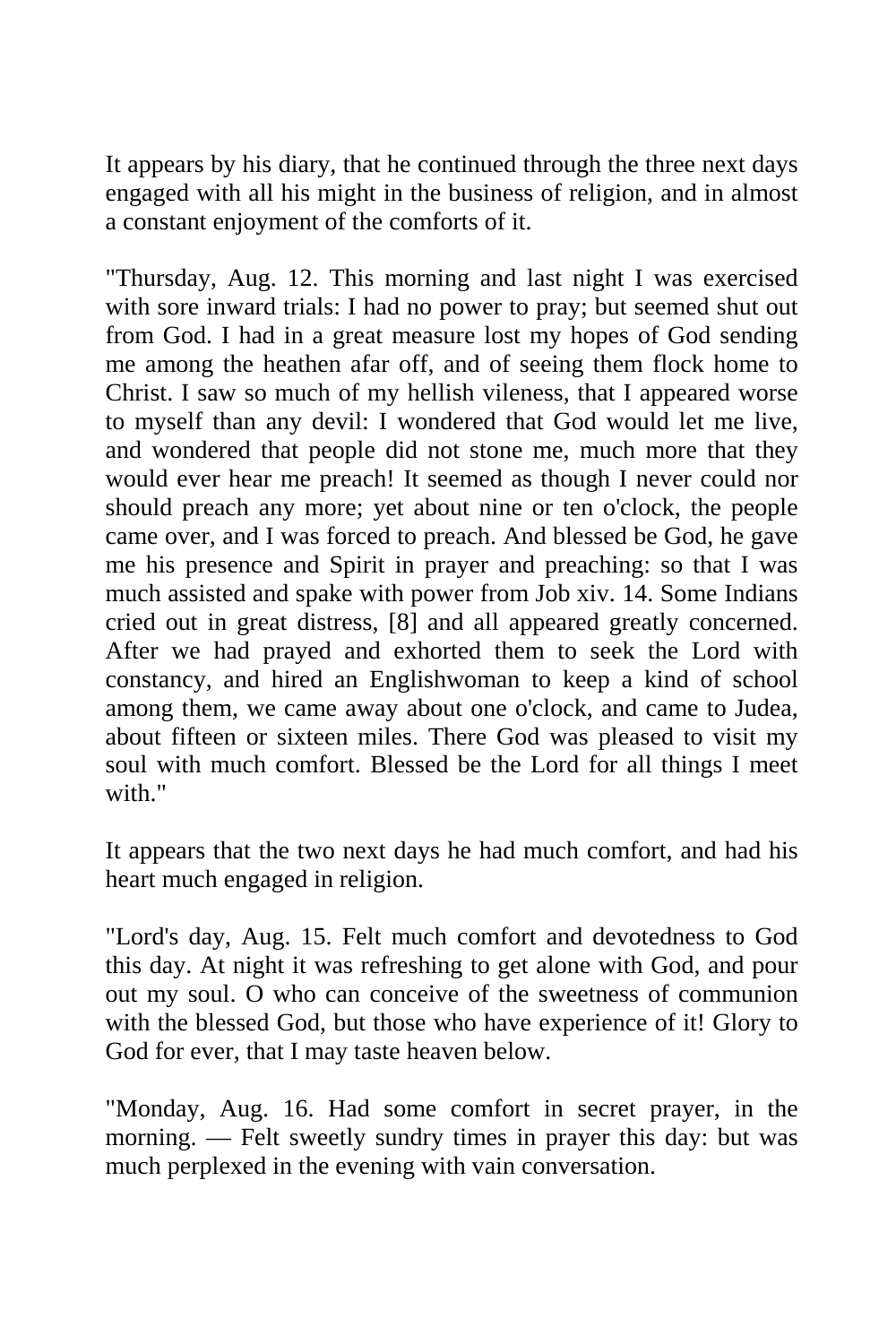"Tuesday, Aug. 17. Exceedingly depressed in spirit, it cuts and wounds my heart, to think how much self-exaltation, spiritual pride, and warmth of temper, I have formerly had intermingled with my endeavours to promote God's work: and sometimes I long to lie down at the feet of opposers, and confess what a poor imperfect creature I have been, and still am. Oh, the Lord forgive me, and make me for the future "wise as a serpent, and harmless as a dove!" Afterwards enjoyed considerable comfort and delight of soul.

"Wednesday, Aug. 18. Spent most of this day in prayer and reading. — I see so much of my own extreme vileness, that I feel ashamed and guilty before God and man; I look to myself like the vilest fellow in the land: I wonder that God stirs up his people to be so kind to me.

"Thursday, Aug. 19. This day, being about to go from Mr. Bellamy's at Bethlehem, where I had resided some time, I prayed with him, and two or three other Christian friends. We gave ourselves to God with all our hearts, to be his for ever: eternity looked very near to me, while I was praying. If I never should see these Christians again in this world, it seemed but a few moments before I should meet them in another world.

"Friday, Aug. 20. I appeared so vile to myself, that I hardly dared to think of being seen especially on account of spiritual pride. However, to-night I enjoyed a sweet hour alone with God (at Ripton): I was lifted above the frowns and flatteries of this lower world, had a sweet relish of heavenly joys, and my soul did as it were get into the eternal world, and really taste of heaven. I had a sweet season of intercession for dear friends in Christ; and God helped me to cry fervently for Zion. Blessed be God for this season.

"Saturday, Aug. 21. Was much perplexed in the morning. — Towards noon enjoyed more of God in secret, was enabled to see that it was best to throw myself into the hands of God, to be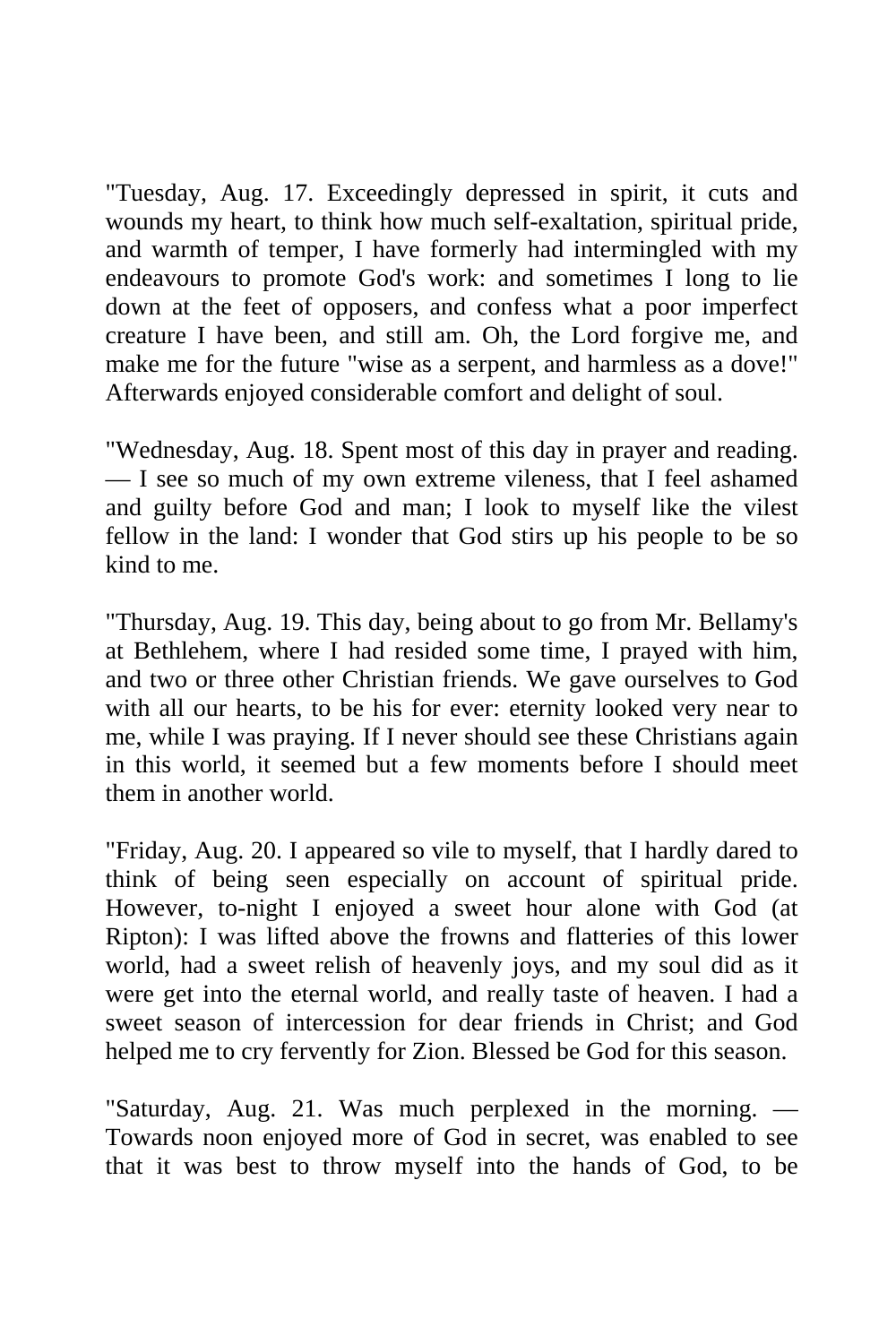disposed of according to his pleasure, and rejoiced in such thoughts. In the afternoon rode to New-Haven; was much confused all the way. — Just at night underwent such a dreadful conflict as I have scarce ever felt. I saw myself exceedingly vile and unworthy; so that I was guilty, and ashamed that any body should bestow any favour on me, or show me any respect.

"Lord's day, Aug. 22. In the morning, continued still in perplexity. — In the evening, enjoyed that comfort that seemed to me sufficient to overbalance all my late distresses. I saw that God is the only soulsatisfying portion, and I really found satisfaction in him. My soul was much enlarged in sweet intercession for my fellowmen every where, and for many Christian friends in particular, in distant places.

"Monday, Aug. 23. Had a sweet season in secret prayer: the Lord drew near to my soul, and filled me with peace and divine consolation. O my soul tasted the sweetness of the upper world; and was drawn out in prayer for the world, that it might come home to Christ! Had much comfort in the thoughts and hopes of the ingathering of the heathen; was greatly assisted in intercession for Christian friends."

He continued still in the same frame of mind the next day, but in a lesser degree.

"Wednesday, Aug. 25. In family prayer, God helped me to climb up near him, so that I scarce ever got nearer."

The four next days, he appears to have been the subject of desertion, and of comfort, and fervency in religion, interchangeably, together with a sense of vileness and unprofitableness.

"Monday, Aug. 30. Felt something comfortably in the morning; conversed sweetly with some friends; was in a serious composed frame; and prayed at a certain house with some degree of sweetness. Afterwards, at another house, prayed privately with a dear Christian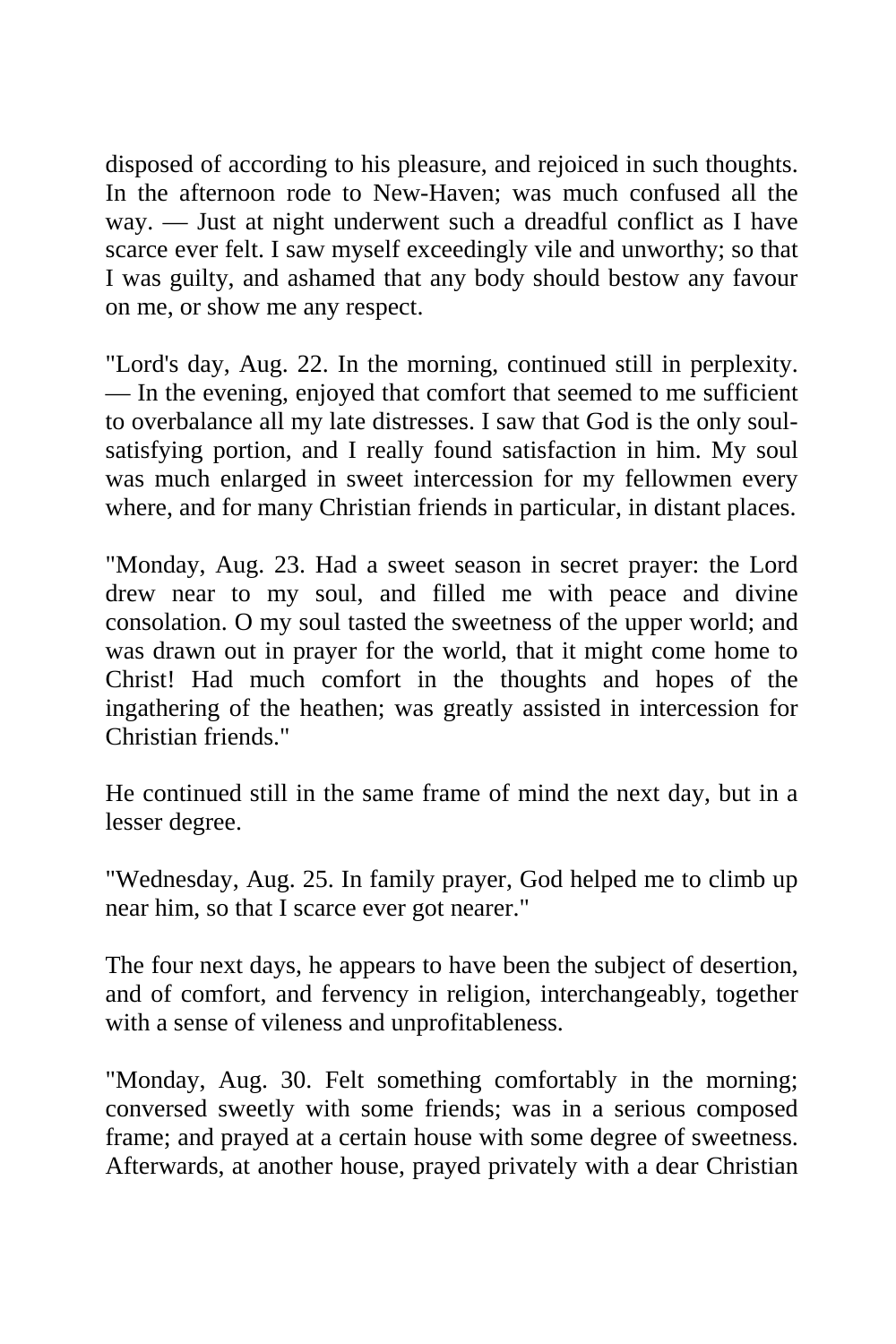friend or two; and I think I scarce ever launched so far into the eternal world as then; I got so far out on the broad ocean that my soul with joy triumphed over all the evils on the shores of mortality. I think time, and all its gay amusements and cruel disappointments, never appeared so inconsiderable to me before. I was in a sweet frame; I saw myself nothing, and my soul reached after God with intense desire. O! I saw what I owed to God, in such a manner, as I scarce ever did: I knew I had never lived a moment to him as I should do; indeed it appeared to me I had never done any thing in Christianity: my soul longed with a vehement desire to live to God. — In the evening, sung and prayed with a number of Christians: felt the powers of the world to come in my soul, in prayer. Afterwards prayed again privately, with a dear Christian or two, and found the presence of God; was something humbled in my secret retirement: felt my ingratitude, because I was not wholly swallowed up in God."

He was in a sweet frame great part of the next day.

"Wednesday, Sept. 1. Went to Judea, to the ordination of Mr. Judd. Dear Mr. Bellamy preached from Matt. xxiv. 46. `Blessed is that servant,' &c. I felt very solemn most of the time; had my thoughts much on that time when our Lord will come; that time refreshed my soul much; only I was afraid I should not be found faithful, because I had so vile a heart. My thoughts were much in eternity, where I love to dwell. Blessed be God for this solemn season. — Rode home to-night with Mr. Bellamy, conversed with some friends till it was very late, and then retired to rest in a comfortable frame.

"Thursday, Sept. 2. About two in the afternoon I preached from John vi. 67. `Then said Jesus unto the twelve, Will ye also go away?' and God assisted me in some comfortable degree; but more especially in my first prayer: my soul seemed then to launch quite into the eternal world, and to be as it were separated from this lower world. — Afterwards preached again from Isa. v. 4. `What could have been done more,' &c. God gave me some assistance; but I saw myself a poor worm."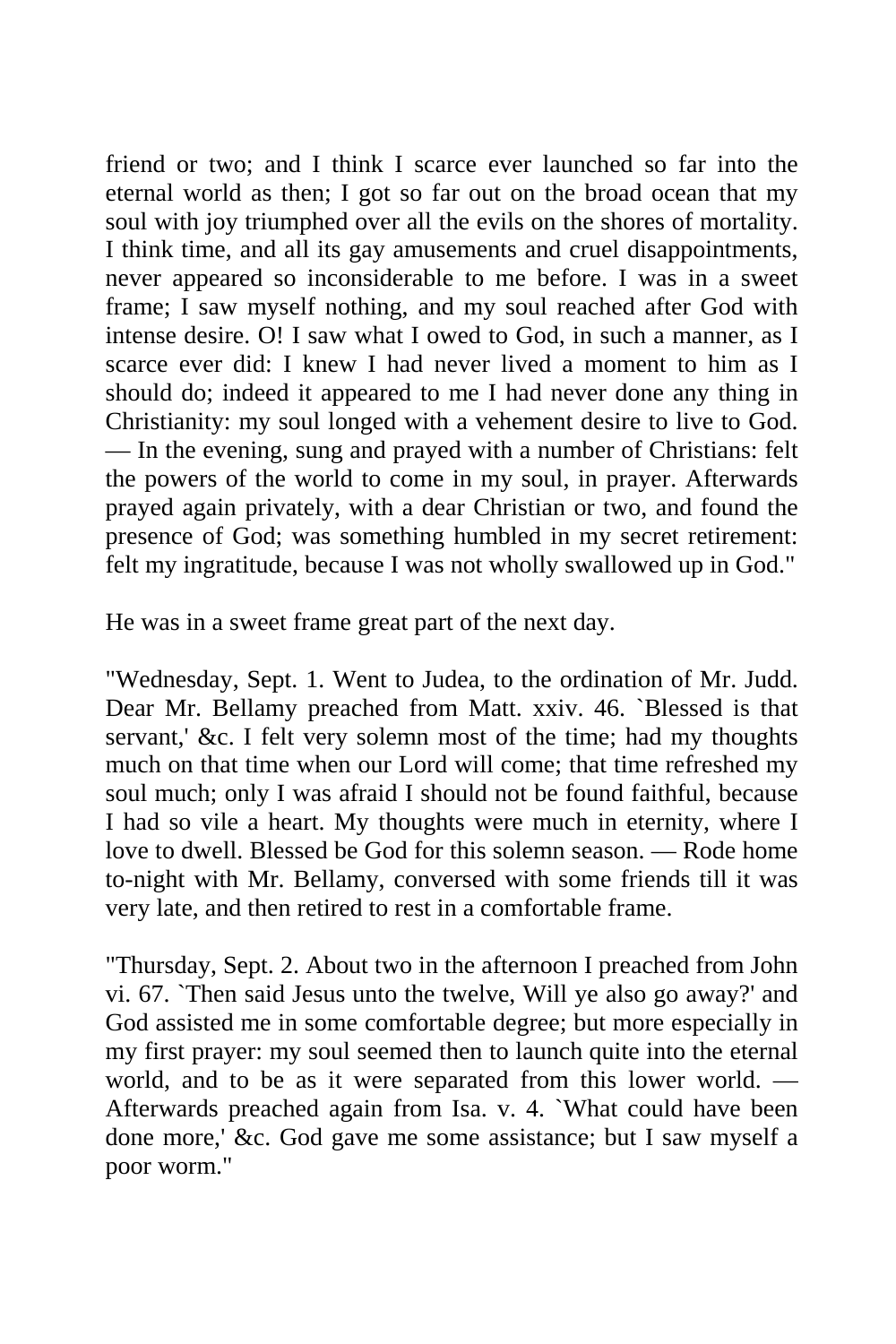On Friday, Sept. 3. He complains of having but little life in the things of God, the former part of the day, but afterwards speaks of sweetness and enlargement.

"Saturday, Sept. 4. Much out of health, exceedingly depressed in my soul, and at an awful distance from God. — Towards night spent some time in profitable thoughts on Rom. viii. 2. `For the law of the spirit of life,' &c. — Near night had a very sweet season in prayer; God enabled me to wrestle ardently for the advancement of the Redeemer's kingdom; pleaded earnestly for my own dear brother John, that God would make him more of a pilgrim and stranger on the earth, and fit him for singular serviceableness in the world; and my heart sweetly exulted in the Lord, in the thoughts of any distresses that might alight on him or me, in the advancement of Christ's kingdom. -It was a sweet and comfortable hour unto my soul, while I was indulged with freedom to plead, not only for myself, but also for many other souls.

"Lord's day, Sept. 5. Preached all day: was somewhat strengthened and assisted in the afternoon; more especially in the evening: had a sense of my unspeakable shortcomings in all my duties. I found, alas! that I had never lived to God in my life.

"Monday, Sept. 6. Was informed, that they only waited for an opportunity to apprehend me for preaching at New-Haven lately, that so they might imprison me. This made me more solemn and serious, and to quit all hopes of the world's friendship: it brought me to a further sense of my vileness, and just desert of this, and much more, from the hand of God, though not from the hand of man. Retired into a convenient place in the woods, and spread the matter before God.

"Tuesday, Sept. 7. Had some relish of divine things in the morning. Afterwards felt more barren and melancholy. Rode to New-Haven, to a friend's house at a distance from the town; that I might remain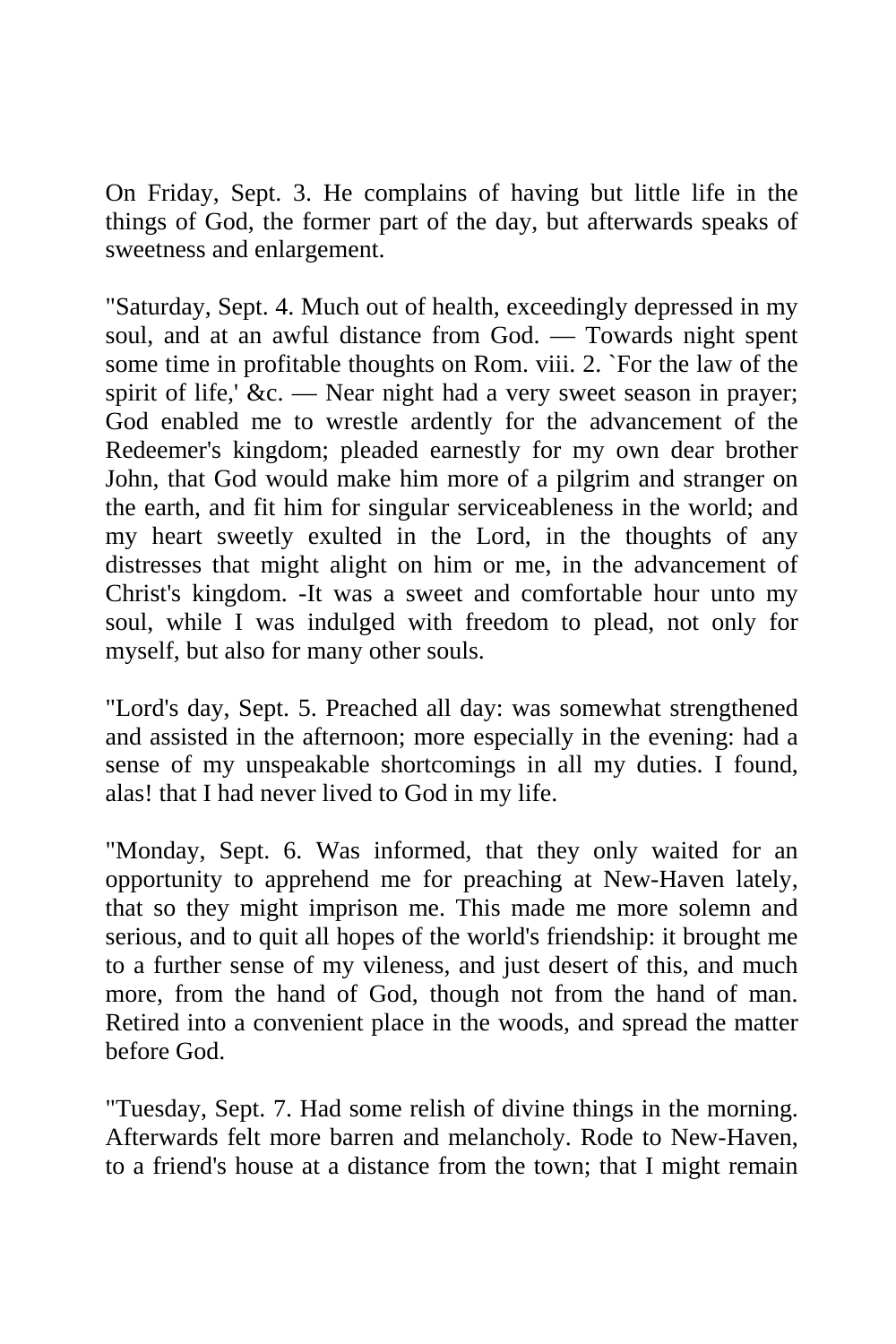undiscovered, and yet have opportunity to do business privately with friends which come to commencement.

"Wednesday, Sept. 8. Felt very sweetly when I first rose in the morning. In family prayer had some enlargement, but not much spirituality, till eternity came up before me, and looked near: I found some sweetness in the thoughts of bidding a dying farewell to this tiresome world. Though some time ago I reckoned upon seeing my dear friends at commencement; yet being now denied the opportunity, for fear of imprisonment, I felt totally resigned, and as contented to spend this day alone in the woods, as I could have done, if I had been allowed to go to town. Felt exceedingly weaned from the world to-day. — In the afternoon I discoursed on divine things with a dear Christian friend, whereby we were both refreshed. Then I prayed, with a sweet sense of the blessedness of communion with God: I think I scarce ever enjoyed more of God in any one prayer. O it was a blessed season indeed to my soul; I know not that ever I saw so much of my own nothingness in my life; never wondered so, that God allowed me to preach his word. — This has been a sweet and comfortable day to my soul. Blessed be God. — Prayed again with my dear friend, with something of the divine presence. — I long to be wholly conformed to God, and transformed into his image.

"Thursday, Sept. 9. Spent much of the day alone: enjoyed the presence of God in some comfortable degree: was visited by some dear friends, and prayed with them: wrote sundry letters to friends; felt religion in my soul while writing: enjoyed sweet meditations on some scriptures. -In the evening, went very privately into town, from the place of my residence at the farms, and conversed with some dear friends; felt sweetly in singing hymns with them: and made my escape to the farms again, without being discovered by my enemies, as I knew of. Thus the Lord preserves me continually.

"Friday, Sept. 10. Longed with intense desire after God; my whole soul seemed impatient to be conformed to him, and to become `holy,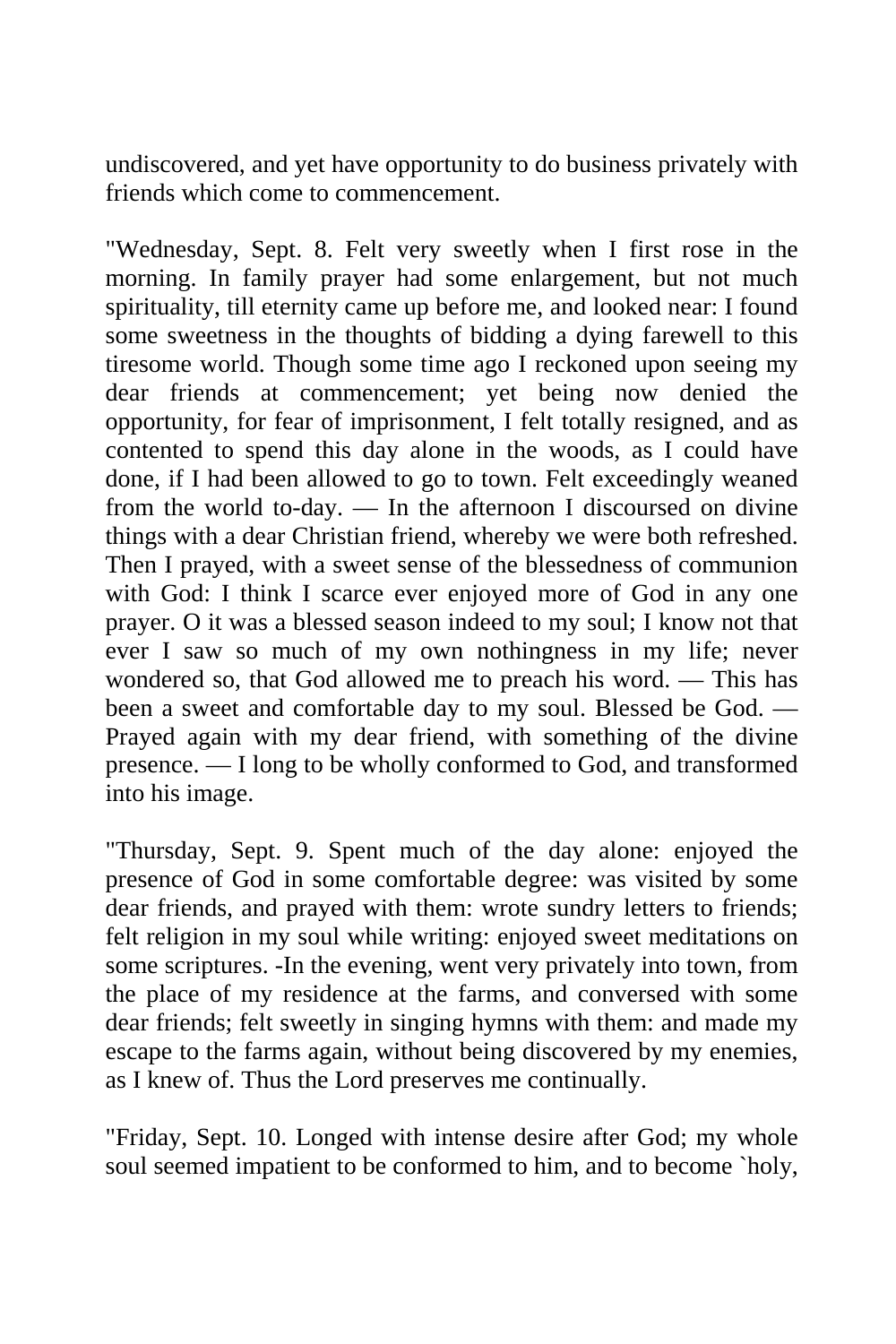as he is holy.' — In the afternoon, prayed with a dear friend privately, and had the presence of God with us; our souls united together to reach after a blessed immortality, to be unclothed of the body of sin and death, and to enter the blessed world, where no unclean thing enters. O, with what intense desire did our souls long for that blessed day, that we might be freed from sin, and for ever live to and in our God! — In the evening, took leave of that house; but first kneeled down and prayed; the Lord was of a truth in the midst of us; it was a sweet parting season; felt in myself much sweetness and affection in the things of God. Blessed be God for every such divine gale of his Spirit, to speed me on in my way to the new Jerusalem! -Felt some sweetness afterwards, and spent the evening in conversation with friends, and prayed with some life, and retired to rest very late."

The five next days he appears to have been in an exceeding comfortable frame of mind, for the most part, and to have been the subject of the like heavenly exercises as are often expressed in preceding passages of his diary; such as, having his heart much engaged for God, wrestling with him in prayer with power and ardency; enjoying at times sweet calmness and composure of mind, giving himself up to God to be his for ever, with great complacence of mind; being wholly resigned to the will of God, that he might do with him what he pleased; longing to improve time, having the eternal world as it were brought nigh; longing after God and holiness, earnestly desiring a complete conformity to him, and wondering how poor souls do to exist without God.

"Thursday, Sept. 16. At night enjoyed much of God in secret prayer: felt an uncommon resignation, to be and do what God pleased. Some days past I felt great perplexity on account of my past conduct: my bitterness, and want of Christian kindness and love, has been very distressing to my soul: the Lord forgive me my unChristian warmth, and want of a spirit of meekness!"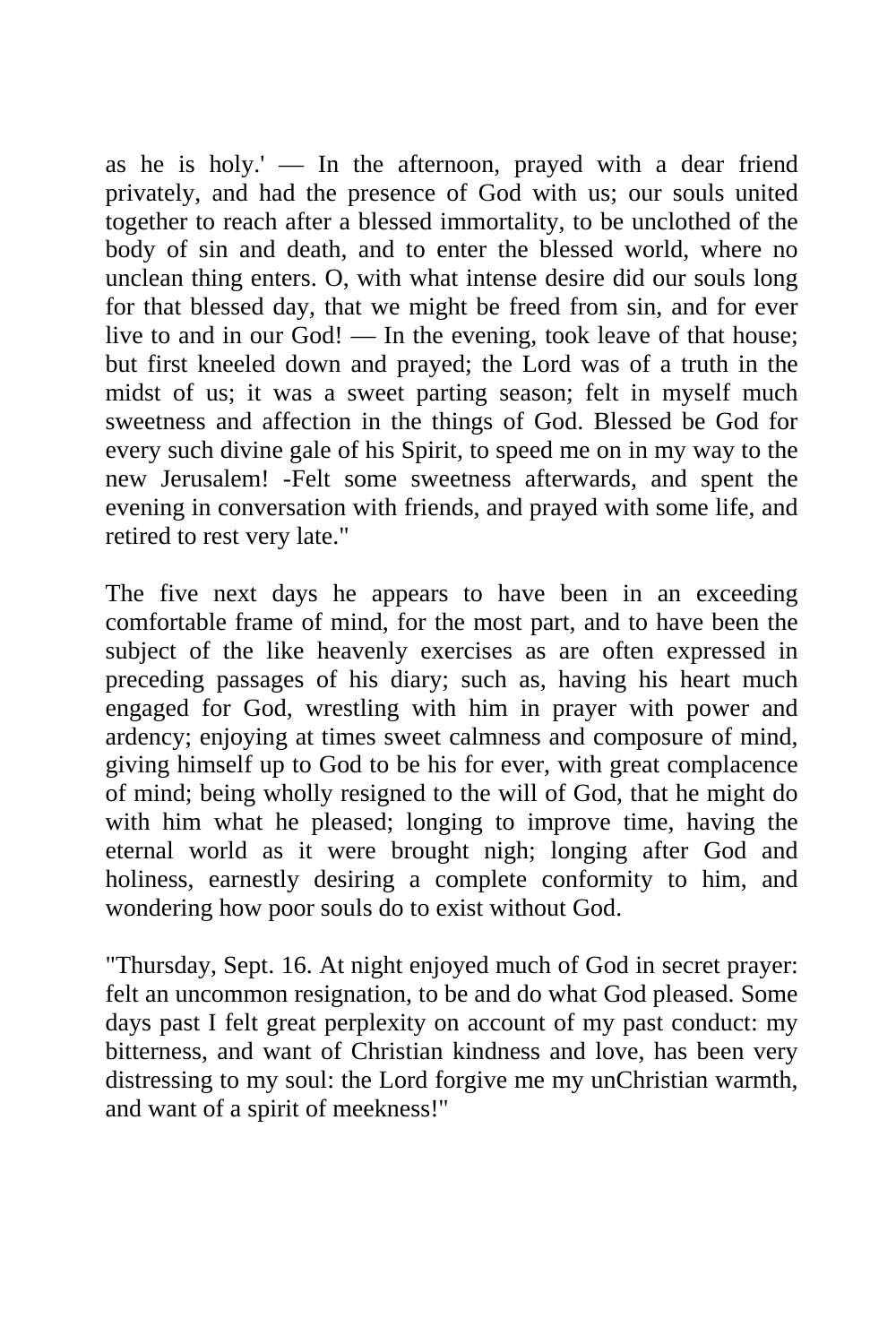The next day he speaks of much resignation, calmness, and peace of mind, and near views of the eternal world.

"Saturday Sept. 18. Felt some compassion for souls, and mourned I had no more. I feel much more kindness, meekness, gentleness, and love towards all mankind, than ever. I long to be at the feet of my enemies and persecutors: enjoyed some sweetness, in feeling my soul conformed to Christ Jesus, and given away to him ever."

The next day he speaks of much dejection and discouragement, from an apprehension of his own unfitness ever to do any good in preaching; but blesses God for all dispensations of providence and grace; finding that by all God weaned him more from the world, and made him more resigned.

The next ten days he appears to have been for the most part under great degrees of melancholy, exceedingly dejected and discouraged: speaks of his being ready to give up all for gone respecting the cause of Christ, and exceedingly longing to die: yet had some sweet seasons and intervals of comfort, and special assistance and enlargement in the duties of religion, and in performing public services, and considerable success in them.

"Thursday, Sept. 30. Still very low in spirits; I did not know how to engage in any work or business, especially to correct some disorders among Christians; felt as though I had no power to be faithful in that regard. However, towards noon I preached from Deut. viii. 2. `And thou shalt remember,' &c. and was enabled with freedom to reprove some things in Christians' conduct, that I thought very unsuitable and irregular; insisted near two hours on this subject.

Through this and the two following weeks he passed through a variety of exercises: he was frequently dejected, and felt inward distresses; and sometimes sunk into the depths of melancholy: at which turns he was not exercised about the state of his soul, with regard to the favour of God, and his interest in Christ, but about his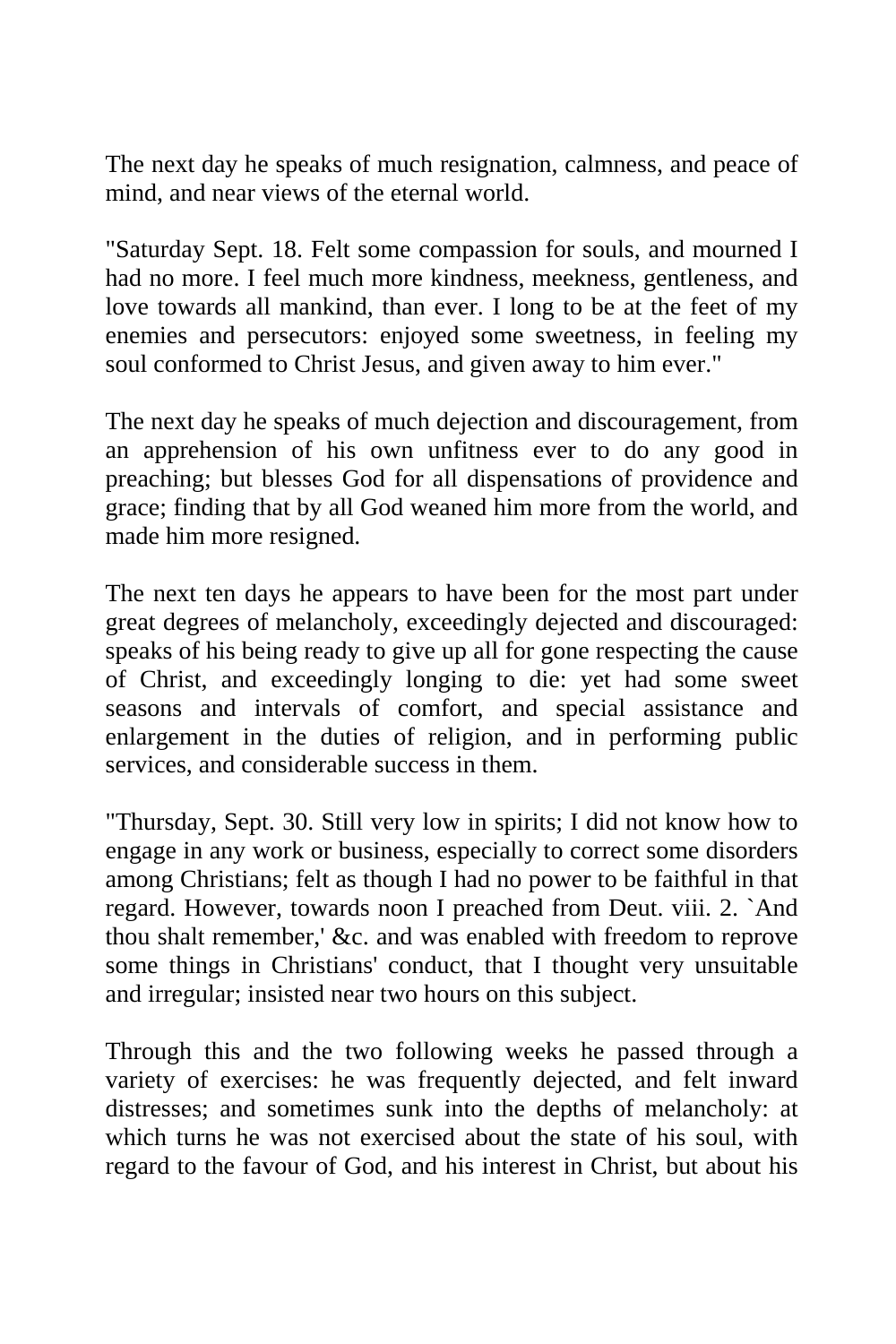own sinful infirmities, and unfitness for God's service. His mind appears sometimes extremely depressed and sunk with a sense of inexpressible vileness. But in the mean time he speaks of many seasons of comfort and spiritual refreshment, wherein his heart was encouraged and strengthened in God, and sweetly resigned to his will; of some seasons of very high degrees of spiritual consolation, and of his great longings after holiness and conformity to God; of his great fear of offending God, and of his heart being sweetly melted in religious duties; of his longing for the advancement of Christ's kingdom, of his having at times much assistance in preaching, and of remarkable effects on the auditory.

"Lord's day, Oct. 17. Had a considerable sense of my helplessness and inability; saw that I must be dependent on God for all I want; and especially when I went to the place of public worship. I found I could not speak a word for God without his special help and assistance. I went into the assembly trembling, as I frequently do, under a sense of my insufficiency to do any thing in the cause of God, as I ought to do. — But it pleased God to afford me much assistance, and there seemed to be a considerable effect on the hearers. — In the evening I felt a disposition to praise God, for his goodness to me, that he had enabled me in some measure to be faithful; and my soul rejoiced to think, that I had thus performed the work of one day more, and was one day nearer my eternal, and I trust my heavenly, home. O that I might be "faithful to the death, fulfilling as an hireling my day," till the shades of the evening of life shall free my soul from the toils of the day! This evening, in secret prayer, I felt exceeding solemn, and such longing desires after deliverance from sin, and after conformity to God, as melted my heart. Oh, I longed to be "delivered from this body of death!" I felt inward pleasing pain, that I could not be conformed to God entirely, fully, and for ever. — I scarce ever preach without being first visited with inward conflicts and sore trials. Blessed be the Lord for these trials and distresses as they are blessed for my humbling.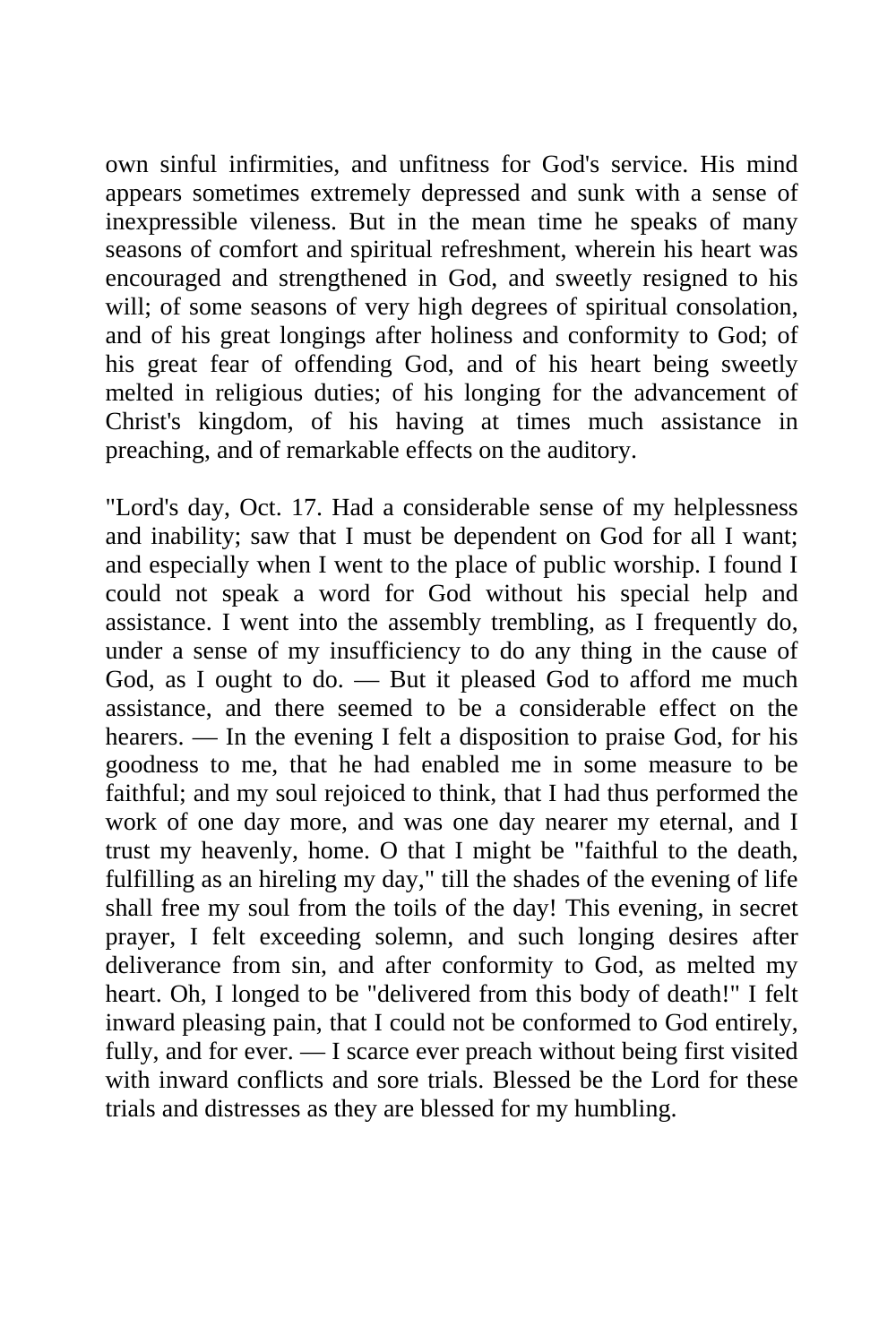"Monday, Oct. 18. In the morning I felt some sweetness, but still pressed through trials of soul. My life is a constant mixture of consolations and conflicts, and will be so till I arrive at the world of spirits.

"Tuesday, Oct. 19. This morning and last night I felt a sweet longing in my soul after holiness. My soul seemed so to reach and stretch towards the mark of perfect sanctity, that it was ready to break with longings.

"Wednesday, Oct. 20. Exceeding infirm in body, exercised with much pain, and very lifeless in divine things. — Felt a little sweetness in the evening.

"Thursday, Oct. 21. Had a very deep sense of the vanity of the world most of the day; had little more regard to it than if I had been to go into eternity the next hour. Through divine goodness, I felt very serious and solemn. O, I love to live on the brink of eternity, in my views and meditations! This gives me a sweet, awful, and reverential sense and apprehension of God and divine things, when I see myself as it were standing before the judgment-seat of Christ.

"Friday, Oct. 22. Uncommonly weaned from the world to-day: my soul delighted to be a stranger and pilgrim on the earth; I felt a disposition in me never to have any thing to do with this world. The character given of some of the ancient people of God, in Heb. xi. 13. was very pleasing to me, `They confessed that they were pilgrims and strangers on the earth,' by their daily practice; and O that I could always do so! — Spent some considerable time in a pleasant grove, in prayer and meditation. O it is sweet to be thus weaned from friends, and from myself, and dead to the present world, that so I may live wholly to and upon the blessed God! Saw myself little, low, and vile in myself. — In the afternoon preached at Bethlehem, from Deut. viii. 2. God helped me to speak to the hearts of dear Christians. Blessed be the Lord for this season: I trust they and I shall rejoice on this account to all eternity. — Dear Mr. Bellamy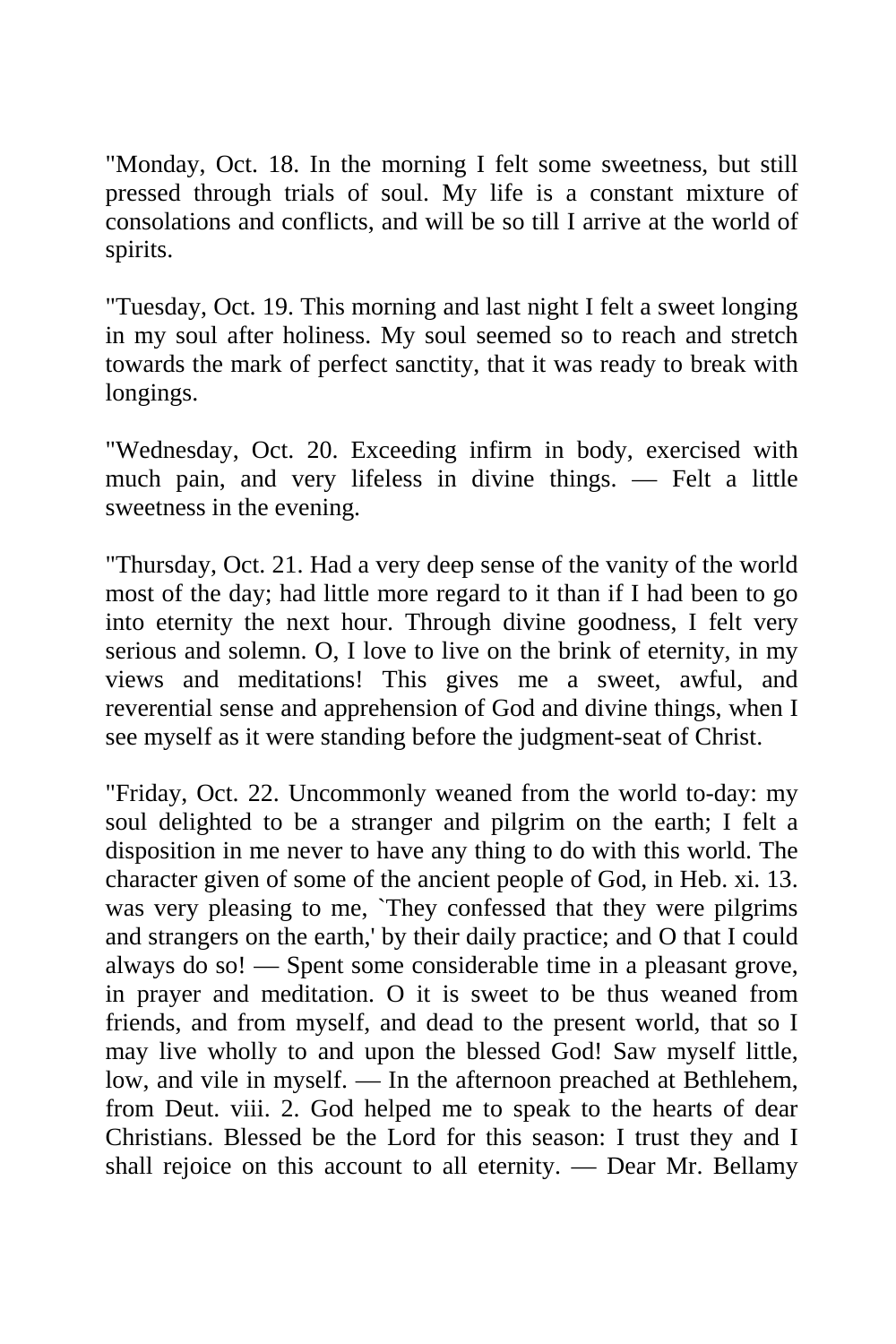came in, while I was making the first prayer; (being returned home from a journey;) and after meeting we walked away together, and spent the evening in sweetly conversing on divine things, and praying together, with sweet and tender love to each other, and returned to rest with our hearts in a serious spiritual frame.

"Saturday, Oct. 23. Somewhat perplexed and confused. Rode this day from Bethlehem to Simsbury.

"Lord's day, Oct. 24. Felt so vile and unworthy, that I scarce knew how to converse with human creatures.

"Monday, Oct. 25. [At Turky-Hills] In the evening I enjoyed the divine presence in secret prayer. It was a sweet and comfortable season to me; my soul longed for God, for the living God: enjoyed a sweet solemnity of spirit, and longing desire after the recovery of the divine image in my soul. `Then shall I be satisfied, when I shall awake in God's likeness,' and never before.

"Tuesday, Oct. 26. [At West-Suffield] Underwent the most dreadful distresses, under a sense of my own unworthiness. It seemed to me, I deserved rather to be driven out of the place, than to have any body treat me with any kindness, or come to hear me preach. And verily my spirits were so depressed at this time, (as at many others,) that it was impossible I should treat immortal souls with faithfulness. I could not deal closely and faithfully with them, I fell infinitely vile in myself. Oh, what dust and ashes I am, to think of preaching the gospel to others! Indeed I never can be faithful for one moment, but shall certainly `daub with untempered mortar,' if God do not grant me special help. — In the evening I went to the meeting-house, and it looked to me near as easy for one to rise out of the grave and preach, as for me. However, God afforded me some life and power, both in prayer and sermon; and was pleased to lift me up, and show me that he could enable me to preach. O the wonderful goodness of God to so vile a sinner! — Returned to my quarters; and enjoyed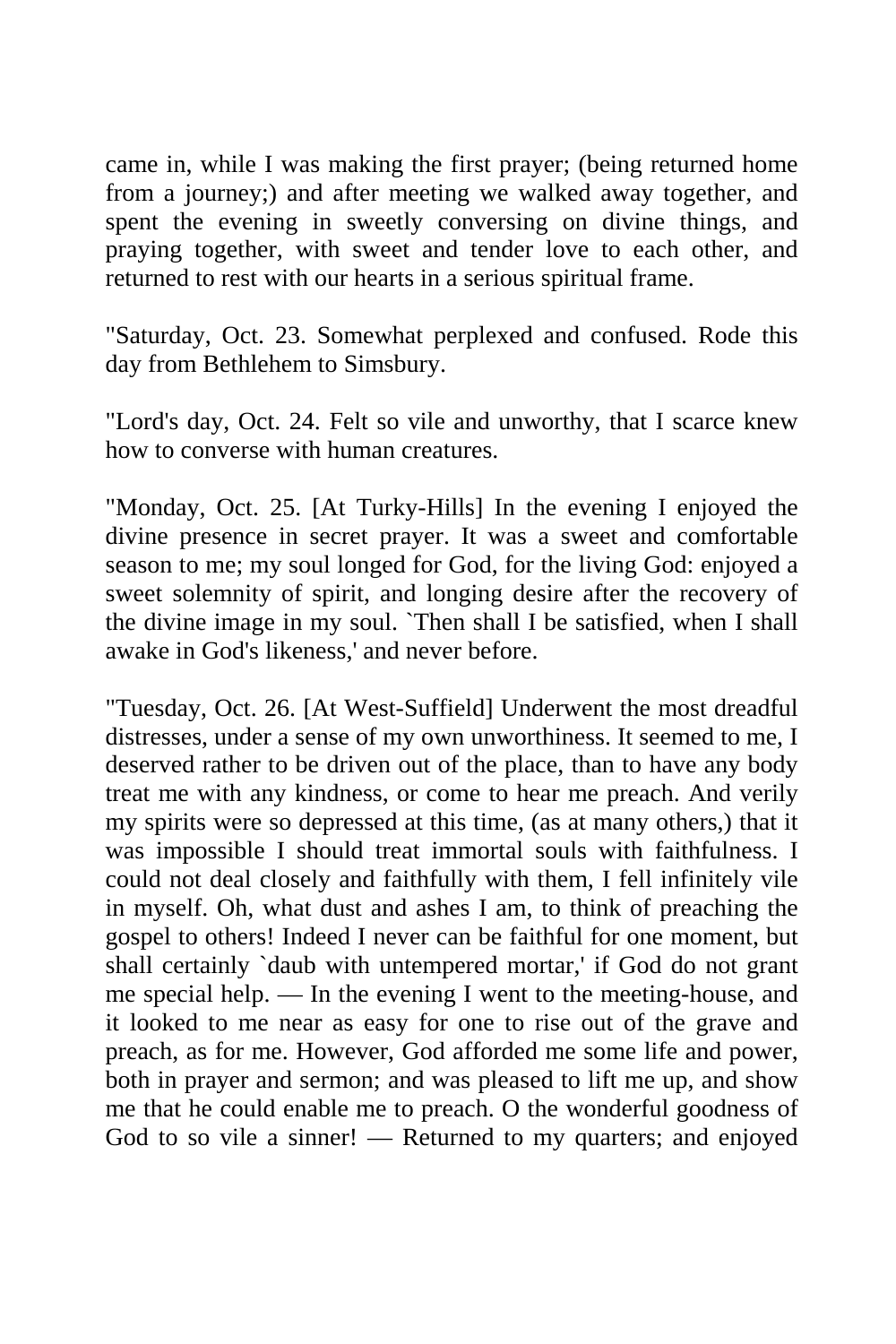some sweetness in prayer alone, and mourned that I could not live more to God.

"Wednesday, Oct. 27. I spent the forenoon in prayer and meditation; was not a little concerned about preaching in the afternoon: felt exceedingly without strength, and very helpless indeed; and went into the meeting-house, ashamed to see any come to hear such an unspeakably worthless wretch. However, God enabled me to speak with clearness, power, and pungency But there was some noise and tumult in the assembly, that I did not well like; and endeavoured to bear public testimony against it with moderation and mildness, through the current of my discourse. — In the evening, was enabled to be in some measure thankful and devoted to God."

The frames and exercises of his mind during the four next days were mostly very similar to those of the two days past; excepting intervals of considerable degrees of divine peace and consolation.

The things expressed within the space of the three following days are such as these; some seasons of dejection, mourning for being so destitute of the exercises of grace, longing to be delivered from sin, pressing after more of God, seasons of sweet consolation, precious and intimate converse with God in secret prayer, sweetness of Christian conversation, &c. — Within this time he rode from Suffield to Eastbury, Hebron, and Lebanon.

"Thursday, Nov. 4. [At Lebanon] Saw much of my nothingness most of this day: but felt concerned that I had no more sense of my insufficiency and unworthiness. O it is sweet lying in the dust! But it is distressing to feel in my soul the hell of corruption, which still remains in me. — In the afternoon, had a sense of the sweetness of a strict, close, and constant devotedness to God, and my soul was comforted with his consolations. My soul felt a pleasing, yet painful concern, lest I should spend some moments without God. O may I always live to God! — In the evening, I was visited by some friends, and spent the time in prayer and such conversation as tended to our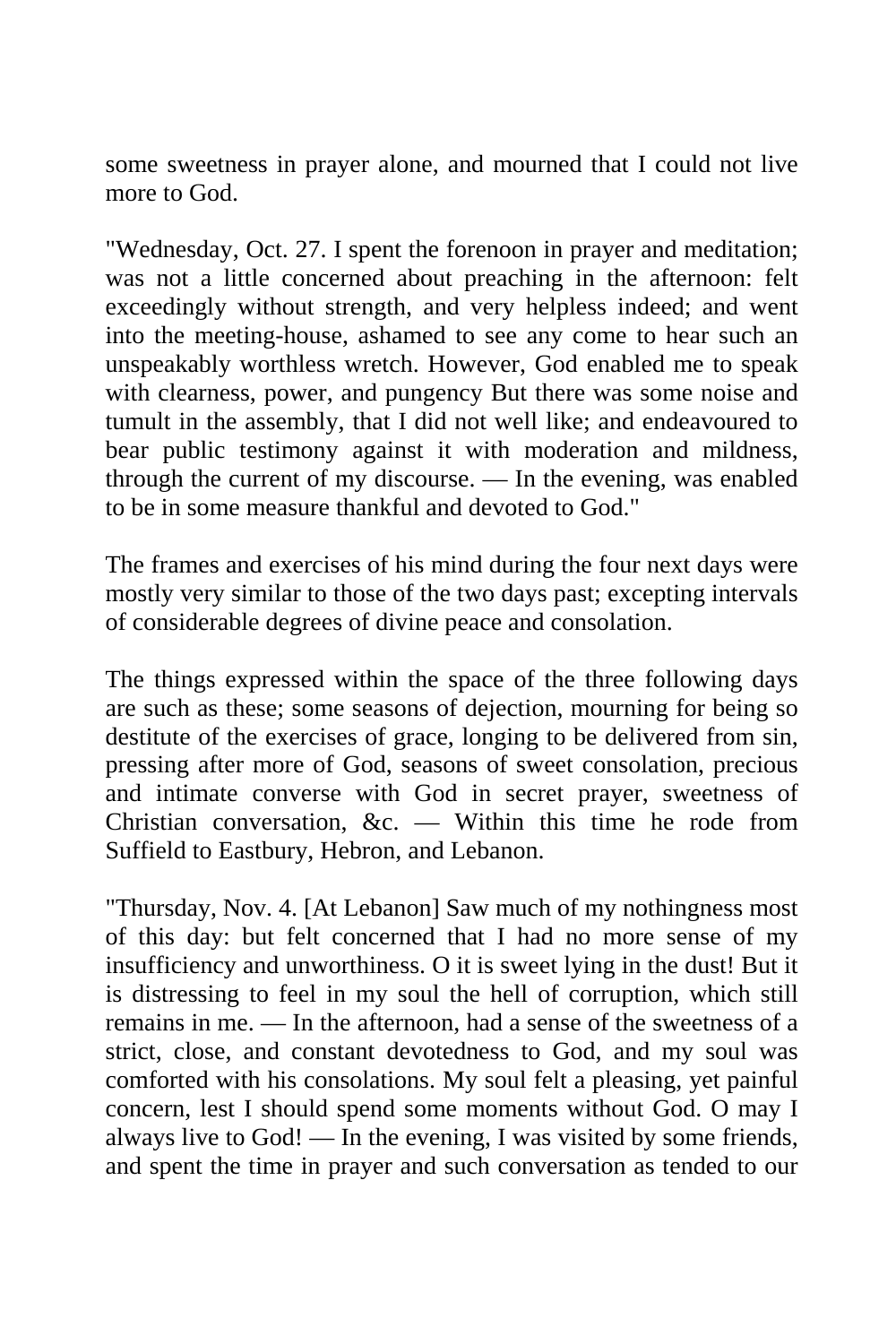edification. It was a comfortable season to my soul: I felt an intense desire to spend every moment for God. God is unspeakably gracious to me continually. In times past, he has given me inexpressible sweetness in the performance of duty. Frequently my soul has enjoyed much of God; but has been ready to say, `Lord, it is good to be here;' and so to indulge sloth, while I have lived on the sweetness of my feelings. But of late, God has been pleased to keep my soul hungry, almost continually; so that I have been filled with a kind of pleasing pain. When I really enjoy God, I feel my desires of him the more insatiable, and my thirstings after holiness the more unquenchable; and the Lord will not allow me to feel as though I were fully supplied and satisfied, but keeps me still reaching forward. I feel barren and empty, as though I could not live without more of God; I feel ashamed and guilty before him. Oh! I see that `the law is spiritual, but I am carnal.' I do not, I cannot live to God. Oh for holiness! Oh for more of God in my soul! Oh this pleasing pain! It makes my soul press after God; the language of it is, `Then shall I be satisfied, when I awake in God's likeness,' (Ps. xvii. ult.) but never, never before: and consequently I am engaged to `press towards the mark' day by day. O that I may feel this continual hunger, and not be retarded, but rather animated by every cluster from Canaan, to reach forward in the narrow way, for the full enjoyment and possession of the heavenly inheritance! O that I may never loiter in my heavenly journey!"

These insatiable desires after God and holiness continued the two next days, with a great sense of his own exceeding unworthiness, and the nothingness of the things of this world.

"Lord's day, Nov. 7. [At Millington] It seemed as if such an unholy wretch as I never could arrive at that blessedness, to be `holy, as God is holy.' At noon I longed for sanctification, and conformity to God. Oh, that is THE ALL, THE ALL! The Lord help me to press after God for ever.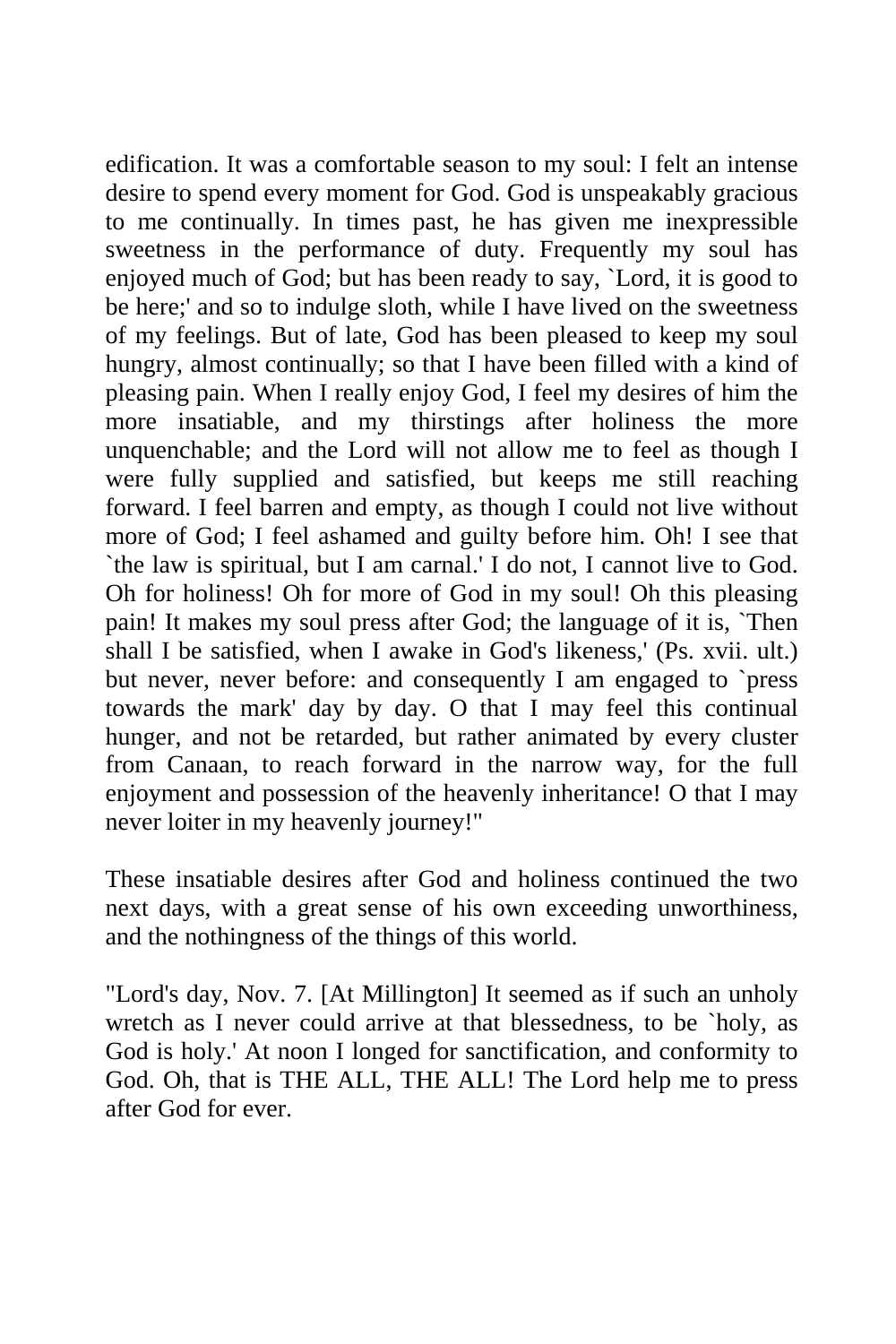"Monday, Nov. 8. Towards night enjoyed much sweetness in secret prayer, so that my soul longed for an arrival in the heavenly country, the blessed paradise of God. Through divine goodness, I have scarce seen the day, for two months, but death has looked so pleasant to me at one time or other of the day, that I could have rejoiced the present should be my last, notwithstanding my pressing inward trials and conflicts. I trust the Lord will finally make me a conqueror, and more than a conqueror; and that I shall be able to use that triumphant language, `O death, where is thy sting!' And, `O grave, where is thy victory!'"

Within the next ten days the following things are expressed: longing and wrestling to be holy, and to live to God; a desire that every single thought might be for God; feeling guilty, that his thoughts were no more swallowed up in God; sweet solemnity and calmness of mind; submission and resignation to God; great weanedness from the world; abasement in the dust; grief at some vain conversation that was observed; sweetness from time to time in secret prayer, and in conversing and praying with Christian friends. And every day he appears to have been greatly engaged in the great business of religion and living to God, without interruption.

"Friday, Nov. 19. [At New-Haven] Received a letter from the Reverend Mr. Pemberton of New York, desiring me speedily to go down thither, and consult about the Indian affairs in those parts; and to meet certain gentlemen there who were entrusted with those affairs. My mind was instantly seized with concern; so I retired with two or three Christian friends, and prayed; and indeed it was a sweet time with me. I was enabled to leave myself and all my concerns with God; and taking leave of friends, I rode to Ripton, and was comforted in an opportunity to see and converse with dear Mr. Mills."

In the four next following days he was sometimes oppressed with the weight of that great affair, about which Mr. Pemberton had written to him; but was enabled from time to time to "cast his burden"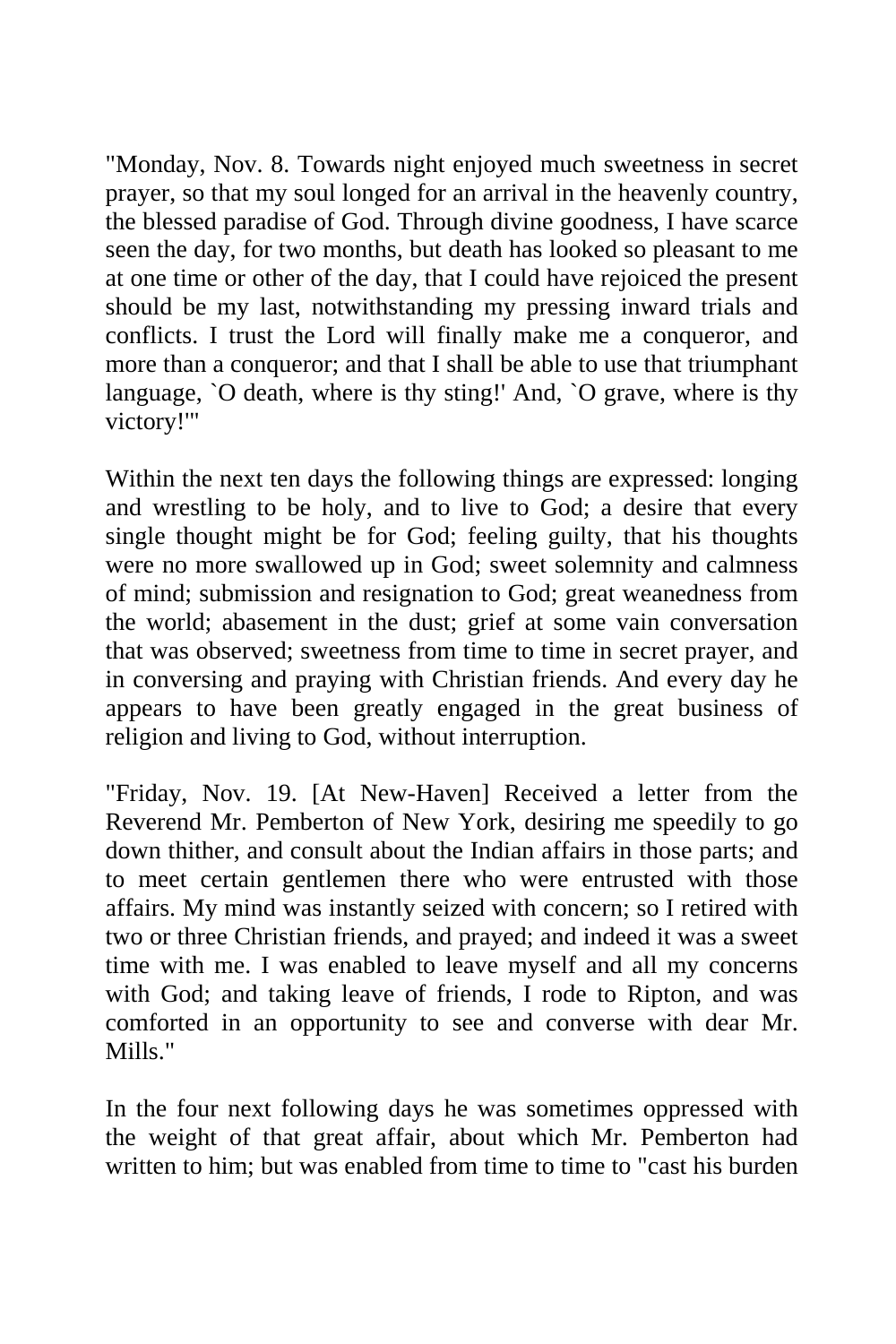on the Lord," and to commit himself and all his concerns to him. He continued still in a sense of the excellency of holiness, longings after it, and earnest desires of the advancement of Christ's kingdom in the world; and had from time to time sweet comfort in meditation and prayer.

"Wednesday, Nov. 24. Came to New York: felt still much concerned about the importance of my business; put up many earnest requests to God for his help and direction; was confused with the noise and tumult of the city; enjoyed but little time alone with God; but my soul longed after him.

"Thursday, Nov. 25. Spent much time in prayer and supplication: was examined by some gentlemen, of my Christian experience, and my acquaintance with divinity, and some other studies, in order to my improvement in that important affair of gospellizing the heathen; [9] and was made sensible of my great ignorance and unfitness for public service. I had the most abasing thoughts of myself, I think, that ever I had; I thought myself the worst wretch that ever lived: it hurt me, and pained my very heart, that any body should show me any respect. Alas! me thought, how sadly they are deceived in me! how miserably would they be disappointed, if they knew my inside! Oh my heart! — And in this depressed condition I was forced to go and preach to a considerable assembly, before some grave and learned ministers; but felt such a pressure from a sense of my vileness, ignorance, and unfitness to appear in public, that I was almost overcome with it; my soul was grieved for the congregation; that they should sit there to hear such a dead dog as I preach. I thought myself infinitely indebted to the people, and longed that God would reward them with the rewards of his grace. — I spent much of the evening alone."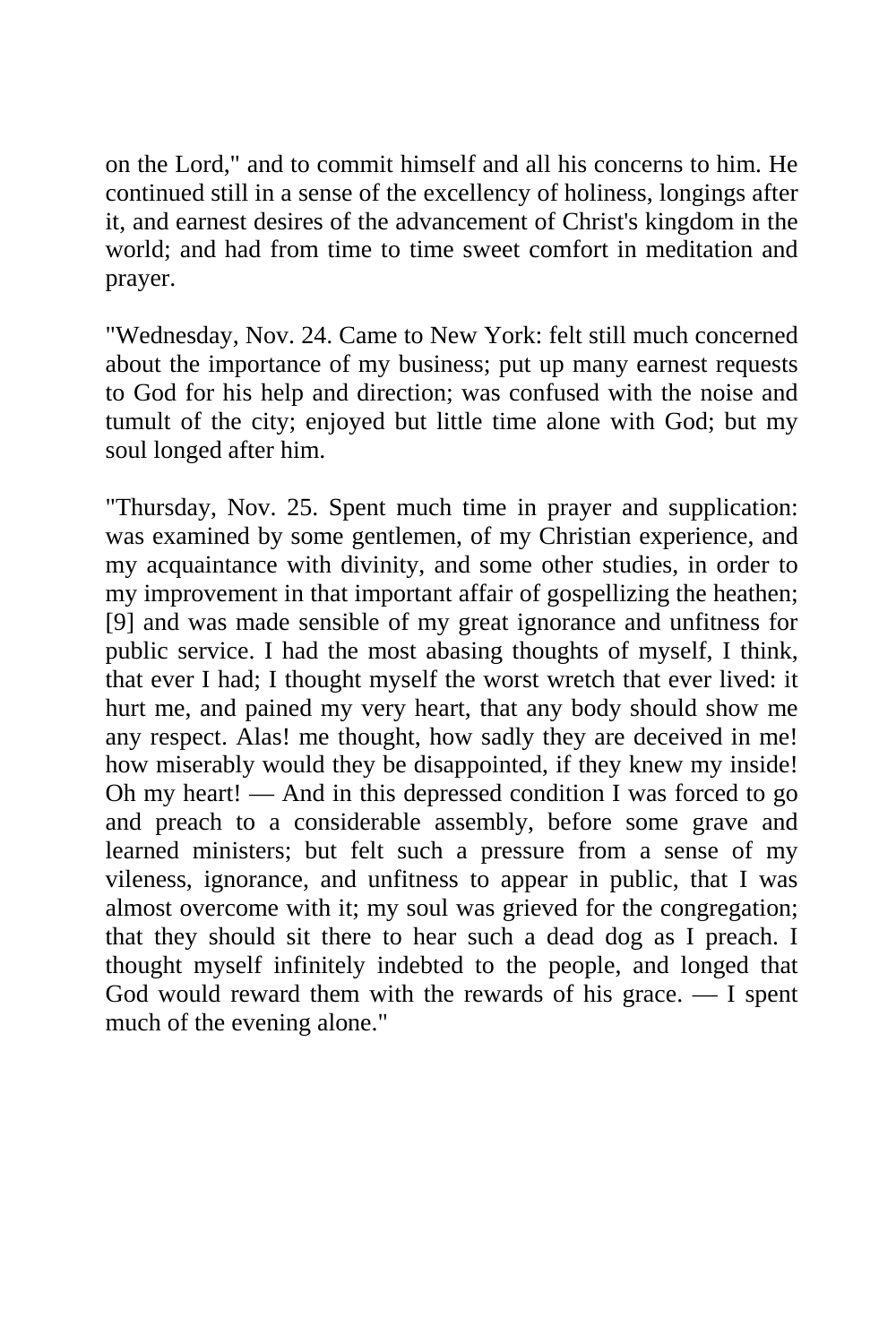## PART IV.

FROM THE TIME OF HIS EXAMINATION BY THE CORRESPONDENTS OF THE SOCIETY FOR PROPAGATING CHRISTIAN KNOWLEDGE, AND BEING APPOINTED THEIR MISSIONARY, TO HIS FIRST ENTRANCE ON THE BUSINESS OF HIS MISSION AMONG THE INDIANS AT KAUNAUMEEK.

"Friday, Nov. 26. Had still a sense of my great vileness, and endeavoured as much as I could to keep alone. Oh, what a nothing, what dust and ashes am I! — Enjoyed some peace and comfort in spreading my complaints before the God of all grace.

"Saturday, Nov. 27. Committed my soul to God with some degree of comfort; left New York about nine in the morning; came away with a distressing sense still of my unspeakable unworthiness. Surely I may well love all my brethren; for none of them all is so vile as I; whatever they do outwardly, yet it seems to me none is conscious of so much guilt before God. Oh my leanness, my barrenness, my carnality, and past bitterness, and want of a gospel-temper! These things oppress my soul. — Rode from New York, thirty miles, to White Plains, and most of the way continued lifting up my heart to God for mercy and purifying grace: and spent the evening much dejected in spirit."

The three next days he continued in this frame, in a great sense of his own vileness, with an evident mixture of melancholy, in no small degree; but had some intervals of comfort, and God's sensible presence with him.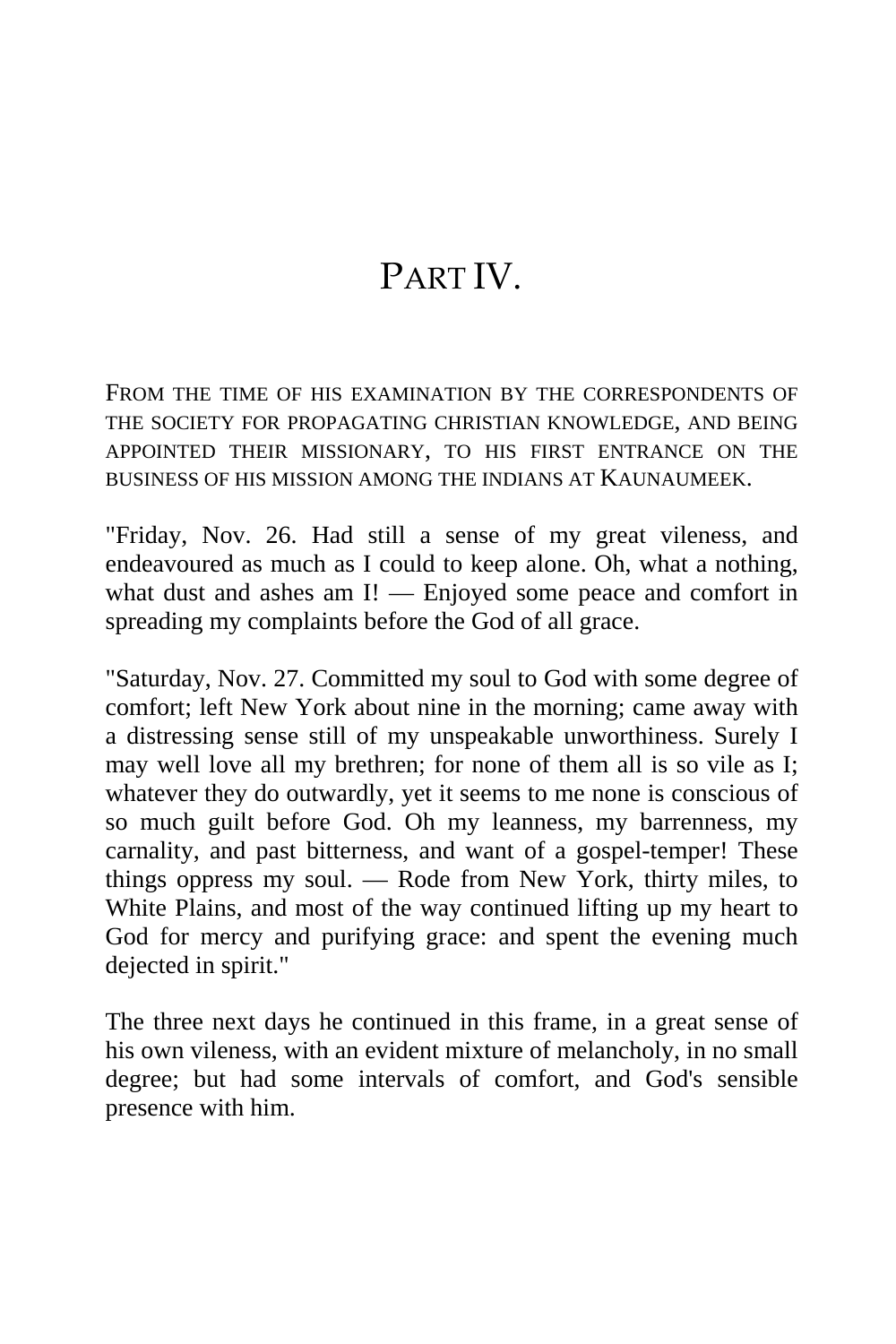"Wednesday, Dec. 1. My soul breathed after God, in sweet spiritual and longing desires of conformity to him; my soul was brought to rest itself and all on his rich grace, and felt strength and encouragement to do or suffer any thing that Divine Providence should allot me. — Rode about twenty miles from Stratfield to Newton."

Within the space of the next nine days he went a journey from Newton to Haddam, his native town; and after staying there some days, returned again into the western part of Connecticut, and came to Southbury. In his account of the frames and exercises of his mind, during this space of time, are such things as these: frequent turns of dejection; a sense of his vileness, emptiness, and an unfathomable abyss of desperate wickedness in his heart, attended with a conviction that he had never seen but little of it; bitterly mourning over his barrenness, being greatly grieved that he could not live to God, to whom he owed his all ten thousand times, crying out, "My leanness, my leanness!" a sense of the meetness and suitableness of his lying in the dust beneath the feet of infinite majesty; fervency and ardor in prayer; longing to live to God; being afflicted with some impertinent trifling conversation that he heard; but enjoying sweetness in Christian conversation.

"Saturday, Dec. 11. Conversed with a dear friend, to whom I had thought of giving a liberal education, and being at the whole charge of it, that he might be fitted for the gospel-ministry. [10] I acquainted him with my thoughts in that matter, and so left him to consider of it, till I should see him again. Then I rode to Bethlehem, came to Mr. Bellamy's lodgings, and spent the evening with him in sweet conversation and prayer. We recommended the concern of sending my friend to college to the God of all grace. Blessed be the Lord for this evening's opportunity together.

"Lord's day, Dec. 12. I felt, in the morning as if I had little or no power either to pray or preach; and felt a distressing need of divine help. I went to meeting trembling; but it pleased God to assist me in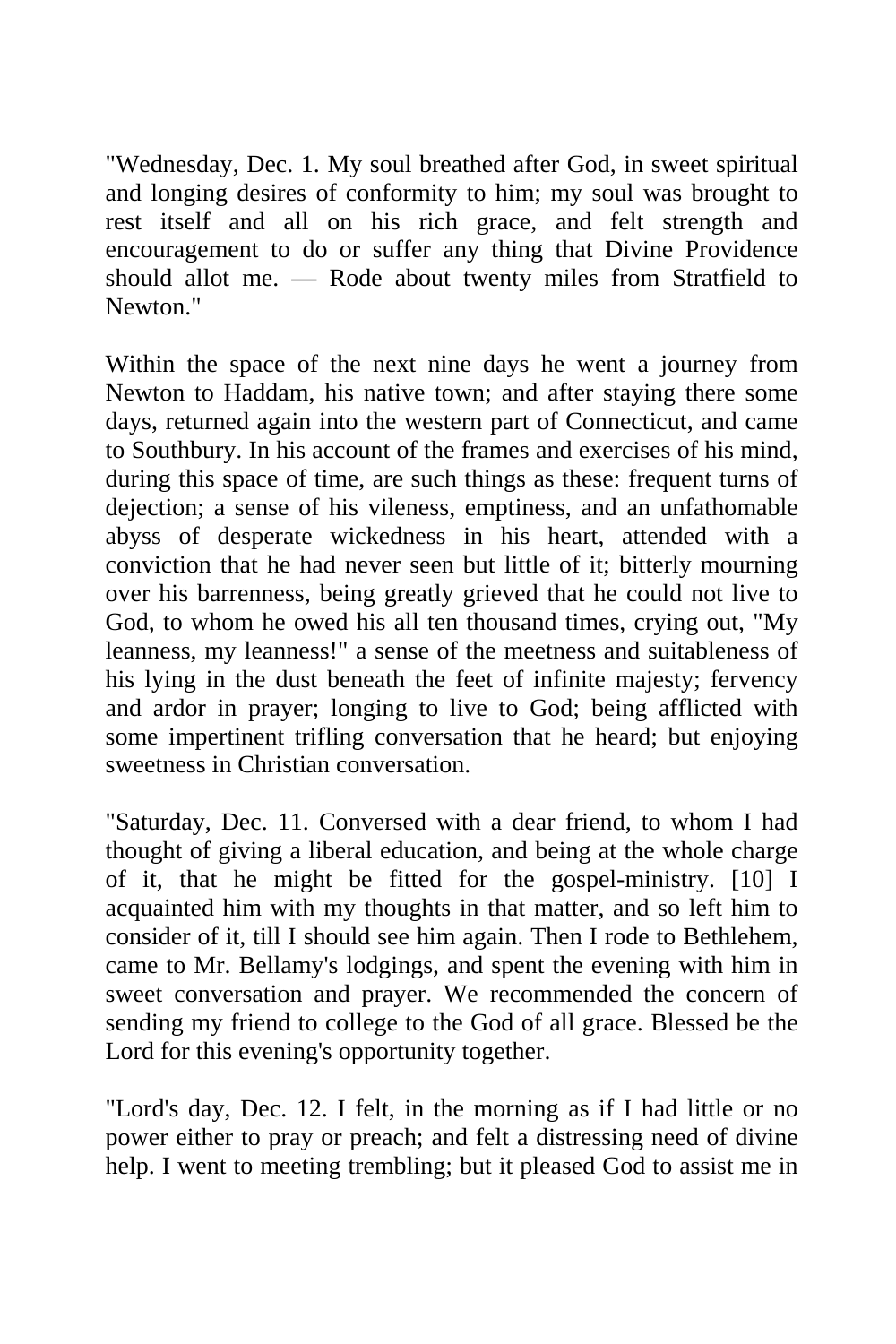prayer and sermon. I think my soul scarce ever penetrated so far into the immaterial world, in any one prayer that ever I made, nor were my devotions ever so free from gross conceptions and imaginations framed from beholding material objects. I preached with some sweetness, from Matt. vi. 33. `But seek ye first the kingdom of God,' &c.; and in the afternoon from Rom. xv. 30. `And now I beseech you, brethren,' &c. There was much affection in the assembly. This has been a sweet sabbath to me; and blessed be God, I have reason to think, that my religion is become more spiritual, by means of my late inward conflicts. Amen. May I always be willing that God should use his own methods with me!

"Monday, Dec. 13. Joined in prayer with Mr. Bellamy; and found sweetness and composure in parting with him, as he went a journey. Enjoyed some sweetness through the day; and just at night rode down to Woodbury.

"Tuesday, Dec. 14. Some perplexity hung on my mind; I was distressed last night and this morning, for the interest of Zion, especially on account of the false appearances of religion, that do but rather breed confusion, especially in some places. I cried to God for help, to enable me to bear testimony against those things, which instead of promoting, do but hinder the progress of vital piety. In the afternoon rode down to Southbury; and conversed again with my friend about the important affair of his pursuing the work of the ministry; and he appeared much inclined to devote himself to that work, if God should succeed his attempts to qualify himself for so great a work. In the evening I preached from 1 Thess. iv. 8. `He therefore that despiseth,' &c. and endeavoured, though with tenderness, to undermine false religion. The Lord gave me some assistance; but, however, I seemed so vile, I was ashamed to be seen when I came out of the meeting-house.

"Wednesday, Dec. 15. Enjoyed something of God to-day, both in secret and social prayer; but was sensible of much barrenness, and defect in duty, as well as my inability to help myself for the time to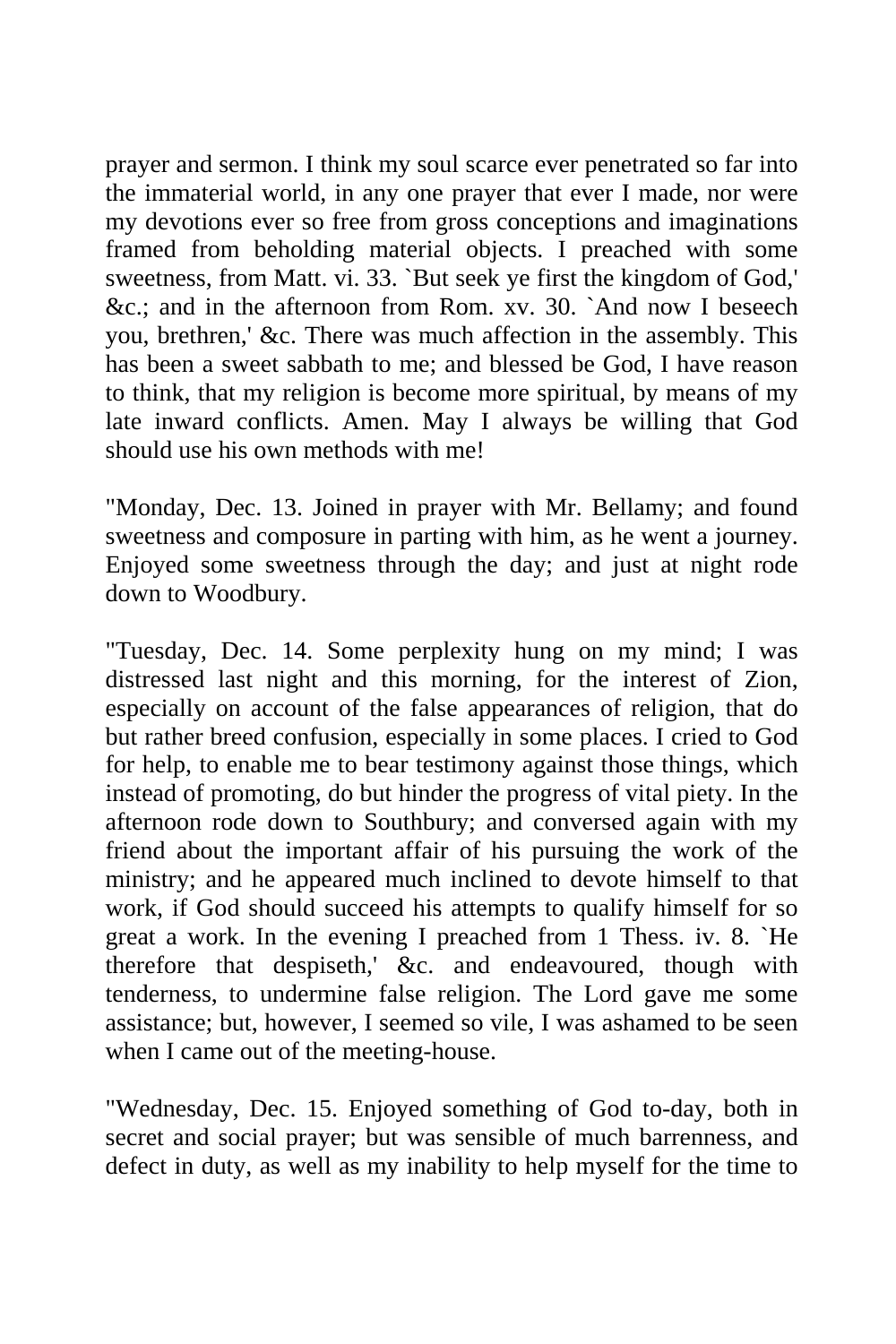come, or to perform the work and business I have to do. Afterwards, felt much of the sweetness of religion, and the tenderness of the gospel-temper. I found a dear love to all mankind, and was much afraid lest some motion of anger or resentment should, some time or other, creep into my heart. Had some comforting soul-refreshing discourse with dear friends, just as we took our leave of each other; and supposed it might be likely we should not meet again till we came to the eternal world. [11] I doubt not, through grace, but that some of us shall have a happy meeting there, and bless God for this season, as well as many others. Amen.

"Thursday, Dec. 16. Rode down to Derby; and had some sweet thoughts on the road: especially on the essence of our salvation by Christ, from those words, Thou shalt call his name Jesus, &c.

"Friday, Dec. 17. Spent much time in sweet conversation on spiritual things with dear Mr. Humphreys. Rode to Ripton; spent some time in prayer with dear Christian friends.

"Saturday, Dec. 18. Spent much time in prayer in the woods; and seemed raised above the things of the world: my soul was strong in the Lord of hosts; but was sensible of great barrenness.

"Lord's day, Dec. 19. At the sacrament of the Lord's supper, I seemed strong in the Lord; and the world, with all its frowns and flatteries, in a great measure disappeared, so that my soul had nothing to do with them: and I felt a disposition to be wholly and for ever the Lord's. — In the evening, enjoyed something of the divine presence; had a humbling sense of my vileness, barrenness, and sinfulness. Oh, it wounded me, to think of the misimprovement of time! God be merciful to me a sinner.

"Monday, Dec. 20. Spent this day in prayer, reading, and writing; and enjoyed some assistance, especially in correcting some thoughts on a certain subject; but had a mournful sense of my barrenness.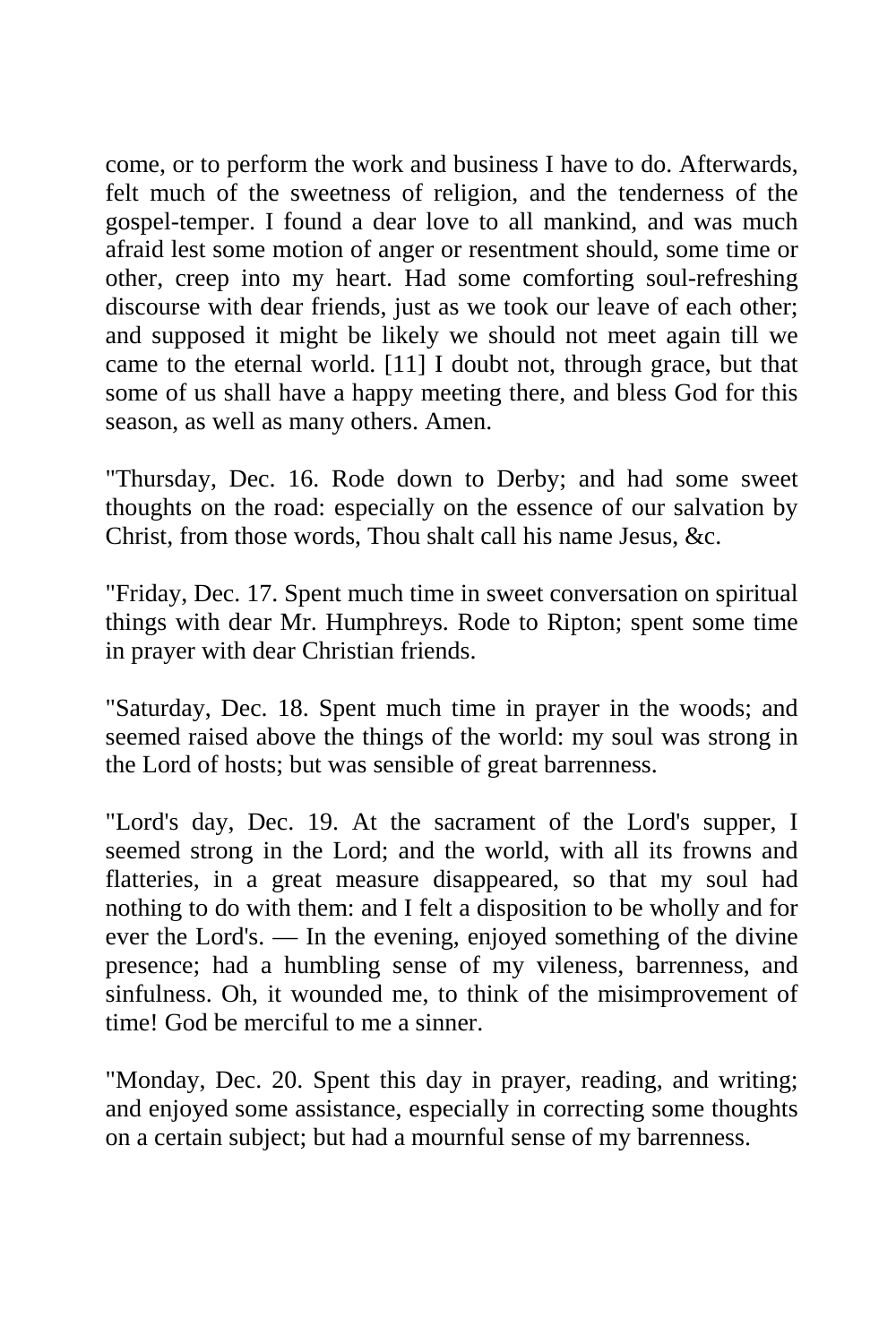"Tuesday, Dec. 21. Had a sense of my insufficiency for any public work and business, as well as to live to God. I rode over to Derby, and preached there. It pleased God to give me very sweet assistance and enlargement, and to enable me to speak with a soft, tender power and energy. — We had afterwards a comfortable evening in singing and prayer. God enabled me to pray with as much spirituality and sweetness as I have done for some time: my mind seemed to be unclothed of sense and imagination, and was in a measure let into the immaterial world of spirits. This day was, I trust, through infinite goodness, made very profitable to a number of us, to advance our souls in holiness and conformity to God: the glory be to him for ever. Amen. How blessed it is to grow more and more like God.

"Wednesday, Dec. 22. Enjoyed some assistance in preaching at Ripton; but my soul mourned within me for my barrenness.

"Thursday, Dec. 23. Enjoyed, I trust, something of God this morning in secret. Oh how divinely sweet is it to come into the secret of his presence, and abide in his pavilion! — Took an affectionate leave of friends, not expecting to see them again for a very considerable time, if ever in this world. Rode with Mr. Humphreys to his house at Derby; spent the time in sweet conversation; my soul was refreshed and sweetly melted with divine things. Oh that I was always consecrated to God! Near night, I rode to New-Haven, and there enjoyed some sweetness in prayer and conversation, with some dear Christian friends. My mind was sweetly serious and composed; but alas! I too much lost the sense of divine things."

He continued much in the same frame of mind, and in like exercises, the two following days.

"Lord's day, Dec. 26. Felt much sweetness and tenderness in prayer, especially my whole soul seemed to love my worst enemies, and was enabled to pray for those that are strangers and enemies to God with a great degree of softness and pathetic fervor. In the evening,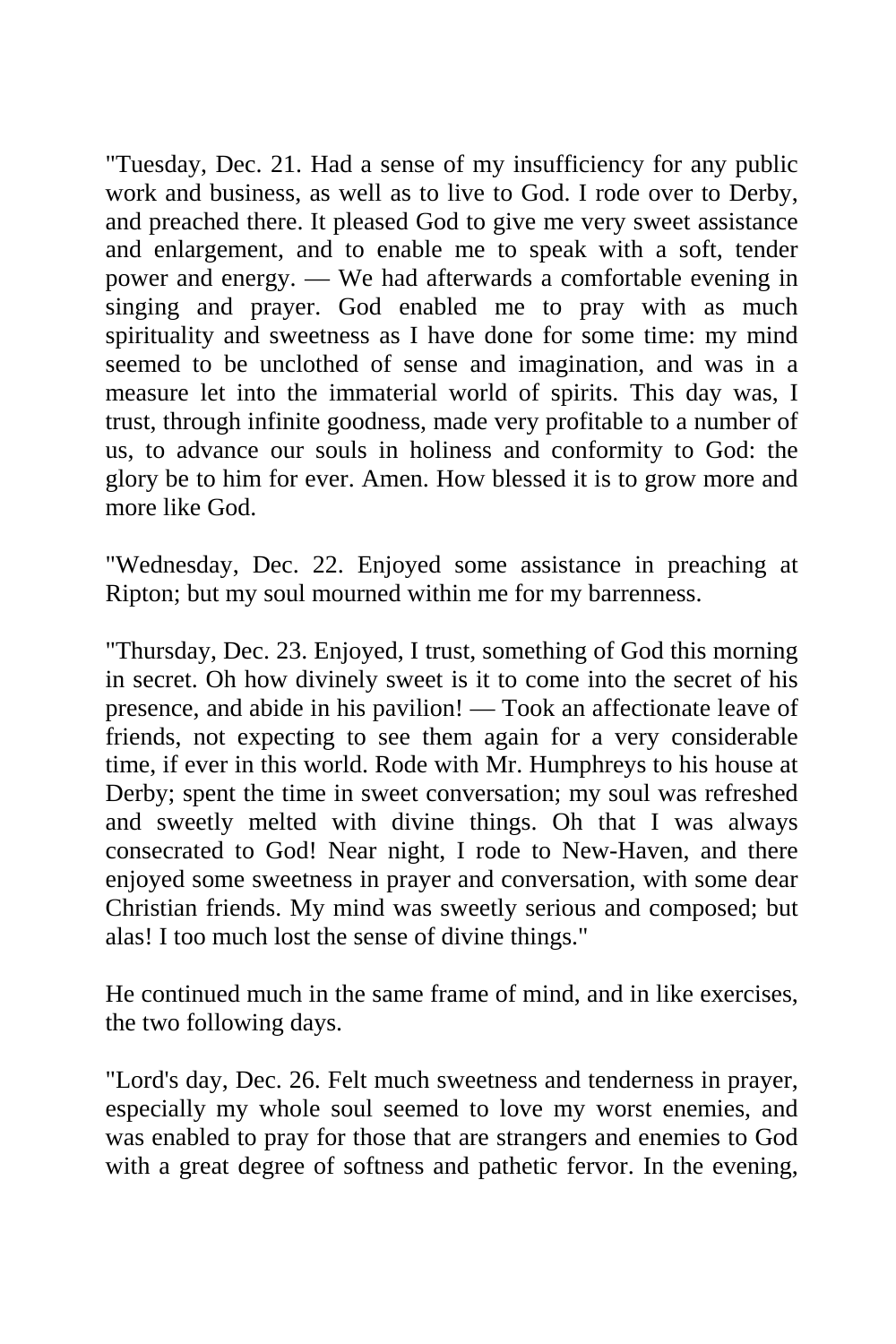rode from New-Haven to Branford, after I had kneeled down and prayed with a number of dear Christian friends in a very retired place in the woods, and so parted.

"Monday, Dec. 27. Enjoyed a precious season indeed; had a sweet melting sense of divine things, of the pure spirituality of the religion of Christ Jesus. In the evening, I preached from Matt.

vi. 33. `But seek ye first,' &c. with much freedom, and sweet power and pungency: the presence of God attended our meeting. O the sweetness, the tenderness I felt in my soul! if ever I felt the temper of Christ, I had some sense of it now. Blessed be my God, I have seldom enjoyed a more comfortable and profitable day than this. O that I could spend all my time for God!

"Tuesday, Dec. 28. Rode from Branford to Haddam. In the morning, my clearness and sweetness in divine things continued; but afterwards my spiritual life sensibly declined."

The next twelve days he was for the most part extremely dejected, discouraged, and distressed; and was evidently very much under the power of melancholy. There are from day to day most bitter complaints of exceeding vileness, ignorance, and corruption; an amazing load of guilt, unworthiness even to creep on God's earth, everlasting uselessness, fitness for nothing, &c. and sometimes expressions even of horror at the thoughts of ever preaching again. But yet in this time of great dejection, he speaks of several intervals of divine help and comfort.

The three next days, which were spent at Hebron and the Crank, (a parish in Lebanon,) he had relief, and enjoyed considerable comfort.

"Friday, Jan. 14, 1743. My spiritual conflicts to-day were unspeakably dreadful, heavier than the mountains and overflowing floods. I seemed enclosed, as it were, in hell itself: I was deprived of all sense of God, even of the being of a God; and that was my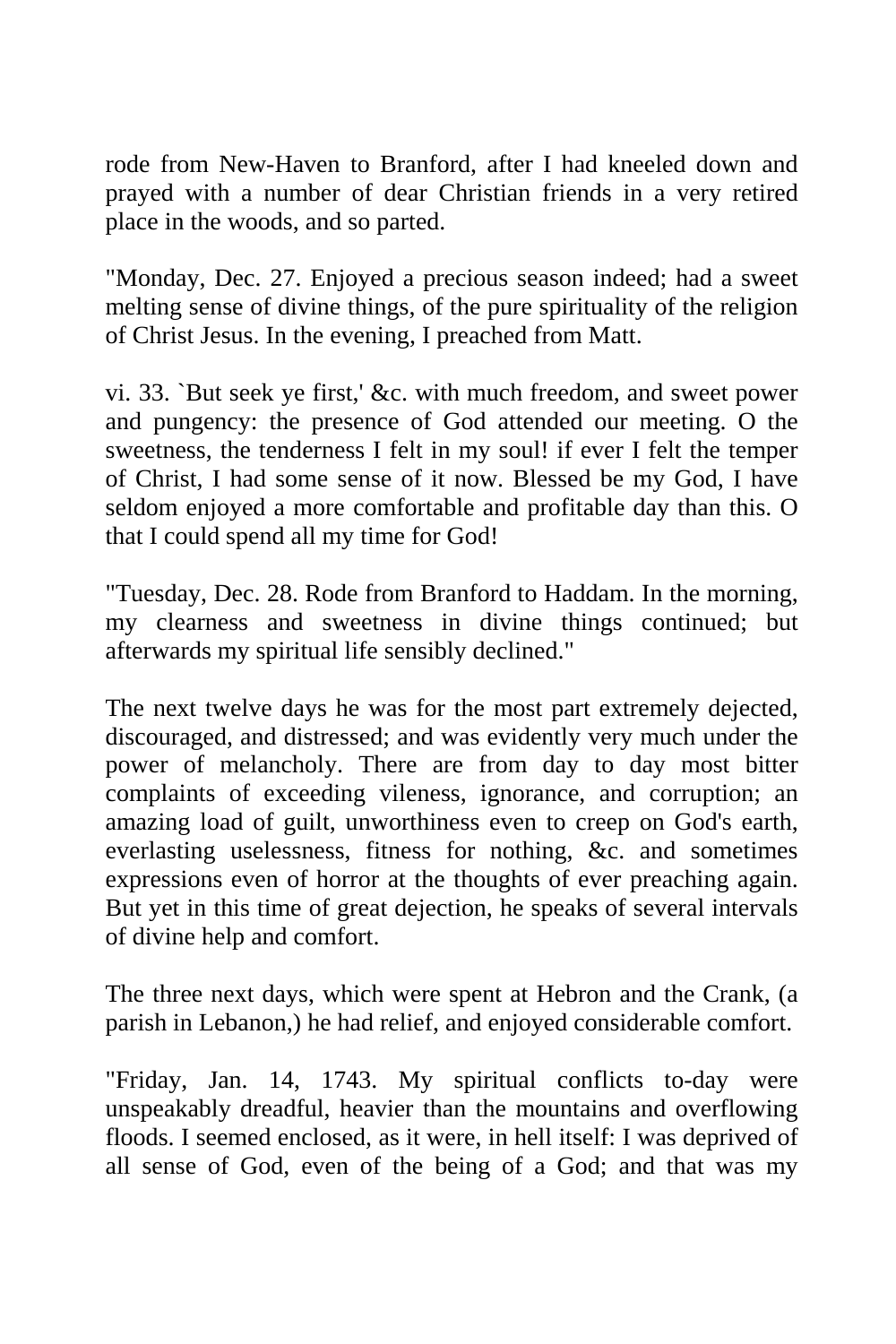misery. I had no awful apprehensions of God as angry. This was distress the nearest akin to the damneds' torments, that I ever endured: their torment, I am sure, will consist much in a privation of God, and consequently of all good. This taught me the absolute dependence of a creature upon God the Creator, for every crumb of happiness it enjoys. Oh! I feel that if there is no God, though I might live for ever here, and enjoy not only this, but all other worlds, I should be ten thousand times more miserable than a toad. My soul was in such anguish I could not eat; but felt as I suppose a poor wretch would that is just going to the place of execution. I was almost swallowed up with anguish, when I saw people gathering together, to hear me preach. However, I went in that distress to the house of God, and found not much relief in the first prayer: it seemed as if God would let loose the people upon me to destroy me; nor were the thoughts of death distressing to me, like my own vileness. But afterwards, in my discourse from Deut. viii. 2. God was pleased to give me some freedom and enlargement, some power and spirituality; and I spent the evening somewhat comfortably."

The two next days his comfort continues, and he seems to enjoy an almost continual sweetness of soul in the duties and exercises of religion and Christian conversation. On Monday was a return of the gloom he had been under the Friday before. He rode to Coventry this day, and the latter part of the day had more freedom. On Tuesday he rode to Canterbury, and continued more comfortable.

"Wednesday, Jan. 19. [At Canterbury] In the afternoon preached the lecture at the meeting-house; felt some tenderness, and something of the gospel-temper: exhorted the people to love one another, and not to set up their own frames as a standard to try all their brethren by. But was much pressed, most of the day, with a sense of my own badness, inward impurity, and unspeakable corruption. Spent the evening in loving, Christian conversation.

"Thursday, Jan. 20. Rode to my brother's house between Norwich and Lebanon; and preached in the evening to a number of people: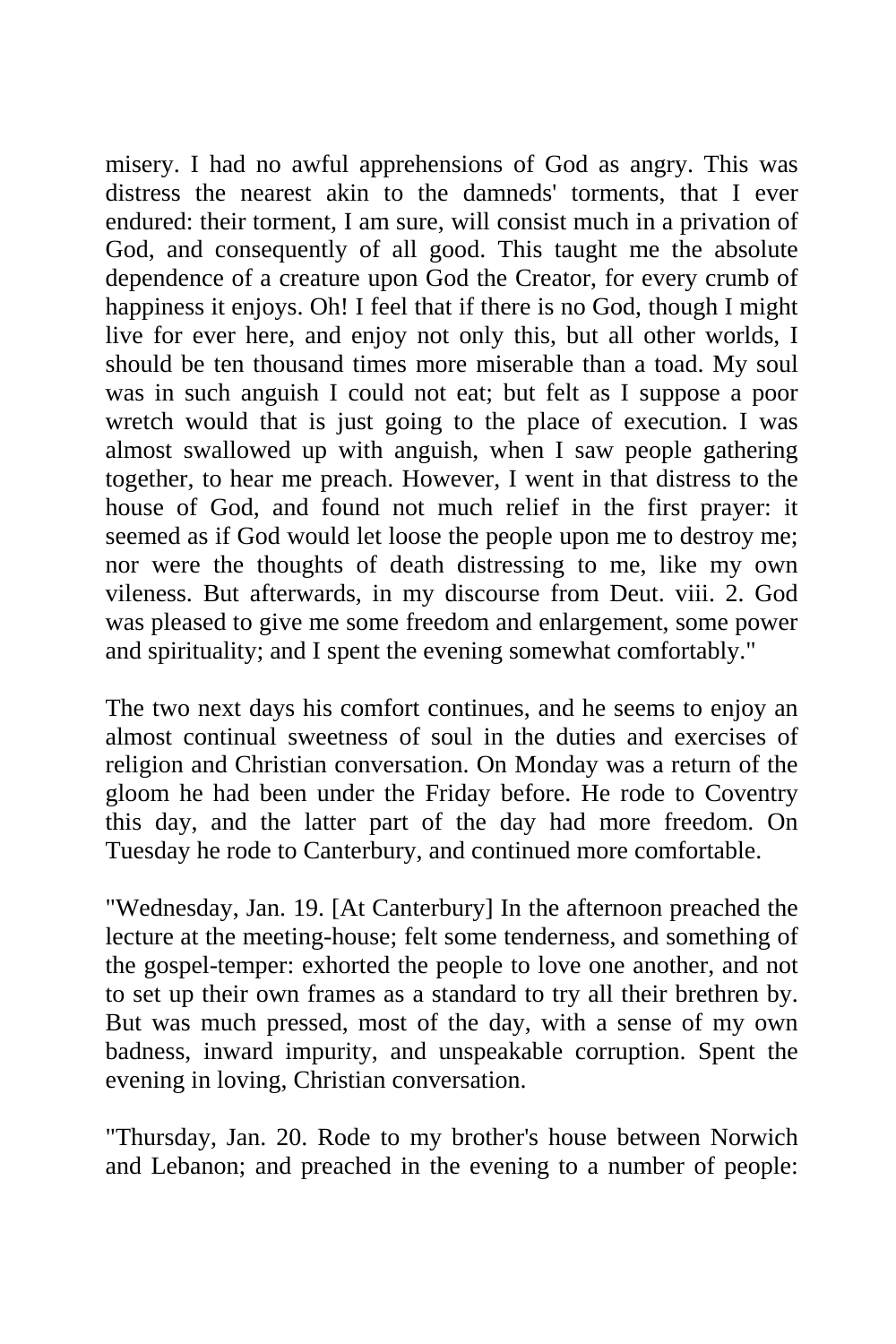enjoyed neither freedom nor spirituality, but saw myself exceeding unworthy.

"Friday, Jan. 21. Had great inward conflicts; enjoyed but little comfort. Went to see Mr. Williams of Lebanon, and spent several hours with him; and was greatly delighted with his serious, deliberate, and impartial way of discourse about religion."

The next day he was much dejected.

"Lord's day, Jan. 23. I scarce ever felt myself so unfit to exist, as now: saw I was not worthy of a place among the Indians, where I am going, if God permit: thought I should be ashamed to look them in the face, and much more to have any respect shown me there. Indeed I felt myself banished from the earth, as if all places were too good for such a wretch. I thought I should be ashamed to go among the very savages of Africa; I appeared to myself a creature fit for nothing, neither heaven nor earth. — None know, but those who feel it, what the soul endures that is sensibly shut out from the presence of God: alas! it is more bitter than death."

On Monday he rode to Stoningtown, Mr. Fish's parish. — On Tuesday he expresses considerable degrees of spiritual comfort and refreshment.

"Wednesday, Jan. 26. Preached to a pretty large assembly at Mr. Fish's meeting-house: insisted on humility, and stedfastness in keeping God's commands; and that through humility we should prefer one another in love, and not make our own frames the rule by which we judge others. I felt sweetly calm, and full of brotherly love; and never more free from party spirit. I hope some good will follow; that Christians will be freed from false joy, and party zeal, and censuring one another."

On Thursday, after considerable time spent in prayer and Christian conversation, he rode to New London.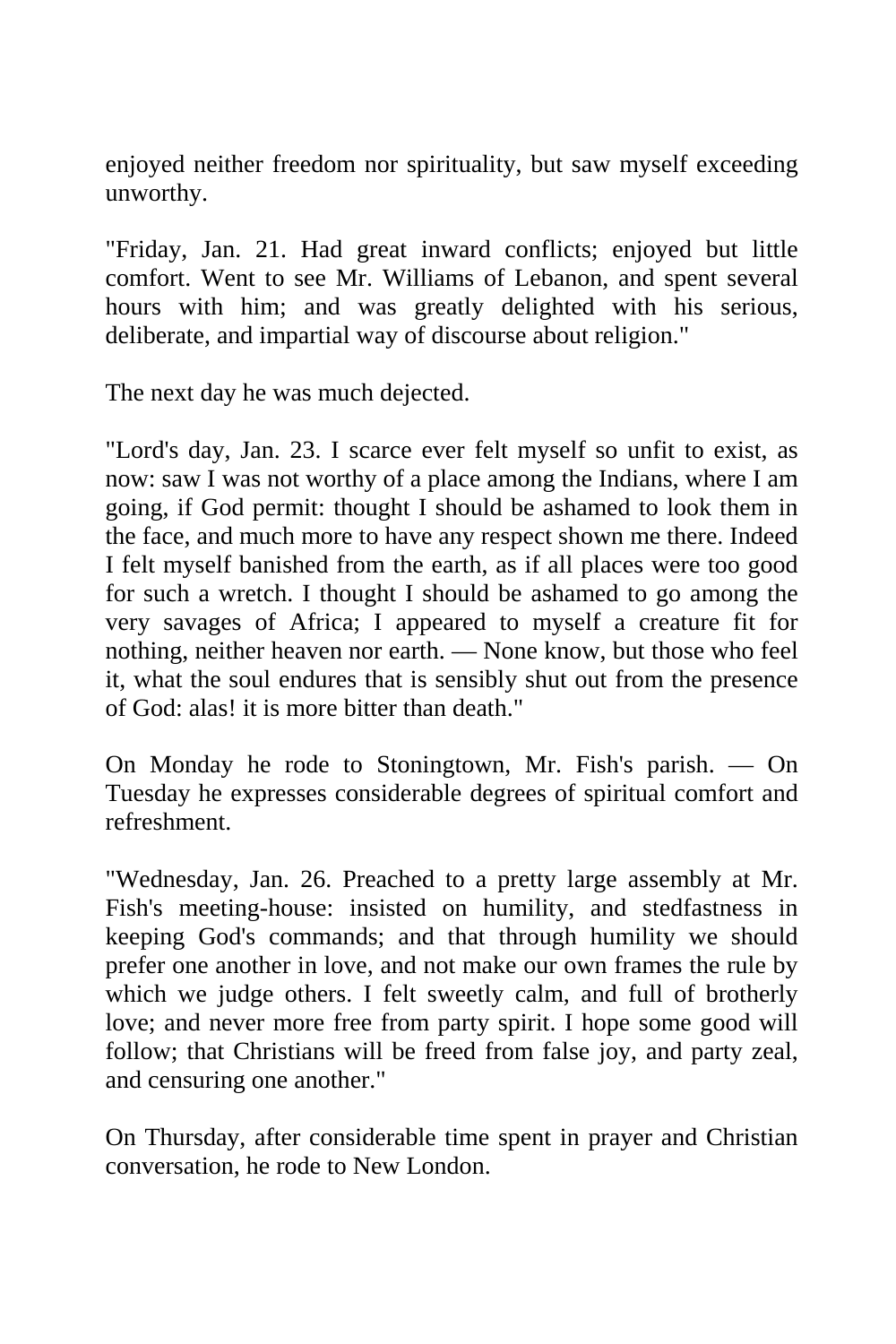"Friday, Jan. 28. Here I found some fallen into extravagances; too much carried away with a false zeal and bitterness. Oh, the want of a gospel-temper is greatly to be lamented. Spent the evening in conversing about some points of conduct in both ministers and private Christians; but did not agree with them. God had not taught them with briers and thorns to be of a kind disposition towards mankind."

On Saturday he rode to East Haddam, and spent the three following days there. In that space of time he speaks of his feeling weanedness from the world, a sense of the nearness of eternity, special assistance in praying for the enlargement of Christ's kingdom, times of spiritual comfort, &c.

"Wednesday, Feb. 2. Preached my farewell sermon, last night, at the house of an aged man, who had been unable to attend on the public worship for some time. This morning spent the time in prayer, almost wherever I went; and having taken leave of friends, I set out on my journey towards the Indians; though I was to spend some time at East Hampton on Long Island, by leave of the commissioners who employed me in the Indian affair; [12] and being accompanied by a messenger from East-Hampton, we traveled to Lyme. On the road I felt an uncommon pressure of mind: I seemed to struggle hard for some pleasure in some here below, and seemed lothe to give up all for gone; saw I was evidently throwing myself into all hardships and distresses in my present undertaking. I thought it would be less difficult to lie down in the grave; but yet I chose to go, rather than stay. — Came to Lyme that night."

He waited the two next days for a passage over the Sound, and spent much of the time in inward conflicts and dejection, but had some comfort.

On Saturday he crossed the Sound, and landed at Oyster-Ponds on Long Island, and traveled from thence to East Hampton. And the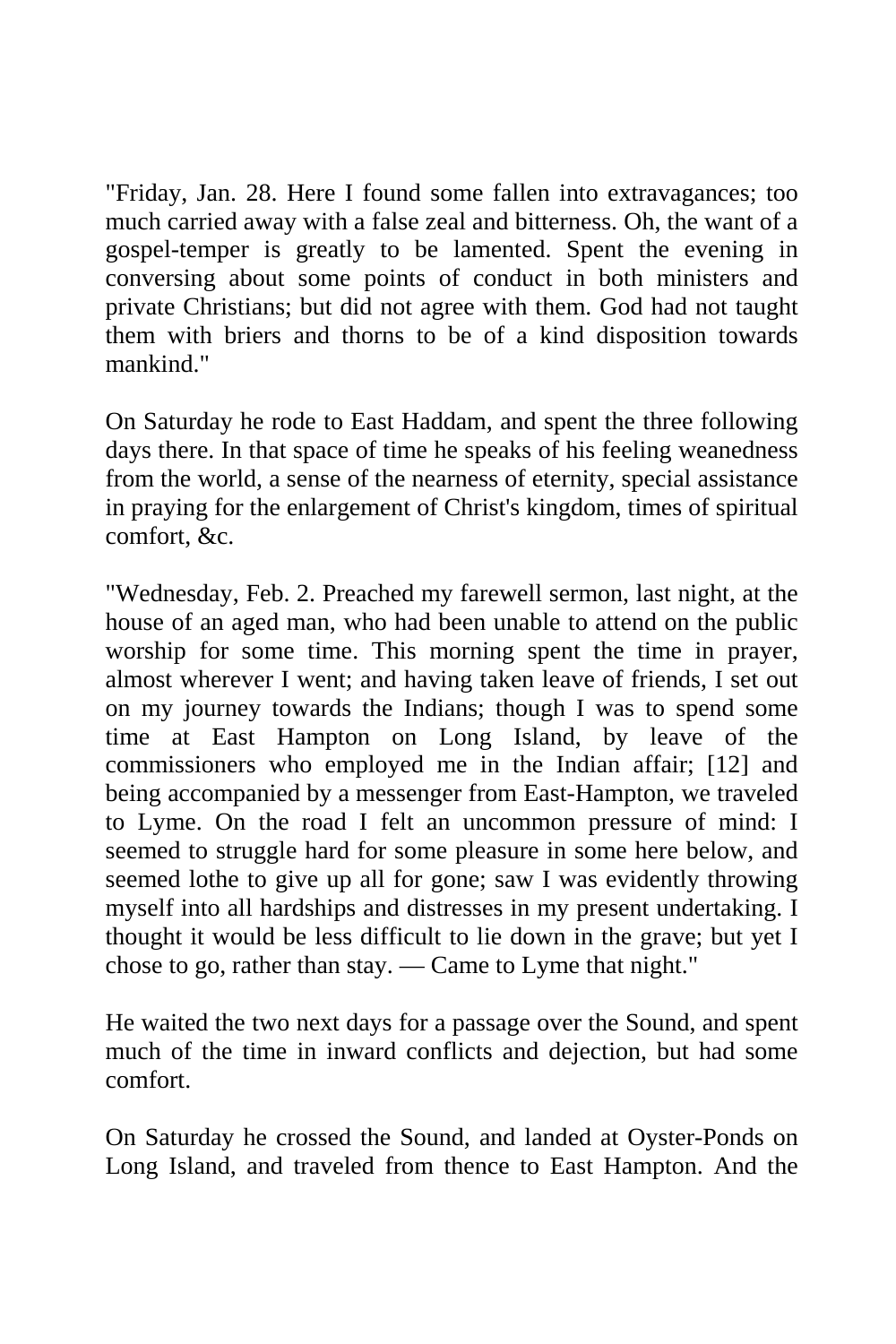seven following days he spent there, for the most part, under extreme dejection and gloominess of mind, with great complaints of darkness, ignorance, &c. Yet his heart appears to have been constantly engaged in the great business of religion, much concerned for the interest of religion in East Hampton, and praying and laboring much for it.

"Saturday, Feb. 12. Enjoyed a little more comfort; was enabled to meditate with some composure of mind; and especially in the evening, found my soul more refreshed in prayer, than at any time of late; my soul seemed to `take hold of God's strength,' and was comforted with his consolations. O how sweet are some glimpses of divine glory! how strengthening and quickening!

"Lord's day, Feb. 13. At noon under a great degree of discouragement; knew not how it was possible for me to preach in the afternoon. I was ready to give up all for gone; but God was pleased to assist me in some measure. In the evening, my heart was sweetly drawn out after God, and devoted to him."

The next day he had comfort and dejection intermingled.

"Tuesday, Feb. 15. Early in the day I felt some comfort; afterwards I walked into a neighboring grove, and felt more as a stranger on earth, I think, than ever before; dead to any of the enjoyments of the world, as if I had been dead in a natural sense. — In the evening, had divine sweetness in secret duty: God was then my portion, and my soul rose above those deep waters, into which I have sunk so low of late. — My soul then cried for Zion, and had sweetness in so doing."

This sweet frame continued the next morning; but afterwards his inward distress returned.

"Thursday, Feb. 17. In the morning found myself comfortable, and rested on God in some measure. — Preached this day at a little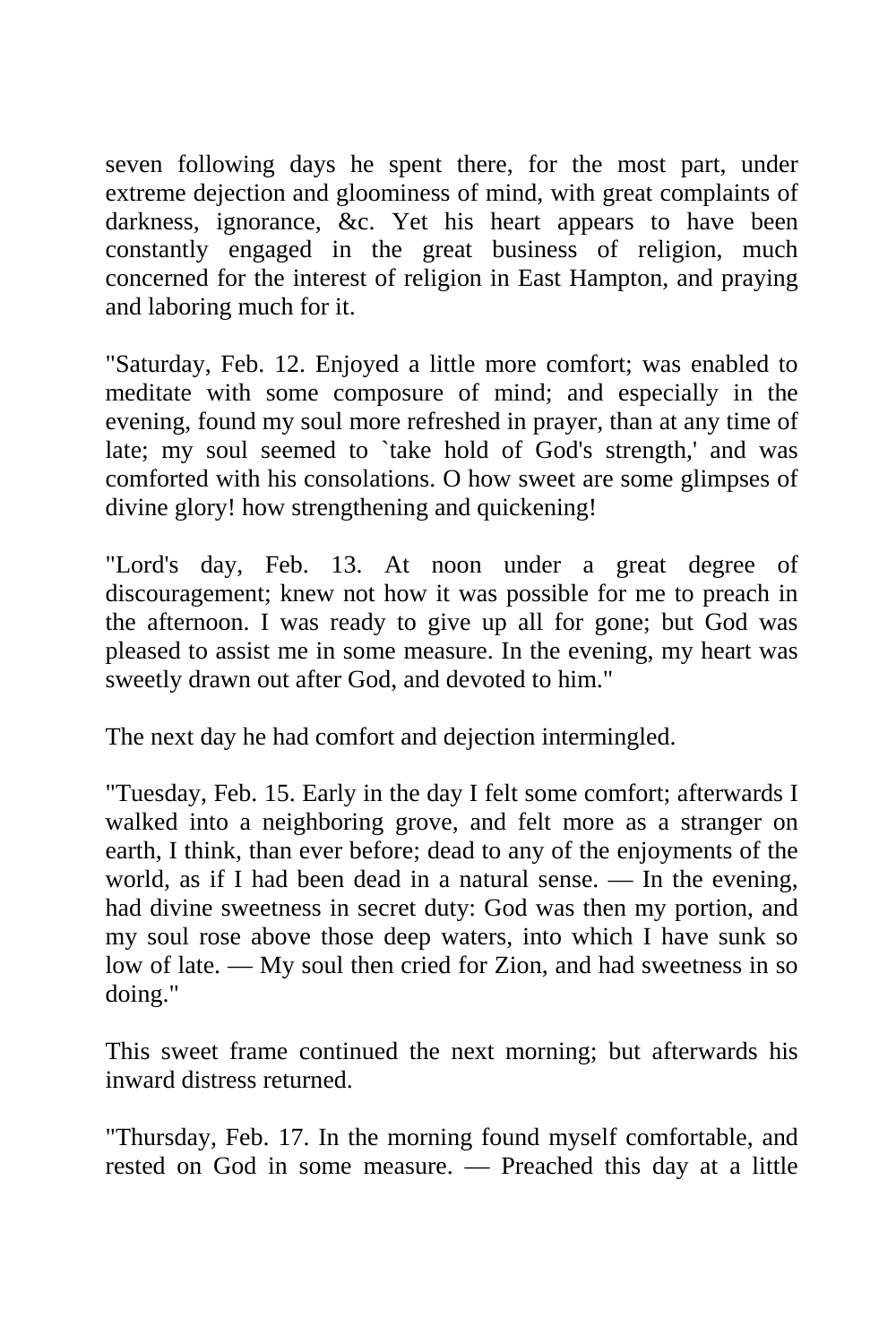village belonging to East Hampton; and God was pleased to give me his gracious presence and assistance, so that I spake with freedom, boldness, and some power. In the evening, spent some time with a dear Christian friend; and felt serious, as on the brink of eternity. My soul enjoyed sweetness in lively apprehensions of standing before the glorious God: prayed with my dear friend with sweetness, and discoursed with the utmost solemnity. And truly it was a little emblem of heaven itself. — I find my soul is more refined and weaned from a dependence on my frames and spiritual feelings.

"Friday, Feb. 18. Felt something sweetly most of the day, and found access to the throne of grace. Blessed be the Lord for any intervals of heavenly delight and composure, while I am engaged in the field of battle. O that I might be serious, solemn, and always vigilant, while in an evil world! Had some opportunity alone to-day, and found some freedom in study. O, I long to live to God!

"Saturday, Feb. 19. Was exceeding infirm to-day, greatly troubled with pain in my head and dizziness, scarce able to sit up. However, enjoyed something of God in prayer, and performed some necessary studies. I exceedingly long to die; and yet, through divine goodness, have felt very willing to live, for two or three days past.

"Lord's day, Feb. 20. I was perplexed on account of my carelessness; thought I could not be suitably concerned about the important work of the day, and so was restless with my easiness. -Was exceeding infirm again to-day; but the Lord strengthened me, both in the outward and inward man, so that I preached with some life and spirituality, especially in the afternoon, wherein I was enabled to speak closely against selfish religion, that loves Christ for his benefits, but not for himself."

During the next fortnight, it appears that, for the most part, he enjoyed much spiritual peace and comfort. In his diary for this space of time are expressed such things as these; mourning over indwelling sin and unprofitableness; deadness to the world; longing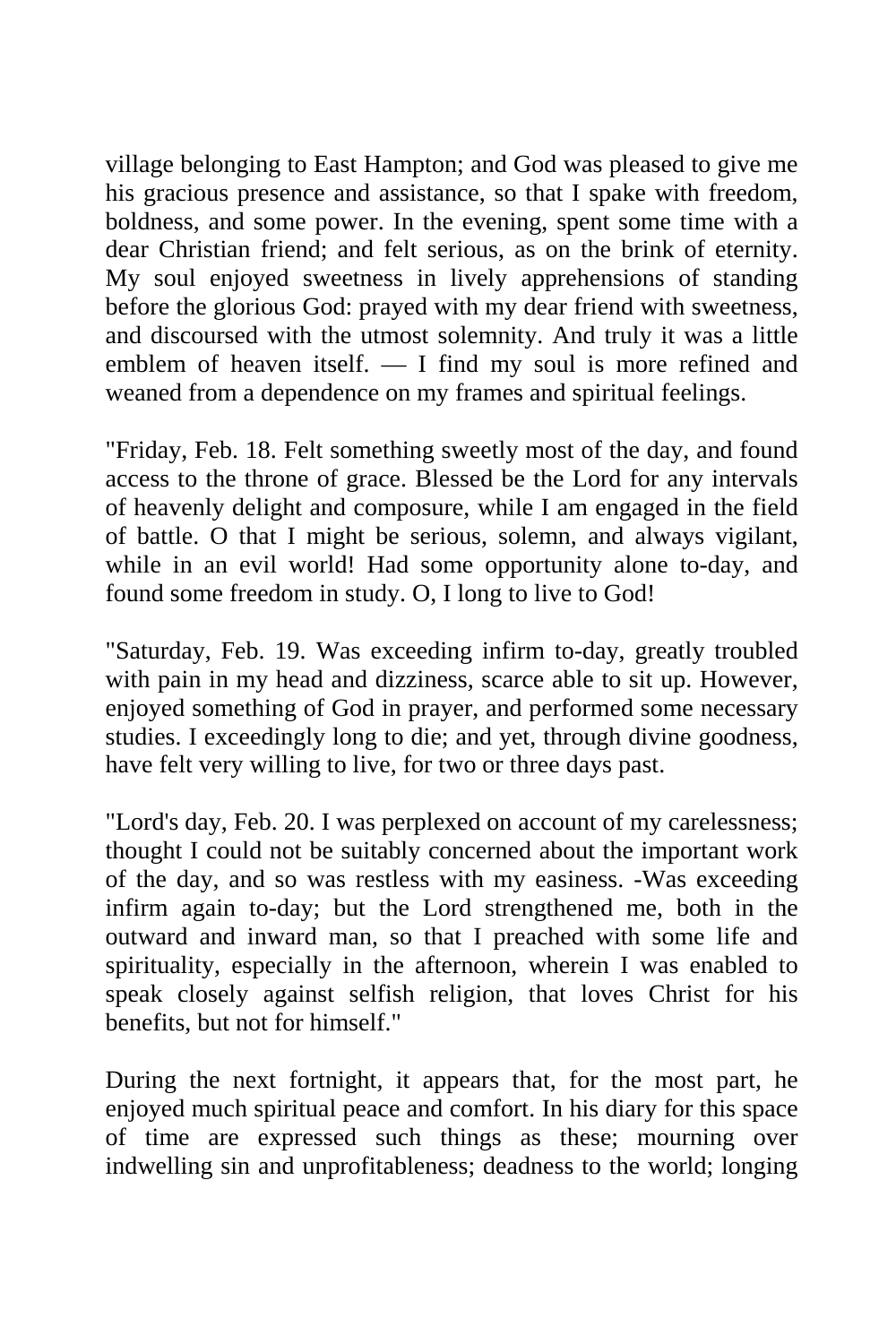after God, and to live to his glory; heart-melting desires after his eternal home; fixed reliance on God for his help; experience of much divine assistance both in the private and public exercises of religion; inward strength and courage in the service of God; very frequent refreshment, consolation, and divine sweetness in meditation, prayer, preaching, and Christian conversation. And it appears by his account, that this space of time was filled up with great diligence and earnestness in serving God, in study, prayer, meditation, preaching, and privately instructing and counseling.

"Monday, March 7. This morning when I arose, I found my heart go forth after God in longing desires of conformity to him, and in secret prayer found myself sweetly quickened and drawn out in praises to God for all he had done to and for me, and for all my inward trials and distresses of late. My heart ascribed glory, glory, glory to the blessed God! and bid welcome to all inward distress again, if God saw meet to exercise me with it. Time appeared but an inch long, and eternity at hand; and I thought I could with patience and cheerfulness bear any thing for the cause of God; for I saw that a moment would bring me to a world of peace and blessedness. My soul, by the strength of the Lord, rose far above this lower world, and all the vain amusements and frightful disappointments of it. Afterwards, had some sweet meditation on Gen. v. 24. `And Enoch walked with God,' &c. - This was a comfortable day to my soul."

The next day he seems to have continued in a considerable degree of sweetness and fervency in religion.

"Wednesday, March 9. Endeavoured to commit myself and all my concerns to God. Rode sixteen miles to Mantauk, [13] and had some inward sweetness on the road; but something of flatness and deadness after I came there and had seen the Indians. I withdrew, and endeavoured to pray, but found myself awfully deserted and left, and had an afflicting sense of my vileness and meanness. However, I went and preached from Isa. liii. 10. `Yet it pleased the Lord to bruise him,' &c. Had some assistance; and, I trust,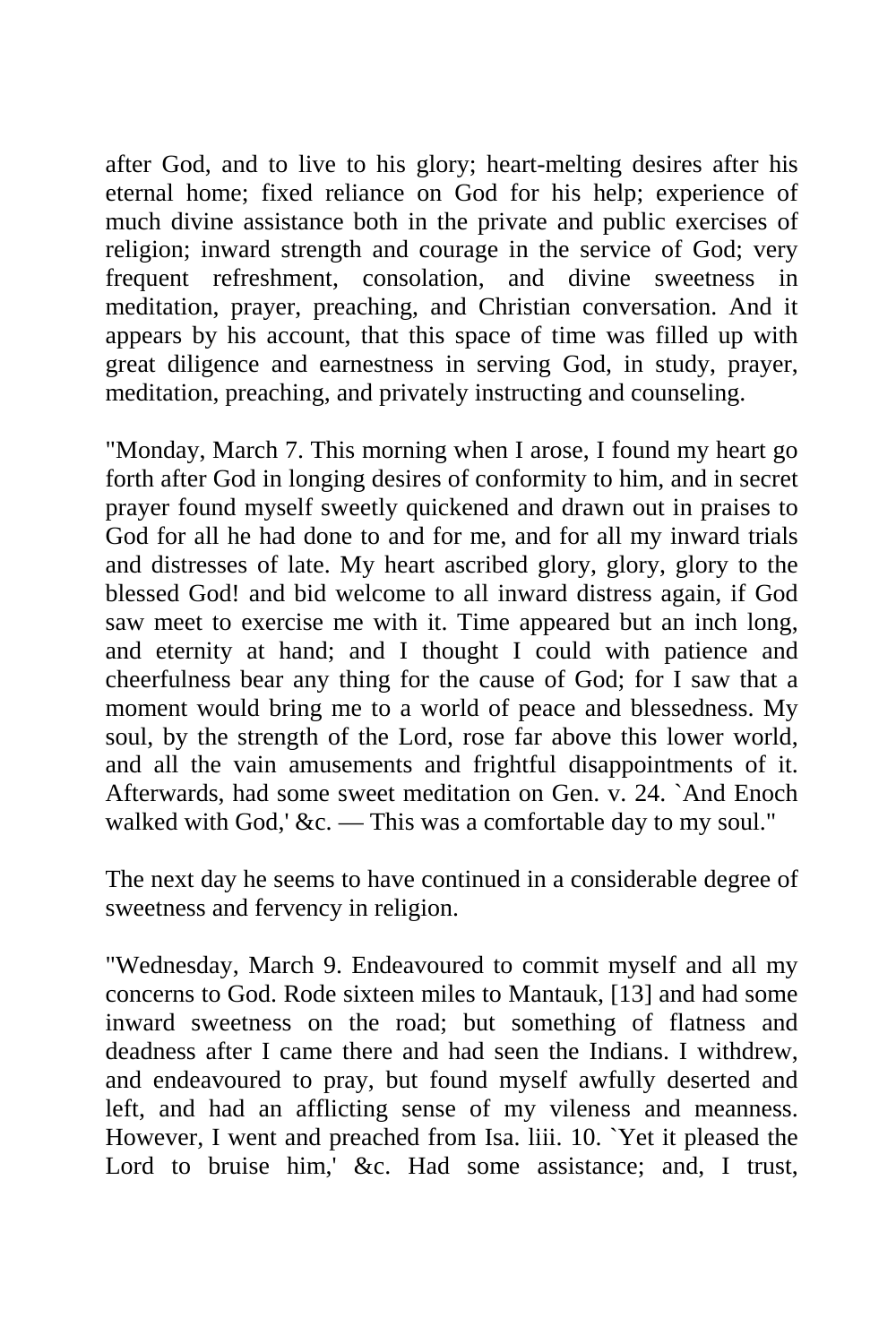something of the divine presence was among us. In the evening, I again prayed and exhorted among them, after having had a season alone, wherein I was so pressed with the blackness of my nature, that I thought it was not fit for me to speak so much as to Indians."

The next day he returned to East Hampton; was exceeding infirm in body through the remaining part of this week; but speaks of assistance and enlargement in study and religious exercises, and of inward sweetness and breathing after God.

"Lord's day, March 13. At noon I thought it impossible for me to preach, by reason of bodily weakness and inward deadness. In the first prayer I was so weak that I could hardly stand; but in the sermon God strengthened me, so that I spake near an hour and a half with sweet freedom, clearness, and some tender power, from Gen. v. 24. `And Enoch walked with God.' I was sweetly assisted to insist on a close walk with God, and to leave this as my parting advice to God's people here, that they should walk with God. May the God of all grace succeed my poor labors in this place!

"Monday, March 14. In the morning was very busy in preparation for my journey, and was almost continually engaged in ejaculatory prayer. About ten, took leave of the dear people of East Hampton; my heart grieved and mourned, and rejoiced at the same time; rode near fifty miles to a part of Brook-Haven, and lodged there, and had refreshing conversation with a Christian friend."

In two days more he reached New York; but complains of much desertion and deadness on the road. He stayed one day in New York, and on Friday went to Mr. Dickinson's at Elizabeth-Town. His complaints are the same as on the two preceding days.

"Saturday, March 19. Was bitterly distressed under a sense of my ignorance, darkness, and unworthiness; got alone, and poured out my complaint to God in the bitterness of my soul. — In the afternoon, rode to Newark, and had some sweetness in conversation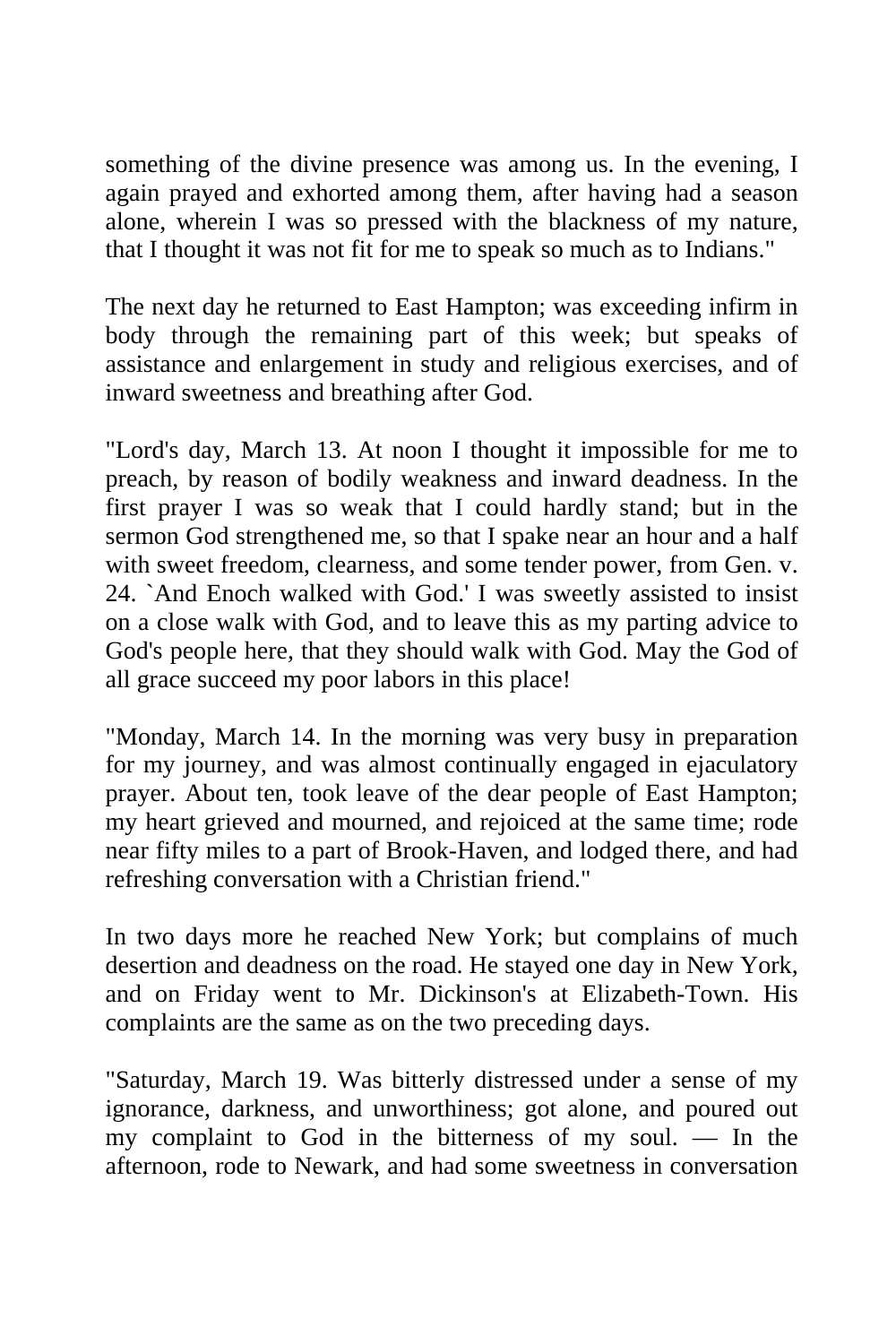with Mr. Burr, and in praying together. O blessed be God for ever and ever, for any enlivening and quickening seasons.

"Lord's day, March 20. Preached in the forenoon: God gave me some assistance and sweetness, and enabled me to speak with real tenderness, love, and impartiality. In the evening, preached again; and, of a truth, God was pleased to assist a poor worm. Blessed be God, I was enabled to speak with life, power, and desire of the edification of God's people; and with some power to sinners. In the evening, I felt spiritual and watchful, lest my heart should by any means be drawn away from God. Oh, when I shall come to that blessed world, where every power of my soul will be incessantly and eternally wound up in heavenly employments and enjoyments, to the highest degree!"

On Monday he went to Woodbridge, where he speaks of his being with a number of ministers; [14] and, the day following, of his traveling part of the way towards New York. On Wednesday he came to New York. On Thursday he rode near fifty miles, from New York to North-Castle. On Friday went to Danbury. Saturday, to New Milford. On the sabbath he rode five or six miles to the place near Kent in Connecticut, called Scaticoke, where dwell a number of Indians, [15] and preached to them. On Monday, being detained by the rain, he tarried at Kent. On Tuesday he rode from Kent to Salisbury. Wednesday he went to Sheffield. Thursday, March 31, he went to Mr. Sergeant's at Stockbridge. He was dejected and very disconsolate, through the main of this journey from New Jersey to Stockbridge; and especially on the last day his mind was overwhelmed with exceeding gloominess and melancholy.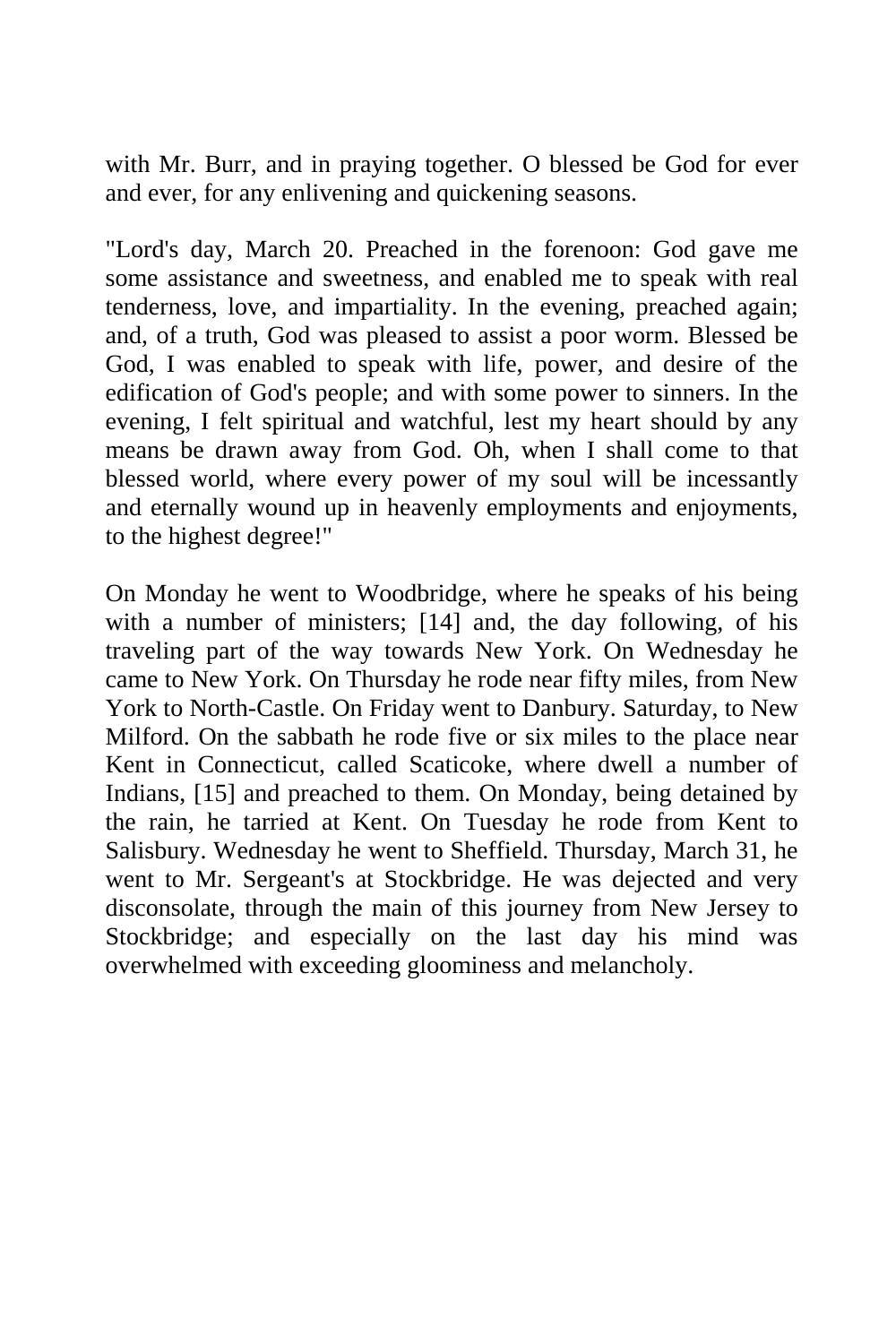## PART V.

FROM HIS BEGINNING TO INSTRUCT THE INDIANS AT KAUNAUMEEK, TO HIS ORDINATION.

"Friday, April 1, 1743. I rode to Kaunaumeek, near twenty miles from Stockbridge, where the Indians live with whom I am concerned, and there lodged on a little heap of straw. I was greatly exercised with inward trials and distresses all day; and in the evening, my heart was sunk, and I seemed to have no God to go to. O that God would help me!"

The next five days he was for the most part in a dejected, depressed state of mind, and sometimes extremely so. He speaks of God's "waves and billows rolling over his soul;" and of his being ready sometimes to say, "Surely his mercy is clean gone for ever, and he will be favourable no more;" and says, the anguish he endured was nameless and inconceivable; but at the same time speaks thus concerning his distresses, "What God designs by all my distresses I know not; but this I know, I deserve them all and thousands more." — He gives an account of the Indians kindly receiving him, and being seriously attentive to his instructions.

"Thursday, April 7. Appeared to myself exceeding ignorant, weak, helpless, unworthy, and altogether unequal to my work. It seemed to me I should never do any service or have any success among the Indians. My soul was weary of my life; I longed for deaths beyond measure. When I thought of any godly soul departed, my soul was ready to envy him his privilege, thinking, `Oh, when will my turn come! must it be years first!' — But I know, these ardent desires, at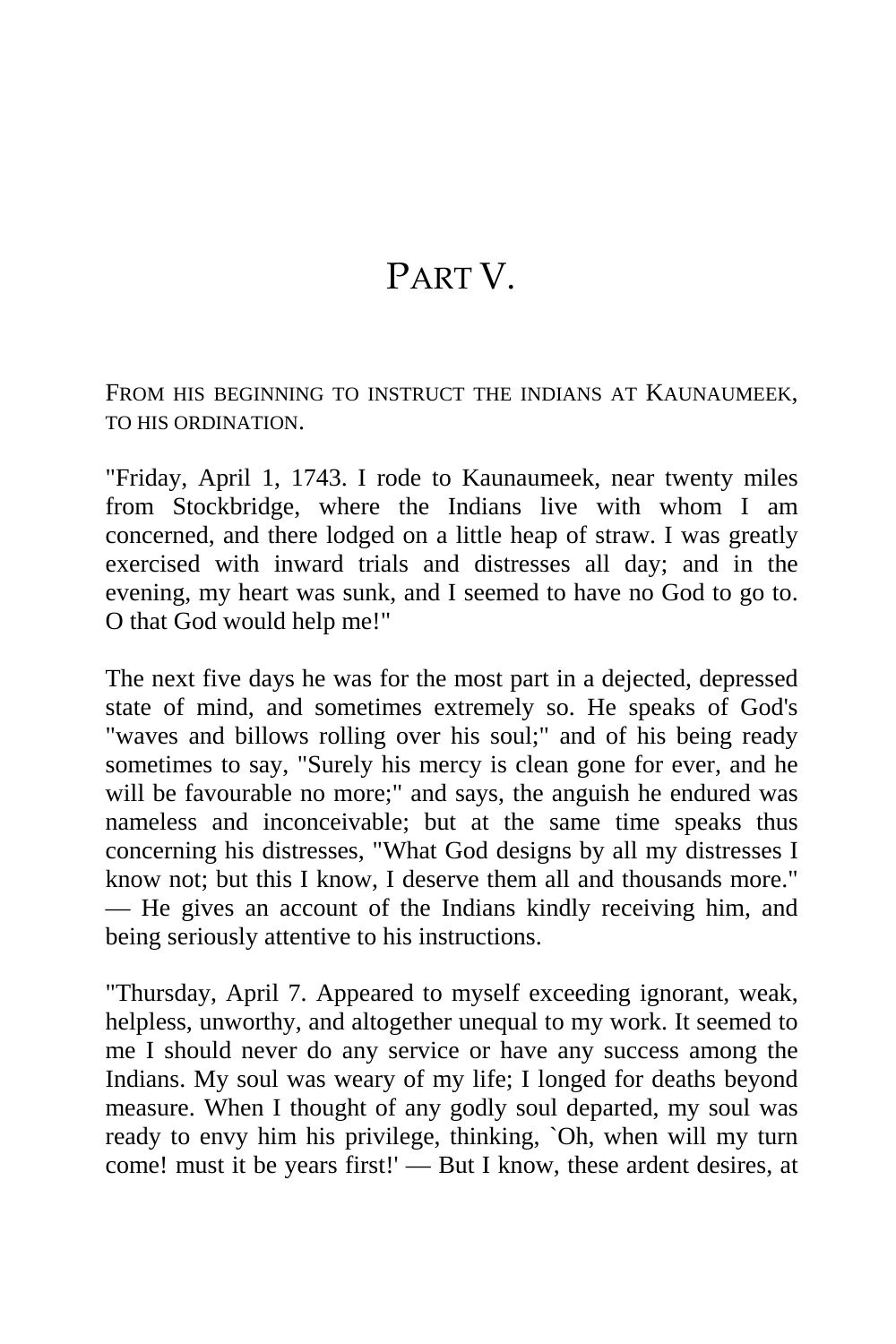this and other times, rose partly for want of resignation to God under all miseries; and so were but impatience. Towards night, I had the exercise of faith in prayer, and some assistance in writing. O that God would keep me near him!

"Friday, April 8. Was exceedingly pressed under a sense of my pride, selfishness, bitterness, and party spirit, in times past, while I attempted to promote the cause of God. Its vile nature and dreadful consequences appeared in such odious colours to me, that my very heart was pained. I saw how poor souls stumbled over it into everlasting destruction, that I was constrained to make that prayer in the bitterness of my soul, `O Lord, deliver me from bloodguiltiness.' I saw my desert of hell on this account. My soul was full of inward anguish and shame before God, that I had spent so much time in conversation tending only to promote a party spirit. Oh, I saw I had not suitably prized mortification, self-denial, resignation under all adversities, meekness, love, candor, and holiness of heart and life: and this day was almost wholly spent in such bitter and soul-afflicting reflections on my past frames and conduct. — Of late I have thought much of having the kingdom of Christ advanced in the world; but now I had enough to do within myself. The Lord be merciful to me a sinner, and wash my soul!

"Saturday, April 9. Remained much in the same state as yesterday; excepting that the sense of my vileness was not so quick and acute.

"Lord's day, April 10. Rose early in the morning, and walked out, and spent a considerable time in the woods, in prayer and meditation. Preached to the Indians, both forenoon and afternoon. They behaved soberly in general: two or three in particular appeared under some religious concern; with whom I discoursed privately; and one told me, `her heart had cried, ever since she heard me preach first.'"

The next day, he complains of much desertion.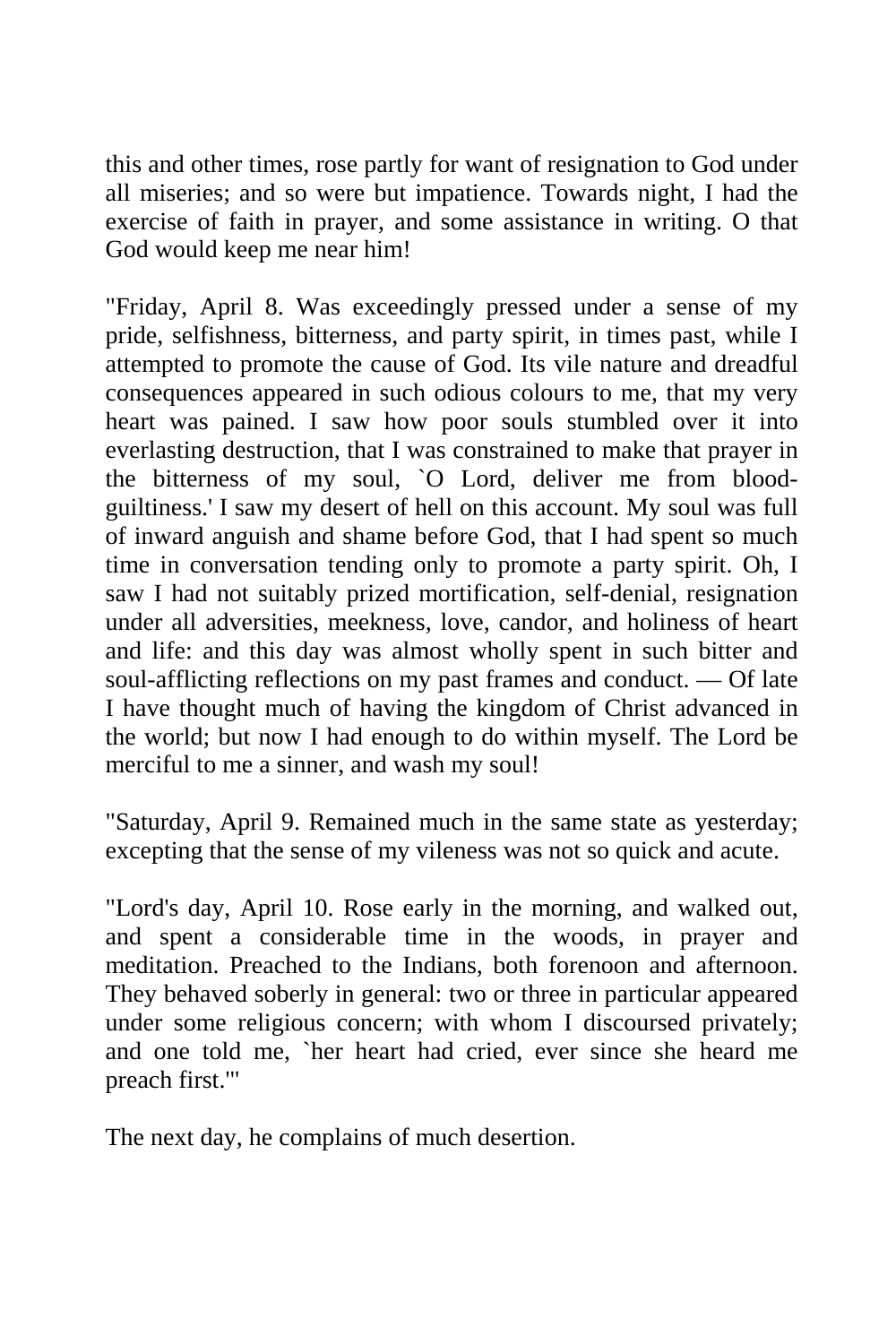"Tuesday, April 12. Was great oppressed with grief and shame, reflecting on my past conduct, my bitterness and party zeal. I was ashamed to think that such a wretch as I had ever preached. — Longed to be excused from that work. And when my soul was not in anguish and keen distress, I felt senseless `as a beast before God,' and felt a kind of guilty amusement with the least trifles; which still maintained a kind of stifled horror of conscience, so that I could not rest any more than a condemned malefactor.

"Wednesday, April 13. My heart was overwhelmed within me: I verily thought I was the meanest, vilest, most helpless, guilty, ignorant, benighted creature living. And yet I knew what God had done for my soul, at the same time: though sometimes I was assaulted with damping doubts and fears, whether it was possible for such a wretch as I to be in a state of grace.

"Thursday, April 14. Remained much in the same state as yesterday.

"Friday, April 15. In the forenoon, very disconsolate. In the afternoon, preached to my people, and was a little encouraged in some hopes that God might bestow mercy on their souls. -Felt somewhat resigned to God under all dispensations of his providence.

"Saturday, April 16. Still in the depths of distress. — In the afternoon, preached to my people; but was more discouraged with them than before; feared that nothing would ever be done for them to any happy effect. I retired and poured out my soul to God for mercy; but without any sensible relief. Soon after came an Irishman and a Dutchman, with a design, as they said, to hear me preach the next day; but none can tell how I felt, to hear their profane talk. Oh, I longed that some dear Christian knew my distress. I got into a kind of hovel, and there groaned out my complaint to God; and withal felt more sensible gratitude and thankfulness to God, that he had made me to differ from these men, as I knew through grace he had.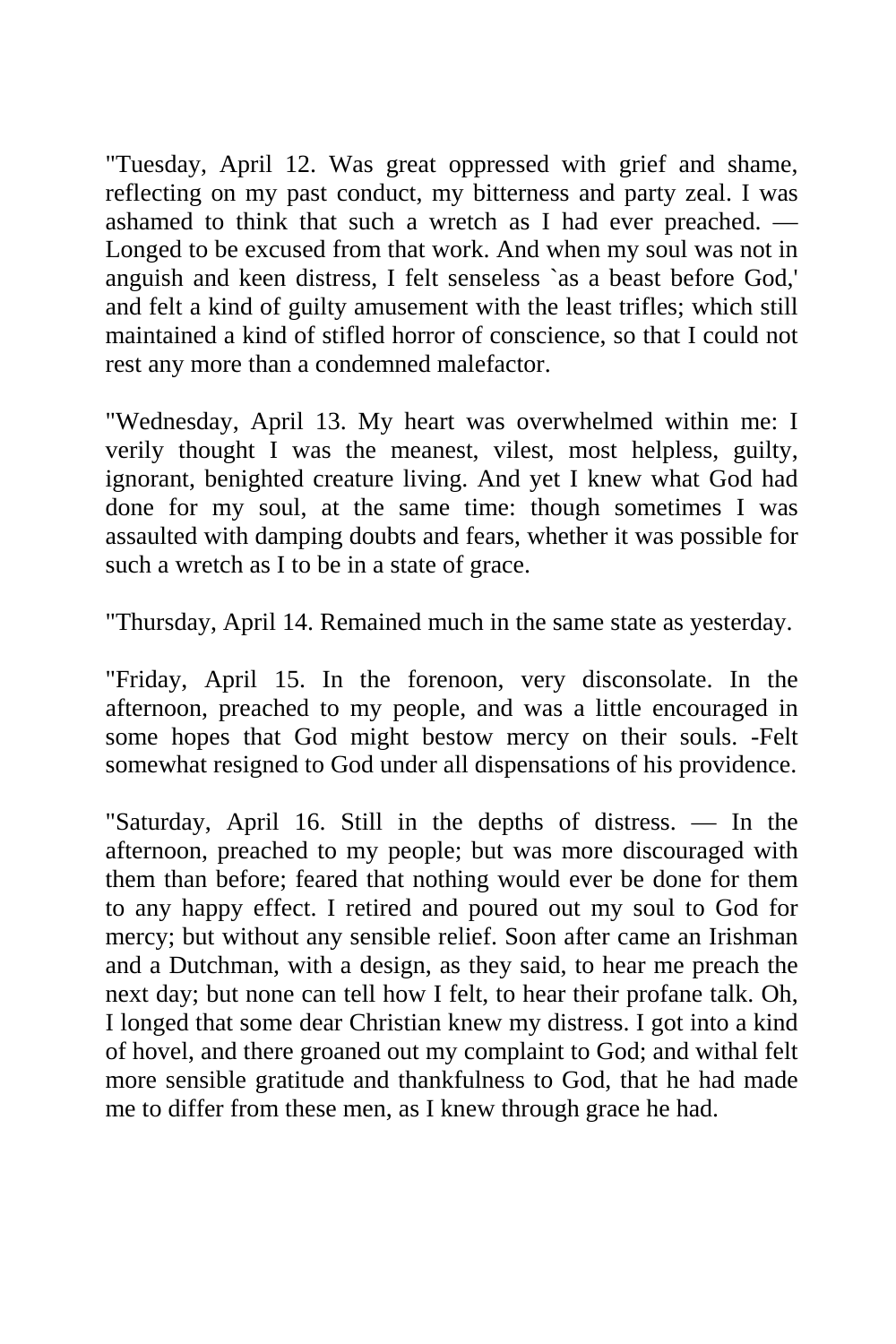"Lord's day, April 17. In the morning was again distressed as soon as I waked, hearing much talk about the world and the things of it. I perceived the men were in some measure afraid of me; and I discoursed something about sanctifying the sabbath, if possible to solemnize their minds: but when they were at a little distance, they again talked freely about secular affairs. Oh, I thought what a hell it would be, to live with such men to eternity! The Lord gave me some assistance in preaching, all day, and some resignation, and a small degree of comfort in prayer at night."

J.B. — He continued in this disconsolate frame the next day.

"Tuesday, April 19. In the morning I enjoyed some sweet repose and rest in God; felt some strength and confidence in him; and my soul was in some measure refreshed and comforted. Spent most of the day in writing, and had some exercise of grace, sensible and comfortable. My soul seemed lifted above the deep waters, wherein it has been so long almost drowned; felt some spiritual longings and breathings of soul after God; and found myself engaged for the advancement of Christ's kingdom in my own soul.

"Wednesday, April 20. Set apart this day for fasting and prayer, to bow my soul before God for the bestowment of divine grace; especially that all my spiritual afflictions and inward distresses might be sanctified to my soul. And endeavoured also to remember the goodness of God to me the year past, this day being my birthday. Having obtained help of God, I have hitherto lived, and am now arrived at the age of twenty-five years. My soul was pained to think of my barrenness and deadness; that I have lived so little to the glory of the eternal God. I spent the day in the woods alone, and there poured out my complaint to God. O that God would enable me to live to his glory for the future!

"Thursday, April 21. Spent the forenoon in reading and prayer, and found myself engaged; but still much depressed in spirit under a sense of my vileness and unfitness for any public service. In the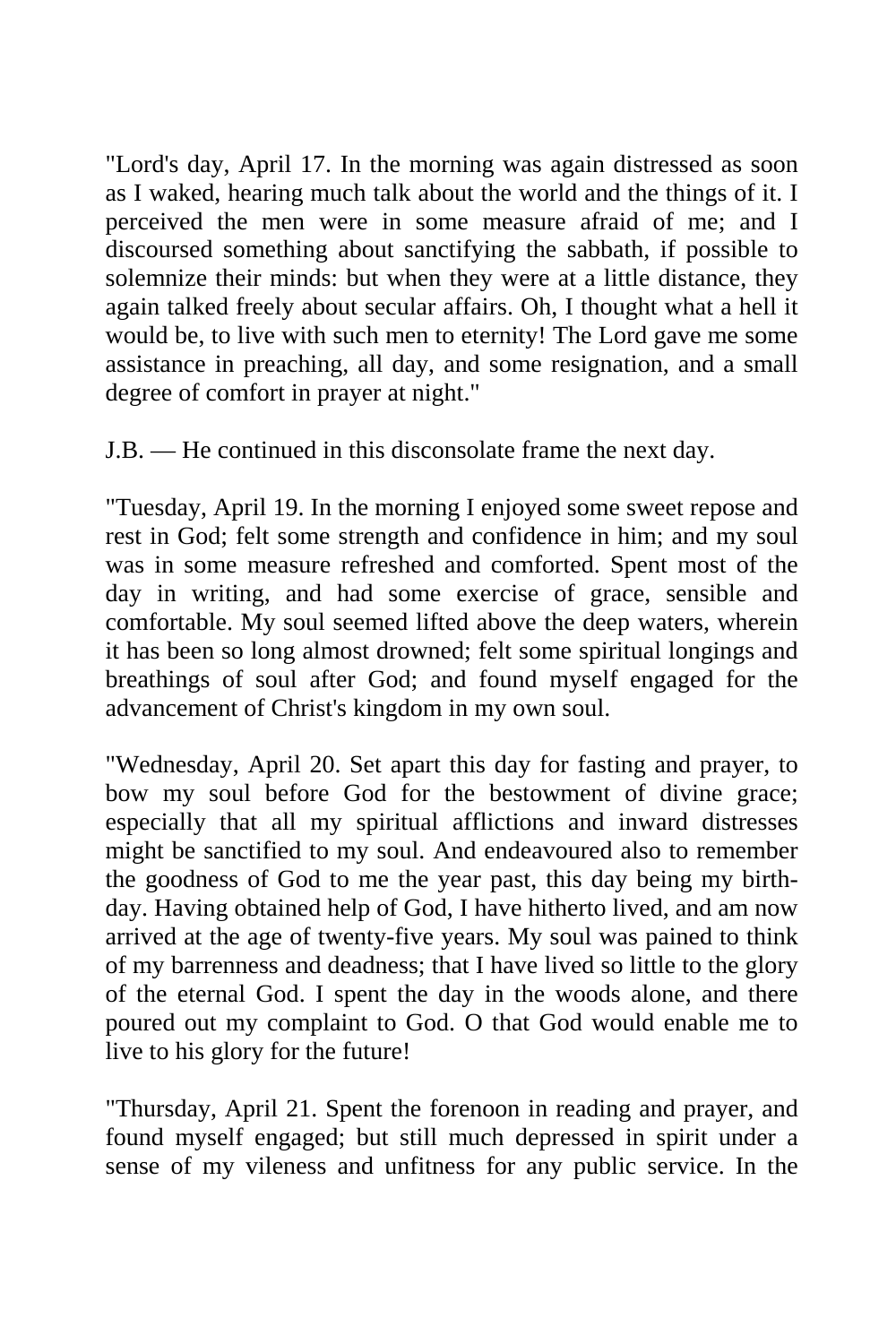afternoon, I visited my people, and prayed and conversed with some about their souls' concerns; and afterwards found some ardor of soul in secret prayer. O that I might grow up into the likeness of God!

"Friday, April 22. Spent the day in study, reading, and prayer; and felt a little relieved of my burden, that has been so heavy of late. But still was in some measure oppressed; and had a sense of barrenness. Oh, my leanness testifies against me! my very soul abhors itself for its unlikeness to God, its inactivity and sluggishness. When I have done all, alas, what an unprofitable servant am I! My soul groans, to see the hours of the day roll away, because I do not fill them in spirituality and heavenly mindedness. And yet I long they should speed their pace, to hasten me to my eternal home, where I may fill up all my moments, through eternity, for God and his glory."

On Saturday and Lord's day, his melancholy again prevailed; he complained of his ignorance, stupidity, and senselessness; while yet he seems to have spent the time with the utmost diligence, in study, in prayer, in instructing and counseling the Indians. On Monday he sunk into the deepest melancholy; so that he supposed he never spent a day in such distress in his life; not in fears of hell, (which, he says, he had no pressing fear of,) but a distressing sense of his own vileness, &c. On Tuesday, he expresses some relief. Wednesday he kept as a day of fasting and prayer, but in great distress. The three days next following his melancholy continued, but in a less degree, and with intervals, of comfort. [16]

"Lord's day, May 1. Was at Stockbridge to-day. In the forenoon had some relief and assistance; though not so much as usual. In the afternoon felt poorly in body and soul; while I was preaching, seemed to be rehearsing idle tales, without the least life, fervor, sense, or comfort; and especially afterwards, at the sacrament, my soul was filled with confusion, and the utmost anguish that ever I endured, under the feeling of my inexpressible vileness and meanness. It was a most bitter and distressing season to me, by reason of the view I had of my own heart, and the secret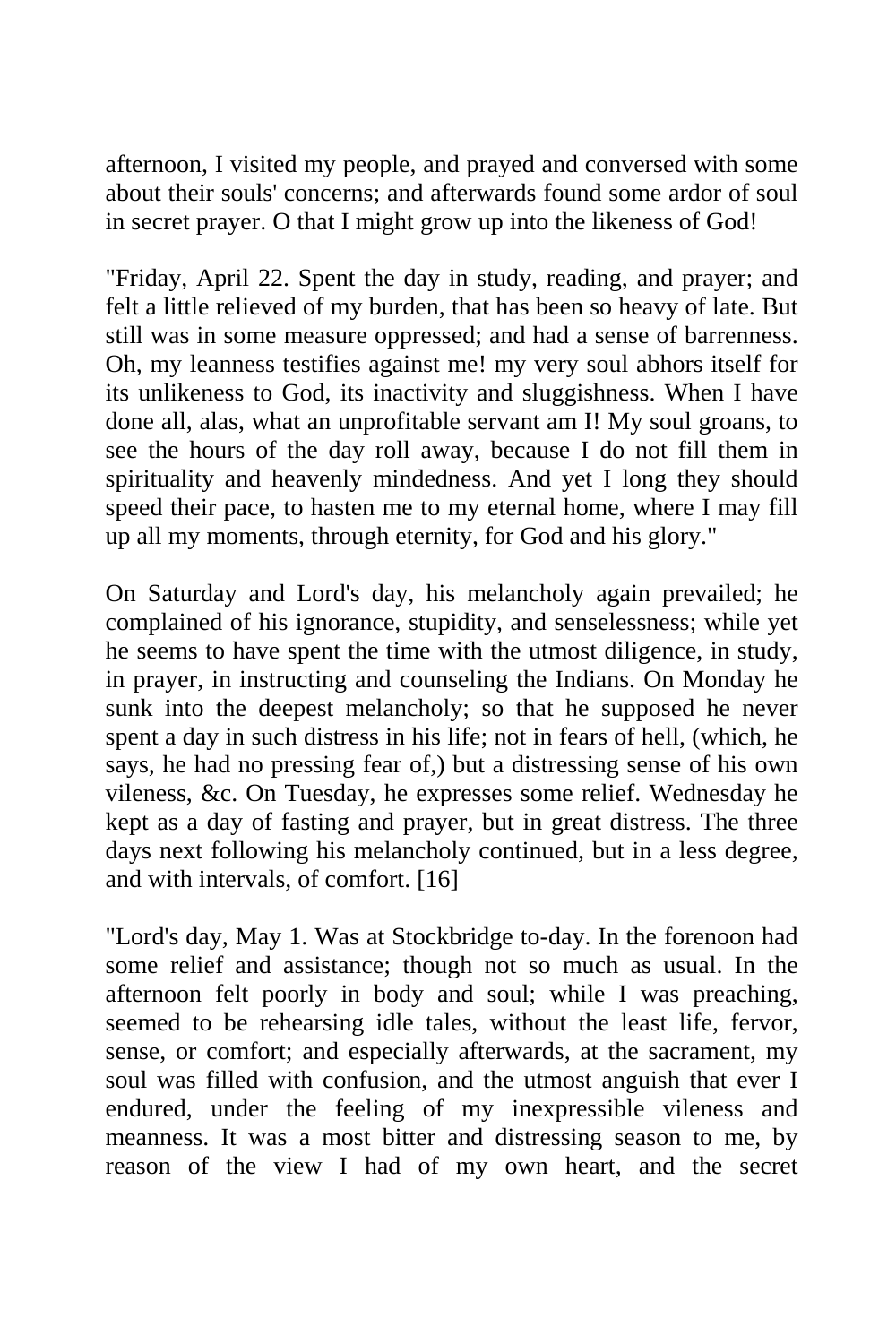abominations that lurk there: I thought the eyes of all in the house were upon me, and I dared not look my one in the face; for it verily seemed as if they saw the vileness of my heart, and all the sins I had ever been guilty of. And if I had been banished from the presence of all mankind, never to be seen any more, or so much as thought of, still I should have been distressed with shame; and I should have been ashamed to see the most barbarous people on earth, because I was viler, and seemingly more brutishly ignorant, than they.  $\overline{\phantom{a}}$   $\overline{\phantom{a}}$ am made to possess the sins of my youth.'"

The remaining days of this week were spent, for the most part, in inward distress and gloominess. The next sabbath, he had encouragement, assistance, and comfort; but on Monday sunk again.

"Tuesday, May 10. Was in the same state, as to my mind, that I have been in for some time; extremely pressed with a sense of guilt, pollution, and blindness: `The iniquity of my heels have compassed me about; the sins of my youth have been set before me; they have gone over my head, as a heavy burden, too heavy for me to bear.' Almost all the actions of my life past seem to be covered over with sin and guilt; and those of them that I performed in the most conscientious manner, now fill me with shame and confusion, that I cannot hold up my face. Oh! the pride, selfishness, hypocrisy, ignorance, bitterness, party-zeal, and the want of love, candor, meekness, and gentleness, that have attended my attempts to promote religion and virtue; and this when I have reason to hope I had real assistance from above, and some sweet intercourse with heaven! But, alas, what corrupt mixtures attended my best duties!"

The next seven days his gloom and distress continued for the most part, but he had some turns of relief and spiritual comfort. He gives an account of his spending part of this time in hard labor, to build himself a little cottage to live in amongst the Indians, in which he might be by himself; having, it seems, hitherto lived with a poor Scotchman, as he observes in the letter just now referred to; and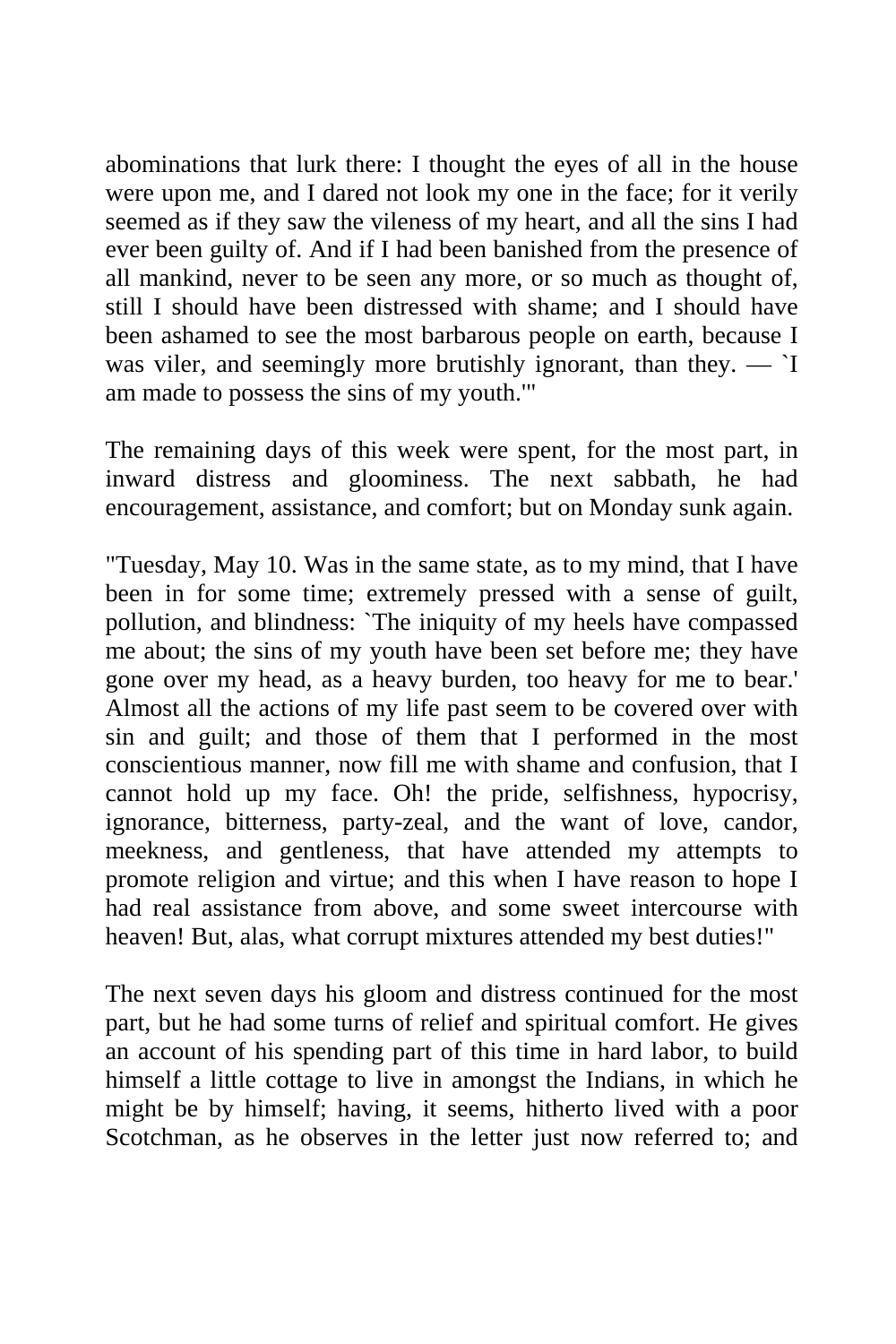afterwards, before his own house was habitable, lived in a wigwam among the Indians.

"Wednesday, May 18. My circumstances are such, that I have no comfort, of any kind, but what I have in God. I live in the most lonesome wilderness; have but one single person to converse with, that can speak English. [17] Most of the talk I hear, is either Highland Scotch or Indian. I have no fellow-Christian to whom I might unbosom myself, or lay open my spiritual sorrows; with whom I might take sweet counsel in conversation about heavenly things, and join in social prayer. I live poorly with regard to the comforts of life: most of my diet consists of boiled corn, hastypudding, &c. I lodge on a bundle of straw, my labor is hard and extremely difficult, and I have little appearance of success to comfort me. The Indians have no land to live on but what the Dutch people lay claim to; and these threaten to drive them off. They have no regard to the souls of the poor Indians; and, by what I can learn, they hate me, because I come to preach to them. — But that which makes all my difficulties grievous to be borne, is, that God hides his face from me.

"Thursday, May 19. Spent most of this day in close studies; but was sometimes so distressed that I could think of nothing but my spiritual blindness, ignorance, pride, and misery. Oh, I have reason to make that prayer, `Lord, forgive my sins of youth, and former trespasses.'

"Friday, May 20. Was much perplexed some part of the day; but towards night, had some comfortable meditations on Isa. xl. 1. `Comfort ye, comfort ye,' &c. and enjoyed some sweetness in prayer. Afterwards my soul rose so far above the deep waters, that I dared to rejoice in God. I saw there was sufficient matter of consolation in the blessed God."

The next nine days his burdens were for the most part alleviated, but with variety; at some times having considerable consolation; and at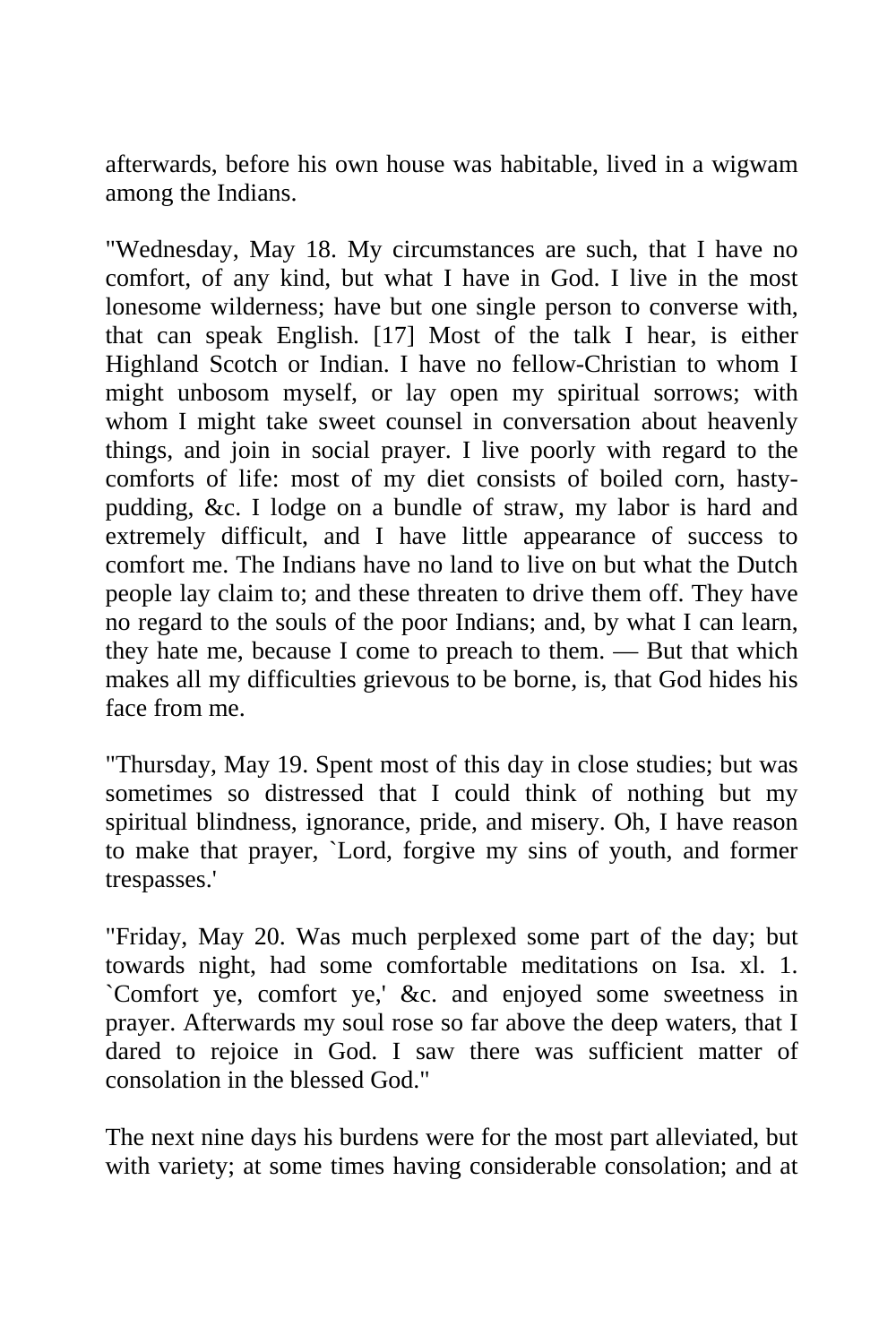others, more depressed. The next day, Monday, May 30, he set out on a journey to New Jersey, to consult the commissioners who employed him about the affairs of his mission. [18] He performed his journey thither in four days; and arrived at Mr. Burr's in Newark on Thursday. In great part of his journey, he was in the depths of melancholy, under distresses like those already mentioned. On Friday he rode to Elizabeth-town: and on Saturday to New York; and from thence on his way homewards as far as White Plains. There he spent the sabbath, and had considerable degrees of divine consolation and assistance in public services. On Monday he rode about sixty miles to New-Haven. There he attempted a reconciliation with the authority of the college; and spent this week in visiting his friends in those parts, and in his journey homewards, till Saturday, in a pretty comfortable frame of mind. On Saturday, in his way from Stockbridge to Kaunaumeek, he was lost in the woods, and lay all night in the open air; but happily found his way in the morning, and came to his Indians on Lord's day, June 12, and had greater assistance in preaching among them than ever before, since his first coming among them.

From this time forward he was the subject of various frames and exercises of mind: in the general, much after the same manner as hitherto, from his first coming to Kaunaumeek till he got into his own house, (a little hut, which he made chiefly with his own hands, by long and hard labor,) which was near seven weeks from this time. Great part of this space of time, he was dejected, and depressed with melancholy, sometimes extremely; his melancholy operating in like manner as related in times past. How it was with him in those dark seasons, he himself further describes in his diary for July 2, in the following manner. "My soul is, and has for a long time been, in a piteous condition, wading through a series of sorrows, of various kinds. I have been so crushed down sometimes with a sense of my meanness and infinite unworthiness, that I have been ashamed that any, even the meanest of my fellow-creatures, should so much as spend a thought about me; and have wished sometimes, while traveling among the thick brakes, to drop, as one of them, into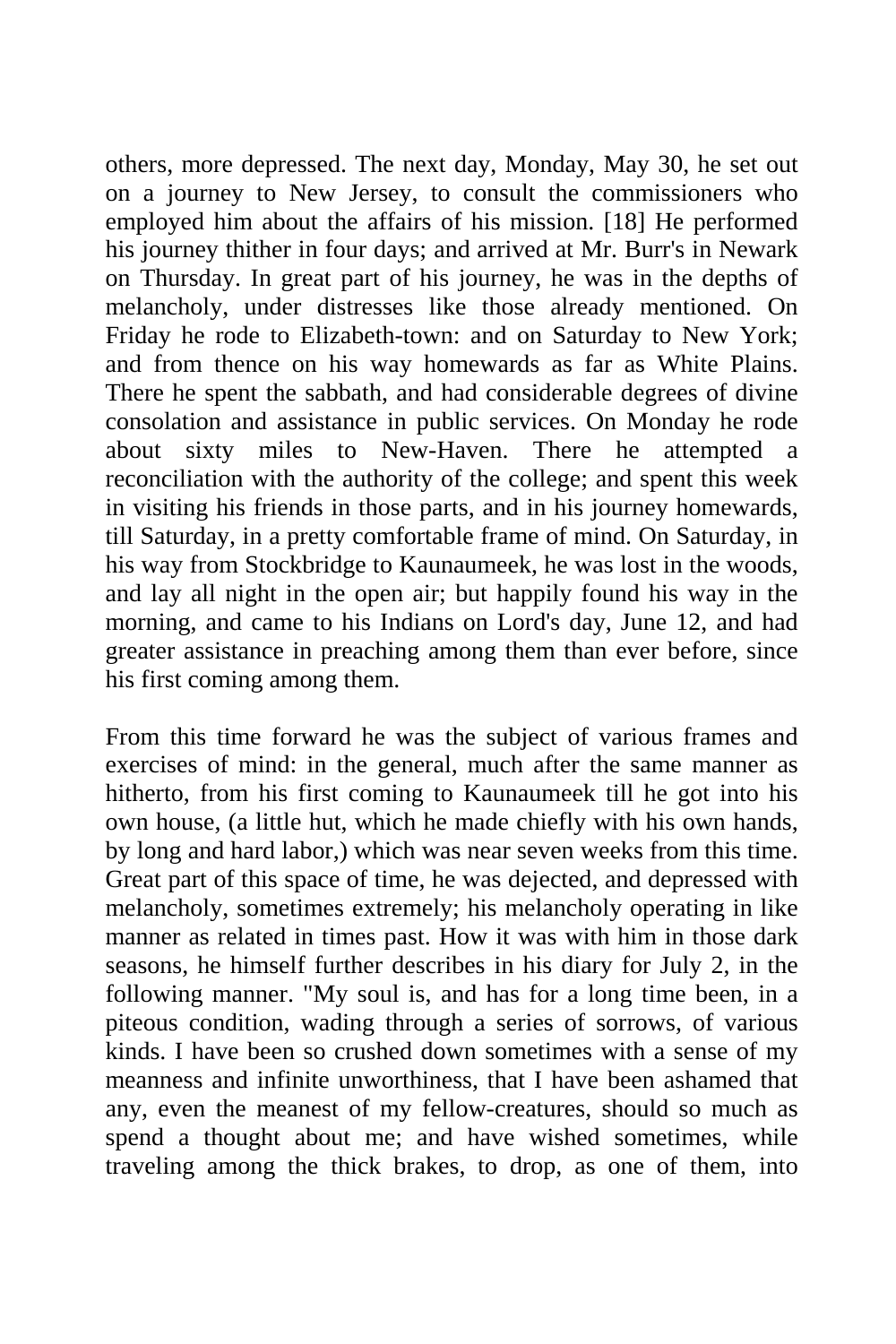everlasting oblivion. In this case, sometimes, I have almost resolved never again to see any of my acquaintance; and really thought I could not do it and hold up my face; and have longed for the remotest region, for a retreat from all my friends, that I might not be seen or heard of any more. — Sometimes the consideration of my ignorance has been a means of my great distress and anxiety. And especially my soul has been in anguish with fear, shame, and guilt, that ever I had preached, or had any thought that way. — Sometimes my soul has been in distress on feeling some particular corruptions rise and swell like a mighty torrent, with present violence; having, at the same time, ten thousand former sins and follies presented to view, in all their blackness and aggravations. — And these, while destitute of most of the conveniences of life, and I may say, of all the pleasures of it; without a friend to communicate any of my sorrows to, and sometimes without any place of retirement, where I may unburden my soul before God, which has greatly contributed to my distress. — Of late, more especially, my great difficulty has been a sort of carelessness, a kind of regardless temper of mind, whence I have been disposed to indolence and trifling; and this temper of mind has constantly been attended with guilt and shame; so that sometimes I have been in a kind of horror, to find myself so unlike the blessed God. I have thought I grew worse under all my trials; and nothing has cut and wounded my soul more than this. Oh, if I am one of God's chosen, as I trust through infinite grace I am, I find of a truth, that the righteous are scarcely saved."

It is apparent, that one main occasion of that distressing gloominess of mind which he was so much exercised with at Kaunaumeek, was reflection on his past errors and misguided zeal at college, in the beginning of the late religious commotions. And therefore he repeated his endeavours this year for reconciliation with the governors of the college, whom he had at that time offended. Although he had been at New Haven, in June, this year, and attempted a reconciliation, as mentioned already; yet, in the beginning of July, he made another journey thither, and renewed his attempt, but still in vain.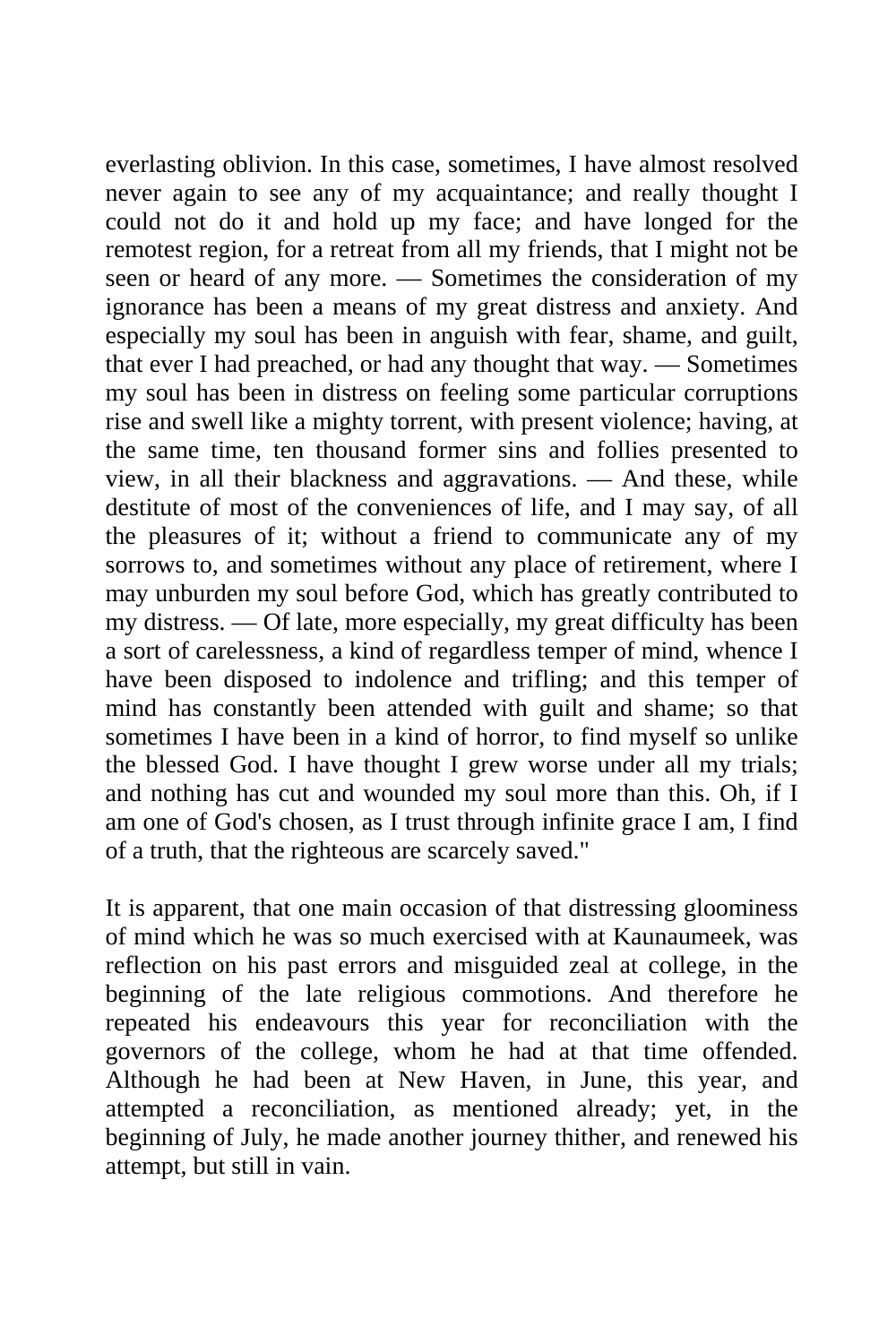Although he was much dejected great part of that space of time which I am now speaking of; yet he had many intermissions of his melancholy, and some seasons of comfort, sweet tranquility, and resignation of mind, and frequent special assistance in public services, as appear in his diary. The manner of his relief from his sorrow, once in particular, is worthy to be mentioned in his own words, (diary for July 25.) "Had little or no resolution for a life of holiness; was ready almost to renounce my hopes of living to God. And oh how dark it looked, to think of being unholy for ever! This I could not endure. The cry of my soul was, Psal. lxv. 3. `Iniquities prevail against me.' But was in some measure relieved by a comfortable meditation on God's eternity, that he never had a beginning, &c. Whence I was led to admire his greatness and power, &c. in such a manner, that I stood still, and praised the Lord for his own glories and perfections; though I was (and if I should for ever be) an unholy creature, my soul was comforted to apprehend an eternal, infinite, powerful, holy God.

"Saturday, July 30. Just at night, moved into my own house, and lodged there that night; found it much better spending the time alone, than in the wigwam where I was before.

"Lord's day, July 31. Felt more comfortably than some days past. — Blessed be the Lord, who has now given me a place of retirement. — O that I might find God in it, and that he would dwell with me for ever!

"Monday, Aug. 1. Was still busy in further labors on my house. — Felt a little of the sweetness of religion, and thought it was worth the while to follow after God through a thousand snares, deserts, and death itself. O that I might always follow after holiness, that I may be fully conformed to God! Had some degree of sweetness, in secret prayer, though I had much sorrow.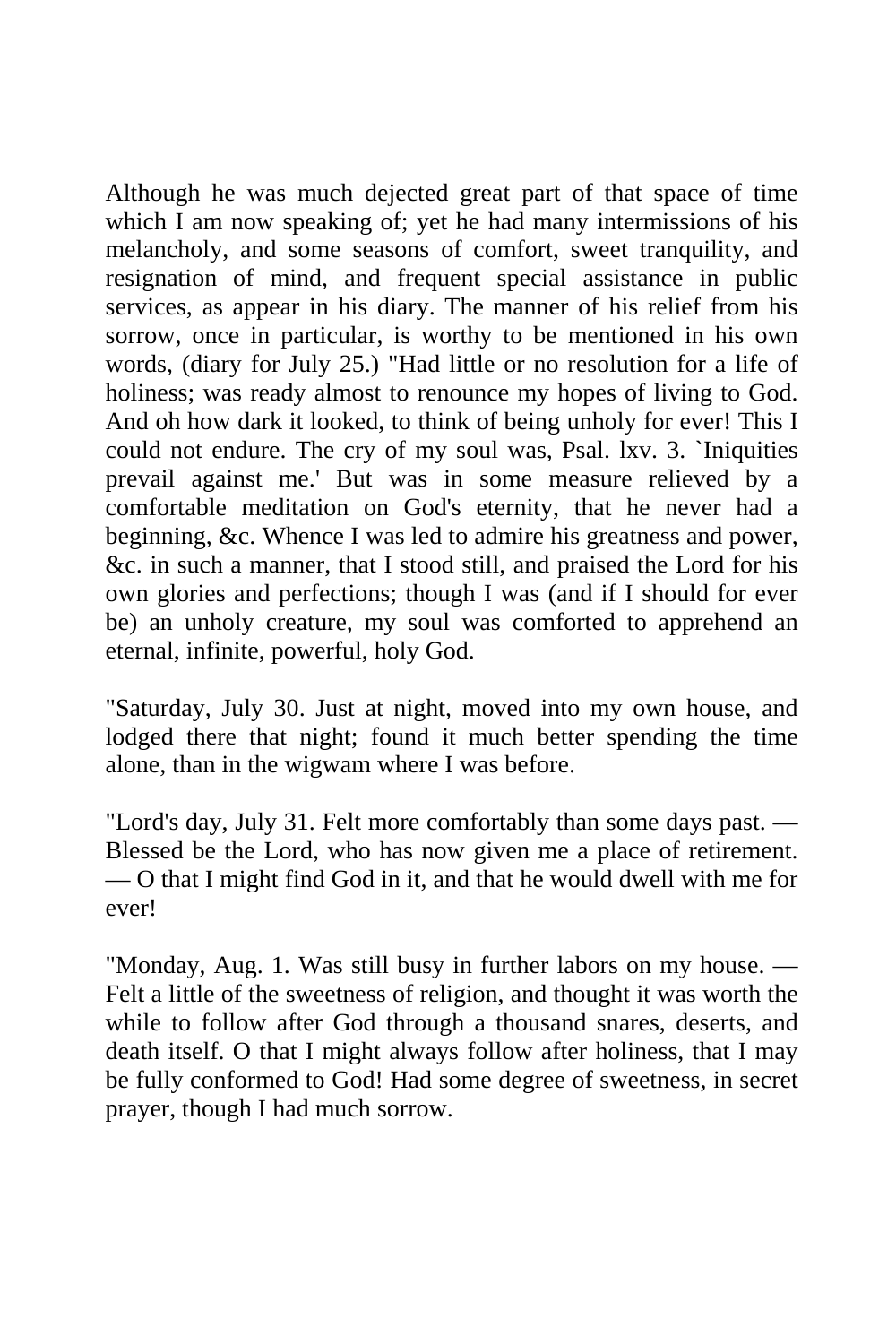"Tuesday, Aug. 2. Was still laboring to make myself more comfortable, with regard to my house and lodging. Labored under spiritual anxiety; it seemed to me, I deserved to be kicked out of the world; yet found some comfort in committing my cause to God. It is good for me to be afflicted, that I may die wholly to this world, and all that is in it.

"Wednesday, Aug. 3. Spent most of the day in writing. Enjoyed some sense of religion. Through divine goodness I am now uninterruptedly alone; and find my retirement comfortable. I have enjoyed more sense of divine things within a few days last past, than for some time before. I longed after holiness, humility, and meekness: O that God would enable me to `pass the time of my sojourning here in his fear,' and always live to him!

"Thursday, Aug. 4. Was enabled to pray much, through the whole day; and through divine goodness found some intenseness of soul in the duty, as I used to do, and some ability to persevere in my supplications. I had some apprehensions of divine things, that were engaging, and which afforded me some courage and resolution. It is good, I find, to persevere in attempts to pray, if I cannot pray with perseverance, i.e. continue long in my addresses to the Divine Being. I have generally found, that the more I do in secret prayer, the more I have delighted to do, and have enjoyed more of a spirit of prayer: and frequently have found the contrary, when with journeying or otherwise I have been much deprived of retirement. A seasonable, steady performance of SECRET DUTIES IN THEIR PROPER HOURS, and a CAREFUL IMPROVEMENT OF ALL TIME, filling up every hour with some profitable labor, either of heart, head, or hands, are excellent means of spiritual peace and boldness before God. Christ, indeed, is our peace, and by him we have boldness of access to God; but a good conscience void of offence, is an excellent preparation for an approach into the divine presence. There is difference between self-confidence or a selfrighteous pleasing of ourselves — as with our own duties, attainments, spiritual enjoyments -which godly souls sometimes are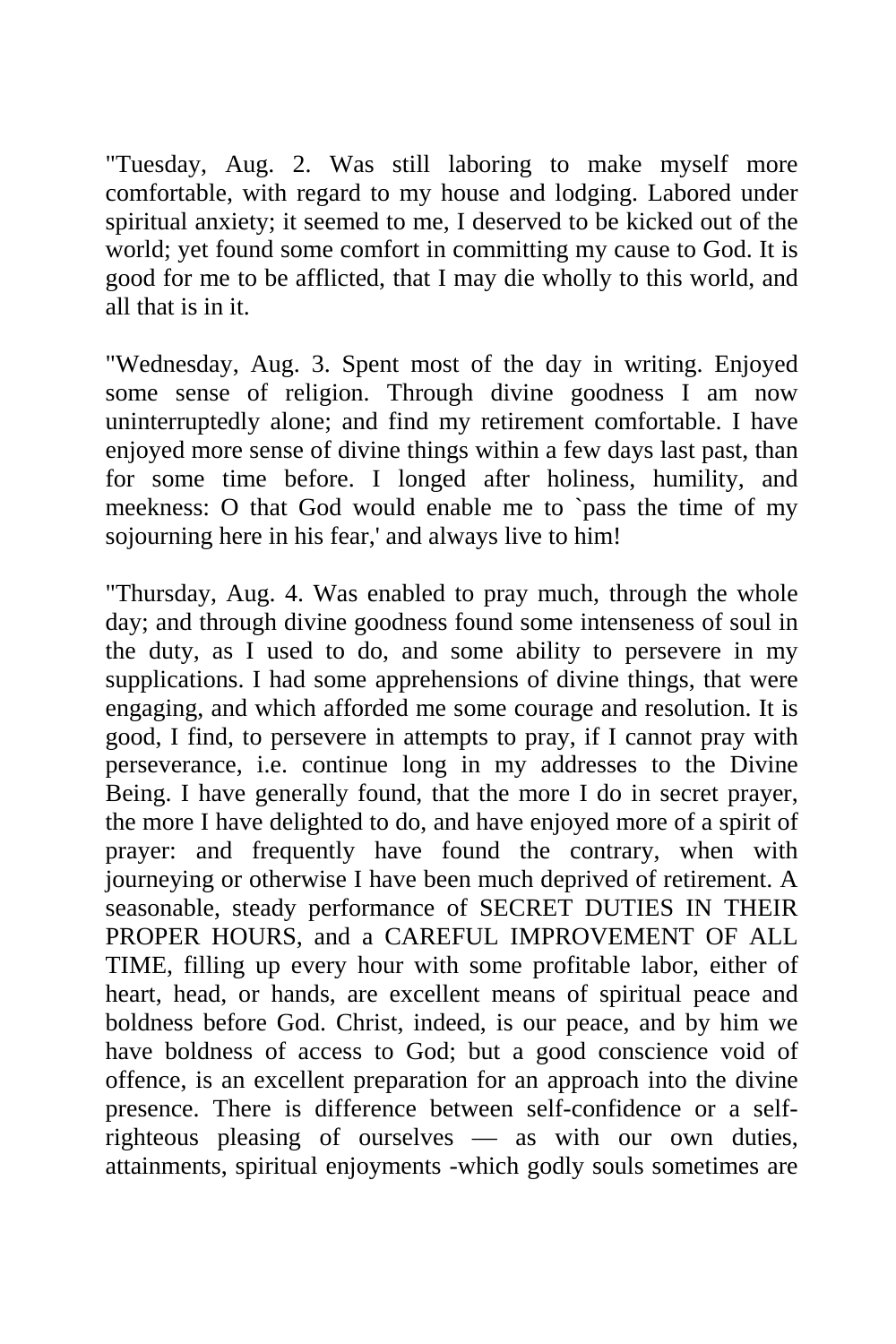guilty of, and that holy confidence arising from the testimony of a good conscience, which good Hezekiah had, when he says, "Remember, O Lord, I beseech thee, how I have walked before thee in truth, and with a perfect heart.' `Then (says the holy psalmist) shall I not be ashamed, when I have respect to all thy commandments.' Filling up our time with and for God, is the way to rise up and lie down in peace."

The next eight days he continued for the most part in a very comfortable frame, having his mind fixed and sweetly engaged in religion; and more than once blesses God, that he had given him a little cottage, where he might live alone, and enjoy a happy retirement, free from noise and disturbance, and could at any hour of the day lay aside all studies, and spend time in lifting up his soul to God for spiritual blessings.

"Saturday, Aug. 13. Was enabled in secret prayer to raise my soul to God, with desire and delight. It was indeed a blessed season to my soul: I found the comfort of being a Christian; and counted the sufferings of the present life not worthy to be compared with the glory of divine enjoyments even in this world. All my past sorrows seemed kindly to disappear, and I `remembered no more the sorrow, for joy.'  $-$  O, how kindly, and with a filial tenderness, the soul confides in the Rock of ages, at such a season, that be will `never leave it, nor forsake it,' that he will cause `all things to work together for its good!' &c. I longed that others should know how good a God the Lord is. My soul was full of tenderness and love, even to the most inveterate of my enemies. I longed they should share in the same mercy; and loved that God should do just as he pleased with me and every thing else. I felt exceeding serious, calm, and peaceful, and encouraged to press after holiness as long as I live, whatever difficulties and trials may be in my way. May the Lord always help me so to do! Amen, and Amen.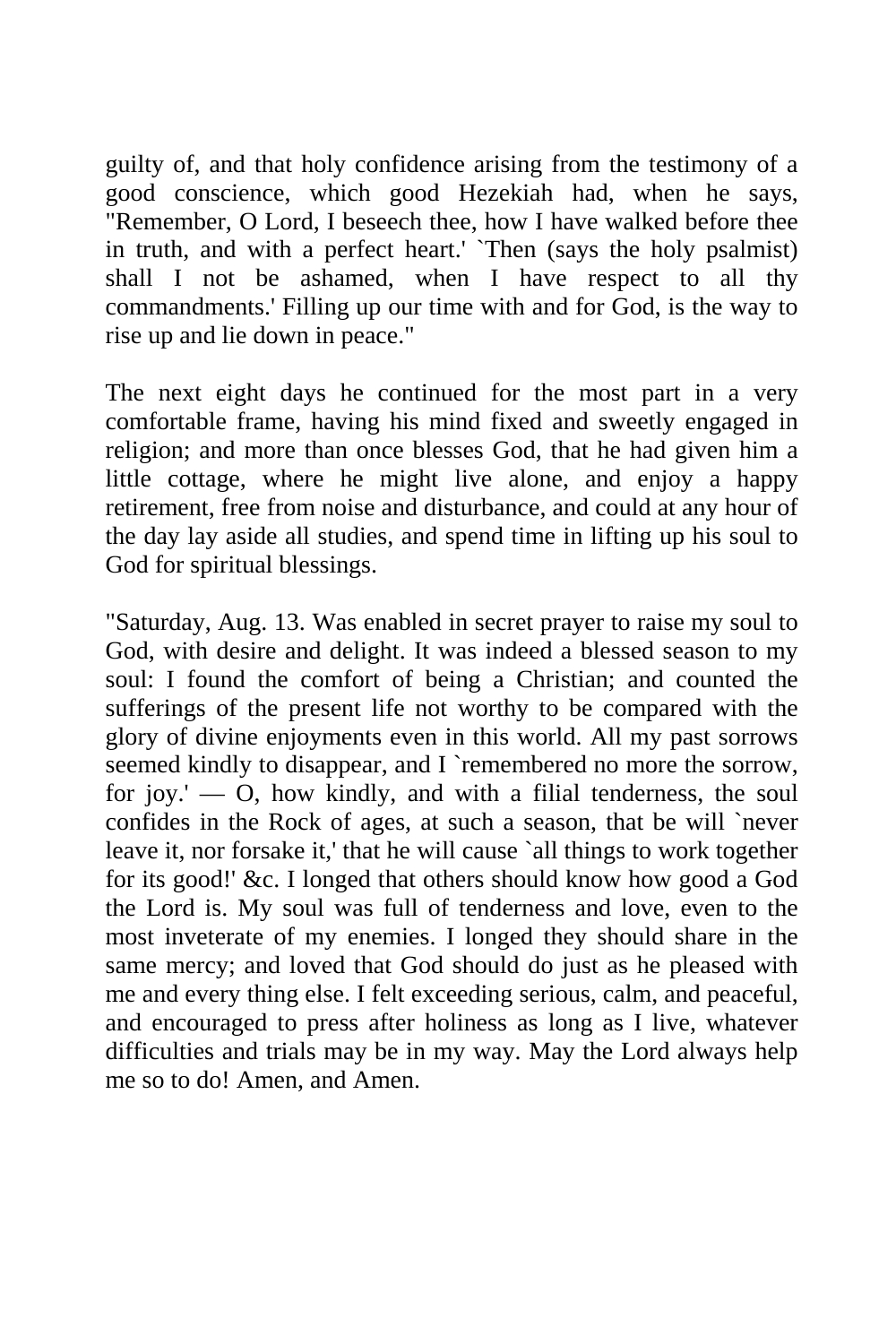"Lord's day, Aug. 14. I had much more freedom in public than in private. God enabled me to speak with some feeling sense of divine things; but perceived no considerable effect.

"Monday, Aug. 15. Spent most of the day in labor, to procure something to keep my horse on in the winter. — Enjoyed not much sweetness in the morning: was very weak in body through the day, and thought this frail body would soon drop into the dust: had some very realizing apprehensions of a speedy entrance into another world. And in this weak state of body, I was not a little distressed for want of suitable food. I had no bread, nor could I get any. I am forced to go or send ten or fifteen miles for all the bread I eat; and sometimes it is moldy and sour before I eat it, if I get any considerable quantity. And then again I have none for some days together, for want of an opportunity to send for it, an cannot find my horse in the woods to go myself; and this was my case now: but through divine goodness I had some Indian meal, of which I made little cakes, and fried them. Yet felt contented with my circumstances, and sweetly resigned to God. In prayer I enjoyed great freedom; and blessed God as much for my present circumstances, as if I had been a king; and thought I found a disposition to be contented in any circumstances. Blessed be God."

The rest of this week he was exceeding weak in body, and much exercised with pain; yet obliged from day to day to labor hard, to procure fodder for his horse. Except some part of the time, he was so very ill, that he was neither able to work nor study; but speaks of longings after holiness and perfect conformity to God. He complains of enjoying but little of God; yet he says, that little was better to him than all the world besides. In his diary for Saturday, he says, he was somewhat melancholy and sorrowful in mind; and adds, "I never feel comfortably, but when I find my soul going forth after God: if I cannot be holy, I must necessarily be miserable for ever."

"Lord's day, Aug. 21. Was much straitened in the forenoon-exercise; my thoughts seemed to be all scattered to the ends of the earth. At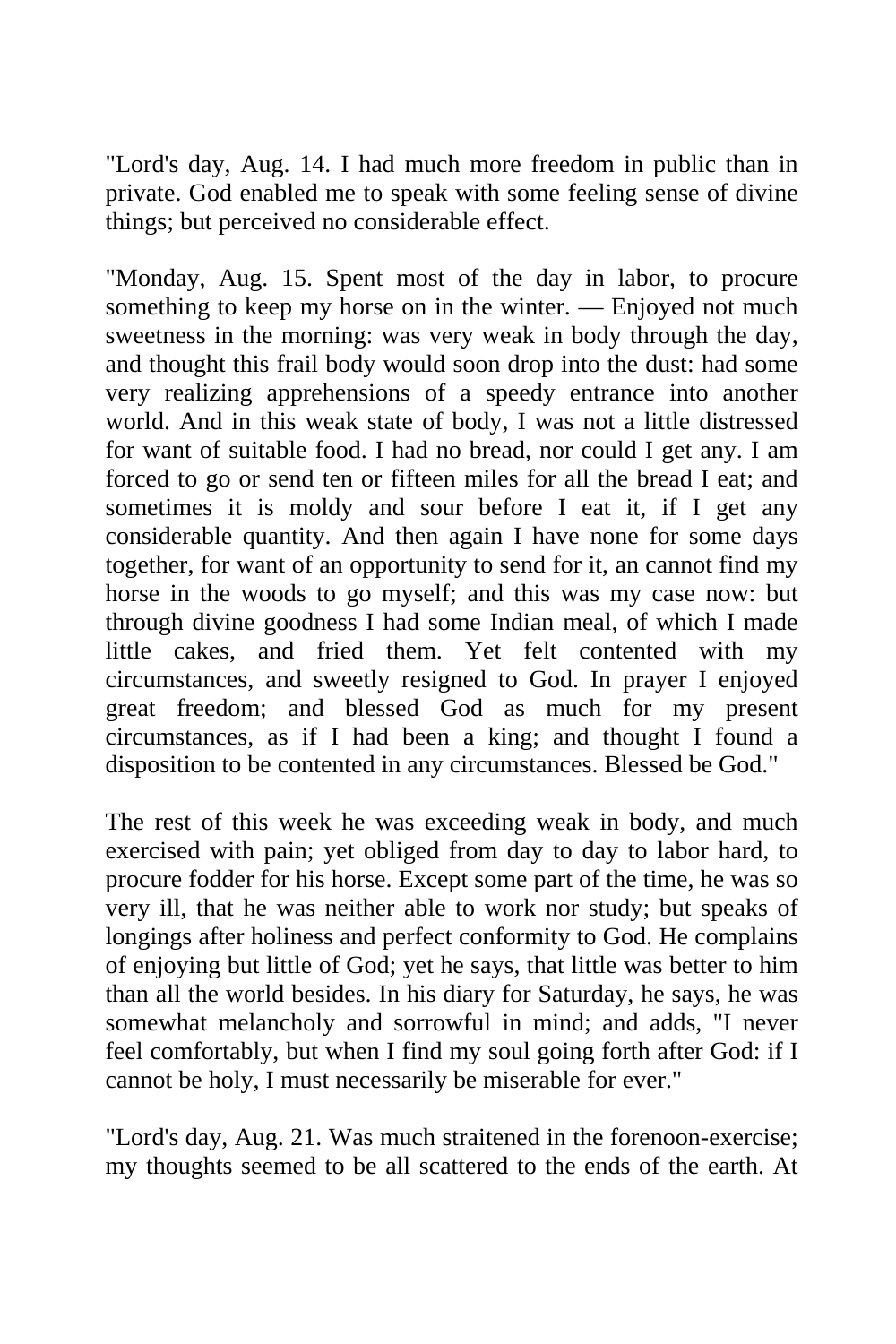noon, I fell down before the Lord, groaned under my vileness, barrenness, and deadness; and felt as if I was guilty of soul-murder, in speaking to immortal souls in such a manner as I had then done. — In the afternoon, God was pleased to give me some assistance, and I was enabled to set before my hearers the nature and necessity of true repentance, &c. Afterwards, had some small degree of thankfulness. Was very ill and full of pain in the evening; and my soul mourned that I had spent so much time to so little profit.

"Monday, Aug. 22. Spent most of the day in study; and found my bodily strength in a measure restored. Had some intense and passionate breathings of soul after holiness, and very clear manifestations of my utter inability to procure, or work it in myself; it is wholly owing to the power of God. O, with what tenderness the love and desire of holiness fills the soul! I wanted to wing out of myself to God, or rather to get a conformity to him: but, alas! I cannot add to my stature in grace one cubit. However, my soul can never leave striving for it; or at least groaning that it cannot strive for it, and obtain more purity of heart. — At night I spent some time in instructing my poor people. Oh that God would pity their souls!

"Tuesday, Aug. 23. Studied in the forenoon, and enjoyed some freedom. In the afternoon, labored abroad: endeavoured to pray; but found not much sweetness or intenseness of mind. Towards night, was very weary, and tired of this world of sorrow: the thoughts of death and immortality appeared very desirable, and even refreshed my soul. Those lines turned in my mind with pleasure,

`Come, death, shake hands, I'll kiss thy bands: `Tis happiness for me to die. What! dost thou think that I will shrink? I'll go to immortality.'

In evening prayer God was pleased to draw near my soul, though very sinful and unworthy: was enabled to wrestle with God, and to persevere in my requests for grace. I poured out my soul for all the world, friends, and enemies. My soul was concerned, not so much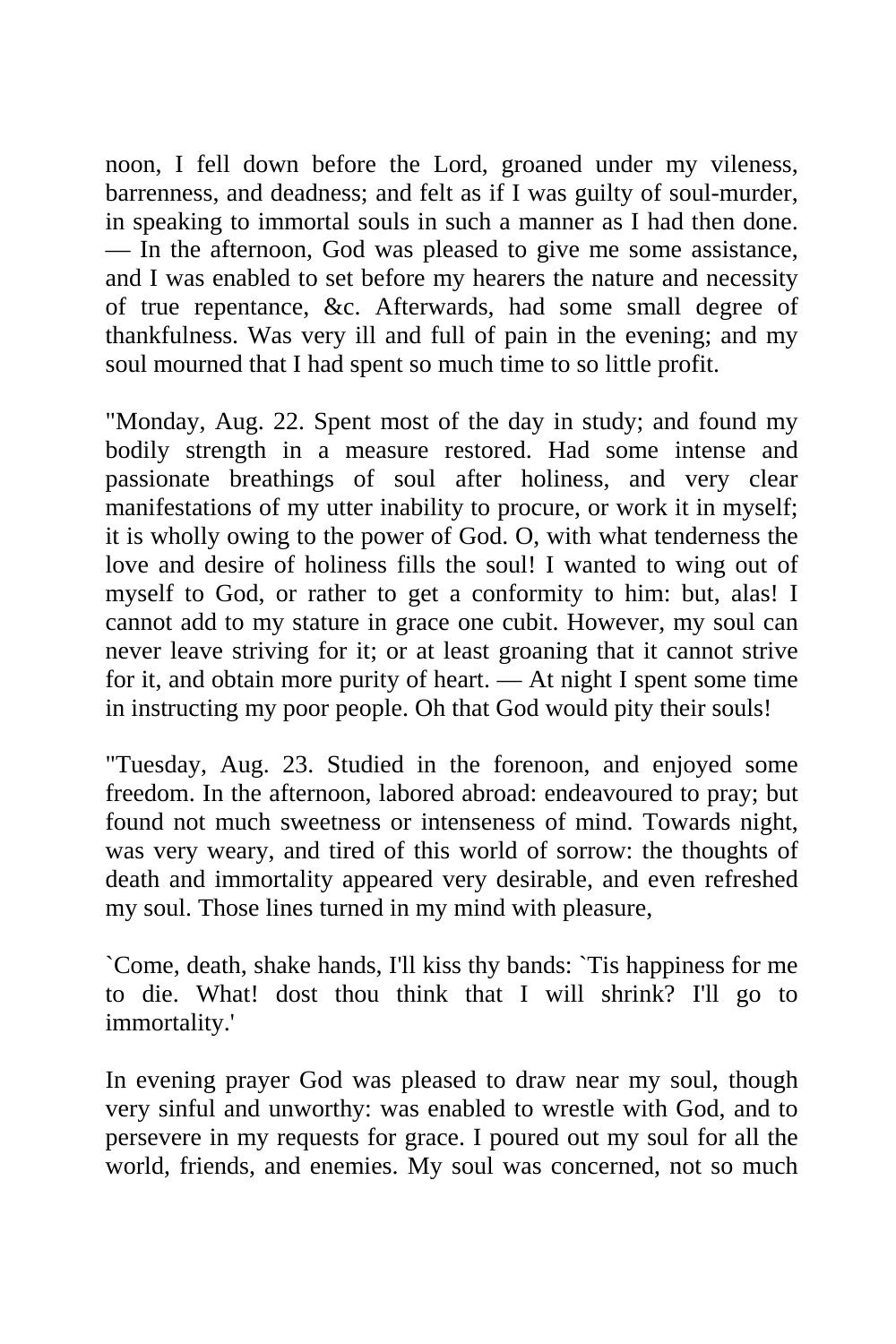for souls as such, but rather for Christ's kingdom, that it might appear in the world, that God might be known to be God in the whole earth. And, oh, my soul abhorred the very thought of a party in religion! Let the truth of God appear, wherever it is; and God have the glory for ever. Amen. This was indeed a comfortable season. I thought I had some small taste of, and real relish for, the enjoyments and employments of the upper world. O that my soul was more attempered to it!

"Wednesday, Aug. 24. Spent some time in the morning in study and prayer. Afterwards was engaged in some necessary business abroad. Towards night, found a little time for some particular studies. I thought if God should say, `Cease making any provision for this life, for you shall in a few days go out of time into eternity,' my soul would leap for joy. O that I may both I `desire to be dissolved, to be with Christ,' and likewise `wait patiently all the days of my appointed time till my change come!' — But, alas! I am very unfit for the business and blessedness of heaven.  $\sim$  O for more holiness!

"Thursday, Aug. 25. Part of the day, was engaged in studies; and part in labor abroad. I find it is impossible to enjoy peace and tranquility of mind without a careful improvement of time. This is really an imitation of God and Christ Jesus: `My Father worketh hitherto, and I work,' says our Lord. But still, if we would be like God we must see that we fill up our time for him. — I daily long to dwell in perfect light and love. In the mean time, my soul mourns that I make so little progress in grace, and preparation for the world of blessedness: I see and know that I am a very barren tree in God's vineyard, and that he might justly say, `Cut it down,' &c. O that God would make me more lively and vigorous in grace, for his own glory! Amen."

The two next days he was much engaged in some necessary labors, in which he extremely spent himself. He seems these days to have had a great sense of the vanity of the world, continued longings after holiness, and more fervency of spirit in the service of God.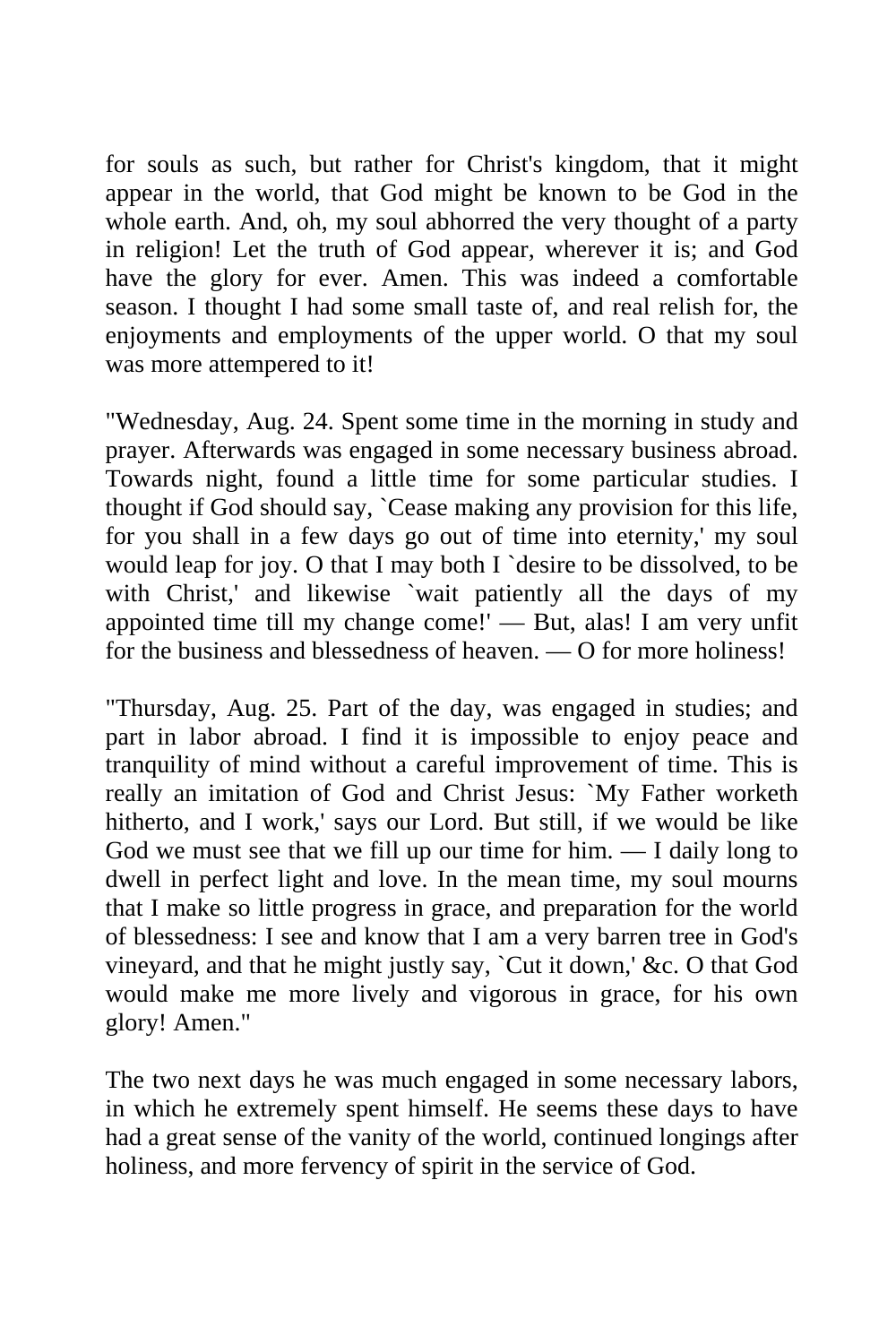"Lord's day, Aug. 28. Was much perplexed with some irreligious Dutchmen. All their discourse turned upon the things of the world; which was no small exercise to my mind. Oh, what a hell it would be to spend an eternity with such men! Well might David say, `I beheld the transgressors, and was grieved.' — But adored be God, heaven is a place into which no unclean thing enters.' — Oh, I long for the holiness of that world! Lord, prepare me for it.'"

The next day he set out on a journey to New York. Was somewhat dejected the two first days of his journey; but yet seems to have enjoyed some degrees of the sensible presence of God.

"Wednesday, Aug. 31. Rode down to Bethlehem: was in a sweet, serious, and, I hope, Christian frame, when I came there. Eternal things engrossed all my thoughts; and I longed to be in the world of spirits. O how happy is it to have all our thoughts swallowed up in that world; to feel one's self a serious considerate stranger in this world, diligently seeking a road through it, the best, the sure road to the heavenly Jerusalem!

"Thursday, Sept. 1. Rode to Danbury. Was more dull and dejected in spirit than yesterday. Indeed, I always feet comfortably when God realizes death, and the things of this world, to my mind: whenever my mind is taken off from the things of this world, and set on God, my soul is then at rest."

He went forward on his journey, and came to New York on the next Monday. And after tarrying there two or three days, he set out from the city towards New-Haven, intending to be there at the commencement; and on Friday came to Horse-Neck. In the mean time, he complains much of dullness, and want of fervor in religion: but yet, from time to time, speaks of his enjoying spiritual warmth and sweetness in conversation with Christian friends, assistance in public services, &c.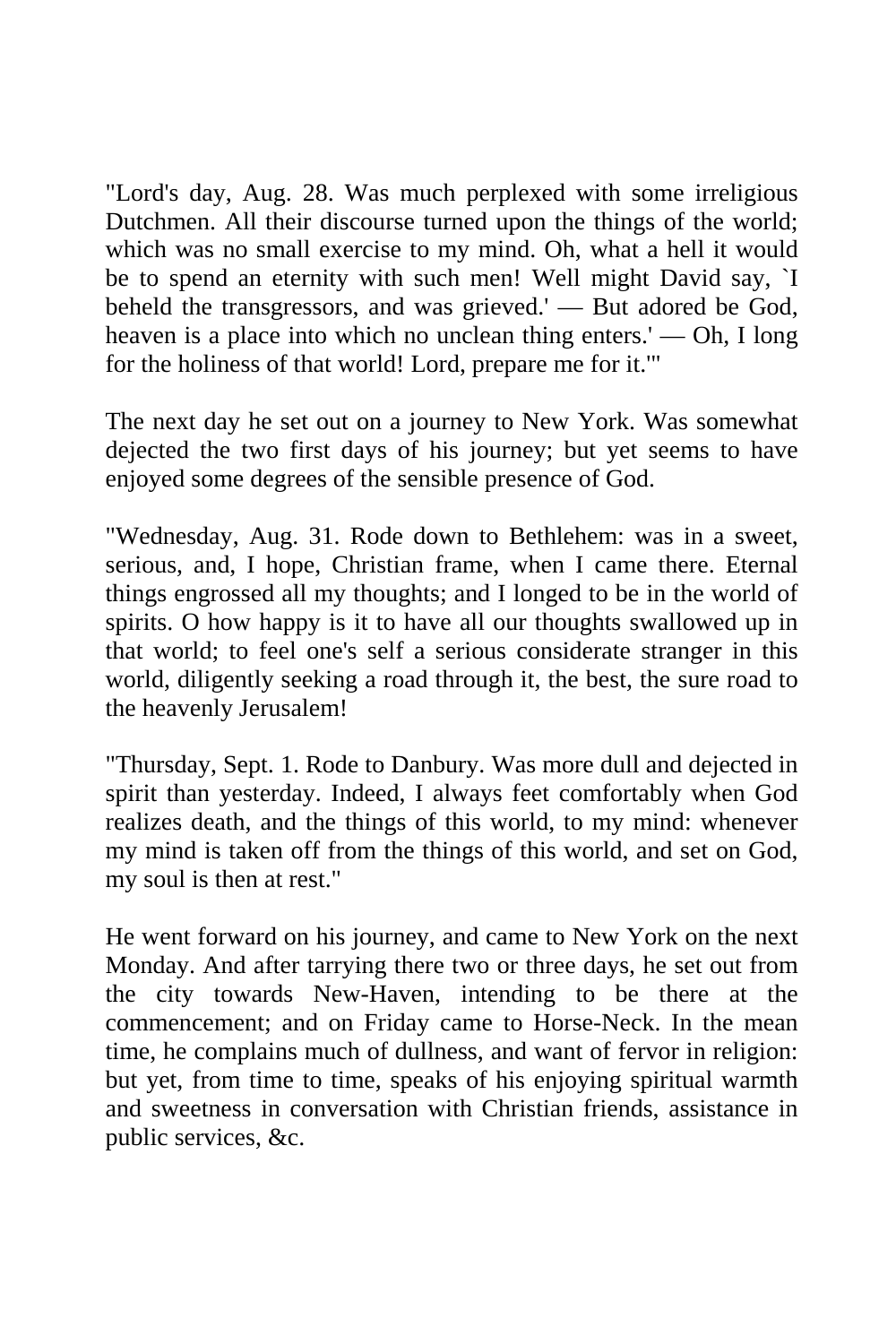"Saturday, Sept. 10. Rode six miles to Stanwich, and preached to a considerable assembly of people. Had some assistance and freedom, especially towards the close. Endeavoured much afterwards, in private conversation, to establish holiness, humility, meekness, &c. as the essence of true religion; and to moderate some noisy sort of persons, that appeared to me to be acted by unseen spiritual pride. Alas, what extremes men incline to run into! — Returned to Horse-Neck, and felt some seriousness and sweet solemnity in the evening.

"Lord's day, Sept. 11. In the afternoon I preached from Tit. iii. 8. `This is a faithful saying, and these things,' &c. I think God never helped me more in painting true religion, and in detecting clearly, and tenderly discountenancing, false appearances of religion, wildfire party zeal, spiritual pride, &c. as well as a confident dogmatical spirit, and its spring, viz. ignorance of the heart. — In the evening took much pains in private conversation to suppress some confusions, that I perceived were amongst that people.

"Monday, Sept. 12. Rode to Mr. Mills's at Ripton. Had some perplexing hours; but was some part of the day very comfortable. It is `through great trials,' I see, `that we must enter the gates of paradise.' If my soul could but be holy, that God might not be dishonored, methinks I could bear sorrows.

"Tuesday, Sept. 13. Rode to New-Haven. Was sometimes dejected; not in the sweetest frame. Lodged at... Had some profitable Christian conversation,  $\&c$ .  $\qquad$  I find, though my inward trials were great, and a life of solitude gives them greater advantage to settle, and penetrate to the very inmost recesses of the soul; yet it is better to be alone, than encumbered with noise and tumult. I find it very difficult maintaining any sense of divine things while removing from place to place, diverted with new objects, and filled with care and business. A settled steady business is best adapted to a life of strict religion.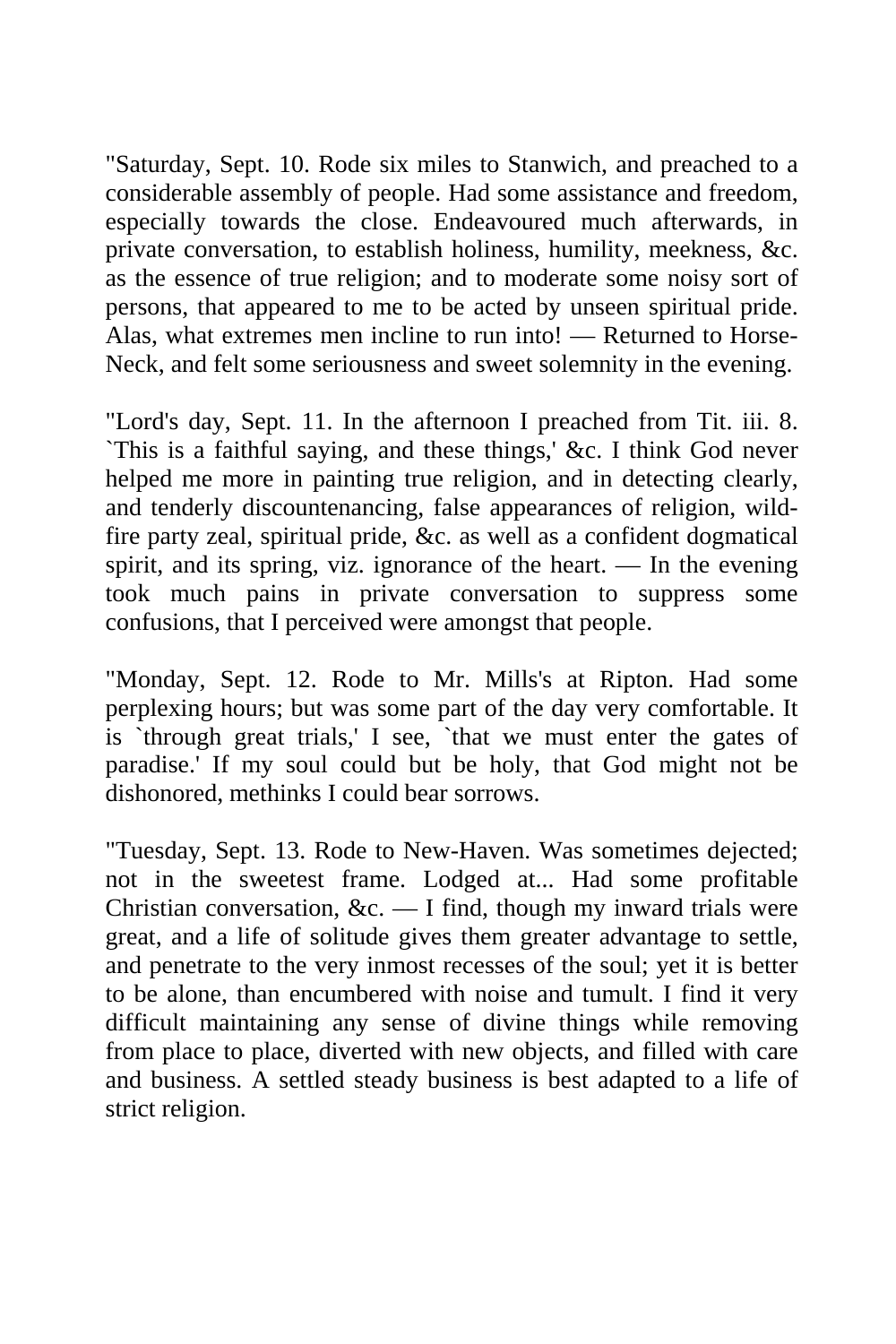"Wednesday, Sept. 14. This day I ought to have taken my degree; [19] but God sees fit to deny it me. And though I was greatly afraid of being overwhelmed with perplexity and confusion, when I should see my class-mates take theirs; yet, at the very time, God enabled me with calmness and resignation to say, `The will of the Lord be done.' Indeed, through divine goodness, I have scarcely felt my mind so calm, sedate, and comfortable for some time. I have long feared this season, and expected my humility, meekness, patience, and resignation would be much tried: [20] but found much more pleasure and divine comfort than I expected. — Felt spiritually serious, tender, and affectionate in private prayer with a dear Christian friend to-day.

"Thursday, Sept. 15. Had some satisfaction in hearing the ministers discourse, &c. It is always a comfort to me, to hear religious and spiritual discourse. O that ministers and people were more spiritual and devoted to God! — Towards night, with the advice of Christian friends, I offered the following reflections in writing, to the rector and trustees of the college — which are for substance the same that I had freely offered to the rector before, and entreated him to accept that if possible I might cut off all occasion of offence, from those who seek occasion. What I offered, is as follows:

"Whereas I have said before several persons, concerning Mr. Whittelsey, one of the tutors of Yale college, that I did not believe he had any more grace than the chair I then leaned upon: I humbly confess, that herein I have sinned against God, and acted contrary to the rules of his word, and have injured Mr. Whittelsey. I had no right to make thus free with his character; and had no just reason to say as I did concerning him. My fault herein was the more aggravated, in that I said this concerning one that was so much my superior, and one that I was obliged to treat with special respect and honour, by reason of the relation I stood in to him in the college. Such a manner of behaviour, I confess, did not become a Christian; it was taking too much upon me, and did not savour of that humble respect that I ought to have expressed towards Mr. Whittelsey. I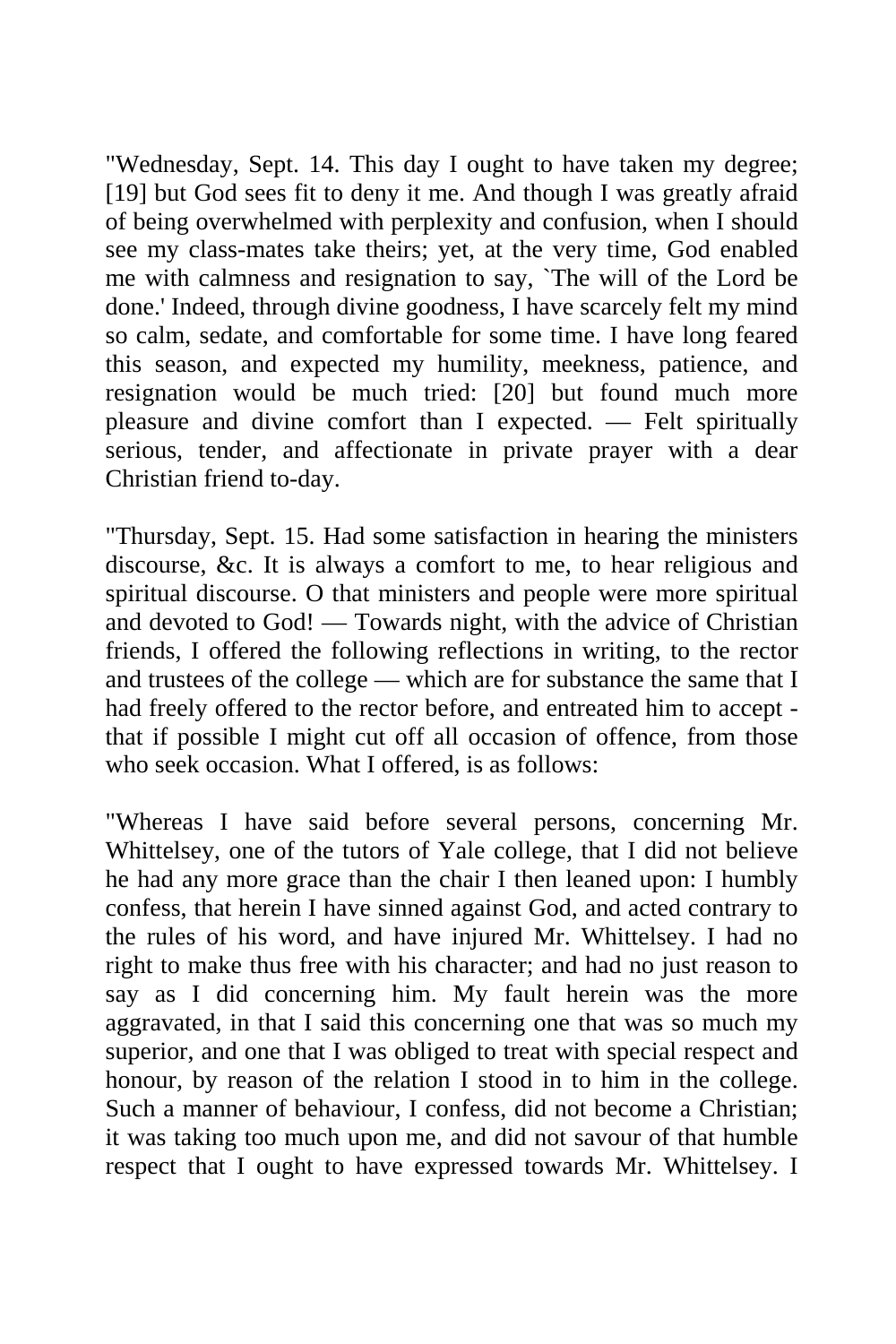have long since been convinced of the falseness of those apprehensions, by which I then justified such a conduct. I have often reflected on this act with grief; I hope, on account of the sin of it: and am willing to lie low, and be abased before God and man for it. And humbly ask the forgiveness of the governors of the college, and of the whole society; but of Mr. Whittelsey in particular. And whereas I have been accused by one person of saying concerning the reverend rector of Yale college, that I wondered he did not expect to drop down dead for fining the scholars that followed Mr. Tennent to Milford; I seriously profess, that I do not remember my saying any thing to this purpose. But if I did, which I am not certain I did not, I utterly condemn it, and detest all such kind of behaviour; any especially in an undergraduate towards the rector. And I now appear, to judge and condemn myself for going once to the separate meeting in New-Haven, a little before I was expelled, though the rector had refused to give me leave. For this I humbly ask the rector's forgiveness. And whether the governors of the college shall ever see cause to remove the academical censure I lie under, or no, or to admit me to the privileges I desire; yet I am willing to appear, if they think fit, openly to own, and to humble myself for, those things I have herein confessed."

"God has made me willing to do any thing that I can do, consistent with truth, for the sake of peace, and that I might not be a stumblingblock to others. For this reason I can cheerfully forego, and give up, what I verily believe, after the most mature and impartial search, is my right, in some instances. God has given me that disposition, that, if this were the case, that a man has done me a hundred injuries, and I (though ever so much provoked to it) have done him one, I feel disposed, and heartily willing, humbly to confess my fault to him, and on my knees to ask forgiveness of him; though at the same time he should justify himself in all the injuries he has done me, and should only make use of my humble confession to blacken my character the more, and represent me as the only person guilty, &c. yea, though he should as it were insult me, and say, `he knew all this before, and that I was making work for repentance,' &c. Though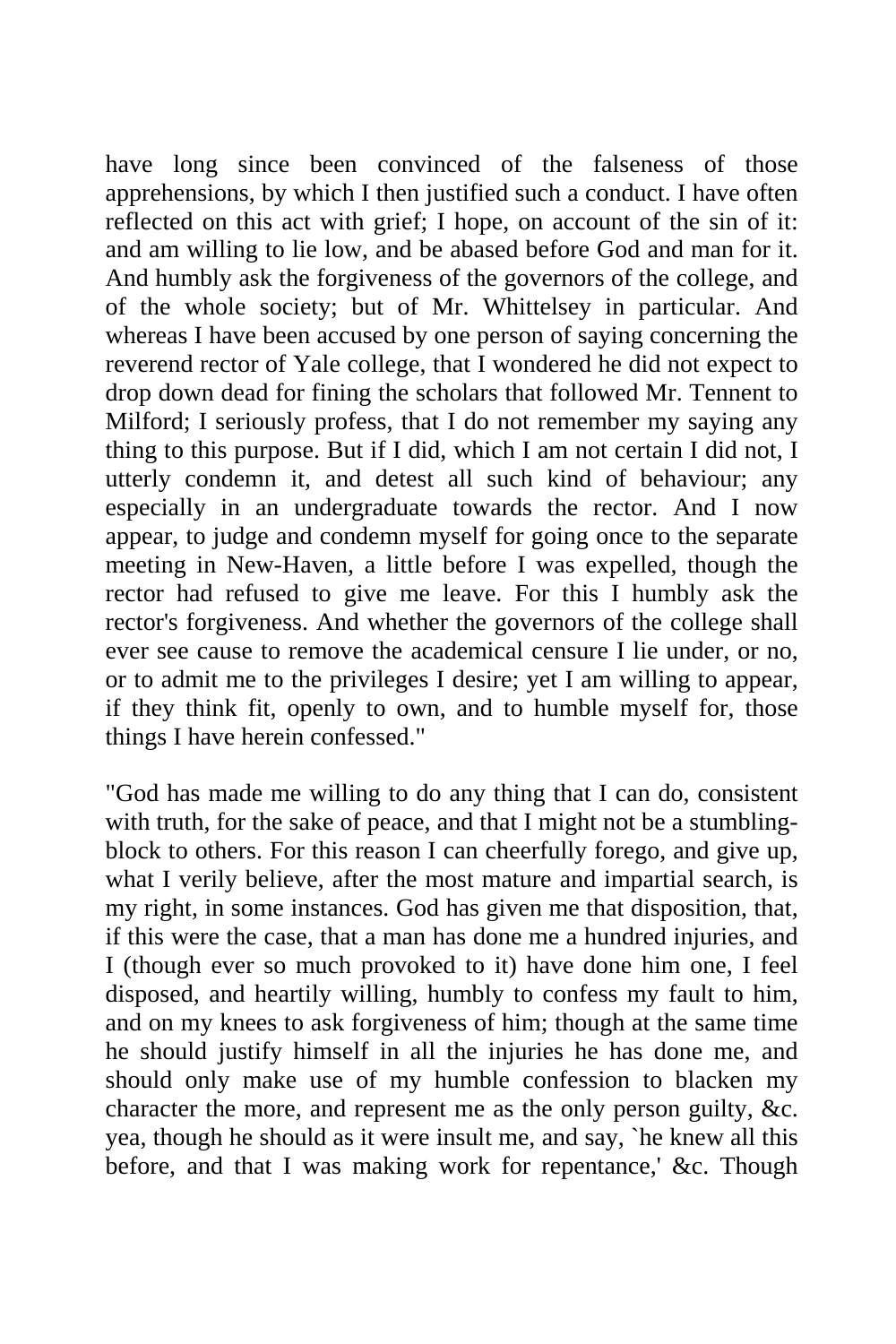what I said concerning Mr. Whittelsey was only spoken in private, to a friend or two; and being partly overheard, was related to the rector, and by him extorted from my friends; yet, seeing it was divulged made public, I was willing to confess my fault therein publicly. — But I trust God will plead my cause." [21]

The next day he went to Derby; then to Southbury where he spent the sabbath: and speaks of some spiritual comfort; but complains much of unfixedness, and wanderings of mind in religion.

"Monday, Sept. 19. In the afternoon rode to Bethlehem, and there preached. Had some measure of assistance, both in prayer and preaching. I felt serious, kind, and tender towards all mankind, and longed that holiness might flourish more on earth.

"Tuesday, Sept. 20. Had thoughts of going forward on my journey to my Indians; but towards night was taken with a hard pain in my teeth, and shivering cold; and could not possibly recover a comfortable degree of warmth the whole night following. I continued very full of pain all night; and in the morning had a very hard fever, and pains almost over my whole body. I had a sense of the divine goodness in appointing this to be the place of my sickness, viz. among my friends, who were very kind to me. I should probably have perished, if I had first got home to my own house in the wilderness, where I have none to converse with but the poor, rude, ignorant Indians. Here I saw was mercy in the midst of affliction. I continued thus, mostly confined to my bed, till Friday night; very full of pain most of the time; but through divine goodness not afraid of death. Then the extreme folly of those appeared to me, who put off their turning to God till a sick-bed. Surely this is not a time proper to prepare for eternity.  $\sim$  On Friday evening my pains went off somewhat suddenly, I was exceeding weak, and almost fainted; but was very comfortable the night following. These words, Psal. cxviii. 17. `I shall not die, but live,' &c. I frequently revolved in my mind; and thought we were to prize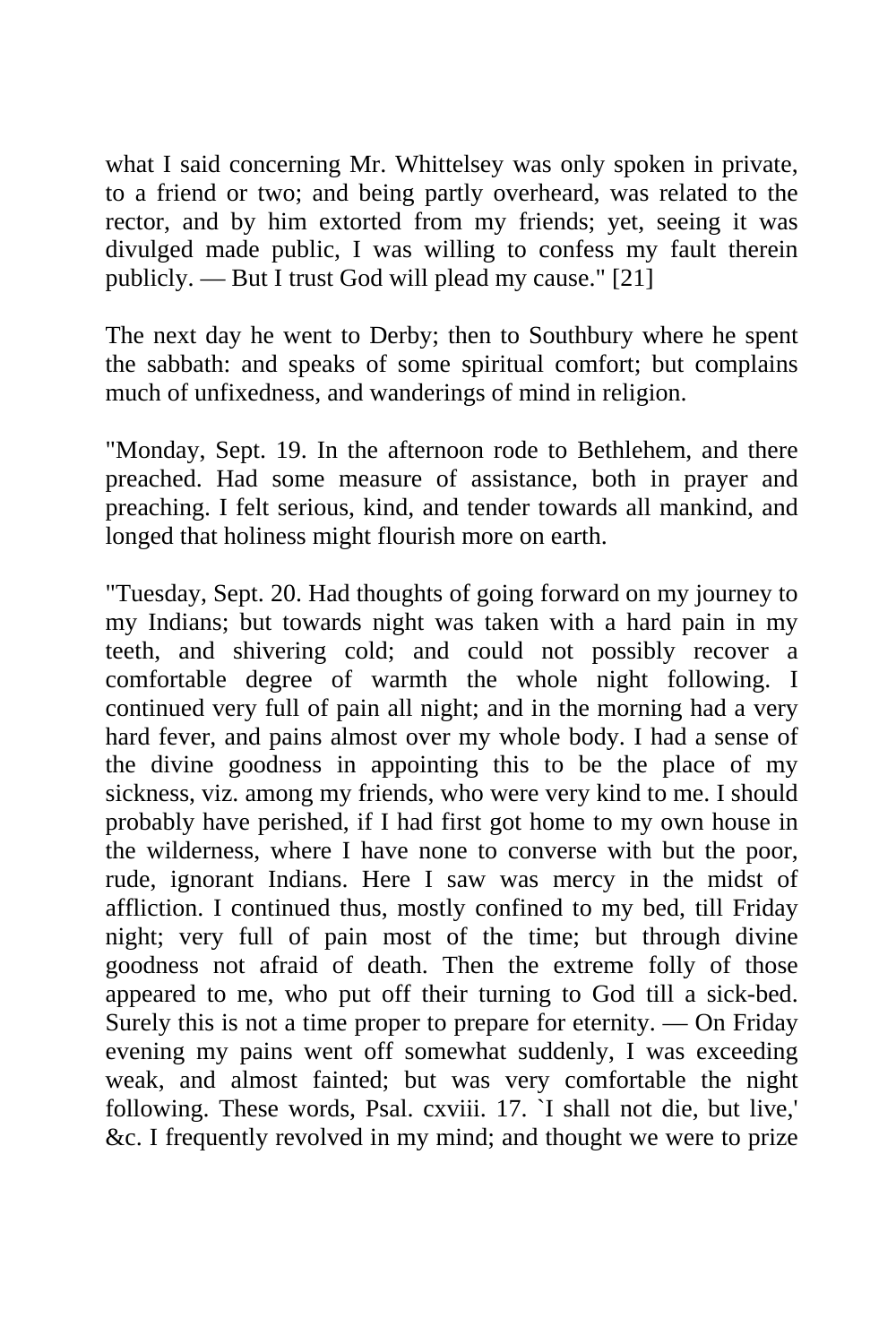the continuation of life only on this account, that we may `show forth God's goodness and works of grace.'"

From this time he gradually recovered; and on the next Tuesday was so well as to be able to go forward on his journey homewards; but it was not till the Tuesday following that he reached Kaunaumeek. And seems, great part of this time, to have had a very deep and lively sense of the vanity and emptiness of all things here below, and of the reality, nearness, and vast importance of eternal things.

"Tuesday, Oct. 4. This day rode home to my own house and people. The poor Indians appeared very glad of my return. Found my house and all things in safety. I presently fell on my knees, and blessed God for my safe return, after a long and tedious journey, and a season of sickness in several places where I had been, and after I had been ill myself. God has renewed his kindness to me, in preserving me one journey more. I have taken many considerable journeys since this time last year, and yet God has never suffered one of my bones to be broken, or any distressing calamity to befall me, excepting the ill turn I had in my last journey. I have been often exposed to cold and hunger in the wilderness, where the comforts of life were not to be had; have frequently been lost in the woods; and sometimes obliged to ride much of the night; and once lay out in the woods all night; yet, blessed be God, he has preserved me!"

In his diary for the next eleven days, are great complaints of distance from God, spiritual pride, corruption, and exceeding vileness. He once says, his heart was so pressed with a sense of his pollution, that he could scarcely have the face and impudence (as it then appeared to him) to desire that God should not damn him for ever. And at another time, he says, he had so little sense of God, or apprehension and relish of his glory and excellency, that it made him more disposed to kindness and tenderness towards those who are blind and ignorant of God and things divine and heavenly.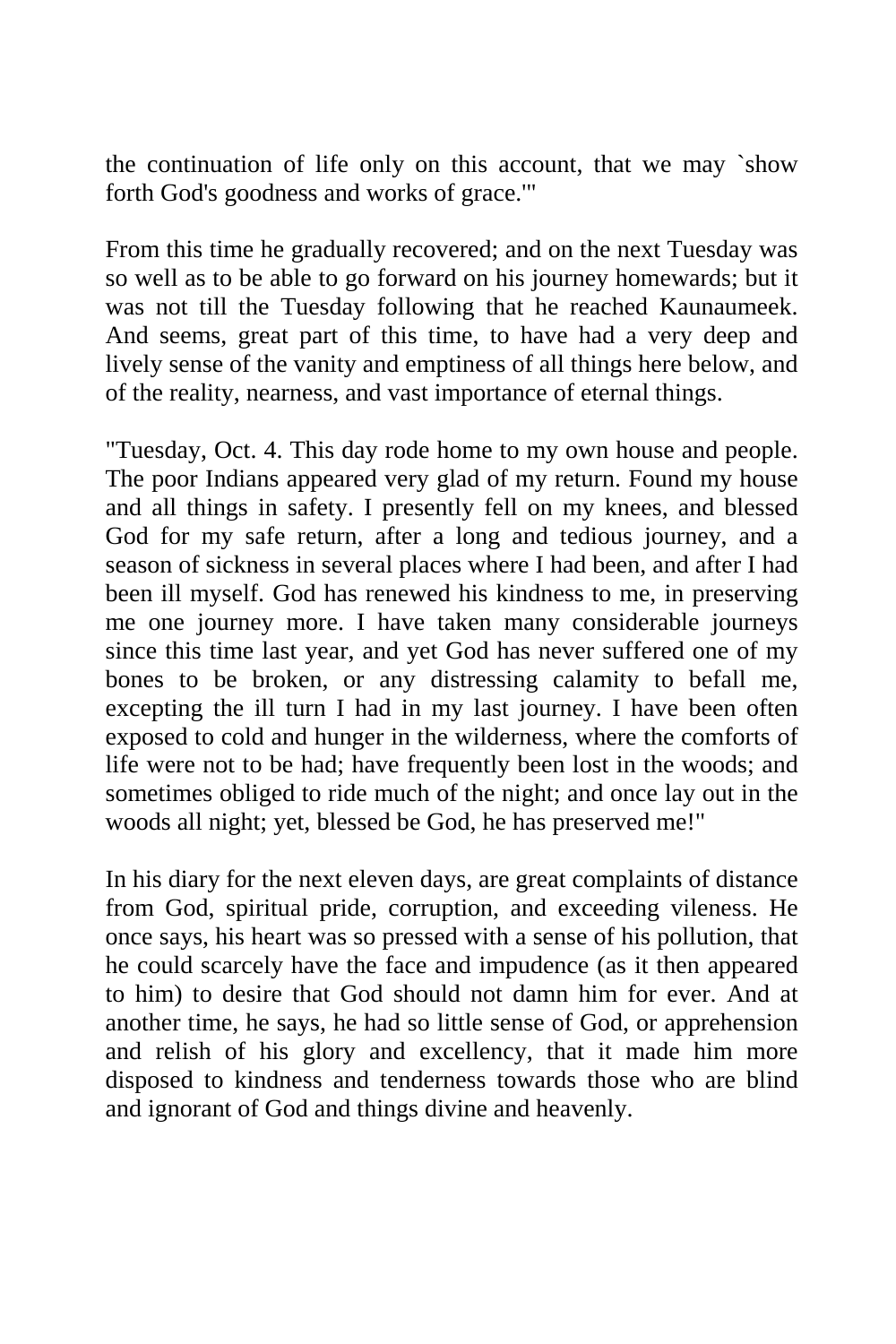"Lord's day, Oct. 16. In the evening, God was pleased to give me a feeling sense of my own unworthiness; but through divine goodness such as tended to draw me to, rather than drive me from, God; it filled me with solemnity. I retired alone, (having at this time a friend with me,) and poured out my soul to God with much freedom; and yet in anguish, to find myself so unspeakably sinful and unworthy before a holy God. Was now much resigned under God's dispensations towards me, though my trials had been very great. But thought whether I could be resigned, if God should let the French Indians come upon me, and deprive me of life, or carry me away captive, (though I knew of no special reason then to propose this trial to myself, more than any other,) and my soul seemed so far to rest and acquiesce in God, that the sting and terror of these things seemed in a great measure gone. Presently after I came to the Indians, whom I was teaching to sing psalm-tunes that evening, I received the following letter from Stockbridge, by a messenger sent on the sabbath on purpose, which made it appear of greater importance.

`Sir, Just now we received advices from Col. Stoddard, that there is the utmost danger of a rupture with France. He has received the same from his excellency our governor, ordering him to give notice to all the exposed places, that they may secure themselves the best they can against any sudden invasion. We thought best to send directly to Kaunaumeek, that you may take the prudentest measures for your safety that dwell there. I am, Sir, &c.'

"I thought, upon reading the contents, it came in a good season; for my heart seemed fixed on God, and therefore I was not much surprised. This news only made me more serious, and taught me that I must not please myself with any of the comforts of life which I had been preparing. Blessed be God, who gave me any intenseness and fervency this evening!

"Monday, Oct. 17. Had some rising hopes, that `God would arise and have mercy on Zion speedily.' My heart is indeed refreshed,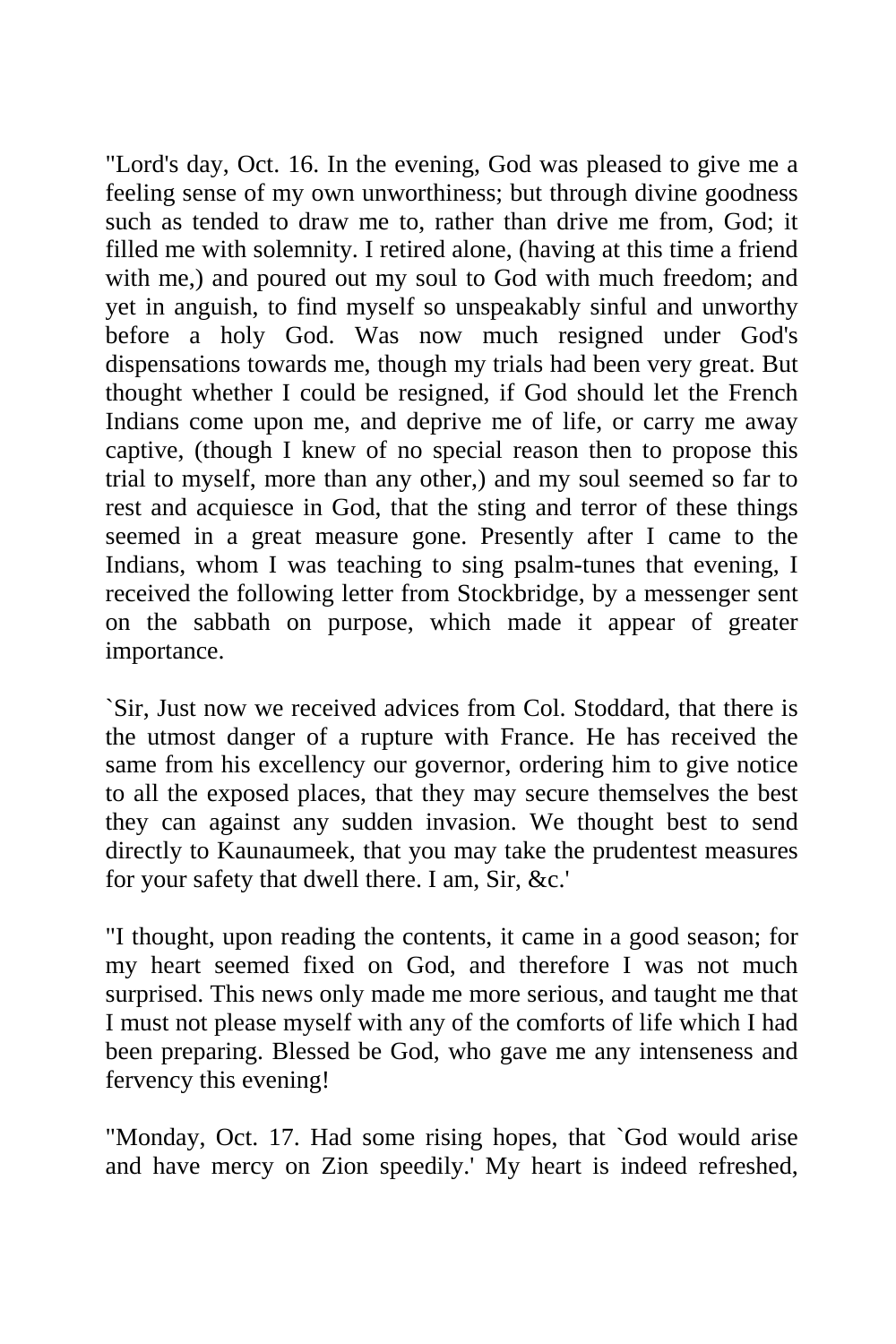when I have any prevailing hopes of Zion's prosperity. O that I may see the glorious day, when Zion shall become the joy of the whole earth! Truly there is nothing that I greatly value in this lower world."

On Tuesday he rode to Stockbridge; complains of being much diverted, and having but little life. On Wednesday he expresses some solemn sense of divine things, and longing to be always doing for God with a godly frame of spirit.

"Thursday, Oct. 20. Had but little sense of divine things this day. Alas, that so much of my precious time is spent with so little of God! Those are tedious days, wherein I have no spirituality.

"Friday, Oct. 21. Returned home to Kaunaumeek: was glad to get alone in my little cottage, and to cry to that God who seeth in secret, and is present in a wilderness.

"Saturday, Oct. 22. Had but little sensible communion with God. This world is a dark, cloudy mansion. Oh, when will the Sun of righteousness shine on my soul without intermission!

"Lord's day, Oct. 23. In the morning I had a little dawn of comfort arising from hopes of seeing glorious days in the church of God: was enabled to pray for such a glorious day with some courage and strength of hope. In the forenoon treated on the glories of heaven, &c. — In the afternoon, on the miseries of hell, and the danger of going there. Had some freedom and warmth, both parts of the day. And my people were very attentive. In the evening two or three came to me under concern for their souls; to whom I was enabled to discourse closely, and with some earnestness and desire. O that God would be merciful to their poor souls!"

He seems, through the whole of this week, to have been greatly engaged to fill up every inch of time in the service of God, and to have been most diligently employed in study, prayer, and instructing the Indians; and from time to time expresses longings of soul after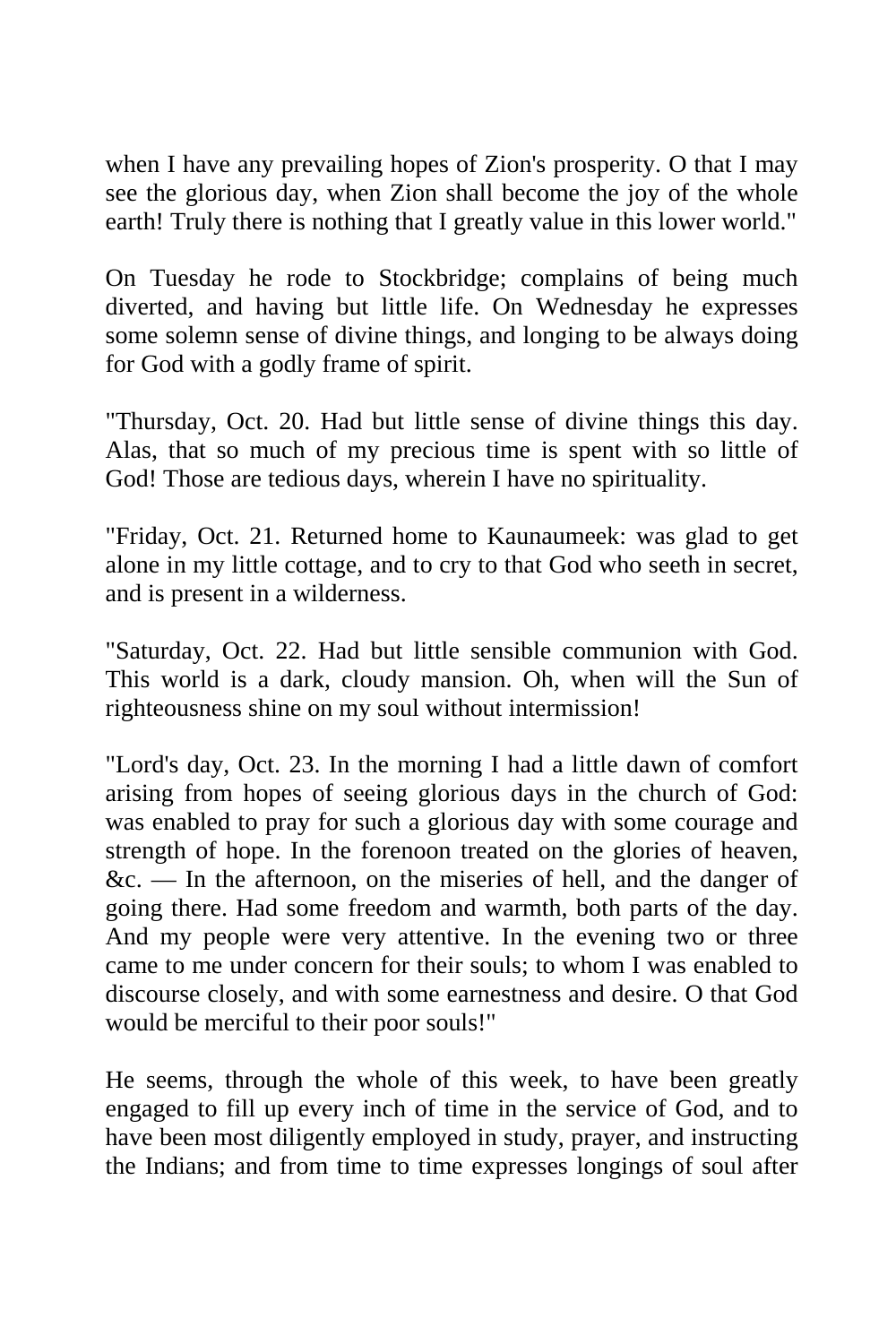God, and the advancement of his kingdom, and spiritual comfort and refreshment.

"Lord's day, Oct. 30. In the morning I enjoyed some fixedness of soul in prayer, which was indeed sweet and desirable; was enabled to leave myself with God, and to acquiesce in him. At noon my soul was refreshed with reading Rev. iii. more especially the 11th and 12th verses. Oh, my soul longed for that blessed day, when I should `dwell in the temple of God,' and `go no more out' of his immediate presence!

"Monday, Oct. 31. Rode to Kinderhook, about fifteen miles from my place. While riding I felt some divine sweetness in the thoughts of being `a pillar in the temple of God' in the upper world, and being no more deprived of his blessed presence, and the sense of his favour, which is better than life. My soul was so lifted up to God, that I could pour out my desires to him, for more grace and further degrees of sanctification, with abundant freedom. Oh, I longed to be more abundantly prepared for that blessedness, with which I was then in some measure refreshed! -Returned home in the evening; but took an extremely bad cold by riding in the night.

"Tuesday, Nov. 1. Was very much disordered in body, and sometimes full of pain in my face and teeth; was not able to study much, and had not much spiritual comfort. Alas! when God is withdrawn, all is gone. — Had some sweet thoughts, which I could not but write down, on the design, nature, and end of Christianity.

"Wednesday, Nov. 2. Was still more indisposed in body, and in much pain most of the day. I had not much comfort; was scarcely able to study at all; and still entirely alone in the wilderness. But blessed be the Lord, I am not exposed in the open air; I have a house, and many of the comforts of life to support me. I have learned in a measure, that all good things relating both to time and eternity come from God. — In the evening I had some degree of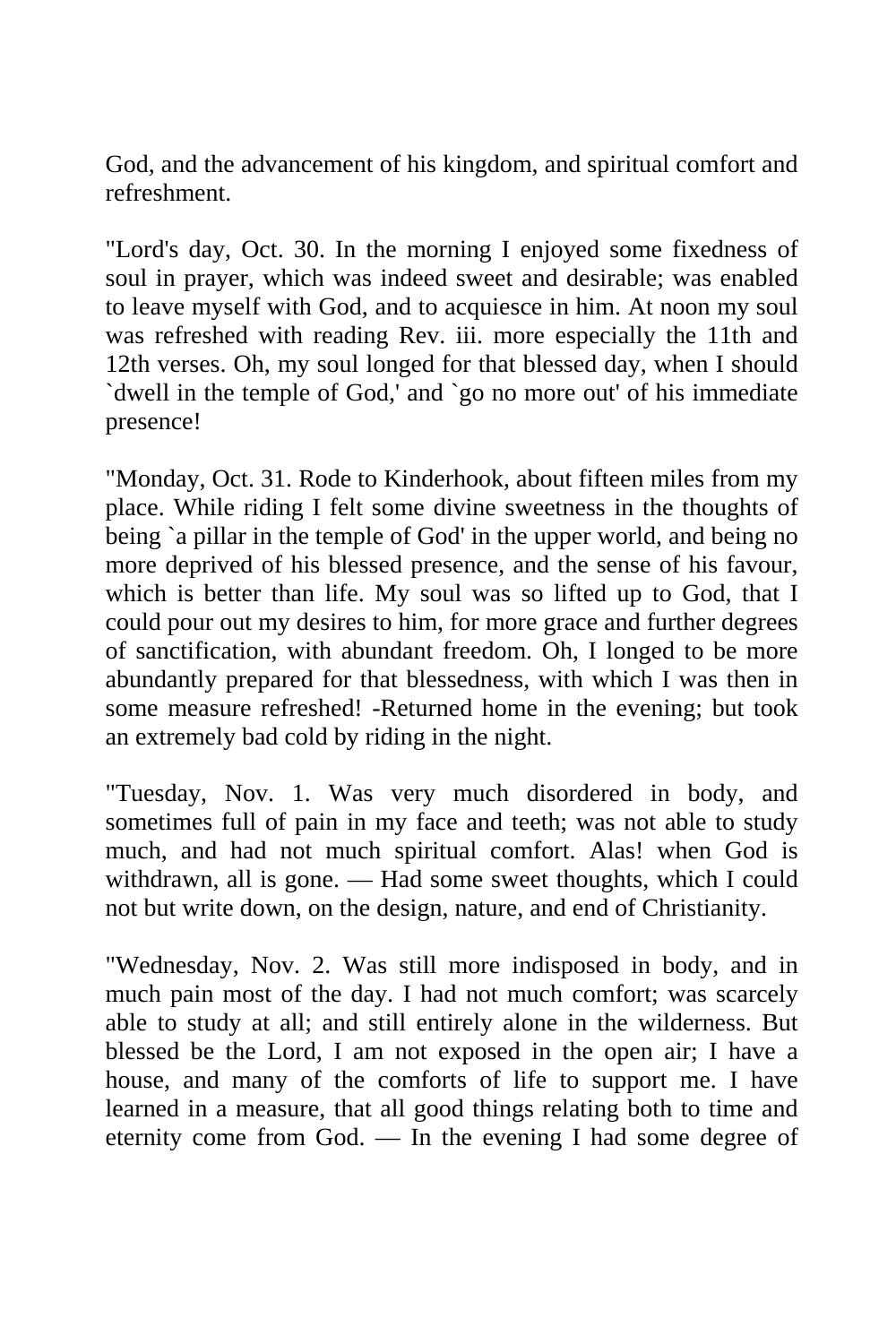quickening in prayer: I think God gave me some sense of his presence.

"Thursday, Nov. 3. Spent this day in secret fasting and prayer, from morning till night. Early in the morning I had some small degree of assistance in prayer. Afterwards read the story of Elijah the prophet, 1 Kings, xvii. xviii. and xix. chapters, and also 2 Kings, ii. and iv. chapters. My soul was much moved, observing the faith, zeal, and power of that holy man; how he wrestled with God in prayer, &c. My soul then cried with Elisha, `Where is the Lord God of Elijah!' Oh, I longed for more faith! My soul breathed after God, and pleaded with him, that a `double portion of that spirit,' which was given to Elijah, might `rest on me.' And that which was divinely refreshing and strengthening to my soul was, I saw that God is the same that he was in the days of Elijah. — Was enabled to wrestle with God by prayer, in a more affectionate, fervent, humble, intense, and importunate manner, than I have for many months past. Nothing seemed too hard for God to perform; nothing too great for me to hope for from him. — I had for many months entirely lost all hopes of being made instrumental of doing any special service for God in the world; it has appeared entirely impossible, that one so black and vile should be thus employed for God. But at this time God was pleased to revive this hope. — Afterwards read the 3rd chapter of Exodus and on to the 20th, and saw more of the glory and majesty of God discovered in those chapters, than ever I had seen before; frequently in the mean time falling on my knees, and crying to God for the faith of Moses, and for a manifestation of the divine glory. Especially the 3rd and 4th, and part of the 14th and 15th chapters, were unspeakably sweet to my soul: my soul blessed God, that he had shown himself so gracious to his servants of old. The 15th chapter seemed to be the very language which my soul uttered to God in the season of my first spiritual comfort, when I had just got through the Red sea, by a way that I had no expectation of. O how my soul then rejoiced in God! And now those things came fresh and lively to my mind; now my soul blessed God afresh, that he had opened that unthought-of way to deliver me from the fear of the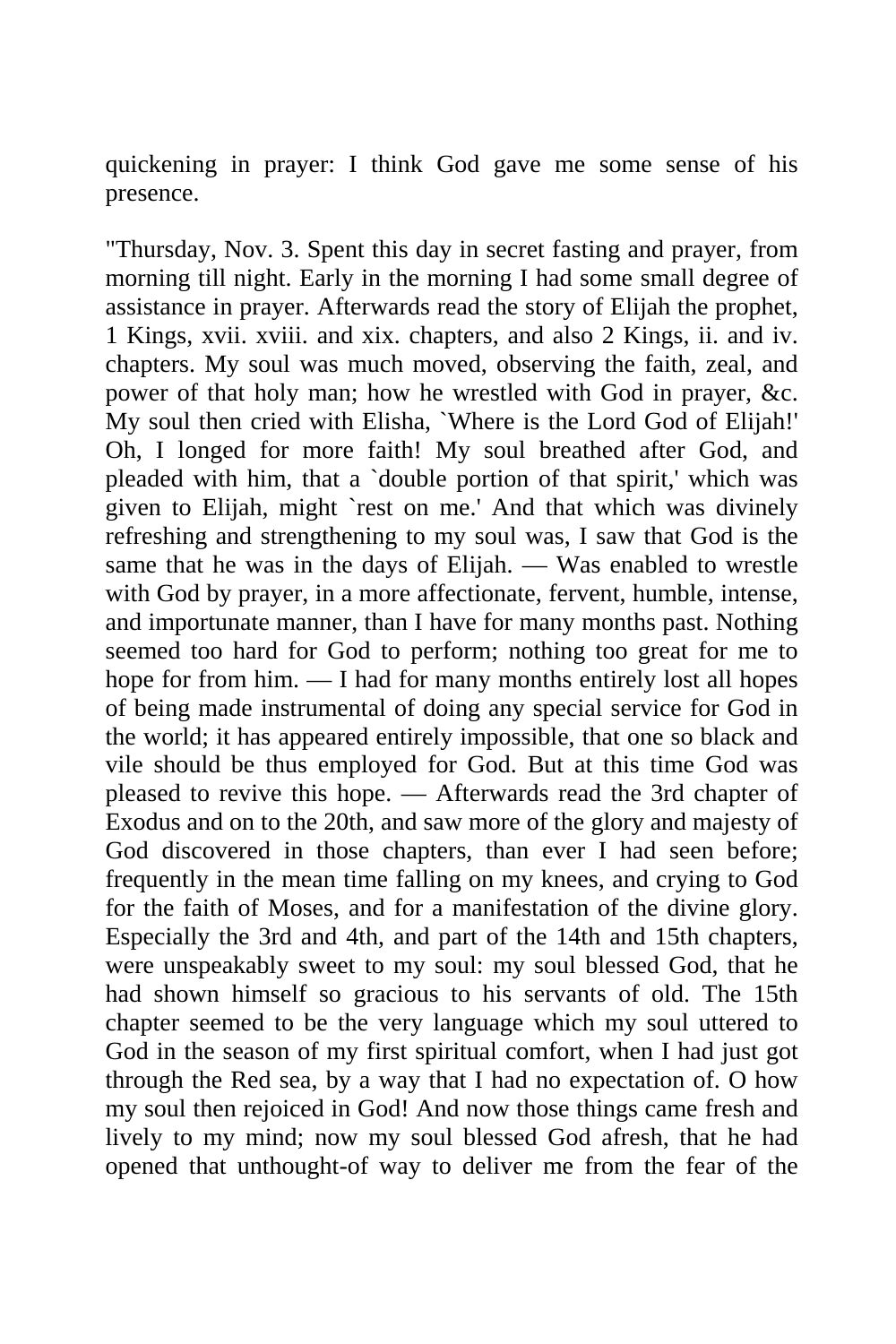Egyptians, when I almost despaired of life. — Afterwards read the story of Abraham's pilgrimage in the land of Canaan: my soul was melted, in observing his faith, how he leaned on God; how he communed with God, and what a stranger he was here in the world. After that, read the story of Joseph's sufferings, and God's goodness to him: blessed God for these examples of faith and patience. My soul was ardent in prayer, was enabled to wrestle ardently for myself, for Christian friends, and for the church of God. And felt more desire to see the power of God in the conversion of souls, than I have done for a long season. Blessed be God for this season of fasting and prayer! May his goodness always abide with me, and draw my soul to him!

"Thursday, Nov. 4. Rode to Kinderhook: went quite to Hudson's river, about twenty miles from my house; performed some business, and returned home in the evening to my own house. I had rather ride hard and fatigue myself, to get home, than to spend the evening and night amongst those who have no regard for God."

The two next days he was very ill, and full of pain, probably through his riding in the night after a fatiguing day's journey on Thursday; but yet seems to have been diligent in business.

"Monday, Nov. 7. This morning the Lord afforded me some special assistance in prayer; my mind was solemn, fixed, affectionate, and ardent in desires after holiness; felt full of tenderness and love; and my affections seemed to be dissolved into kindness. In the evening I enjoyed the same comfortable assistance in prayer as in the morning: my soul longed after God, and cried to him with a filial freedom, reverence, and boldness. O that I might be entirely consecrated and devoted to God."

The two next days he complains of bodily illness and pain; but much more of spiritual barrenness and unprofitableness.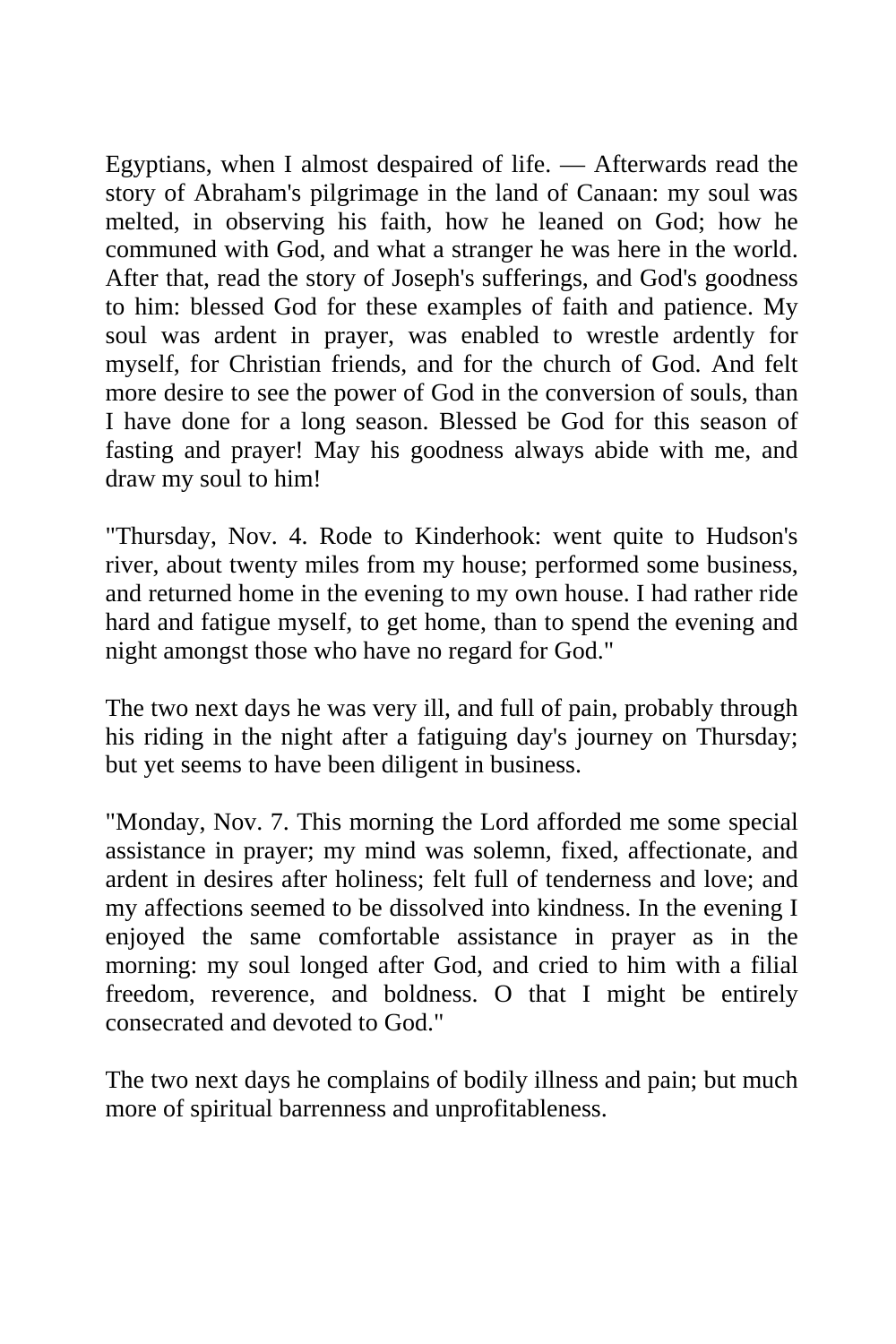"Thursday, Nov. 10. Spent this day in fasting and prayer alone. In the morning was very dull and lifeless, melancholy and discouraged. But after some time, while reading 2 Kings xix. my soul was moved and affected; especially reading verse 14, and onward. I saw there was no other way for the afflicted children of God to take, but to go to God with all their sorrows. Hezekiah, in his great distress, went and spread his complaint before the Lord. I was then enabled to see the mighty power of God, and my extreme need of that power; was enabled to cry to him affectionately and ardently for his power and grace to be exercised towards me. — Afterwards read the story of David's trials, and observed the course he took under them, how he strengthened his hands in God; whereby my soul was carried out after God, enabled to cry to him, and rely upon him, and felt strong in the Lord. Was afterwards refreshed, observing the blessed temper that was wrought in David by his trials: all bitterness and desire of revenge seemed wholly taken away; so that he mourned for the death of his enemies; 2 Sam. i. 17. and iv. 9, ad fin. — Was enabled to bless God, that he had given me something of this divine temper, that my soul freely forgives and heartily loves my enemies."

It appears by his diary for the remaining part of this week, and for the two following week, that great part of the time he was very ill, and full of pain; and yet obliged, through his circumstances, in this ill state of body, to be at great fatigues, in labor, and traveling day and night, and to expose himself in stormy and severe seasons. He from time to time, within this space, speaks of outgoings of soul after God; his heart strengthened in God; seasons of divine sweetness and comfort; his heart affected with gratitude for mercies, &c. And yet there are many complaints of lifelessness, weakness of grace, distance from God, and great unprofitableness. But still there appear a constant care from day to day, not to lose time, but to improve it all for God.

"Lord's day, Nov. 27. In the evening I was greatly affected in reading an account of the very joyful death of a pious gentleman; which seemed to invigorate my soul in God's ways. I felt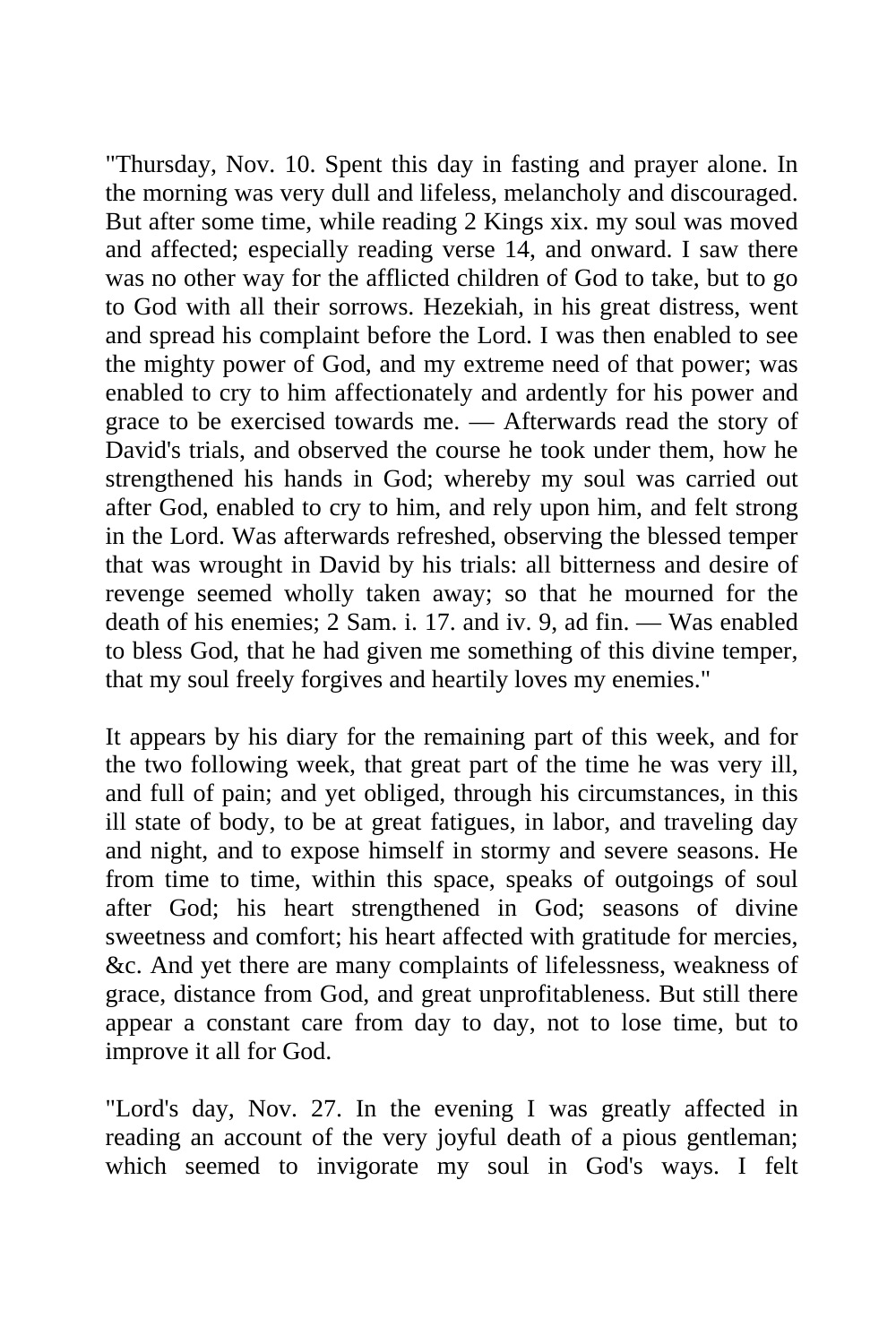courageously engaged to pursue a life of holiness and self-denial as long as I live; and poured out my soul to God for his help and assistance in order thereto. Eternity then seemed near, and my soul rejoiced, and longed to meet it. I trust that will be a blessed day that finishes my toil here.

"Monday, Nov. 28. In the evening I was obliged to spend time in company and conversation that was unprofitable. — Nothing lies heavier upon me, than the misimprovement of time.

"Tuesday, Nov. 29. Began to study the Indian tongue with Mr. Sergeant at Stockbridge.

[22] — Was perplexed for want of more retirement. — I love to live alone in my own little cottage, where I can spend much time in prayer, &c.

"Wednesday, Nov. 30. Pursued my study of Indian: but was very weak and disordered in body, and was troubled in mind at the barrenness of the day, that I had done so little for God. I had some enlargement in prayer at night. Oh, a barn, or stable, hedge, or any other place, is truly desirable, if God is there! Sometimes, of late, my hopes of Zion's prosperity are more raised than they were in the summer. My soul seems to confide in God, that he will yet `show forth his salvation' to his people, and make Zion `the joy of the whole earth. O how excellent is the loving-kindness of the Lord!' My soul sometimes inwardly exults at the lively thoughts of what God has already done for his church, and what "mine eyes have seen of the salvation of God." It is sweet, to hear nothing but spiritual discourse from God's children; and sinners `inquiring the way to Zion,' saying, `What shall we do?' &c. O that I may see more of this blessed work!

"Thursday, Dec. 1. Both morning and evening I enjoyed some intenseness of soul in prayer, and longed for the enlargement of Christ's kingdom in the world. My soul seems, of late, to wait on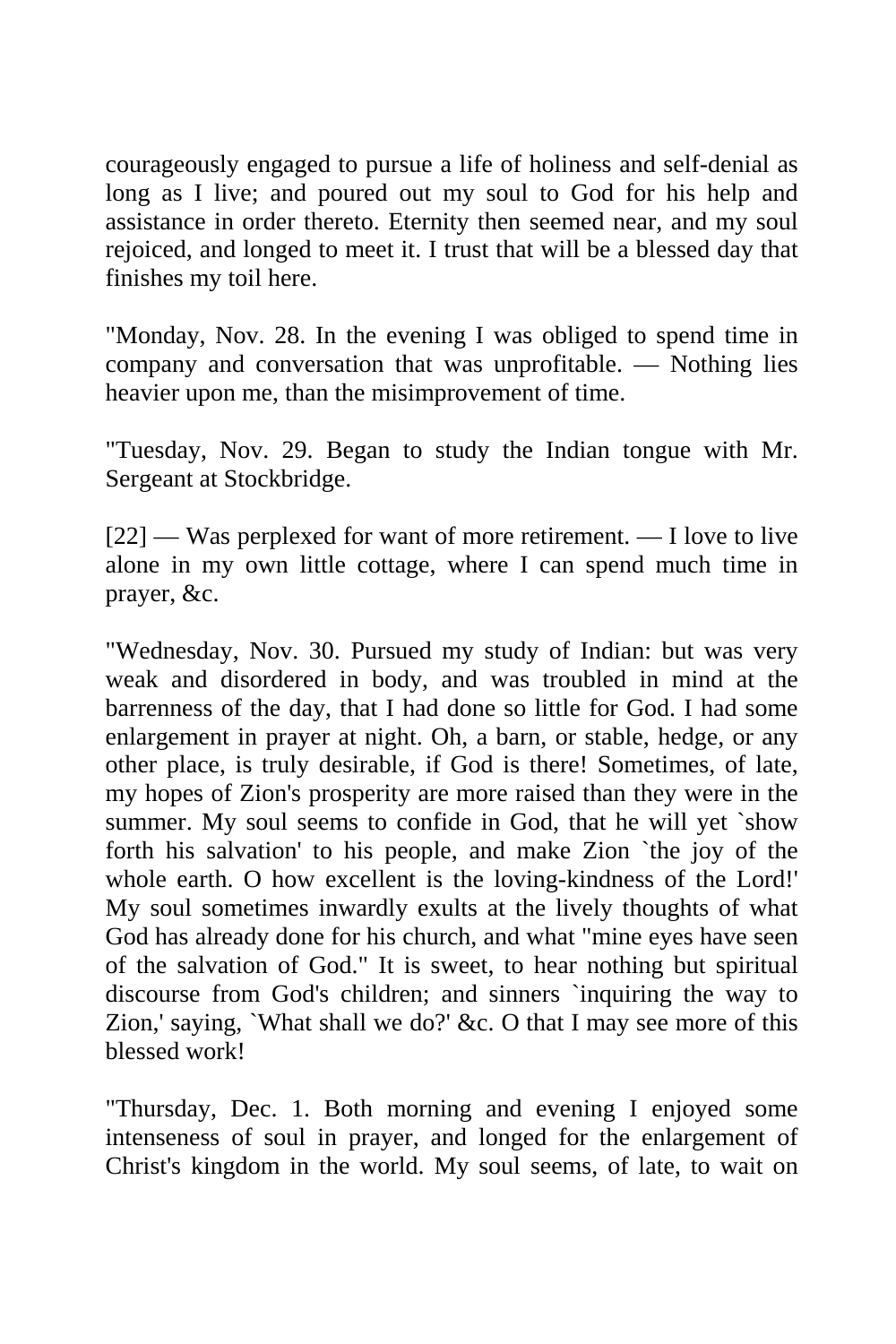God for his blessing on Zion. O that religion might powerfully revive!

"Friday, Dec. 2. Enjoyed not so much health of body, or fervor of mind, as yesterday. If the chariot-wheels move with ease and speed at any time, for a short space, yet by and by they drive heavily again. `O that I had the wings of a dove, that I might fly away' from sin and corruption, and be at rest in God!

"Saturday, Dec. 3. Rode home to my house and people. Suffered much with the extreme cold. — I trust I shall ere long arrive safe at my journey's end, where my toils shall cease.

"Lord's day, Dec. 4. Had but little sense of divine and heavenly things. My soul mourns over my barrenness. Oh how sad is spiritual deadness!

"Monday, Dec. 5. Rode to Stockbridge. Was almost outdone with the extreme cold. Had some refreshing meditations by the way; but was barren, wandering, and lifeless, much of the day. Thus my days roll away, with but little done for God; and this is my burden.

"Tuesday, Dec. 6. Was perplexed to see the vanity and levity of professed Christians. Spent the evening with a Christian friend, who was able in some measure to sympathize with me in my spiritual conflicts. Was a little refreshed to find one with whom I could converse of inward trials, &c.

"Wednesday, Dec. 7. Spent the evening in perplexity, with a kind of guilty indolence. When I have no heart or resolution for God, and the duties incumbent on me, I feel guilty of negligence and misimprovement of time. Certainly I ought to be engaged in my work and business, to the utmost extent of my strength and ability.

"Thursday, Dec. 8. My mind was much distracted with different affections. I seemed to be at an amazing distance from God; and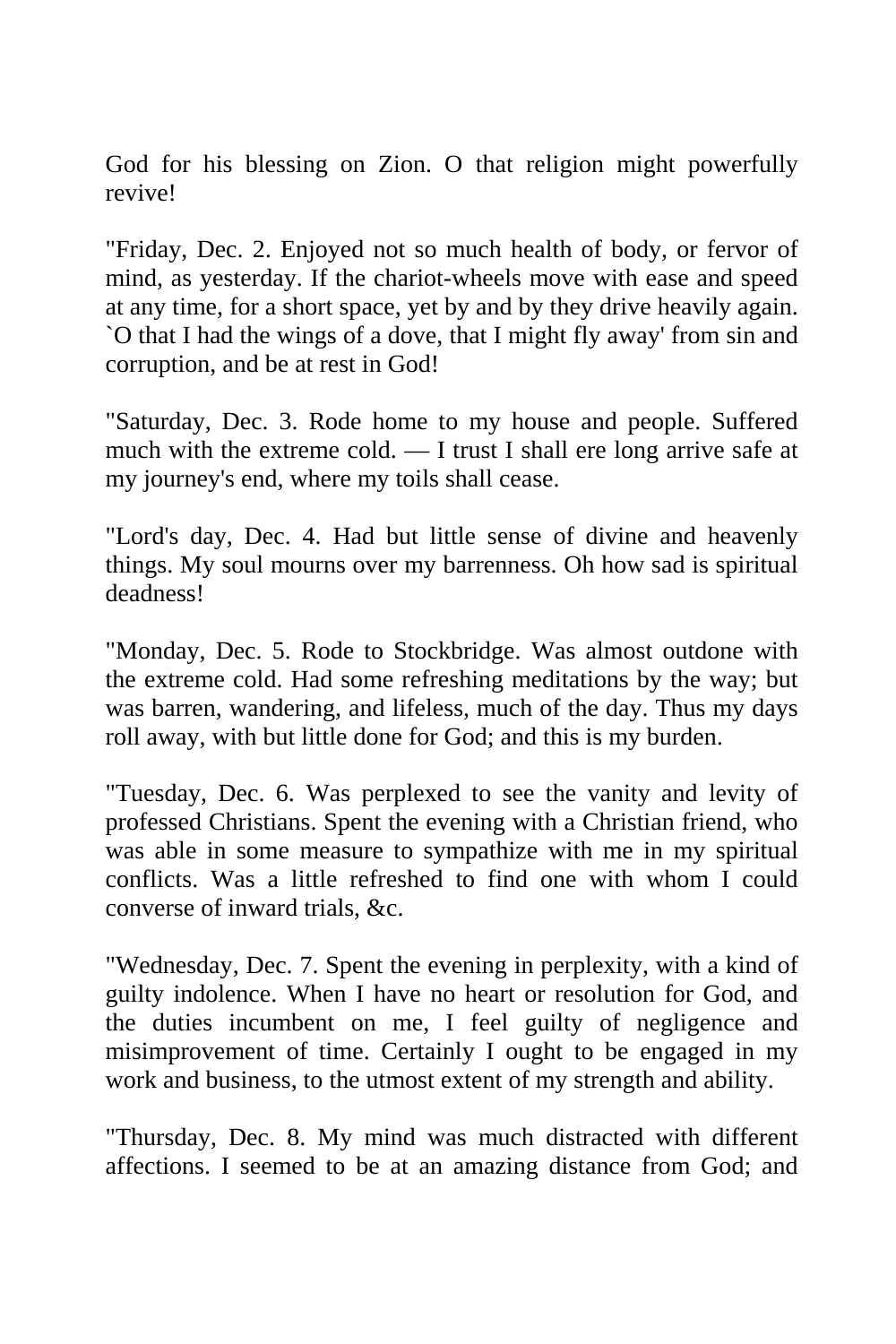looking round in the world, to see if there was not some happiness to be derived from it. God, and certain objects in the world, seemed each to invite my heart and affections; and my soul seemed to be distracted between them. I have not been so much beset with the world for a long time; and that with relation to some particular objects which I thought myself most dead to. But even while I was desiring to please myself with any thing below, guilt, sorrow, and perplexity attended the first motions of desire. Indeed I cannot see the appearance of pleasure and happiness in the world, as I used to do: and blessed be God for any habitual deadness to the world. — I found no peace, or deliverance from this distraction and perplexity of mind, till I found access to the throne of grace: and as soon as I had any sense of God, and things divine, the allurements of the world vanished, and my heart was determined for God. But my soul mourned over my folly, that I should desire any pleasure, but only in God. God forgive my spiritual idolatry!"

The next thirteen days he appears to have been continually in deep concern about the improvement of precious time; and there are many expressions of grief, that he improved time no better; such as, "Oh, what misery do I feel, when "my thoughts rove after vanity! I should be happy if always engaged for God! O wretched man that I am!" &c. Speaks of his being pained with a sense of his barrenness, perplexed with his wanderings, longing for deliverance from the being of sin, mourning that time passed away, and so little was done for God, &c. — On Tuesday, December 20, he speaks of his being visited at Kaunaumeek by some under spiritual concern.

"Thursday, Dec. 22. Spent this day alone in fasting and prayer, and reading in God's word the exercises and deliverances of his children. Had, I trust, some exercise of faith, and realizing apprehension of divine power, grace, and holiness; and also of the unchangeable of God, that he is the same as when he delivered his saints of old out of great tribulation. My soul was sundry times in prayer enlarged for God's church and people. O that Zion might become the `joy of the whole earth!' It is better to wait upon God with patience, than to put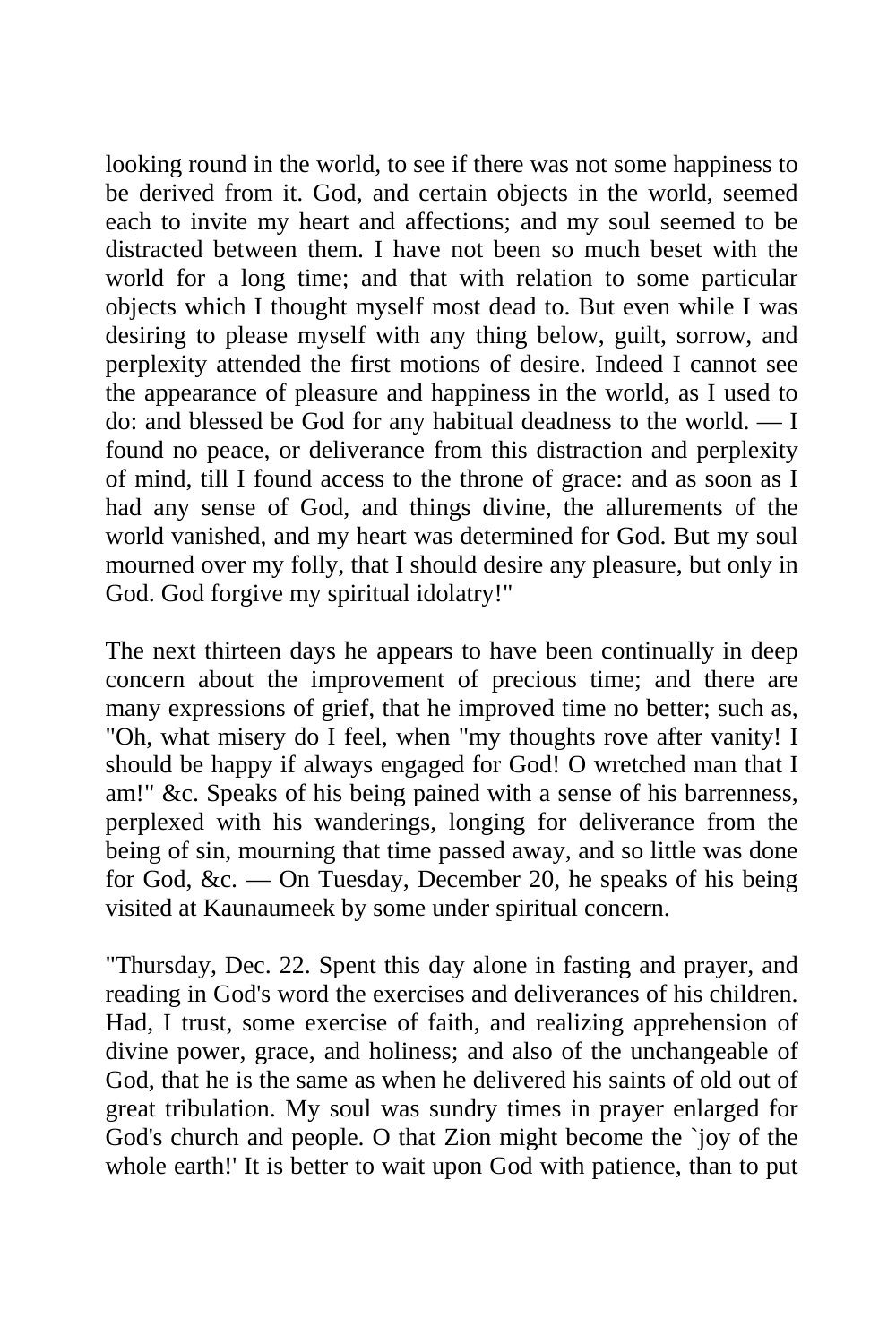confidence in any thing in this lower world. `My soul, wait thou on the Lord;' for `from him comes thy salvation.'

"Friday, Dec. 23. Felt a little more courage and resolution in religion, than at some other times.

"Saturday, Dec. 24. Had some assistance and longing desires after sanctification in prayer this day; especially in the evening: was sensible of my own weakness and spiritual impotency; saw plainly I should fall into sin, if God of his abundant mercy did not `uphold in soul, and withhold me from evil.' O that God would `uphold me by his free Spirit, and save me from the hour of temptation.'

"Lord's day, Dec. 25. Prayed much, in the morning, with a feeling sense of my own spiritual weakness and insufficiency for any duty. God gave me some assistance in preaching to the Indians; and especially in the afternoon, when I was enabled to speak will uncommon plainness, freedom, and earnestness. Blessed be God for any assistance granted to one so unworthy. Afterwards felt some thankfulness; but still sensible of barrenness. — Spent some time in the evening with one or two persons under spiritual concern, and exhorting others to their duty, &c.

"Monday, Dec. 26. Rode down to Stockbridge. Was very much fatigued with my journey, wherein I underwent great hardships: was much exposed and very wet by falling into a river. Spent the day and evening without much sense of divine and heavenly things; but felt guilty, grieved, and perplexed with wandering careless thoughts.

"Tuesday, Dec. 27. Had a small degree of warmth in secret prayer, in the evening; but, alas! had but little spiritual life, and consequently but little comfort. Oh, the pressure of a body of death! [23]

"Wednesday, Dec. 28. Rode about six miles to the ordination of Mr. Hopkins. At the solemnity I was somewhat affected with a sense of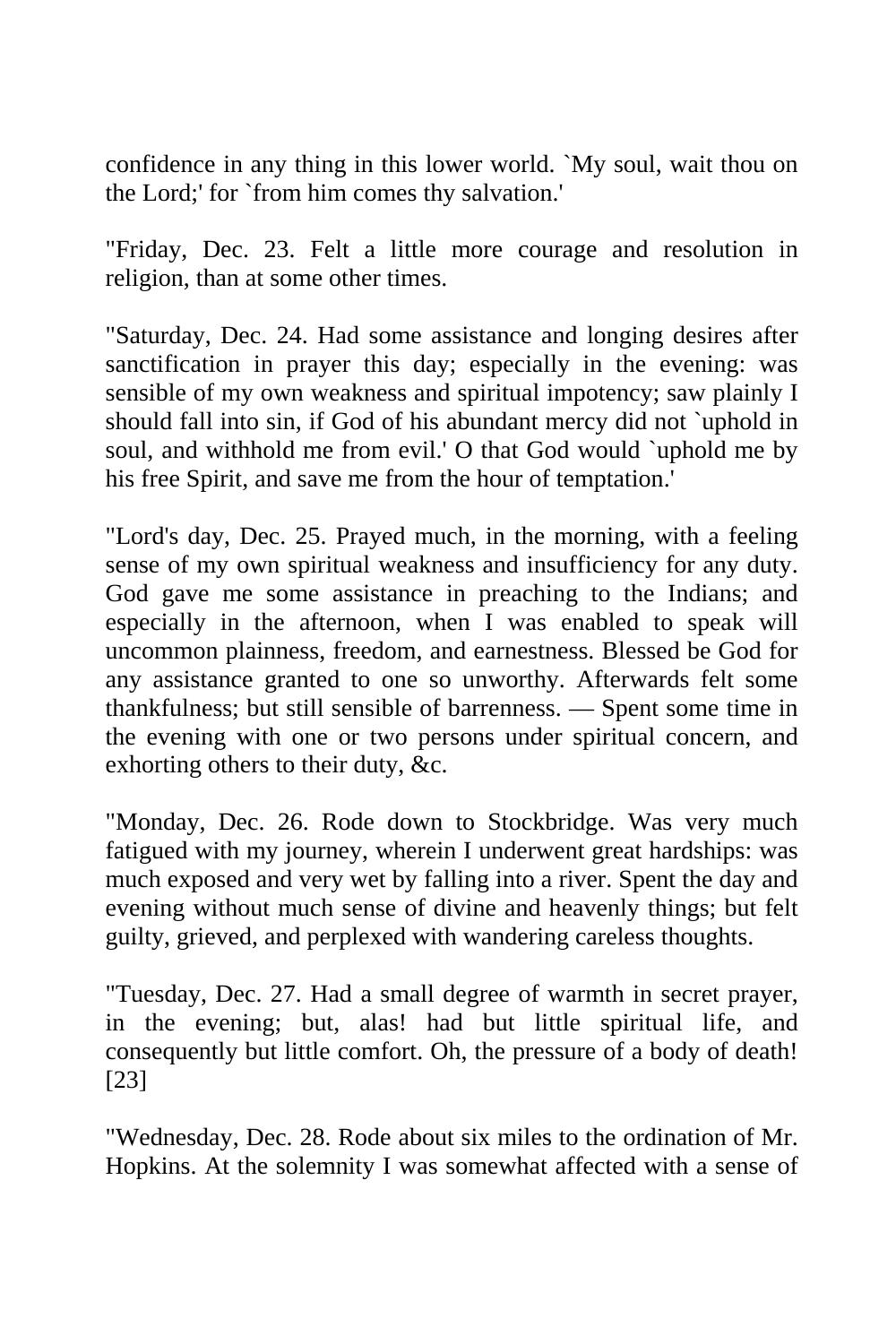the greatness and importance of the work of a minister of Christ. Afterwards was grieved to see the vanity of the multitude. In the evening spent a little time with some Christian friends, with some degree of satisfaction; but most of the time I had rather have been alone.

"Thursday, Dec. 29. Spent the day mainly in conversing with friends; yet enjoyed little satisfaction, because I could find but few disposed to converse of divine and heavenly things. Alas, what are the things of this world, to afford satisfaction to the soul! — Near night returned to Stockbridge; in secret, I blessed God for retirement, and that I am not always exposed to the company and conversation of the world. O that I could live `in the secret of God's presence!'

"Friday, Dec. 30. Was in a solemn devout frame in the evening. Wondered that earth, with all its charms, should ever allure me in the least degree. O that I could always realize the being and holiness of God!

"Saturday, Dec. 31. Rode from Stockbridge home to my house: the air was clear and calm, but as cold as ever I felt it, or near. I was in great danger of perishing by the extremity of the season. — Was enabled to meditate much on the road.

"Lord's day, Jan. 1, 1744. In the morning had some small degree of assistance in prayer. Saw myself so vile and unworthy, that I could not look my people in the face, when I came to preach. Oh my meanness, folly, ignorance, and inward pollution! — In the evening had a little assistance in prayer, so that the duty was delightful, rather than burdensome. Reflected on the goodness of God to me in the past year, &c. Of a truth God has been kind and gracious to me, though he has caused me to pass through many sorrows; he has provided for me bountifully, so that I have been enabled, in about fifteen months past, to bestow to charitable uses about a hundred pounds New England money, that I can now remember. [24]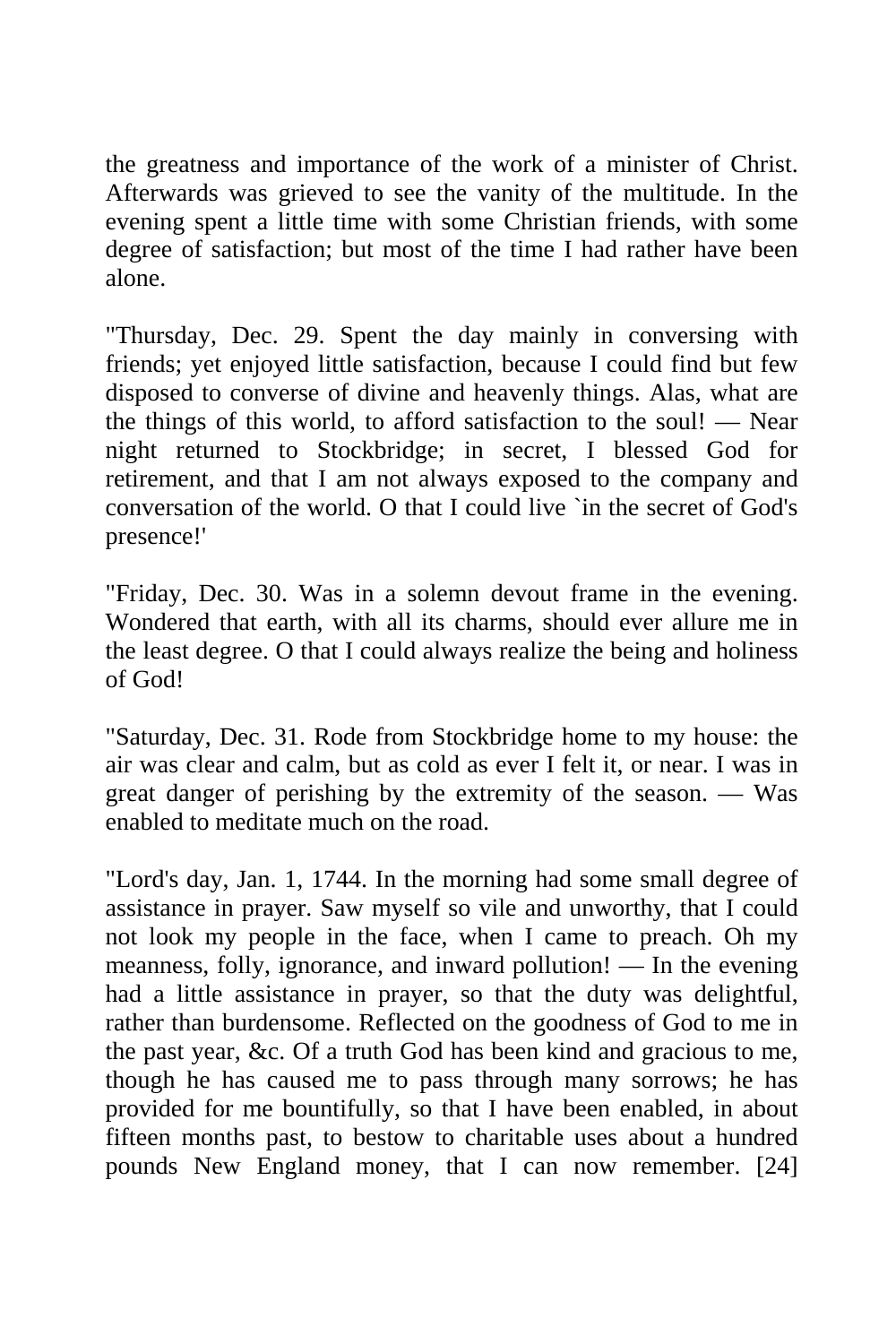Blessed be the Lord, that has so far used me as his steward, to distribute a portion of his goods. May I always remember, that all I have comes from God. Blessed be the Lord, that has carried me through all the toils, fatigues, and hardships of the year past, as well as the spiritual sorrows and conflicts that have attended it. O that I could begin this year with God, and spend the whole of it to his glory, either in life or death!

"Monday, Jan. 2. Had some affecting sense of my own impotency and spiritual weakness. — It is nothing but the power of God that keeps me from all manner of wickedness. I see I am nothing, and can do nothing without help from above. Oh, for divine grace! In the evening, had some ardor of soul in prayer, and longing desires to have God for my guide and safeguard at all times. [25]

"Tuesday, Jan. 3. Was employed much of the day in writing; and spent some time in other necessary employment. But my time passes away so swiftly, that I am astonished when I reflect on it, and see how little I do. My state of solitude does not make the hours hang heavy upon my hands. O what reason of thankfulness have I on account of this retirement! I find that I do not, and it seems I cannot, lead a Christian life when I am abroad, and cannot spend time in devotion, Christian conversation, and serious meditation, as I should do. Those weeks that I am obliged now to be from home, in order to learn the Indian tongue, are mostly spent in perplexity and barrenness, without much sweet relish of divine things; and I feel myself a stranger at the throne of grace, for want of more frequent and continued retirement. When I return home, and give myself to meditation, prayer, and fasting, a new scene opens to my mind, and my soul longs for mortification, self-denial, humility, and divorcement from all the things of the world. This evening my heart was somewhat warm and fervent in prayer and meditation, so that I was lothe to indulge sleep. Continued in those duties till about midnight.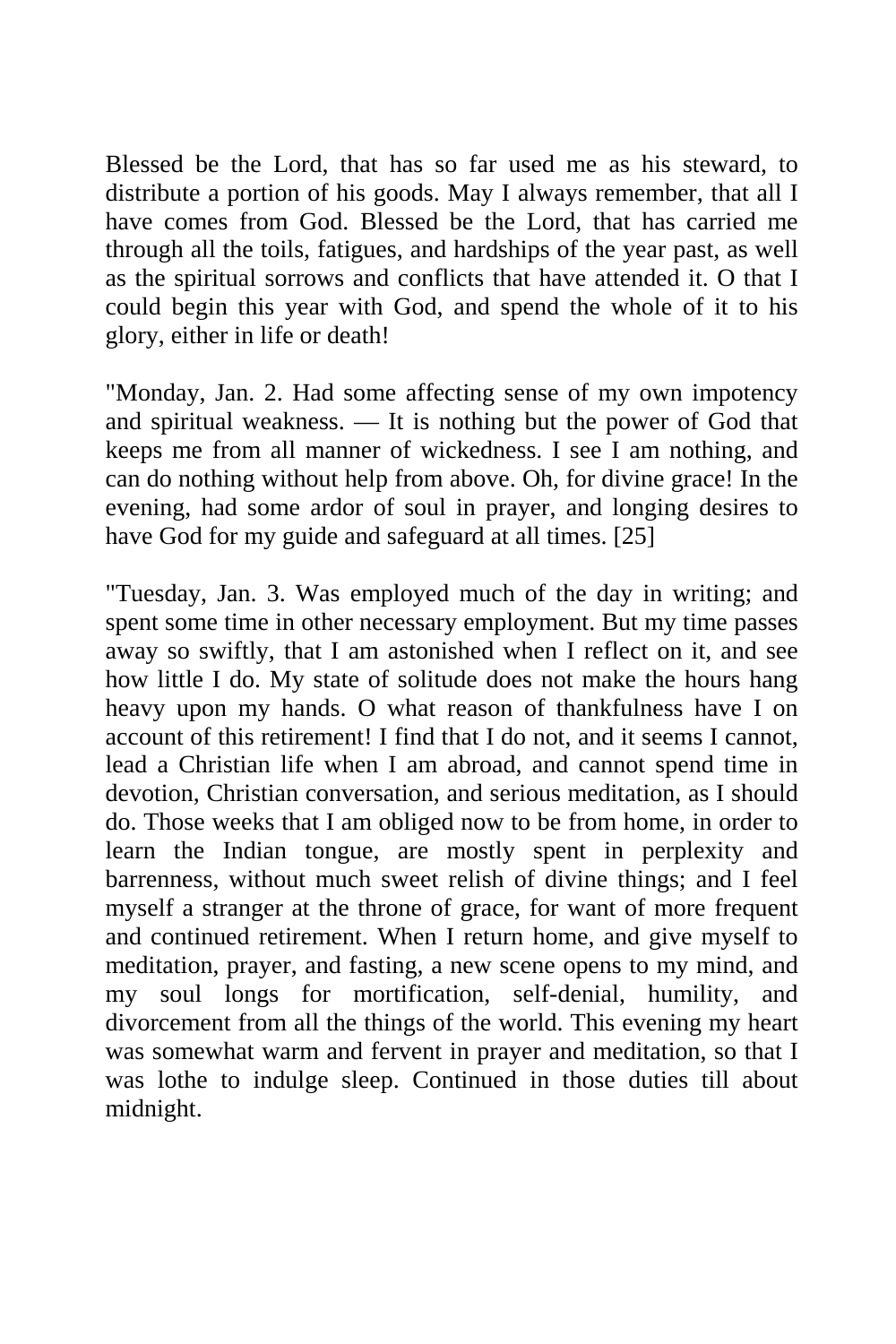"Wednesday, Jan. 4. Was in a resigned and mortified temper of mind, much of the day. Time appeared a moment, life a vapour, and all its enjoyments as empty bubbles, and fleeting blasts of wind.

"Thursday, Jan. 5. Had an humbling and pressing sense of my unworthiness. My sense of the badness of my own heart filled my soul with bitterness and anguish; which was ready to sink, as under the weight of a heavy burden. Thus I spent the evening, till late. — Was somewhat intense and ardent in prayer.

"Friday, Jan. 6. Feeling and considering my extreme weakness, and want of grace, the pollution of my soul, and danger of temptations on every side, I set apart this day for fasting and prayer, neither eating nor drinking from evening to evening, beseeching God to have mercy on me. My soul intensely longed, that the dreadful spots and stains of sin might be washed away from it.

Saw something of the power and all-sufficiency of God. My soul seemed to rest on his power and grace; longed for resignation to his will, and mortification to all things here below. My mind was greatly fixed on divine things: my resolutions for a life of mortification, continual watchfulness, self-denial, seriousness, and devotion, were strong and fixed; my desires ardent and intense; my conscience tender, and afraid of every appearance of evil. My soul grieved with reflection on past levity, and want of resolution for God. I solemnly renewed my dedication of myself to God, and longed for grace to enable me always to keep covenant with him. Time appeared very short, eternity near; and a great name, either in or after life, together with all earthly pleasures and profits, but an empty bubble, a deluding dream.

"Saturday, Jan. 7. Spent this day in seriousness, with stedfast resolutions for God and a life of mortification. Studied closely, till I felt my bodily strength fail. Felt some degree of resignation to God, with an acquiescence in his dispensations. Was grieved that I could do so little for God before my bodily strength failed. — In the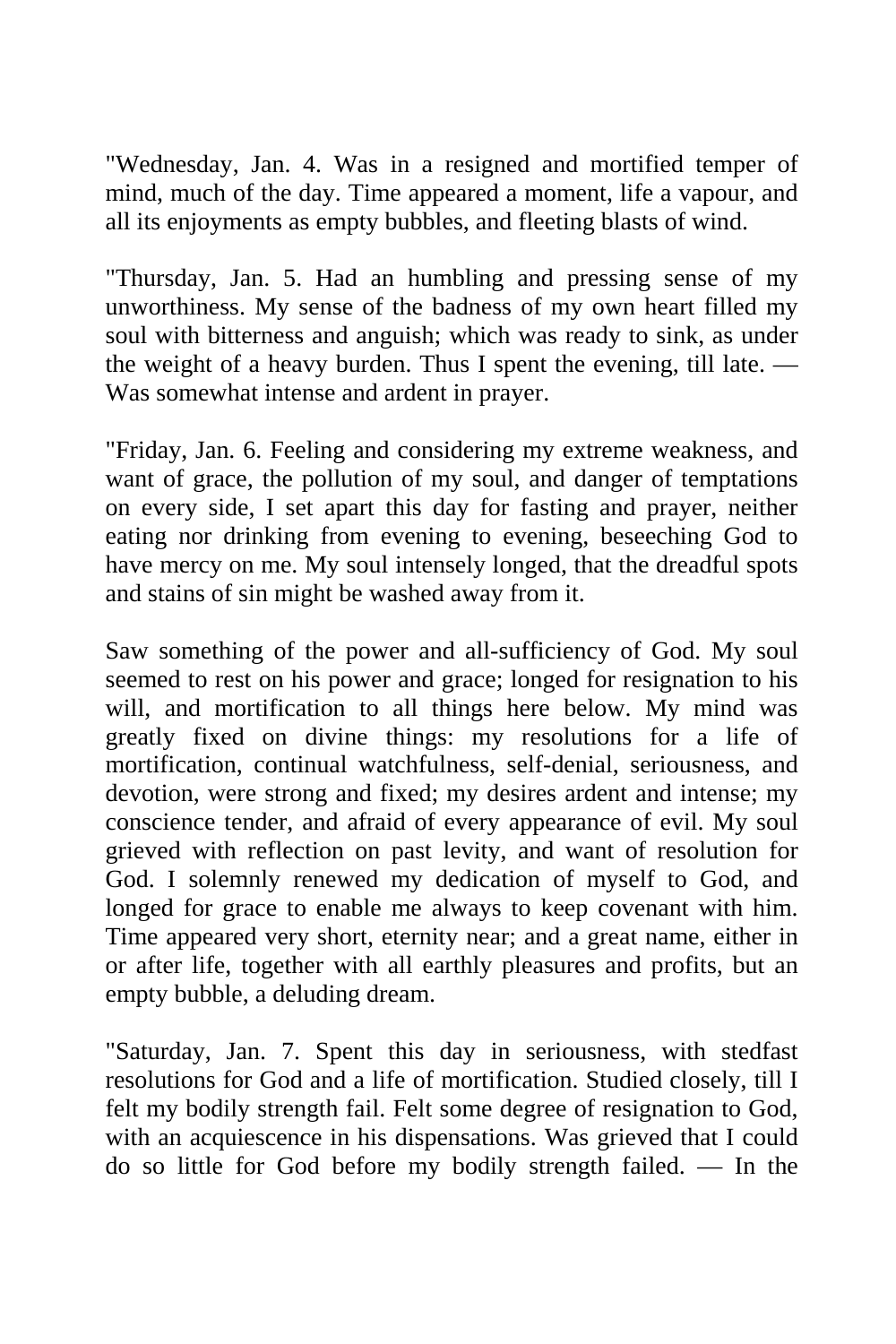evening, though tired, was enabled to continue instant in prayer for some time. Spent the time in reading, meditation, and prayer, till the evening was far spent: was grieved to think that I could not watch unto prayer the whole night. — But blessed be God, heaven is a place of continual and incessant devotion, though the earth is dull."

The six days following he continued in the same happy frame of mind; enjoyed the same composure, calmness, resignation, ardent desire, and sweet fervency of spirit, in a high degree, every day, not one excepted. Thursday, this week, he kept as a day of secret fasting and prayer.

"Saturday, Jan. 14. This morning enjoyed a most solemn season in prayer: my soul seemed enlarged, and assisted to pour out itself to God for grace, and for every blessing I wanted, for myself, my dear Christian friends, and for the church of God; and was so enabled to see him who is invisible, that my soul rested upon him for the performance of every thing I asked agreeable to his will. It was then my happiness, to `continue instant in prayer,' and was enabled to continue in it for nearly an hour. My soul was then `strong in the Lord, and in the power of his might.' Longed exceedingly for angelic holiness and purity, and to have all my thoughts, at all times, employed in divine and heavenly things. O how blessed is a heavenly temper! O how unspeakably blessed it is, to feel a measure of that rectitude, in which we were at first created! — Felt the same divine assistance in prayer sundry times in the day. My soul confided in God for myself, and for his Zion; trusted in divine power and grace, that he would do glorious things in his church on earth, for his own glory."

The next day he speaks of some glimpses he had of the divine glories, and of his being enabled to maintain his resolutions in some measure; but complains, that he could not draw near to God. He seems to be filled with trembling fears lest he should return to a life of vanity, to please himself with some of the enjoyments of this lower world; and speaks of his being much troubled, and feeling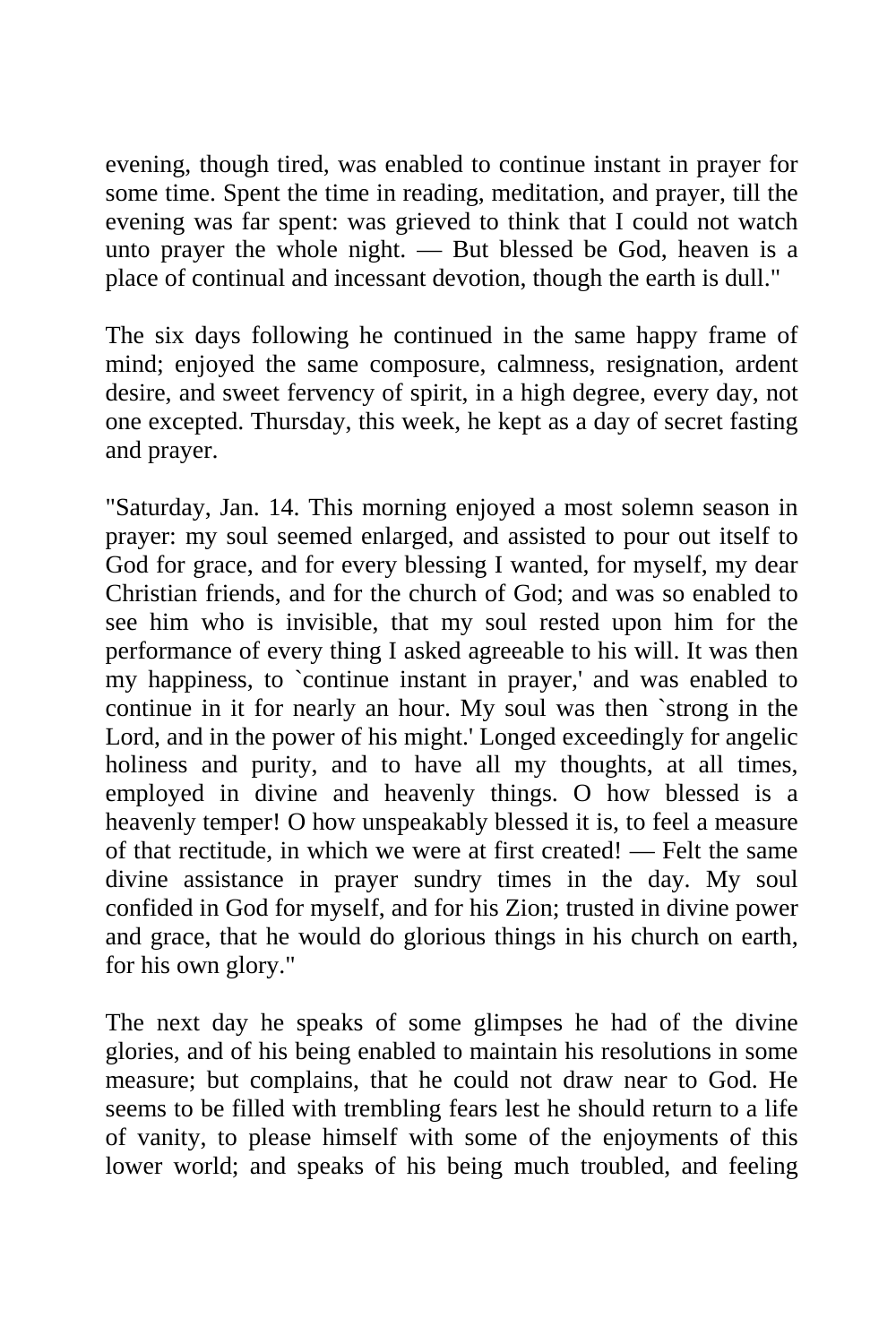guilty, that he should address immortal souls with no more ardency and desire of their salvation. — On Monday he rode down to Stockbridge, when he was distressed with the extreme cold; but notwithstanding, his mind was in a devout and solemn frame in his journey. The four next days he was very ill, probably from the cold in his journey; yet he spent the time in a solemn manner. On Friday evening he visited Mr. Hopkins; and on Saturday rode eighteen miles to Solsbury, where he kept the sabbath, and enjoyed considerable degrees of God's gracious presence, assistance in duty, and divine comfort and refreshment, longing to give himself wholly to God, to be his for ever.

"Monday, Jan. 23. I think I never felt more resigned to God, nor so much dead to the world, in every respect, as now; was dead to all desire of reputation and greatness, either in life, or after death; all I longed for, was to be holy, humble, crucified to the world, &c.

"Tuesday, Jan. 24. Near noon, rode over to Canaan. In the evening I was unexpectedly visited by a considerable number of people, with whom I was enabled to converse profitably of divine things: took pains to describe the difference between a regular and irregular SELF-LOVE; the one consisting with a supreme love to God, but the other not; the former uniting God's glory and the soul's happiness, that they become one common interest, but the latter disjoining and separating God's glory and man's happiness, seeking the latter with a neglect of the former. Illustrated this by that genuine love that is founded between the sexes; which is diverse from that which is wrought up towards a person only by rational argument, or hope of self-interest. Love is a pleasing passion, it affords pleasure to the mind where it is; but yet, genuine love is not, nor can be placed, upon any object with that design of pleasure itself."

On Wednesday he rode to Sheffield; the next day, to Stockbridge; and on Saturday, home to Kaunaumeek, though the season was cold and stormy: which journey was followed with illness and pain. It appears by this diary, that he spent the time, while riding, in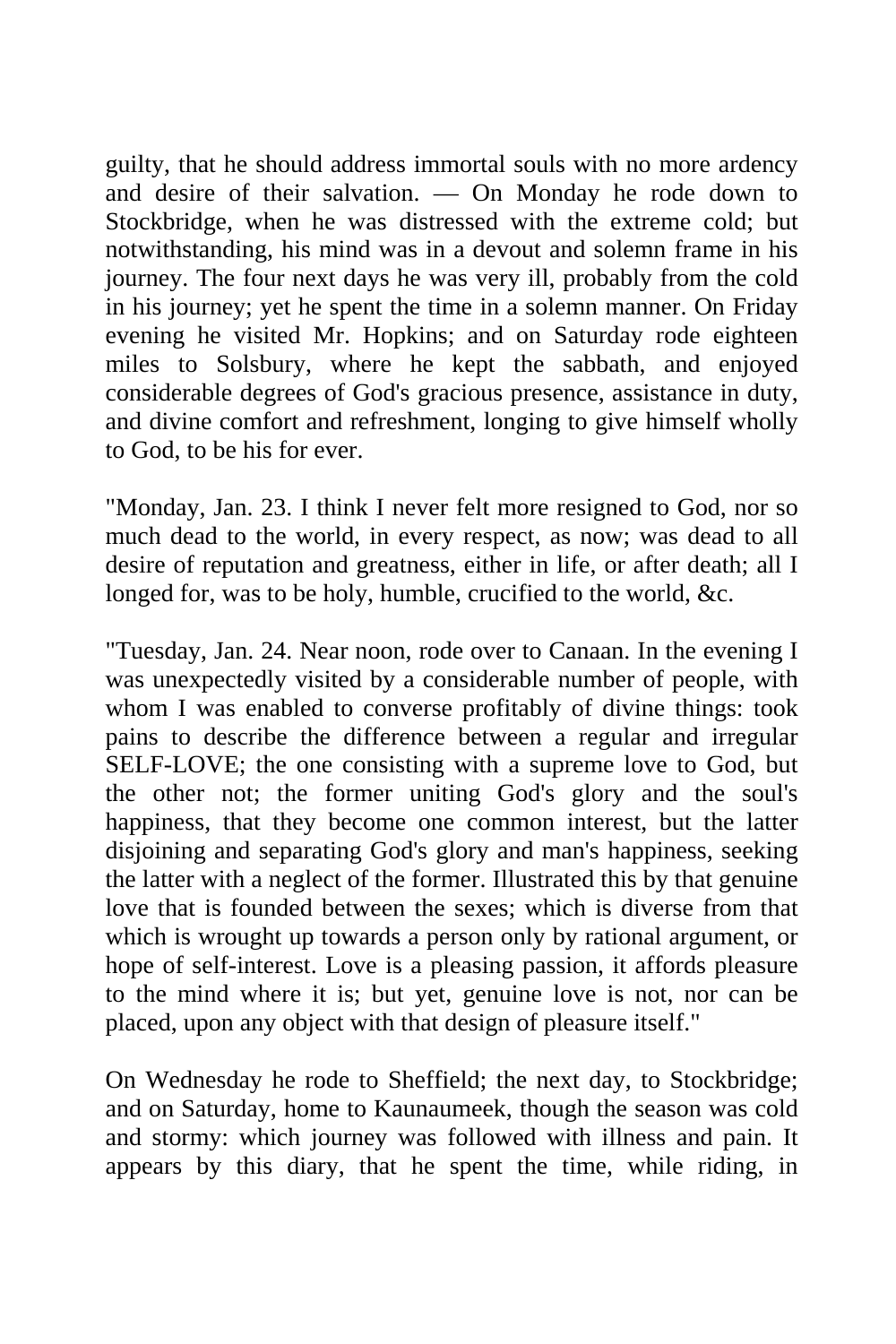profitable meditations, and in lifting up his heart to God; and he speaks of assistance, comfort, and refreshment; but still complains of barrenness, &c. His diary for the five next days is full of the most heavy, bitter complaints; and he expresses himself as full of shame and self-loathing for his lifeless temper of mind and sluggishness of spirit, and as being in perplexity and extremity, and appearing to himself unspeakably vile and guilty before God, on account of some inward workings of corruption he found in his heart, &c.

"Thursday, Feb. 2. Spent this day in fasting and prayer, seeking the presence and assistance of God, that he would enable me to overcome all my corruptions and spiritual enemies.

"Friday, Feb. 3. Enjoyed more freedom and comfort than of late; was engaged in meditation upon the different whispers of the various powers and affections of a pious mind, exercised with a great variety of dispensations: and could but write, as well as meditate, on so entertaining a subject. [26] I hope the Lord gave me some true sense of divine things this day: but alas, how great and pressing are the remains of indwelling corruption! I am now more sensible than ever, that God alone is `the author and finisher of our faith,' i.e. that the whole, and every part of sanctification, and every good word, work, or thought, found in me, is the effect of his power and grace; that `without him I can do nothing,' in the strictest sense, and that `he works in us to will and to do of his own good pleasure,' and from no other motive. Oh, how amazing it is that people can talk so much about men's power and goodness; when, if God did not hold us back every moment, we should be devils incarnate! This my bitter experience, for several days last past, has abundantly taught me concerning myself.

"Saturday, Feb. 4. Enjoyed some degree of freedom and spiritual refreshment; was enabled to pray with some fervency; and longing desires of Zion's prosperity, and my faith and hope seemed to take hold of God, for the performance of what I was enabled to plead for.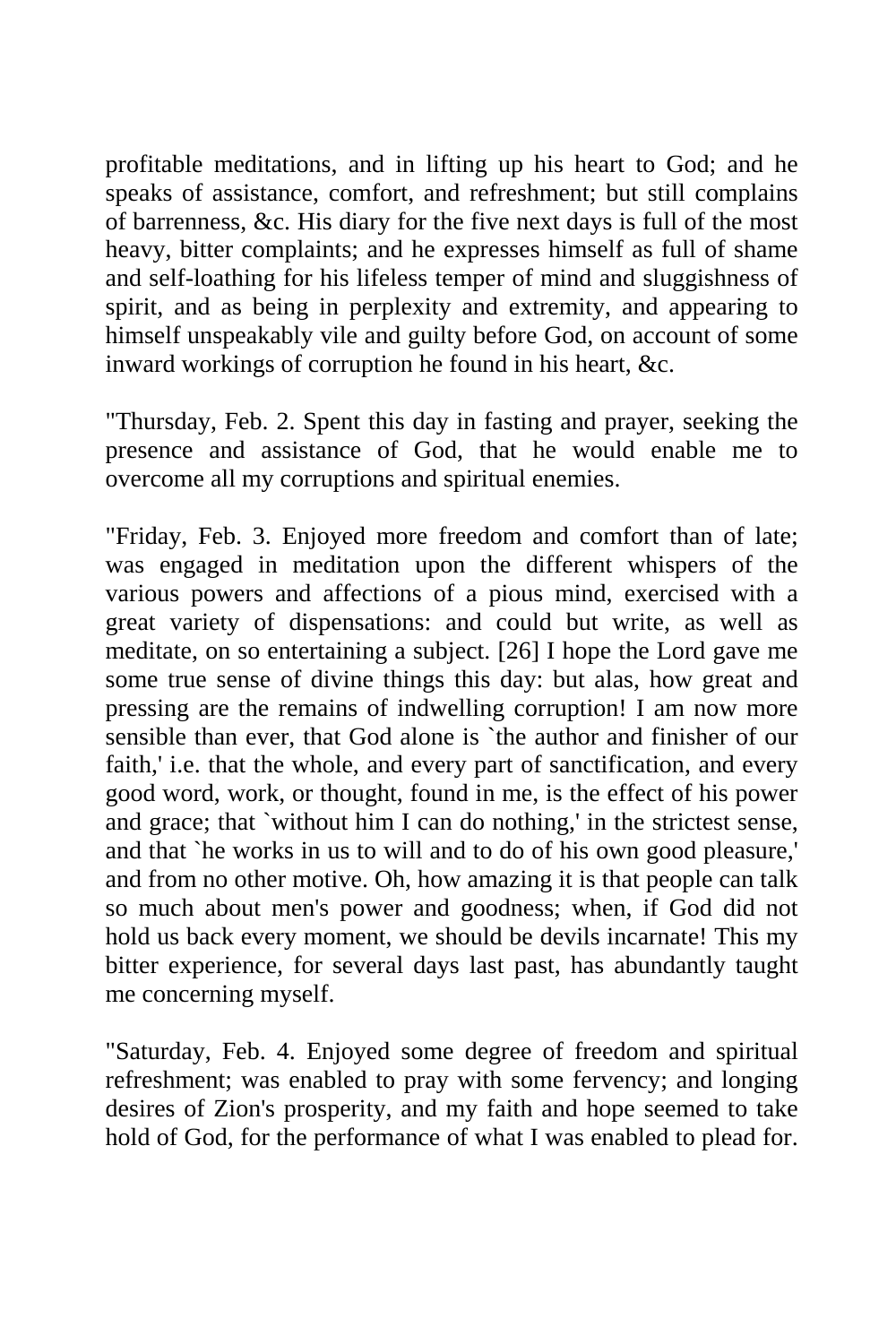Sanctification in myself, and the ingathering of God's elect, was all my desire; and the hope of its accomplishment, all my joy.

"Lord's day, Feb. 5. Was enabled in some measure to rest and confide in God, and to prize his presence and some glimpses of the light of his countenance, above my necessary food. Thought myself, after the season of weakness, temptation, and desertion I endured the last week, to be somewhat like Samson, when his locks began to grow again. Was enabled to preach to my people with more life and warmth than I have for some weeks past.

"Monday, Feb. 6. This morning my soul again was strengthened in God, and found some sweet repose in him in prayer; longing especially for the complete mortification of sensuality and pride, and for resignation to God's dispensations, at all times, as through grace I felt it at this time. I did not desire deliverance from any difficulty that attends my circumstances, unless God was willing. O how comfortable is this temper! — Spent most of the day in reading God's word, in writing, and prayer. Enjoyed repeated and frequent comfort and intenseness of soul in prayer through the day. In the evening spent some hours in private conversation with my people; and afterwards felt some warmth in secret prayer.

"Tuesday, Feb. 7. Was much engaged in some sweet meditations on the powers and affections of the godly soul in their pursuit of their beloved object: wrote something of the native language of spiritual sensation, in its soft and tender whispers; declaring, that it now feels and tastes that the Lord is gracious; that he is the supreme good, the only soul-satisfying happiness: that he is a complete, sufficient, and almighty portion: saying,

`Whom have I in heaven but thee? and there is none upon earth that I desire besides this blessed portion. O, I feel it is heaven to please him, and to be just what he would have me to be! O that my soul were holy, as he is holy! O that it were pure, even as Christ is pure; and perfect, as my Father in heaven is perfect! These, I feel, are the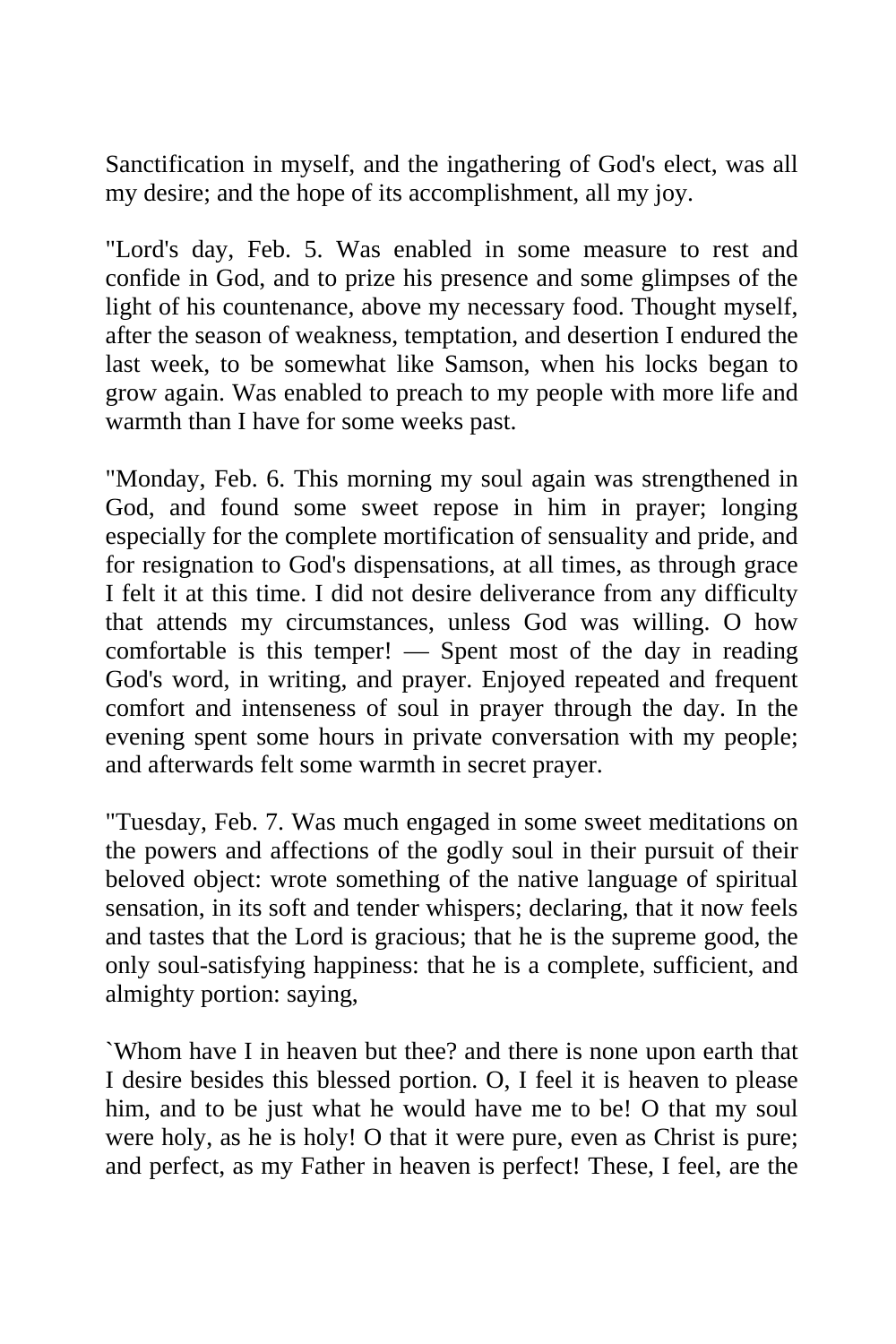sweetest commands in God's book, comprising all others. And shall I break them! must I break them! am I under a necessity of it as long as I live in the world! O my soul, woe, woe is me that I am a sinner, because I now necessarily grieve and offend this blessed God, who is infinite in goodness and grace! Oh, methinks, if he would punish me for my sins, it would not wound my heart so deep to offend him: but though I sin continually, yet he continually repeats his kindness to me! Oh, methinks I could bear any sufferings; but how can I bear to grieve and dishonour this blessed God! How shall I yield ten thousand times more honour to him? What shall I do to glorify and worship this best of beings? O that I could consecrate myself, soul and body, to his service for ever! O that I could give up myself to him, so as never more to attempt to be my own, or to have any will or affections that are not perfectly conformed to him! But, alas, alas! I find I cannot be thus entirely devoted to God; I cannot live, and not sin. O ye angels, do ye glorify him incessantly; and if possible, prostrate yourselves lower before the blessed King of heaven? I long to bear a part with you; and, if it were possible, to help you. Oh, when we have done all that we can, to all eternity, we shall not be able to offer the ten thousandth part of the homage that the glorious God deserves!'

"Felt something spiritual, devout, resigned, and mortified to the world, much of the day; and especially towards and in the evening. Blessed be God, that he enables me to love him for himself.

"Wednesday, Feb. 8. Was in a comfortable frame of soul most of the day; though sensible of, and restless under, spiritual barrenness. I find that both mind and body are quickly tired with intenseness and fervor in the things of God. O that I could be as incessant as angels in devotion and spiritual fervor!

"Thursday, Feb. 9. Observed this day as a day of fasting and prayer, entreating of God to bestow upon me his blessing and grace; especially to enable me to live a life of mortification to the world, as well as of resignation and patience. Enjoyed some realizing sense of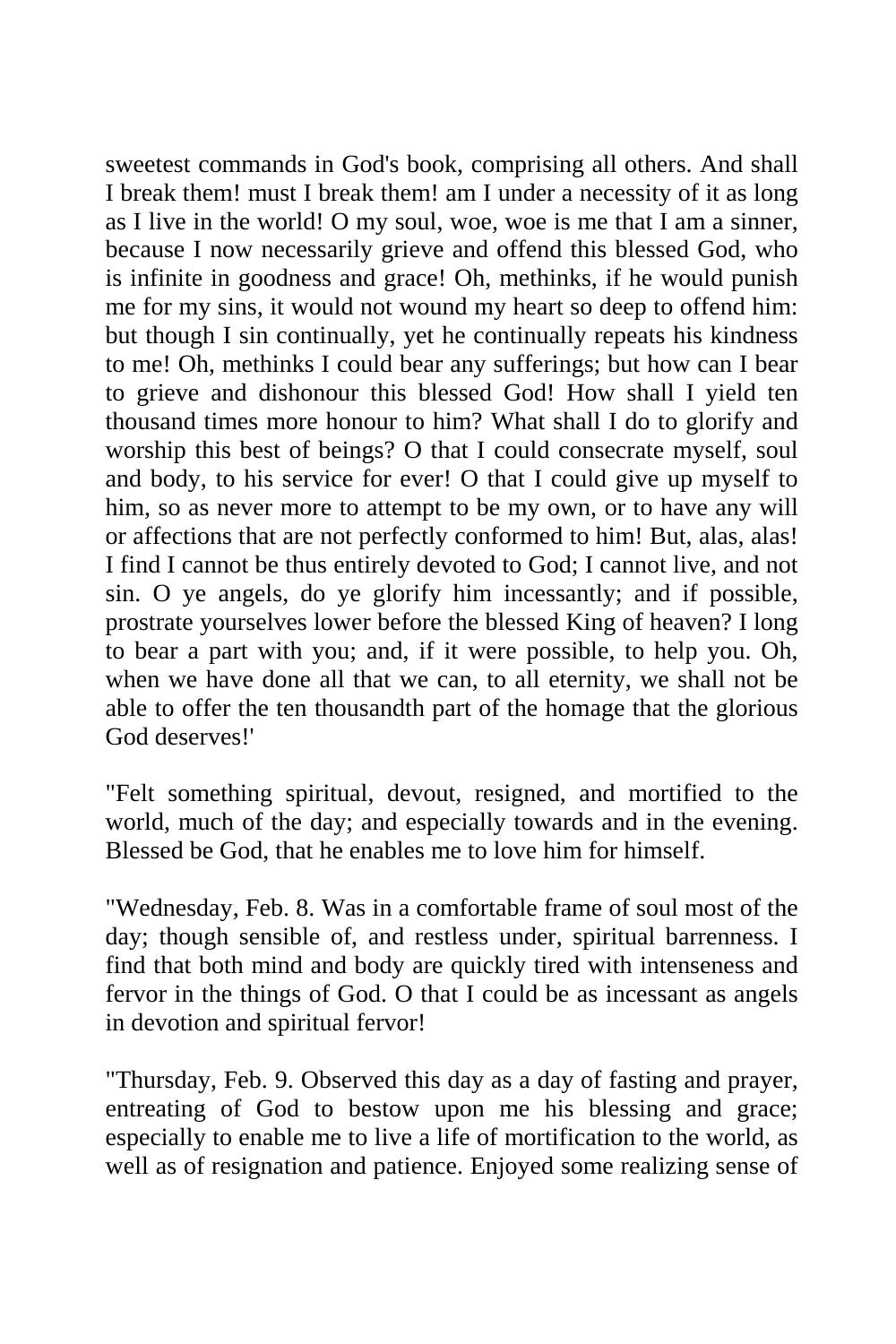divine power and goodness in prayer, several times; and was enabled to roll the burden of myself, and friends, and Zion, upon the goodness and grace of God: but, in the general, was more dry and barren than I have usually been of late upon such occasions.

"Friday, Feb. 10. Was exceedingly oppressed, most of the day, with shame, grief, and fear, under a sense of my past folly, as well as present barrenness and coldness. When God sets before me my past misconduct, especially any instances of misguided zeal, it sinks my soul into shame and confusion, makes me afraid of a shaking leaf. My fear is such as the prophet Jeremy complains of, Jer. xx.  $10. - I$ have no confidence to hold up my face, even before my fellowworms; but only when my soul confides in God, and I find the sweet temper of Christ, the spirit of humility, solemnity, and mortification, and resignation, alive in my soul. — But, in the evening, was unexpectedly refreshed in pouring out my complaint to God; my shame and fear was turned into a sweet composure and acquiescence in God.

"Saturday, Feb. 11. Felt much as yesterday: enjoyed but little sensible communion with God.

"Lord's day, Feb. 12. My soul seemed to confide in God, and to repose itself on him; and had outgoings of soul after God in prayer. Enjoyed some divine assistance, in the forenoon, in preaching; but in the afternoon, was more perplexed with shame, &c. Afterwards, found some relief in prayer; loved, as a feeble, afflicted, despised creature, to cast myself on a God of infinite grace and goodness, hoping for no happiness but from him.

"Monday, Feb. 13. Was calm and sedate in morning-devotions; and my soul seemed to rely on God. — Rode to Stockbridge, and enjoyed some comfortable meditations by the way; had a more refreshing taste and relish of heavenly blessedness than I have enjoyed for many months past. I have many times, of late, felt as ardent desires of holiness as ever; but not so much sense of the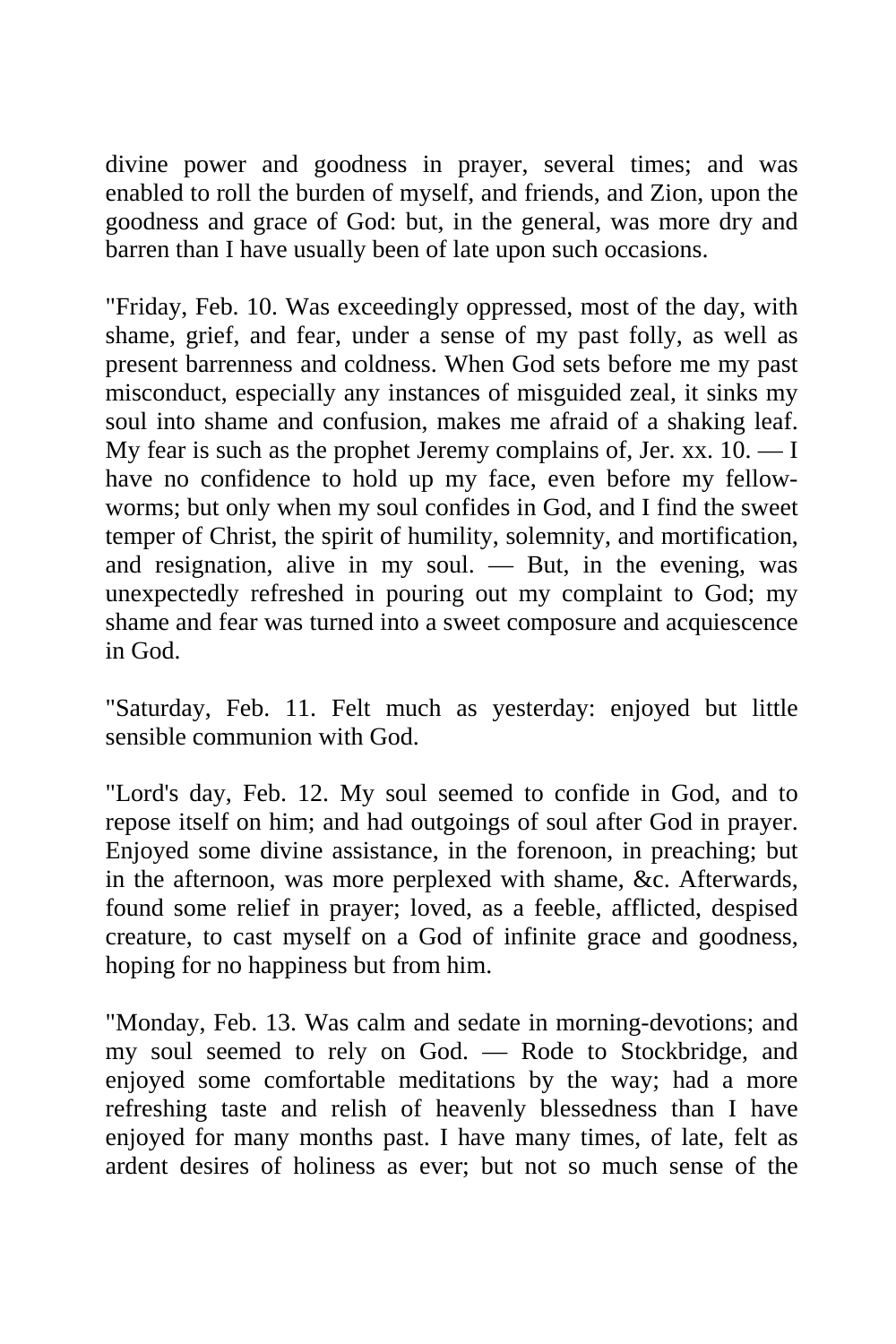sweetness and unspeakable pleasure of the enjoyments and employments of heaven. My soul longed to leave earth, and bear a part with angels in their celestial employments. My soul said, `Lord, it is good to be here;' and it appeared to be better to die than to lose the relish of these heavenly delights."

A sense of divine things seemed to continue with him, in a lesser degree, through the next day. On Wednesday he was, by some discourse that he heard, cast into a melancholy gloom, that operated much in the same manner as his melancholy had formerly done, when he came first to Kaunaumeek; the effects of which seemed to continue in some degree the six following days.

"Wednesday, Feb. 22. In the morning had as clear a sense of the exceeding pollution of my nature, as ever I remember to have had in my life. I then appeared to myself inexpressibly loathsome and defiled; sins of childhood, of early youth, and such follies as I had not thought of for years together, as I remember, came now fresh to my view as if committed but yesterday, and appeared in the most odious colours; they appeared more in numbers than the hairs of my head; yea, they `went over my head as a heavy burden.' — In the evening, the hand of faith seemed to be strengthened in God; my soul seemed to rest and acquiesce in him; was supported under my burdens, reading the 125th Psalm; and found that it was sweet and comfortable to lean on God.

"Thursday, Feb. 23. Was frequent in prayer, and enjoyed some assistance. — There is a God in heaven who overrules all things for the best; and this is the comfort of my soul: `I had fainted, unless I had believed to see the goodness of God in the land of the living,' notwithstanding present sorrows. — In the evening, enjoyed some freedom in prayer, for myself, friends, and the church of God.

"Friday, Feb. 24. Was exceeding restless and perplexed under a sense of the misimprovement of time; mourned to see time pass away; felt in the greatest hurry; seemed to have every thing to do: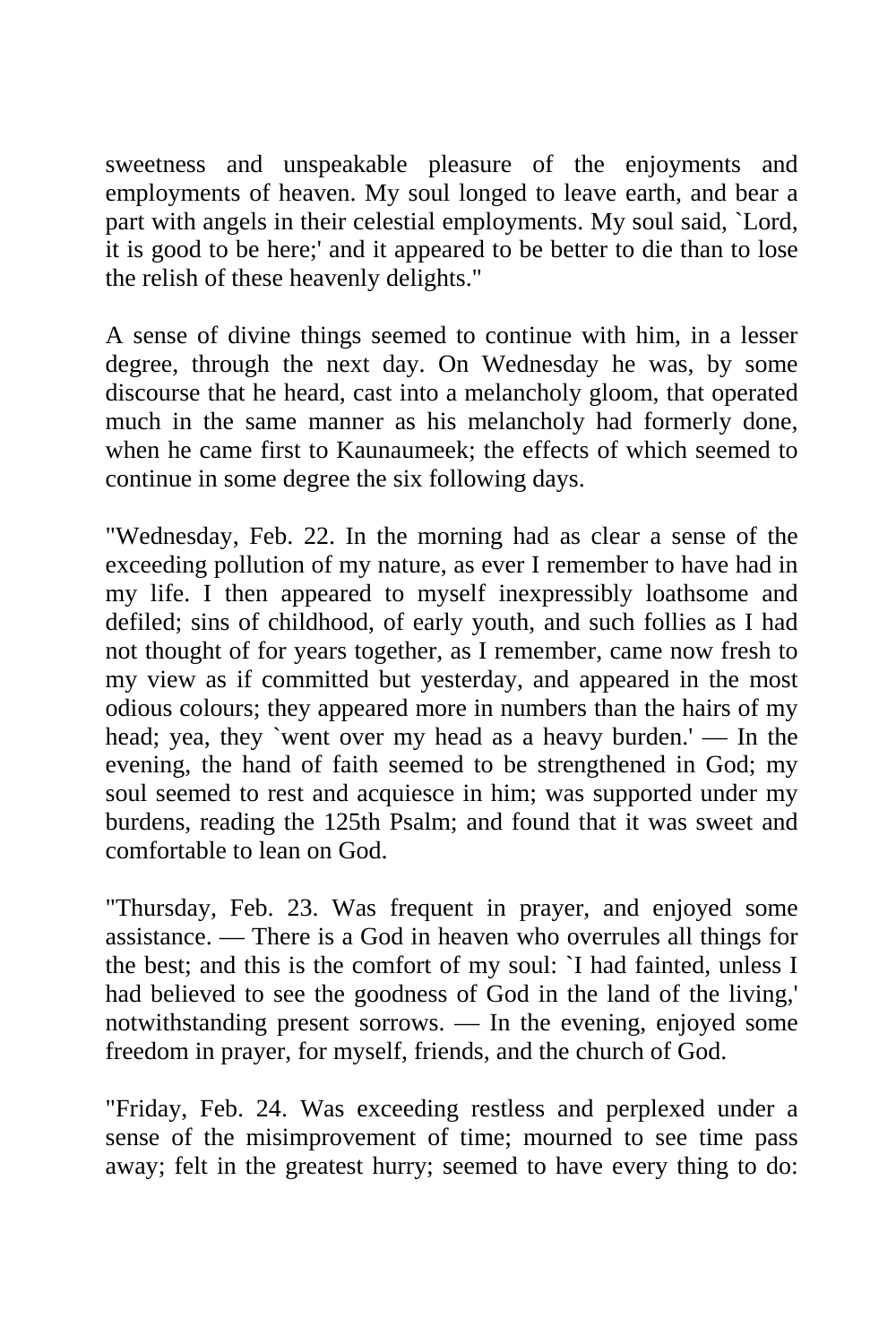yet could do nothing, but only grieve and groan under my ignorance, unprofitableness, meanness, the foolishness of my actions and thoughts, the pride and bitterness of some past frames, all which at this time appeared to me in lively colours, and filled me with shame. I could not compose my mind to any profitable studies, by reason of this pressure. And the reason, I judge, why I am not allowed to study a great part of my time, is, because I am endeavouring to lay in such a stock of knowledge, as shall be a self-sufficiency. — I know it to be my indispensable duty to study, and qualify myself in the best manner I can for public service; but this is my misery, I naturally study and prepare, that I may `consume it upon my lusts' of pride and self-confidence."

He continued in much the same frame of uneasiness at the misimprovement of time, and pressure of spirit under a sense of vileness, unprofitableness, &c. for the six following days; excepting some intervals of calmness and composure, in resignation to and confidence in God.

"Friday, March 2. Was most of the day employed in writing on a divine subject. Was frequent in prayer, and enjoyed some small degree of assistance. But in the evening, God was pleased to grant me a divine sweetness in prayer; especially in the duty of intercession. I think I never felt so much kindness and love to those who, I have reason to think, are my enemies — though at that time I found such a disposition to think the best of all, that I scarce knew how to think that any such thing as enmity and hatred lodged in any soul; it seemed as if all the world must needs be friends — and never prayed with more freedom and delight, for myself, or dearest friend, than I did now for my enemies.

"Saturday, March 3. In the morning spent (I believe) an hour in prayer, with great intenseness and freedom, and with the most soft and tender affection towards mankind. I longed that those who, I have reason to think, owe me ill will, might be eternally happy. It seemed refreshing to think of meeting them in heaven, how much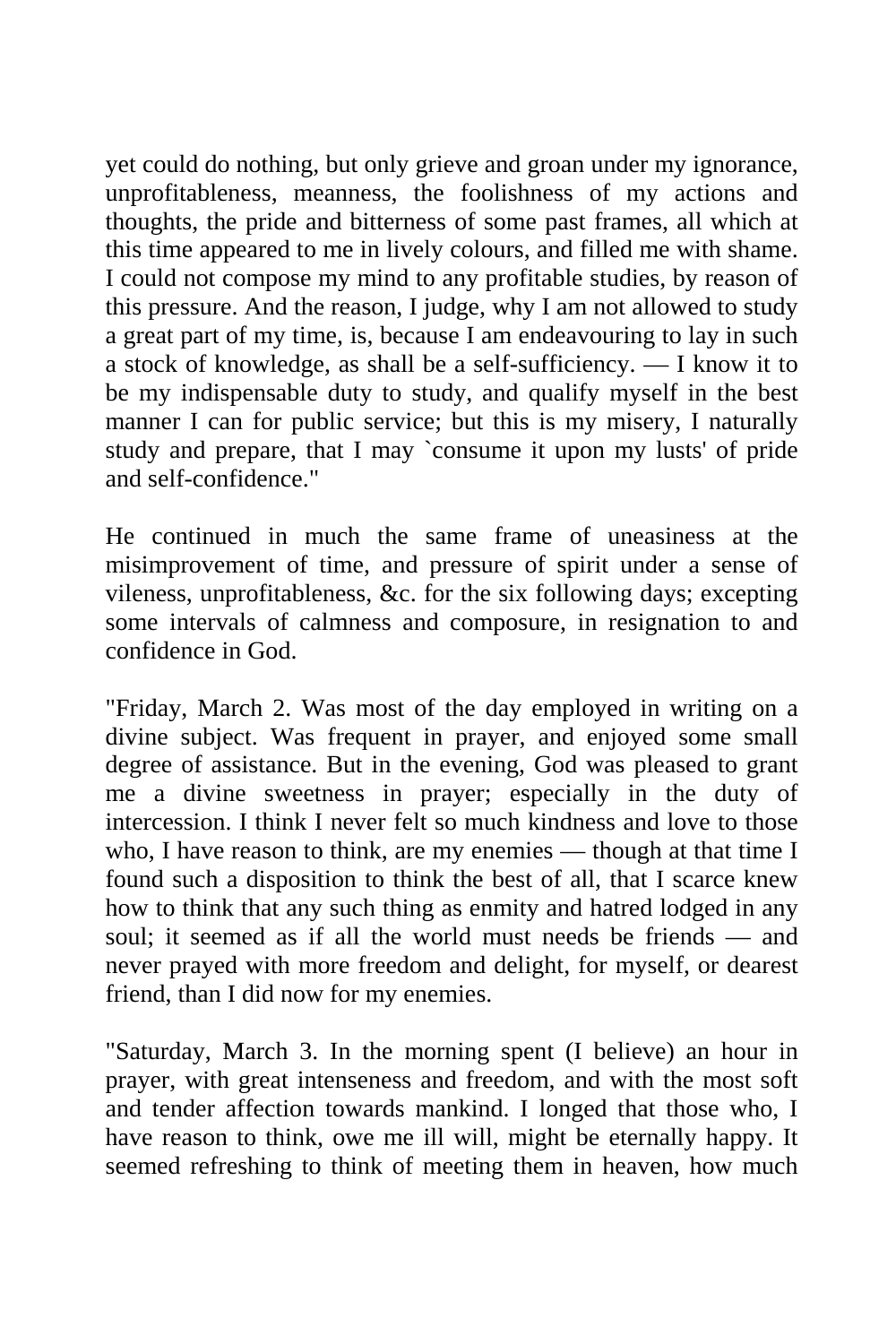soever they had injured me on earth: had no disposition to insist upon any confession from them, in order to reconciliation, and the exercise of love and kindness to them. O it is an emblem of heaven itself, to love all the world with a love of kindness, forgiveness, and benevolence; to feel our souls sedate, mild, and meek; to be void of all evil surmisings and suspicions, and scarce able to think evil of any man upon any occasion; to find our hearts simple, open, and free, to those that look upon us with a different eye! — Prayer was so sweet an exercise to me, that I knew not how to cease, lest I should lose the spirit of prayer. Felt no disposition to eat or drink, for the sake of the pleasure of it, but only to support my nature, and fit me for divine service. Could not be content without a very particular mention of a great number of dear friends at the throne of grace; as also the particular circumstances of many, so far as they were known.

"Lord's day, March 4. In the morning, enjoyed the same intenseness in prayer as yesterday morning, though not in so great a degree: felt the same spirit of love, universal benevolence, forgiveness, humility, resignation, mortification to the world, and composure of mind, as then. My soul rested in God; and I found I wanted no other refuge or friend. While my soul thus trusts in God, all things seem to be at peace with me, even the stones of the earth: but when I cannot apprehend and confide in God, all things appear with a different aspect."

Through the four next days he complains of barrenness, want of holy confidence in God, stupidity, wanderings of mind, &c. and speaks of oppression of mind under a sense of exceeding meanness, past follies, as well as present workings of corruption. — On Friday he seems to have been restored to a considerable degree of the same excellent frame that he enjoyed the Saturday before.

"Saturday, March 10. In the morning, felt exceeding dead to the world, and all its enjoyments: I thought I was ready and willing to give up life and all its comforts, as soon as called to it; and yet then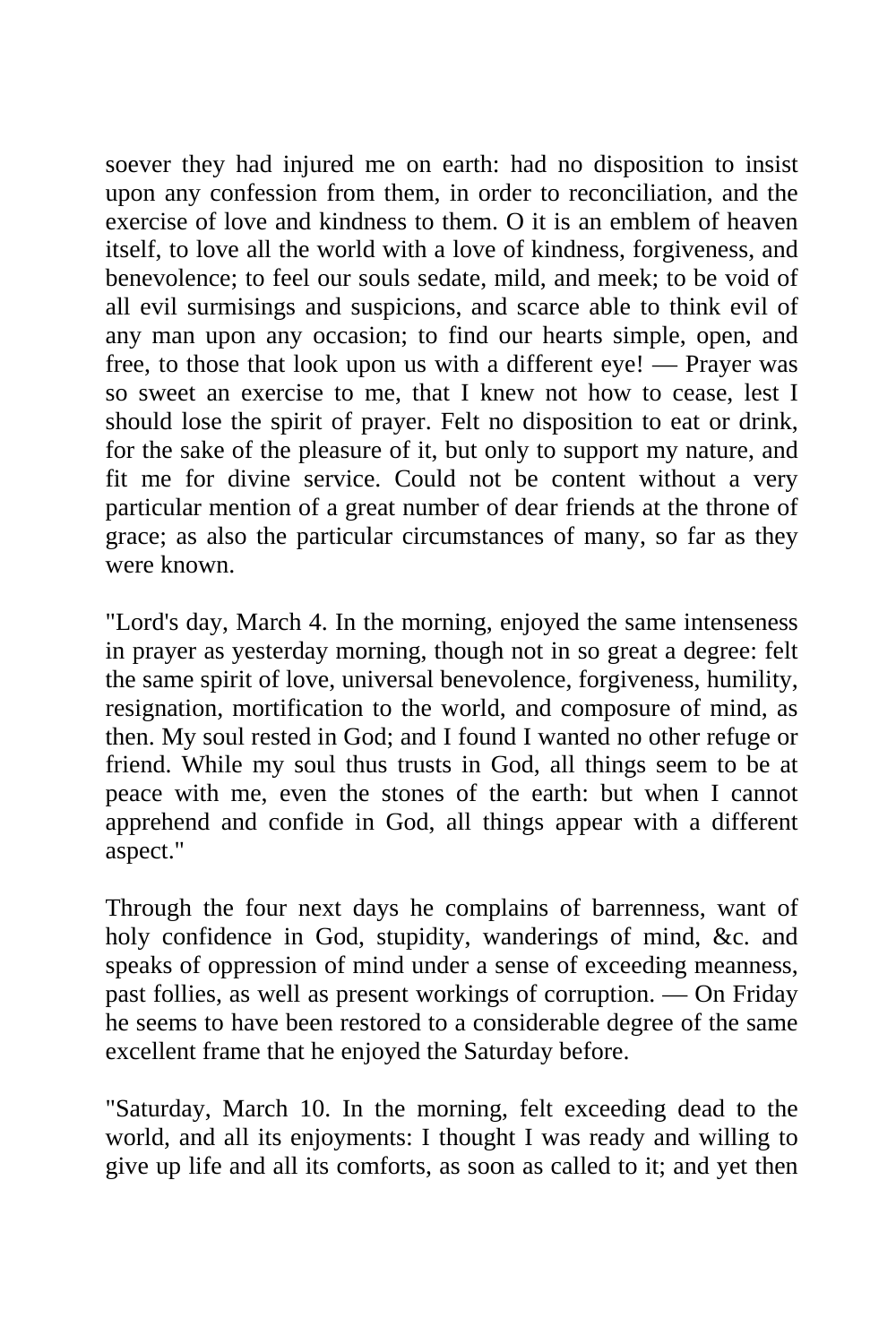had as much comfort of life as almost ever I had. Life itself now appeared but an empty bubble; the riches, honours, and common enjoyments of life appeared extremely tasteless. I longed to be perpetually and entirely crucified to all things here below, by cross of Christ. My soul was sweetly resigned to God's disposal of me, in every regard; and I saw there had nothing happened but what was best for me. I confided in God, that he would never leave me, though I should `walk through the valley of the shadow of death.' It was then my meat and drink to be holy, to live to the Lord, and die to the Lord. And I thought, that I then enjoyed such a heaven, as far exceeded the most sublime conceptions of an unregenerate soul; and even unspeakably beyond what I myself could conceive of at another time. I did not wonder that Peter said, "Lord, it is good to be here," when thus refreshed with divine glories. My soul was full of love and tenderness in the duty of intercession; especially felt a most sweet affection to some precious godly ministers of my acquaintance. Prayed earnestly for dear Christians, and for those I have reason to fear are my enemies; and could not have spoken a word of bitterness, or entertained a bitter thought, against the vilest man living. Had a sense of my own great unworthiness. My soul seemed to breathe forth love and praise to God afresh, when I thought he would let his children love and receive me as one of their brethren and fellow-citizens. When I thought of their treating me in that manner, I longed to lie at their feet; and could think of no way to express the sincerity and simplicity of my love and esteem of them, as being much better than myself. — Towards night was very sorrowful; seemed to myself the worst creature living; and could not pray, nor meditate, nor think of holding up my face before the world. — Was a little relieved in prayer, in the evening; but longed to get on my knees, and ask forgiveness of every body that ever had seen any thing amiss in my past conduct, especially in my religious zeal. — Was afterwards much perplexed, so that I could not sleep quietly.

"Lord's day, March 11. My soul was in some measure strengthened in God, in morning devotion; so that I was released from trembling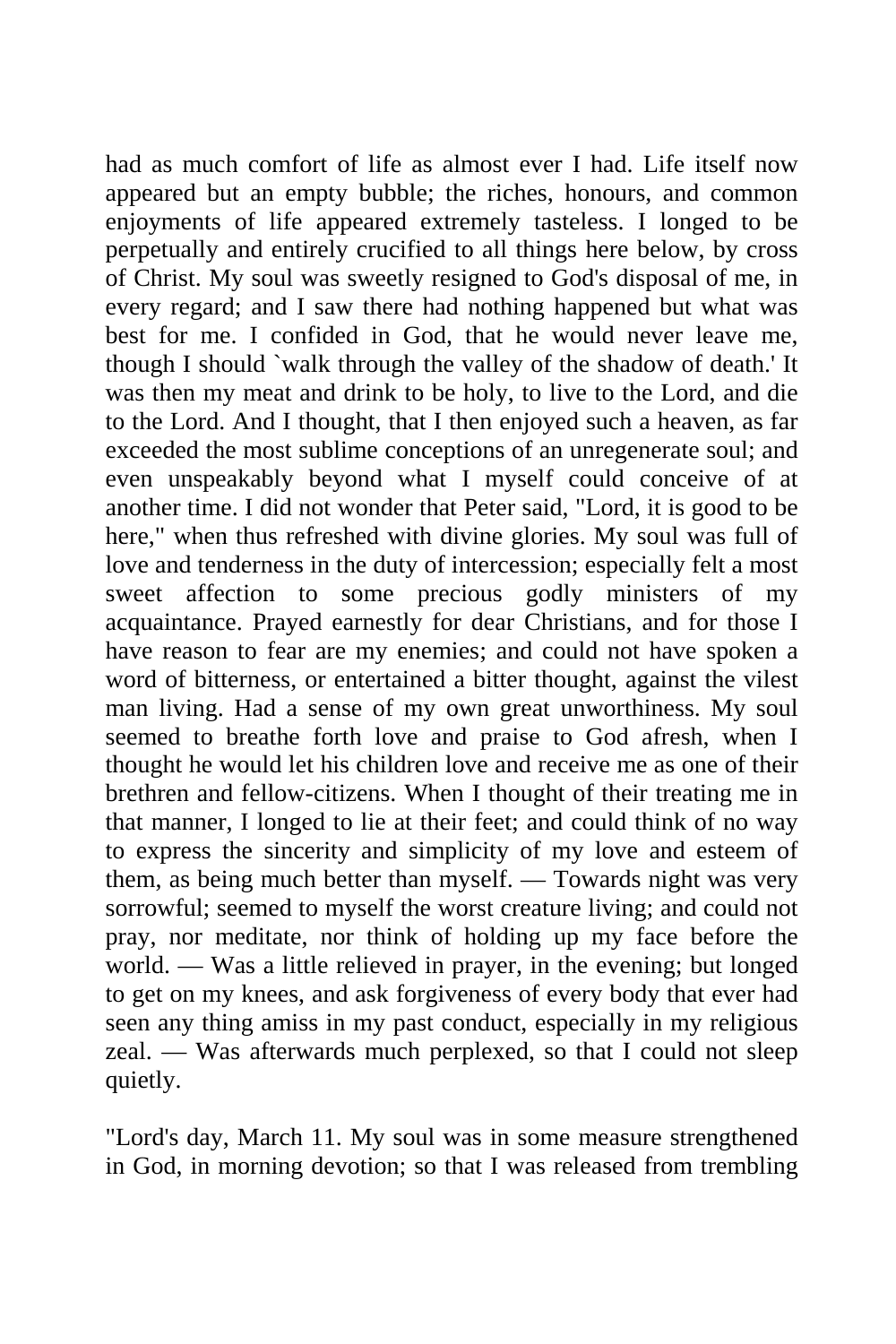fear and distress. — Preached to my people from the parable of the sower, Matt. xiii. and enjoyed some assistance, both parts of the day: had some freedom, affection, and fervency in addressing my poor people; longed that God should take hold of their hearts, and make them spiritually alive. And indeed I had so much to say to them, that I knew not how to leave off speaking. [27]

"Monday, March 12. In the morning was in a devout, tender, and loving frame of mind; and was enabled to cry to God, I hope, with a child-like spirit, with importunity, and resignation, and composure of mind. My spirit was full of quietness, and love to mankind; and longed that peace should reign on the earth: was grieved at the very thoughts of a fiery, angry, and intemperate zeal in religion; mourned over past follies in that regard; and my soul confided in God for strength and grace sufficient for my future work and trials. — Spent the day mainly in hard labor, making preparation for my intended journey.

"Tuesday, March 13. Felt my soul going forth after God sometimes; but not with such ardency as I longed for. In the evening, was enabled to continue instant in prayer, for some considerable time together; and especially had respect to the journey I designed to enter upon, with the leave of Divine Providence, on the morrow. Enjoyed some freedom and fervency, entreating that the divine presence might attend me in every place where my business might lead me; and had a particular reference to the trials and temptations that I apprehended I might be more eminently exposed to in particular places. Was strengthened and comforted; although I was before very weary. Truly the joy of the Lord is strength and life.

"Wednesday, March 14. Enjoyed some intenseness of soul in prayer, repeating my petitions for God's presence in every place where I expected to be in my journey. Besought the Lord that I might not be too much pleased and amused with dear friends and acquaintance, in one place and another. — Near ten set out on my journey; and near night came to Stockbridge.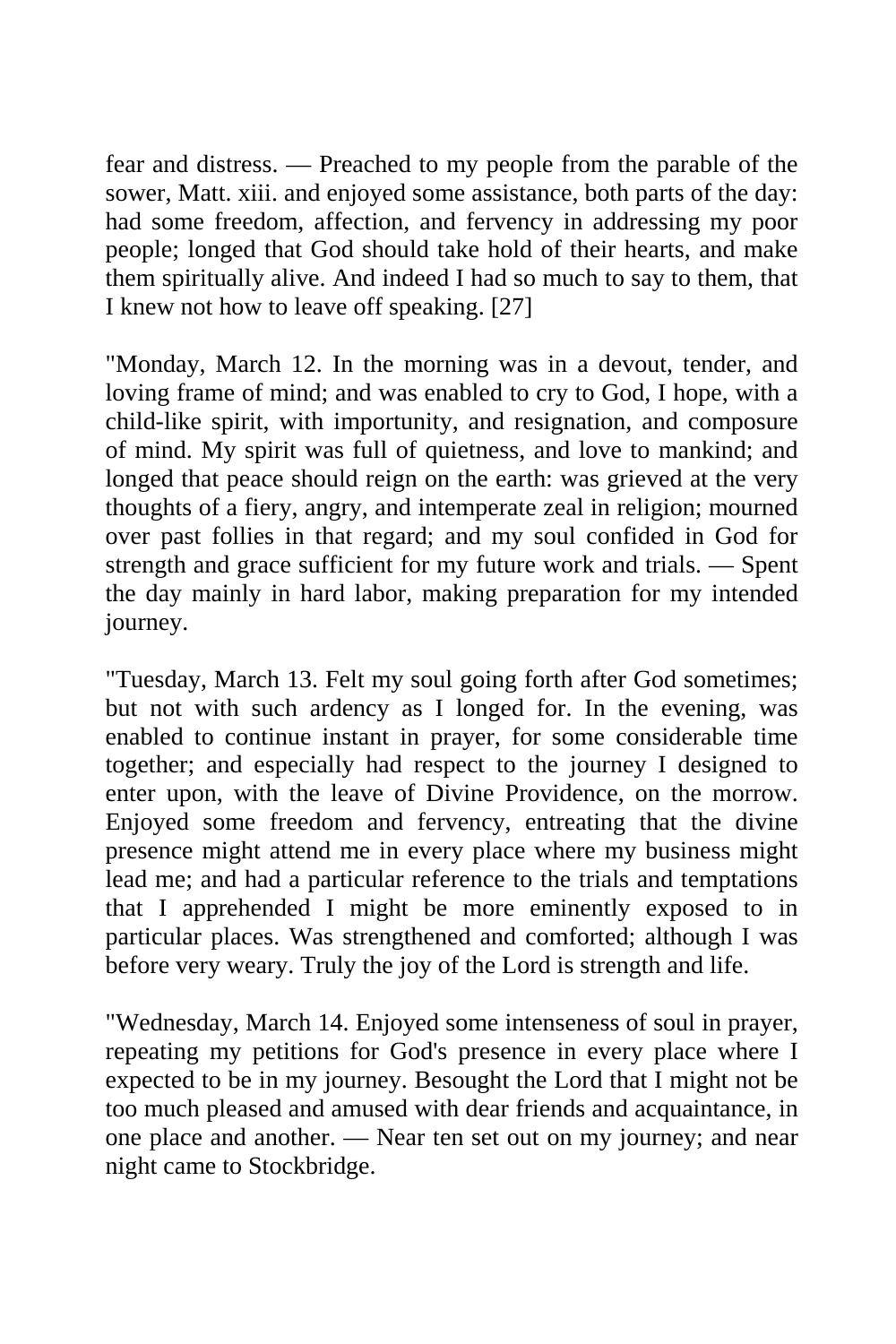"Thursday, March 15. Rode down to Sheffield. Here I met a messenger from East Hampton on Long-Island; who by the unanimous vote of that large town, was sent to invite me thither, in order to settle with that people, where I had been before frequently invited. Seemed more at a loss what was my duty than before; when I heard of the great difficulties of that place, I was much concerned and grieved, and felt some desires to comply with their request; but knew not what to do: endeavoured to commit the case to God."

The two next days he went no further than Salisbury, being much hindered by the rain. When he came there, he was much indisposed. — He speaks of comfortable and profitable conversation with Christian friends, on these days.

"Lord's day, March 18. [At Salisbury.] Was exceeding weak and faint, so that I could scarce walk: but God was pleased to afford me much freedom, clearness, and fervency in preaching: I have not had the like assistance in preaching to sinners for many months past. — Here another messenger met me, and informed me of the vote of another congregation, to give me an invitation to come among them upon probation for settlement. [28] Was somewhat exercised in mind with a weight and burden of care. O that God would `send forth faithful laborers into his harvest!'"

After this he went forward on his journey towards New York and New Jersey: in which he proceeded slowly; performing his journey under great degrees of bodily indisposition. However, he preached several times by the way, being urged by friends; in which he had considerable assistance. He speaks of comfort in conversation with Christian friends, from time to time, and of various things in the exercises and frames of his heart, that show much of a divine influence on his mind in this journey: but yet complains of the things that he feared, viz. a decline of his spiritual life, or vivacity in religion, by means of his constant removal from place to place, and want of retirement; and complains bitterly of his unworthiness,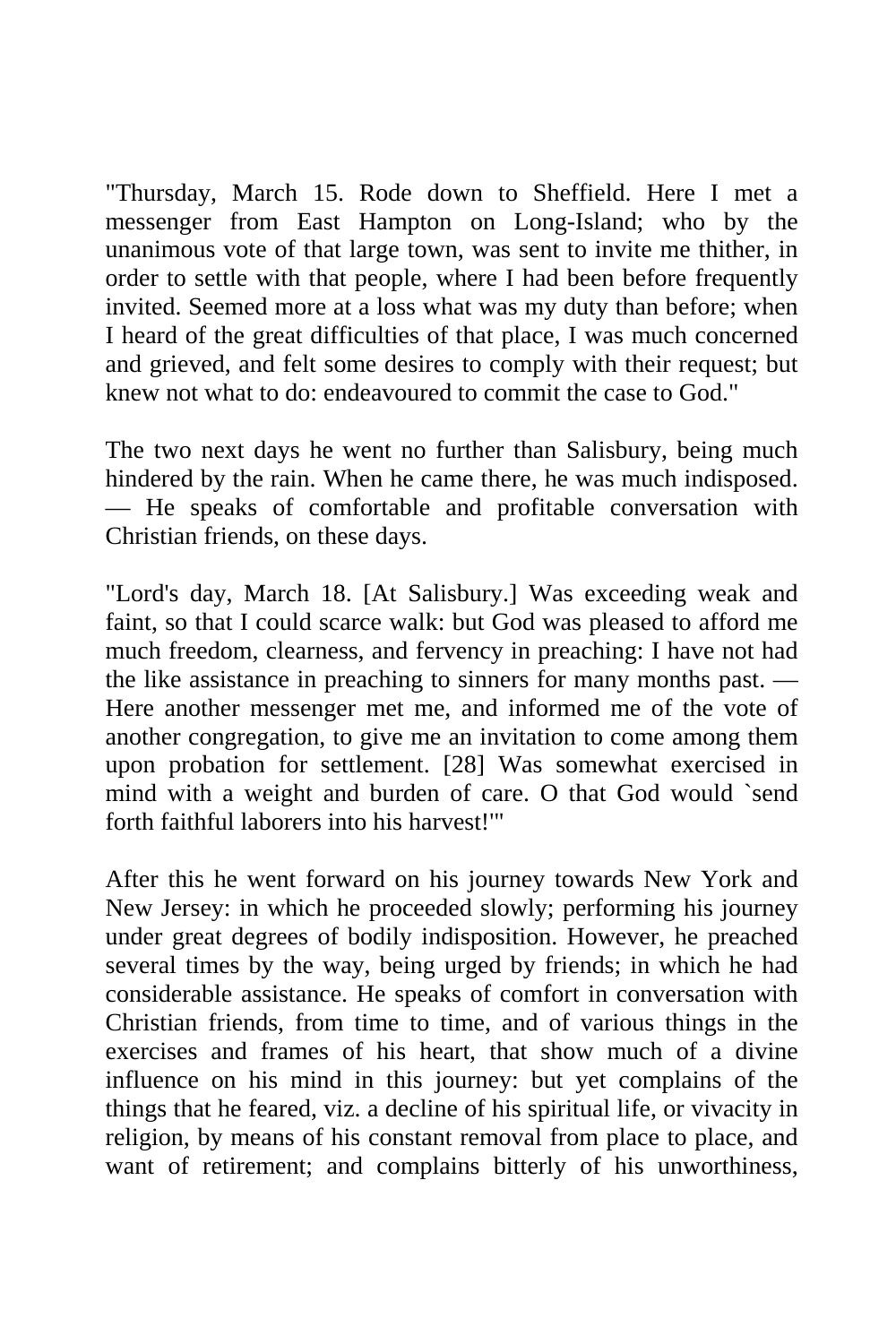deadness, &c. — He came to New York on Wednesday, March 28, and to Elizabeth-town on the Saturday following, where it seems he waited till the commissioners came together.

"Thursday, April 5. Was again much exercised with weakness, and with pain in my head. Attended on the commissioners in their meeting. [29] Resolved to go on still with the Indian affair, if Divine Providence permitted; although I had before felt some inclination to go to East Hampton, where I was solicited to go." [30]

After this, he continued two or three days in the Jerseys, very ill; and then returned to New York; and from thence into New England; and went to his native town of Haddam, where he arrived on Saturday, April 14. — And he continues still his bitter complaints of want of retirement. While he was in New York, he says thus, "Oh, it is not the pleasures of the world can comfort me! If God deny his presence, what are the pleasures of the city to me? One hour of sweet retirement where God is, is better than the whole world." And he continues to complain of his ignorance, meanness, and unworthiness. However, he speaks of some seasons of special assistance, and divine sweetness. — He spent some days among his friends at East Hampton and Millington.

"Tuesday, April 17. Rode to Millington again; and felt perplexed when I set out; was feeble in body, and weak in faith. I was going to preach a lecture; and feared I should never have assistance enough to get through. But contriving to ride alone, at a distance from the company that was going, I spent the time in lifting up my heart to God: had not gone far before my soul was abundantly strengthened with those words, `If God be for us, who can be against us?' I went on, confiding in God; and fearing nothing so much as selfconfidence. In this frame I went to the house of God, and enjoyed some assistance. Afterwards felt the spirit of love and meekness in conversation with some friends. Then rode home to my brother's; and in the evening, singing hymns with friends, my soul seemed to melt; and in prayer afterwards, enjoyed the exercise of faith, and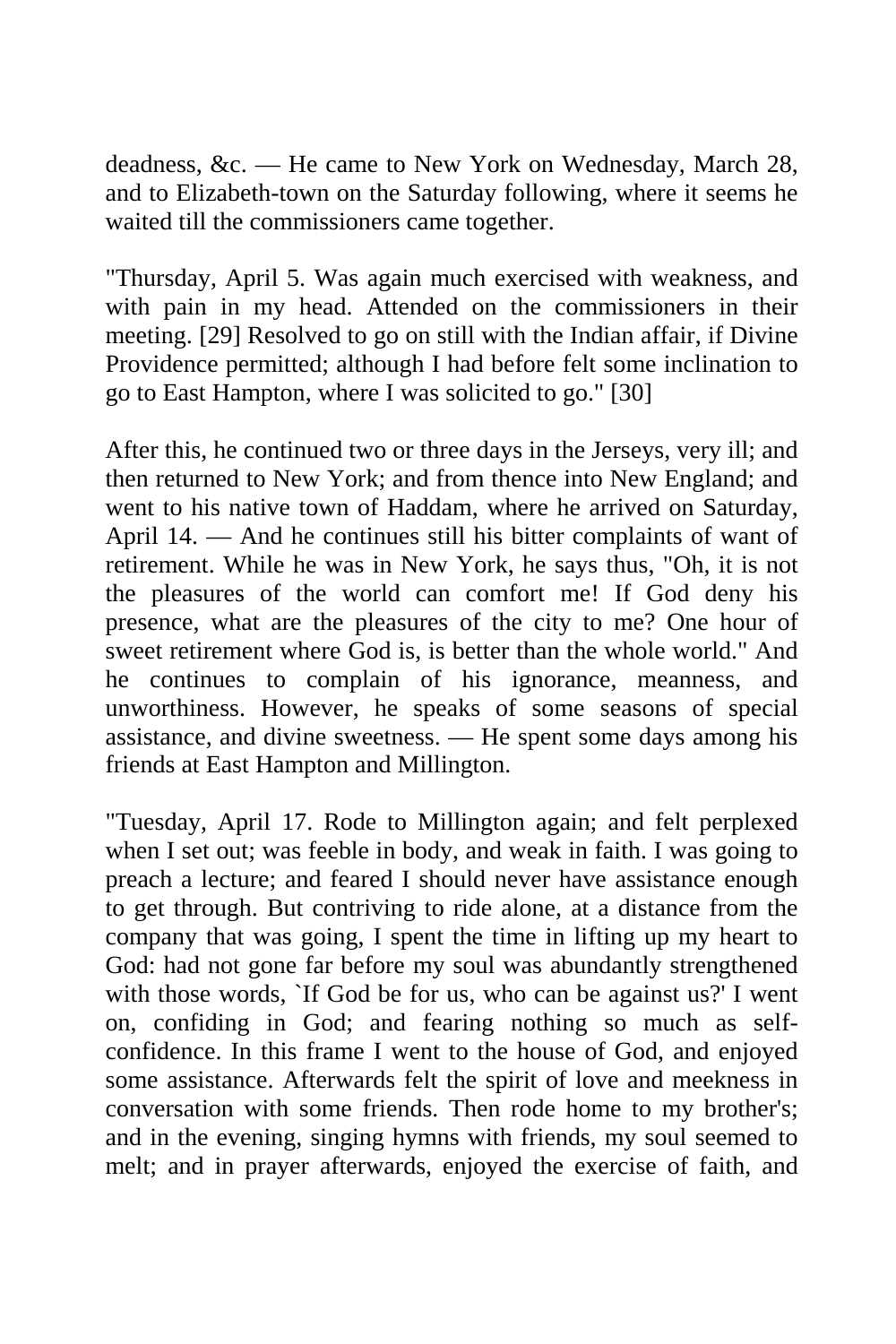was enabled to be fervent in spirit: found more of God's presence, than I have done any time in my late wearisome journey. Eternity appeared very near; my nature was very weak, and seemed ready to be dissolved; the sun declining, and the shadows of the evening drawing on apace. O I longed to fill up the remaining moments all for God! Though my body was so feeble, and wearied with preaching, and much private conversation, yet I wanted to sit up all night to do something for God. To God, the giver of these refreshments, be glory for ever and ever. Amen.

"Wednesday, April 18. Was very weak, and enjoyed but little spiritual comfort. Was exercised with one who caviled against original sin. May the Lord open his eyes to see the fountain of sin in himself!"

After this, he visited several ministers in Connecticut; and then traveled towards Kaunaumeek, and came to Mr. Sergeant's at Stockbridge, Thursday, April 26. He performed this journey in a very weak state of body. The things he speaks of, appertaining to the frames and exercises of his mind, are at some times deadness and want of spiritual comfort; at other times, resting in God, spiritual sweetness in conversation, engagedness in meditation on the road, assistance in preaching, rejoicing to think that so much more of his work was done, and he so much nearer to the eternal world. And he once and again speaks of a sense of great ignorance, spiritual pollution, &c.

"Friday and Saturday, April 27, and 28. Spent some time in visiting friends, and discoursing with my people, (who were now moved down from their own place to Mr. Sergeant's,) and found them very glad to see me returned. Was exercised in my mind with a sense of my own unworthiness.

"Lord's day, April 29. Preached for Mr. Sergeant, both parts of the day, from Rev. xiv. 4. `These are they which were not defiled,' &c. Enjoyed some freedom in preaching, though not much spirituality.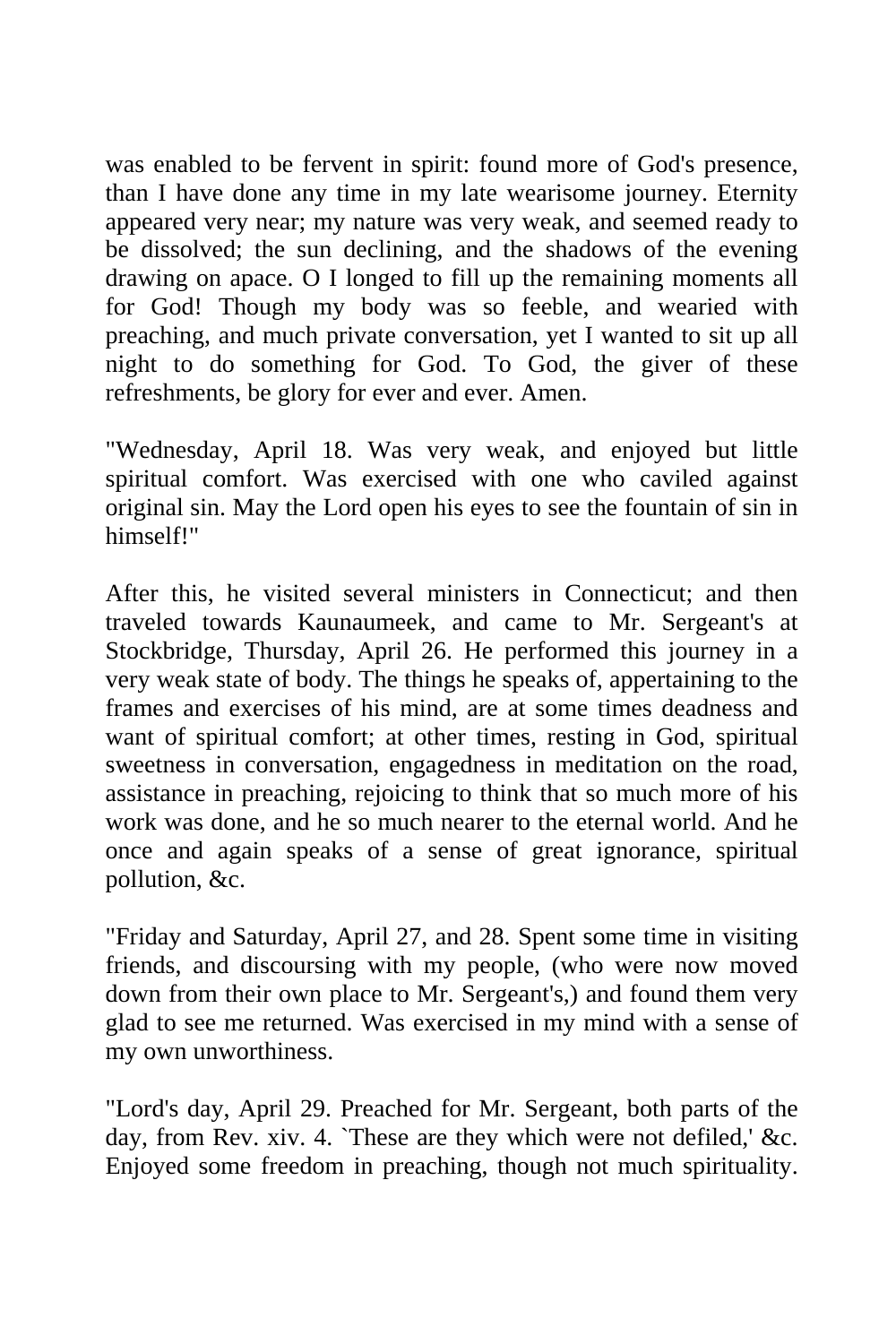In the evening, my heart was in some measure lifted up in thankfulness to God for any assistance.

"Monday, April 30. Rode to Kaunaumeek, but was extremely ill; did not enjoy the comfort I hoped for in my own house.

"Tuesday, May 1. Having received new orders to on to a number of Indians on Delaware river in Pennsylvania, and my people here being mostly removed to Mr. Sergeant's, I this day took all my clothes, books, &c. and disposed of them, and set out for Delaware river: but made it my way to return to Mr. Sergeant's; which I did this day, just at night. Rode several hours in the rain through the howling wilderness, although I was so disordered in body, that little or nothing but blood came from me."

He continued at Stockbridge the next day, and on Thursday rode a little way, to Sheffield, under a great degree of illness; but with encouragement and cheerfulness of mind under his fatigues. On Friday he rode to Salisbury, and continued there till after the sabbath. He speaks of his soul's being, some part of this time, refreshed in conversation with some Christian friends, about their heavenly home and their journey thither. At other times, he speaks of himself as exceedingly perplexed with barrenness and deadness, and has this exclamation, "Oh, that time should pass with so little done for God!" — On Monday he rode to Sharon; and speaks of himself as distressed at the consideration of the misimprovement of time.

"Tuesday, May 8. Set out from Sharon in Connecticut, and traveled about forty-five miles to a place called the Fish-kill; [31] and lodged there. Spent much of my time, while riding, in prayer, that God would go with me to Delaware. My heart sometimes was ready to sink with the thoughts of my work, and going alone in the wilderness, I knew not where: but still it was comfortable to think, that others of God's children had `wandered about in caves and dens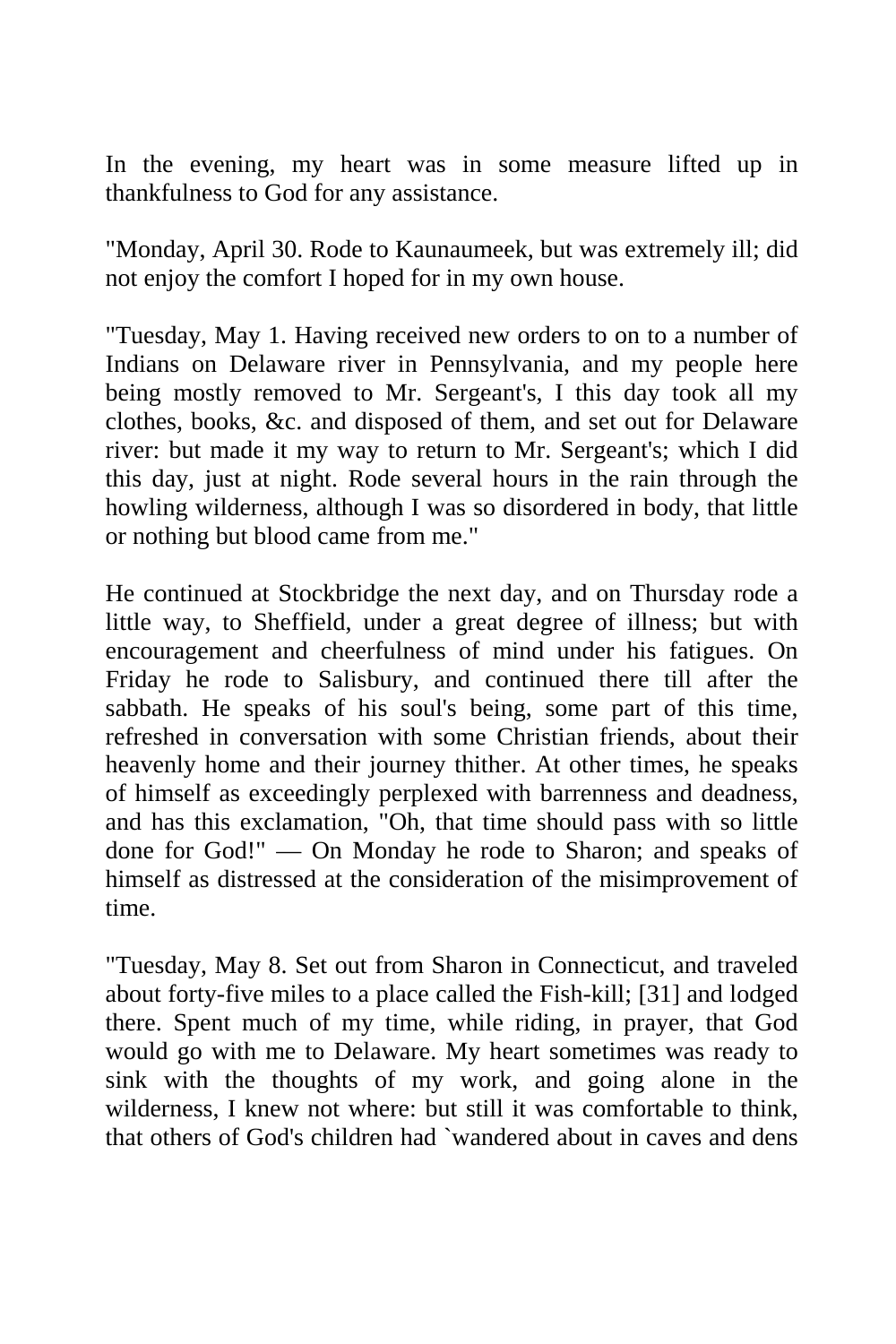of the earth,' and Abraham, when he was called to go forth, `went out, not knowing whither he went.' O that I might follow after God!"

The next day he went forward on his journey; crossed Hudson's river, and went to Goshen in the Highlands; and so traveled across the woods, from Hudson's river to Delaware, about a hundred miles, through a desolate and hideous country, above New Jersey; where were very few settlements; in which journey he suffered much fatigue and hardship. He visited some Indians in the way, [32] and discoursed with them concerning Christianity. Was considerably melancholy and disconsolate, being alone in a strange wilderness. On Saturday he came to a settlement of Irish and Dutch people, about twelve miles above the Forks of Delaware.

"Lord's day, May 13. Rose early; felt very poorly after my long journey, and after being wet and fatigued. Was very melancholy; have scarce even seen such a gloomy morning in my life; there appeared to be no sabbath; the children were all at play; I a stranger in the wilderness, and knew not where to go; and all circumstances seemed to conspire to render my affairs dark and discouraging. Was disappointed respecting an interpreter, and heard that the Indians were much scattered, &c. Oh, I mourned after the presence of God, and seemed like a creature banished from his sight! yet he was pleased to support my sinking soul, amidst all my sorrows; so that I never entertained any thought of quitting my business among the poor Indians; but was comforted to think that death would ere long set me free from these distresses. — Rode about three or four miles to the Irish people, where I found some that appeared sober and concerned about religion. My heart then began to be a little encouraged: went and preached first to the Irish, and then to the Indians; and in the evening, was a little comforted; my soul seemed to rest on God, and take courage. O that the Lord would be my support and comforter in an evil world!

"Monday, May 14. Was very busy in some necessary studies. Felt myself very loose from all the world; all appeared `vanity and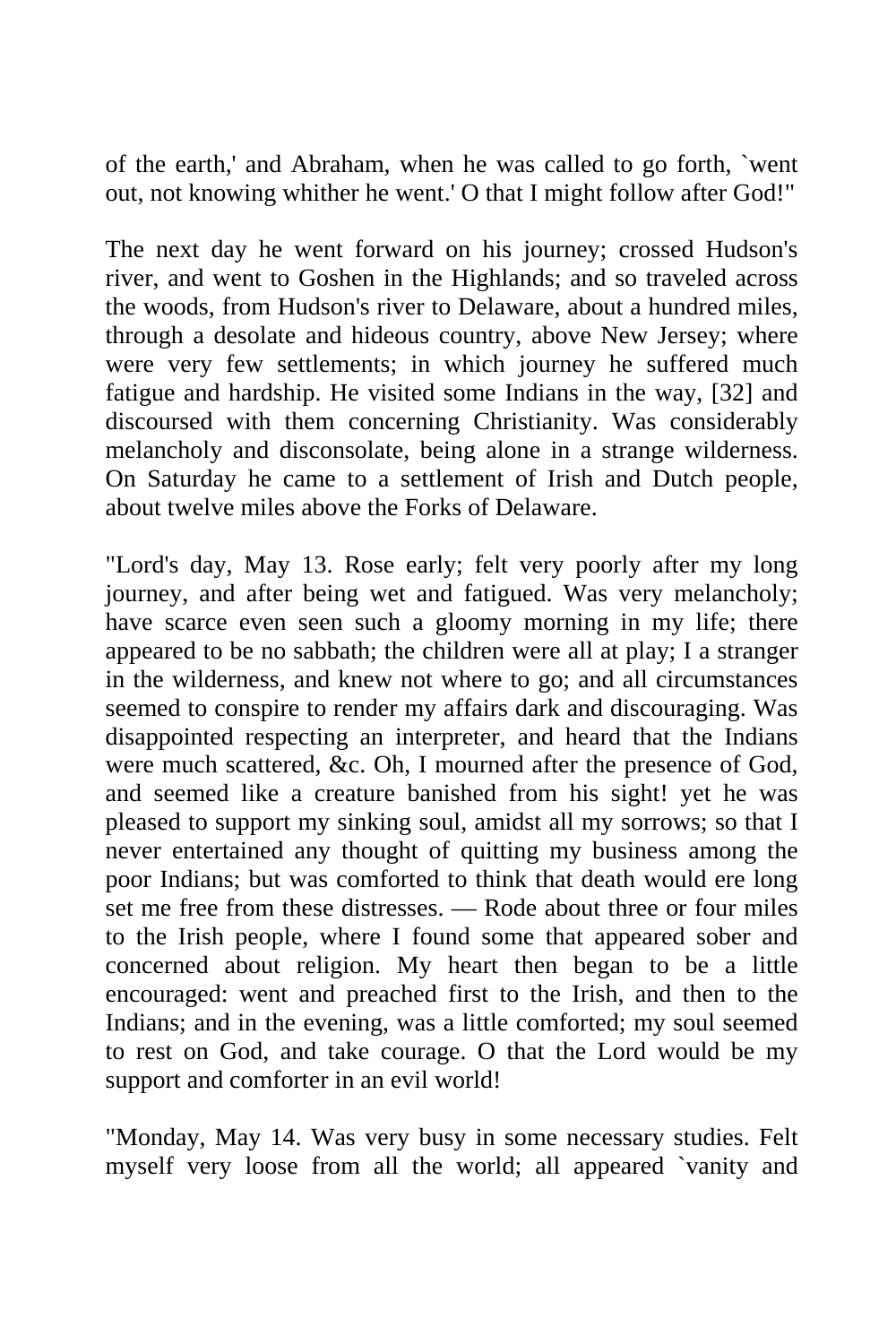vexation of spirit.' Seemed lonesome and disconsolate, as if I were banished from all mankind, and bereaved of all that is called pleasurable in the world; but appeared to myself so vile and unworthy, it seemed fitter for me to be here than any where.

"Tuesday, May 15. Still much engaged in my studies; and enjoy more health than I have for some time past: but was something dejected in spirit with a sense of my meanness; seemed as if I could never do any thing at all to any good purpose by reason of ignorance and folly. O that a sense of these things might work more habitual humility in my soul!"

He continued much in the same frame the next day.

"Thursday, May 17. Was this day greatly distressed with a sense of my vileness; appeared to myself too bad to walk on God's earth, or to be treated with kindness by any of his creatures. God was pleased to let me see my inward pollution and corruption, to such a degree, that I almost despaired of being made holy: `Oh! wretched man that I am! who shall deliver me from the body of this death?' In the afternoon met with the Indians, according to appointment, and preached to them. And while riding to them, my soul seemed to confide in God; and afterwards had some relief and enlargement of soul in prayer, and some assistance in the duty of intercession; vital piety and holiness appeared sweet to me, and I longed for the perfection of it.

"Friday, May 18. Felt again something of the sweet spirit of religion; and my soul seemed to confide in God, that he would never leave me. — But oftentimes saw myself so mean a creature, that I knew not how to think of preaching. O that I could always live to and upon God!

"Saturday, May 19. Was, some part of the time, greatly oppressed with the weight and burden of my work; it seemed impossible for me ever to go through with the business I had undertaken. —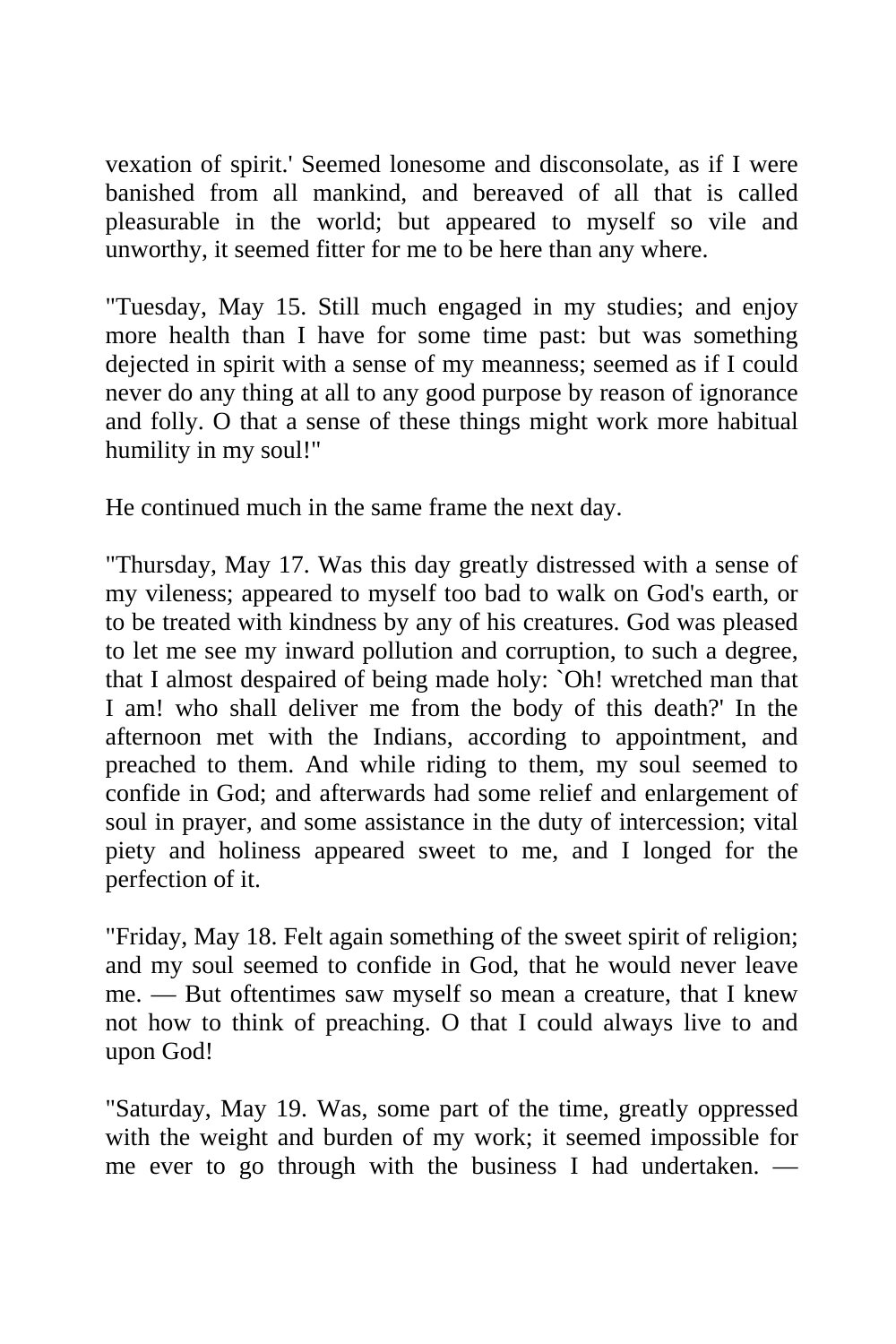Towards night was very calm and comfortable; and I think my soul trusted in God for help.

"Lord's day, May 20. Preached twice to the poor Indians, and enjoyed some freedom in speaking, while I attempted to remove their prejudices against Christianity. My soul longed for assistance from above, all the while; for I saw I had no strength sufficient for that work. Afterwards preached to the Irish people; was much assisted in the first prayer, and something in sermon. Several persons seemed much concerned for their souls, with whom I discoursed afterwards with much freedom and some power. Blessed be God for any assistance afforded to an unworthy worm. O that I could live to him!"

Through the remainder of this week he was sometimes ready to sink with a sense of his unworthiness and unfitness for the work of the ministry; and sometimes encouraged and lifted above his fears and sorrows, and was enabled confidently to rely on God; and especially on Saturday, towards night, he enjoyed calmness and composure, and assistance in prayer to God. He rejoiced, "That God remains unchangeably powerful and faithful, a sure and sufficient portion, and the dwelling-place of his children in all generations."

"Lord's day, May 27. Visited my Indians in the morning, and attended upon a funeral among them; was affected to see their heathenish practices. O that they might be 'turned from darkness to light!' Afterwards got a considerable number of them together, and preached to them; and observed them very attentive. After this, preached to the white people from Heb. ii. 3. `How shall we escape, if we neglect,' &c. Was enabled to speak with some freedom and power: several people seemed much concerned for their souls; especially one who had been educated a Roman catholic. Blessed be the Lord for any help.

"Monday, May 28. Set out from the Indians above the Forks of Delaware, on a journey towards Newark in New Jersey, according to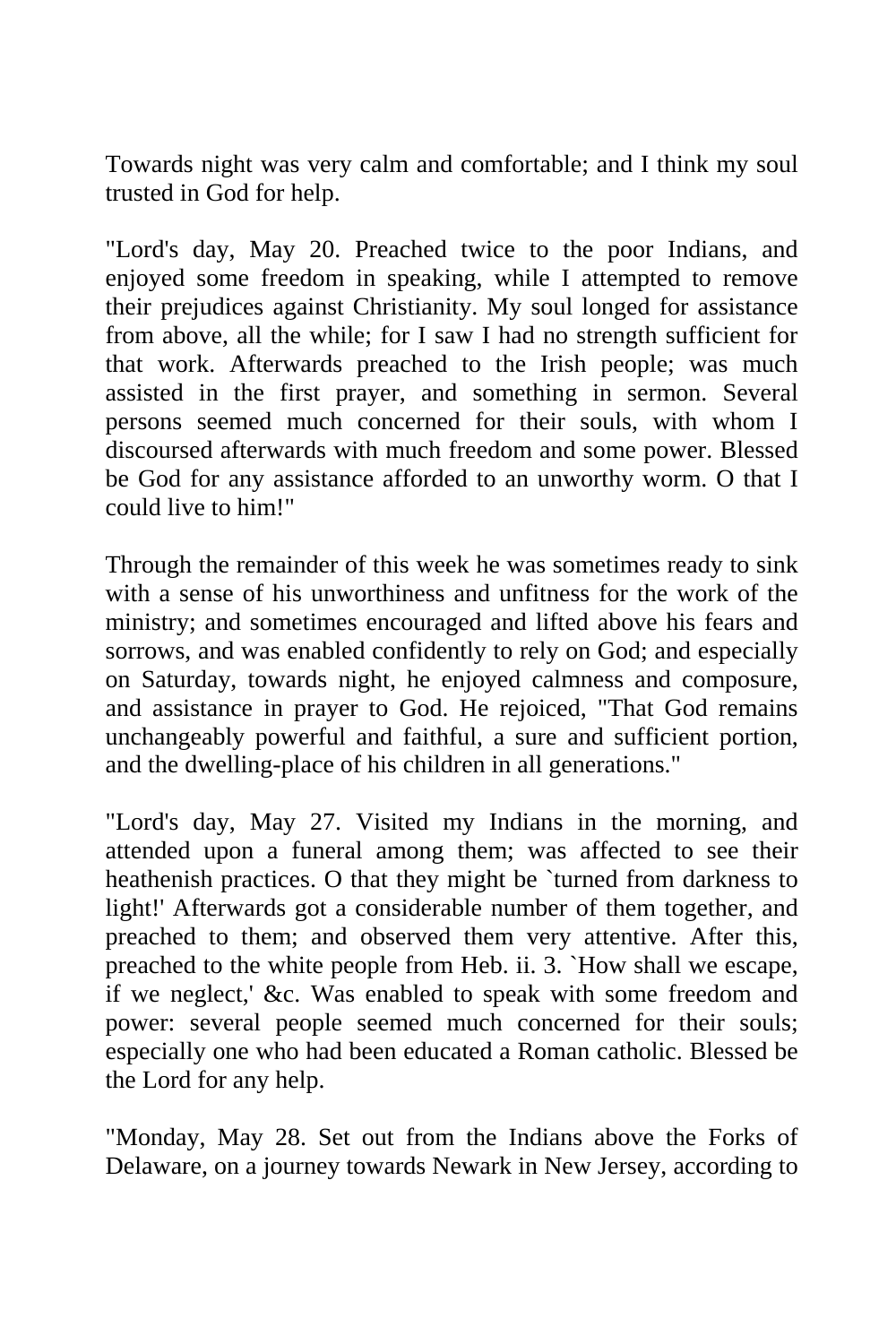my orders. Rode through the wilderness; was much fatigued with the heat; lodged at a place called Black-river; was exceedingly tired and worn out."

On Tuesday he came to Newark. The next day, went to Elizabethtown; on Thursday he went to New York; and on Friday returned to Elizabeth-town. These days were spent in some perplexity of mind. He continued at Elizabeth-town till Friday in the week following. Was enlivened, refreshed, and strengthened on the sabbath at the Lord's table. The ensuing days of the week were spent chiefly in studies preparatory to his ordination; and on some of them he seemed to have much of God's gracious presence, and of the sweet influences of his Spirit; but was in a very weak state of body. On Saturday he rode to Newark.

"Lord's day, June 10. [At Newark] In the morning, was much concerned how I should perform the work of the day; and trembled at the thoughts of being left to myself. — Enjoyed very considerable assistance in all parts of the public service. Had an opportunity again to attend on the ordinance of the Lord's supper, and through divine goodness was refreshed in it: my soul was full of love and tenderness towards the children of God, and towards all men; felt a certain sweetness of disposition towards every creature. At night I enjoyed more spirituality and sweet desire of holiness, than I have felt for some time: was afraid of every thought and every motion, lest thereby my heart should be drawn away from God. O that I might never leave the blessed God! `Lord, in thy presence is fulness of joy.' O the blessedness of living to God!

"Monday, June 11. This day the Presbytery met together at Newark, in order to my ordination. Was very weak and disordered in body; yet endeavoured to repose my confidence in God. Spent most of the day alone; especially the forenoon. At three in the afternoon preached my probation-sermon, from Acts xxvi. 17, 18. `Delivering thee from the people, and from the Gentiles,' &c. being a text given me for that end. Felt not well, either in body or mind; however God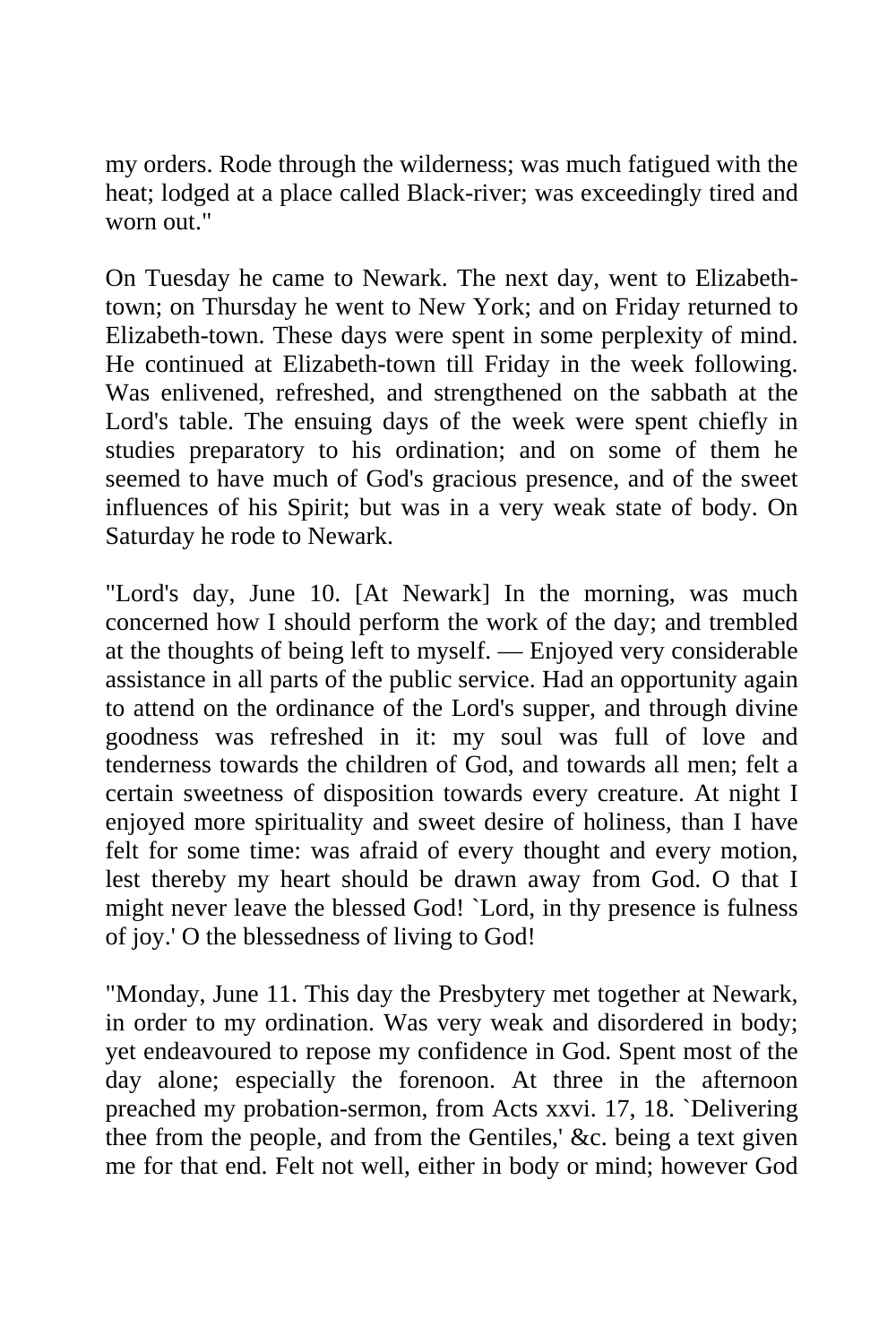carried me through comfortably. Afterwards passed an examination before the Presbytery. Was much tired, and my mind burdened with the greatness of that charge I was in the most solemn manner about to take upon me; my mind was so pressed with the weight of the work incumbent upon me, that I could not sleep this night, though very weary and in great need of rest.

"Tuesday, June 12. Was this morning further examined, respecting my experimental acquaintance with Christianity. [33] At ten o'clock my ordination was attended; the sermon preached by the Reverend Mr. Pemberton. At this time I was affected with a sense of the important trust committed to me; yet was composed, and solemn, without distraction: and I hope that then, as many times before, I gave myself up to God, to be for him, and not for another. O that I might always be engaged in the service of God, and duly remember the solemn charge I have received, in the presence of God, angels, and men. Amen. May I be assisted of God for this purpose. - Towards night rode to Elizabeth-town."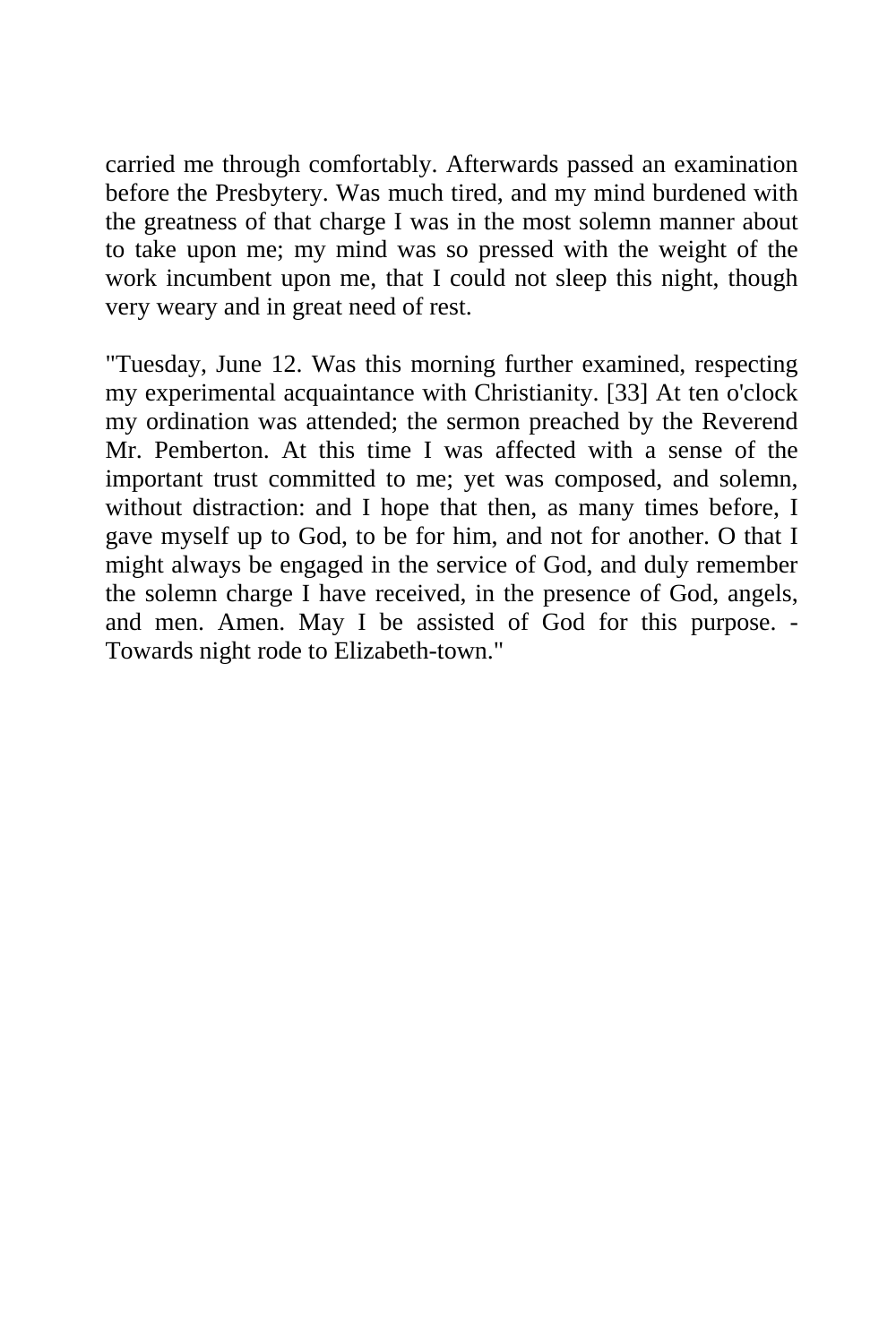## PART VI.

FROM HIS ORDINATION, TILL HE FIRST BEGAN TO PREACH TO THE INDIANS AT CROSSWEEKSUNG, AMONG WHOM HE HAD HIS MOST REMARKABLE SUCCESS.

"Wednesday, June 13. [1744.] Spent some considerable time in writing an account of the Indian affairs to go to Scotland; some, in conversation with friends; but enjoyed not much sweetness and satisfaction.

"Thursday, June 14. Received some particular kindness from friends; and wondered that God should open the hearts of any to treat me with kindness: saw myself to be unworthy of any favour from God, or any of my fellow-men. Was much exercised with pain in my head; however, I determined to set out on my journey towards Delaware in the afternoon; but when the afternoon came, my pain increased exceedingly, so that I was obliged to betake myself to bed. The night following I was greatly distressed with pain and sickness; was sometimes almost bereaved of the exercise of reason by the extremity of pain. Continued much distressed till Saturday, when I was somewhat relieved by an emetic: but was unable to walk abroad till the Monday following, in the afternoon; and still remained very feeble. I often admired the goodness of God, that he did not suffer me to proceed on my journey from this place where I was so tenderly used, and to be sick by the way among strangers. — God is very gracious to me, both in health and sickness, and intermingles much mercy with all my afflictions and toils. Enjoyed some sweetness in things divine, in the midst of my pain and weakness. O that I could praise the Lord!"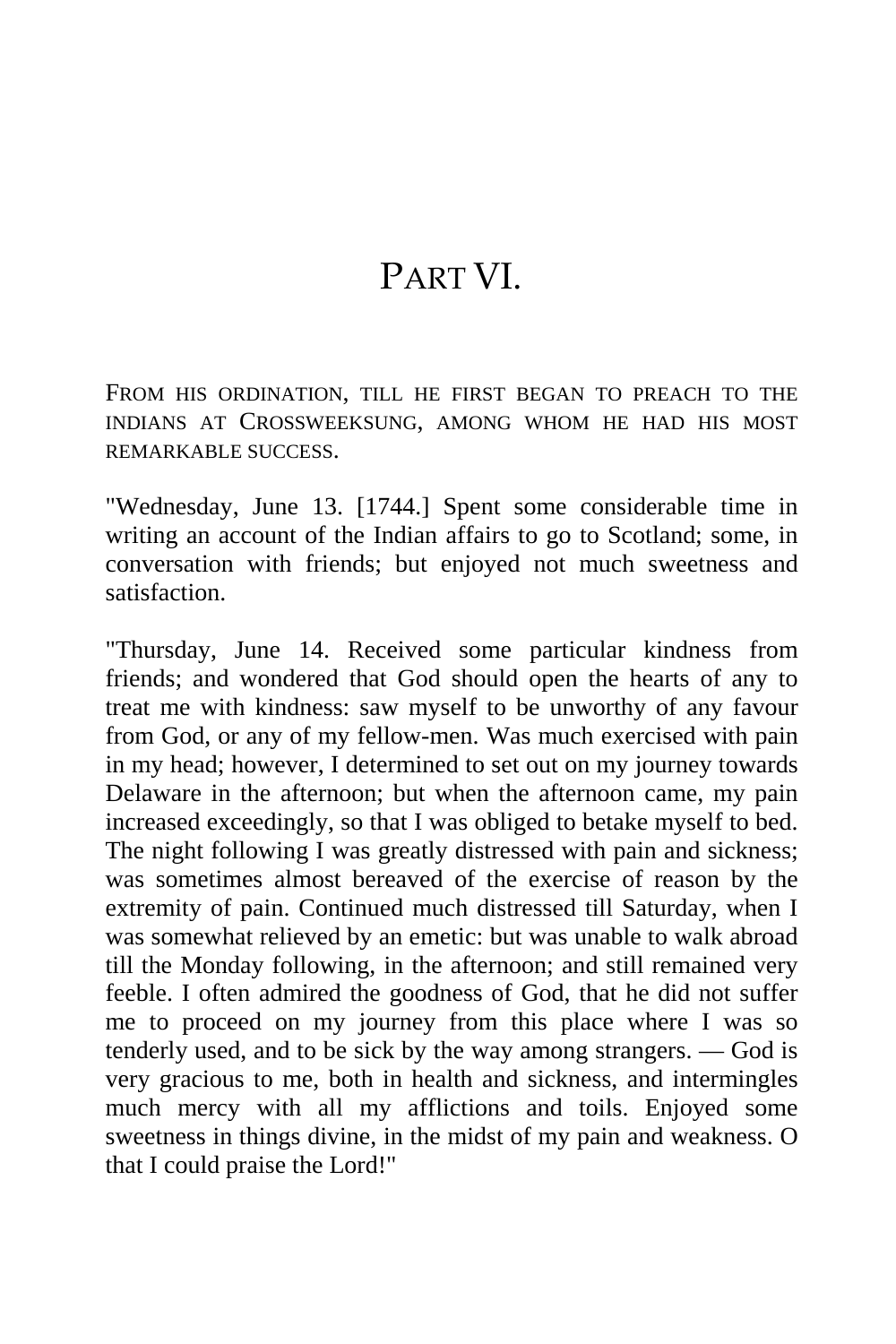J. B. — On Tuesday, June 19, he set out on his journey home, and in three days reached his place, near the Forks of Delaware. Performed the journey under much weakness of body; but had comfort in his soul, from day to day: and both his weakness of body, and consolation of mind, continued through the week.

"Lord's day, June 24. Extremely feeble; scarce able to walk: however, visited my Indians, and took much pains to instruct them; labored with some that were much disaffected to Christianity. My mind was much burdened with the weight and difficulty of my work. My whole dependence and hope of success seemed to be on God; who alone I saw could make them willing to receive instruction. My heart was much engaged in prayer, sending up silent requests to God, even while I was speaking to them. O that I could always go in the strength of the Lord!

"Monday, June 25. Was something better in health than of late; was able to spend a considerable part of the day in prayer and close studies. Had more freedom and fervency in prayer than usual of late; especially longed for the presence of God in my work, and that the poor heathen might be converted. And in evening prayer my faith and hope in God were much raised. To an eye of reason every thing that respects the conversion of the heathen is as dark as midnight; and yet I cannot but hope in God for the accomplishment of something glorious among them. My soul longed much for the advancement of the Redeemer's kingdom on earth. Was very fearful lest I should admit some vain thought, and so lose the sense I then had of divine things. O for an abiding heavenly temper!

"Tuesday, June 26. In the morning my desires seemed to rise, and ascend up freely to God. Was busy most of the day in translating prayers into the language of the Delaware Indians; met with great difficulty, by reason that my interpreter was altogether unacquainted with the business. But though I was much discouraged with the extreme difficulty of that work, yet God supported me; and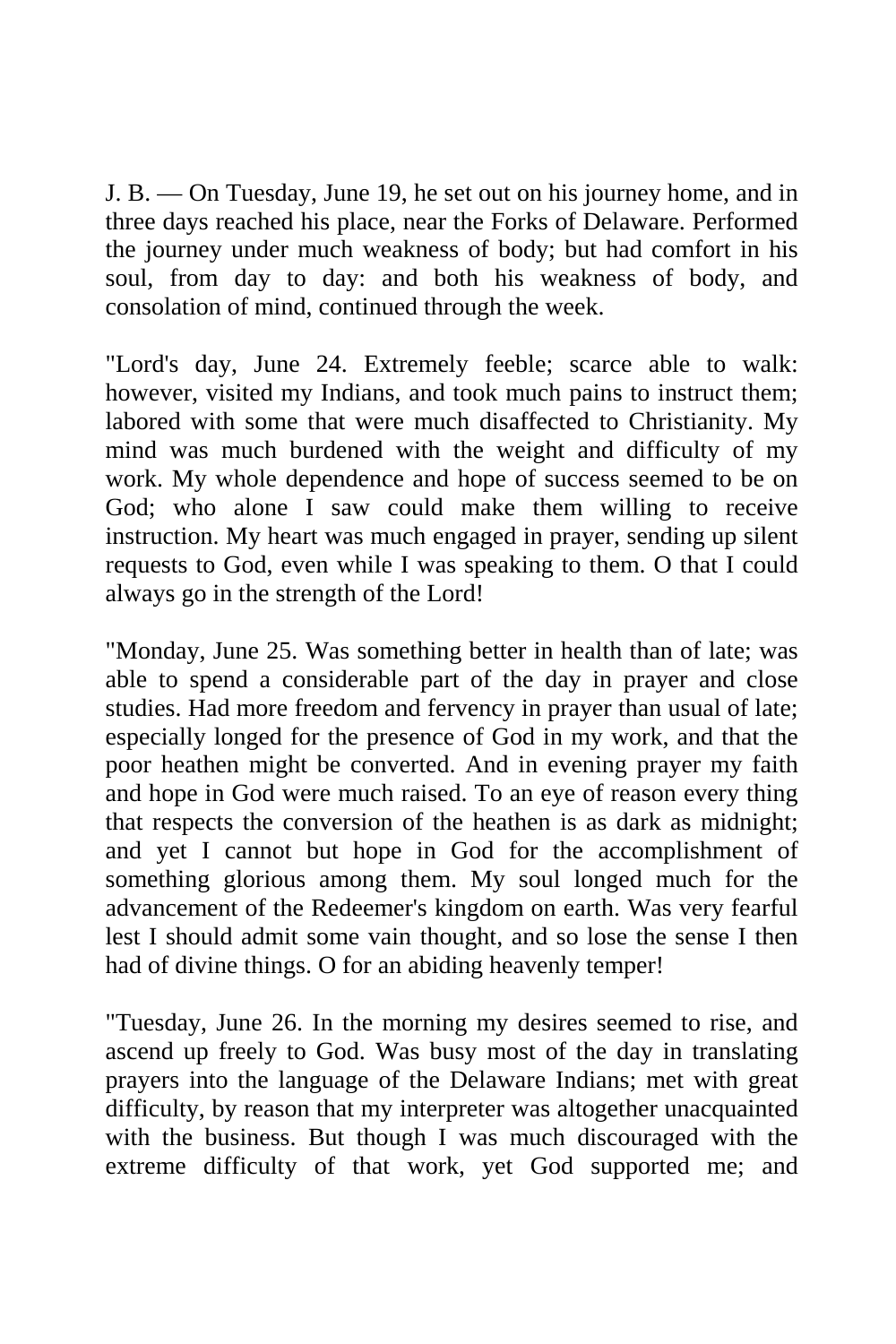especially in the evening gave me sweet refreshment. In prayer my soul was enlarged, and my faith drawn into sensible exercise; was enabled to cry to God for my poor Indians; and though the work of their conversion appeared impossible with man, yet with God I saw all things were possible. My faith was much strengthened, by observing the wonderful assistance God afforded his servants Nehemiah and Ezra, reforming his people, and re-establishing his ancient church. I was much assisted in prayer for dear Christian friends, and for others that I apprehended to be Christless; but was more especially concerned for the poor heathen, and those of my own charge: was enabled to be instant in prayer for them; and hoped that God would bow the heavens and come down for their salvation. It seemed to me there could be no impediment sufficient to obstruct that glorious work, seeing the living God, as I strongly hoped, was engaged for it. I continued in a solemn frame, lifting up my heart to God for assistance and grace, that I might be more mortified to this present world, that my whole soul might be taken up continually in concern for the advancement of Christ's kingdom: longed that God would purge me more, that I might be as a chosen vessel to bear his name among the heathens. Continued in this frame till I dropped asleep.

"Wednesday, June 27. Felt something of the same solemn concern, and spirit of prayer, that I enjoyed last night, soon after I rose in the morning. — In the afternoon rode several miles to see if I could procure any lands for the poor Indians, that they might live together, and be under better advantages for instruction. While I was riding had a deep sense of the greatness and difficulty of my work; and my soul seemed to rely wholly upon God for success, in the diligent and faithful use of means. Saw, with greatest certainty, that the arm of the Lord must be revealed, for the help of these poor heathen, if ever they were delivered from the bondage of the powers of darkness. Spent most of the time, while riding, in lifting up my heart for grace and assistance.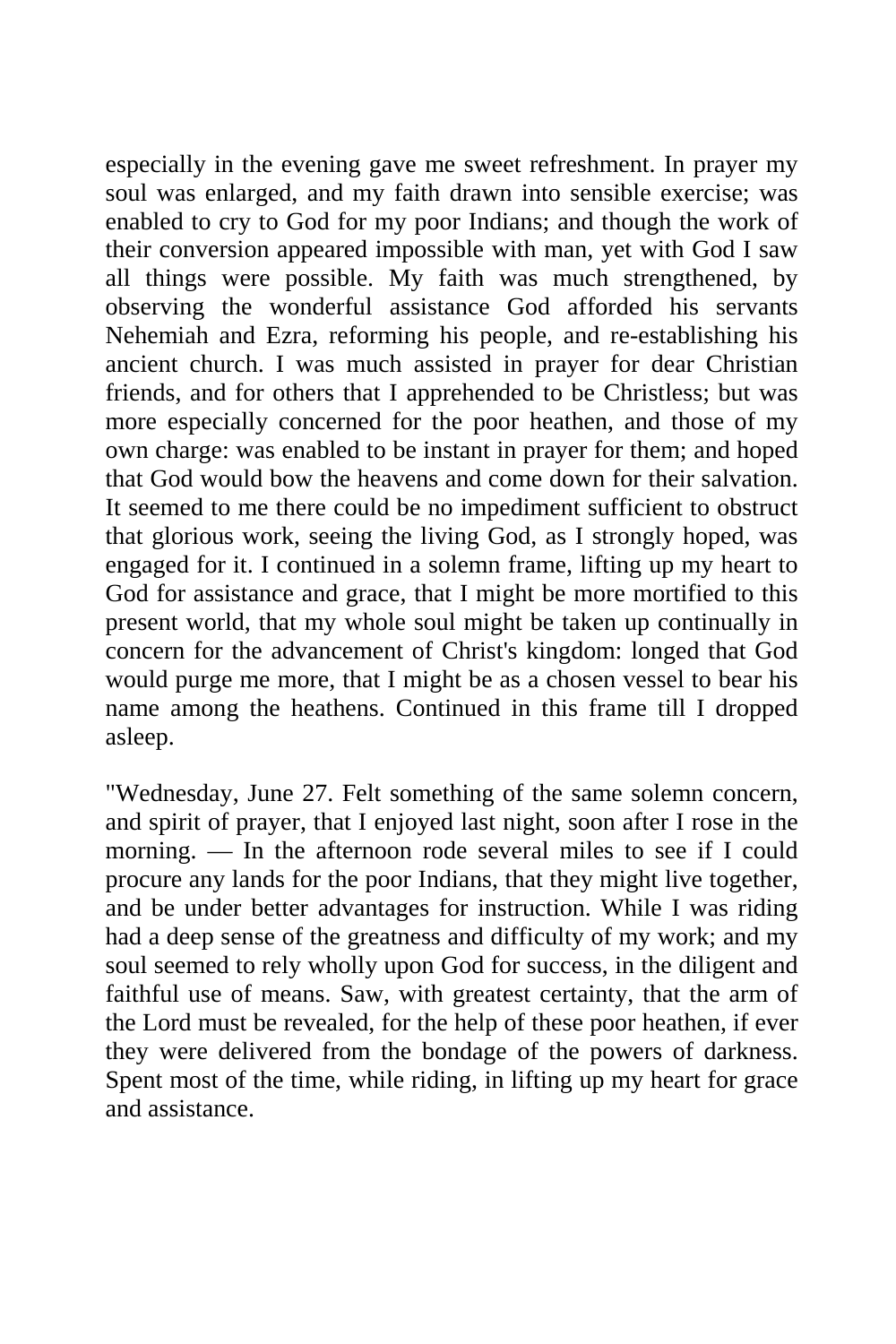"Thursday, June 28. Spent the morning in reading several parts of the Holy Scripture, and in fervent prayer for my Indians, that God would set up his kingdom among them, and bring them into his church. — About nine I withdrew to my usual place of retirement in the woods; and there again enjoyed some assistance in prayer. My great concern was for the conversion of the heathen to God; and the Lord helped me to plead with him for it. Towards noon rode up to the Indians, in order to preach to them; and while going, my heart went up to God in prayer for them; could freely tell God, he knew that the cause was not mine, which I was engaged in; but it was his own cause, and it would be for his own glory to convert the poor Indians: and blessed be God, I felt no desire of their conversion, that I might receive honour from the world, as being the instrument of it. Had some freedom in speaking to the Indians."

The next day he speaks of some serious concern for the kingdom of the blessed Redeemer; but complains much of barrenness, wanderings, inactivity, &c.

"Saturday, June 30. My soul was very solemn in reading God's word; especially the ninth chapter of Daniel. I saw how God had called out his servants to prayer, and made them wrestle with him, when he designed to bestow any great mercy on his church. And, alas! I was ashamed of myself, to think of my dullness and inactivity, when there seemed to be so much to do for the upbuilding of Zion. Oh, how does Zion lie waste! I longed that the church of God might be enlarged: was enabled to pray, I think, in faith; my soul seemed sensibly to confide in God, and was enabled to wrestle with him. Afterwards walked abroad to a place of sweet retirement, and enjoyed some assistance in prayer again; had a sense of my great need of divine help, and felt my soul sensibly depend on God. Blessed be God, this has been a comfortable week to me.

"Lord's day, July 1. In the morning was perplexed with wandering, vain thoughts; was much grieved, judged and condemned myself before God. And oh, how miserable did I feel, because I could not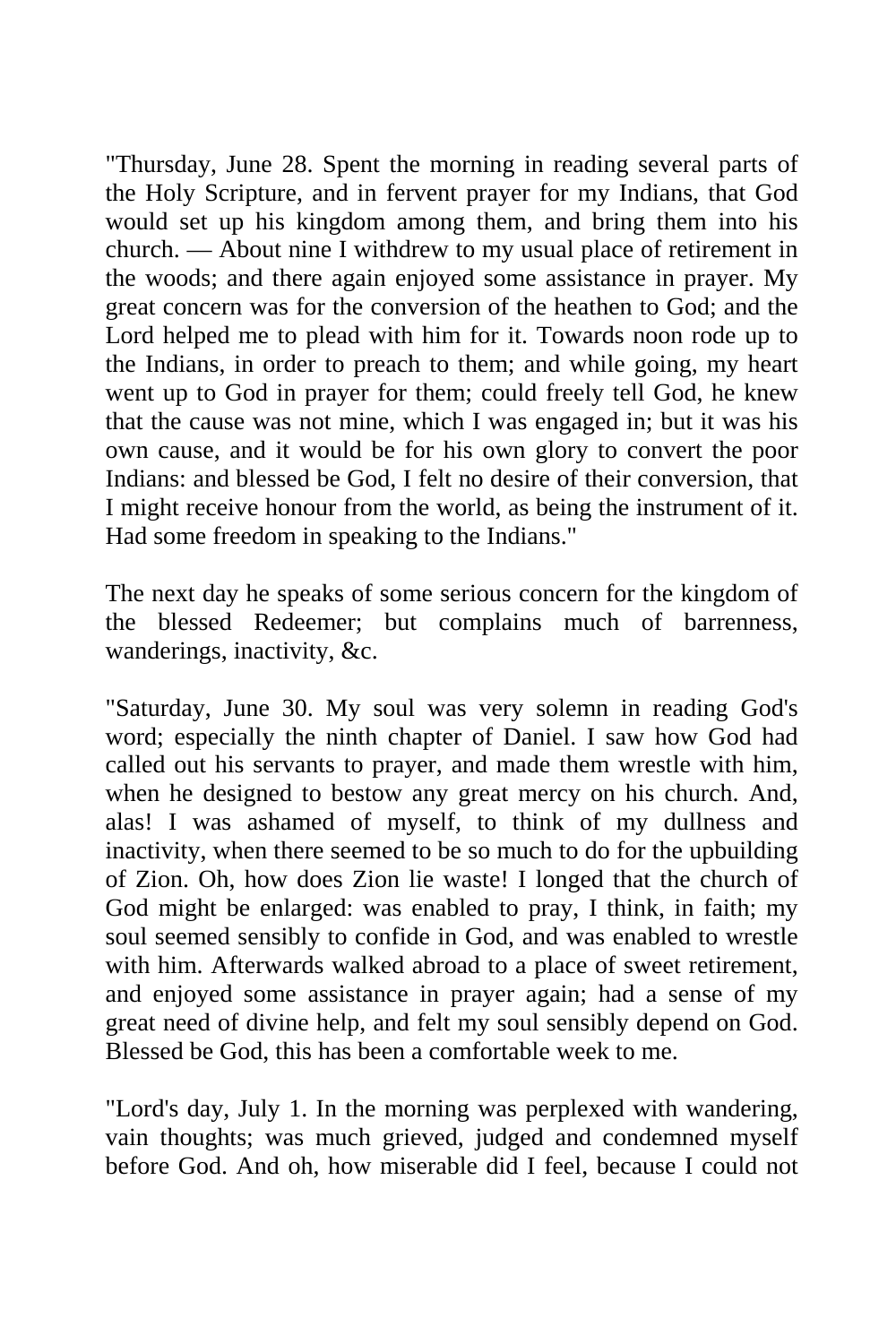live to God! At ten, rode away with a heavy heart, to preach to my Indians. Upon the road I attempted to lift up my heart to God; but was infested with an unsettled, wandering frame of mind; and was exceeding restless and perplexed, and filled with shame and confusion before God. I seemed to myself to be `more brutish than any man;' and thought none deserved to be `cast out of God's presence' so much as I. If I attempted to lift up my heart to God, as I frequently did by the way, on a sudden, before I was aware, my thoughts were wandering `to the ends of the earth;' and my soul was filled with surprise and anxiety, to find it thus. Thus also after I came to the Indians my mind was confused; and I felt nothing sensibly of that sweet reliance on God, that my soul has been comforted with in days past. Spent the forenoon in this posture of mind, and preached to the Indians without any heart. In the afternoon I felt still barren, when I began to preach; and for about half an hour, I seemed to myself to know nothing, and to have nothing to say to the Indians; but soon after I found in myself a spirit of love, and warmth, and power, to address the poor Indians; and God helped me to plead with them, to `turn from all the vanities of the heathen, to the living God:' and I am persuaded the Lord touched their consciences; for I never saw such attention raised in them before. And when I came away from them, I spent the whole time while I was riding to my lodgings, three miles distant, in prayer and praise to God. And after I had rode more than two miles, it came into my mind to dedicate myself to God again; which I did with great solemnity, and unspeakable satisfaction; especially gave up myself to him renewed in the work of the ministry. And this I did by divine grace, I hope, without any exception or reserve: not in the least shrinking back from any difficulties that might attend this great and blessed work. I seemed to be most free, cheerful, and full in this dedication of myself. My whole soul cried, `Lord, to thee I dedicate myself! O accept of me, and let me be thine for ever. Lord, I desire nothing else, I desire nothing more. O come, come, Lord, accept a poor worm. Whom have I in heaven but thee? and there is none upon earth that I desire besides thee.' After this, was enabled to praise God with my whole soul, that he had enabled me to devote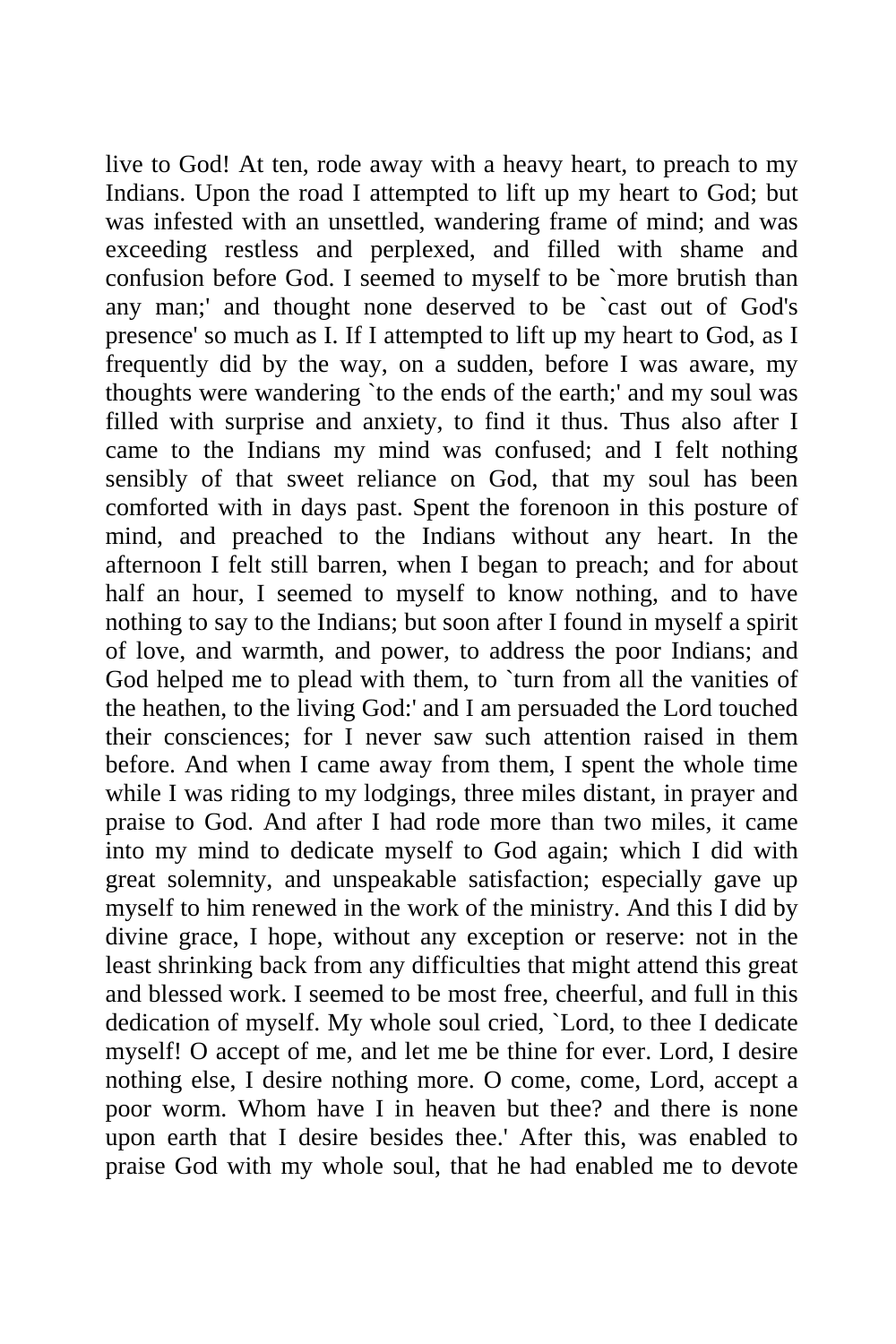and consecrate all my powers to him in this solemn manner. My heart rejoiced in my particular work as a missionary; rejoiced in my necessity of self-denial in many respects; and still continued to give up myself to God, and implore mercy of him; praying incessantly, every moment, with sweet fervency. My nature being very weak of late, and much spent, was now considerably overcome: my fingers grew very feeble, and somewhat numb, so that I could scarcely stretch them out straight; and when I lighted from my horse, could hardly walk, my joints seemed all to be loosed. But I felt abundant strength in the inner man. Preached to the white people: God helped me much, especially in prayer. Sundry of my poor Indians were so moved as to come to meeting also; and one appeared much concerned.

"Monday, July 2. Had some relish of the divine comforts of yesterday; but could not get that warmth and exercise of faith that I desired. Had sometimes a distressing sense of my past follies, and present ignorance and barrenness: and especially in the afternoon, was sunk down under a load of sin and guilt, in that I had lived so little to God, after his abundant goodness to me yesterday. In the evening though very weak, was enabled to pray with fervency, and to continue instant in prayer, near an hour. My soul mourned over the power of its corruption, and longed exceedingly to be washed and purged as with hyssop. Was enabled to pray for my dear absent friends, Christ's ministers, and his church; and enjoyed much freedom and fervency, but not so much comfort, by reason of guilt and shame before God. — Judged and condemned myself for the follies of the day.

"Tuesday, July 3. Was still very weak. This morning was enabled to pray under a feeling sense of my need of help from God, and, I trust, had some faith in exercise; and, blessed be God, was enabled to plead with him a considerable time. Truly God is good to me. But my soul mourned, and was grieved at my sinfulness and barrenness, and longed to be more engaged for God. Near nine withdrew again for prayer; and through divine goodness, had the blessed Spirit of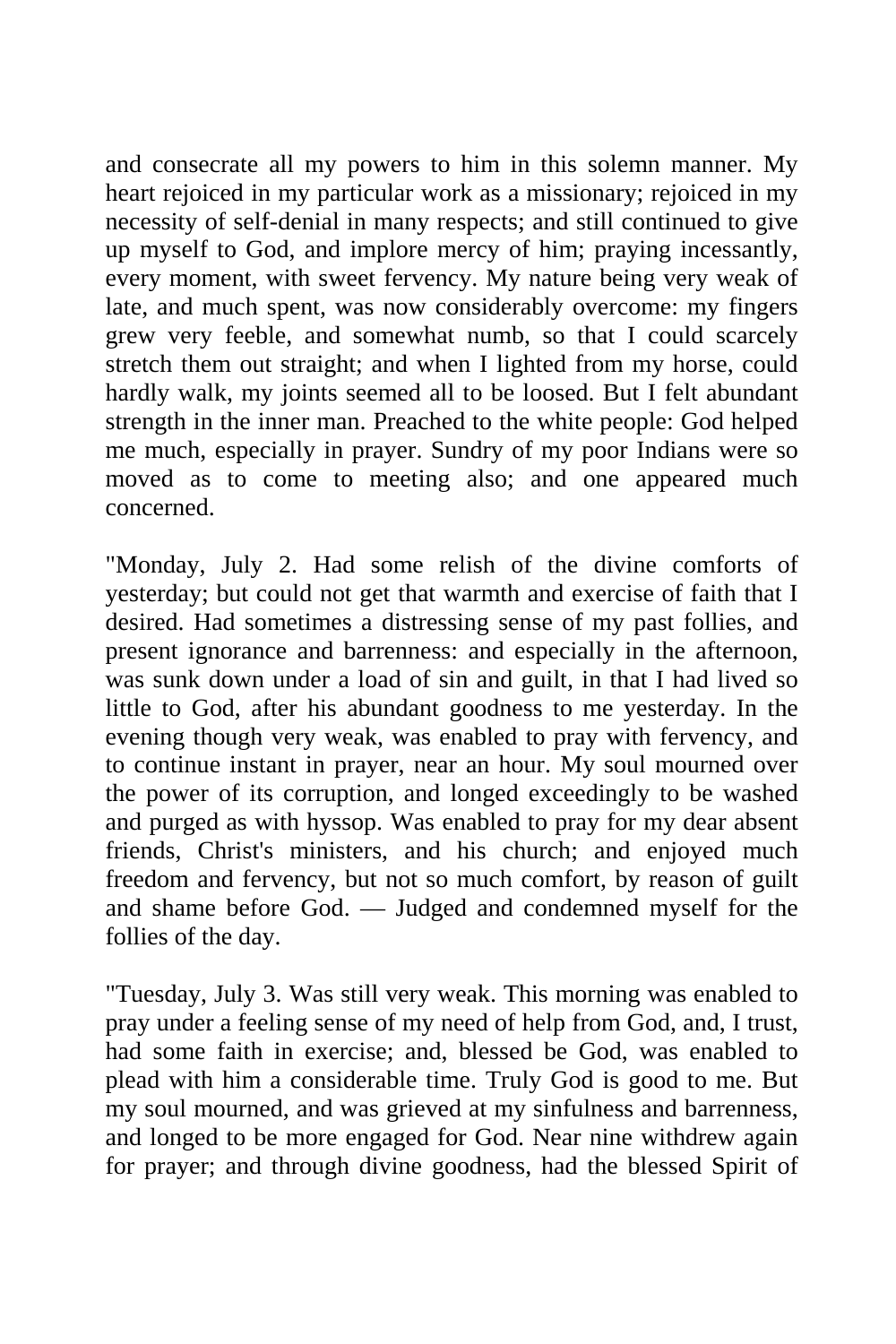prayer; my soul loved the duty, and longed for God in it. O it is sweet to be the Lord's, to be sensibly devoted to him! What a blessed portion is God! How glorious, how lovely in himself! O my soul longed to improve time wholly for God! — Spent most of the day in translating prayers into Indian. — In the evening was enabled again to wrestle with God in prayer with fervency. Was enabled to maintain a self-diffident and watchful frame of spirit, in the evening, and was jealous and afraid lest I should admit carelessness and selfconfidence."

The next day he seems to have had special assistance and fervency most of the day, but in a less degree than the preceding day. Tuesday was spent in great bodily weakness; yet seems to have been spent in continual and exceeding painfulness in religion; but in great bitterness of spirit by reason of his vileness and corruption; he says, "I thought there was not one creature living so vile as I. Oh, my inward pollution! Oh, my guilt and shame before God! — I know not what to do. Oh, I longed ardently to be cleansed and washed from the stains of inward pollution! Oh, to be made like God, or rather to be made fit for God to own!"

"Friday, July 6. Awoke this morning in the fear of God: soon called to mind my sadness in the evening past; and spent my first waking minutes in prayer for sanctification, that my soul may be washed from its exceeding pollution and defilement. After I arose, I spent some time in reading God's word and in prayer. I cried to God under a sense of my great indigency. — I am, of late, most of all concerned for ministerial qualifications, and the conversion of the heathen: last year I longed to be prepared for a world of glory, and speedily to depart out of this world; but of late all my concern almost is for the conversion of the heathen; and for that end I long to live. But blessed be God, I have less desire to live for any of the pleasures of the world, than ever I had. I long and love to be a pilgrim; and want grace to imitate the life, labors, and sufferings of St. Paul among the heathen. And when I long for holiness now, it is not so much for myself as formerly; but rather that thereby I may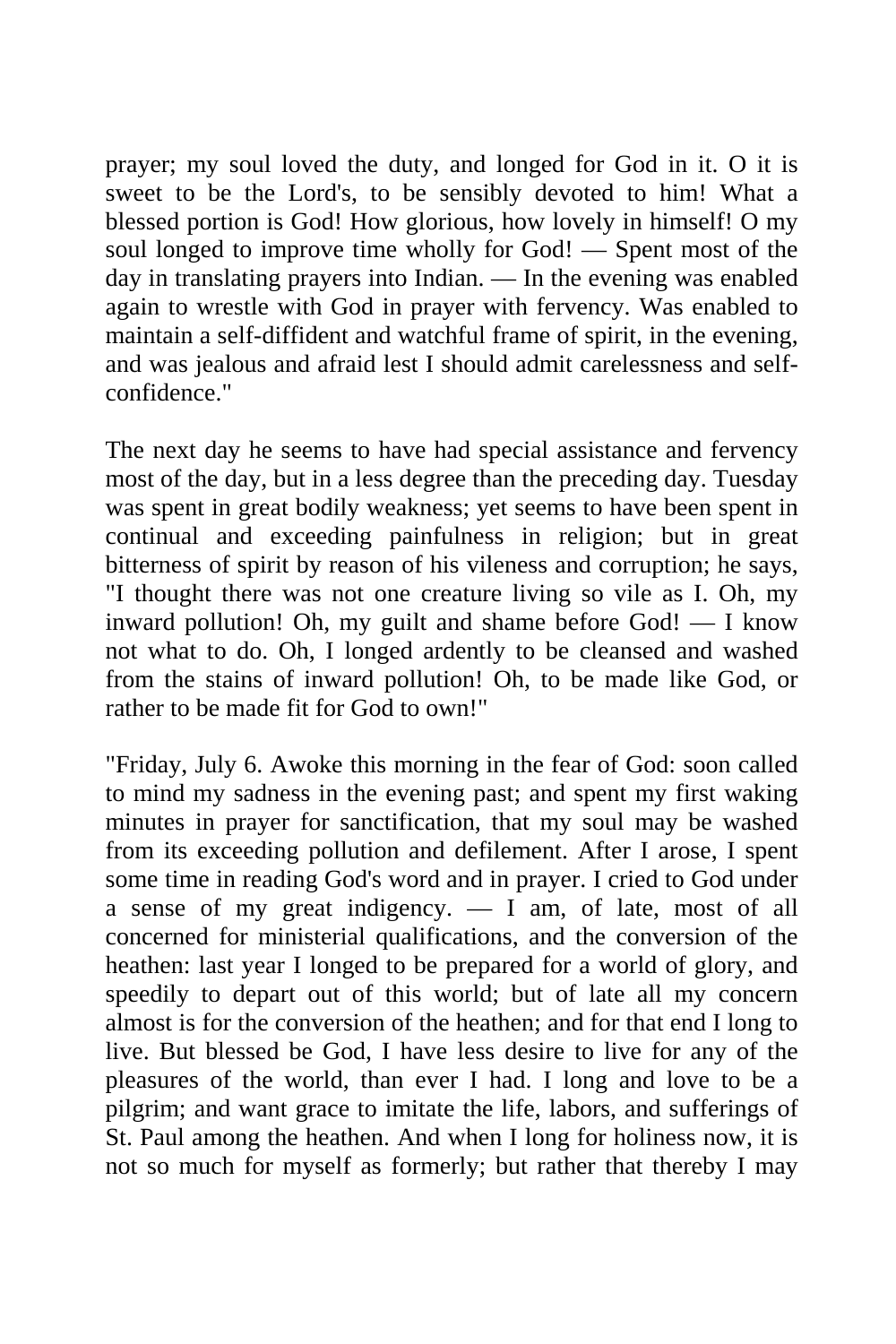become an `able minister of the New Testament,' especially to the heathen. Spent about two hours this morning in reading and prayer by turns; and was in a watchful, tender frame, afraid of every thing that might cool my affections, and draw away my heart from God. Was a little strengthened in my studies; but near night was very weak and weary.

"Saturday, July 7. Was very much disordered this morning, and my vigor all spent and exhausted: but was affect, and refreshed in reading the sweet story of Elijah's translation, and enjoyed some affection and fervency in prayer: longed much for ministerial gifts and graces, that I might do something in the cause of God. Afterwards was refreshed and invigorated, while reading Mr. Joseph Alleine's first Case of Conscience, &c. and enabled then to pray with some ardor of soul, and was afraid of carelessness and selfconfidence, and longed for holiness.

"Lord's day, July 8. Was ill last night, not able to rest quietly. Had some small degree of assistance in preaching to the Indians; and afterwards was enabled to preach to the white people with some power, especially in the close of my discourse, from Jer. iii. 23. `Truly in vain is salvation hoped for from the hills,' &c. The Lord also assisted me in some measure in the first prayer: blessed be his name. Near night, though very weary, was enabled to read God's word with some sweet relish of it, and to pray with affection, fervency, and I trust with faith: my soul was more sensibly dependent on God than usual. Was watchful, tender, and jealous of my own heart, lest I should admit carelessness and vain thoughts, and grieve the blessed Spirit, so that he should withdraw his sweet, kind, and tender influences. Longed to `depart, and be with Christ,' more than at any time of late. My soul was exceedingly united to the saints of ancient times, as well as those now living; especially my soul melted for the society of Elijah and Elisha. Was enabled to cry to God with a child-like spirit, and to continue instant in prayer for some time. Was much enlarged in the sweet duty of intercession: was enabled to remember great numbers of dear friends, and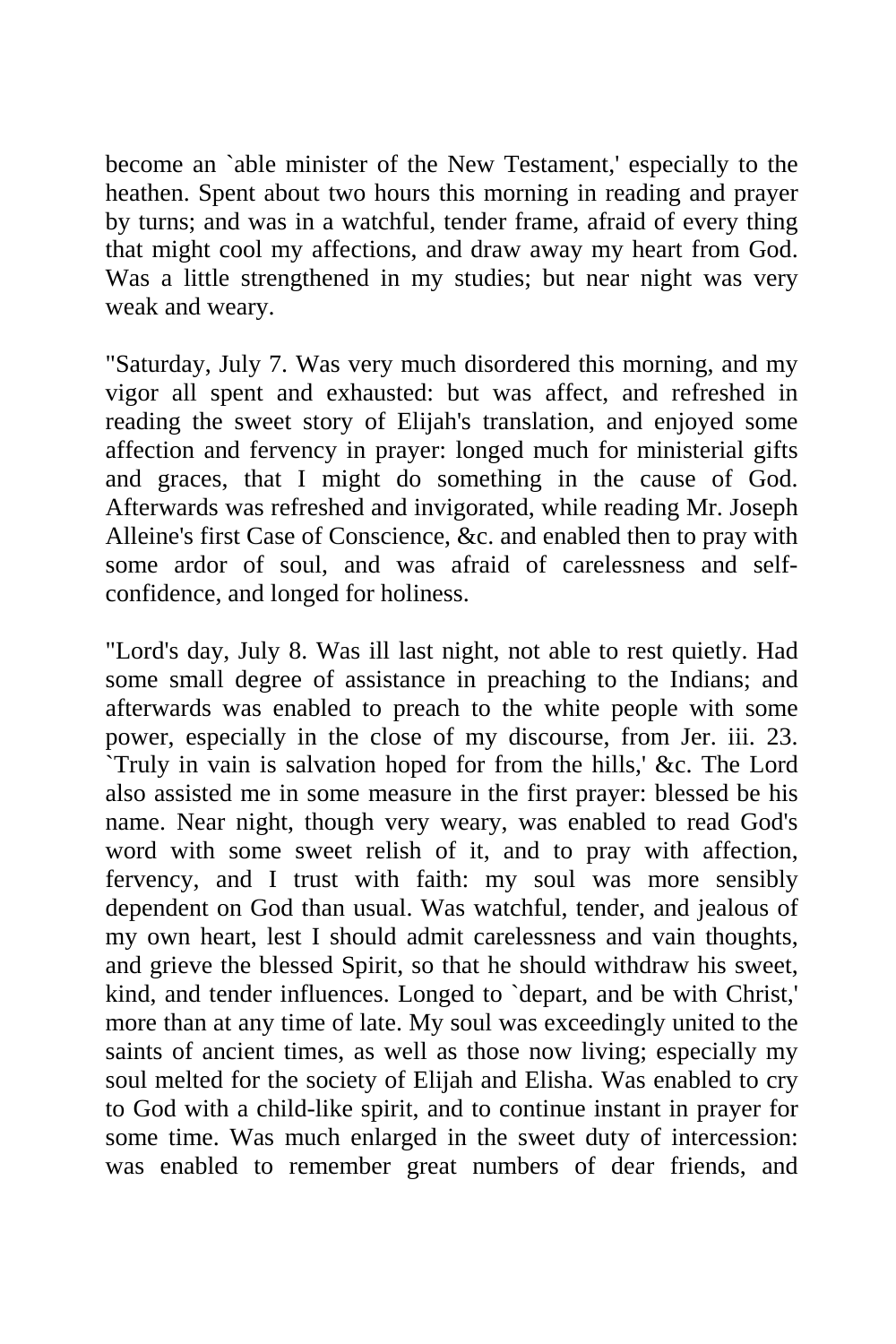precious souls, as well as Christ's ministers. Continued in this frame, afraid of every idle thought, till I dropped asleep.

"Monday, July 9. Was under much illness of body most of the day; and not able to sit up the whole day. Towards night felt a little better. Then spent some time in reading God's word and prayer; enjoyed some degree of fervency and affection: was enabled to plead with God for his cause and kingdom: and, through divine goodness, it was apparent to me, that it was his cause I pleaded for, and not my own; and was enabled to make this an argument with God to answer my requests.

"Tuesday, July 10. Was very ill, and full of pain, and very dull and spiritless. — In the evening had an affecting sense of my ignorance, &c. and of my need of God at all times, to do every thing for me; and my soul was humbled before God.

"Wednesday, July 11. Was still exercised with illness and pain. Had some degree of affection and warmth in prayer and reading God's word: longed for Abraham's faith and fellowship with God; and felt some resolution to spend all my time for God, and to exert myself with more fervency in his service; but found my body weak and feeble. In the afternoon, though very ill, was enabled to spend some considerable time in prayer; spent indeed most of the day in that exercise; and my soul was diffident, watchful, and tender, lest I should offend my blessed Friend, in thought or behaviour. I am persuaded my soul confided in, and leaned upon, the blessed God. Oh, what need did I see myself to stand in of God at all times, to assist me and lead me! -Found a great want of strength and vigor, both in the outward and inner man."

The exercises and experiences that he speaks of in the next nine days, are very similar to those of the preceding days of this and the foregoing week; a sense of his own weakness, ignorance, unprofitableness, and vileness; loathing and abhorring himself; selfdiffidence; sense of the greatness of his work, and his great need of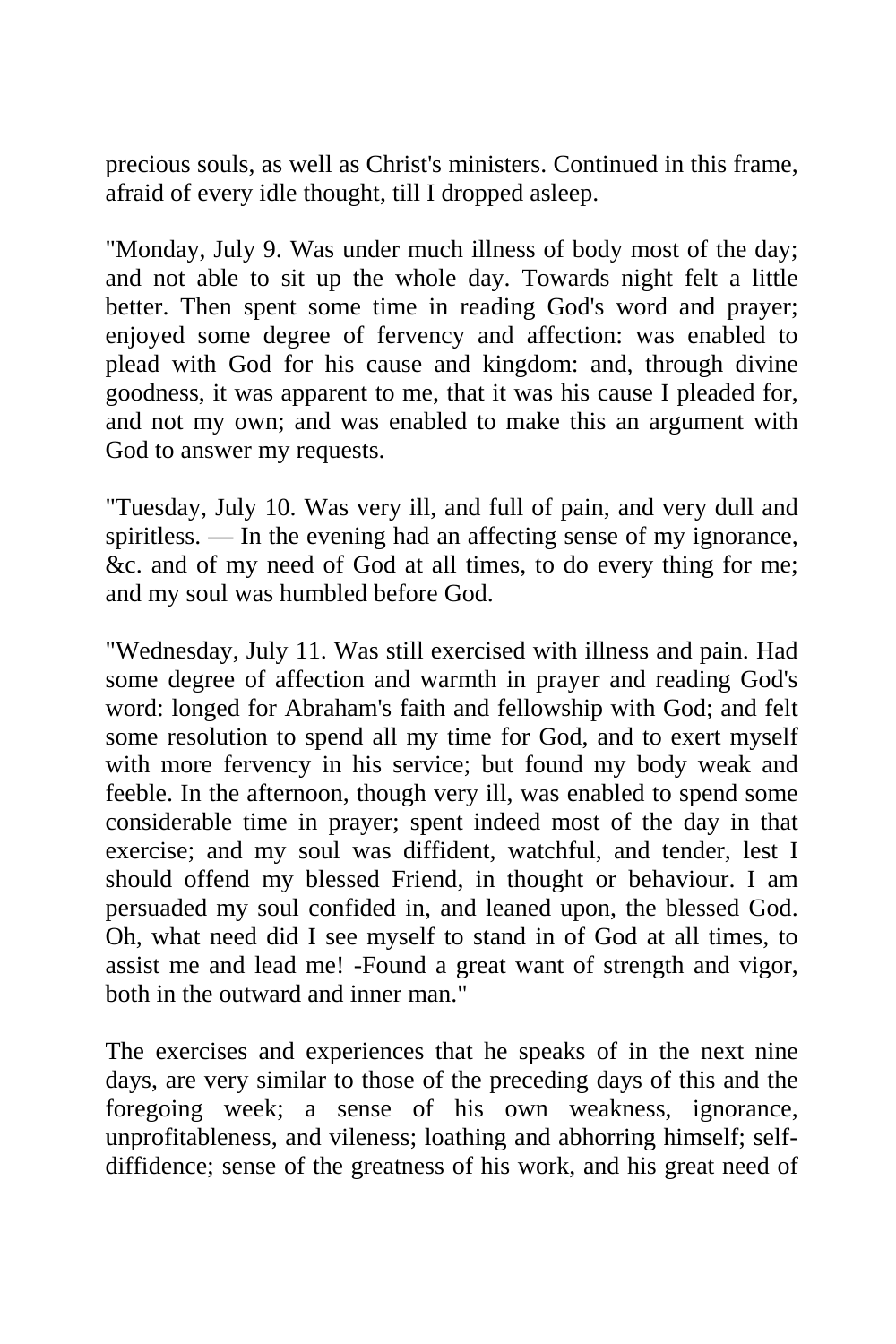divine help, and the extreme danger of self-confidence; longing for holiness and humility, and to be fitted for his work, and to live to God; and longing for the conversion of the Indians; and these things to a very great degree.

"Saturday, July 21. This morning I was greatly oppressed with guilt and shame, from a sense of inward vileness and pollution. About nine, withdrew to the woods for prayer; but had not much comfort; I appeared to myself the vilest, meanest creature upon earth, and could scarcely live with myself; so mean and vile I appeared, that I thought I should never be able to hold up my face in heaven, if God of his infinite grace should bring me thither. Towards night in my burden respecting my work among the Indians began to increase much; and was aggravated by hearing sundry things that looked very discouraging; in particular, that they intended to meet together the next day for an idolatrous feast and dance. Then I began to be in anguish: I thought I must in conscience go, and endeavour to break them up; and knew not how to attempt such a thing. However, I withdrew for prayer, hoping for strength from above. And in prayer I was exceedingly enlarged, and my soul was as much drawn out as ever I remember it to have been in my life, or near. I was in such anguish, and pleaded with so much earnestness and importunity, that when I rose from my knees I felt extremely weak and overcome, I could scarcely walk straight, my joints were loosed, the sweat ran down my face and body, and nature seemed as if it would dissolve. So far as I could judge, I was wholly free from selfish ends in my fervent supplications for the poor Indians. I knew they were met together to worship devils, and not God; and this made me cry earnestly, that God would now appear, and help me in my attempts to break up this idolatrous meeting. My soul pleaded long; and I thought God would hear, and would go with me to vindicate his own cause: I seemed to confide in God for his presence and assistance. And thus I spent the evening praying incessantly for divine assistance, and that I might not be self-dependent, but still have my whole dependence upon God. What I passed through was remarkable, and indeed inexpressible. All things here below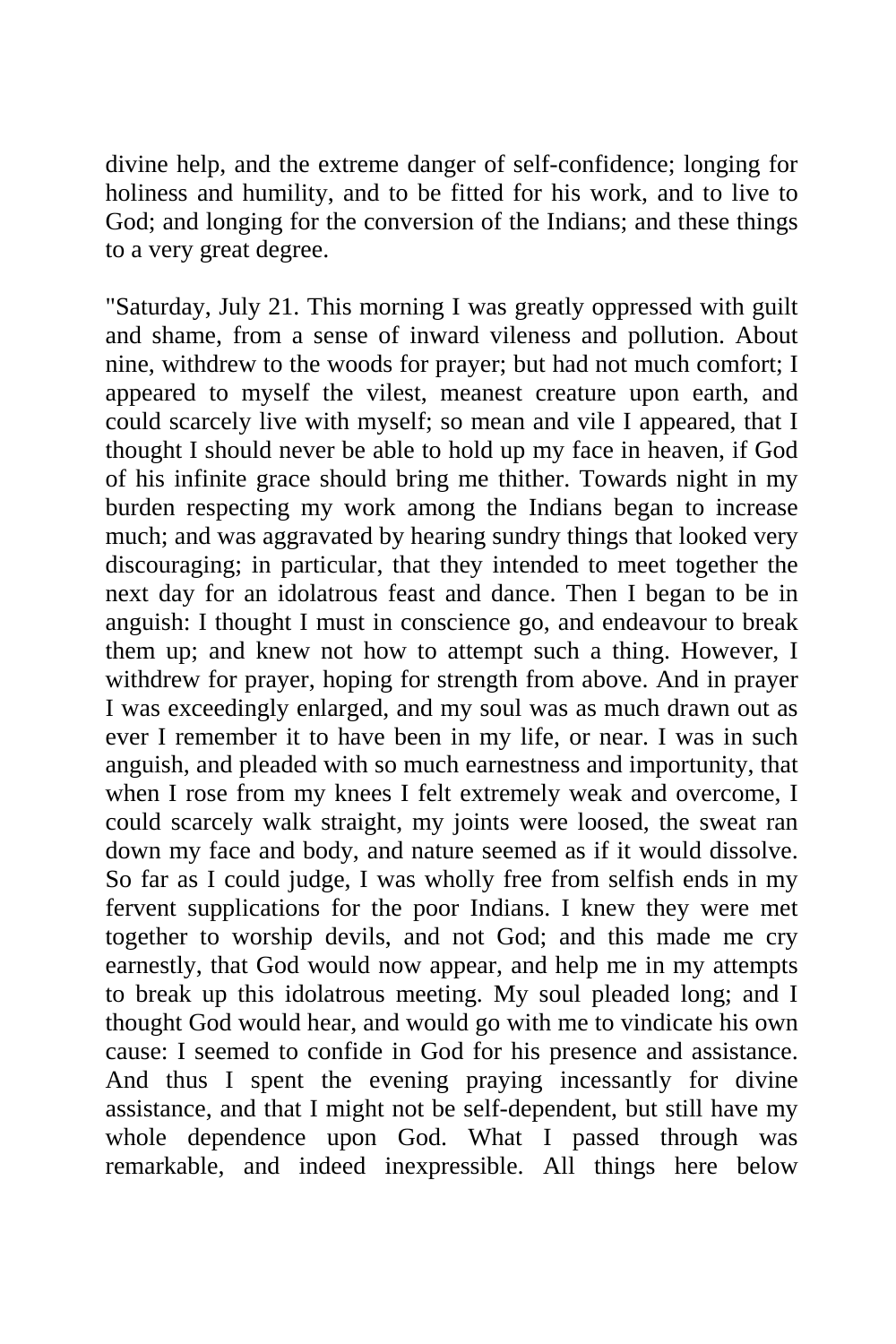vanished; and there appeared to be nothing of any considerable importance to me, but holiness of heart and life, and the conversion of the heathen to God. All my cares, fears, and desires, which might be said to be of a worldly nature, disappeared; and were, in my esteem, of little more importance than a puff of wind. I exceedingly longed, that God would get to himself a name among the heathen; and I appealed to him with the greatest freedom, that he knew I `preferred him above my chief joy.' Indeed, I had no notion of joy from this world; I cared not where or how I lived, or what hardships I went through, so that I could but gain souls to Christ. I continued in this frame all the evening and night. While I was asleep, I dreamed of these things; and when I waked, (as I frequently did,) the first thing I thought of was this great work of pleading for God against Satan.

"Lord's day, July 22. When I waked, my soul was burdened with what seemed to be before me. I cried to God before I could get out of my bed: and as soon as I was dressed, I withdrew into the woods, to pour out my burdened soul to God, especially for assistance in my great work; for I could scarcely think of any thing else. I enjoyed the same freedom and fervency as the last evening; and did with unspeakable freedom give up myself afresh to God, for life or death, for all hardships he should call me to among the heathen: and felt as if nothing could discourage me from this blessed work. I had a strong hope, that God would `bow the heavens and come down,' and do some marvellous work among the heathen. And when I was riding to the Indians, three miles, my heart was continually going up to God for his presence and assistance; and hoping, and almost expecting, that God would make this the day of his power and grace amongst the poor Indians. When I came to them, I found them engaged in their frolic; but through divine goodness I got them to break up and attend to my preaching: yet still there appeared nothing of the special power of God among them. Preached again to them in the afternoon; and observed the Indians were more sober than before: but still saw nothing special among them; from whence Satan took occasion to tempt and buffet me with these cursed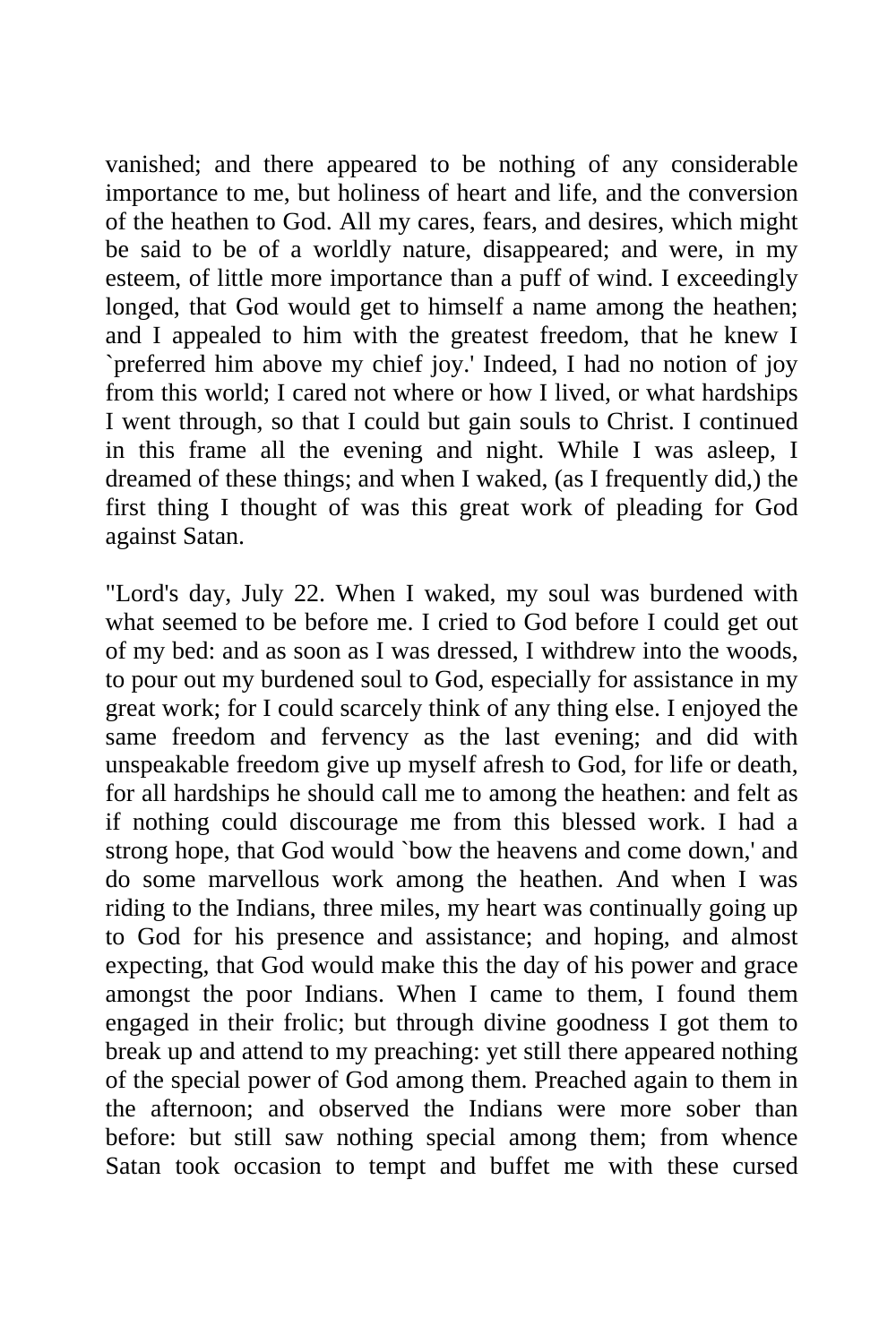suggestions, There is no God, or if there be, he is not able to convert the Indians before they have more knowledge, &c. I was very weak and weary, and my soul borne down with perplexity; but was mortified to all the world, and was determined still to wait upon God for the conversion of the heathen, though the devil tempted me to the contrary.

"Monday, July 23. Retained still a deep and pressing sense of what lay with so much weight upon me yesterday; but was more calm and quiet; enjoyed freedom and composure, after the temptations of the last evening had sweet resignation to the divine will; and desired nothing so much as the conversion of the heathen to God, and that his kingdom might come in my own heart, and the hearts of others. Rode to a settlement of Irish people, about fifteen miles southwestward; spent my time in prayer and meditation by the way. Near night preached from Matt. v. 3. `Blessed are the poor in spirit,' &c. God was pleased to afford me some degree of freedom and fervency. Blessed be God for any measure of assistance.

"Tuesday, July 24. Rode about seventeen miles westward over a hideous mountain, to a number of Indians. Got together near thirty of them: preached to them in the evening, and lodged among them. [34] — Was weak, and felt in some degree disconsolate; yet could have no freedom in the thought of any other circumstances or business in life. All my desire was the conversion of the heathen, and all my hope was in God. God does not suffer me to please or comfort myself with hopes of seeing friends, returning to my dear acquaintance, and enjoying worldly comforts."

The next day he preached to these Indians again, and then returned to the Irish settlement, and there preached to a numerous congregation. There was a considerable appearance of awakening in the congregation. Thursday he returned home, exceedingly fatigued and spent; still in the same frame of mortification to the world, and solicitous for the advancement of Christ's kingdom; and on this day he says thus: "I have felt this week more of the spirit of a pilgrim on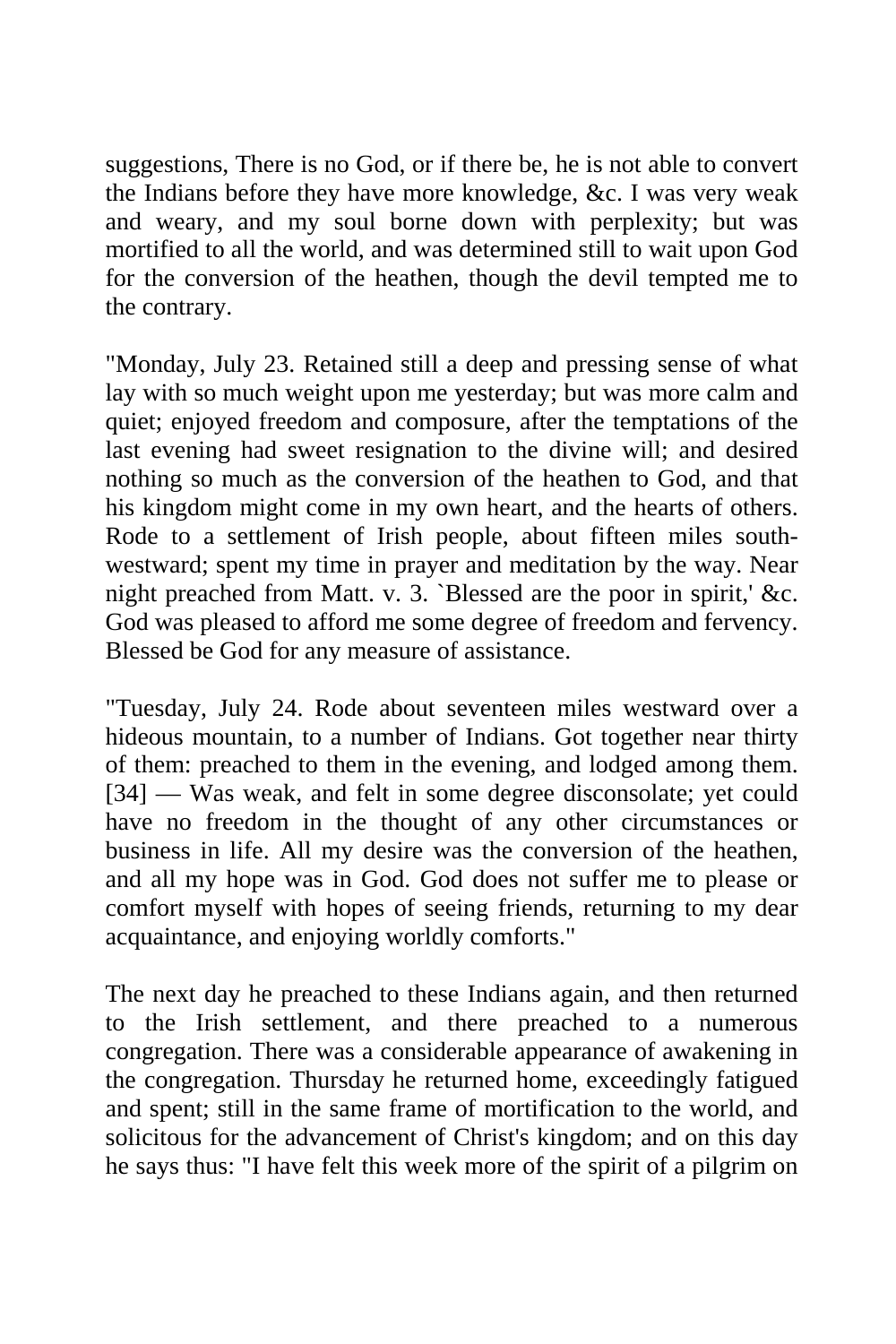earth than perhaps ever before; and yet so desirous to see Zion's prosperity, that I was not so willing to leave this scene of sorrows as I used to be." — The two remaining days of the week he was very ill, and complains of wanderings, dullness, and want of spiritual fervency and sweetness. On the sabbath he was confined by illness, not able to go out to preach. After this, his illness increased upon him, and he continued very ill all the week; [35] and says, that "he thought he never before endured such a season of distressing weakness; and that his nature was so spent, that he could neither stand, sit, nor lie with any quiet; and that he was exercised with extreme faintness and sickness at his stomach; and that his mind was as much disordered as his body, seeming to be stupid, and without any kind of affections towards all objects; and yet perplexed, to think that he lived for nothing, that precious time rolled away, and he could do nothing but trifle: and speaks of it as a season wherein Satan buffeted him with some peculiar temptations." — Concerning the next five days he writes thus, "On Lord's day, August 5, was still very poor. But, though very weak, I visited and preached to the poor Indians twice, and was strengthened vastly beyond my expectations. And indeed, the Lord gave me some freedom and fervency in addressing them; though I had not strength enough to stand, but was obliged to sit down the whole time. Towards night was extremely weak, faint, sick, and full of pain. And thus I have continued much in the same state that I was in last week, through the most of this, (it being now Friday,) unable to engage in any business; frequently unable to pray in the family. I am obliged to let all my thoughts and concerns run at random; for I have neither strength to read, meditate, or pray: and this naturally perplexes my mind. I seem to myself like a man that has all his estate embarked in one small boat, unhappily going adrift, down a swift torrent. The poor owner stands on the shore, and looks, and laments his loss. — But, alas! though my all seems to be adrift, and I stand and see it, I dare not lament; for this sinks my spirits more, and aggravates my bodily disorders! I am forced therefore to divert myself with trifles; although at the same time I am afraid and often feel as if I was guilty of the misimprovement of time. And oftentimes my conscience is so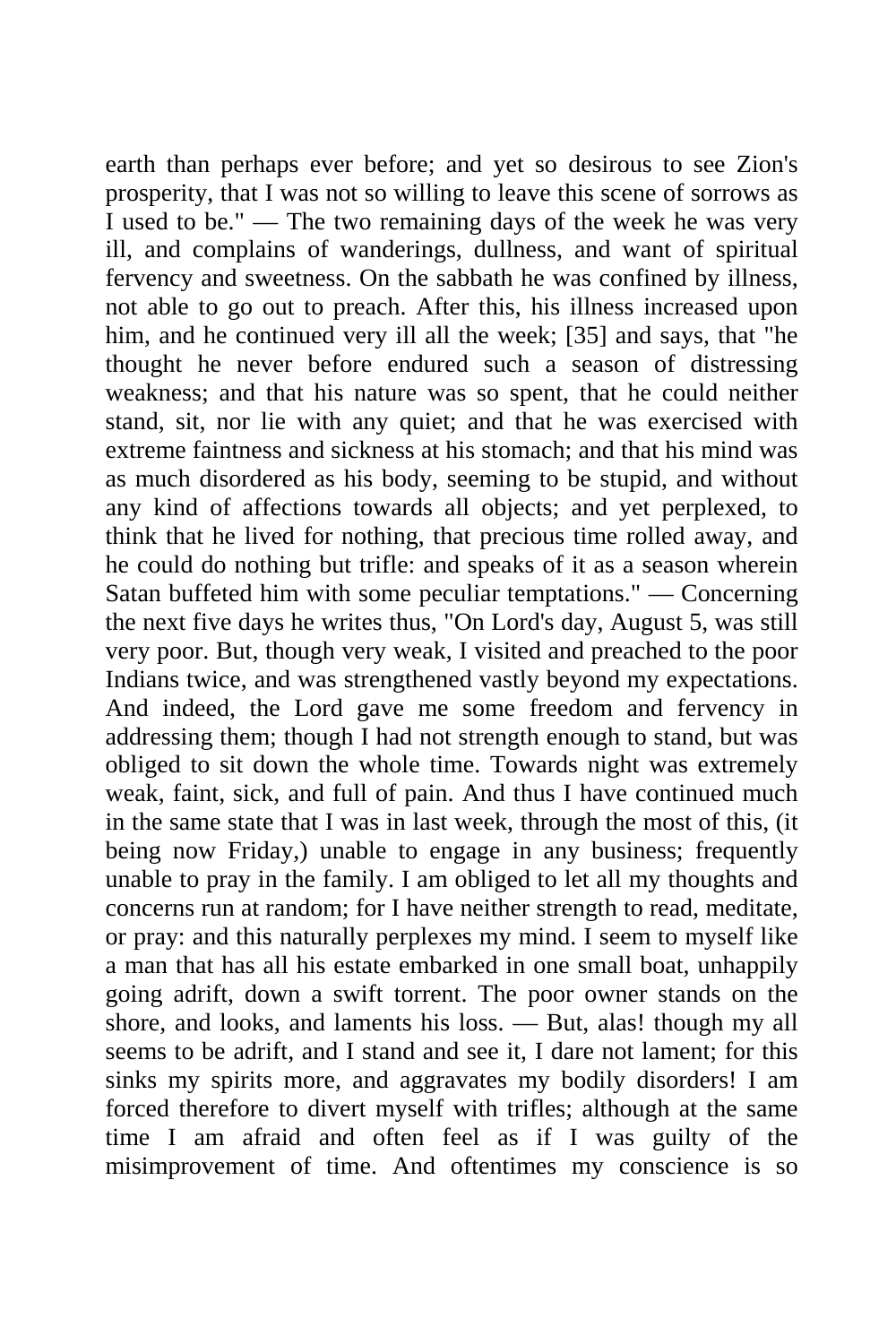exercised with this miserable way of spending time, that I have no peace; though I have no strength of mind or body to improve it to better purpose. O that God would pity my distressed state!"

The next three weeks after this his illness was not so extreme; he was in some degree capable of business, both public and private; although he had some turns wherein his indisposition prevailed to a great degree. He also in this space had, for the most part, much more inward assistance, and strength of mind. He often expresses great longings for the enlargement of Christ's kingdom, especially by the conversion of the heathen to God; and speaks of this hope as all his delight and joy. He continues still to express his usual longings after holiness, living to God, and a sense of his own unworthiness. He several times speaks of his appearing to himself the vilest creature on earth; and once says, that he verily thought there were none of God's children who fell so far short of that holiness and perfection in their obedience which God requires, as he. He speaks of his feeling more dead than ever to the enjoyments of the world. He sometimes mentions the special assistance he had, this space of time, in preaching to the Indians, and of appearances of religious concern among them. He speaks also of assistance in prayer for absent friends, and especially ministers and candidates for the ministry; and of much comfort be enjoyed in the company of some ministers who came to visit him.

"Saturday, Sept. 1. Was so far strengthened, after a season of great weakness, that I was able to spend two or three hours in writing on a divine subject. Enjoyed some comfort and sweetness in things divine and sacred: and as my bodily strength was in some measure restored, so my soul seemed to be somewhat vigorous, and engaged in the things of God.

"Lord's day, Sept. 2. Was enabled to speak to my poor Indians with much concern and fervency; and I am persuaded God enabled me to exercise faith in him, while I was speaking to them. I perceived that some of them were afraid to hearken to and embrace Christianity,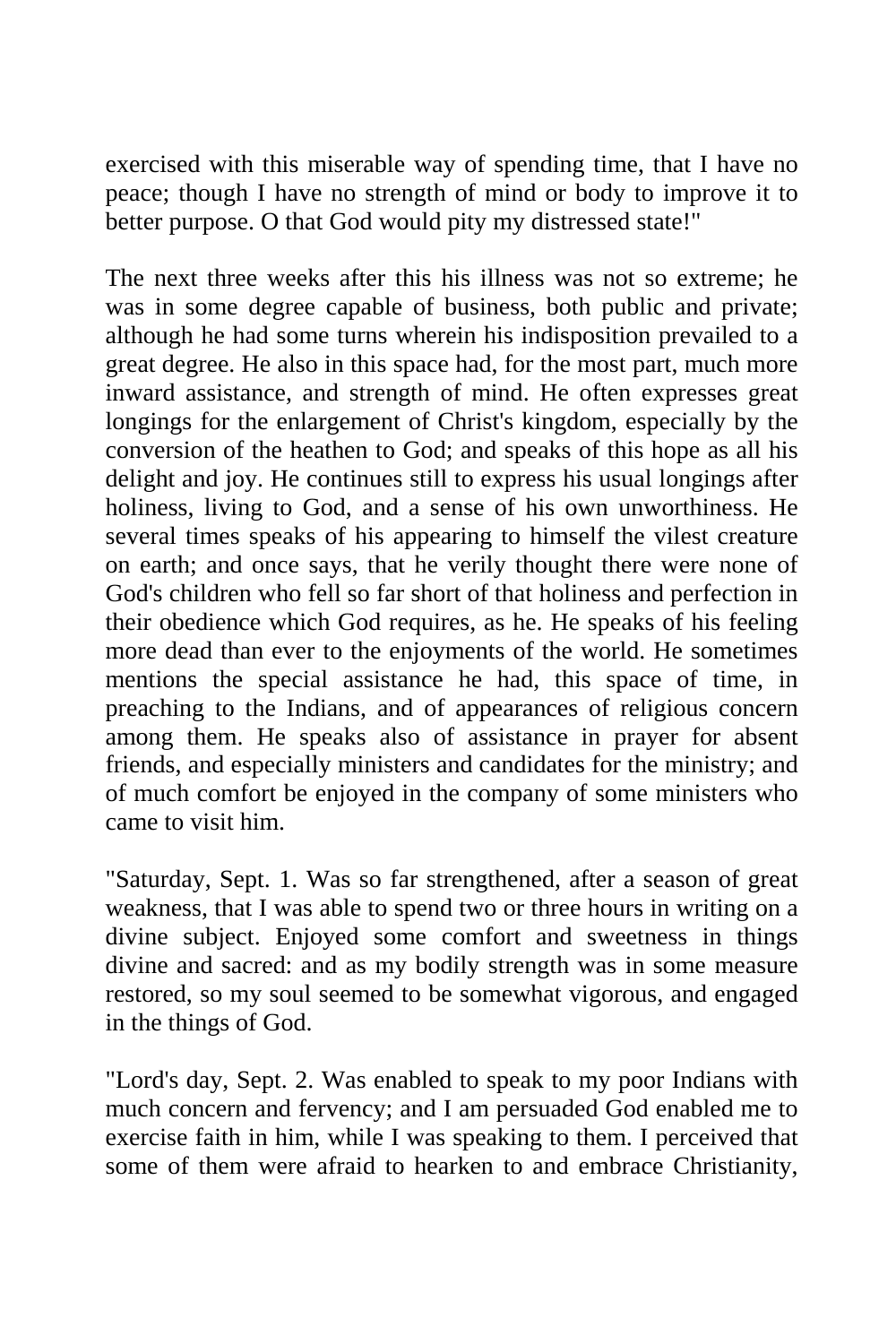lest they should be enchanted and poisoned by some of the powows: but I was enabled to plead with them not to fear these; and confiding in God for safety and deliverance, I bid a challenge to all these powers of darkness, to do their worst upon me first. I told my people I was a Christian, and asked them why the powows did not bewitch and poison me. I scarcely ever felt more sensible of my own unworthiness, than in this action: I saw, that the honour of God was concerned in the affair; and I desired to be preserved — not from selfish views, but — for a testimony of the divine power and goodness, and of the truth of Christianity, and that God might be glorified. Afterwards I found my soul rejoice in God for his assisting grace."

After this he went a journey into New England, and was absent from the place of his abode, at the Forks of Delaware, about three weeks. He was in a feeble state the greater part of the time. But in the latter part of the journey he found he gained much in health and strength. And as to the state of his mind, and his religious and spiritual exercises, it was much with him as usual in his journeys; excepting that the frame of his mind seemed more generally to be comfortable. But yet there are complaints of some uncomfortable seasons, want of fervency, and want of retirements, and time alone with God. In his journey, he did not forget the Indians; but once and again speaks of his longing for their conversion.

"Wednesday, Sept. 26. Rode home to the Forks of Delaware. What reason have I to bless God, who has preserved me in riding more than four hundred and twenty miles, and has `kept all my bones, that not one of them has been broken!' My health likewise is greatly recovered. O that I could dedicate my all to God! This is all the return I can make to him.

"Thursday, Sept. 27. Was somewhat melancholy; had not much freedom and comfort in prayer: my soul is disconsolate when God is withdrawn.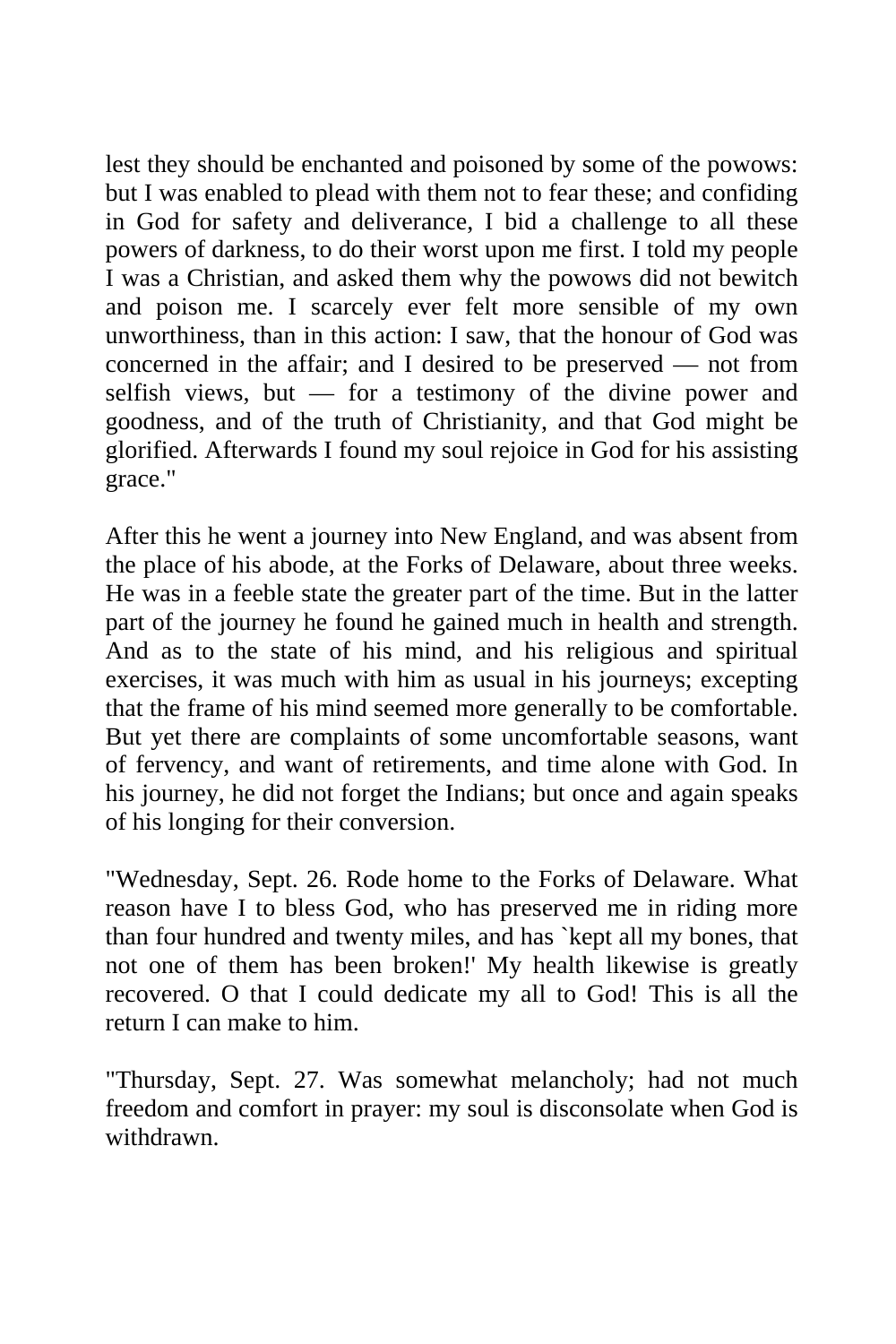"Friday, Sept. 28. Spent the day in prayer, reading, and writing. Felt some small degree of warmth in prayer, and some desires of the enlargement of Christ's kingdom by the conversion of the heathen, and that God would make me a `chosen vessel, to bear his name before them;' longed for grace to enable me to be faithful."

The next day he speaks of the same longings for the advancement of Christ's kingdom, and the conversion of the Indians; but complains greatly of the ill effects of the diversions of his late journey, as unfixing his mind from that degree of engagedness, fervency, watchfulness, &c. which he enjoyed before. And the like complaints are continued the day after.

"Monday, Oct. 1. Was engaged this day in making preparation for my intended journey to Susquehannah: withdrew several times to the woods for secret duties, and endeavoured to plead for the divine presence to go with me to the poor pagans, to whom I was going to preach the gospel. Towards night rode about four miles, and met brother Byram; [36] who was come, at my desire, to be my companion in travel to the Indians. I rejoiced to see him; and, I trust, God made his conversation profitable to me. I saw him, as I thought, more dead to the world, its anxious cares and alluring objects, than I was; and this made me look within myself, and gave me a greater sense of my guilt, ingratitude, and misery.

"Tuesday, Oct. 2. Set out on my journey, in company with dear brother Byram, and my interpreter, and two chief Indians from the Forks of Delaware. Traveled about twenty-five miles, and lodged in one of the last houses on our road; after which there was nothing but a hideous and howling wilderness.

"Wednesday, Oct. 3. We went on our way into the wilderness, and found the most difficult and dangerous traveling, by far, that ever any of us had seen; we had scarce any thing else but lofty mountains, deep valleys, and hideous rocks, to make our way through. However, I felt some sweetness in divine things, part of the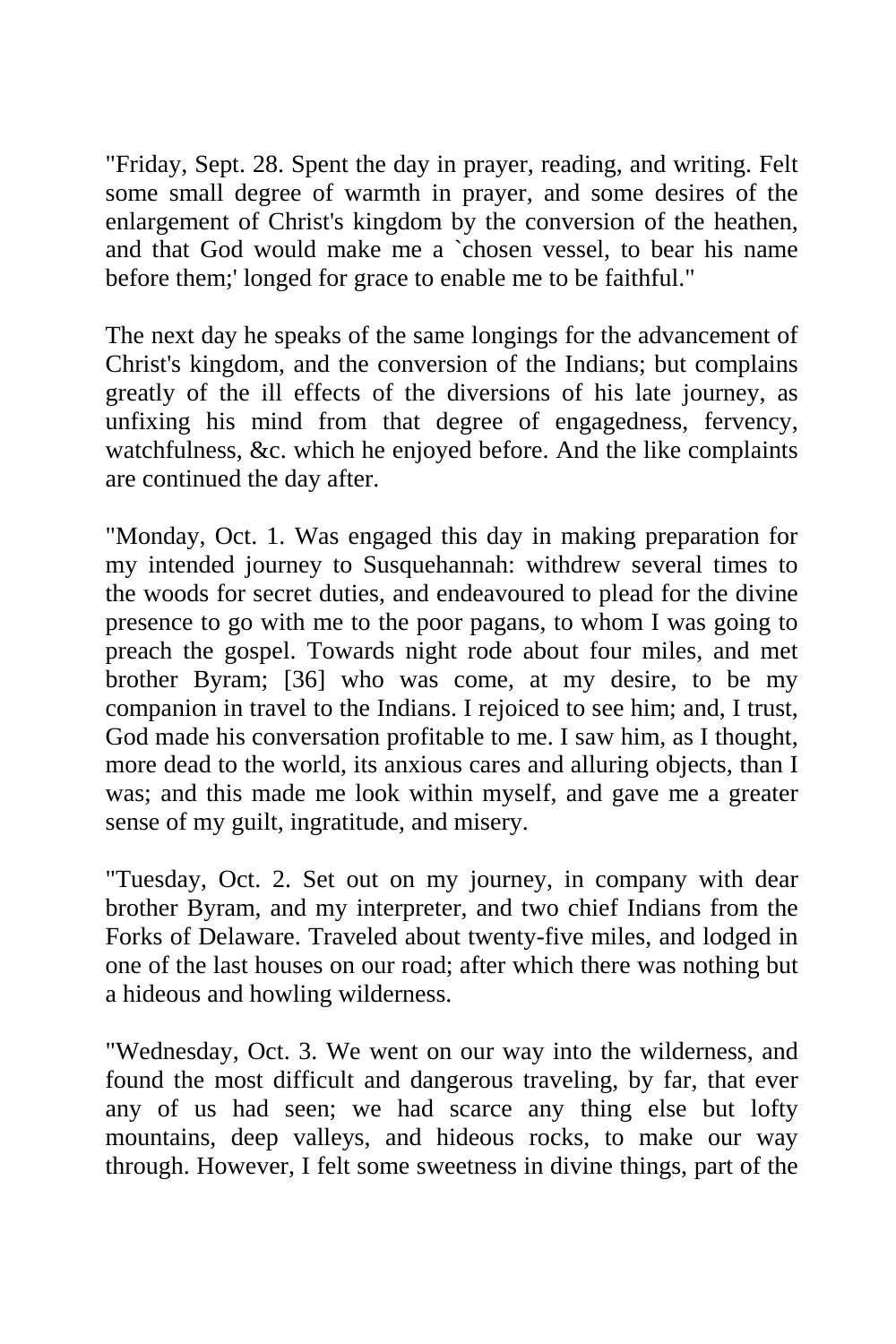day, and had my mind intensely engaged in meditation on a divine subject. Near night my beast that I rode upon hung one of her legs in the rocks, and fell down under me; but through divine goodness I was not hurt. However, she broke her leg; and being in such a hideous place, and near thirty miles from any house, I saw nothing that could be done to preserve her life, and so was obliged to kill her, and to prosecute my journey on foot. This accident made me admire the divine goodness to me, that my bones were not broken, and the multitude of them filled with strong pain. Just at dark we kindled a fire, cut up a few bushes and made a shelter over our heads, to save us from the frost, which was very hard that night; and committing ourselves to God by prayer, we lay down on the ground, and slept quietly."

The next day they went forward on their journey, and at night took up their lodging in the woods in like manner.

"Friday, Oct. 5. We arrived at Susquehannah river, at a place called Opeholhoupung: [37] found there twelve Indian houses: after I had saluted the king in a friendly manner, I told him my business, and that my desire was to teach them Christianity. After some consultation, the Indians gathered, and I preached to them. And when I had done, I asked if they would hear me again. They replied, that they would consider of it; and soon after sent me word, that they would immediately attend, if I would preach: which I did, with freedom, both times. When I asked them again, whether they would hear me further, they replied, they would the next day. I was exceeding sensible of the impossibility of doing any thing for the poor heathen without special assistance from above: and my soul seemed to rest on God, and leave it to him to do as he pleased in that which I saw was his own cause: and indeed, through divine goodness, I had felt something of this frame most of the time while I was traveling thither, and in some measure before I set out.

"Saturday, Oct. 6. Rose early and besought the Lord for help in my great work. Near noon preached again to the Indians; and in the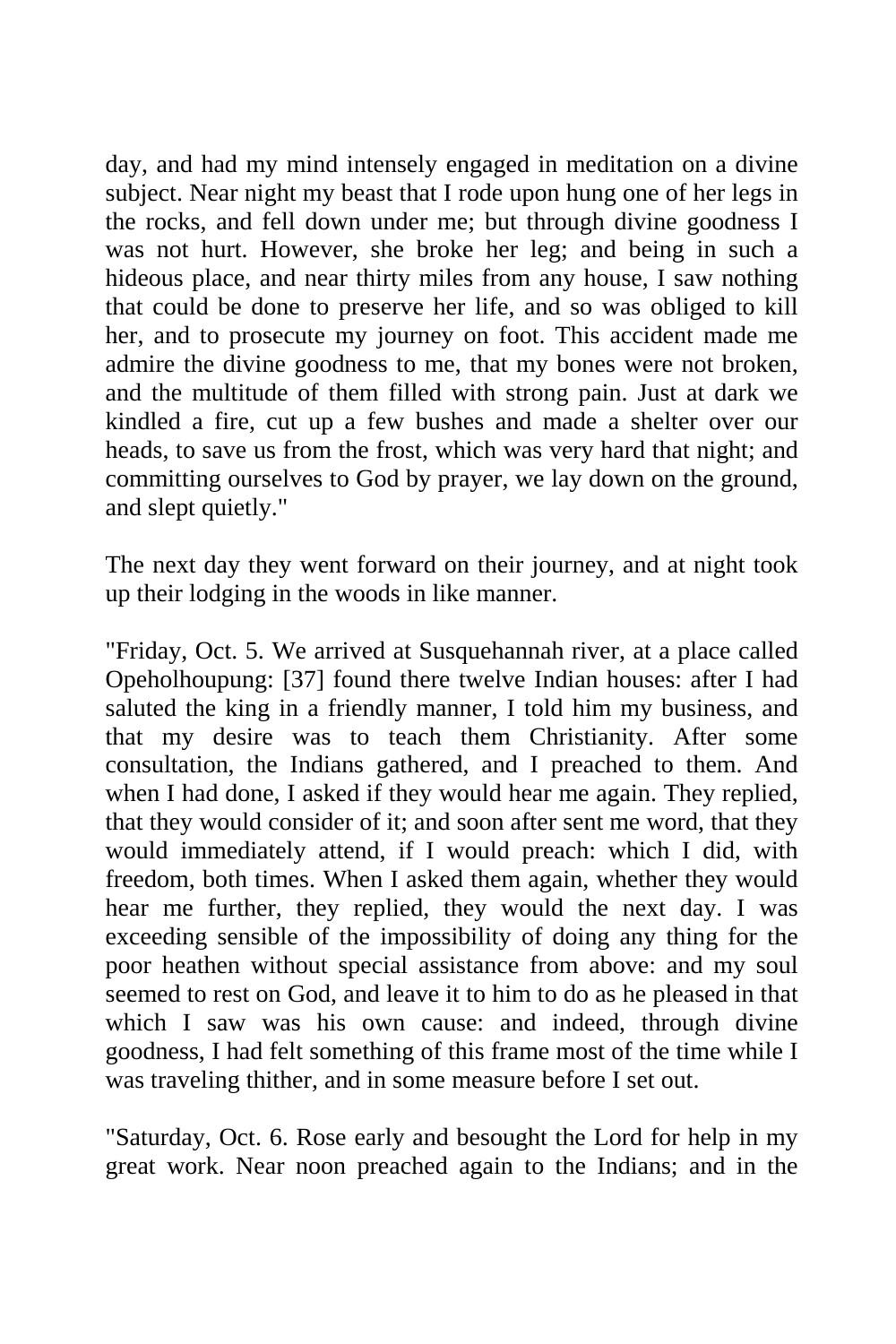afternoon visited them from house to house, and invited them to come and hear me again the next day, and put off their hunting design, which they were just entering upon, till Monday. `This night,' I trust, `the Lord stood by me,' to encourage and strengthen my soul: I spent more than an hour in secret retirement; was enabled to `pour out my heart before God,' for the increase of grace in my soul, for ministerial endowments, for success among the poor Indians, for God's ministers and people, for distant dear friends, &c. Blessed be God!"

The next day he complains of great want of fixedness and intenseness in religion, so that he could not keep any spiritual thought one minute without distraction; which occasioned anguish of spirit. He felt amazingly guilty, and extremely miserable; and cries out, "Oh, my soul, what death it is, to have the affections unable to centre in God, by reason of darkness, and consequently roving after that satisfaction elsewhere, that is only to be found here!" However, he preached twice to the Indians with some freedom and power; but was afterwards damped by the objections they made against Christianity. In the evening, in a sense of his great defects in preaching, he "entreated God not to impute to him bloodguiltiness;" but yet was at the same time enabled to rejoice in God.

"Monday, Oct. 8. Visited the Indians with a design to take my leave of them, supposing they would this morning go out to hunting early; but beyond my expectation and hope, they desired to hear me preach again. I gladly complied with their request, and afterwards endeavoured to answer their objections against Christianity. Then they went away; and we spent the rest of the afternoon in reading and prayer, intending to go homeward very early the next day. My soul was in some measure refreshed in secret prayer and meditation. Blessed be the Lord for all his goodness.

"Tuesday, Oct. 9. We rose about four in the morning, and commending ourselves to God by prayer, and asking his special protection, we set out on our journey homewards about five, and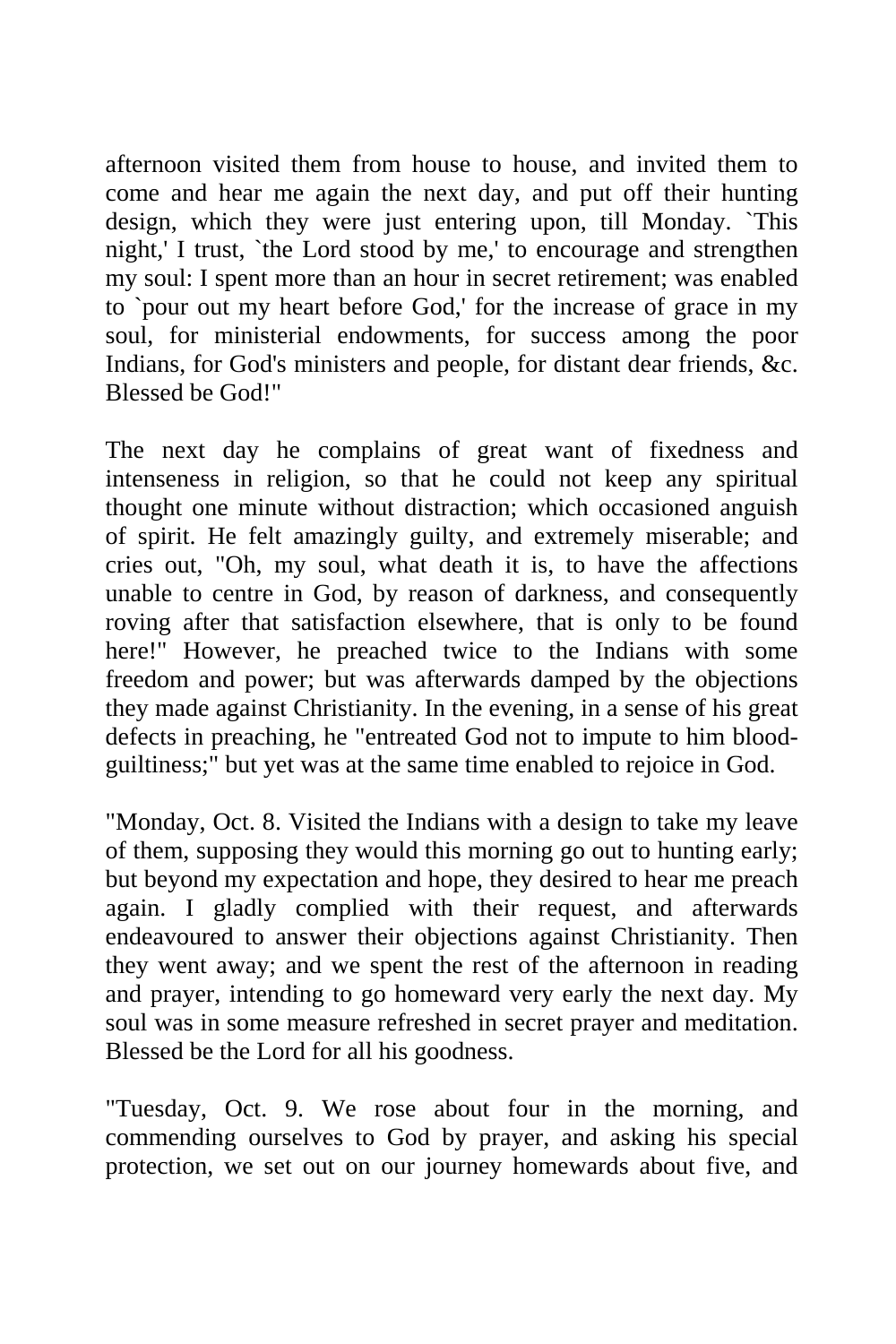traveled with great steadiness till past six at night; and then made us a fire, and a shelter of barks, and so rested. I had some clear and comfortable thoughts on a divine subject, by the way, towards night. — In the night the wolves howled around us; but God preserved us."

The next day they rose early, and set forward, and traveled that day till they came to an Irish settlement, with which Mr. Brainerd was acquainted, and lodged there. He speaks of some sweetness in divine things, and thankfulness to God for his goodness to him in this journey, though attended with shame for his barrenness. On Thursday he continued in the same place; and both he and Mr. Byram preached there to the people.

"Friday, Oct. 12. Rode home to my lodgings; where I poured out my soul to God in secret prayer, and endeavoured to bless him for his abundant goodness to me in my late journey. I scarce ever enjoyed more health, at least, of later years; and God marvellously, and almost miraculously, supported me under the fatigues of the way, and traveling on foot. Blessed be the Lord, who continually preserves me in all my ways."

On Saturday he went again to the Irish settlement, to spend the sabbath there, his Indians being gone.

"Lord's day, Oct. 14. Was much confused and perplexed in my thoughts; could not pray; and was almost discouraged, thinking I should never be able to preach any more. Afterwards, God was pleased to give me some relief from these confusions; but still I was afraid, and even trembled before God. I went to the place of public worship, lifting up my heart to God for assistance and grace in my great work: and God was gracious to me, helping me to plead with him for holiness, and to use the strongest arguments with him; drawn from the incarnation and sufferings of Christ for this very end, that men might be made holy. Afterwards I was much assisted in preaching. I know not that ever God helped me to preach in a more close and distinguishing manner for the trial of men's state.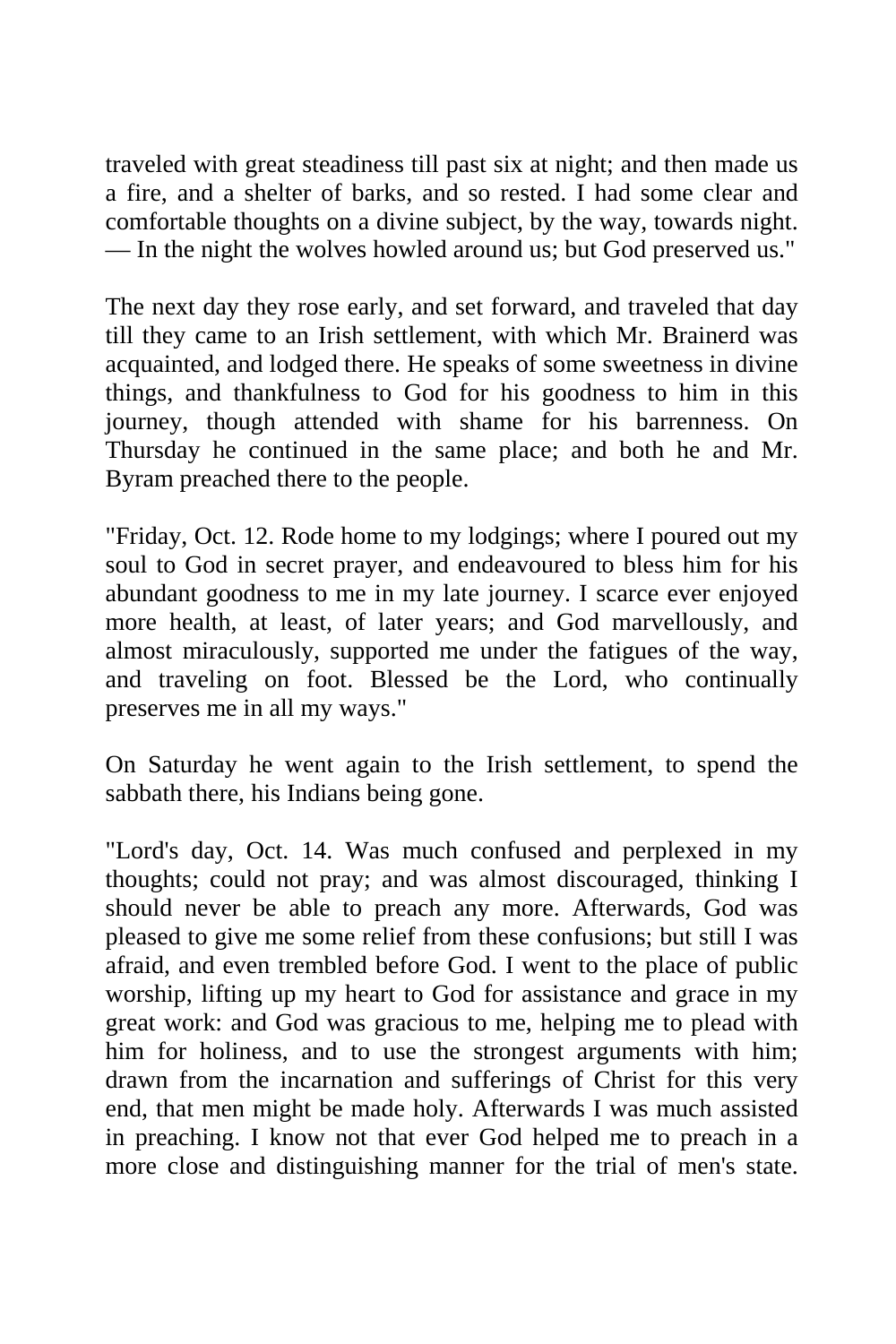Through the infinite goodness of God, I felt what I spoke; he enabled me to treat on divine truth with uncommon clearness: and yet I was so sensible of my defects in preaching, that I could not be proud of my performance, as at some times; and blessed be the Lord for this mercy. In the evening I longed to be entirely alone, to bless God for help in a time of extremity; and longed for great degrees of holiness, that I might show my gratitude to God."

The next morning he spent some time before sun-rise in prayer, in the same sweet and grateful frame of mind that he had been in the evening before: and afterwards went to his Indians, and spent some time in teaching and exhorting them.

"Tuesday, Oct. 16. Felt a spirit of solemnity and watchfulness; was afraid I should not live to and upon God: longed for more intenseness and spirituality. Spent the day in writing; frequently lifting up my heart to God for more heavenly-mindedness. In the evening enjoyed sweet assistance in prayer, and thirsted and pleaded to be as holy as the blessed angels: longed for ministerial gifts and graces, and success in my work: was sweetly assisted in the duty of intercession, and enabled to remember and plead for numbers of dear friends, and Christ's ministers."

He seemed to have much of the same frame of mind the two next days.

"Friday, Oct. 19. Felt an abasing sense of my own impurity and unholiness; and felt my soul melt and mourn, that I had abused and grieved a very gracious God, who was still kind to me, notwithstanding all my unworthiness.

My soul enjoyed a sweet season of bitter repentance and sorrow, that I had wronged that blessed God, who, I was persuaded, was reconciled to me in his dear Son. My soul was now tender, devout, and solemn. And I was afraid of nothing but sin; and afraid of that in every action and thought."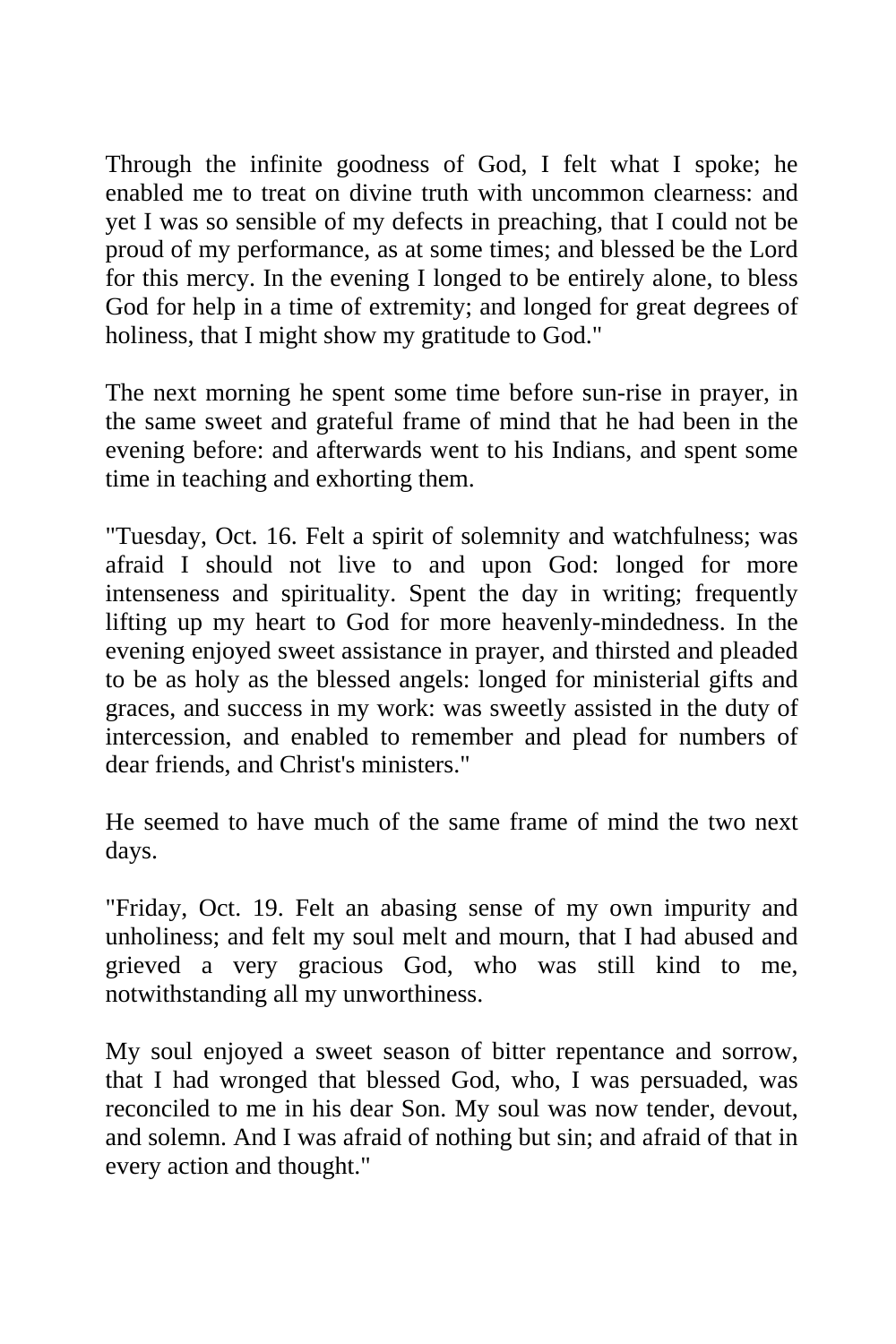The four next days were manifestly spent in a most constant tenderness, watchfulness, diligence, and self-diffidence. But he complains of wanderings of mind, languor of affections, &c.

"Wednesday, Oct. 24. Near noon, rode to my people; spent some time, and prayed with them: felt the frame of a pilgrim on earth; longed much to leave this gloomy mansion; but yet found the exercise of patience and resignation. And as I returned home from the Indians, spent the whole time in lifting up my heart to God. In the evening enjoyed a blessed season alone in prayer; was enabled to cry to God with a child-like spirit, for the space of near an hour; enjoyed a sweet freedom in supplicating for myself, for dear friends, ministers, and some who are preparing for that work, and for the church of God; and longed to be as lively myself in God's service as the angels.

"Thursday, Oct. 25. Was busy in writing. Was very sensible of my absolute dependence on God in all respects; saw that I could do nothing, even in those affairs that I have sufficient natural faculties for, unless God should smile upon my attempt. `Not that we are sufficient of ourselves, to think any thing as of ourselves,' I saw was a sacred truth.

"Friday, Oct. 26. In the morning my soul was melted with a sense of divine goodness and mercy to such a vile unworthy worm. I delighted to lean upon God, and place my whole trust in him. My soul was exceedingly grieved for sin, and prized and longed after holiness; it wounded my heart deeply, yet sweetly, to think how I had abused a kind God. I longed to be perfectly holy, that I might not grieve a gracious God; who will continue to love, notwithstanding his love is abused! I longed for holiness more for this end, than I did for my own happiness' sake: and yet this was my greatest happiness, never more to dishonour, but always to glorify, the blessed God. Afterwards rode up to the Indians, in the afternoon, &c."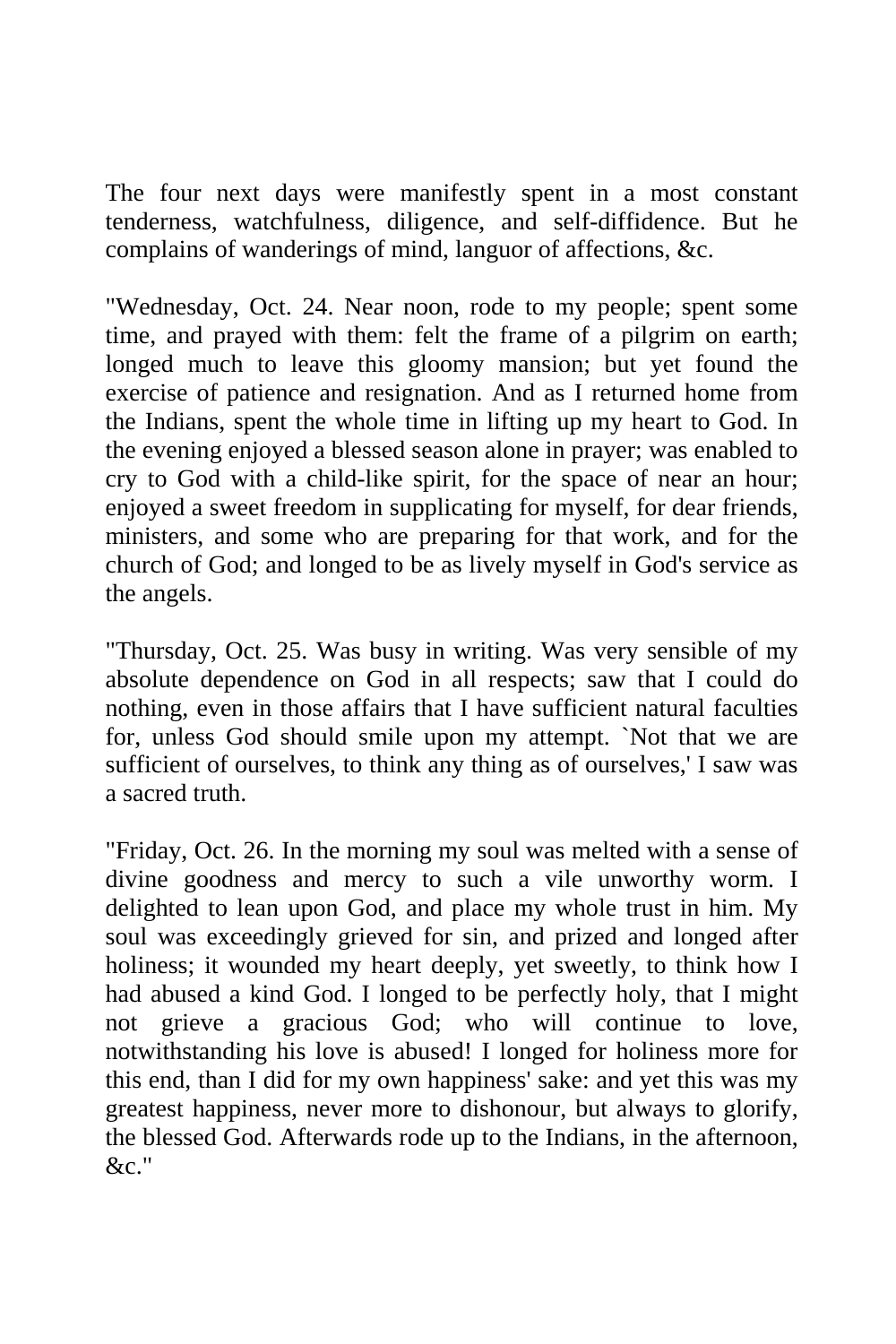The four next days he was exercised with much disorder and pain of body, with a degree of melancholy and gloominess of mind, bitterly complaining of deadness and unprofitableness, yet mourning and longing after God.

"Wednesday, Oct. 31. Was sensible of my barrenness and decays in the things of God: my soul failed when I remembered the fervency I had enjoyed at the throne of grace. Oh, I thought, if I could but be spiritual, warm, heavenly-minded, and affectionately breathing after God, this would be better than life to me! My soul longed exceedingly for death, to be loosed from this dullness and barrenness, and made for ever active in the service of God. I seemed to live for nothing, and to do no good: and oh, the burden of such a life! Oh, death, death, my kind friend, hasten, and deliver me from dull mortality, and make me spiritual and vigorous to eternity!

"Thursday, Nov. 1. Had but little sweetness in divine things; but afterwards, in the evening, felt some life, and longings after God. I longed to be always solemn, devout, and heavenly-minded; and was afraid to leave off praying, lest I should again lose a sense of the sweet things of God.

"Friday, Nov. 2. Was filled with sorrow and confusion in the morning, and could enjoy no sweet sense of divine things, nor get any relief in prayer. Saw I deserved that every one of God's creatures should be let loose, to be the executioners of his wrath against me; and yet therein saw I deserved what I did not fear as my portion. About noon rode up to the Indians; and while going could feel no desires for them, and even dreaded to say any thing to them; but God was pleased to give me some freedom and enlargement, and made the season comfortable to me. In the evening had enlargement in prayer. But, alas! what comforts and enlargements I have felt for these many weeks past, have been only transient and short; and the greater part of my time has been filled up with deadness, or struggles with deadness, and bitter conflicts with corruption. I have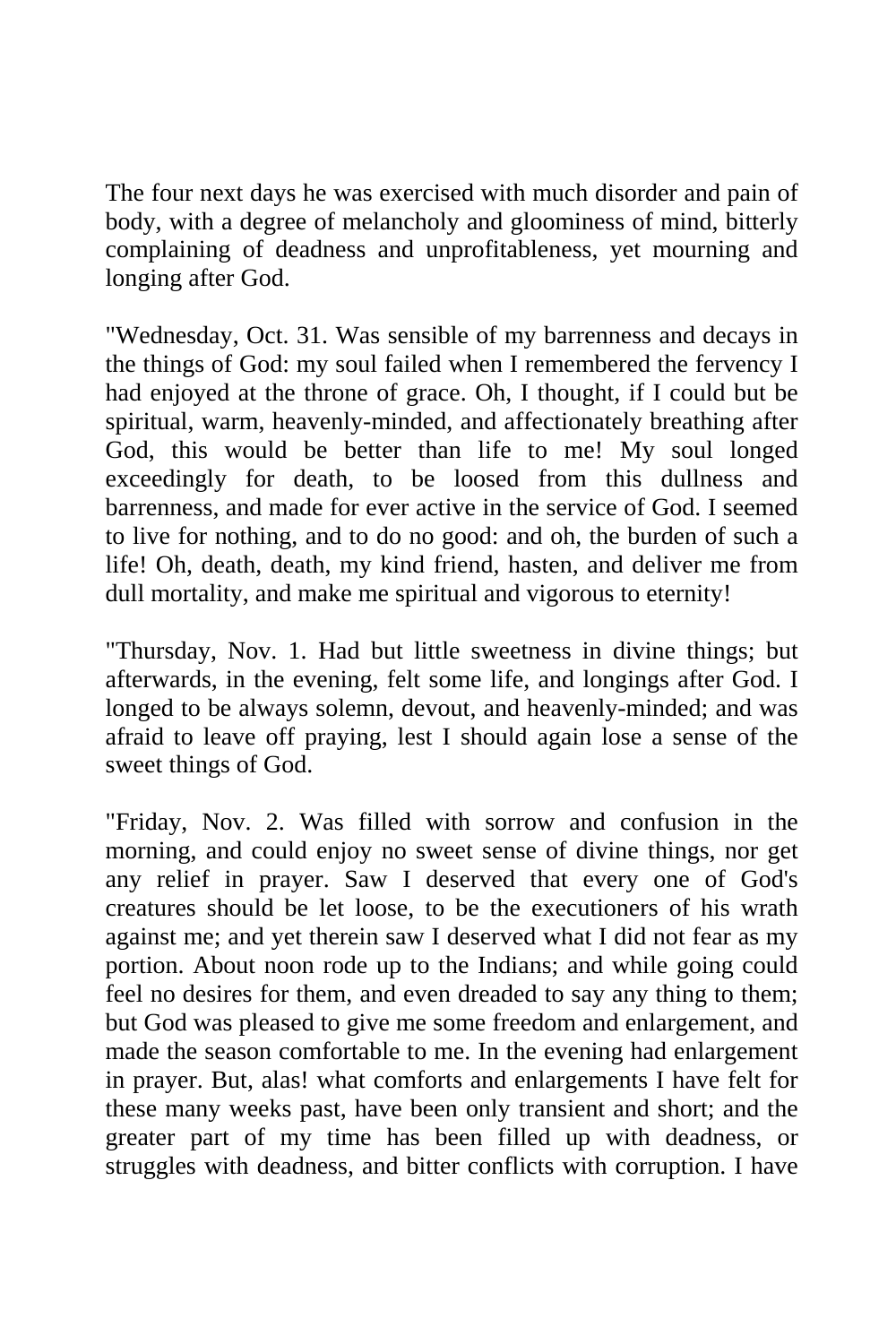found myself exercised sorely with some particular things that I thought myself most of all freed from. And thus I have ever found it, when I have thought the battle was over, and the conquest gained, and so let down my watch, the enemy has risen up and done me the greatest injury.

"Saturday, Nov. 3. I read the life and trials of a godly man, and was much warmed by it: I wondered at my past deadness; and was more convinced of it than ever. Was enabled to confess and bewail my sin before God, with self-abhorrence.

"Lord's day, Nov. 4. Had, I think, some exercise of faith in prayer in the morning: longed to be spiritual. Had considerable help in preaching to my poor Indians: was encouraged with them, and hoped that God designed mercy for them."

The next day [38] he set out on a journey to New York, to the meeting of the Presbytery there; and was from home more than a fortnight. He seemed to enter on his journey with great reluctance; fearing that the diversions of it would prove a means of cooling his religious affections, as he had found in other journeys. But yet in this journey he had some special seasons wherein he enjoyed extraordinary evidences and fruits of God's gracious presence. He was greatly fatigued, and exposed to cold and storms: and when he returned from New York to New Jersey, on Friday, was taken very ill, and was detained by his illness some time.

"Wednesday, Nov. 21. Rode from Newark to Rockciticus in the cold, and was almost overcome with it. Enjoyed some sweetness in conversation with dear Mr. Jones, while I dined with him: my soul loves the people of God, and especially the ministers of Jesus Christ, who feel the same trials that I do.

"Thursday, Nov. 22. Came on my way from Rockciticus to Delaware river. Was very much disordered with a cold and pain in my head. About six at night I lost my way in the wilderness, and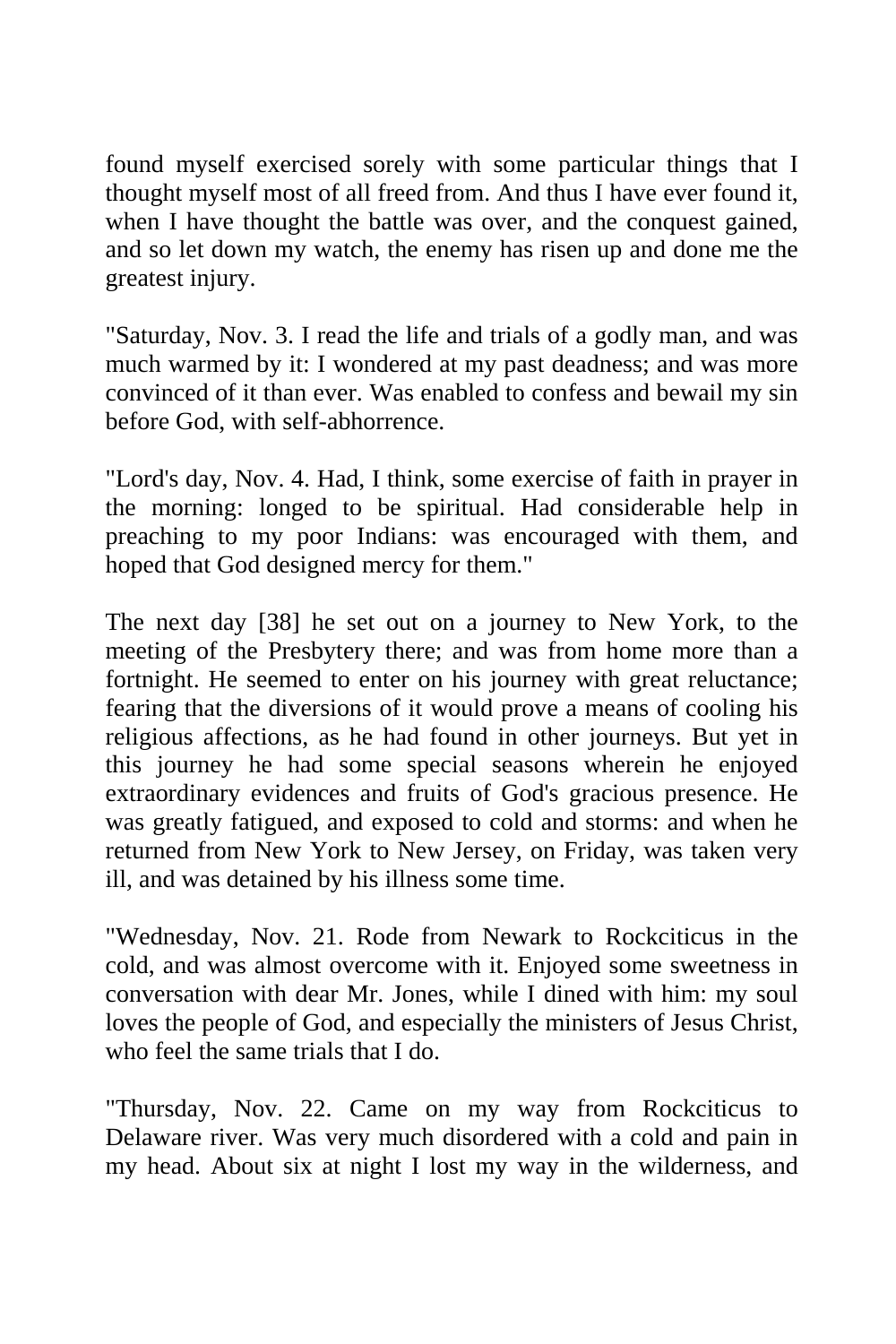wandered over rocks and mountains, down hideous steeps, through swamps, and most dreadful and dangerous places; and the night being dark, so that few stars could be seen, I was greatly exposed. I was much pinched with cold, and distressed with an extreme pain in my head, attended with sickness at my stomach; so that every step I took was distressing to me. I had little hope for several hours together, but that I must lie out in the woods all night, in this distressed case. But about nine o'clock I found a house, through the abundant goodness of God, and was kindly entertained. Thus I have frequently been exposed, and sometimes lain out the whole night; but God has hitherto preserved me; and blessed be his name. Such fatigues and hardships as these serve to wean me more from the earth; and, I trust, will make heaven the sweeter. Formerly, when I was thus exposed to cold, rain, &c. I was ready to please myself with the thoughts of enjoying a comfortable house, a warm fire, and other outward comforts; but now these have less place in my heart, (through the grace of God,) and my eye is more to God for comfort. In this world I expect tribulation; and it does not now, as formerly, appear strange to me. I do not in such seasons of difficulty flatter myself that it will be better hereafter; but rather think, how much worse it might be; how much greater trials others of God's children have endured; and how much greater are yet perhaps reserved for me. Blessed be God, that he makes the thoughts of my journey's end and of my dissolution a great comfort to me, under my sharpest trials; and scarce ever lets these thoughts be attended with terror or melancholy; but they are attended frequently with great joy.

"Friday, Nov. 23. Visited a sick man; discoursed and prayed with him. Then visited another house, where was one dead and laid out; looked on the corpse, and longed that my time might come to depart, that I might be with Christ. Then went home to my lodgings, about one o'clock. Felt poorly; but was able to read most of the afternoon."

Within the space of the next twelve days he passed under many changes in the frames and exercises of his mind. He had many seasons of the special influences of God's Spirit, animating,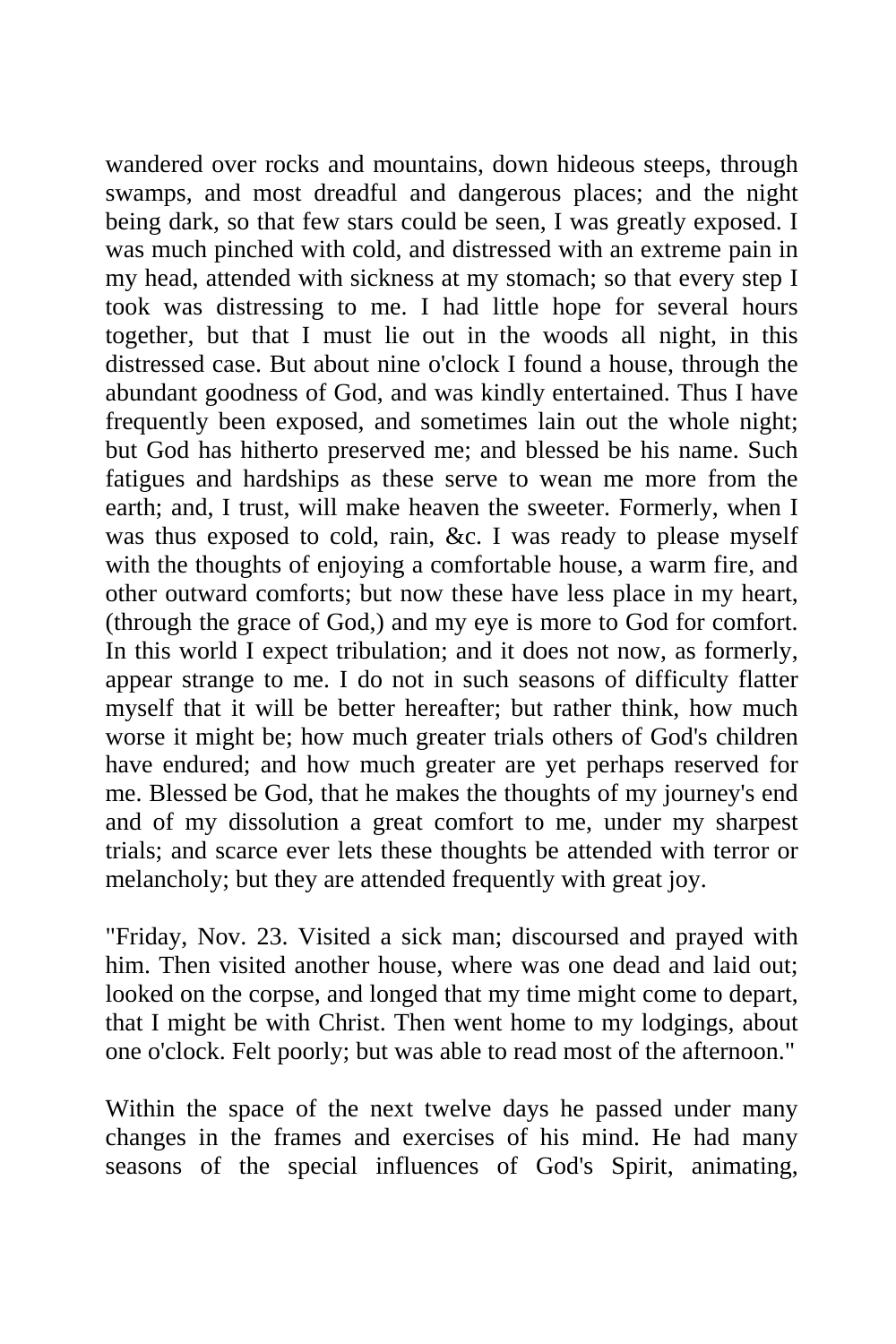invigorating, and comforting him in the ways of God and the duties of religion: but had some turns of great dejection and melancholy. He spent much time, within this space, in hard labor, with others, to make for himself a little cottage or hut, to live in by himself through the winter. Yet he frequently preached to the Indians, and speaks of special assistance he had from time to time, in addressing himself to them; and of his sometimes having considerable encouragement, from the attention they gave. But on Tuesday, December 4, he was sunk into great discouragement, to see most of them going in company to an idolatrous feast and dance, after he had taken abundant pains to dissuade them from these things.

"Thursday. Dec. 6. Having now a happy opportunity of being retired in a house of my own, which I have lately procured and moved into, and considering that it is now a long time since I have been able, either on account of bodily weakness, or for want of retirement, or some other difficulty, to spend any time in secret fasting and prayer; considering also the greatness of my work, and the extreme difficulties that attend it; and that my poor Indians are now worshipping devils, notwithstanding all the pains I have taken with them, which almost overwhelms my spirit; moreover, considering my extreme barrenness, spiritual deadness and dejection, of late; as also the power of some particular corruptions; I set apart this day for secret prayer and fasting, to implore the blessing of God on myself, on my poor people, on my friends, and on the church of God. At first I felt a great backwardness to the duties of the day, on account of the seeming impossibility of performing them; but the Lord helped me to break through this difficulty. God was pleased, by the use of means, to give me some clear conviction of my sinfulness, and a discovery of the plague of my own heart, more affecting than what I have of late had. And especially I saw my sinfulness in this, that when God had withdrawn himself, then, instead of living and dying in pursuit of him, I have been disposed to one of these two things; either, first, to yield an unbecoming respect to some earthly objects, as if happiness were to be derived from them; or, secondly, to be secretly forward and impatient, and unsuitably desirous of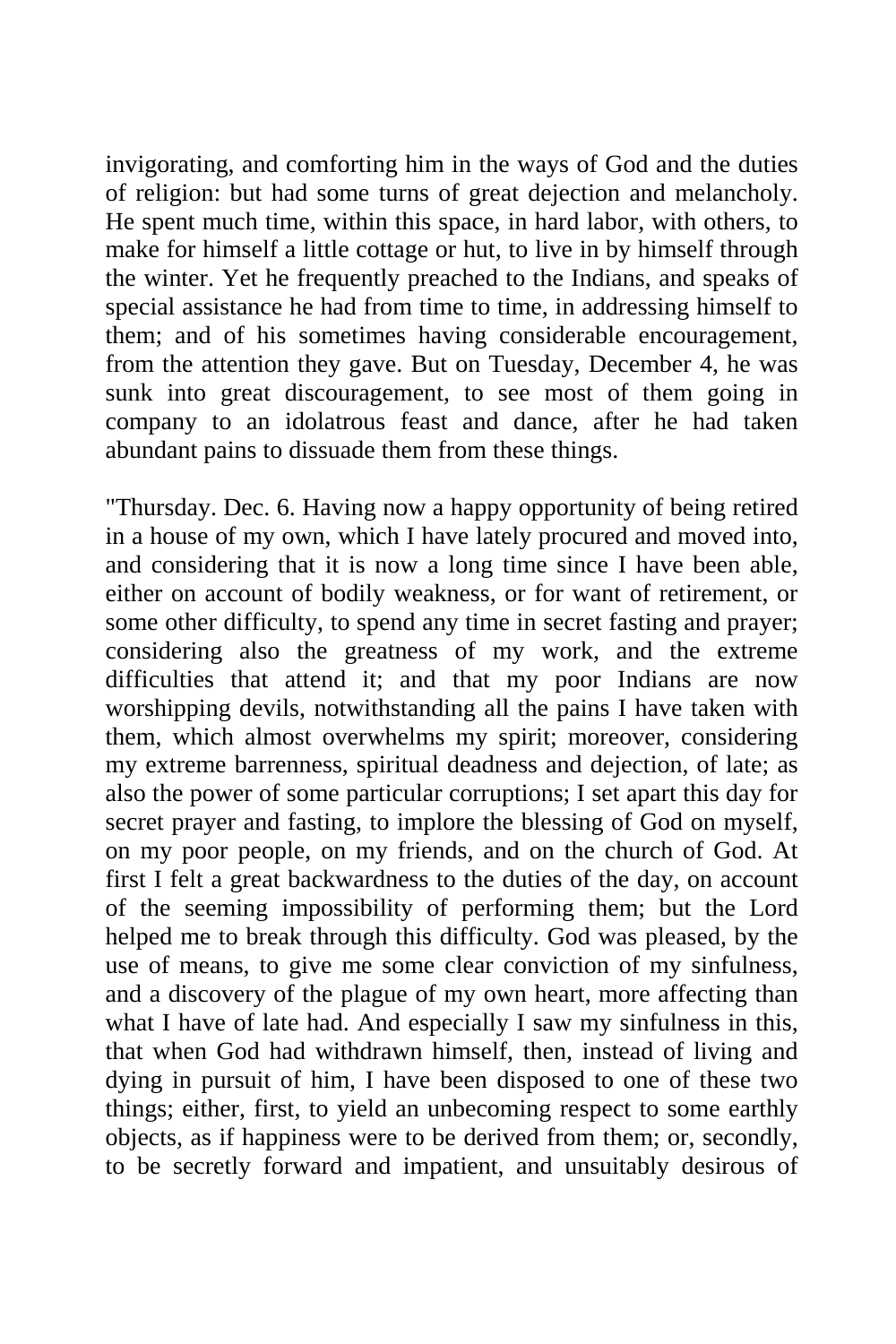death, so that I have sometimes thought I could not bear to think my life must be lengthened out. And that which often drove me to this impatient desire of death, was a despair of doing any good in life; and I chose death, rather than a life spent for nothing. But now God made me sensible of my sin in these things, and enabled me to cry to him for forgiveness. Yet this was not all I wanted; for my soul appeared exceedingly polluted, my heart seemed like a nest of vipers, or a cage of unclean and hateful birds: and therefore I wanted to be purified `by the blood of sprinkling, that cleanseth from all sin.' And this, I hope, I was enabled to pray for in faith. I enjoyed much more intenseness, fervency, and spirituality, than I expected; God was better to me than my fears. And towards night I felt my soul rejoice, that God is unchangeably happy and glorious; that he will be glorified, whatever becomes of his creatures. I was enabled to persevere in prayer till some time in the evening; at which time I saw so much need of divine help, in every respect, that I knew not how to leave off, and had forgot that I needed food. This evening I was much assisted in meditating on Isa. lii. 3. `For thus saith the Lord, Ye have sold yourselves for naught,' &c. Blessed be the Lord for any help in the past day.

"Friday, Dec. 7. Spent some time in prayer, in the morning; enjoyed some freedom and affection in the duty, and had longing desires of being made `faithful to the death.' Spent a little time in writing on a divine subject: then visited the Indians, and preached to them; but under inexpressible dejection. I had no heart to speak to them, and could not do it but as I forced myself: I knew they must hate to hear me, as having but just got home from their idolatrous feast and devil-worship. — In the evening had some freedom in prayer and meditation.

"Saturday, Dec. 8. Have been uncommonly free this day from dejection, and from that distressing apprehension, that I could do nothing: was enabled to pray and study with some comfort; and especially was assisted in writing on a divine subject. In the evening my soul rejoiced in God; and I blessed his name for shining on my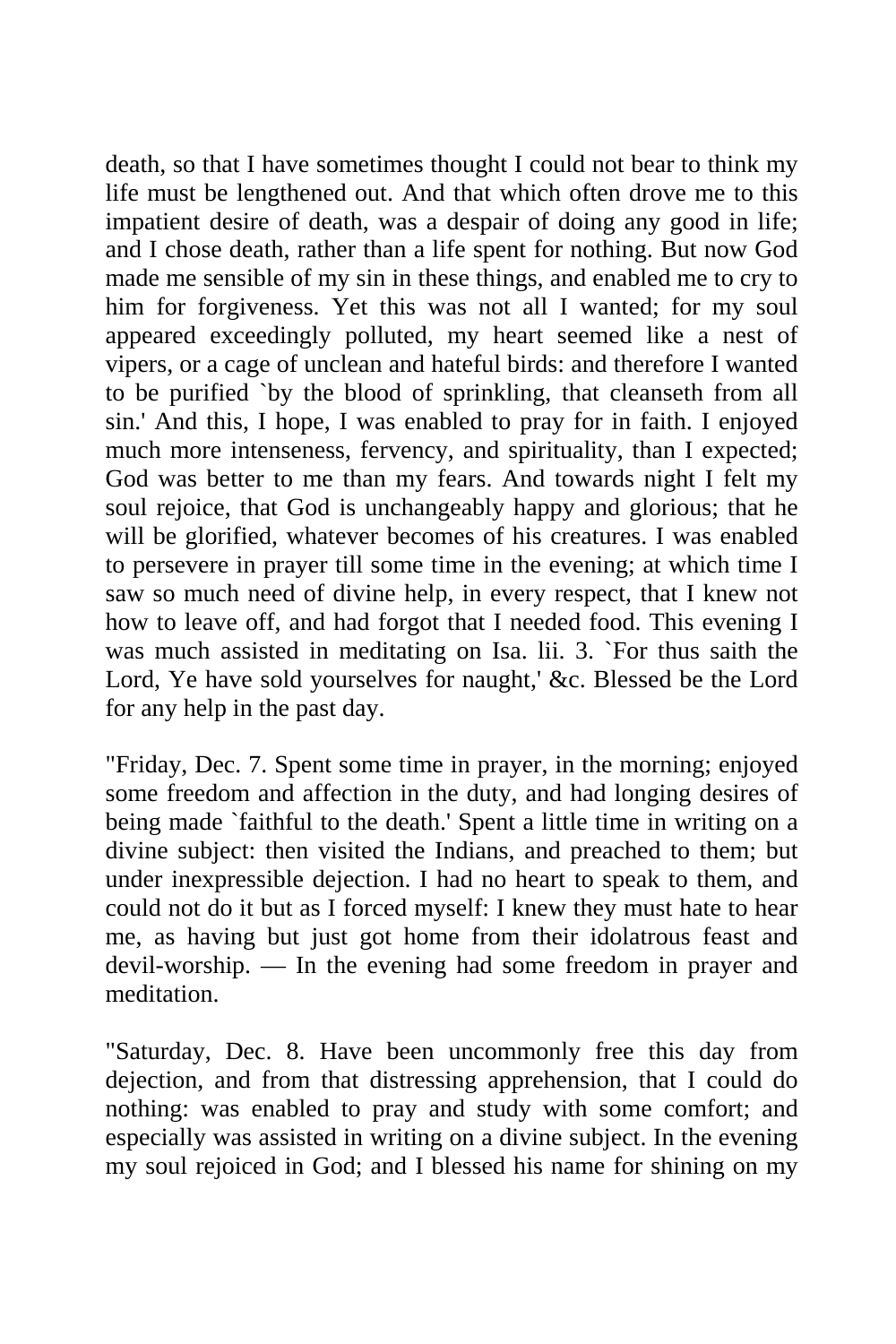soul. O the sweet and blessed change I then felt, when God `brought me out of darkness into his marvellous light!'

"Lord's day, Dec. 9. Preached, both parts of the day, at a place called Greenwich, in New Jersey, about ten miles from my own house. In the first discourse I had scarce any warmth or affectionate longing for souls. In the intermediate season I got alone among the bushes, and cried to God for pardon of my deadness; and was in anguish and bitterness, that I could not address souls with more compassion and tender affection. I judged and condemned myself for want of this divine temper; though I saw I could not get it as of myself, any more than I could make a world. In the latter exercise, blessed be the Lord, I had some fervency, both in prayer and preaching; and especially in the application of my discourse, I was enabled to address precious souls with affection, concern, tenderness, and importunity. The Spirit of God, I think, was there; as the effects were apparent, tears running down many checks.

"Monday, Dec. 10. Near noon I preached again: God gave me some assistance, and enabled me to be in some degree faithful; so that I had peace in my own soul, and a very comfortable composure, `although Israel should not be gathered.' Came away from Greenwich, and rode home; arrived just in the evening. By the way my soul blessed God for his goodness; and I rejoiced, that so much of my work was done, and I so much nearer my blessed reward. Blessed be God for grace to be faithful.

"Tuesday, Dec. 11. Felt very poorly in body, being much tired and worn out the last night. Was assisted in some measure in writing on a divine subject: but was so feeble and sore in my breast, that I had not much resolution in my work. Oh, how I long for that world `where the weary are at rest!' and yet through the goodness of God I do not now feel impatient.

"Wednesday, Dec. 12. Was again very weak; but somewhat assisted in secret prayer, and enabled with pleasure and sweetness to cry,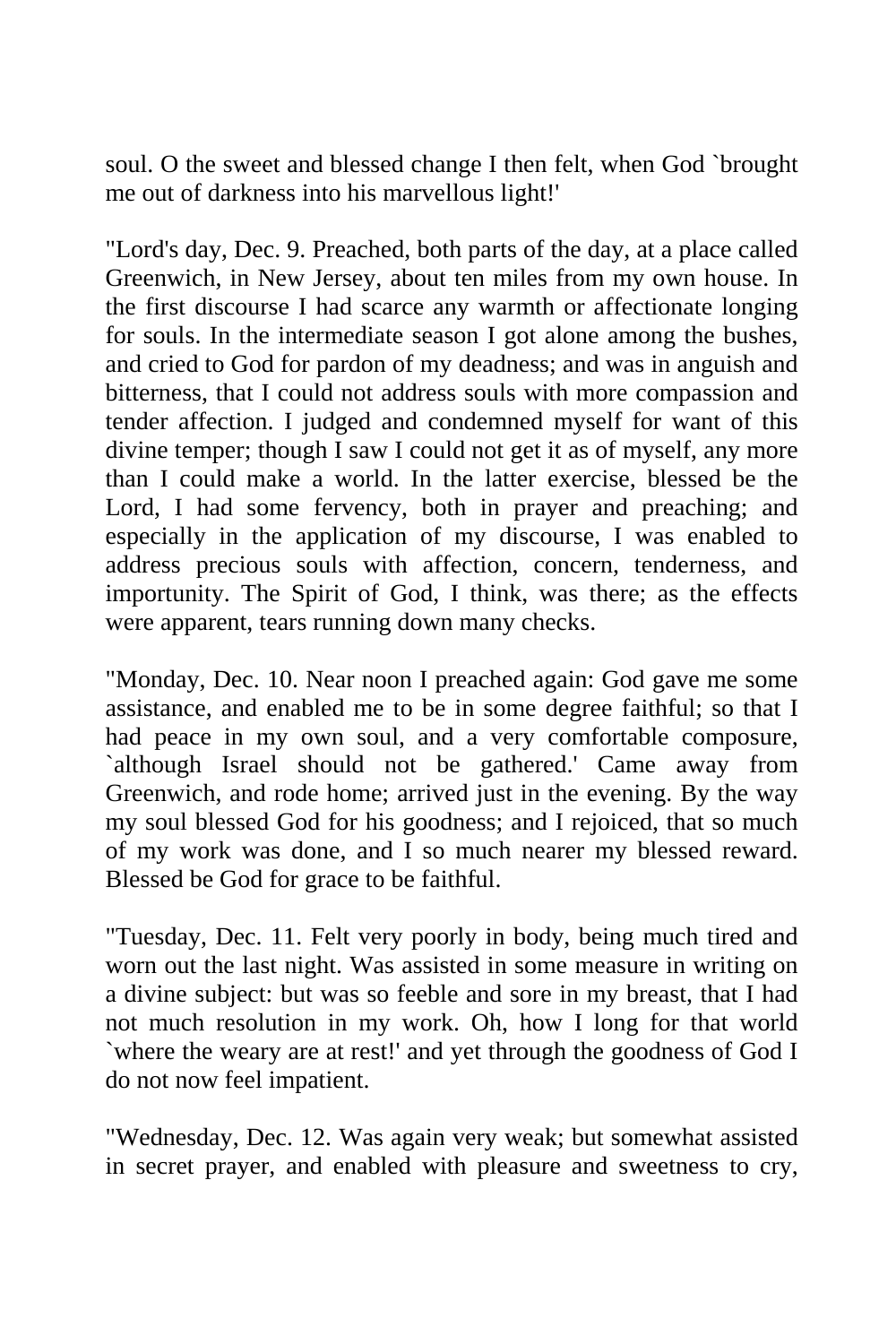`Come, Lord Jesus! come, Lord Jesus! come quickly.' My soul `longed for God, for the living God.' O how delightful it is, to pray under such sweet influences! Oh how much better is this, than one's necessary food! I had at this time no disposition to eat, (though late in the morning,) for earthly food appeared wholly tasteless. O how much `better is thy love than wine,' than the sweetest wine!  $-1$ visited and preached to the Indians in the afternoon; but under much dejection. Found my interpreter under some concern for his soul; which was some comfort to me; and yet filled me with new care. I longed greatly for his conversion; lifted up my heart to God for it, while I was talking to him; came home, and poured out my soul to God for him: enjoyed some freedom in prayer, and was enabled, I think, to leave all with God.

"Thursday, Dec. 13. Endeavoured to spend the day in fasting and prayer, to implore the divine blessing, more especially on my poor people; and in particular, I sought for converting grace for my interpreter, and three or four more under some concern for their souls. I was much disordered in the morning when I arose; but having determined to spend the day in this manner, I attempted it. Some freedom I had in pleading for these poor concerned souls, several times; and when interceding for them, I enjoyed greater freedom from wandering and distracting thoughts, than in any part of my supplications. But, in the general, I was greatly exercised with wanderings; so that in the evening it seemed as if I had need to pray for nothing so much as for the pardon of sins committed in the day past, and the vileness I then found in myself. The sins I had most sense of, were pride, and wandering thoughts, whereby I mocked God. The former of these cursed iniquities excited me to think of writing, preaching, or converting heathens, or performing some other great work, that my name might live when I should be dead. My soul was in anguish, and ready to drop into despair, to find so much of that cursed temper. With this, and the other evil I labored under, viz. wandering thoughts, I was almost overwhelmed, and even ready to give over striving after a spirit of devotion; and oftentimes sunk into a considerable degree of despondency, and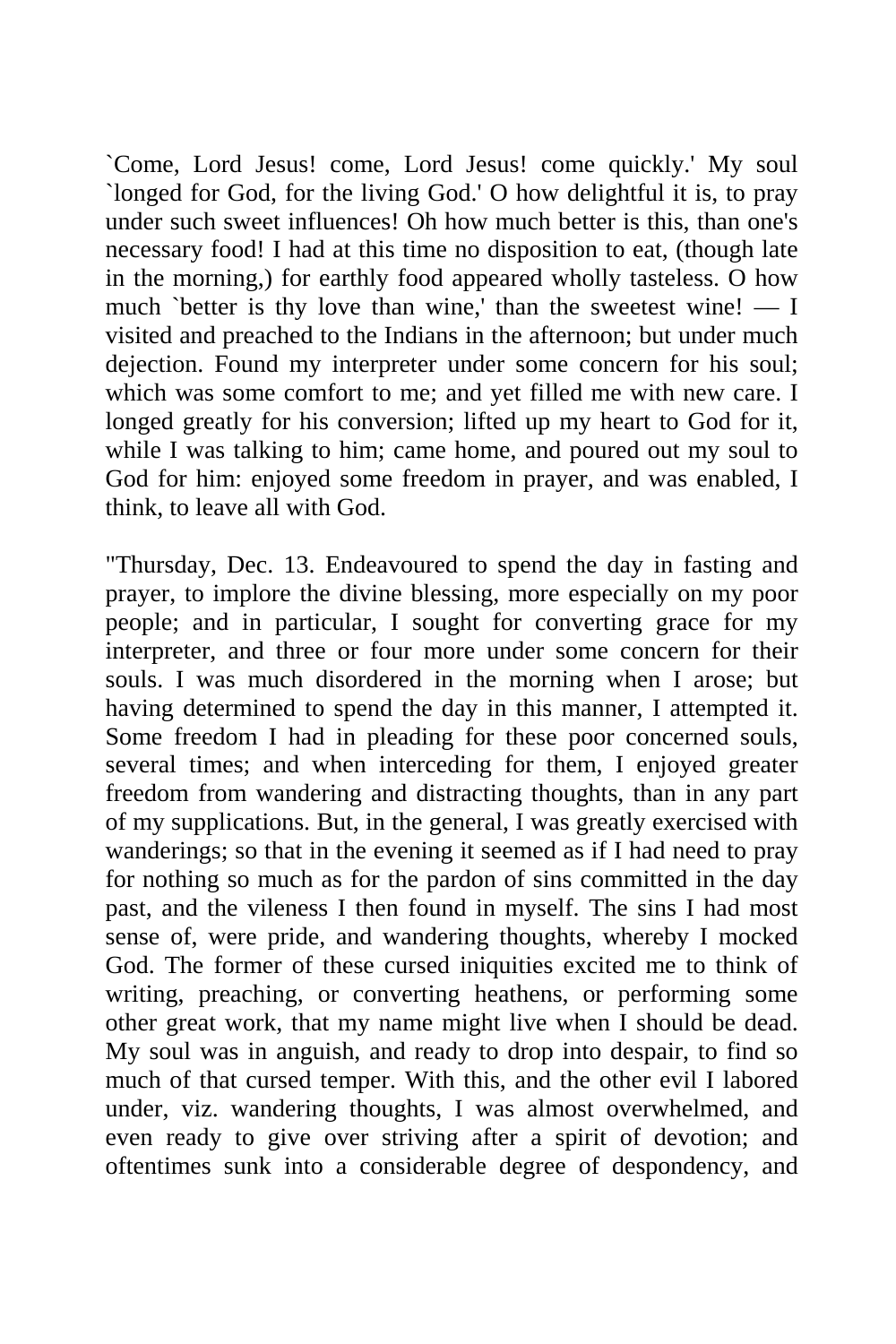thought I was `more brutish than any man.' Yet after all my sorrows, I trust, through grace, this day and the exercises of it have been for my good, and taught me more of my corruption, and weakness without Christ, than I knew before.

"Friday, Dec. 14. Near noon went to the Indians; but knew not what to say to them, and was ashamed to look them in the face: I felt I had no power to address their consciences, and therefore had no boldness to say any thing. Was, much of the day, in a great degree of despair about ever `doing or seeing any good in the land of the living.'"

He continued under the same dejection the next day.

"Lord's day, Dec. 16. Was so overwhelmed with dejection, that I knew not how to live. I longed for death exceedingly: my soul was sunk into deep waters, and the floods were ready to drown me. I was so much oppressed, that my soul was in a kind of horror: could not keep my thoughts fixed in prayer, for the space of one minute, without fluttering and distraction; and was exceedingly ashamed that I did not live to God. I had no distressing doubt about my own state; but would have cheerfully ventured (as far as I could possibly know) into eternity. While I was going to preach to the Indians, my soul was in anguish; I was so overborne with discouragement, that I despaired of doing any good, and was driven to my wit's end; I knew nothing what to say, nor what course to take. But at last I insisted on the evidence we have of the truth of Christianity from the miracles of Christ; many of which I set before them: and God helped me to make a close application to those who refused to believe the truth of what I taught them. Indeed I was enabled to speak to the consciences of all, in some measure, and was somewhat encouraged to find, that God enabled me to be faithful once more. Then came and preached to another company of them; but was very weary and faint. In the evening I was refreshed, and enabled to pray, and praise God with composure and affection: had some enlargement and courage with respect to my work: was willing to live, and longed to do more for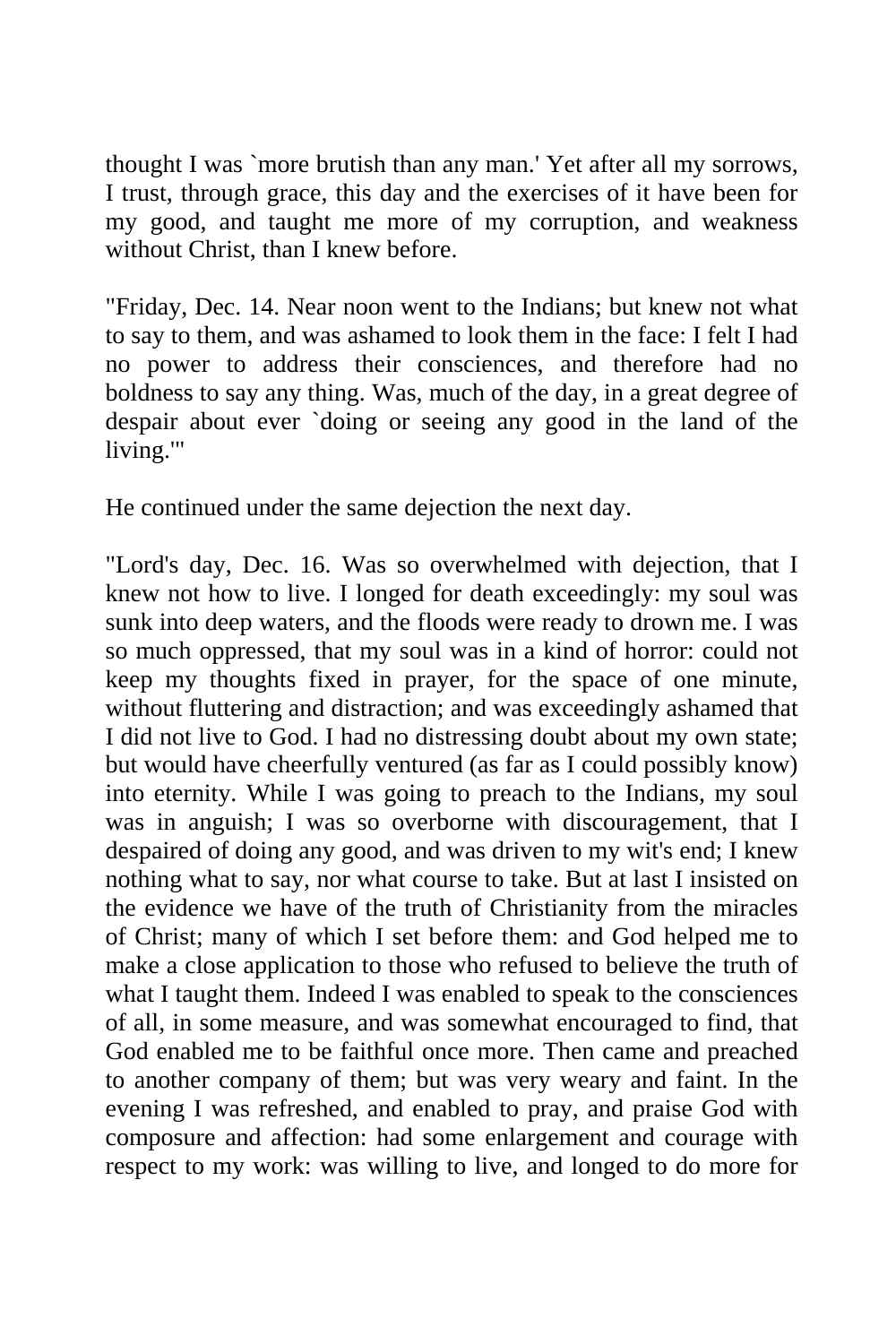God than my weak state of body would admit of. I can do all things through Christ that strengthens me;' and by his grace, I am willing to spend and be spent in his service, when I am not thus sunk in dejection, and a kind of despair.

"Monday, Dec. 17. Was comfortable in mind most of the day; and was enabled to pray with some freedom, cheerfulness, composure, and devotion; had also some assistance in writing on a divine subject.

"Tuesday, Dec. 18. Went to the Indians, and discoursed to them near an hour, without any power to come close to their hearts. But at last I felt some fervency, and God helped me to speak with warmth. My interpreter also was amazingly assisted; and I doubt not but `the Spirit of God was upon him;' (though I had no reason to think he had any true and saving grace, but was only under conviction of his lost state;) and presently upon this most of the grown persons were much affected, and the tears ran down their cheeks; and one old man (I suppose, a hundred years old) was so affected, that he wept, and seemed convinced of the importance of what I taught them. I staid with them a considerable time, exhorting and directing them; and came away, lifting up my heart to God in prayer and praise, and encouraged and exhorted my interpreter to `strive to enter in at the strait gate.' Came home, and spent most of the evening in prayer and thanksgiving; and found myself much enlarged and quickened. Was greatly concerned that the Lord's work, which seemed to be begun, might be carried on with power, to the conversion of poor souls, and the glory of divine grace.

"Wednesday, Dec. 19. Spent a great part of the day in prayer to God for the outpouring of his Spirit on my poor people; as also to bless his name for awakening my interpreter and some others, and giving us some tokens of his presence yesterday. And, blessed be God, I had much freedom, five or six times in the day, in prayer and praise, and felt a weighty concern upon my spirit for the salvation of those precious souls, and the enlargement of the Redeemer's kingdom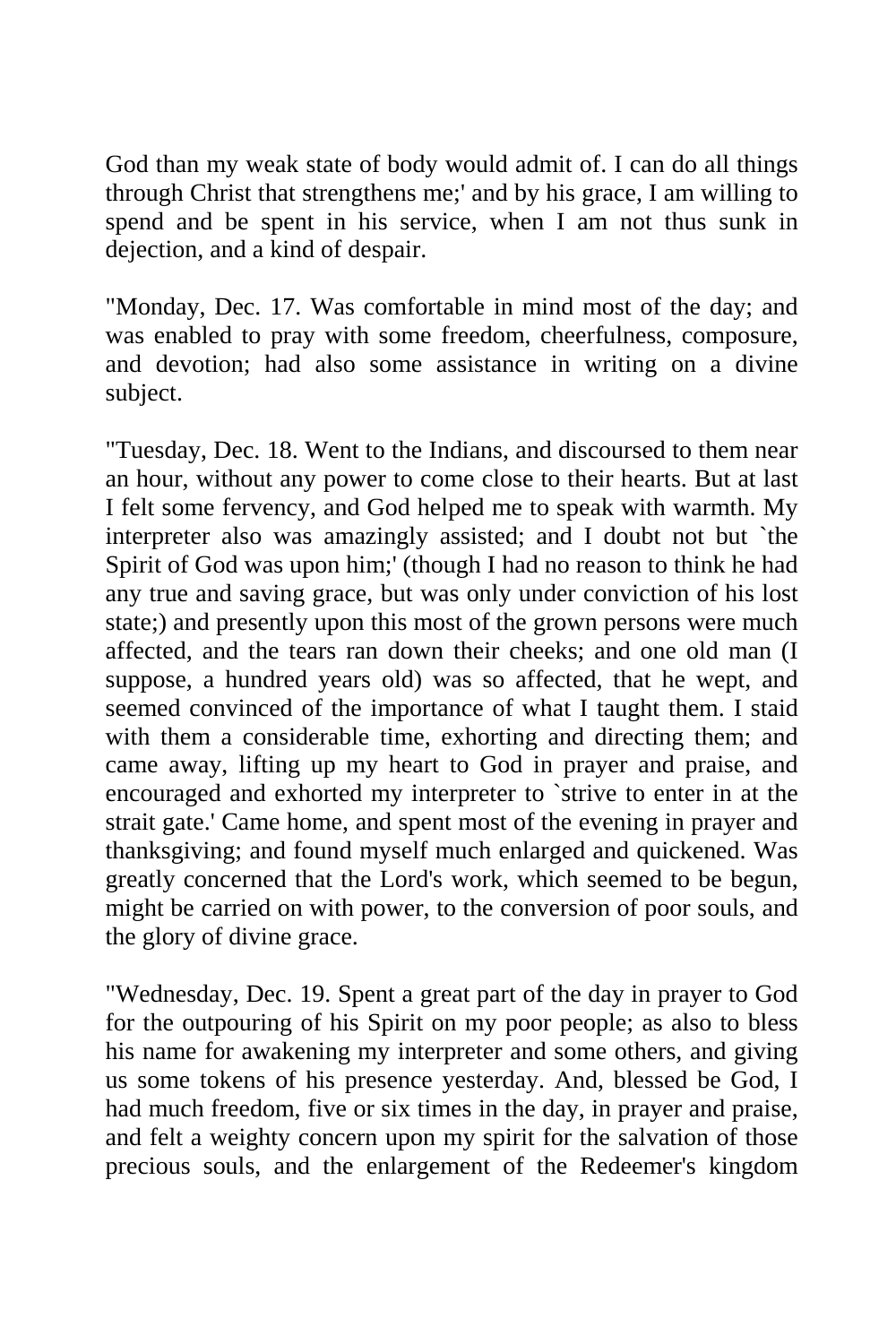among them. My soul hoped in God for some success in my ministry: and blessed be his name for so much hope.

"Thursday, Dec. 20. Was enabled to visit the throne of grace frequently this day; and through divine goodness enjoyed much freedom and fervency sundry times: was much assisted in crying for mercy for my poor people, and felt cheerfulness and hope in my requests for them. I spent much of the day in writing; but was enabled to intermix prayer with my studies.

"Friday, Dec. 21. Was enabled again to pray with freedom, cheerfulness, and hope. God was pleased to make the duty comfortable and pleasant to me; so that I delighted to persevere, and repeatedly to engage in it. Towards noon visited my people, and spent the whole time in the way to them in prayer, longing to see the power of God among them, as there appeared something of it the last Tuesday; and I found it sweet to rest an hope in God. Preached to them twice, and at two distinct places: had considerable freedom each time, and so had my interpreter. Several of them followed me from one place to the other: and I thought there was some divine influence discernible amongst them. In the evening, was assisted in prayer again. Blessed be the Lord."

Very much the same things are expressed concerning his inward frame, exercises, and assistances on Saturday, as on the preceding days. He observes, that this was a comfortable week to him. But then concludes, "Oh that I had no reason to complain of much barrenness! Oh that there were no vain thoughts and evil affections lodging within me! The Lord knows how I long for that world, where they rest not day nor night, saying, Holy, holy, holy is the Lord God Almighty," &c. On the following Sabbath, he speaks of assistance and freedom in his public work, but as having less of the sensible presence of God, than frequently in the week past; but yet says, his soul was kept from sinking in discouragement. On Monday again he seemed to enjoy very much the same liberty and fervency,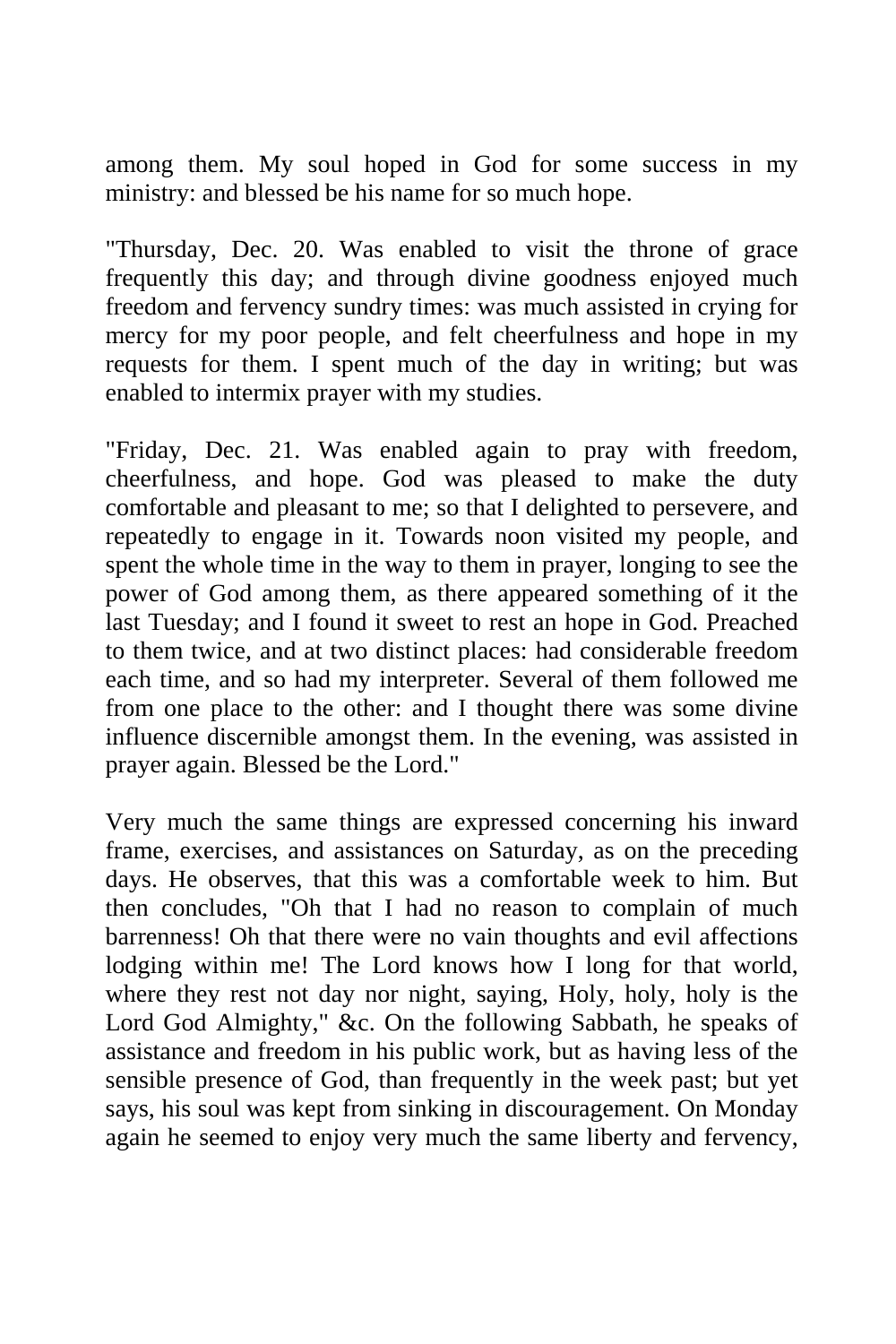through the day, that he enjoyed through the greater part of the preceding week. [39]

"Tuesday, Dec. 25. Enjoyed very little quiet sleep last night, by reason of bodily weakness, and the closeness of my studies yesterday; yet my heart was somewhat lively in prayer and praise; I was delighted with the divine glory and happiness, and rejoiced that God was God, and that he was unchangeably possessed of glory and blessedness. Though God held my eyes waking, yet he helped me to improve my time profitably amidst my pains and weakness, in continued meditations on Luke xiii. 7. `Behold, these three years I come seeking fruit,' &c. My meditations were sweet; and I wanted to set before sinners their sin and danger."

He continued in a very low state, as to his bodily health, for some days; which seems to have been a great hindrance to him in his religious exercises and pursuits. But yet he expresses some degree of divine assistance, from day to day, through the remaining part of this week. He preached several times this week to his Indians; and there appeared still some concern amongst them for their souls. On Saturday he rode to the Irish settlement, about fifteen miles from his lodgings, in order to spend the sabbath there.

"Lord's day, Dec. 30. Discoursed, both parts of the day, from Mark viii. 34. `Whosoever will come after me,' &c. God gave me very great freedom and clearness, and (in the afternoon especially) considerable warmth and fervency. In the evening also had very great clearness while conversing with friends on divine things: I do not remember ever to have had more clear apprehensions of religion in my life: but found a struggle, in the evening, with spiritual pride."

On Monday he preached again in the same place with freedom and fervency; and rode home to his lodging, and arrived in the evening, under a considerable degree of bodily illness, which continued the two next days. And he complains much of spiritual emptiness and barrenness on those days.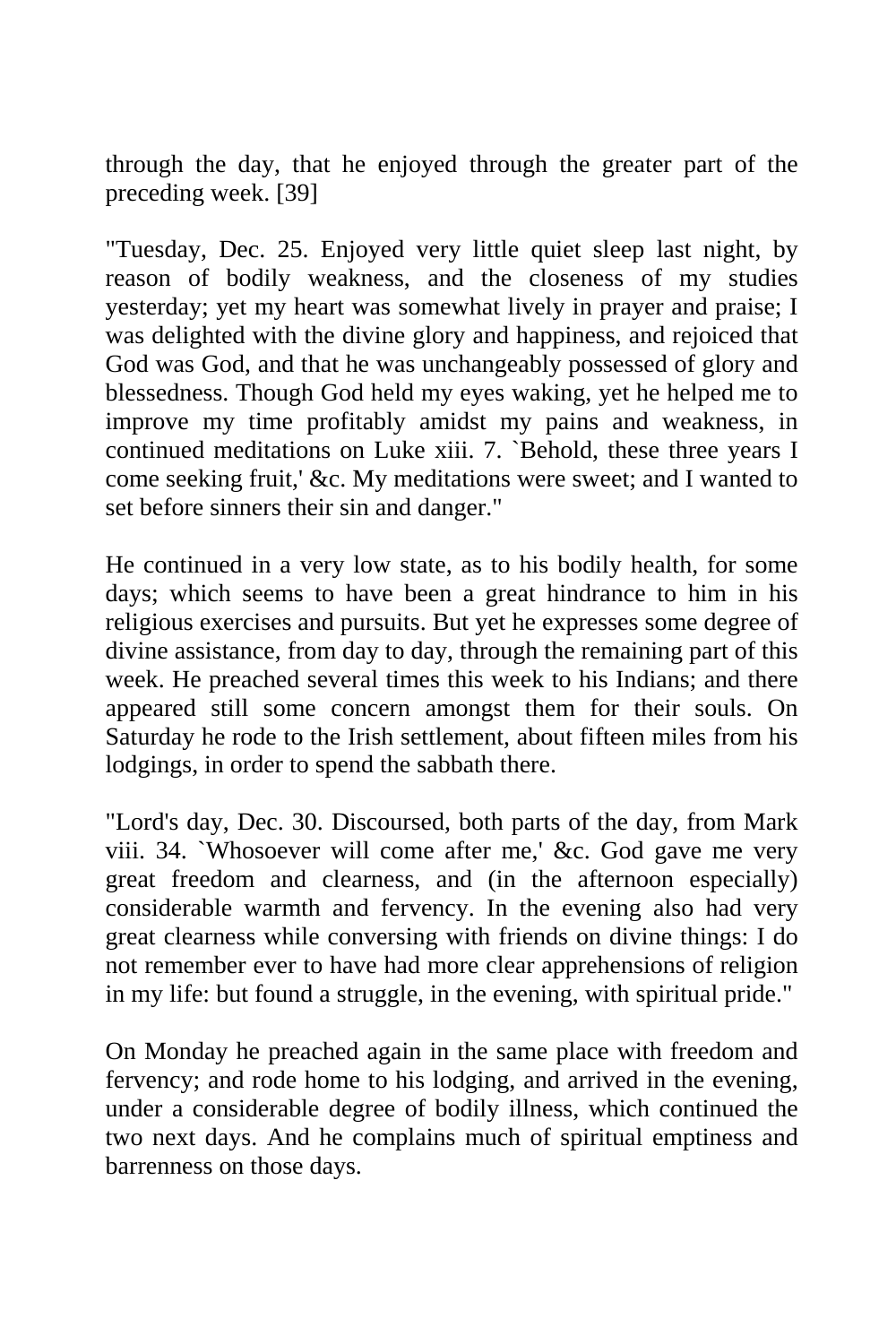"Thursday, Jan. 3, 1745. Being sensible of the great want of divine influences, and the outpouring of God's Spirit, I spent this day in fasting and prayer, to seek so great a mercy for myself, my poor people in particular, and the church of God in general. In the morning was very lifeless in prayer, and could get scarce any sense of God. Near noon enjoyed some sweet freedom to pray that the will of God might in every respect become mine; and I am persuaded it was so at that time in some good degree. In the afternoon, I was exceeding weak, and could not enjoy much fervency in prayer; but felt a great degree of dejection; which, I believe, was very much owing to my bodily weakness and disorder.

"Friday, Jan. 4. Rode up to the Indians near noon; spent some time under great disorder: my soul was sunk down into deep waters, and I was almost overwhelmed with melancholy.

"Saturday, Jan. 5. Was able to do something at writing; but was much disordered with pain in my head. At night was distressed with a sense of my spiritual pollution, and ten thousand youthful, yea, and childish follies, that nobody but myself had any thought about; all which appeared to me now fresh, and in a lively view, as if committed yesterday, and made my soul ashamed before God, and caused me to hate myself.

"Lord's day, Jan. 6. Was still distressed with vapory disorders. Preached to my poor Indians: but had little heart or life. Towards night my soul was pressed under a sense of my unfaithfulness. O the joy and peace that arises from a sense of `having obtained mercy of God to be faithful!' And oh the misery and anguish that spring from an apprehension of the contrary!"

His dejection continued the two next days; but not to so great a degree on Tuesday, when enjoyed some freedom and fervency in preaching to the Indians.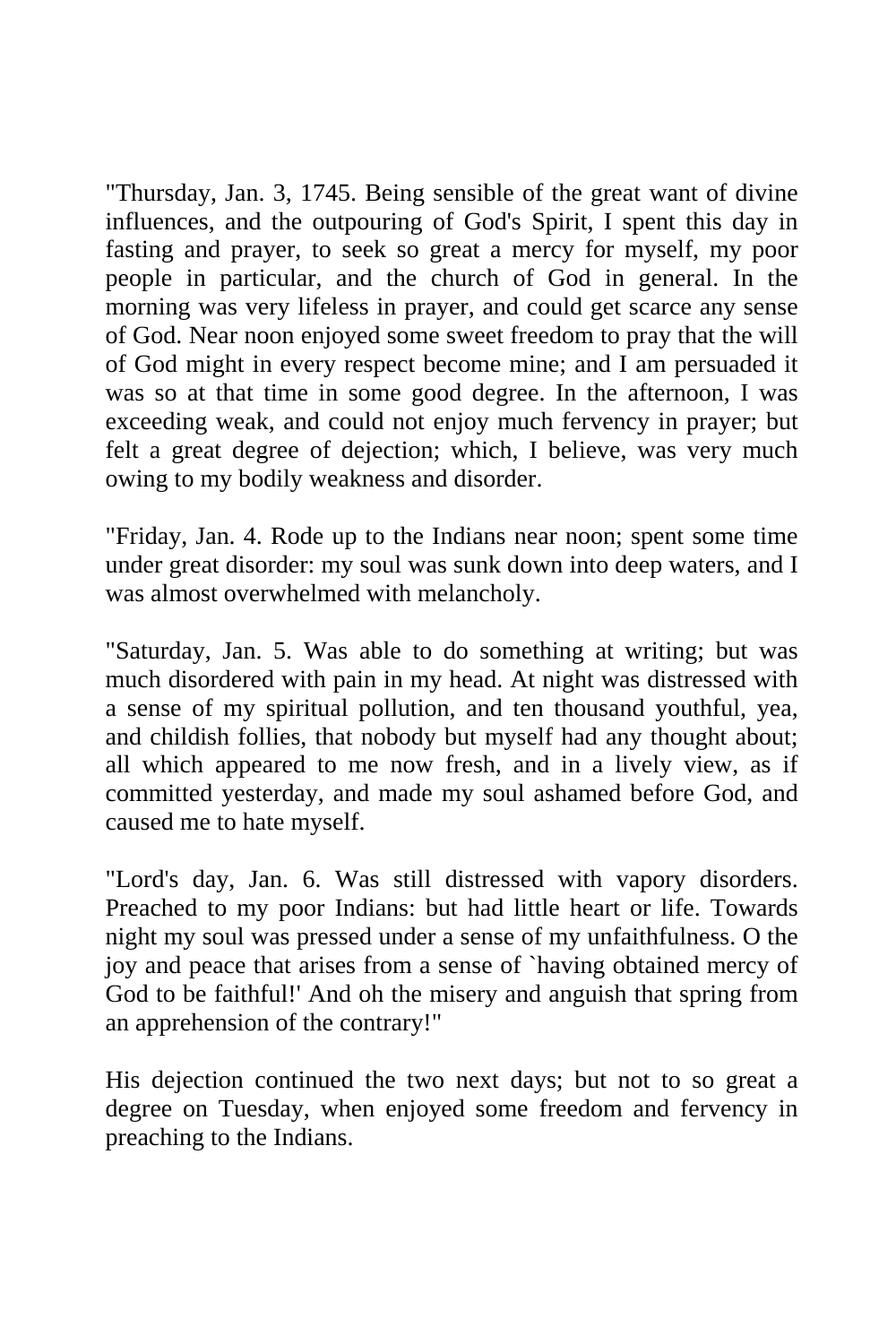"Wednesday, Jan. 9. In the morning God was pleased to remove that gloom which has of late oppressed my mind, and gave me freedom and sweetness in prayer. I was encouraged, strengthened, and enabled to plead for grace for myself, and mercy for my poor Indians; and was sweetly assisted in my intercessions with God for others. Blessed be his holy name for ever and ever. Amen, and Amen. Those things that of late appeared most difficult and almost impossible, now appeared not only possible, but easy. My soul so much delighted to continue instant in prayer, at this blessed season, that I had no desire for my necessary food: even dreaded leaving off praying at all, lest I should lose this spirituality, and this blessed thankfulness to God which I then felt. I felt now quite willing to live, and undergo all trials that might remain for me in a world of sorrow: but still longed for heaven, that I might glorify God in a perfect manner. O `come, Lord Jesus, come quickly.' Spent the day in reading a little; and in some diversions, which I was necessitated to take by reason of much weakness and disorder. In the evening enjoyed some freedom and intenseness in prayer."

The three remaining days of the week he was very low and feeble in body; but nevertheless continued constantly in the same comfortable sweet frame of mind, as is expressed on Wednesday. On the sabbath this sweetness in spiritual alacrity began to abate; but still he enjoyed some degree of comfort, and had assistance in preaching to the Indians.

"Monday, Jan. 14. Spent this day under a great degree of bodily weakness and disorder; and had very little freedom, either in my studies or devotions; and in the evening, I was much dejected and melancholy. It pains and distresses me, that I live so much of my time for nothing. I long to do much in a little time, and if it might be the Lord's will, to finish my work speedily in this tiresome world. I am sure I do not desire to live for any thing in this world; and through grace I am not afraid to look the king of terrors in the face. I know I shall be afraid, if God leaves me; and therefore I think it always my duty to lay in for that solemn hour. But for a very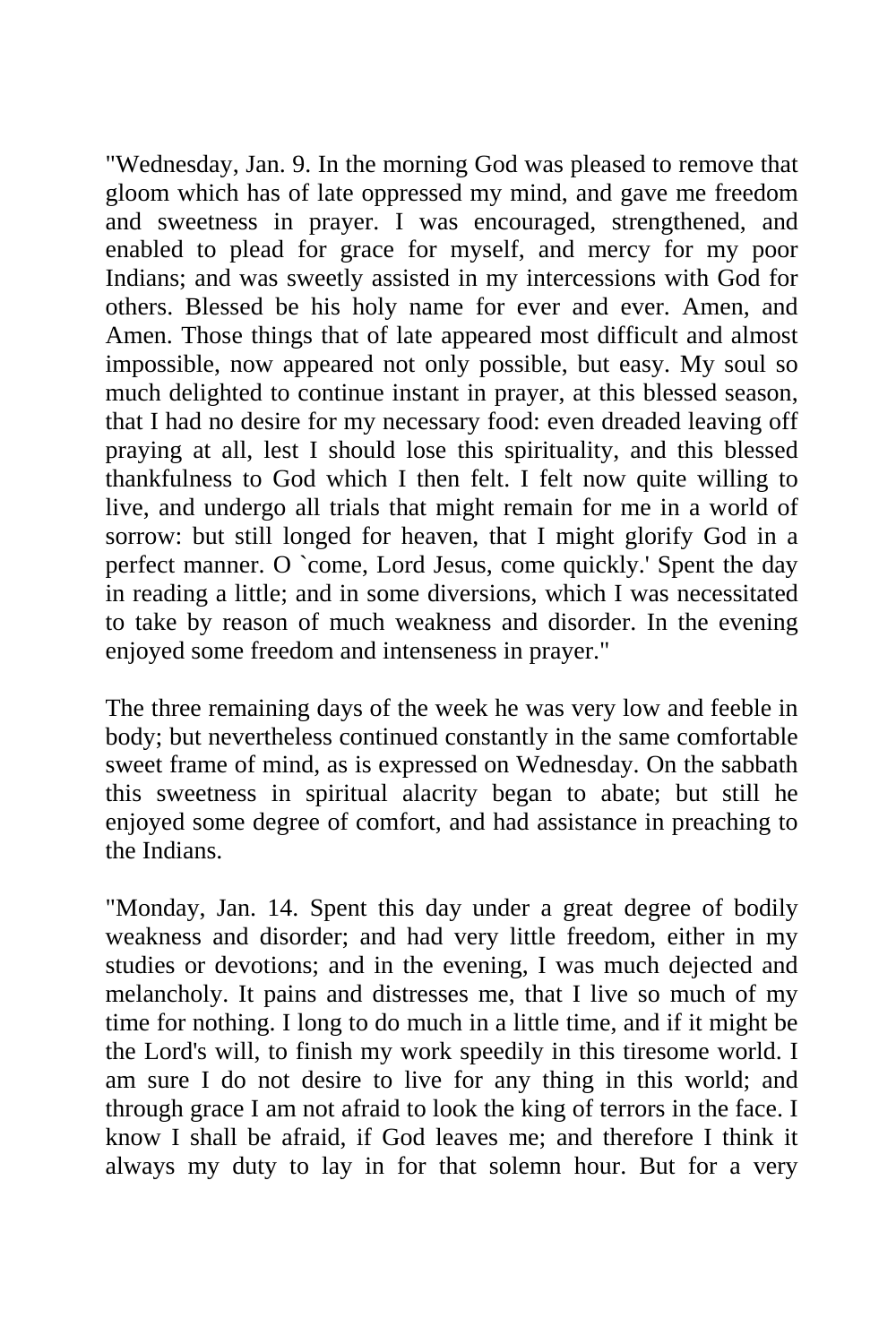considerable time past, my soul has rejoiced to think of death in its nearest approaches; and even when I have been very weak, and seemed nearest eternity. `Not unto me, not unto me, but to God be the glory.' I feel that which convinces me, that if God do not enable me to maintain a holy dependence upon him, death will easily be a terror to me; but at present, I must say, `I long to depart, and to be with Christ,' which is the best of all. When I am in a sweet resigned frame of soul, I am willing to tarry awhile in a world of sorrow, I am willing to be from home as long as God sees fit it should be so; but when I want the influence of this temper, I am then apt to be impatient to be gone. — Oh when will the day appear, that I shall be perfect in holiness, and in the enjoyment of God!"

The next day was spent under a great degree of dejection and melancholy; which (as he himself was persuaded) was owing partly to bodily weakness, and vapory disorders.

"Wednesday and Thursday, Jan. 16 and 17. I spent most of the time in writing on a sweet divine subject, and enjoyed some freedom and assistance. Was likewise enabled to pray more frequently and fervently than usual: and my soul, I think, rejoiced in God; especially on the evening of the last of these days: praise then seemed comely, and I delighted to bless the Lord. O what reason have I to be thankful, that God ever helps me to labor and study for him! he does but receive his own, when I am enabled in any measure to praise him, labor for him, and live to him. Oh, how comfortable and sweet it is, to feel the assistance of divine grace in the performance of the duties God has enjoined us! Bless the Lord, O my soul."

The same enlargement of heart, and joyful frame of soul, continued through the next day. But on the day following it began to decline; which decay seems to have continued the whole of the next week: yet he enjoyed some seasons of special and sweet assistance.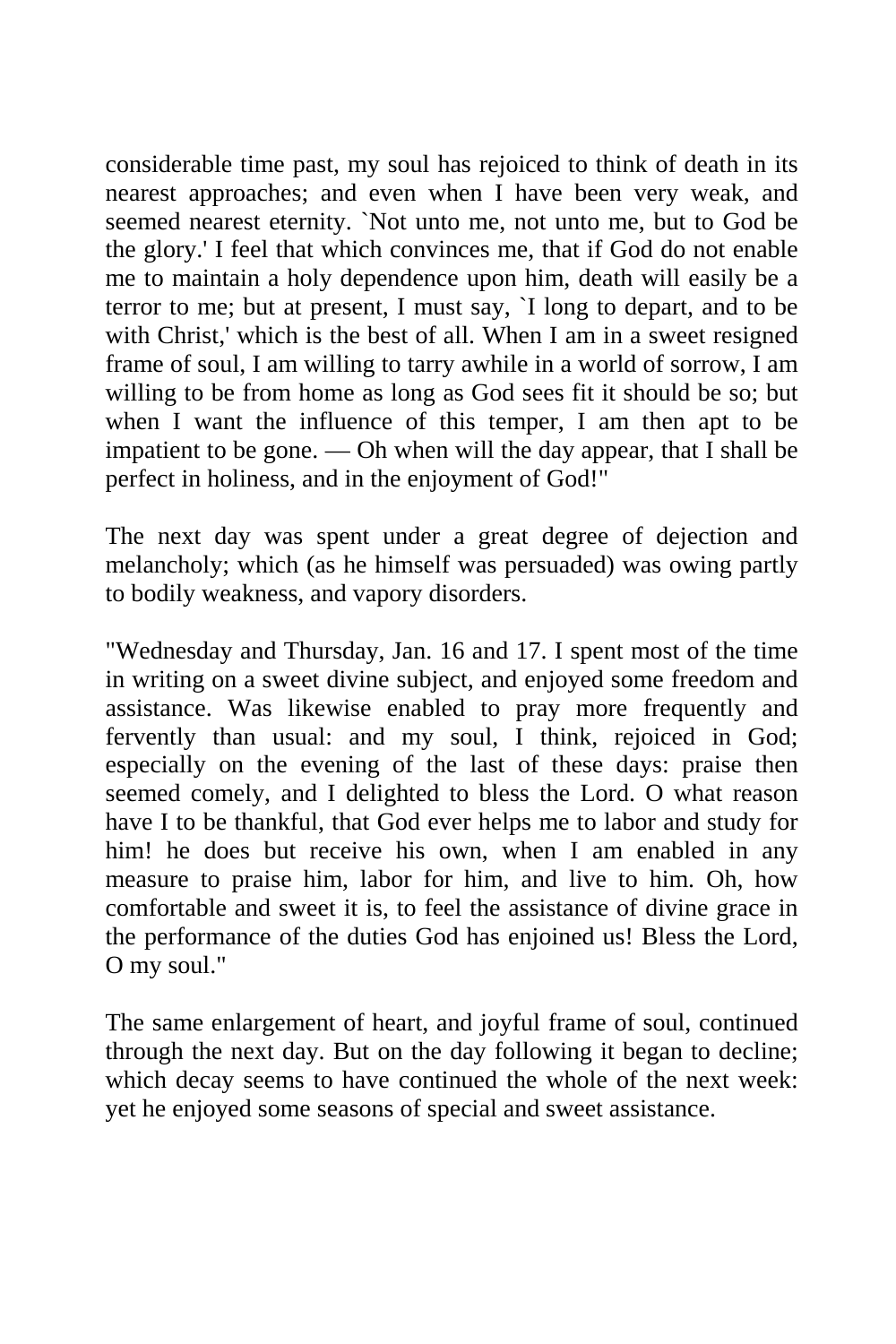"Lord's day, Jan. 27. Had the greatest degree of inward anguish that almost ever I endured. I was perfectly overwhelmed, and so confused, that after I began to discourse to the Indians, before I could finish a sentence, sometimes I forgot entirely what I was aiming at; or if, with much difficulty, I had recollected what I had before designed, still it appeared strange, and like something I had long forgotten, and had now but an imperfect remembrance of. I know it was a degree of distraction, occasioned by vapory disorders, melancholy, spiritual desertion, and some other things that particularly pressed upon me this morning, with an uncommon weight, the principal of which respected my Indians. This distressing gloom never went off the whole day; but was so far removed, that I was enabled to speak with some freedom and concern to the Indians, at two of their settlements; and I think there was some appearance of the presence of God with us, some seriousness, and seeming concern among the Indians, at least a few of them. In the evening this gloom continued still, till family prayer, [40] about nine o'clock, and almost through this, until I came near the close, when I was praying (as I usually do) for the illumination and conversion of my poor people; and then the cloud was scattered, so that I enjoyed sweetness and freedom, and conceived hopes that God designed mercy for some of them. The same I enjoyed afterwards in secret prayer; in which precious duty I had for a considerable time sweetness and freedom, and (I hope) faith, in praying for myself, my poor Indians, and dear friends and acquaintance in New England, and elsewhere, and for the dear interest of Zion in general. Bless the Lord, O my soul, and forget not all his benefits."

He spent the rest of this week, or at least the most of it, under dejection and melancholy; which on Friday rose to an extreme height; he being then, as he himself observes, much exercised with vapory disorders. This exceeding gloominess continued on Saturday, till the evening, when he was again relieved in family prayer; and after it was refreshed in secret, and felt willing to live, and endure hardships in the cause of God; and found his hopes of the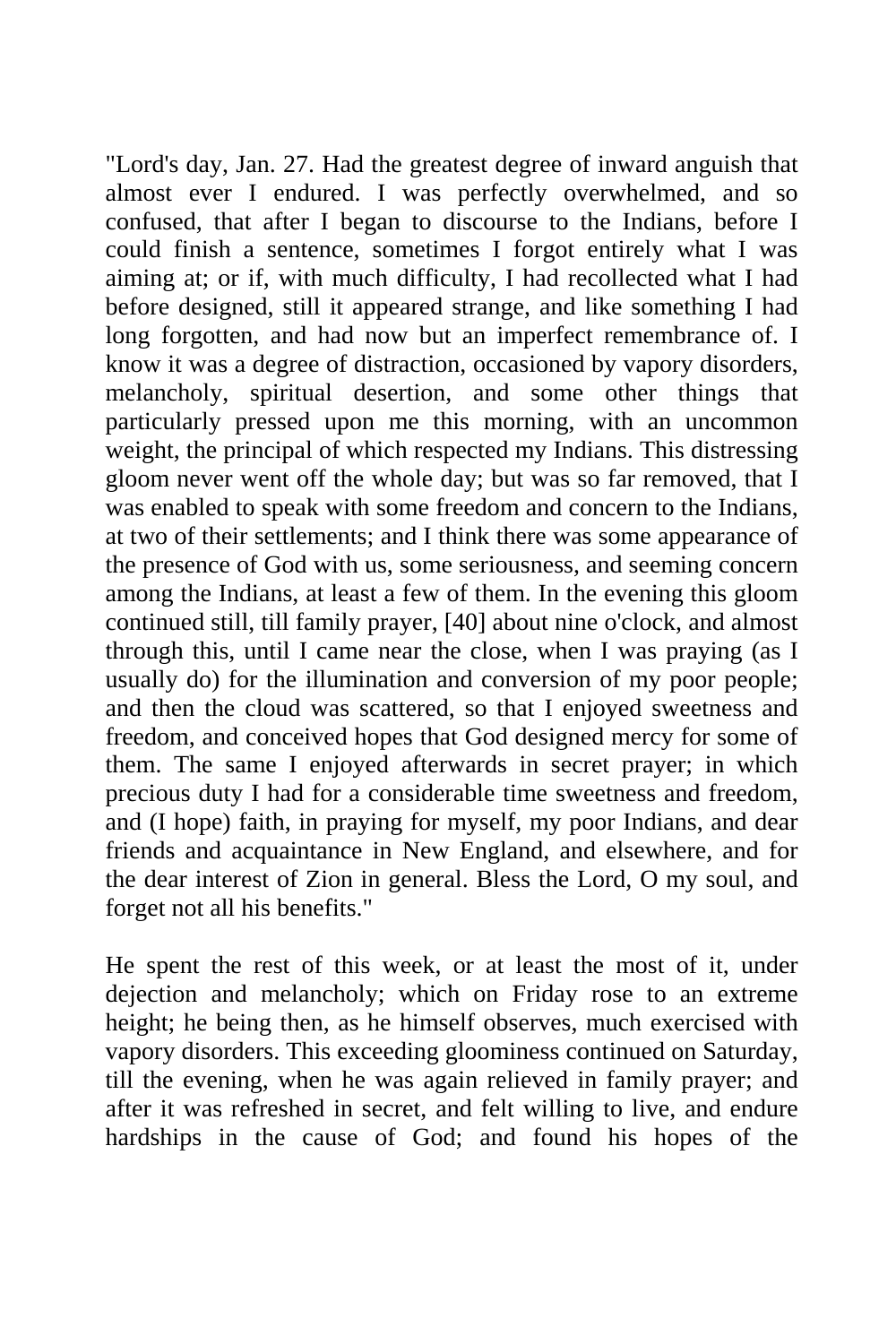advancement of Christ's kingdom, as also his hopes to see the power of God among the poor Indians, considerably raised.

"Lord's day, Feb. 3. In the morning I was somewhat relieved of that gloom and confusion that my mind has of late been greatly exercised with: was enabled to pray with some composure and comfort. But, however, went to my Indians trembling; for my soul `remembered the wormwood and the gall' (I might almost say the hell) of Friday last; and I was greatly afraid I should be obliged again to drink of that cup of trembling, which was inconceivably more bitter than death, and made me long for the grave more, unspeakably more, than for hid treasures, yea, inconceivably more than the men of this world long for such treasures. But God was pleased to hear my cries, and to afford me great assistance; so that I felt peace in my own soul; and was satisfied, that if not one of the Indians should be profited by my preaching, but should all be damned, yet I should be accepted and rewarded as faithful; for I am persuaded God enabled me to be so. — Had some good degree of help afterwards, at another place; and much longed for the conversion of the poor Indians. Was somewhat refreshed, and comfortable, towards night, and in the evening. O that my soul might praise the Lord for his goodness! — Enjoyed some freedom in the evening, in meditation on Luke xiii. 24. `Strive to enter in at the strait gate,' &c."

In the three next days he was the subject of much dejection; but the three remaining days of the week seem to have been spent with much composure and comfort. On the next sabbath he preached at Greenwich in New Jersey. In the evening he rode eight miles to visit a sick man at the point of death, and found him speechless and senseless.

"Monday, Feb. 11. About break of day the sick man died. I was affected at the sight: spent the morning with the mourners: and after prayer, and some discourse with them, I returned to Greenwich, and preached again from Psal. lxxxix. 15. `Blessed is the people that know,' &c. and the Lord gave me assistance; I felt a sweet love to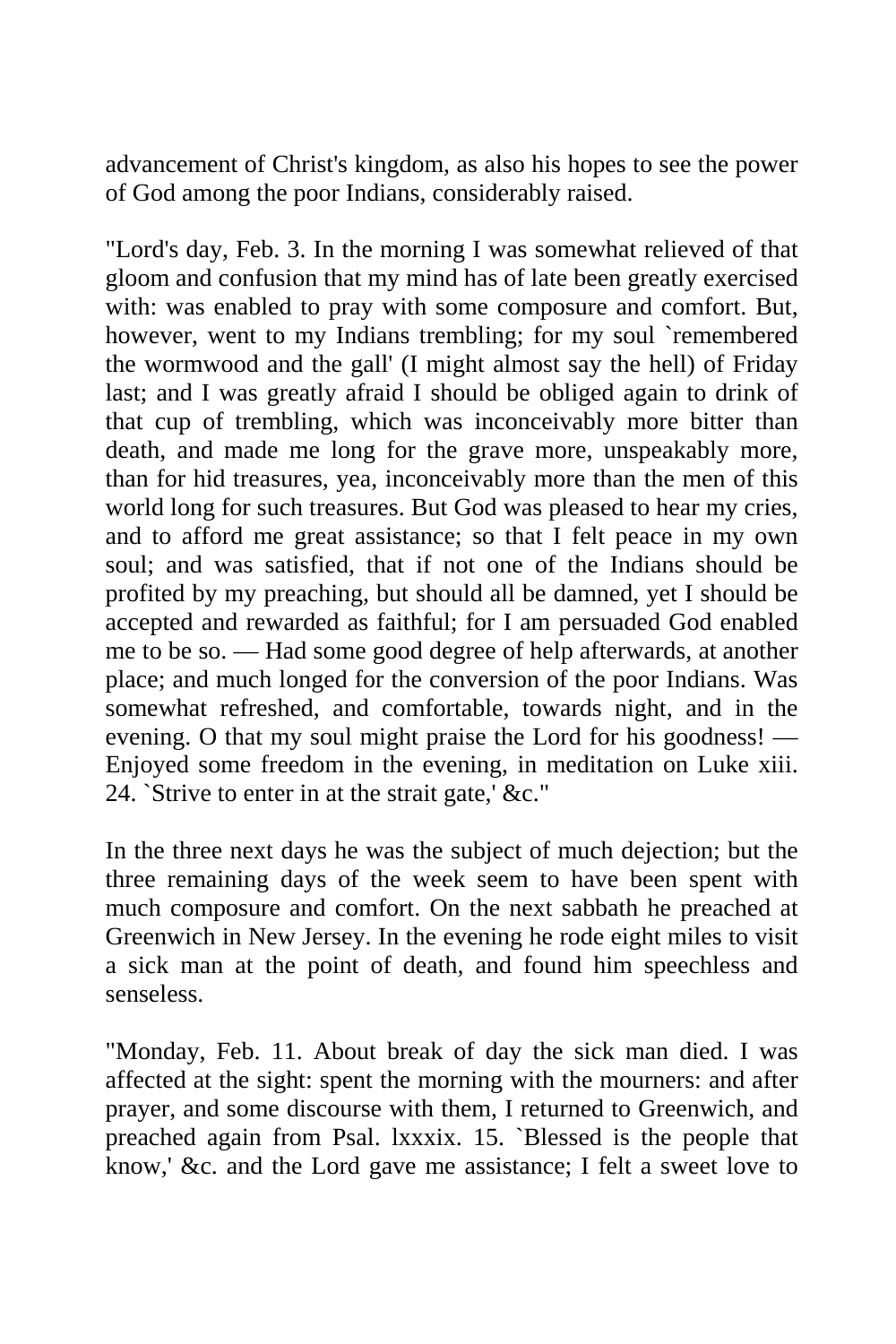souls, and to the kingdom of Christ; and longed that poor sinners might know the joyful sound. Several persons were much affected. And after meeting I was enabled to discourse with freedom and concern, to some persons that applied to me under spiritual trouble. Left the place, sweetly composed, and rode home to my house about eight miles distant. Discoursed to friends, and inculcated divine truths upon some. In the evening was in the most solemn frame that almost I ever remember to have experienced: I know not that ever death appeared more real to me, or that ever I saw myself in the condition of a dead corpse, laid out, and dressed for a lodging in the silent grave, so evidently as at this time. And yet I felt exceeding comfortably; my mind was composed and calm, and death appeared without a sting. I think I never felt such an universal mortification to all created objects as now. Oh, how great and solemn a thing it appeared to die! Oh, how it lays the greatest honour in the dust! And oh, how vain and trifling did the riches, honours, and pleasures of the world appear! I could not, I dare not, so much as think of any of them; for death, death, solemn (though not frightful) death appeared at the door. Oh, I could see myself dead, and laid out, and enclosed in my coffin, and put down into the cold grave, with the greatest solemnity, but without terror! I spent most of the evening in conversing with a dear Christian friend; and, blessed be God, it was a comfortable evening to us both. — What are friends? What are comforts? What are sorrows? What are distresses? — `The time is short: it remains, that they which weep be as though they wept not; and they which rejoice, as though they rejoiced not: for the fashion of this world passeth away. O come, Lord Jesus, come quickly. Amen.' — Blessed be God for the comforts of the past day.

"Tuesday, Feb. 12. Was exceeding weak; but in a sweet, resigned, composed frame, most of the day: felt my heart freely go forth after God in prayer.

"Wednesday, Feb. 13. Was much exercised with vapory disorders; but still enabled to maintain solemnity, and, I think, spirituality.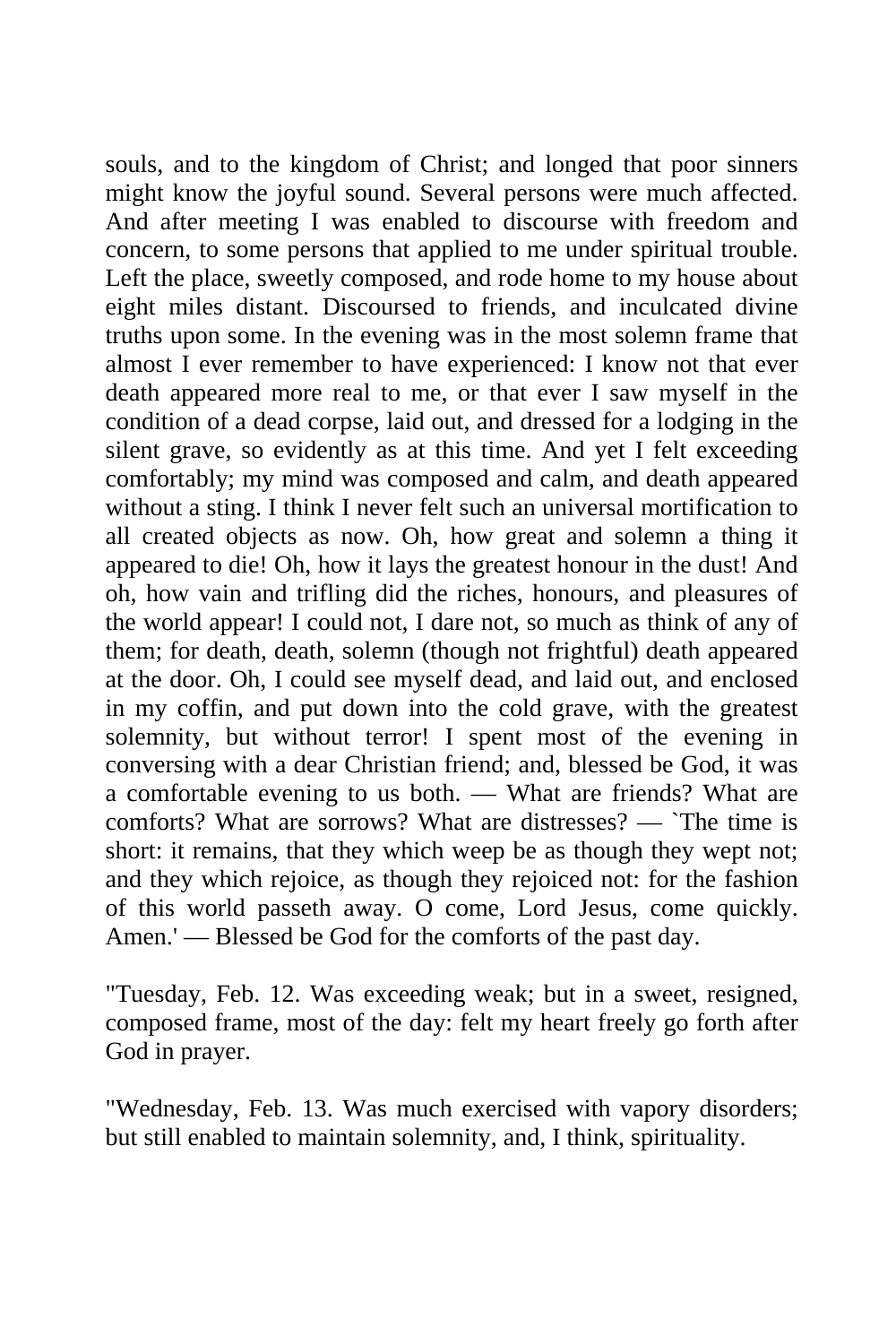"Thursday, Feb. 14. Spent the day in writing on a divine subject: enjoyed health, and freedom in my work; had a solemn sense of death; as I have indeed had every day this week, in some measure; what I felt on Monday last has been abiding, in some considerable degree, ever since.

"Friday, Feb. 15. Was engaged in writing again almost the whole day. In the evening was much assisted in meditating on that precious text, John vii. 37. `Jesus stood and cried,' &c. I had then a sweet sense of the free grace of the gospel; my soul was encouraged, warmed, and quickened. My desires were drawn out after God in prayer; and my soul was watchful, afraid of losing so sweet a guest as I then entertained. I continued long in prayer and meditation, intermixing one with the other; and was unwilling to be diverted by any thing at all from so sweet an exercise. I longed to proclaim the grace I then meditated upon, to the world of sinners. — O how quick and powerful is the word of the blessed God!"

The next day he complains of great conflicts with corruption, and much discomposure of mind.

"Lord's day, Feb. 17. Preached to the white people (my interpreter being absent) in the wilderness upon the sunny side of a hill: had a considerable assembly, consisting of people who lived (at least many of them) not less than thirty miles asunder; some of them came near twenty miles. I discoursed to them, all day, from John vii. 37. `Jesus stood and cried, saying, If any man thirst,' &c. In the afternoon it pleased God to grant me great freedom and fervency in my discourse; and I was enabled to imitate the example of Christ in the text, who stood and cried. — I think I was scarce ever enabled to offer the free grace of God to perishing sinners with more freedom and plainness in my life. And afterwards I was enabled earnestly to invite the children of God to come renewedly, and drink of this fountain of water of life, from whence they have heretofore derived unspeakable satisfaction. It was a very comfortable time to me. There were many tears in the assembly; and I doubt not but that the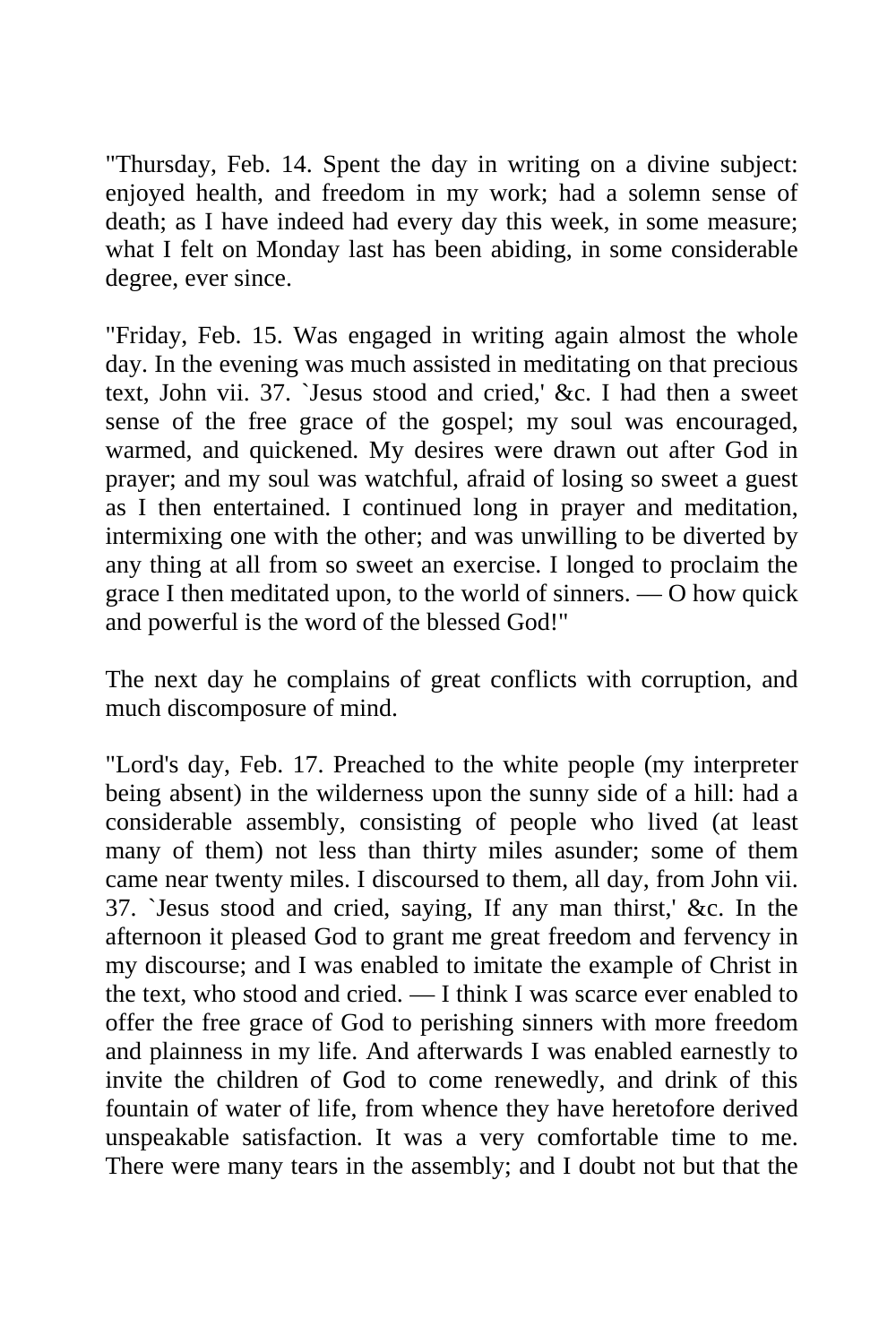Spirit of God was there, convincing poor sinners of their need of Christ. In the evening I felt composed, and comfortable, though much tired. I had some sweet sense of the excellency and glory of God; and my soul rejoiced, that he was `God over all, blessed for ever;' but was too much crowded with company and conversation, and longed to be more alone with God. Oh that I could for ever bless God for the mercy of this day, who `answered me in the joy of my heart.'"

The remainder of this week seems to have been spent under a decay of this life and joy, and in distressing conflicts with corruption; but not without some seasons of refreshment and comfort.

"Lord's day, Feb. 24. In the morning was much perplexed: my interpreter being absent, I knew not how to perform my work among the Indians. However, I rode to them, got a Dutchman to interpret for me, though he was but poorly qualified for the business. Afterwards I came and preached to a few white people from John vi. 67. `Then said Jesus unto the twelve,' &c. Here the Lord seemed to unburden me in some measure, especially towards the close of my discourse: I felt freedom to open the love of Christ to his own dear disciples. When the rest of the world forsakes him, and are forsaken by him, that he calls them no more, he then turns to his own, and says, Will ye also go away? I had a sense of the free grace of Christ to his own people, in such seasons of general apostasy, and when they themselves in some measure backslide with the world. O the free grace of Christ, that he seasonably reminds his people of their danger of backsliding, and invites them to persevere in their adherence to himself! I saw that backsliding souls, who seemed to be about to go away with the world, might return, and welcome, to him immediately; without any thing to recommend them; notwithstanding all their former backslidings. And thus my discourse was suited to my own soul's case: for, of late, I have found a great want of this sense and apprehension of divine grace; and have often been greatly distressed in my own soul, because I did not suitably apprehend this `fountain to purge away sin;' and to have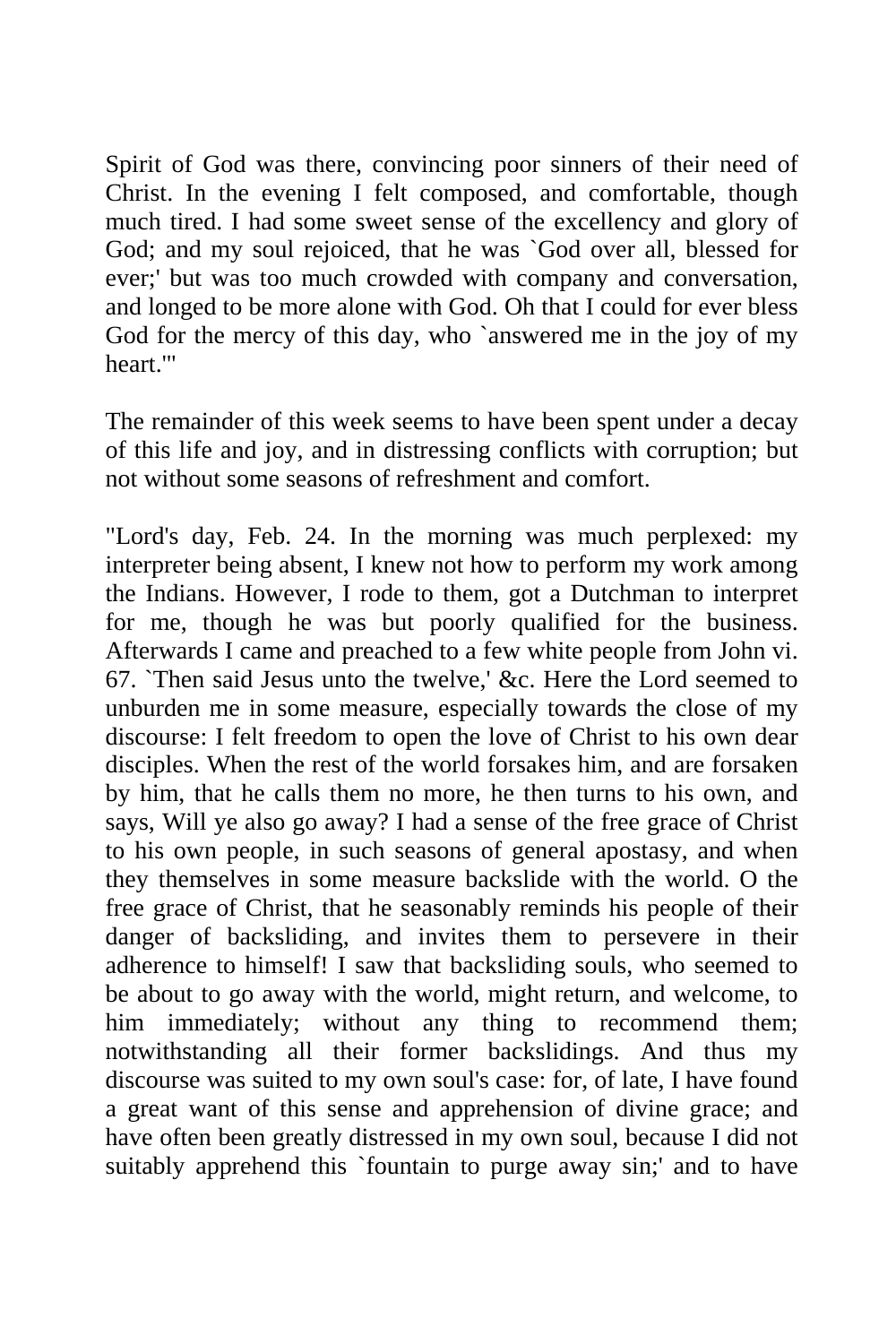been too much laboring for spiritual life, peace of conscience, and progressive holiness, in my own strength: but now God showed me, in some measure, the arm of all strength, and the fountain of all grace. — In the evening I felt solemn, devout, and sweet, resting on free grace for assistance, acceptance, and peace of conscience."

Within the space of the next nine days he had frequent refreshing, invigorating influences of God's Spirit; attended with complaints of dullness, and with longings after spiritual life and holy fervency.

"Wednesday, March 6. Spent most of the day in preparing for a journey to New England. Spent some time in prayer, with a special reference to my intended journey. Was afraid I should forsake the fountain of living waters, and attempt to derive satisfaction from broken cisterns, my dear friends and acquaintance, with whom I might meet in my journey. I looked to God to keep me from this vanity, as well as others. Towards night, and in the evening, was visited by some friends, some of whom, I trust, were real Christians; who discovered an affectionate regard to me, and seemed grieved that I was about to leave them; especially seeing I did not expect to make any considerable stay among them, if I should live to return from New England. [41] O how kind has God been to me! how has he raised up friends in every place, where his providence has called me! Friends are a great comfort; and it is God that gives them; it is he makes them friendly to me. `Bless the Lord, O my soul, and forget not all his benefits.'"

The next day he set out on his journey; and it was about five weeks before he returned. -The special design of this journey, he himself declares afterwards, in his diary for March 21, where, speaking of his conversing with a certain minister in New England, he says, "Contrived with him how to raise some money among Christian friends, in order to support a colleague with me in the wilderness, (I having now spent two years in a very solitary manner,) that we might be together; as Christ sent out his disciples two and two: and as this was the principal concern I had in view, in taking this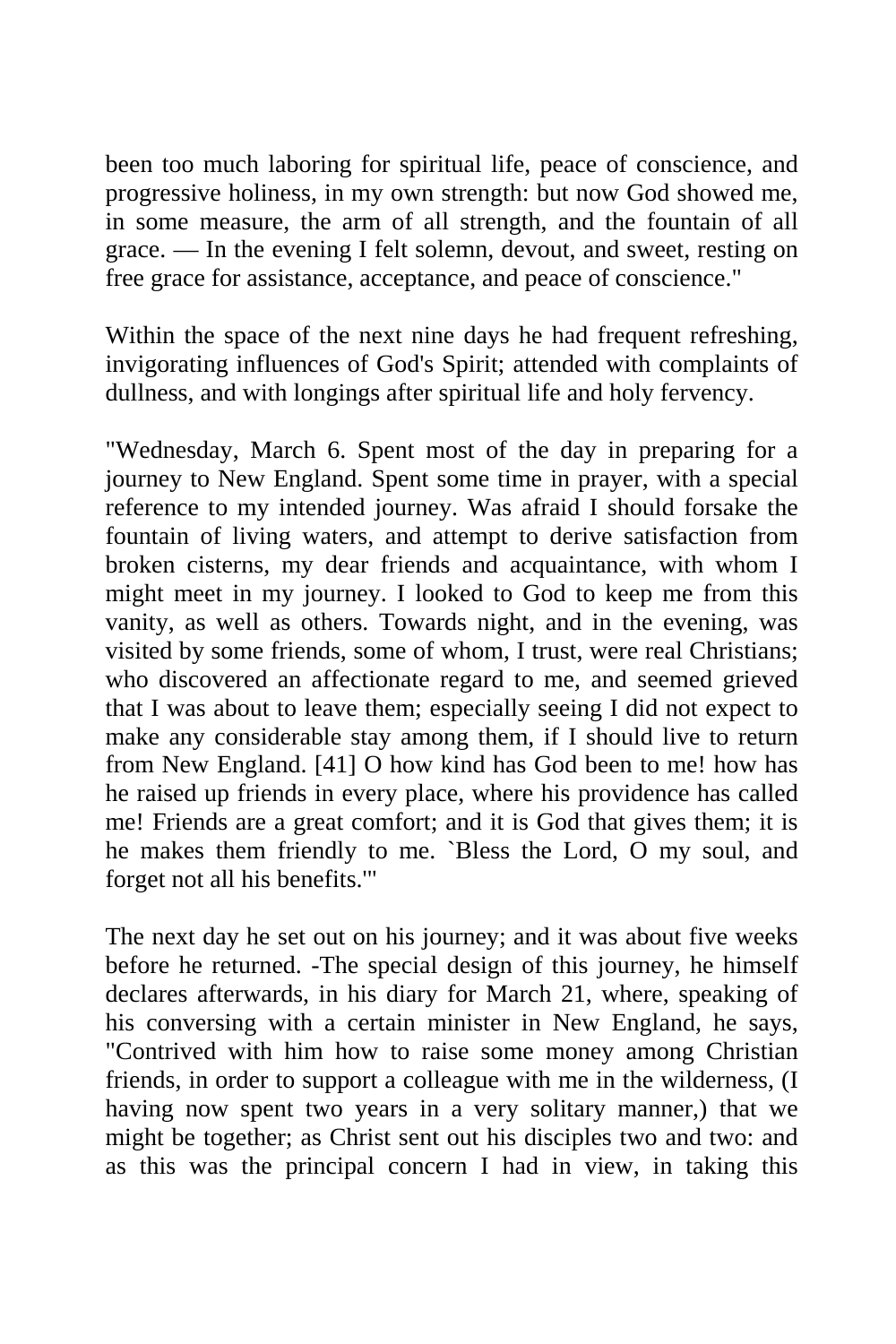journey, so I took pains in it, and hope God will succeed it, if for his glory." He first went into various parts of New Jersey, ant visited several ministers there: then went to New York; and from thence into New England, going to various parts of Connecticut. He then returned into New Jersey; and met a number of ministers at Woodbridge, "who," he says, "met there to consult about the affairs of Christ's kingdom, in some important articles." He seems, for the most part, to have been free from melancholy in this journey; and many times to have had extraordinary assistance in public ministrations, and his preaching sometimes attended with very hopeful appearances of a good effect on the auditory. He also had many seasons of special comfort and spiritual refreshment, in conversation with ministers and other Christian friends, and also in meditation and prayer when alone.

"Saturday, April 13. Rode home to my own house at the Forks of Delaware: was enabled to remember the goodness of the Lord, who has now preserved me while riding full six hundred miles in this journey; has kept me that none of my bones have been broken. Blessed be the Lord, who has preserved me in this tedious journey, and returned me in safety to my own house. Verily it is God that has upheld me, and guarded my goings.

"Lord's day, April 14. Was disordered in body with the fatigues of my late journey; but was enabled however to preach to a considerable assembly of white people, gathered from all parts round about, with some freedom, from Ezek. xxxiii. 11. `As I live, saith the Lord God,' &c. Had much more assistance than I expected."

This week he went a journey to Philadelphia, in order to engage the governor there to use his interest with the chief man of the Six Nations, (with whom he maintained a strict friendship,) that he would give him leave to live at Susquehannah, and instruct the Indians that are within their territories. [42] In his way to and from thence, he lodged with Mr. Beaty, a young presbyterian minister. He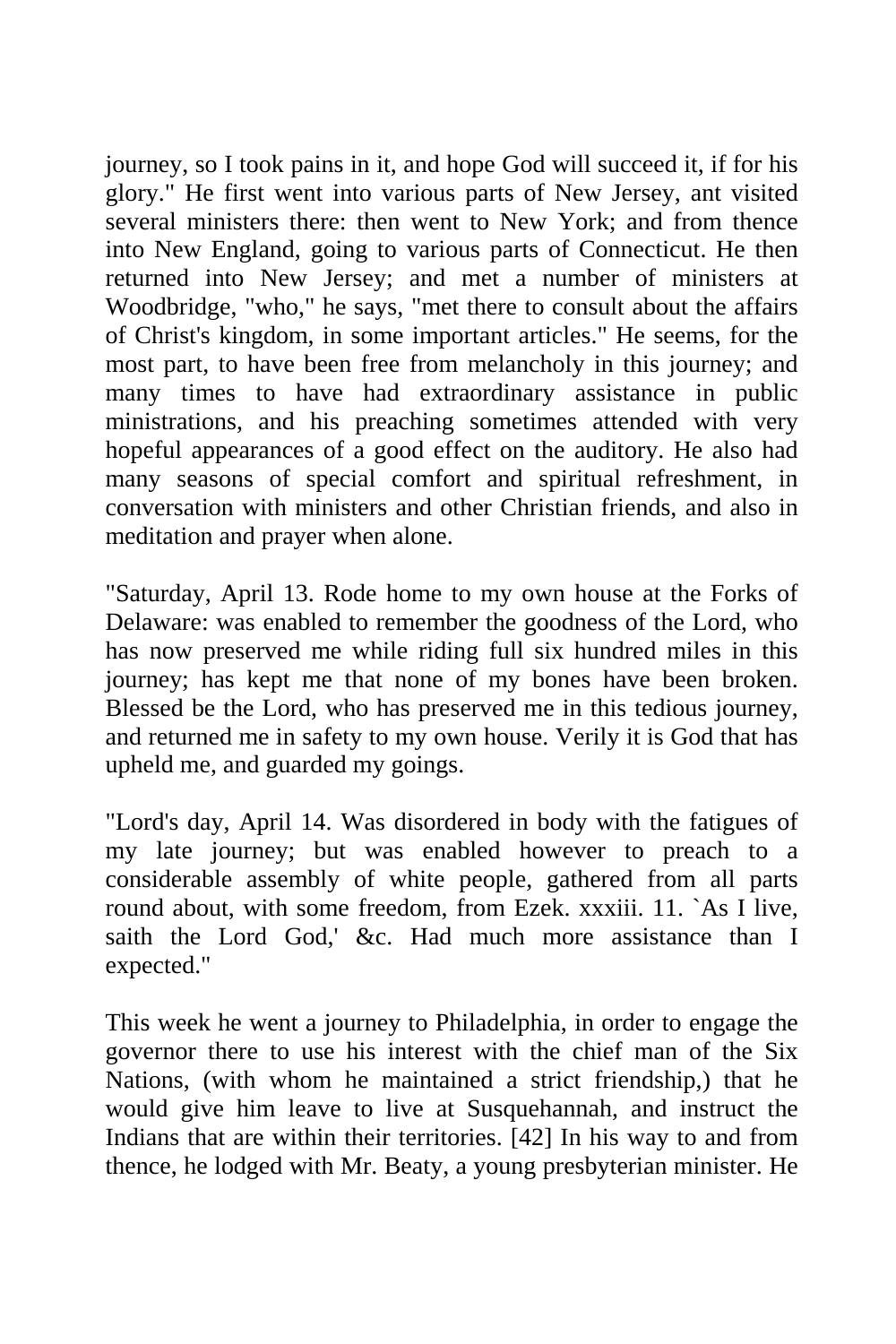speaks of seasons of sweet spiritual refreshment that he enjoyed at his lodgings.

"Saturday, April 20. Rode with Mr. Beaty to Abington, to attend Mr. Treat's administration of the sacrament, according to the method of the church of Scotland. When we arrived, we found Mr. Treat preaching; afterwards I preached a sermon from Matt. v. 3. `Blessed are the poor in spirit,' &c. God was pleased to give me great freedom and tenderness, both in prayer and sermon: the assembly was sweetly melted, and scores were all in tears. It was, as then I hoped, and was afterwards abundantly satisfied by conversing with them, a `word spoken in season to many weary souls.' I was extremely tired, and my spirits much exhausted, so that I could scarcely speak loud; yet I could not help rejoicing in God.

"Lord's day, April 21. In the morning was calm and composed, and had some outgoings of soul after God in secret duties, and longing desires of his presence in the sanctuary and at his table; that his presence might be in the assembly; and that his children might be entertained with a feast of fat things. — In the forenoon Mr. Treat preached. I felt some affection and tenderness during the administration of the ordinance. Mr. Beaty preached to the multitude abroad, who could not half have crowded into the meeting-house. In the season of the communion, I had comfortable and sweet apprehensions of the blissful communion of God's people, when they shall meet at their Father's table in his kingdom, in a state of perfection. — In the afternoon I preached abroad, to the whole assembly, from Rev. xiv. 4. `These are they that follow the Lamb,' &c. God was pleased again to give me very great freedom and clearness, but not so much warmth as before. However, there was a most amazing attention in the whole assembly; and, as I was informed afterwards, this was a sweet season to many.

"Monday, April 22. I enjoyed some sweetness in retirement, in the morning. At eleven o'clock Mr. Beaty preached, with freedom and life. Then I preached from John vii. 37. `In the last day,' &c. and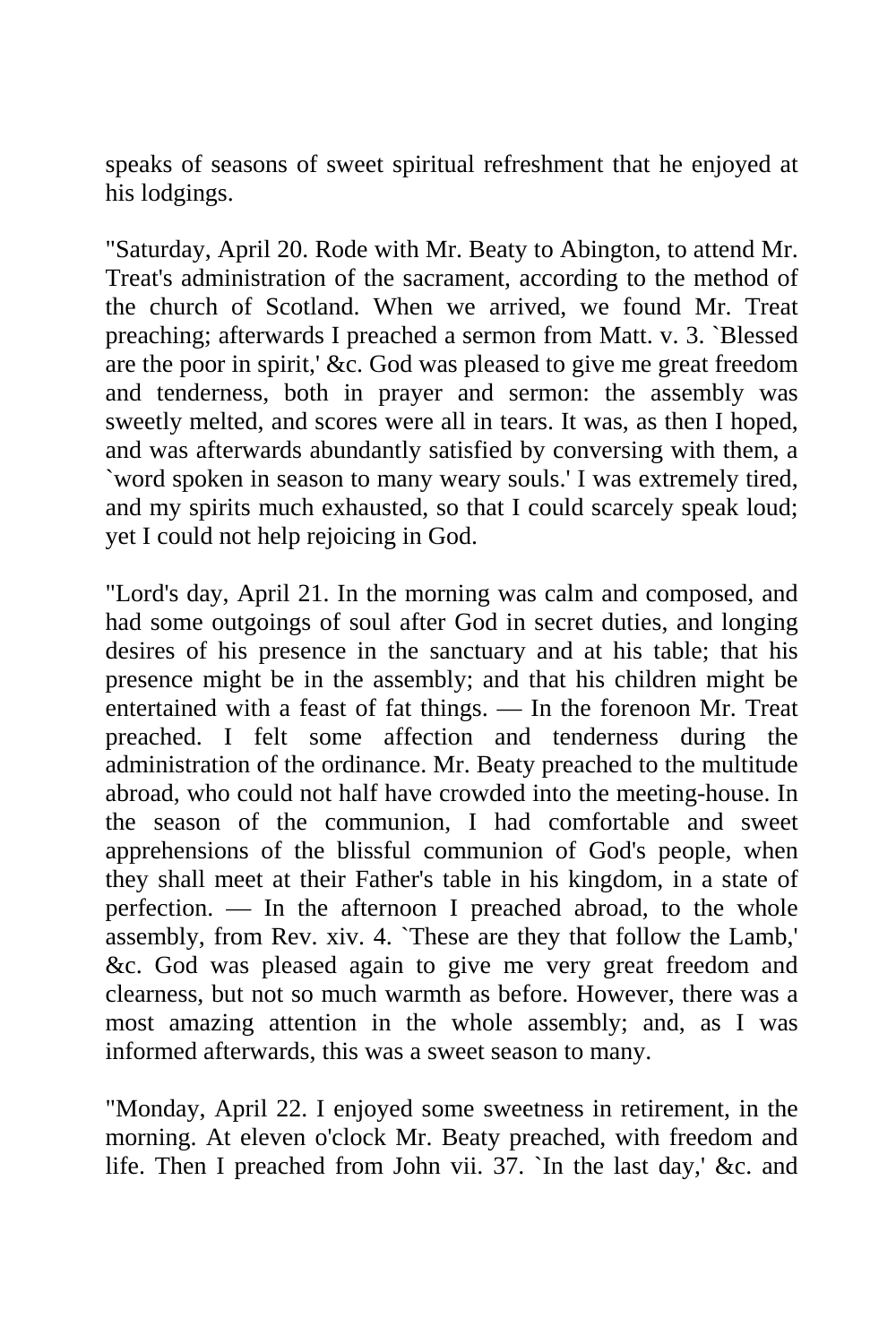concluded the solemnity. Had some freedom; but not equal to what I had enjoyed before: yet in the prayer the Lord enabled me to cry, I hope, with a child-like temper, with tenderness and brokenness of heart. — Came home with Mr. Beaty to his lodgings; and spent the time, while riding, and afterwards, very agreeably on divine things.

"Tuesday, April 23. Left Mr. Beaty's, and returned home to the Forks of Delaware: enjoyed some sweet meditations on the road, and was enabled to lift up my heart to God in prayer and praise."

The two next days he speaks of much bodily disorder, but of some degrees of spiritual assistance and freedom.

"Friday, April 26. Conversed with a Christian friend with some warmth; and felt a spirit of mortification to the world, in a very great degree. Afterwards was enabled to pray fervently, and to rely on God sweetly, for `all things pertaining to life and godliness.' Just in the evening was visited by a dear Christian friend, with whom I spent an hour or two in conversation, on the very soul of religion. There are many with whom I can talk about religion; but alas! I find few with whom I can talk religion itself: but, blessed be the Lord, there are some that love to feed on the kernel, rather than the shell."

The next day he went to the Irish settlement, often before mentioned, about fifteen miles distant; where he spent the sabbath, and preached with some considerable assistance. On Monday he returned, in a very weak state, to his own lodgings.

"Tuesday, April 30. Was scarce able to walk about, and was obliged to betake myself to bed much of the day; and spent away the time in a very solitary manner; being neither able to read, meditate, nor pray, and had none to converse with in that wilderness. Oh, how heavily does time pass away, when I can do nothing to any good purpose; but seem obliged to pass away precious time! But of late, I have seen it my duty to divert myself by all lawful means, that I may be fit, at least some small part of my time, to labor for God. And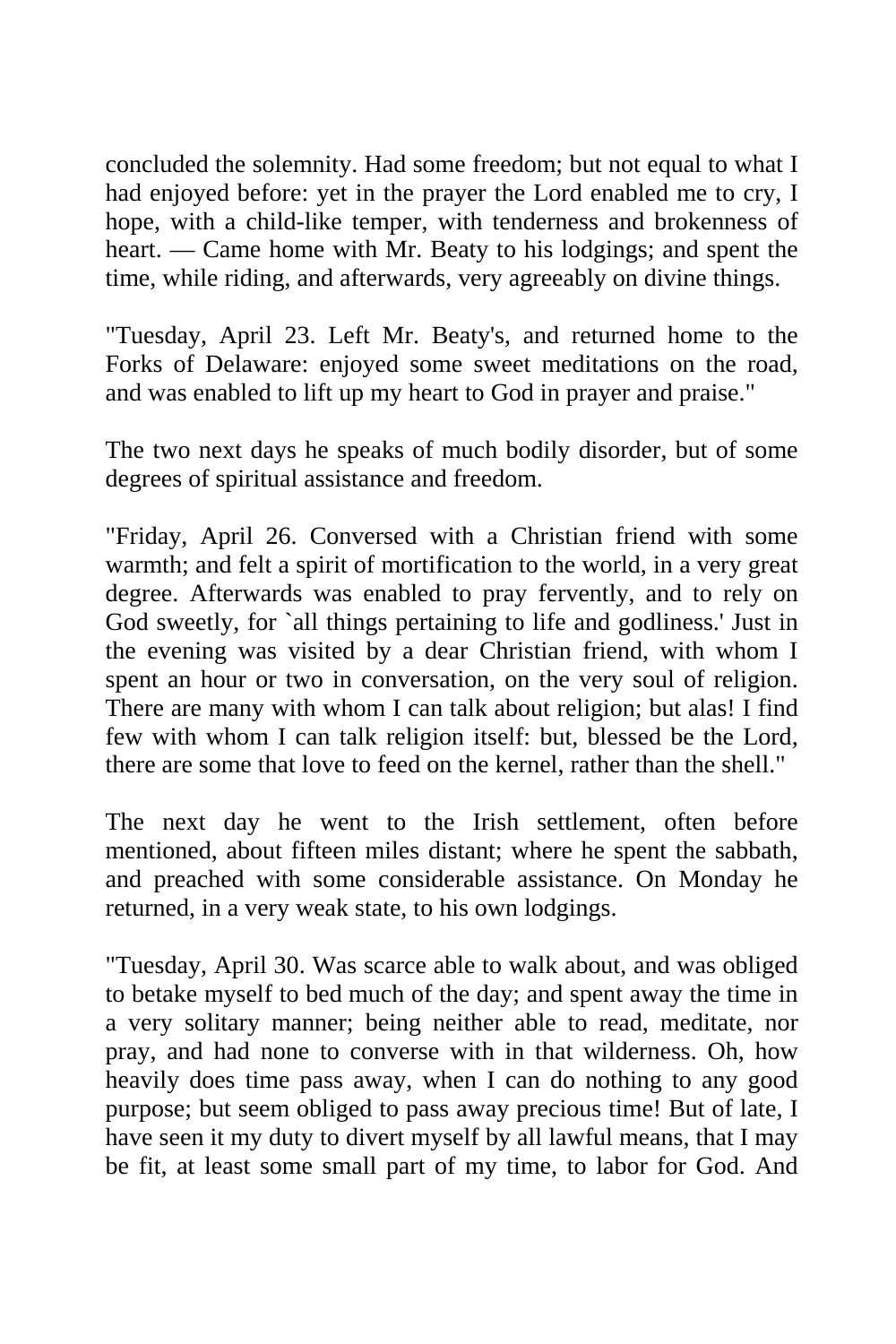here is the difference between my present diversions, and those I once pursued, when in a natural state. Then I made a god of diversions, delighted in them with a neglect of God, and drew my highest satisfaction from them: now I use them as means to help me in living to God; fixedly delighting in him, and not in them, drawing my highest satisfaction from him. Then they were my all; now they are only means leading to my all. And those things that are the greatest diversion when pursued with this view, do not tend to hinder but promote my spirituality; and I see now, more than ever, that they are absolutely necessary.

"Wednesday, May 1. Was not able to sit up more than half the day; and yet had such recruits of strength sometimes, that I was able to write a little on a divine subject. Was grieved that I could no more live to God. In the evening had some sweetness and intenseness in secret prayer.

"Thursday, May 2. In the evening, being a little better in health, I walked into the woods, and enjoyed a sweet season of meditation and prayer. My thoughts ran upon Ps. xvii. 15. `I shall be satisfied when I awake with thy likeness.' And it was indeed a precious text to me. I longed to preach to the whole world; and it seemed to me, they must needs all be melted in hearing such precious divine truths, as I had then a view and relish of. My thoughts were exceeding clear, and my soul was refreshed. — Blessed be the Lord, that in my late and present weakness, now for many days together, my mind is not gloomy, as at some other times.

"Friday, May 3. Felt a little vigor of body and mind in the morning; had some freedom, strength, and sweetness in prayer. Rode to, and spent some time with, my Indians. In the evening again retiring into the woods, I enjoyed some sweet meditations on Isa. liii. 1. `Yet it pleased the Lord to bruise him,' &c."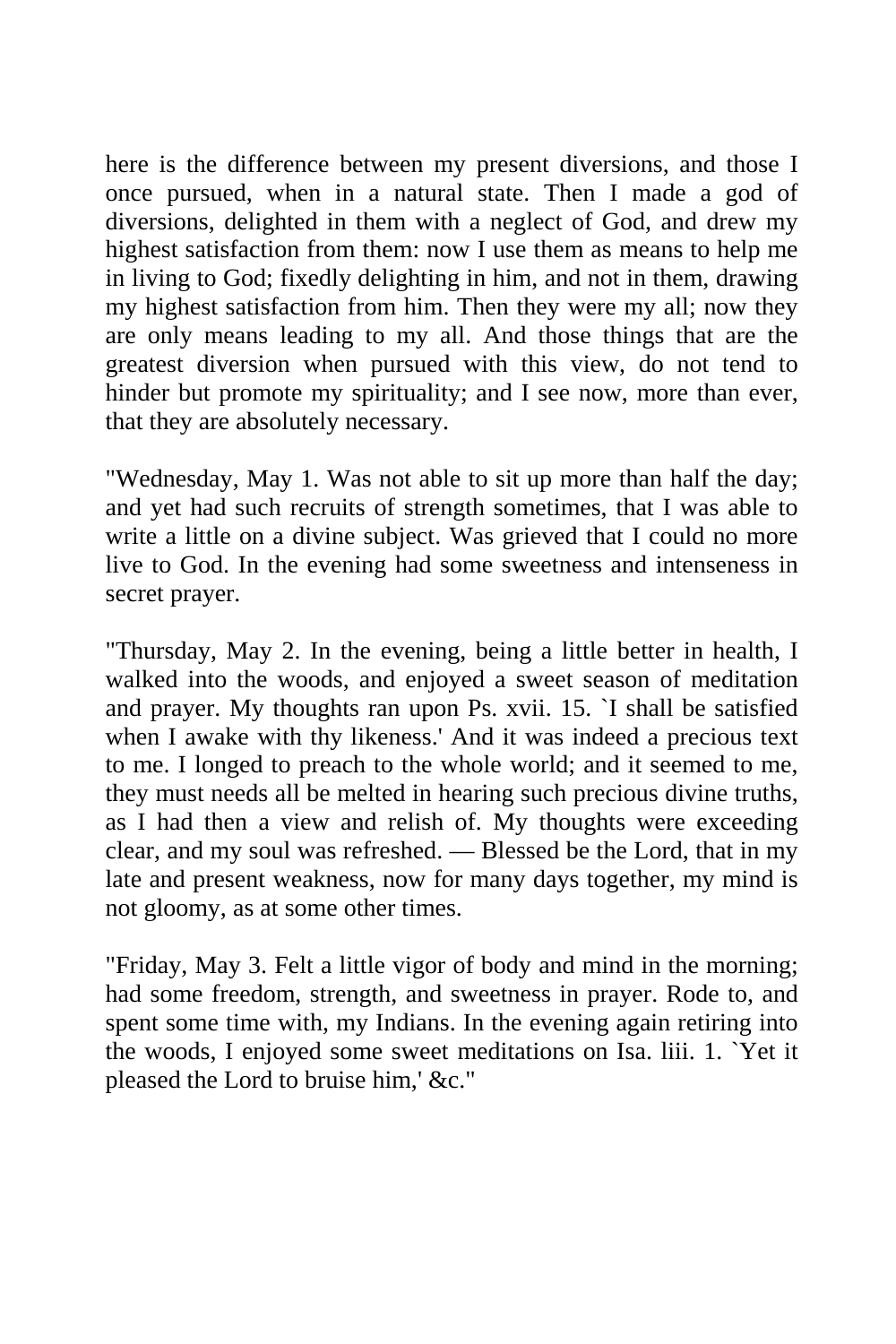The three next days were spent in much weakness of body: but yet he enjoyed some assistance in public and private duties; and seems to have remained free from melancholy.

"Tuesday, May 7. Spent the day mainly in making preparation for a journey into the wilderness. Was still weak, and concerned how I should perform so difficult a journey. Spent some time in prayer for the divine blessing, direction, and protection in my intended journey; but wanted bodily strength to spend the day in fasting and prayer."

The next day he set out on his journey to Susquehannah, with his interpreter. He endured great hardships and fatigues in his way thither through a hideous wilderness; where after having lodged one night in the open woods, he was overtaken with a north-easterly storm, in which he was almost ready to perish. Having no manner of shelter, and not being able to make a fire in so great a rain, he could have no comfort if he stopped; therefore he determined to go forward in hopes of meeting with some shelter, without which he thought it impossible to live the night through; but their horses happening to have eat poison (for want of other food) at a place where they lodged the night before — were so sick that they could neither ride nor lead them, but were obliged to drive them and travel on foot; until, through the mercy of God, just at dusk they came to a bark-hut, where they lodged that night. After he came to Susquehannah, he traveled about a hundred miles on the river, and visited many towns and settlements of the Indians: saw some of seven or eight distinct tribes; and preached to different nations by different interpreters. He was sometimes much discouraged, and sunk in his spirits, through the opposition that appeared in the Indians to Christianity. At other times he was encouraged by the disposition that some of these people manifested to hear, and willingness to be instructed. He here met with some that had formerly been his hearers at Kaunaumeek, and had removed hither; who saw and heard him again with great joy. He spent a fortnight among the Indians on this river, and passed through considerable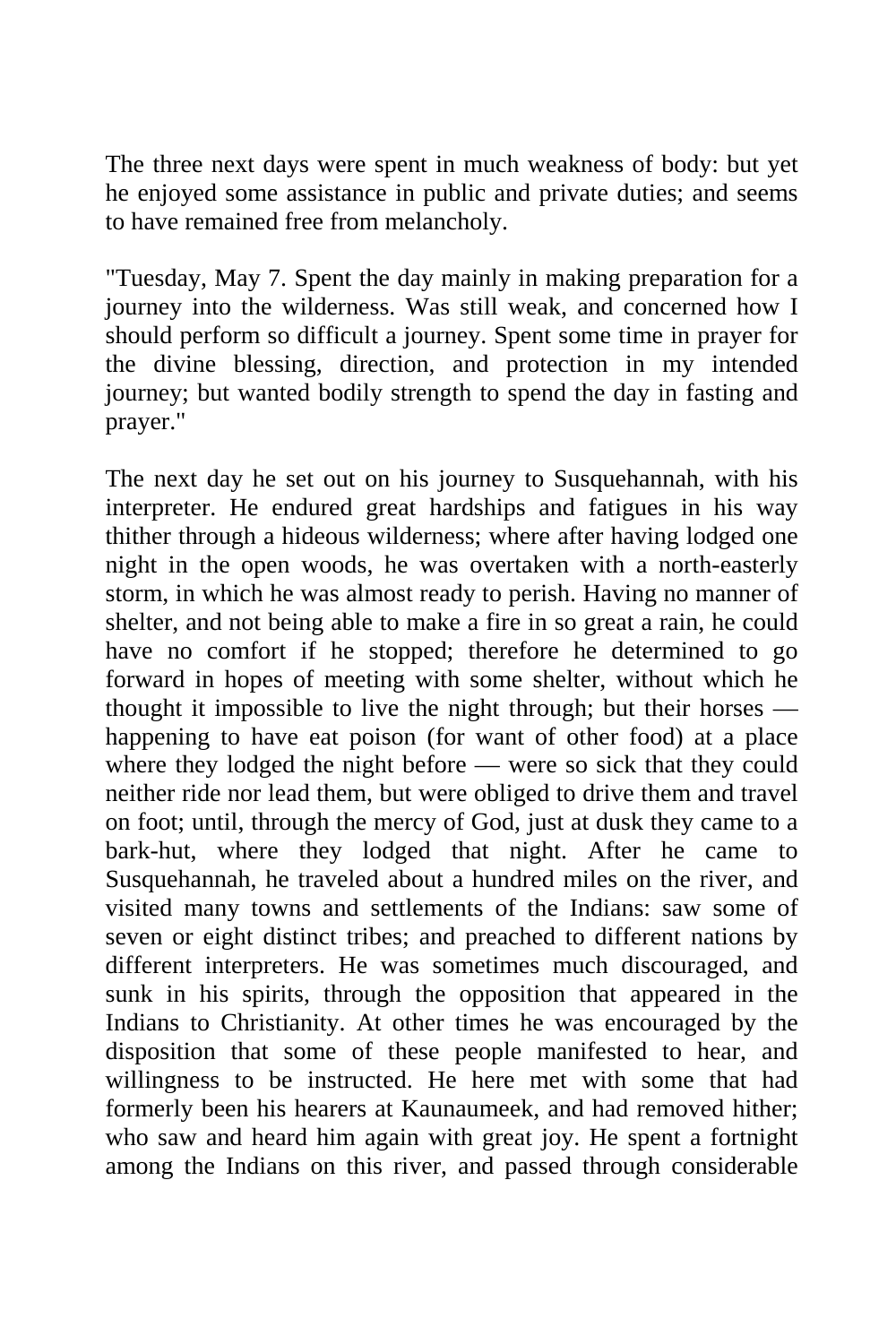labors and hardships, frequently lodging on the ground, and sometimes in the open air; and at length he fell extremely ill, as he was riding in the wilderness, being seized with an ague, followed with a burning fever, and extreme pains in his head and bowels, attended with a great evacuation of blood; so that he thought he must have perished in the wilderness. But at last coming to an Indian trader's hut, he got leave to stay there; and though without physic or food proper for him, it pleased God, after about a week's distress, to relieve him so far that he was able to ride. He returned homewards from Juncauta, an island far down the river; where was a considerable number of Indians, who appeared more free from prejudices against Christianity, than most of the other Indians. He arrived at the Forks of Delaware on Thursday, May 30, after having rode in this journey about three hundred and forty miles. [43] He came home in a very weak state, and under dejection of mind; which was a great hindrance to him in religious exercises. However, on the sabbath, after having preached to the Indians, he preached to the white people with some success, from Isa. liii. 10. `Yet it pleased the Lord to bruise him,' &c. some being awakened by his preaching. The next day he was much exercised for want of spiritual life and fervency.

"Thursday, June 4. Towards evening was in distress for God's presence, and a sense of divine things: withdrew myself to the woods, and spent near an hour in prayer and meditation; and I think the Lord had compassion on me, and gave me some sense of divine things; which was indeed refreshing and quickening to me. My soul enjoyed intenseness and freedom in prayer, so that it grieved me to leave the place.

"Wednesday, June 5. Felt thirsting desires after God in the morning. In the evening enjoyed a precious season of retirement: was favoured with some clear and sweet meditations upon a sacred text; divine things opened with clearness and certainty, and had a divine stamp upon them. My soul was also enlarged and refreshed in prayer; and I delighted to continue in the duty; and was sweetly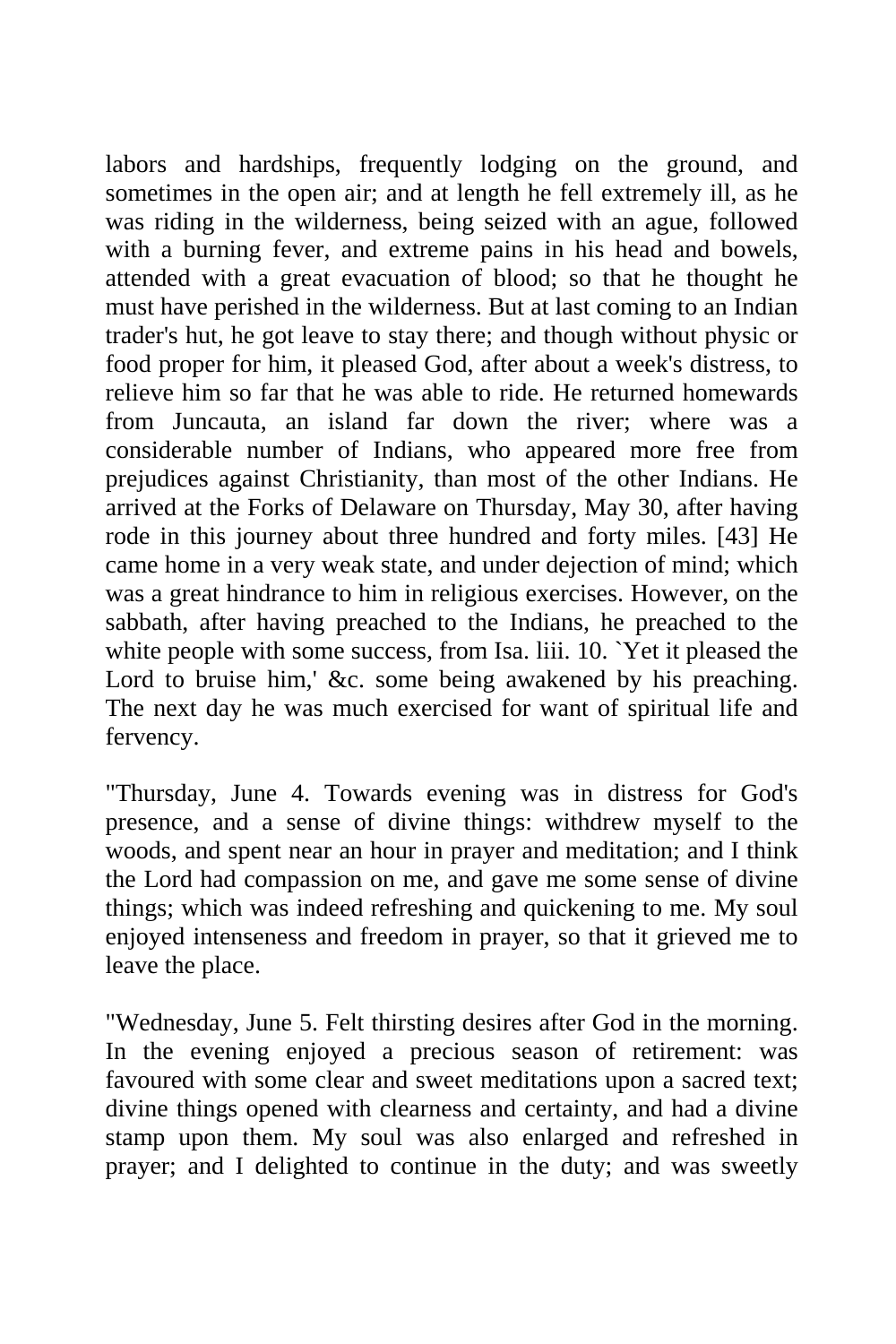assisted in praying for fellow-Christians, and my dear brethren in the ministry. Blessed be the dear Lord for such enjoyments. O how sweet and precious it is, to have a clear apprehension and tender sense of the mystery of godliness, of true holiness, and likeness to the best of beings! O what a blessedness it is, to be as much like God, as it is possible for a creature to be like his great Creator! Lord, give me more of thy likeness; `I shall be satisfied, when I awake with it.'

"Thursday, June 6. Was engaged a considerable part of the day in meditation and study on divine subjects. Enjoyed some special freedom, clearness, and sweetness in meditation. O how refreshing it is, to be enabled to improve time well!"

The next day he went a journey of near fifty miles to Neshaminy, to assist at a sacramental occasion, to be attended at Mr. Beaty's meeting-house; being invited thither by him and his people.

"Saturday, June 8. Was exceeding weak and fatigued with riding in the heat yesterday: but being desired, I preached in the afternoon, to a crowded audience, from Isa. xl. 1. `Comfort ye, comfort ye my people, saith your God.' God was pleased to give me great freedom, in opening the sorrows of God's people, and in setting before them comforting considerations. And, blessed be the Lord, it was a sweet melting season in the assembly.

"Lord's day, June 9. Felt some longing desires of the presence of God to be with his people on the solemn occasion of the day. In the forenoon Mr. Beaty preached; and there appeared some warmth in the assembly. Afterwards I assisted in the administration of the Lord's supper: and towards the close of it, I discoursed to the multitude extempore, with some reference to that sacred passage, Isa. liii. 10. `Yet it pleased the Lord to bruise him.' Here God gave me great assistance in addressing sinners: and the word was attended with amazing power; many scores, if not hundreds, in that great assembly, consisting of three or four thousand, were much affected;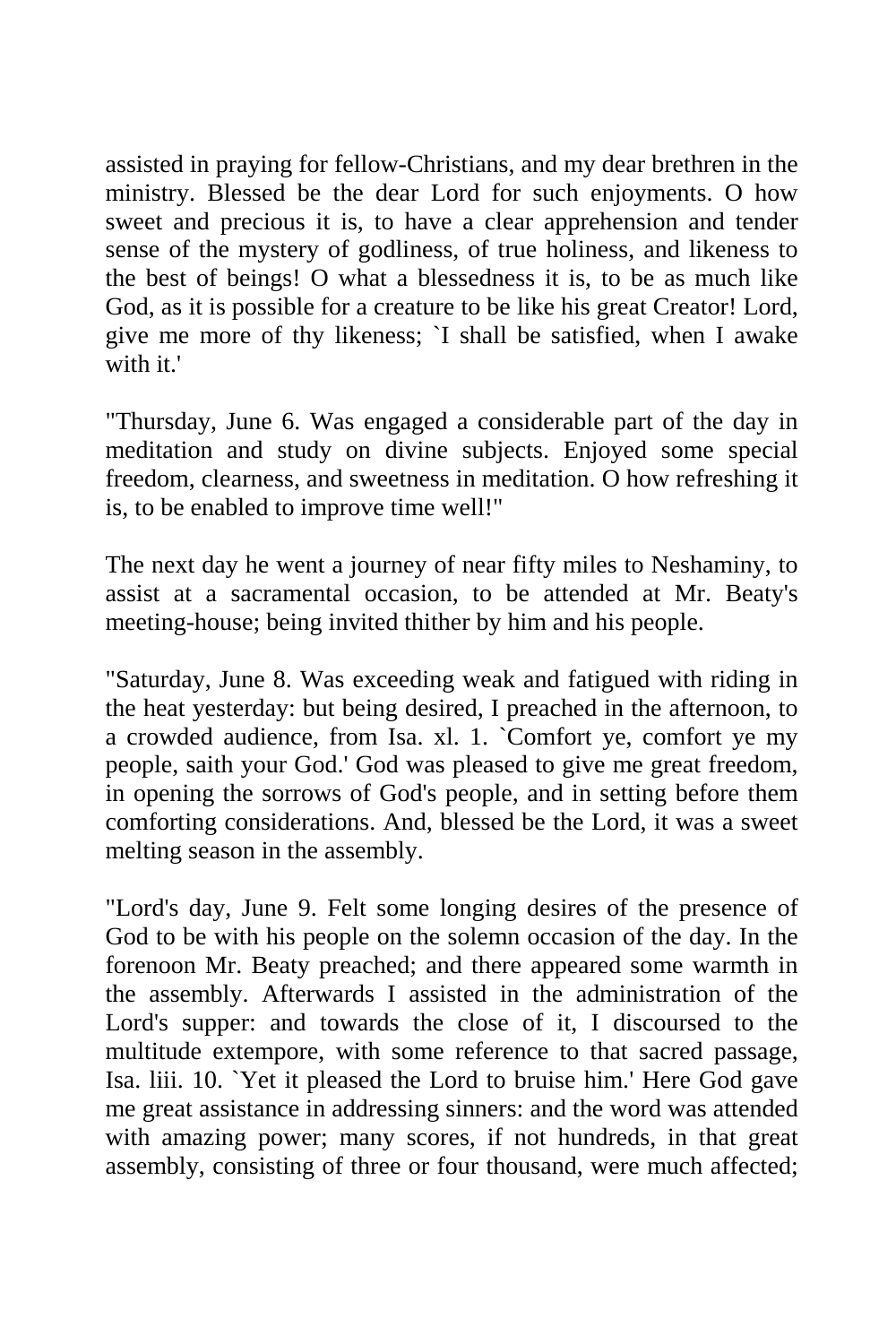so that there was a `very great mourning, like the mourning of Hadadrimmon.' — In the evening I could hardly look any body in the face, because of the imperfections I saw in my performances in the day past.

"Monday, June 10. Preached with a good degree of clearness and some sweet warmth, from Psal. xvii. 15. `I shall be satisfied, when I awake, with thy likeness.' And blessed be God, there was a great solemnity and attention in the assembly, and sweet refreshment among God's people; as was evident then, and afterwards.

"Tuesday, June 11. Spent the day mainly in conversation with dear Christian friends; and enjoyed some sweet sense of divine things. O how desirable it is, to keep company with God's dear children! These are the `excellent ones of the earth in whom,' I can truly say, `is all my delight.' O what delight will it afford, to meet them all in a state of perfection! Lord, prepare me for that state."

The next day he left Mr. Beaty's, and went to Maidenhead in New Jersey; and spent the next seven days in a comfortable state of mind, visiting several ministers in those parts.

"Tuesday, June 18. Set out from New Brunswick with a design to visit some Indians at a place called Crossweeksung in New Jersey, towards the sea. [44] In the afternoon, came to a place called Cranberry, and meeting with a serious minister, Mr. Macknight, I lodged there with him. Had some enlargement and freedom in prayer with a number of people."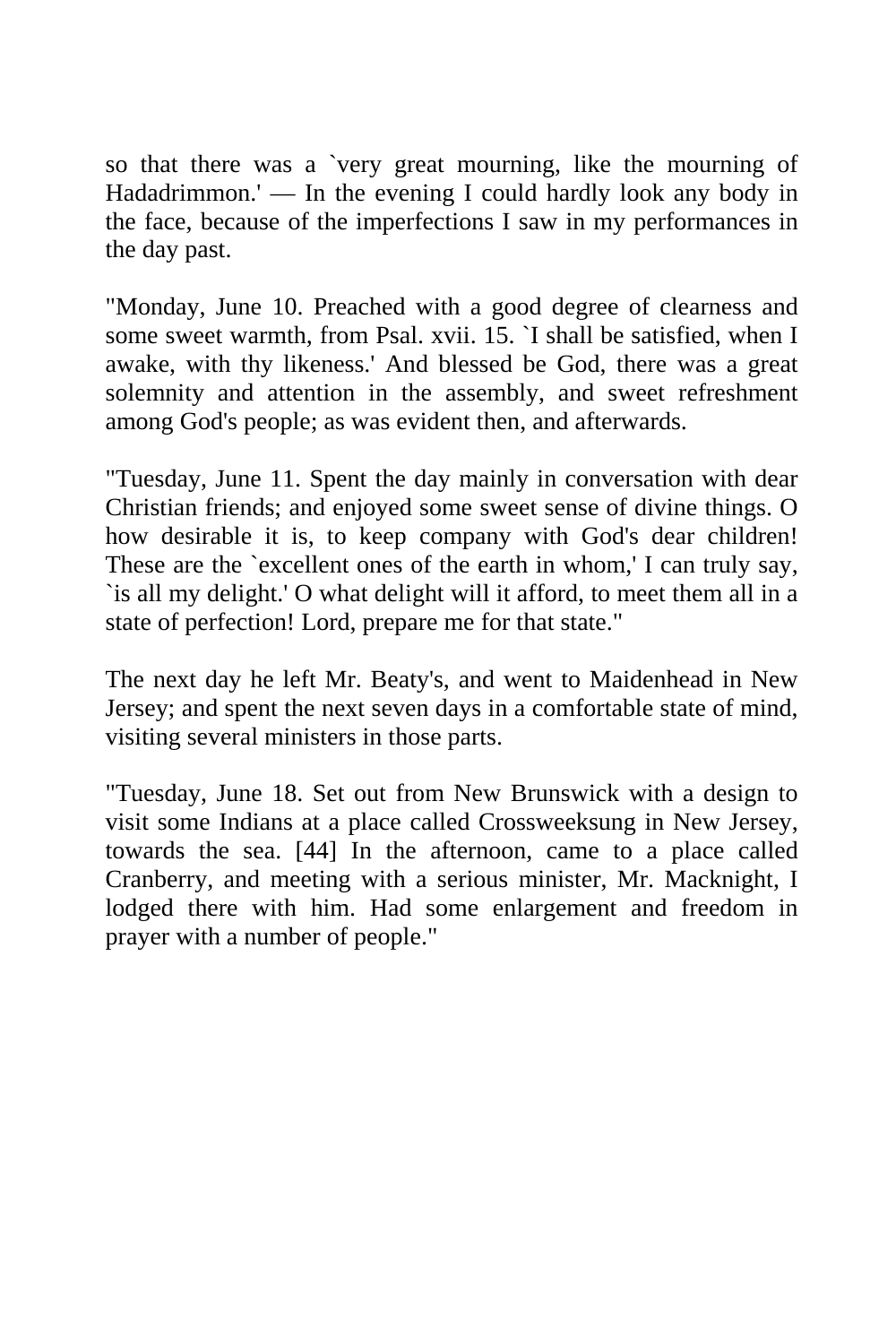## PART VII.

FROM HIS BEGINNING TO PREACH TO THE INDIANS AT CROSSWEEKSUNG, TILL HE RETURNED FROM HIS LAST JOURNEY TO SUSQUEHANNAH, IL WITH THE CONSUMPTION WHEREOF HE DIED.

We are now come to that part of Mr. Brainerd's life, wherein he had his greatest success, in his labors for the good of souls, and in his particular business as a missionary to the Indians. An account of which, if here published, would doubtless be very entertaining to the reader, after he has seen, by the preceding parts of this account of his life, how great and long-continued his desires for the spiritual good of this sort of people were; how he prayed, labored, and wrestled, and how much he denied himself, and suffered, to this end. After all Mr. Brainerd's agonizing in prayer, and travailing in birth, for the conversion of Indians, and all the interchanges of his raised hopes and expectations, and then disappointments and discouragements; and after waiting in a way of persevering prayer, labor, and suffering, as it were through a long night; at length the day dawns: "Weeping continues for a night, but joy comes in the morning. He went forth weeping, bearing precious seed, and now he comes with rejoicing, bringing his sheaves with him." The desired event is brought to pass at last; but at a time, in a place, and upon subjects, that scarce ever entered into his heart. An account of this would undoubtedly now much gratify the Christian reader: and it should have been here inserted, as it stands in his diary, had it not been, that a particular account of this glorious and wonderful success was drawn up by Mr. Brainerd himself, pursuant to the order of the Honourable Society in Scotland, and published by him in his lifetime. I hope those of my readers, who are not already possessed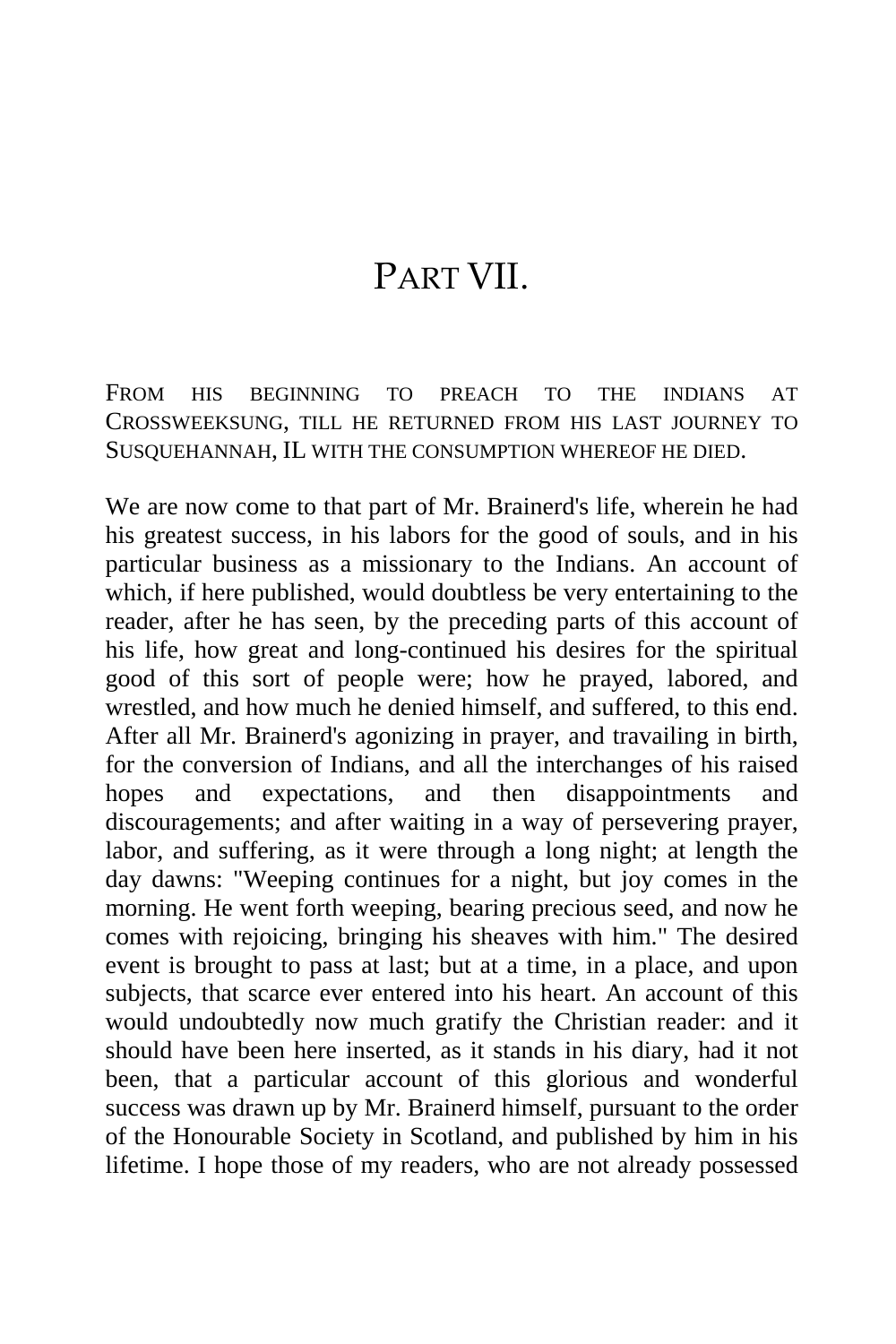of his public Journal, will procure one of those books, that they may not be without that which in some respects is the most remarkable, and to a Christian mind would be the most pleasant part, of the whole story. That the reader who is furnished with one of those books, may know the place where the defects of this history are to be supplied from thence, I shall either expressly observe it as I go along, or else make a dash or stroke thus —; which when the reader finds in this 7th part of this history, he is to understand by it, that in that place something in Mr. Brainerd's diary, worth observing, is left out, because the same for substance was published before in his printed Journal. [45]

"Wednesday, June 19, 1745. Rode to the Indians at Crossweeksung: found few at home; discoursed to them, however, and observed them very serious and attentive. At night I was extremely worn out, and scarce able to walk or sit up. Oh, how tiresome is earth! how dull the body!

"Thursday, June 20. Towards night preached to the Indians again; and had more hearers than before. In the evening enjoyed some peace and serenity of mind, some composure and comfort in prayer alone; and was enabled to lift up my head with some degree of joy, under an apprehension that my redemption draws nigh. Oh, blessed be God, that there remains a rest to his poor weary people!

"Friday, June 21. Rode to Freehold, to see Mr. William Tennent; and spent the day comfortably with him. My sinking spirits were a little raised and encouraged; and I felt my soul breathing after God, in the midst of Christian conversation. And in the evening, was refreshed in secret prayer; saw myself a poor worthless creature, without wisdom to direct, or strength to help myself. Oh, blessed be God, that lays me under a happy, a blessed necessity of living upon himself!

"Saturday, June 22. About noon rode to the Indians again; and near night preached to them. Found my body much strengthened, and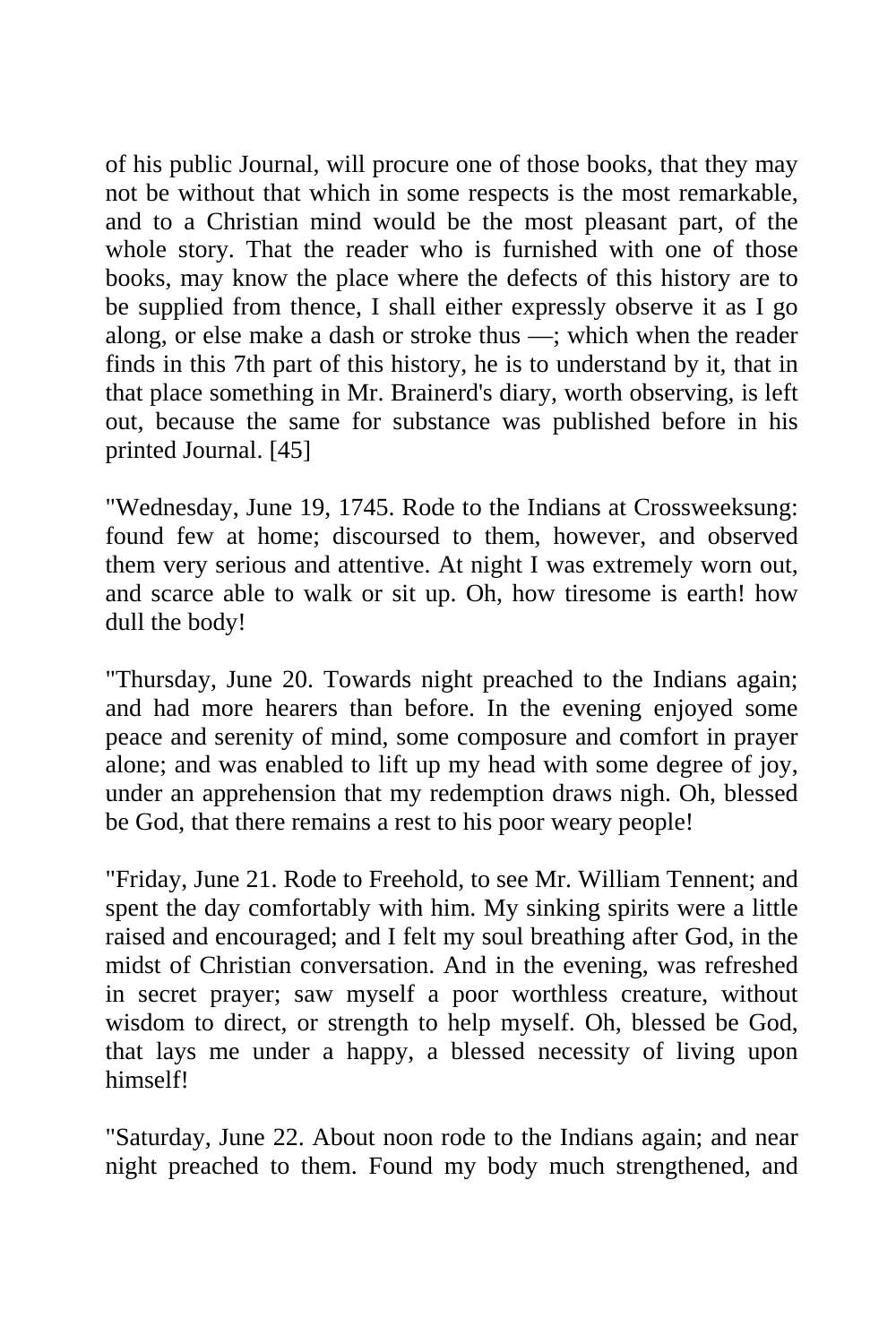was enabled to speak with abundant plainness and warmth. And the power of God evidently attended the word; so that sundry persons were brought under great concern for their souls, and made to shed many tears, and to wish for Christ to save them. My soul was much refreshed, and quickened in my work: and I could not but spend much time with them, in order to open both their misery and remedy. This was indeed a sweet afternoon to me. While riding, before I came to the Indians, my spirits were refreshed, and my soul enabled to cry to God almost incessantly, for many miles together. In the evening also I found the consolations of God were not small: I was then willing to live, and in some respects desirous of it, that I might do something for the dear kingdom of Christ; and yet death appeared pleasant: so that I was in some measure in a strait between two, having a desire to depart. I am often weary of this world, and want to leave it on that account; but it is desirable to be drawn, rather than driven, out of it."

In the four next days is nothing remarkable in his diary, but what is in his public Journal.

"Thursday, June 27. — My soul rejoiced to find, that God enabled me to be faithful, and that he was pleased to awaken these poor Indians by my means. O how heart-reviving and soul-refreshing is it to me to see the fruit of my labors!

"Friday, June 28. In the evening my soul was revived, and my heart lifted up to God in prayer, for my poor Indians, myself, and friends, and the dear church of God. And O how refreshing, how sweet was this! Bless the Lord, O my soul, and forget not his goodness and tender mercy.

"Saturday, June 29. Preached twice to the Indians; and could not but wonder at their seriousness, and the strictness of their attention. — Blessed be God that has inclined their hearts to hear. And O how refreshing it is to me, to see them attend with such uncommon diligence and affection, with tears in their eyes, and concern in their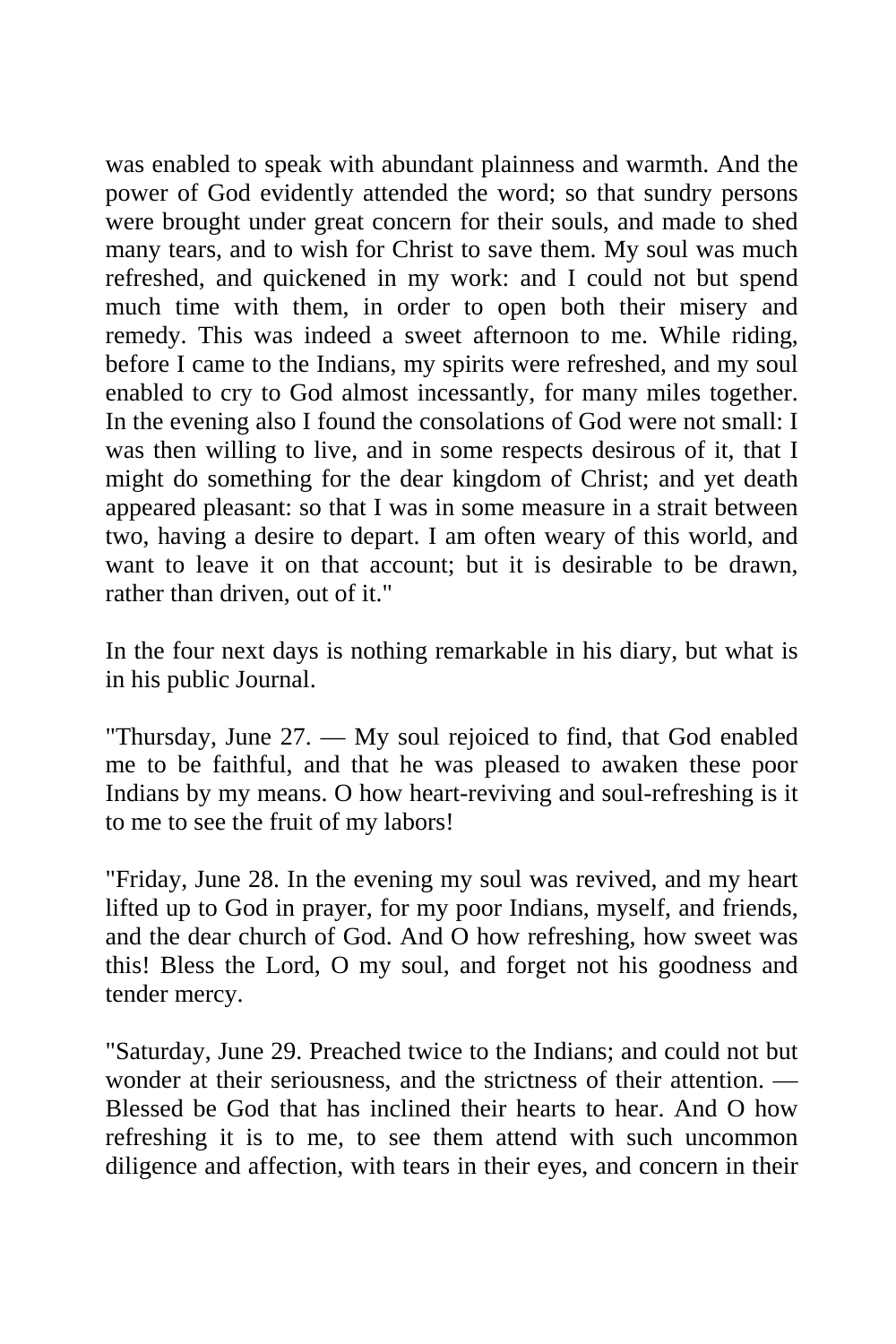hearts! In the evening could not but lift up my heart to God in prayer, while riding to my lodgings; and blessed be his name, had assistance and freedom. O how much better than life is the presence of God!"

His diary gives an account of nothing remarkable on the two next days, besides what is in his public Journal; excepting his heart being lifted up with thankfulness, rejoicing in God, &c.

"Tuesday, July 2. Rode from the Indians to Brunswick, near forty miles, and lodged there. Felt my heart drawn out after God in prayer, almost all the forenoon; especially while riding. And in the evening, could not help crying to God for those poor Indians; and after I went to bed, my heart continued to go out to God for them, till I dropped asleep. O blessed be God that I may pray!"

He was so fatigued by constant preaching to these Indians, yielding to their earnest and importunate desires, that he found it necessary to give himself some relaxation. He spent therefore about a week in New Jersey, after he left these Indians, visiting several ministers, and performing some necessary business, before he went to the Forks of Delaware. And though he was very weak in body, yet he seems to have been strong in spirit. On Friday, July 12, he arrived at his own house in the Forks of Delaware; continuing still free from melancholy; from day to day, enjoying freedom, assistance, and refreshment in the inner man. But on Wednesday, the next week, he seems to have had some melancholy thoughts about his doing so little for God, being so much hindered by weakness of body.

"Thursday, July 18. Longed to spend the little inch of time I have in the world more for God. Felt a spirit of seriousness, tenderness, sweetness, and devotion; and wished to spend the whole night in prayer and communion with God.

"Friday, July 19. In the evening walked abroad for prayer and meditation, and enjoyed composure and freedom in these sweet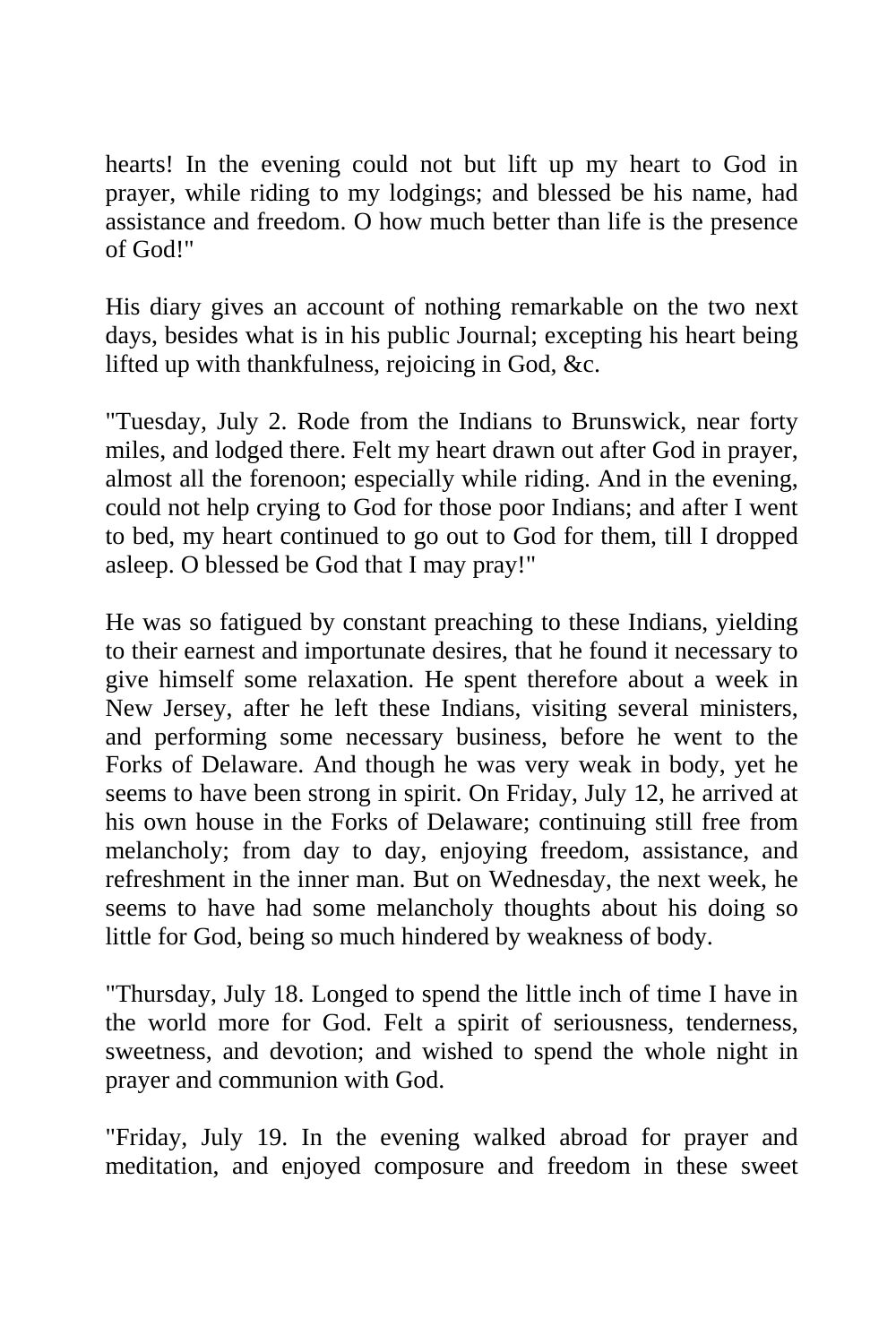exercises; especially in meditation on Rev. iii. 12. `Him that overcometh will I make a pillar in the temple of my God,' &c. This was then a delightful theme to me, and it refreshed my soul to dwell upon it. Oh, when shall I go no more out from the service and enjoyment of the dear Lord! Lord, hasten the blessed day."

Within the space of the next six days he speaks of much inward refreshment and enlargement, from time to time.

"Friday, July 26. In the evening God was pleased to help me in prayer, beyond what I have experienced for some time; especially my soul was drawn out for the enlargement of Christ's kingdom, and for the conversion of my poor people: and my soul relied on God for the accomplishment of that great work. Oh, how sweet were the thoughts of death to me at this time! Oh, how I longed to be with Christ, to be employed in the glorious work of angels, and with an angel's freedom, vigor, and delight! And yet how willing was I to stay awhile on earth, that I might do something, if the Lord pleased, for his interest in the world! My soul, my very soul, longed for the ingathering of the poor heathen; and I cried to God for them most willingly and heartily; I could not but cry. This was a sweet season; for I had some lively taste of heaven, and a temper of mind suited in some measure to the employments and entertainments of it. My soul was grieved to leave the place; but my body was weak and worn out, and it was near nine o'clock. Oh, I longed that the remaining part of my life might be filled up with more fervency and activity in the things of God! Oh the inward peace, composure, and God-like serenity of such a frame! heaven must needs differ from this only in degree, and not in kind. Lord, ever give me this bread of life."

Much of this frame seemed to continue the next day.

"Lord's day, July 28. In the evening my soul was melted, and my heart broken, with a sense of past barrenness and deadness: and oh, how I then longed to live to God, and bring forth much fruit to his glory!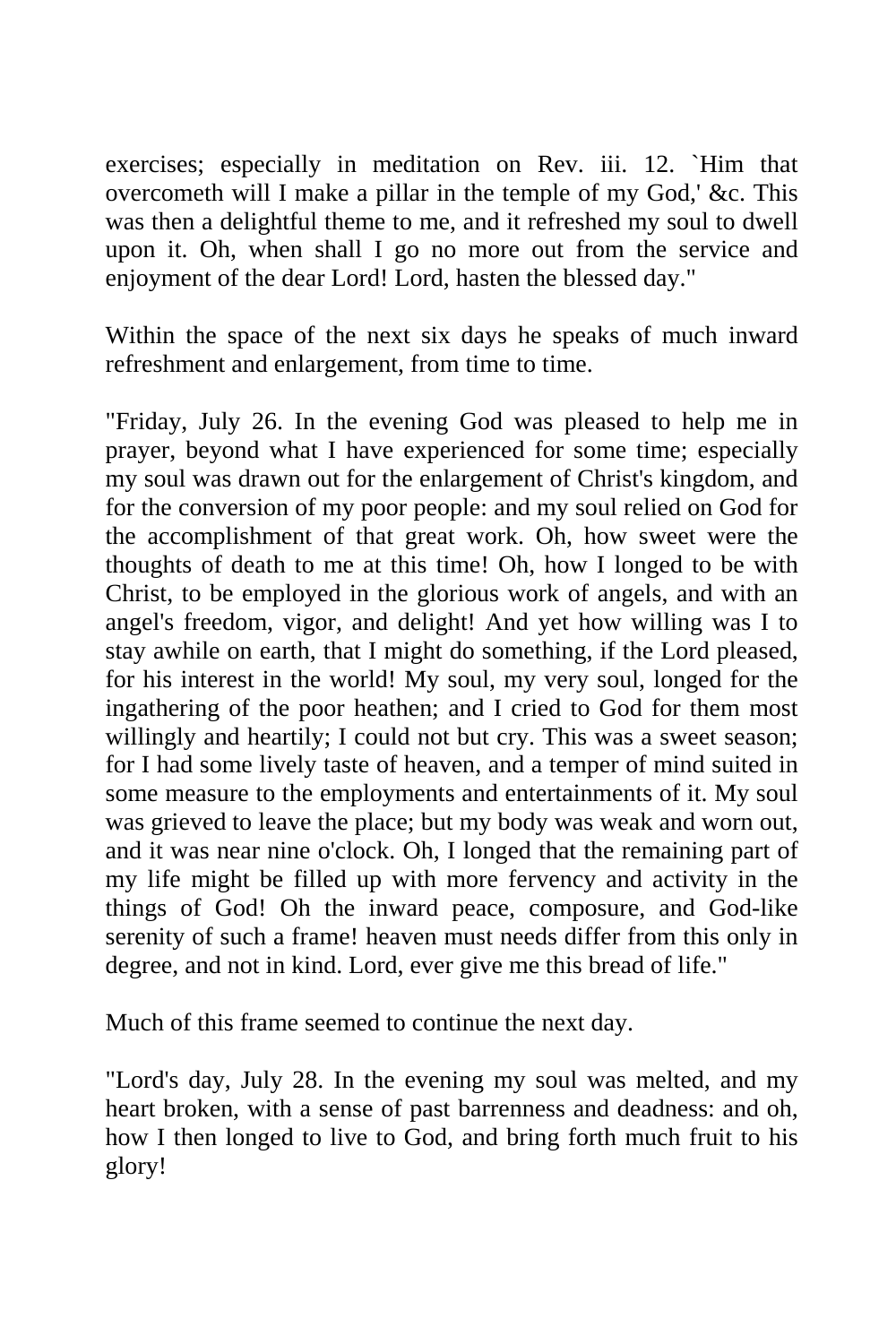"Monday, July 29. Was much exercised with a sense of vileness, with guilt and shame before God."

For other things remarkable, while he was this time at the Forks of Delaware, the reader must be referred to his public Journal. As particularly for his labors and success there among the Indians.

On Wednesday, July 31, he set out on his return to Crossweeksung, and arrived there the next day. In his way thither, he had longing desires that he might come to the Indians there, in the `fulness of the blessing of the gospel of Christ;' attended with a sense of his own great weakness, dependence, and worthlessness.

"Friday, Aug. 2. In the evening I retired, and my soul was drawn out to prayer to God; especially for my poor people, to whom I had sent word that they might gather together, that I might preach to them the next day. I was much enlarged in praying for their saving conversion; and scarce ever found my desires of any thing of this nature so sensibly and clearly (to my own satisfaction) disinterested, and free from selfish views. It seemed to me I had no care, or hardly any desire, to be the instrument of so glorious a work, as I wished and prayed for among the Indians: if the blessed work might be accomplished to the honour of God, and the enlargement of the dear Redeemer's kingdom, this was all my desire and care; and for this mercy I hoped, but with trembling; for I felt what Job expresses, chap. ix. 16. `If I had called, and he had answered,' &c. My rising hopes, respecting the conversion of the Indians, have been so often dashed, that my spirit is as it were broken, and courage wasted, and I hardly dare hope."

Concerning his labors and marvellous success amongst the Indians, for the following ten days, let the reader see his public Journal. The things worthy of note in his diary, not there published, are his earnest and importunate prayers for the Indians, and the travail of his soul for them from day to day; and his great refreshment and joy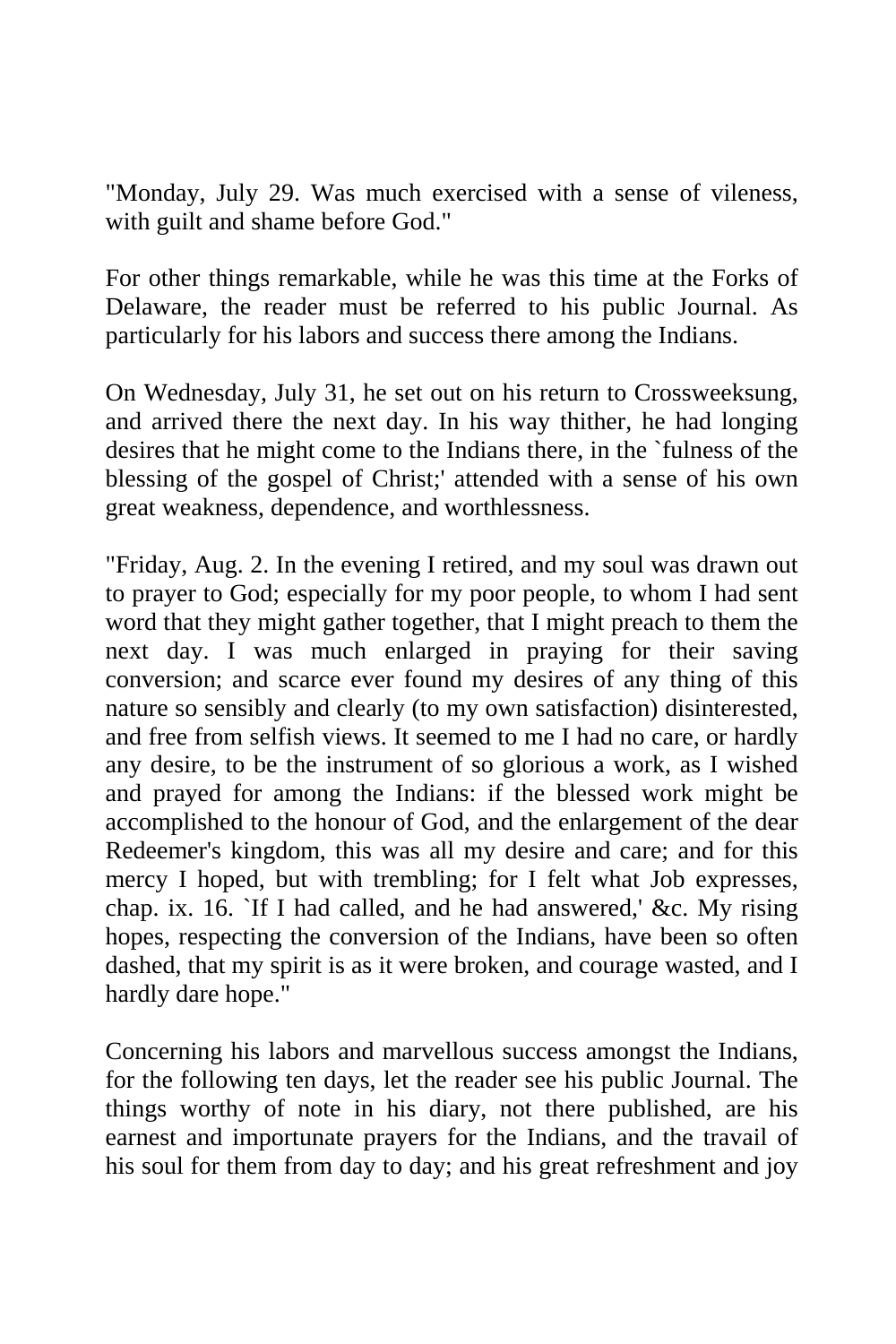in beholding the wonderful mercy of God, and the glorious manifestations of his power and grace in his work among them; and his ardent thanksgivings to God; his heart rejoicing in Christ, as King of his church, and King of his soul: in particular, at the sacrament of the Lord's supper at Mr. Macknight's meeting-house; together with a sense of his own exceeding unworthiness, which sometimes was attended with dejection and melancholy.

"Monday, Aug. 19. — Near noon, I rode to Freehold, and preached to a considerable assembly, from Matt. v. 3. `Blessed are the poor in spirit,' &c. It pleased God to leave me to be very dry and barren; so that I do not remember to have been so straitened for a whole twelvemonth past. God is just, and he has made my soul acquiesce in his will in this regard. It is contrary to flesh and blood, to be cut off from all freedom, in a large auditory, where their expectations were much raised: but so it was with me; and God helped me to say Amen to it; `Good is the will of the Lord.' In the evening I felt quiet and composed, and had freedom and comfort in secret prayer.

"Tuesday, Aug. 20. Was composed and comfortable, still in a resigned frame. Traveled from Mr. Terment's in Freehold to Elizabeth-town. Was refreshed to see friends, and relate to them what God had done, and was still doing, among my poor people.

"Wednesday, Aug. 21. Spent the forenoon in conversation with Mr. Dickinson, contriving something for the settlement of the Indians together in a body, that they might be under better advantages for instruction. In the afternoon spent time agreeably with other friends; wrote to my brother at college: but was grieved that time slid away, while I did so little for God.

"Friday, Aug. 23. In the morning was very weak; but favoured with some freedom and sweetness in prayer: was composed and comfortable in mind. After noon rode to Crossweeksung to my poor people.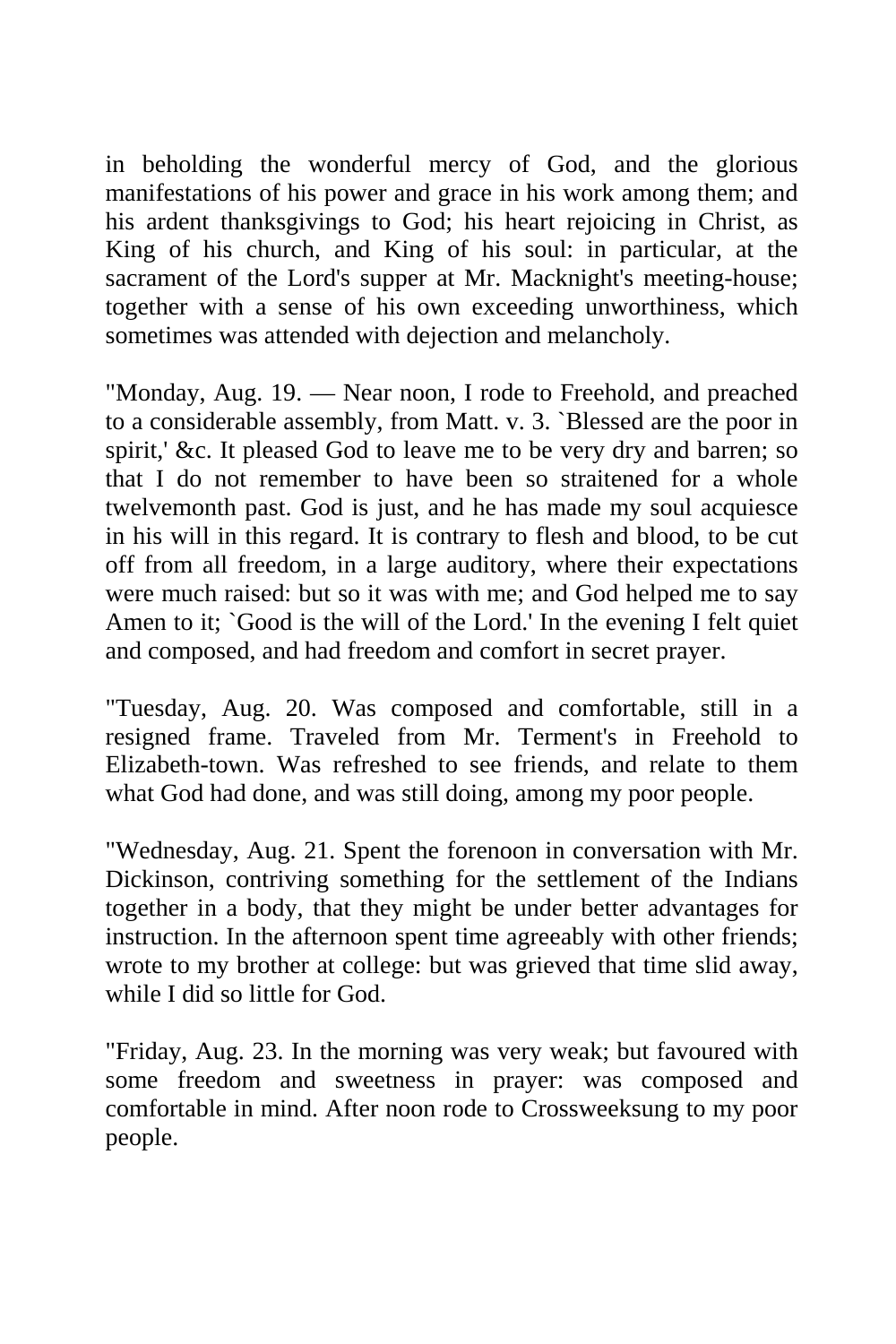"Saturday, Aug. 24. — Had composure and peace, while riding from the Indians to my lodgings: was enabled to pour out my soul to God for dear friends in New England. Felt a sweet tender frame of spirit: my soul was composed and refreshed in God. Had likewise freedom and earnestness in praying for my dear people: blessed be God. `O the peace of God that passeth all understanding!' It is impossible to describe the sweet peace of conscience, and tenderness of soul, I then enjoyed. O the blessed foretastes of heaven!

"Lord's day, Aug. 25. — I rode to my lodgings in the evening, blessing the Lord for his gracious visitation of the Indians, and the soul-refreshing things I had seen the day past amongst them, and praying that God would still carry on his divine work among them.

"Monday, Aug.  $26. - I$  went from the Indians to my lodgings, rejoicing for the goodness of God to my poor people; and enjoyed freedom of soul in prayer, and other duties, in the evening. Bless the Lord, O my soul."

The next day he set out on a journey towards the Forks of Delaware, designing to go from thence to Susquehannah, before he returned to Crossweeksung. It was five days from his departure from Crossweeksung, before he reached the Forks, going round by the way of Philadelphia, and waiting on the governor of Pennsylvania, to get a recommendation from him to the chiefs of the Indians; which he obtained. He speaks of much comfort and spiritual refreshment in this journey; and also a sense of his exceeding unworthiness, thinking himself the meanest creature that ever lived.

"Lord's day, Sept. 1. [At the Forks of Delaware] — God gave me the spirit of prayer, and it was a blessed season in that respect. My soul cried to God for mercy, in an affectionate manner. In the evening also my soul rejoiced in God."

His private diary has nothing remarkable, for the two next days, but what is in his public Journal.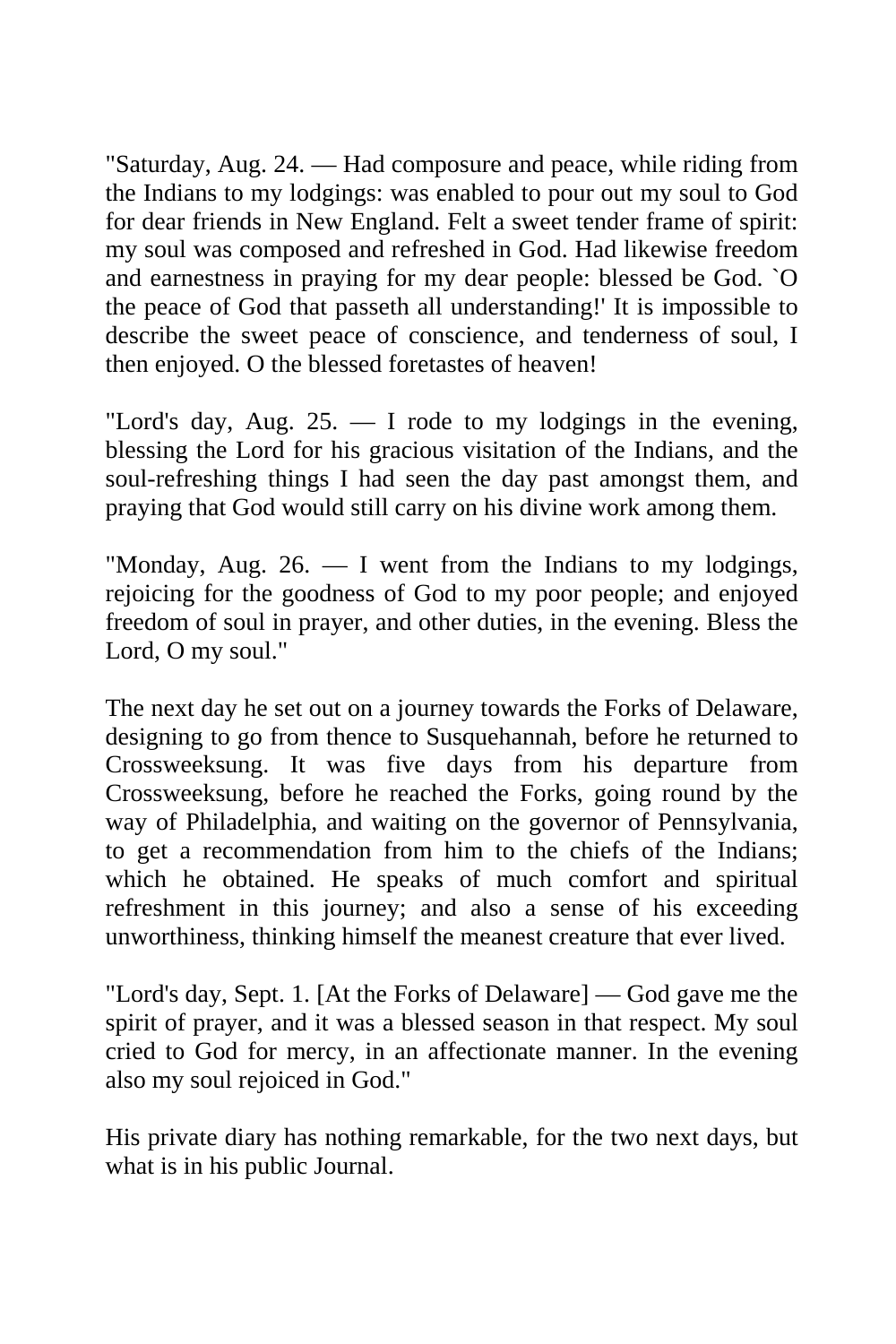"Wednesday, Sept. 4. Rode fifteen miles to an Irish settlement, and preached there from Luke xiv. 22. `And yet there is room.' God was pleased to afford me some tenderness and enlargement in the first prayer, and much freedom, as well as warmth, in sermon. There were many tears in the assembly: the people of God seemed to melt, and others to be in some measure awakened. Blessed be the Lord, that lets me see his work going on in one place and another."

The account for Thursday is the same for substance as in his public Journal.

"Friday, Sept. 6. Enjoyed some freedom and intenseness of mind in prayer alone; and longed to have my soul more warmed with divine and heavenly things. Was somewhat melancholy towards night, and longed to die and quit a scene of sin and darkness; but was a little supported in prayer."

This melancholy continued the next day.

"Lord's day, Sept. 8. In the evening God was pleased to enlarge me in prayer, and give me freedom at the throne of grace. I cried to God for the enlargement of his kingdom in the world, and in particular among my dear people; was also enabled to pray for many dear ministers of my acquaintance, both in these parts and in New England; and also for other dear friends in New England. And my soul was so engaged and enlarged in the sweet exercise, that I spent near an hour in it, and knew not how to leave the mercy-seat. On, how I delighted to pray and cry to God! I saw God was both able and willing to do all that I desired, for myself and friends, and his church in general. I was likewise much enlarged and assisted in family prayer. And afterwards, when I was just going to bed, God helped me to renew my petitions with ardency and freedom. Oh, it was to me a blessed evening of prayer! Bless the Lord, O my soul."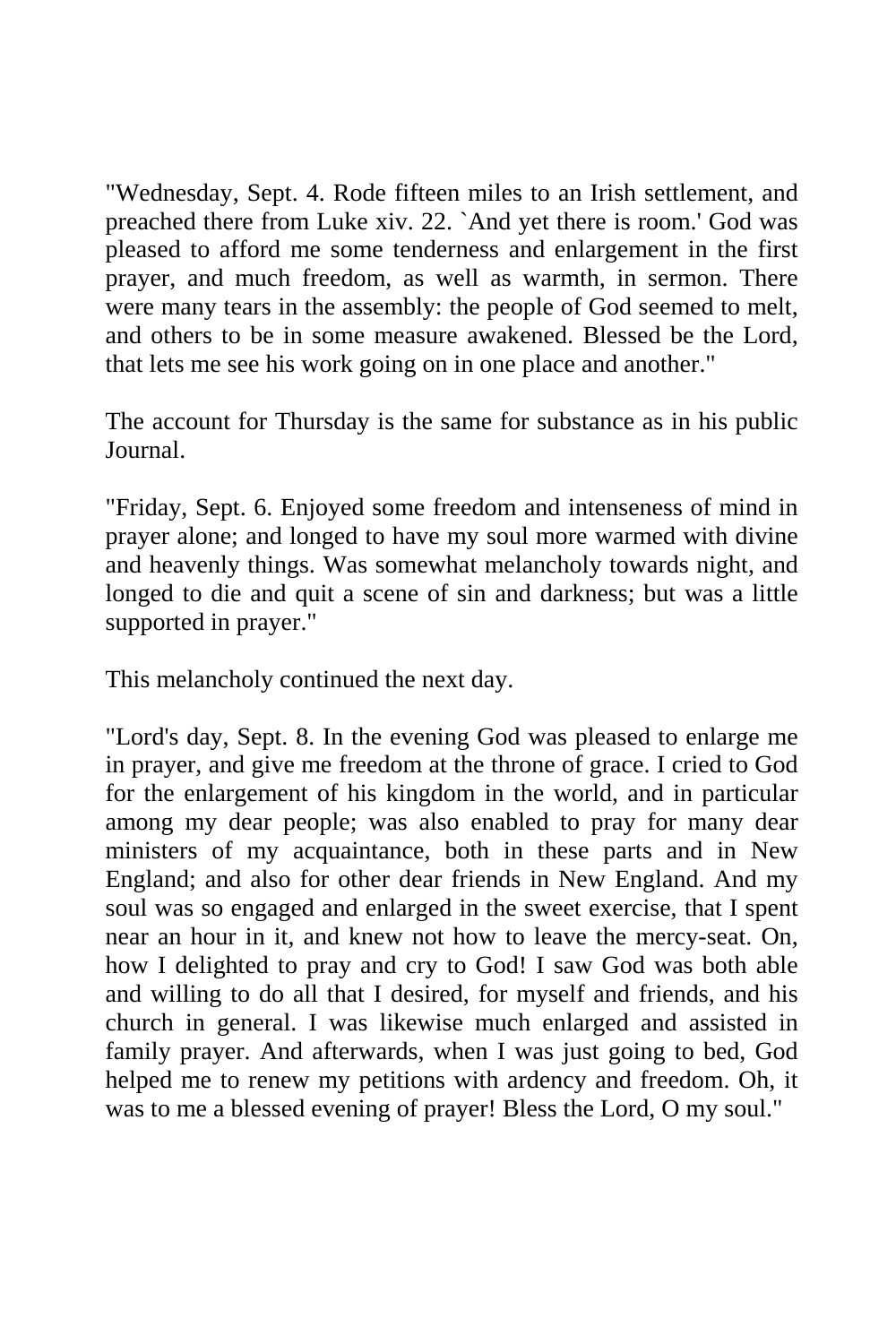The next day he set out from the Forks of Delaware to go to Susquehannah. And on the fifth day of his journey he arrived at Shaumoking, a large Indian town on Susquehannah river. He performed the journey under a considerable degree of melancholy.

"Saturday, Sept. 14. At [Shaumoking] — In the evening my soul was enlarged and sweetly engaged in prayer; especially that God would set up his kingdom in this place, where the devil now reigns in the most eminent manner. And I was enabled to ask this for God, for his glory, and because I longed for the enlargement of his kingdom, to the honour of his dear name. I could appeal to God with the greatest freedom, that he knew it was his dear cause, and not my own, that engaged my heart: and my soul cried, `Lord, set up thy kingdom, for thine own glory. Glorify thyself; and I shall rejoice. Get honour to thy blessed name; and this is all I desire. Do with me just what thou wilt. Blessed be thy name for ever, that thou art God, and that thou wilt glorify thyself. O that the whole world might glorify thee! O let these poor people be brought to know thee, and love thee, for the glory of thy dear ever-blessed name!" I could not but hope, that God would bring in these miserable, wicked Indians; though there appeared little human probability of it; for they were then dancing and reveling, as if possessed by the devil. But yet I hoped, though against hope, that God would be glorified, and that his name would be glorified by these poor Indians. I continued long in prayer and praise to God; and had great freedom, enlargement, and sweetness, remembering dear friends in New England, as well as the people of my charge. Was entirely free from that dejection of spirit with which I am frequently exercised. Blessed be God!"

His diary from this time to Sept. 22, (the last day of his continuance among the Indians at Susquehannah,) is not legible, by reason of the badness of the ink. It was probably written with the juice of some berries found in the woods, having no other ink in that wilderness. So that for this space of time the reader must be wholly referred to his public Journal.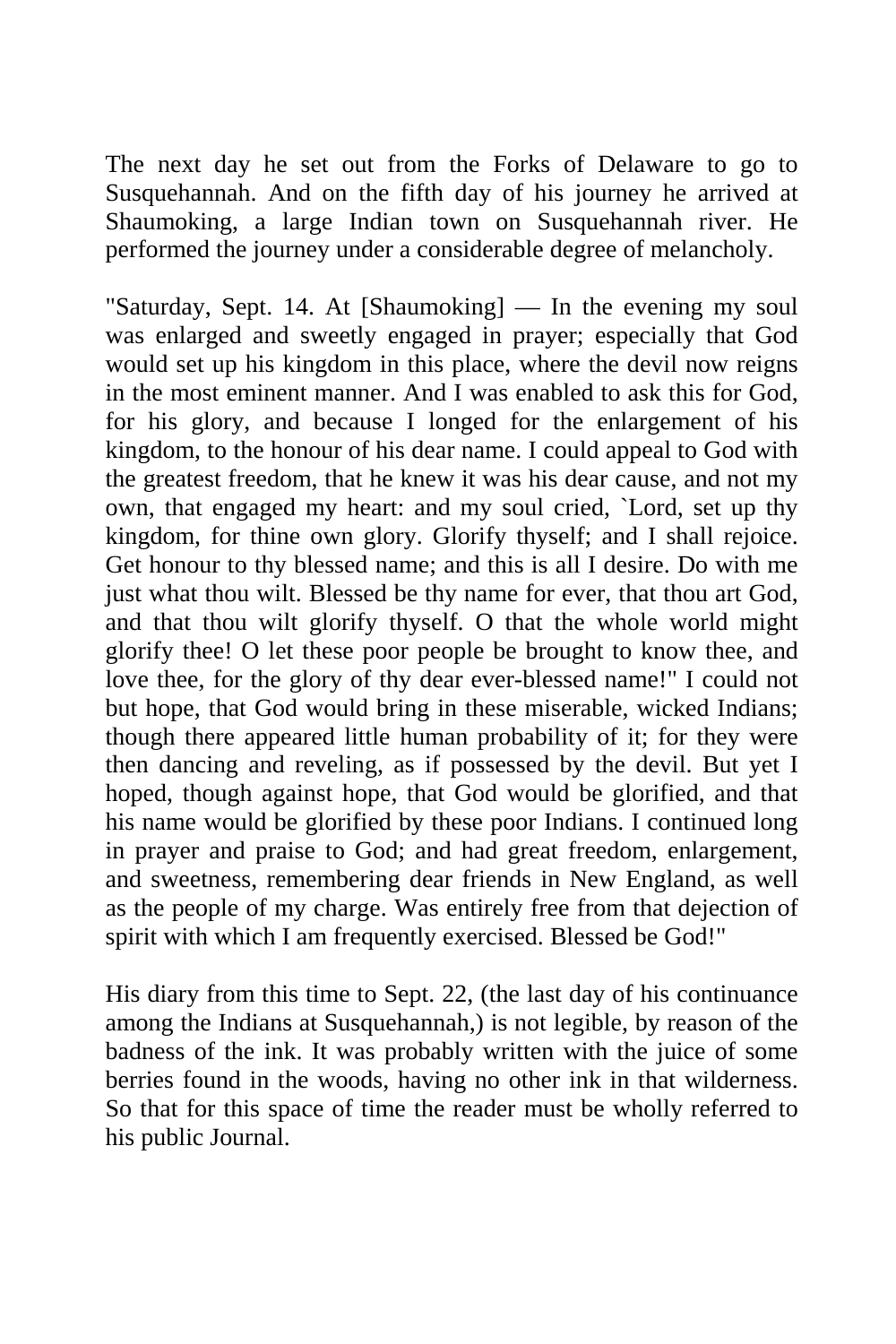On Monday, Sept. 23, he left the Indians, in order to return to the Forks of Delaware, in a very weak state of body, and under dejection of mind, which continued the two first days of his journey.

"Wednesday, Sept. 25. Rode still homeward. In the forenoon enjoyed freedom and intenseness of mind in meditation on Job xlii. 5, 6. `I have heard of thee by the hearing of the ear; but now mine eye seeth thee: wherefore I abhor myself, and repent in dust and ashes.' The Lord gave me clearness to penetrate into the sweet truths contained in that text. It was a comfortable and sweet season to me.

"Thursday, Sept. 26. Was still much disordered in body, and able to ride but slowly. Continued my journey, however. Near night, arrived at the Irish settlement, about fifteen miles from mine own house. This day, while riding, I was much exercised with a sense of my barrenness; and verily thought there was no creature that had any true grace, but what was more spiritual and fruitful. I could not think that any of God's children made so poor a hand of living to God.

"Friday, Sept. 27. Spent a considerable time in the morning in prayer and praise to God. My mind was somewhat intense in the duty, and my heart in some degree warmed with a sense of divine things. My soul was melted to think that `God had accounted me faithful, putting me into the ministry,' notwithstanding all my barrenness and deadness. My soul was also in some measure enlarged in prayer for the dear people of my charge, as well as for other dear friends. In the afternoon visited some Christian friends, and spent the time, I think, profitably: my heart was warmed, and more engaged in the things of God. In the evening I enjoyed enlargement, warmth, and comfort in prayer: my soul relied on God for assistance and grace to enable me to do something in his cause; my heart was drawn out in thankfulness to God for what he had done for his own glory among my poor people of late. I felt encouraged to proceed in his work, being persuaded of his power, and hoping his arm might be further revealed, for the enlargement of his dear kingdom: and my soul `rejoiced in hope of the glory of God,' in hope of the advancement of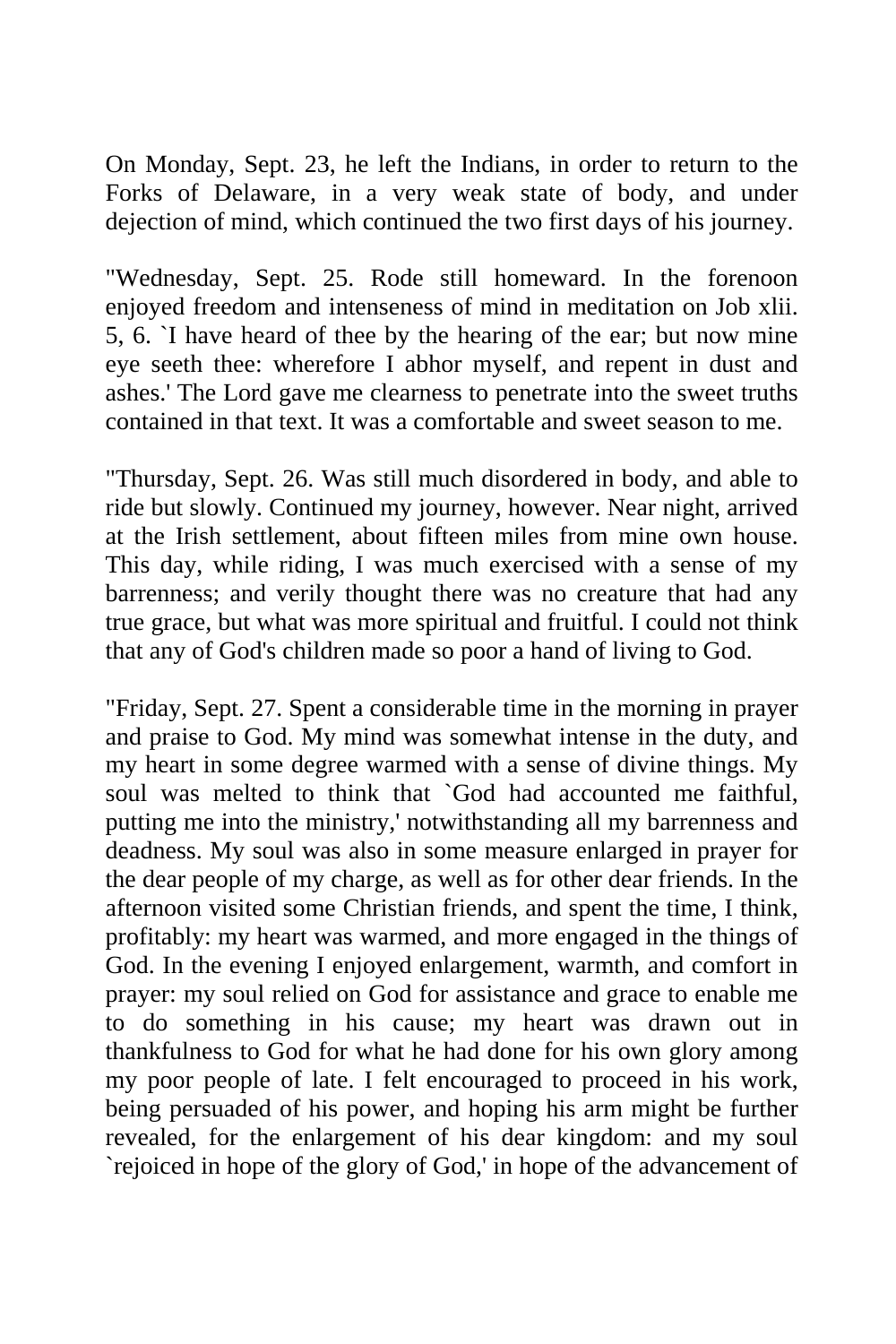his declarative glory in the world, as well as of enjoying him in a world of glory. Oh, blessed be God, the living God, for ever!"

He continued in this comfortable, sweet frame of mind the two next days. On the day following he went to his own house, in the Forks of Delaware, and continued still in the same frame. The next day, which was Tuesday, he visited his Indians. — Wednesday he spent mostly in writing the meditations he had in his late journey in Susquehannah. On Thursday he left the Forks of Delaware, and traveled towards Crossweeksung, where he arrived on Saturday, (October 5,) and continued from day to day in a comfortable state of mind. There is nothing material in his diary for this day and the next, but what is in his printed Journal.

"Monday, Oct. 7. Being called by the church and people of East Hampton on Long Island, as a member of a council, to assist and advise in affairs of difficulty in that church, I set out on my journey this morning, before it was well light, and traveled to Elizabethtown, and there lodged. Enjoyed some comfort on the road, in conversation with Mr. Wm. Tennent, who was sent for on the same business."

He prosecuted his journey with the other ministers who were sent for; and did not return till Oct. 24. While he was at East Hampton, the importance of the business that the council were come upon, lay with such weight on his mind, and he was so concerned for the interest of religion in that place, that he slept but little for several nights successively. In his way to and fro from East Hampton, he had several seasons of sweet refreshment, wherein his soul was enlarged and comforted with divine consolations, in secret retirement; and he had special assistance in public ministerial performances in the house of God: and yet, at the same time, a sense of extreme vileness and unprofitableness. From time to time he speaks of soul-refreshment and comfort in conversation with the ministers that traveled with him; and seems to have little or nothing of melancholy, till he come to the west end of Long Island, in his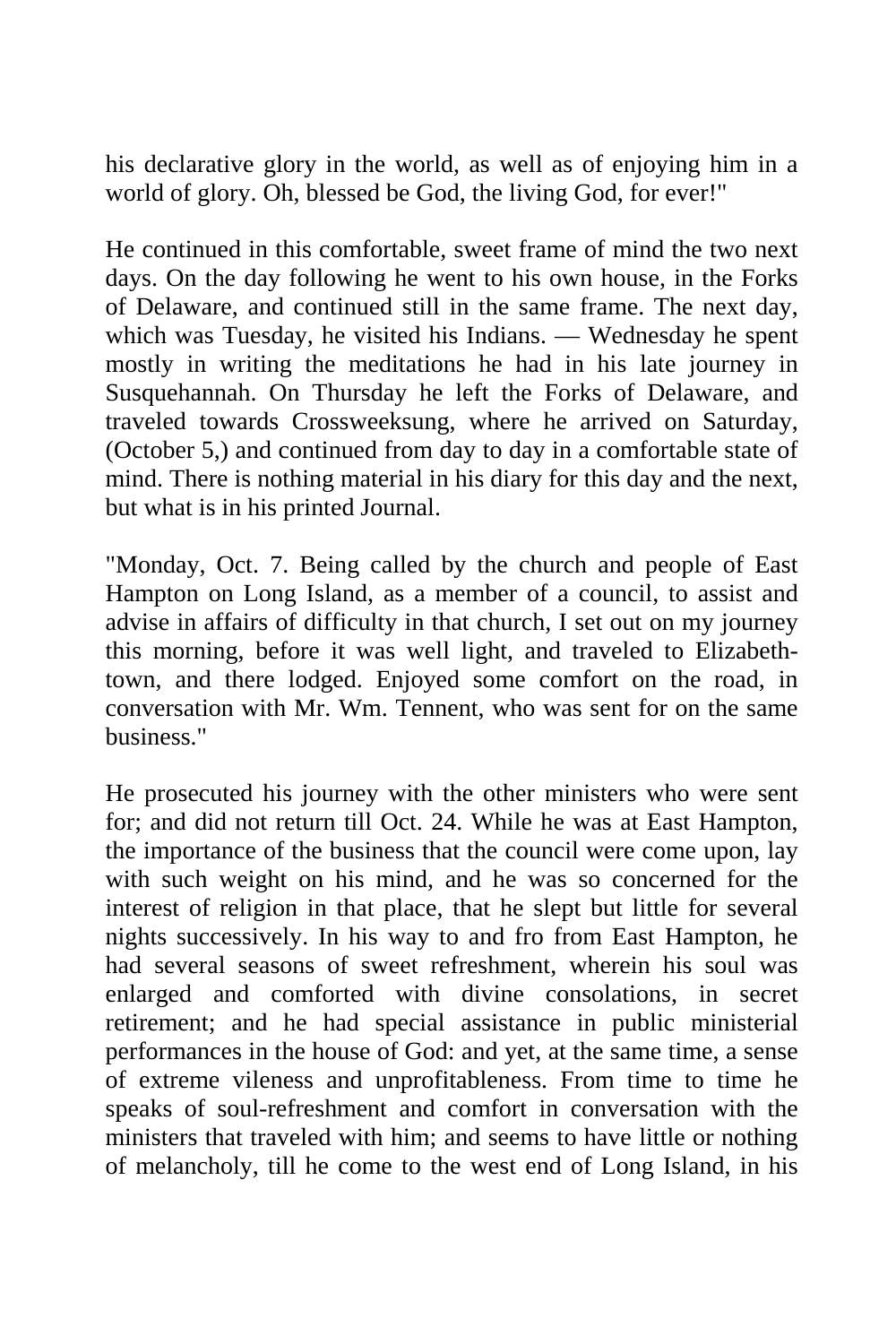return. After that he was oppressed with dejection and gloominess of kind, for several days together. — For an account of the four first days after his return from his journey, I refer the reader to his public Journal.

"Monday, Oct. 28. Had an evening of sweet refreshing; my thoughts were raised to a blessed eternity; my soul was melted with desires of perfect holiness, and perfectly glorifying God.

"Tuesday, Oct. 29. About noon rode and viewed the Indian lands at Cranberry: was much dejected, and greatly perplexed in mind; knew not how to see any body again, my soul was so sunk within me. Oh that these trials might make me more humble and holy. Oh that God would keep me from giving way to sinful dejection, which may hinder my usefulness.

"Wednesday, Oct. 30. My soul was refreshed with a view of the continuance of God's blessed work among the Indians.

"Thursday, Oct. 31. Spent most of the day in writing: enjoyed not much spiritual comfort; but was not so much sunk with melancholy as at some other times."

Friday, Nov. 1. See the public Journal.

"Saturday, Nov. 2. Spent the day with the Indians, and wrote some things of importance; and longed to do more for God than I did or could do in this present and imperfect state."

Nov. 3, and 4. See the public Journal. — Tuesday, Nov. 5. He left the Indians, and spent the remaining part of this week in traveling to various parts of New Jersey, in order to get a collection for the use of the Indians, and to obtain a schoolmaster to instruct them. And in the mean time he speaks of very sweet refreshment and entertainment with Christian friends, and of his being sweetly employed, while riding, in meditation on divine subjects; his heart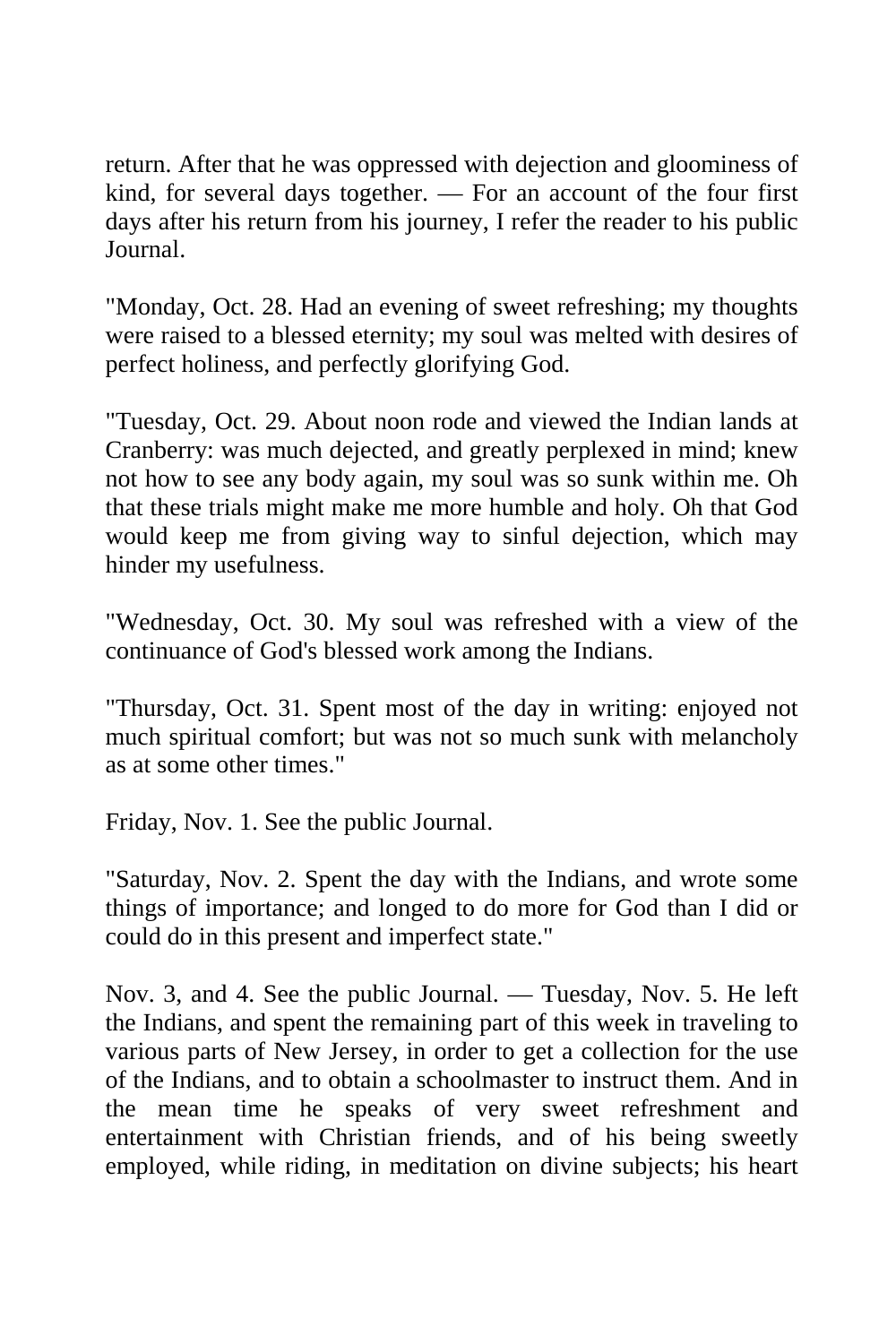being enlarged, his mind clear, his spirit refreshed with divine truths, and his "heart burning within him, while he went by the way and the Lord opened to him the Scriptures."

"Lord's day, Nov. 10. [At Elizabeth-town.] Was comfortable in the morning, both in body and mind: preached in the forenoon from 2 Cor. v. 20. `Now then we are ambassadors for Christ,' &c. God was pleased to give me freedom and fervency in my discourse; and the presence of God seemed to be in the assembly; numbers were affected, and there were many tears among them. In the afternoon preached from Luke xiv. 22. `And yet there is room.' Was favoured with divine assistance in the first prayer, and poured out my soul to God with a filial temper of mind; the living God also assisted me in the sermon."

The next day he went to New-town on Long Island, to a meeting of the Presbytery. He speaks of some sweet meditations he had while there, on "Christ delivering up the kingdom to the Father;" and of his soul being much refreshed and warmed with the consideration of that blissful day.

"Friday, Nov. 15. Could not cross the ferry by reason of the violence of the wind; nor could I enjoy any place of retirement at the ferryhouse; so that I was in perplexity. Yet God gave me some satisfaction and sweetness in meditation, and in lifting up my heart to him in the midst of company. And although some were drinking and talking profanely, which was indeed a grief to me, yet my mind was calm and composed. And I could not but bless God, that I was not like to spend an eternity in such company. In the evening I sat down and wrote with composure and freedom; and can say (through pure grace) it was a comfortable evening to my soul, an evening I was enabled to spend in the service of God.

"Saturday, Nov. 16. Crossed the ferry about ten o'clock; arrived at Elizabeth-town near night. Was in a calm, composed frame of mind, and felt an entire resignation with respect to a loss I had lately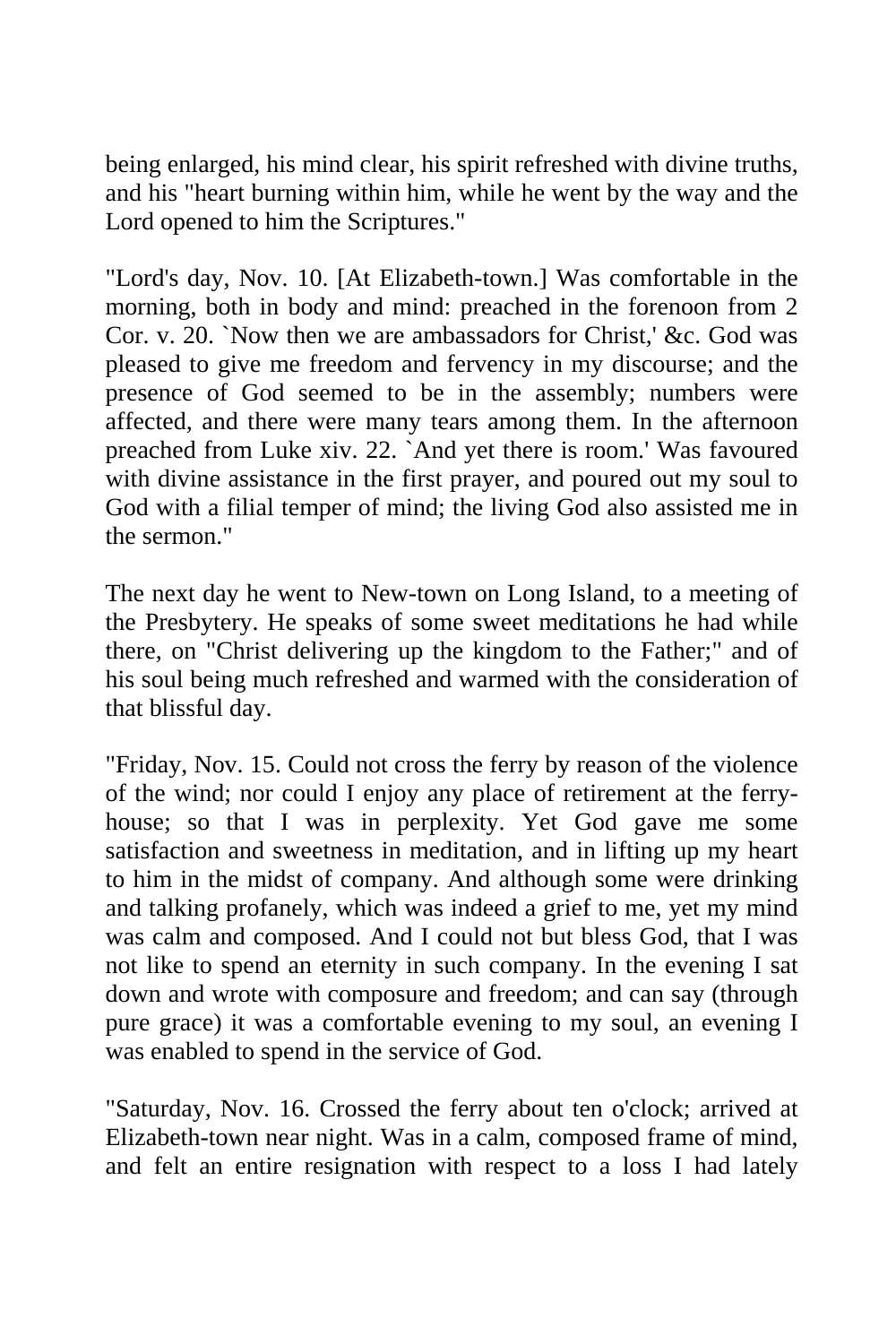sustained, in having my horse stolen from me the last Wednesday night, at New-town. Had some longings of soul for the dear people of Elizabeth-town, that God would pour out his Spirit upon them, and revive his work amongst them."

He spent the four next days at Elizabeth-town, for the most part in a free and comfortable state of mind, intensely engaged in the service of God, and enjoying, at some times, the special assistances of his Spirit. On Thursday, this week, he rode to Freehold, and spent the day under considerable dejection.

"Friday, Nov. 22. Rode to Mr. Tennent's, and from thence to Crossweeksung. Had but little freedom in meditation, while riding; which was a grief and burden to my soul. Oh that I could fill up all my time, whether in the house or by the way, for God! I was enabled, I think, this day to give up my soul to God, and put over all my concerns into his hands; and found some real consolation in the thought of being entirely at the divine disposal, and having no will or interest of my own. I have received my all from God; oh that I could return my all to God! Surely God is worthy of my highest affection, and most devout adoration; he is infinitely worthy, that I should make him my last end, and live for ever to him. Oh that I might never more, in any one instance, live to myself!

"Saturday, Nov. 23. Visited my people; spent the day with them: wrote some things of importance. But was pretty much dejected most of the day."

There is nothing very material in his diary for the four next days, but what is also in his public Journal."

"Thursday, Nov. 28. — I enjoyed some divine comfort and fervency in the public exercise, and afterwards. And while riding to my lodgings, was favoured with some sweet meditations on Luke ix. 31. `Who appeared in glory, and spake of his decease, which he should accomplish at Jerusalem.' My thoughts ran with freedom, and I saw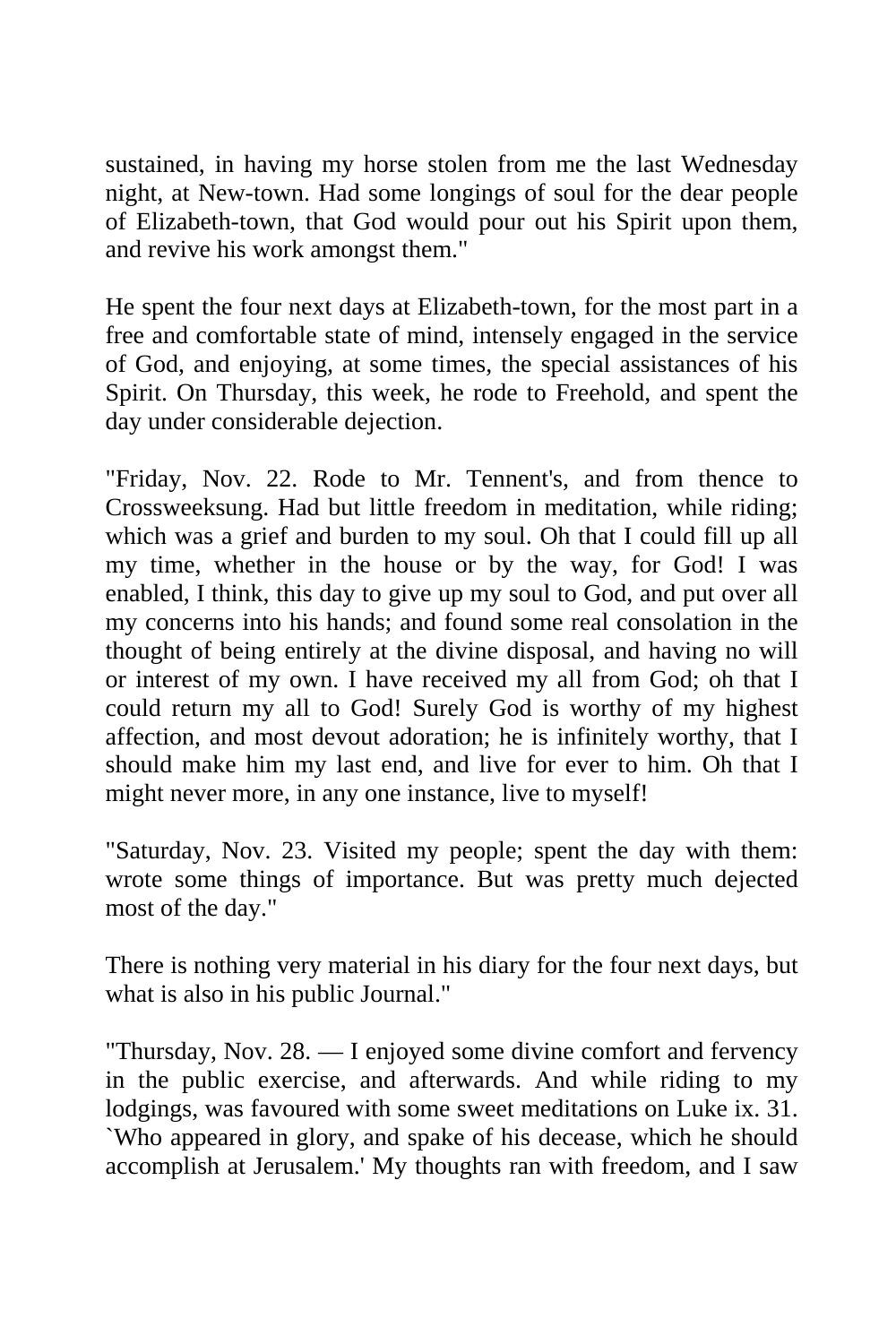and felt what a glorious subject the death of CHRIST is for glorified souls to dwell upon in their conversation. Oh, the death of CHRIST! how infinitely precious!"

For the three next days, see the public Journal.

"Monday, Dec. 2. Was much affected with grief, that I had not lived more to God; and felt strong resolutions to double my diligence in my Master's service."

After this he went to a meeting of the Presbytery at a place in New Jersey called Connecticut-Farms; which occasioned his absence from his people the remainder of this week. He speaks of some seasons of sweetness, solemnity, and spiritual affection in his absence. — Lord's day, Dec. 8. See his public Journal.

"Monday, Dec. 9. Spent most of the day in procuring provisions, in order to my setting up house-keeping among the Indians. Enjoyed little satisfaction through the day, being much out of my element.

"Tuesday, Dec. 10. Was engaged in the same business as yesterday. Towards night, got into my own house. [46]

"Wednesday, Dec. 11. Spent the forenoon in necessary labor about my house. In the afternoon, rode out upon business, and spent the evening with some satisfaction among friends in conversation on a serious and profitable subject."

Thursday, Dec. 12. See his public Journal.

"Friday, Dec. 13. Spent the day mainly in labor about my house. In the evening, spent some time in writing; but was very weary, and much outdone with the labor of the day.

"Saturday, Dec. 14. Rose early, and wrote by candlelight some considerable time: spent most of the day in writing; but was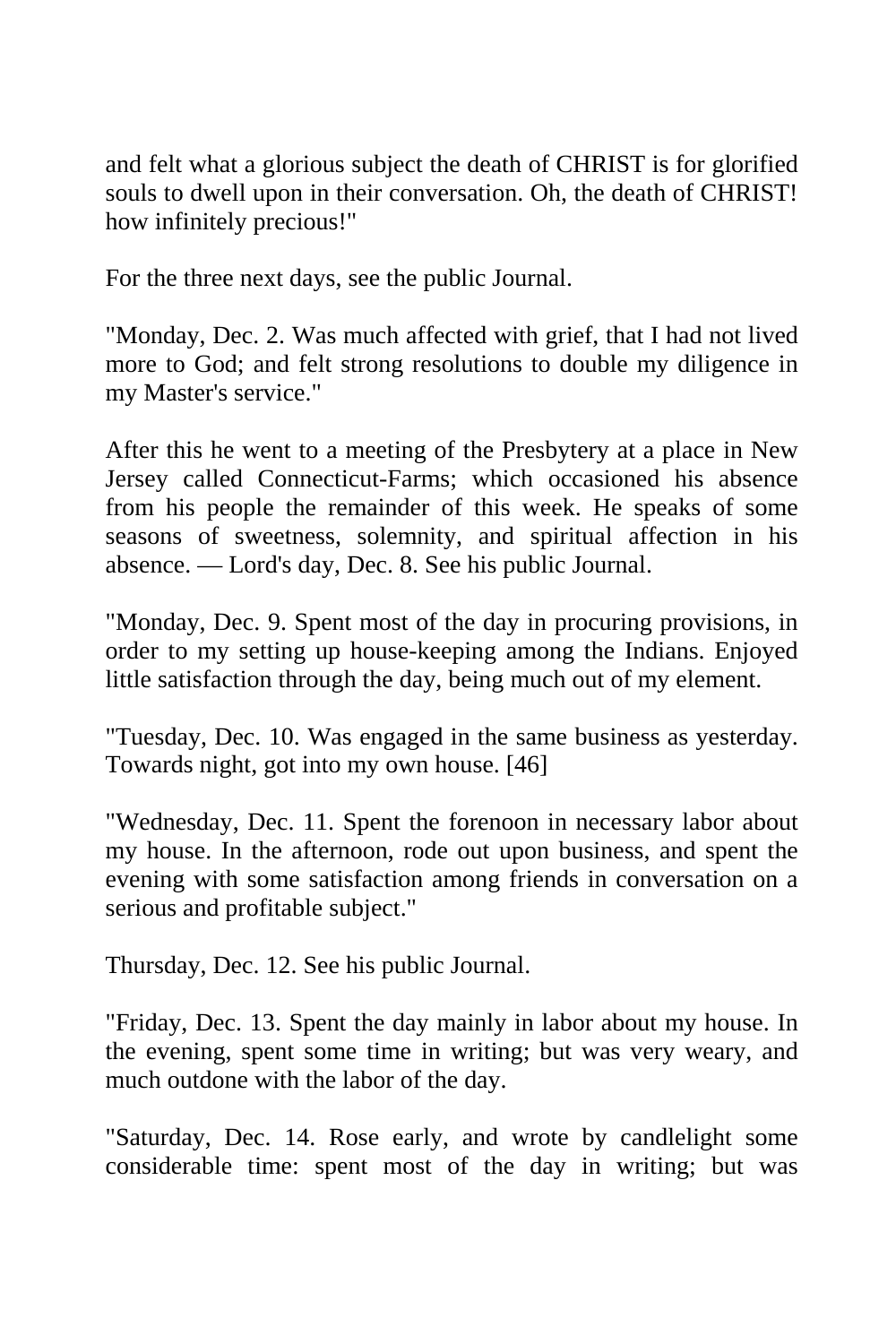somewhat dejected. In the evening was exercised with a pain in my head."

For the two next days see his public Journal. The remainder of this week he spent chiefly in writing: some part of the time under a degree of melancholy; but some part of it with a sweet ardency in religion.

"Saturday, Dec. 21. After my labors with the Indians, I spent some time in writing some things divine and solemn; and was much wearied with the labors of the day; found that my spirits were extremely spent, and that I could to no more. I am conscious to myself that my labors are as great and constant as my nature will bear, and that ordinarily I go to the extent of my strength; so that I do all I can: but the misery is, I do not labor with that heavenly temper, that single eye to the glory of God, that I long for."

Lord's day, Dec. 22. See the public Journal.

"Monday and Tuesday, Dec. 23 and 24. Spent these days in writing, with the utmost diligence. Felt in the main a sweet mortification to the world, and a desire to live and labor only for God; but wanted more warmth and spirituality, a more sensible and affectionate regard to glory of God."

Wednesday, Dec. 25. See the public Journal.

"Thursday and Friday, Dec. 26 and 27. Labored in my studies, to the utmost of my strength; and though I felt a steady disposition of mind to live to God, and that I had nothing in this world to live for; yet I did not find that sensible affection in the service of God, that I wanted to have; my heart seemed barren, though my head and hands were full of labor."

For the four next days see his public Journal. [47]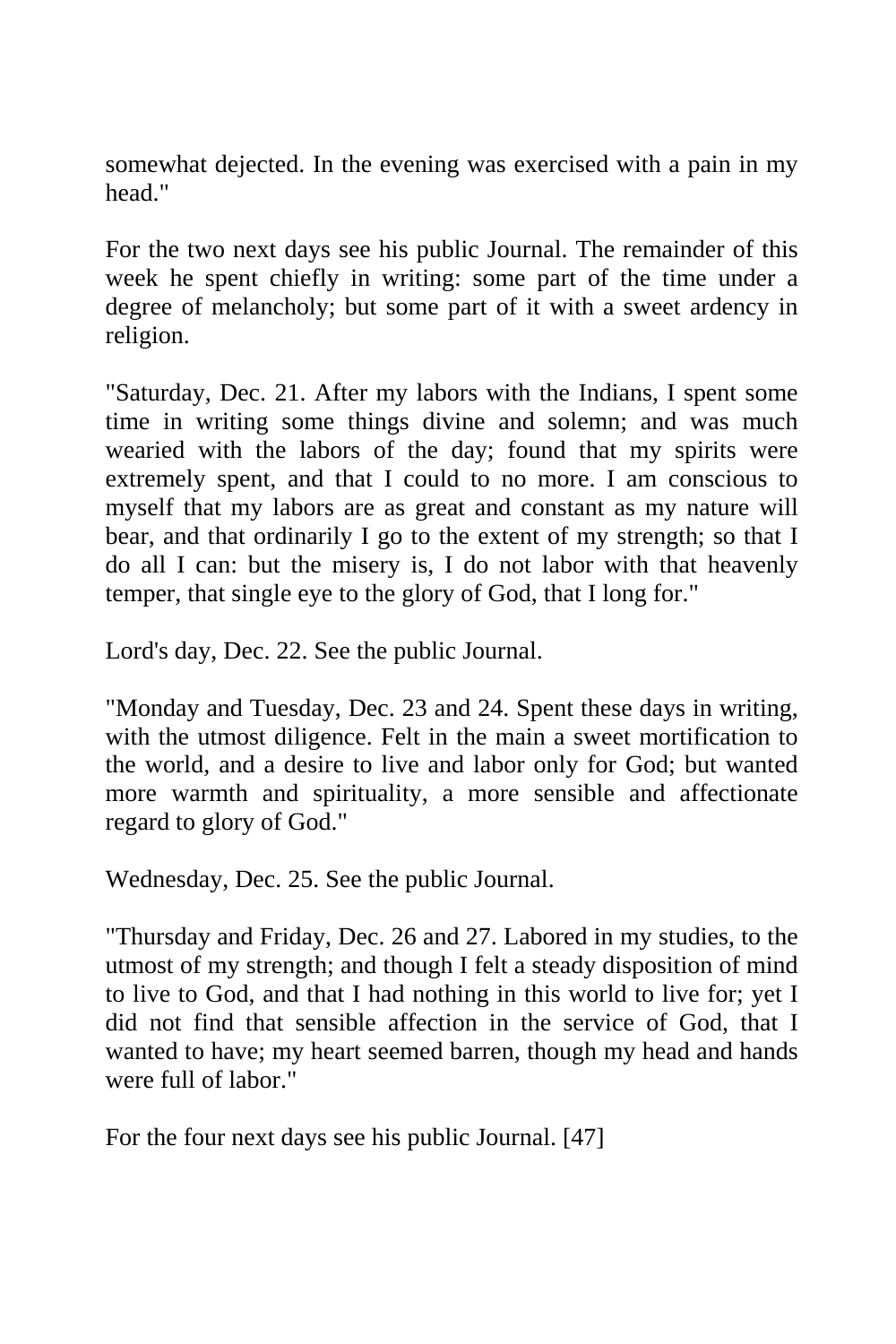"Wednesday, Jan. 1, 1746. I am this day beginning a new year; and God has carried me through numerous trials and labors in the past. He has amazingly supported my feeble frame; for `having obtained help of God, I continue to this day.' O that I might live nearer to God this year than I did the last! The business to which I have been called, and which I have been enabled to go through, I know, has been as great as nature could bear up under, and what would have sunk and overcome me quite, without special support. But alas, alas! though I have done the labors, and endured the trials, with what spirit have I done the one, and borne the other? how cold has been the frame of my heart oftentimes! and how little have I sensibly eyed the glory of God, in all my doings and sufferings! I have found that I could have no peace without filling up all my time with labors; and thus `necessity has been laid upon me;' yea, in that respect, I have loved to labor: but the misery is, I could not sensibly labor for God, as I would have done. May I for the future be enabled more sensibly to make the glory of God my all!"

For the space from this time till the next Monday, see the public Journal.

"Monday, Jan. 6. Being very weak in body, I rode for my health. While riding, my thoughts were sweetly engaged, for a time, upon `the stone cut out of the mountain without hands, which brake in pieces' all before it, and `waxed great, and became a great mountain, and filled the whole earth;' and I longed that Jesus should `take to himself his great power, and reign to the ends of the earth.' And oh, how sweet were the moments, wherein I felt my soul warm with hopes of the enlargement of the Redeemer's kingdom! I wanted nothing else but that Christ should reign, to the glory of his blessed name."

The next day he complains of want of fervency.

"Wednesday, Jan. 8. In the evening my heart was drawn out after God in secret: my soul was refreshed and quickened; and, I trust,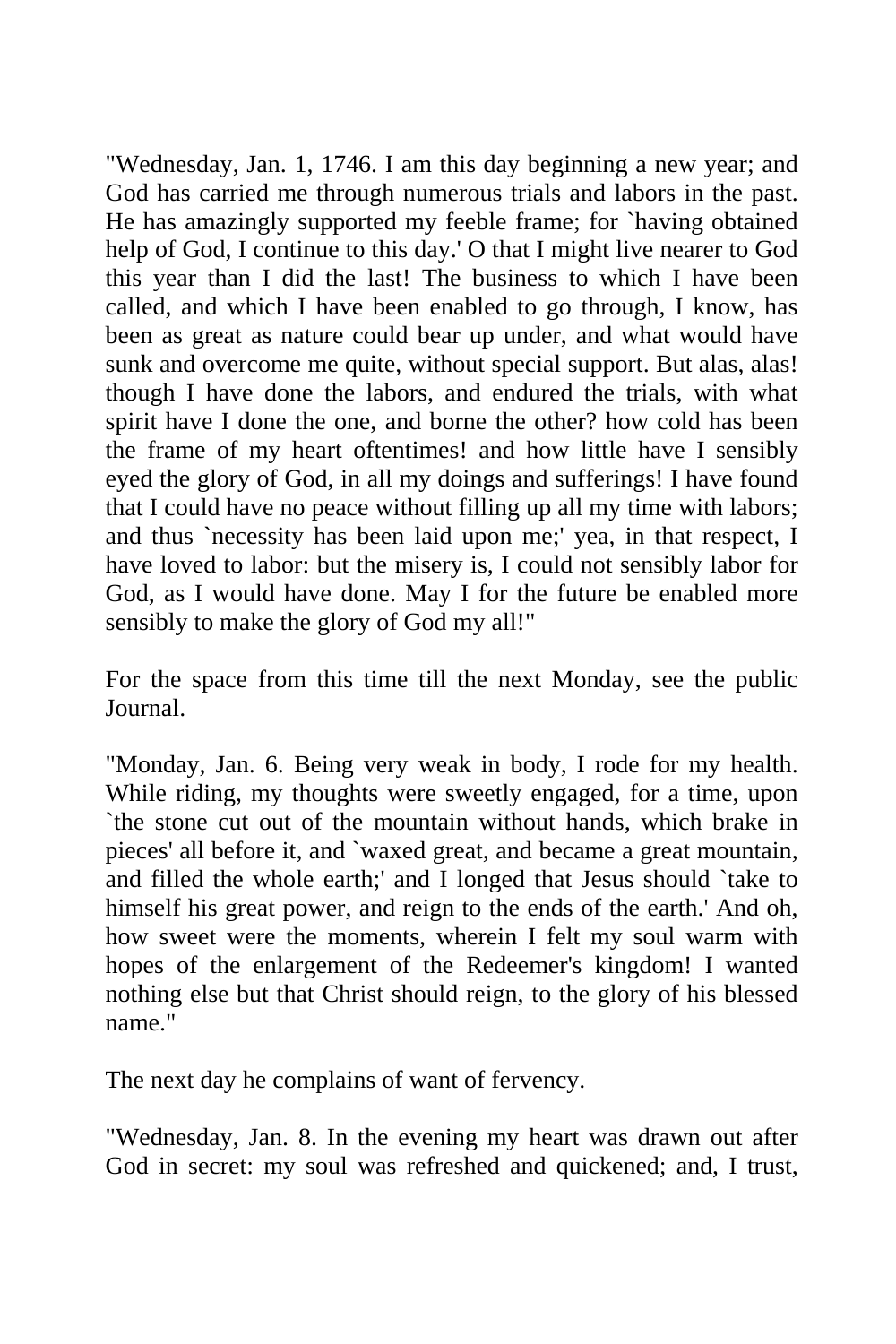faith was in exercise. I had great hopes of the ingathering of precious souls to Christ; not only among my own people, but others also. I was sweetly resigned and composed under my bodily weakness; and was willing to live or die, and desirous to labor for God to the utmost of my strength.

"Thursday, Jan. 9. Was still very weak, and much exercised with vapory disorders. In the evening enjoyed some enlargement and spirituality in prayer. Oh that I could always spend my time profitably, both in health and weakness!

"Friday, Jan. 10. My soul was in a sweet, calm, composed frame, and my heart filled with love to all the world; and Christian simplicity and tenderness seemed then to prevail and reign within me. Near night visited a serious Baptist minister, and had some agreeable conversation with him; and found that I could taste God in friends."

For the four next days see the public Journal.

"Wednesday, Jan. 15. My spirits were very low and flat, and I could not but think I was a burden to God's earth; and could scarcely look any body in the face, through shame and sense of barrenness. God pity a poor unprofitable creature!"

The two next days he had some comfort and refreshment. For the two following days see the public Journal. The next day he set out on a journey to Elizabeth-town, to confer with the Correspondents, at their meeting there; and enjoyed much spiritual refreshment from day to day, through this week. The things expressed in this space of time, are such as these; serenity, composure, sweetness, and tenderness of soul; thanksgiving to God for his success among the Indians; delight in prayer and praise; sweet and profitable meditations on various divine subjects; longing for more love, for more vigor to live to God, for a life more entirely devoted to him, that he might spend all his time profitably for God and in his cause;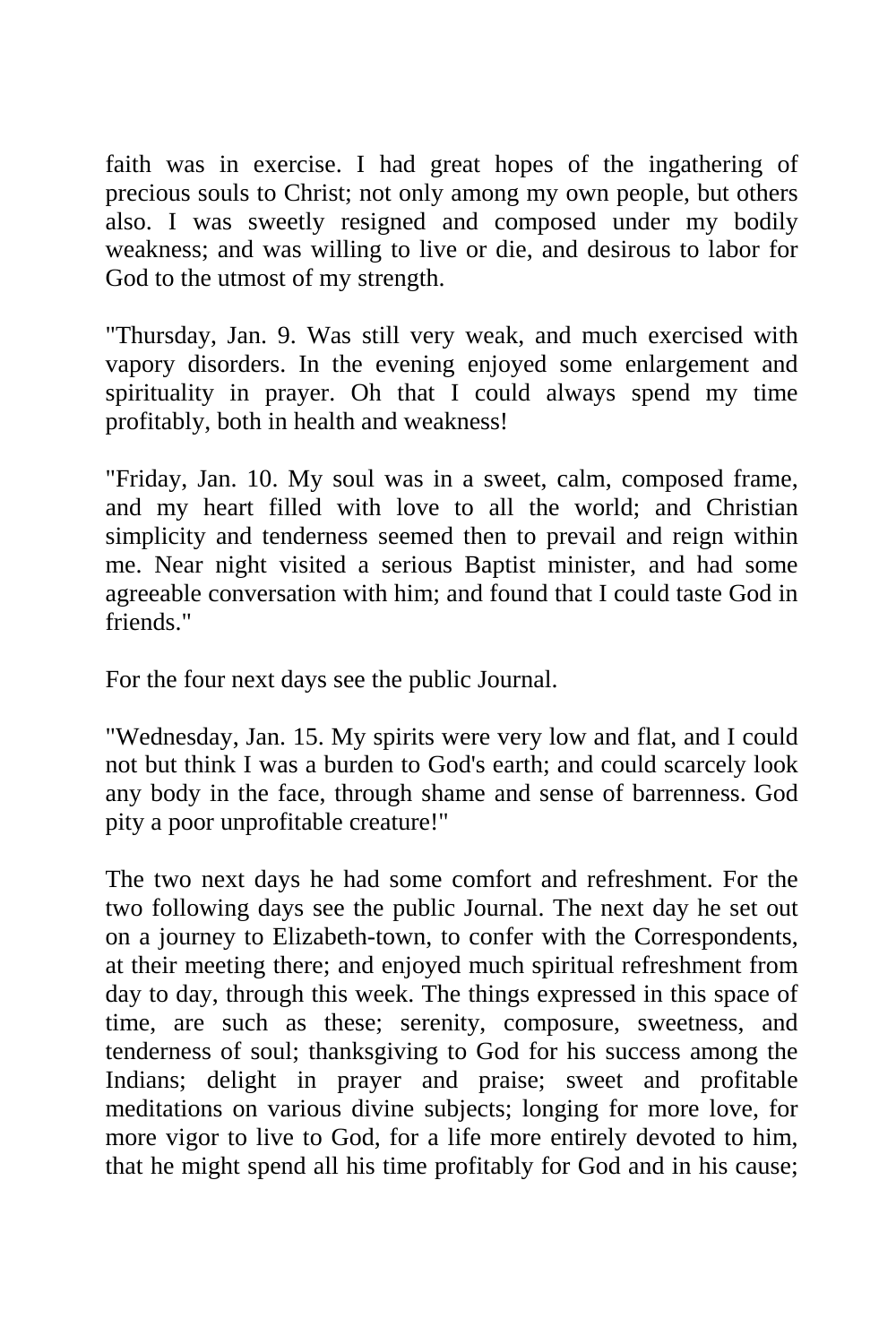conversing on spiritual subjects with affection; and lamentation for unprofitableness.

"Lord's day, Jan. 26. [At Connecticut-Farms.] Was calm and composed. Was made sensible of my utter inability to preach without divine help; and was in some good measure willing to leave it with God, to give or withhold assistance, as he saw would be most for his own glory. Was favoured with a considerable degree of assistance in my public work. After public worship, I was in a sweet and solemn frame of mind, thankful to God that he had made me in some measure faithful in addressing precious souls, but grieved that I had been no more fervent in my work; and was tenderly affected towards all the world, longing that every sinner might be saved; and could not have entertained any bitterness towards the worst enemy living. In the evening rode to Elizabeth-town: while riding was almost constantly engaged in lifting up my heart to God, lest I should lose that sweet heavenly solemnity and composure of soul I then enjoyed. Afterwards was pleased to think that God reigneth; and thought I could never be uneasy with any of his dispensations; but must be entirely satisfied, whatever trials he should cause me or his church to encounter. Never felt more sedateness, divine serenity, and composure of mind; could freely have left the dearest earthly friend, for the society of `angels, and spirits of just men made perfect:' my affections soared aloft to the blessed Author of every dear enjoyment. I viewed the emptiness and unsatisfactory nature of the most desirable earthly objects, any further than God is seen in them: and longed for a life of spirituality and inward purity; without which, I saw, there could be no true pleasure."

He retained a great degree of this excellent frame of mind the four next days. As to his public services for and among the Indians, and his success at this time, see the public Journal.

"Saturday, Feb. 1. Towards night enjoyed some of the clearest thoughts on a divine subject, (viz. that treated of 1 Cor. xv. 13-16. `But if there be no resurrection of the dead,' &c.) that ever I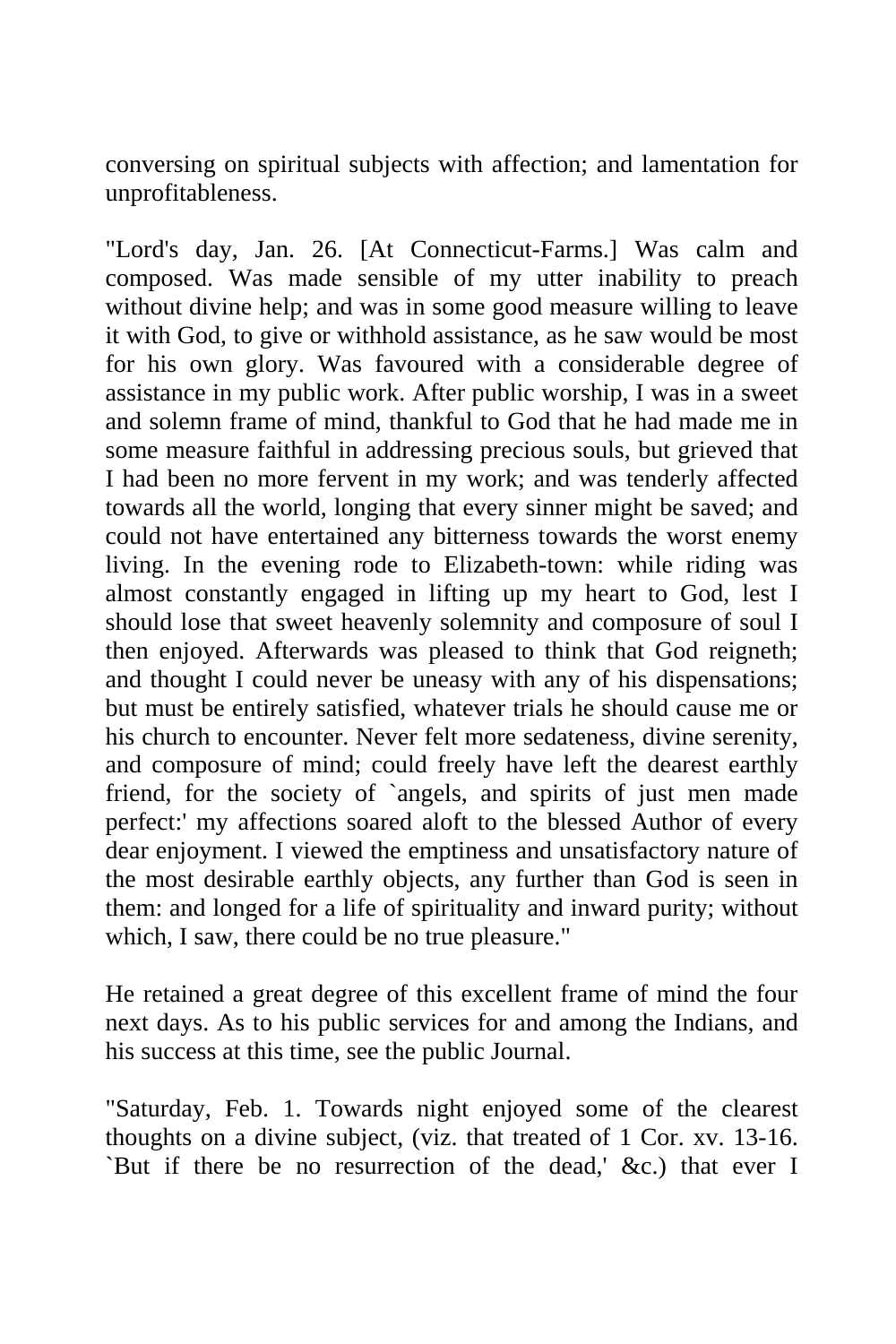remember to have had upon any subject whatsoever; and spent two or three hours in writing them. I was refreshed with this intenseness: my mind was so engaged in these meditations, I could scarcely turn it to any thing else; and indeed I could not be willing to part with so sweet an entertainment.

"Lord's day, Feb. 2. — After public worship, my bodily strength being much spent, my spirits sunk amazingly; and especially on hearing that I was so generally taken to be a Roman catholic, sent by the papists to draw the Indians into an insurrection against the English, that some were in fear of me, and others were for having me taken up by authority and punished. Alas, what will not the devil do to bring a slur and disgrace on the work of God! Oh, how holy and circumspect had I need to be! Through divine goodness, I have been enabled to `mind my own business,' in these parts, as well as elsewhere; and to let all men, and all denominations of men, alone, as to their party notions; and only preached the plain and necessary truths of Christianity, neither inviting to, nor excluding from, my meeting any, of any sort or persuasion whatsoever. Towards night the Lord gave me freedom at the throne of grace, in my first prayer before my catechetical lecture: and in opening the 46th Psalm to my people, my soul confided in God, although the wicked world should slander and persecute me, or even condemn and execute me as a traitor to my king and country. Truly God is a `present help in time of trouble.' In the evening my soul was in some measure comforted, having some hope that one poor soul was brought home to God this day; though the case did by no means appear clear. Oh that I could fill up every moment of time, during my abode here below, in the service of my God and King.

"Monday, Feb. 3. My spirits were still much sunk with what I heard the day before, of my being suspected to be engaged in the Pretender's interest: it grieved me, that after there had been so much evidence of a glorious work of grace among these poor Indians, as that the most carnal men could not but take notice of the great change made among them, so many poor souls should still suspect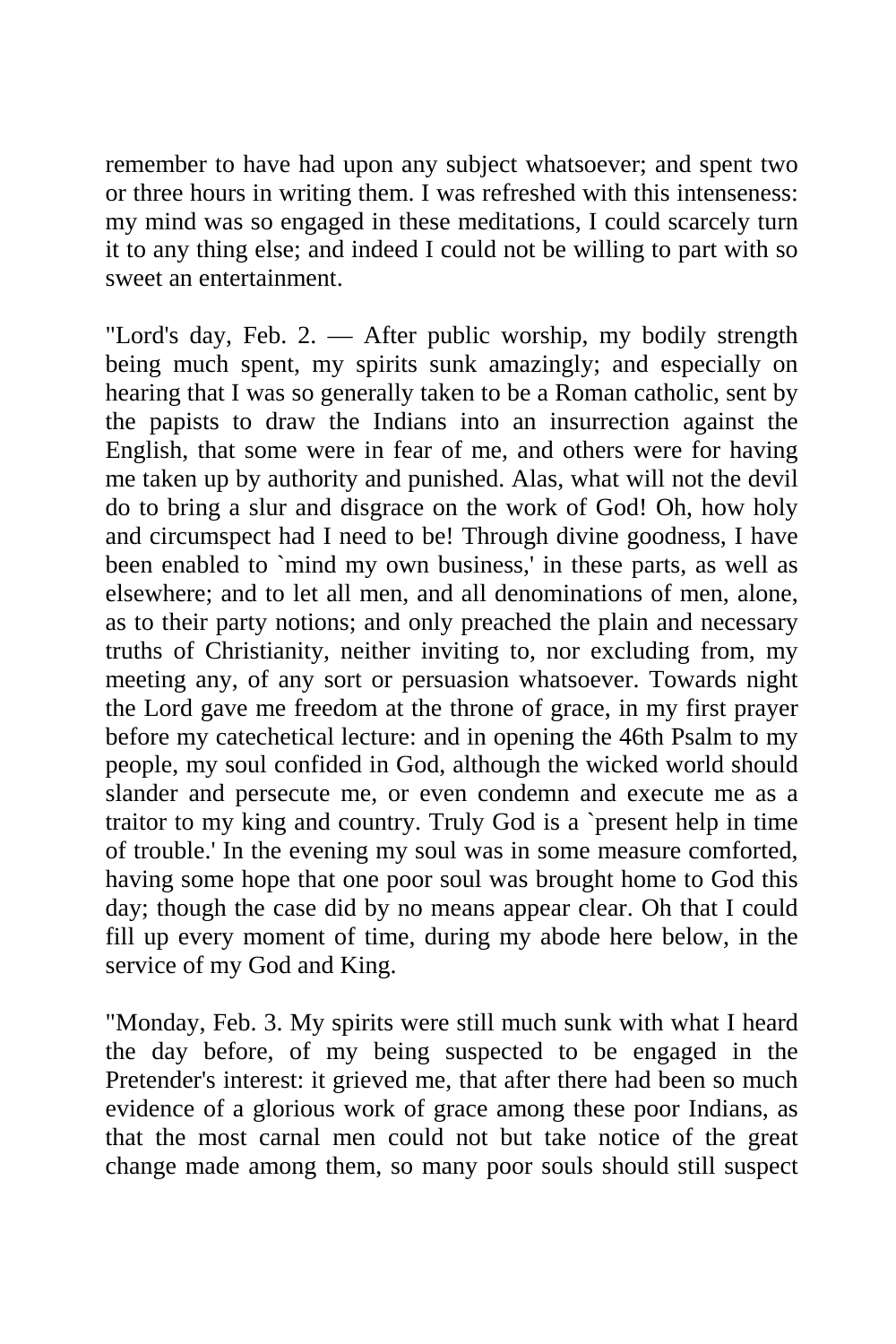the whole to be only a popish plot, and so cast an awful reproach on this blessed work of the divine Spirit; and at the time wholly exclude themselves from receiving any benefit by this divine influence. This put me upon searching whether I had ever dropped any thing inadvertently, that might give occasion to any to suspect that I was stirring up the Indians against the English: and could think of nothing, unless it was my attempting sometimes to vindicate the rights of the Indians, and complaining of the horrid practice of making the Indians drunk, and then cheating them out of their lands and other properties: and once, I remembered, I had done this with too much warmth of spirit, which much distressed me; thinking that it might possibly prejudice them against this work of grace, to their everlasting destruction. God, I believe, did me good by this trial; which served to humble me, and show me the necessity of watchfulness, and of being `wise as a serpent,' as well as `harmless as a dove.' This exercise led me often to the throne of grace; and there I found some support; though I could not get the burden wholly removed. Was assisted in prayer, especially in the evening."

He remained still under a degree of exercise of mind about this affair; which continued to have the same effect upon him, to cause him to reflect upon, and humble himself, and frequent the throne of grace: but soon found himself much more relieved and supported. He was, this week, in an extremely weak state, and obliged (as he expresses it) "to consume considerable time in diversions for his health." For Saturday, Feb. 7. and the sabbath following, see his public Journal.

The Monday after he set out on a journey to the Forks of Delaware, to visit the Indians there. He performed the journey under great weakness, and sometimes was exercised with much pain; but says nothing of dejection and melancholy. He arrived at his own house at the Forks on Friday. The things appertaining to his inward frames and exercises, expressed within this week, are, sweet composure of mind; thankfulness to God for his mercies to him and others; resignation to the divine will; comfort in prayer and religious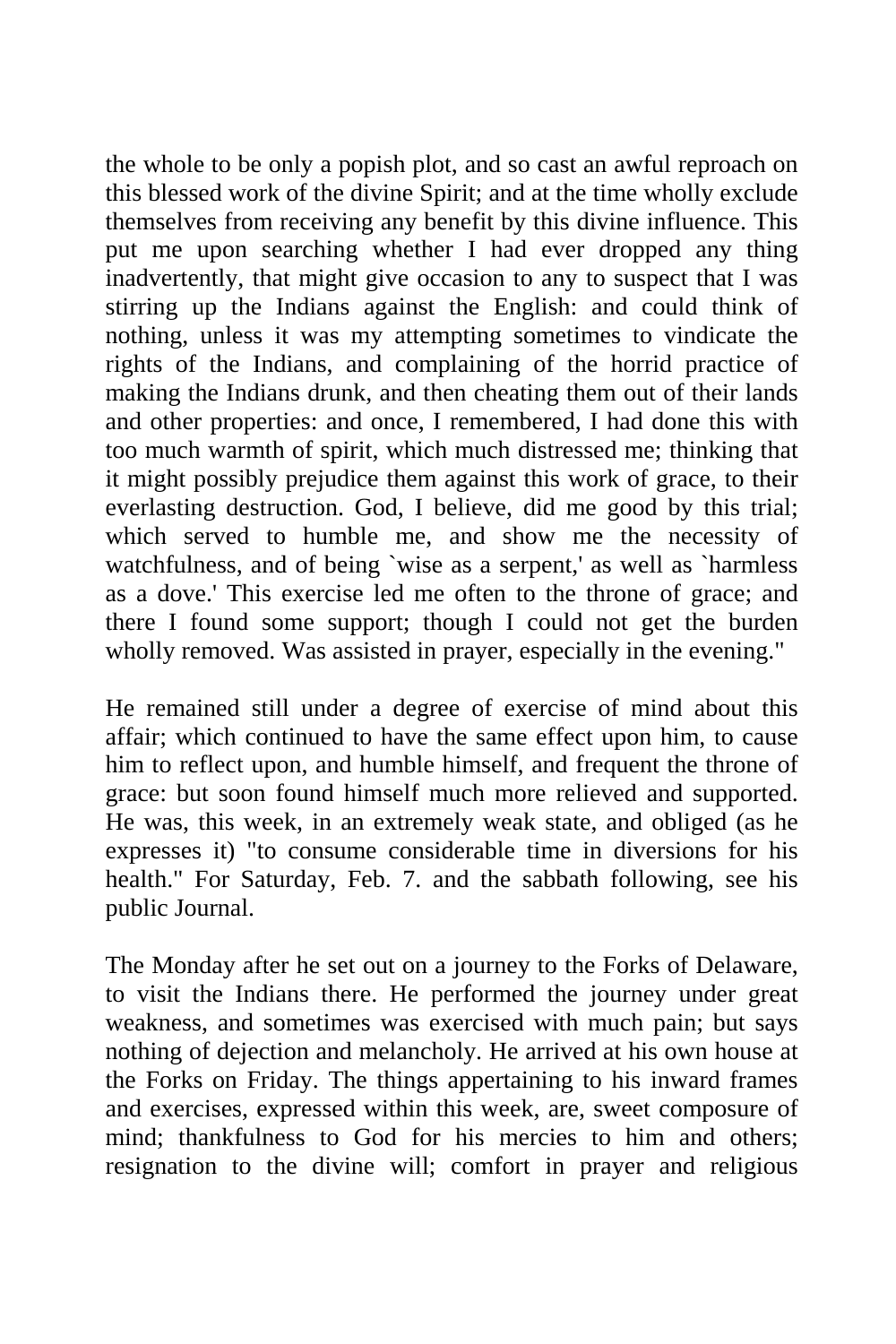conversation; his heart drawn out after God, and affected with a sense of his own barrenness, as well as the fulness and freeness of divine grace.

"Lord's day, Feb. 16. — In the evening was in a sweet composed frame of mind. It was exceeding refreshing and comfortable to think that God had been with me, affording me some good measure of assistance. I then found freedom and sweetness in prayer and thanksgiving to God; and found my soul sweetly engaged and enlarged in prayer for dear friends and acquaintance. Blessed be the name of the Lord, that ever I am enabled to do any thing for his dear interest and kingdom. Blessed be God who enables me to be faithful. — Enjoyed more resolution and courage for God, and more refreshment of spirit, than I have been favoured with for many weeks past.

"Monday, Feb. 17. — I was refreshed and encouraged: found a spirit of prayer, in the evening, and earnest longings for the illumination and conversion of these poor Indians."

Tuesday, Feb. 18. See the public Journal.

"Wednesday, Feb. 19. — My heart was comforted and refreshed, and my soul filled with longings for the conversion of the Indians here.

"Thursday, Feb. 20. — God was pleased to support and refresh my spirits, by affording me assistance this day, and so hopeful a prospect of success. I returned home rejoicing and blessing the name of the Lord; found freedom and sweetness afterwards in secret prayer, and had my soul drawn out for dear friends. Oh, how blessed a thing is it, to labor for God faithfully, and with encouragement of success! Blessed be the Lord for ever and ever, for the assistance and comfort granted this day.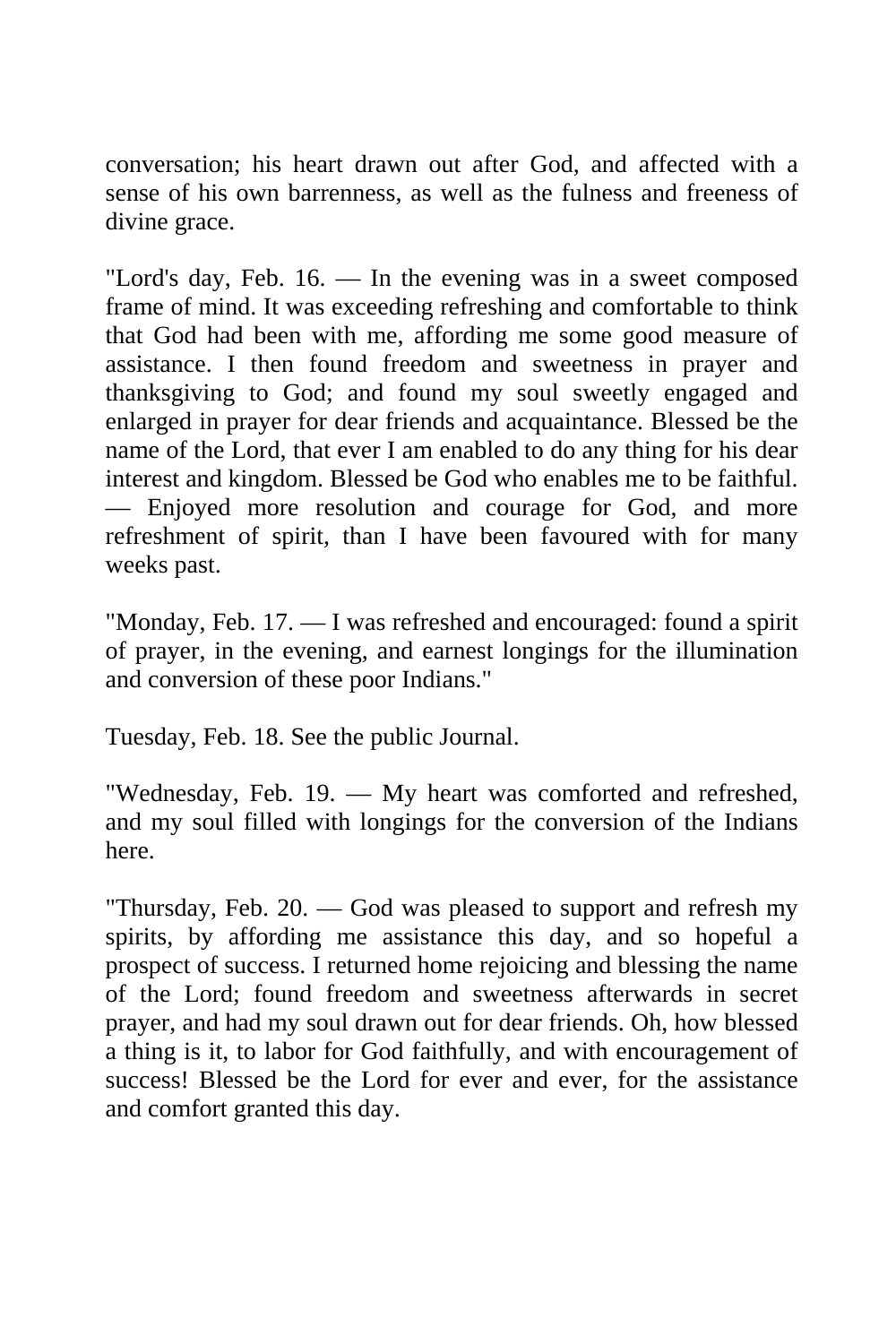"Friday, Feb. 21. — My soul was refreshed and comforted, and I could not but bless God, who had enabled me in some good measure to be faithful in the day past. Oh, how sweet it is to be spent and worn out for God!

"Saturday, Feb. 22. — My spirits were much supported, though my bodily strength was much wasted. Oh that God would be gracious to the souls of these poor Indians!

"God has been very gracious to me this week: he has enabled me to preach every day; and has given me some assistance, and encouraging prospect of success in almost every sermon. Blessed be his name. Divers of the white people have been awakened this week, and sundry of the Indians much cured of prejudices and jealousies they had conceived against Christianity, and some seem to be really awakened."

Lord's day, Feb. 23. See the public Journal. — The next day, he left the Forks of Delaware, to return to Crossweeksung; and spent the whole week till Saturday, before he arrived there; but preached by the way every day, excepting one; and was several times greatly assisted; and had much inward comfort, and earnest longings to fill up all his time in the service of God. He utters such expression as these, after preaching: "Oh that I may be enabled to plead the cause of God faithfully, to my dying moment! Oh how sweet it would be to spend myself wholly for God, and in his cause, and to be freed from selfish motives in my labors."

For Saturday and Lord's day, March 1 and 2, see the public Journal. The four next days were spent in great bodily weakness; but he speaks of some seasons of considerable inward comfort.

"Thursday, March 6. I walked alone in the evening, and enjoyed sweetness and comfort in prayer, beyond what I have of late enjoyed: my soul rejoiced in my pilgrimage state, and I was delighted with the thoughts of laboring and enduring hardness for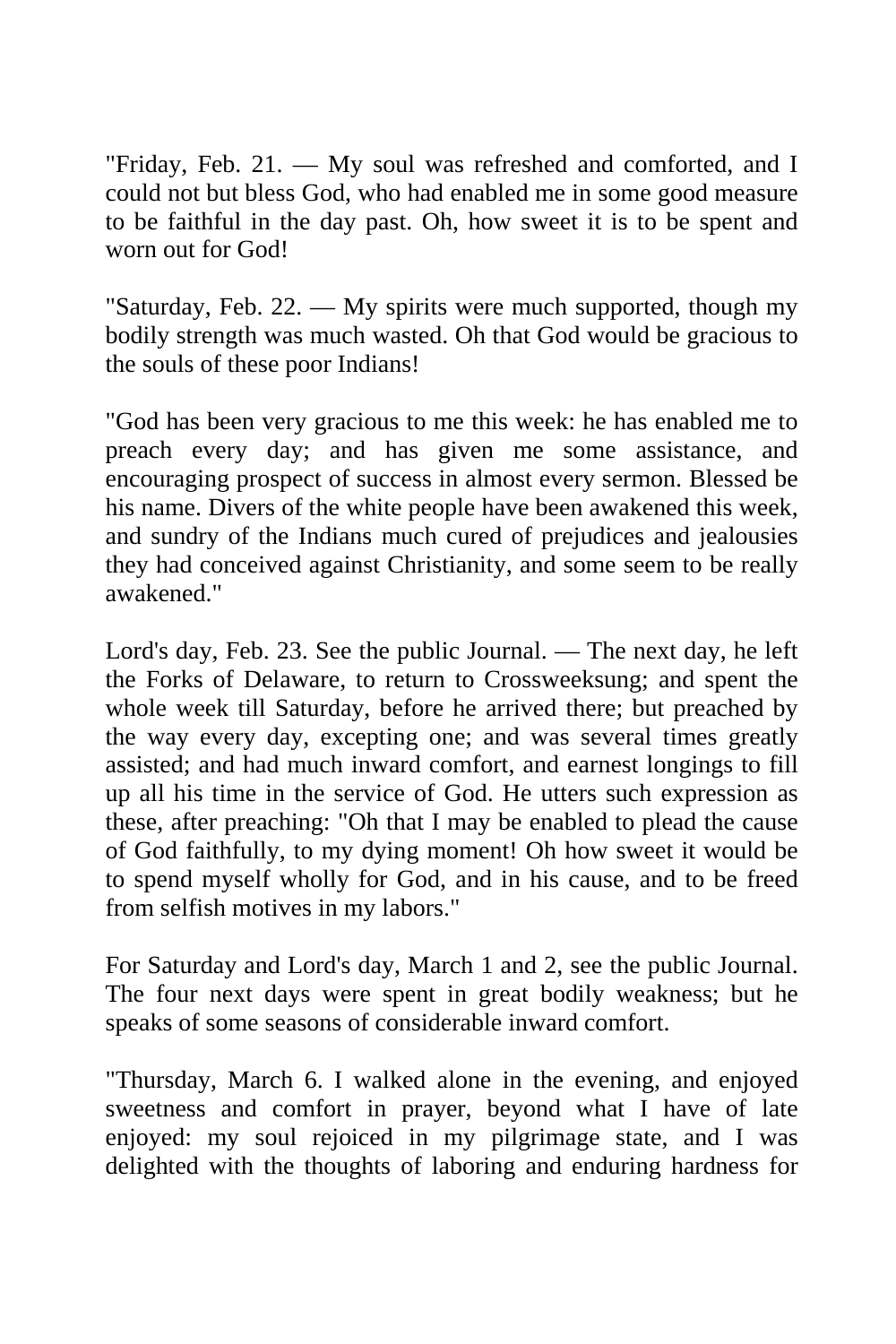God: felt some longing desires to preach the gospel to dear immortal souls; and confided in God, that he would be with me in my work, and that he `never would leave nor forsake me,' to the end of my race. Oh, may I obtain mercy of God to be faithful to my dying moment!

"Friday, March 7. In the afternoon went on in my work with freedom and cheerfulness, God assisting me; and enjoyed comfort in the evening."

For the two next days see the public Journal.

"Monday, March 10. — My soul was refreshed with freedom and enlargement; and I hope, the lively exercise of faith, in secret prayer, this night; my will was sweetly resigned to the divine will, and my hopes respecting the enlargement of the dear kingdom of Christ somewhat raised, and could commit Zion's cause to God as his  $\alpha$ wn."

On Tuesday he speaks of some sweetness and spirituality in Christian conversation. On Wednesday complains that he enjoyed not much comfort and satisfaction, through the day, because he did but little for God. On Thursday spent considerable time in company, on a special occasion; but in perplexity, because without savoury religious conversation. For Friday, Saturday, and Lord's day, see the public Journal.

In the former part of the week following he was very ill; and also under great dejection; being, as he apprehended, rendered unserviceable by illness, and fearing that he should never be serviceable any more; and therefore exceedingly longed for death. But afterwards was more encouraged, and life appeared more desirable, because, as he says, he "had a little dawn of hope, that he might be useful in the world." In the latter part of the week he was in some measure relieved of his illness, in the use of means prescribed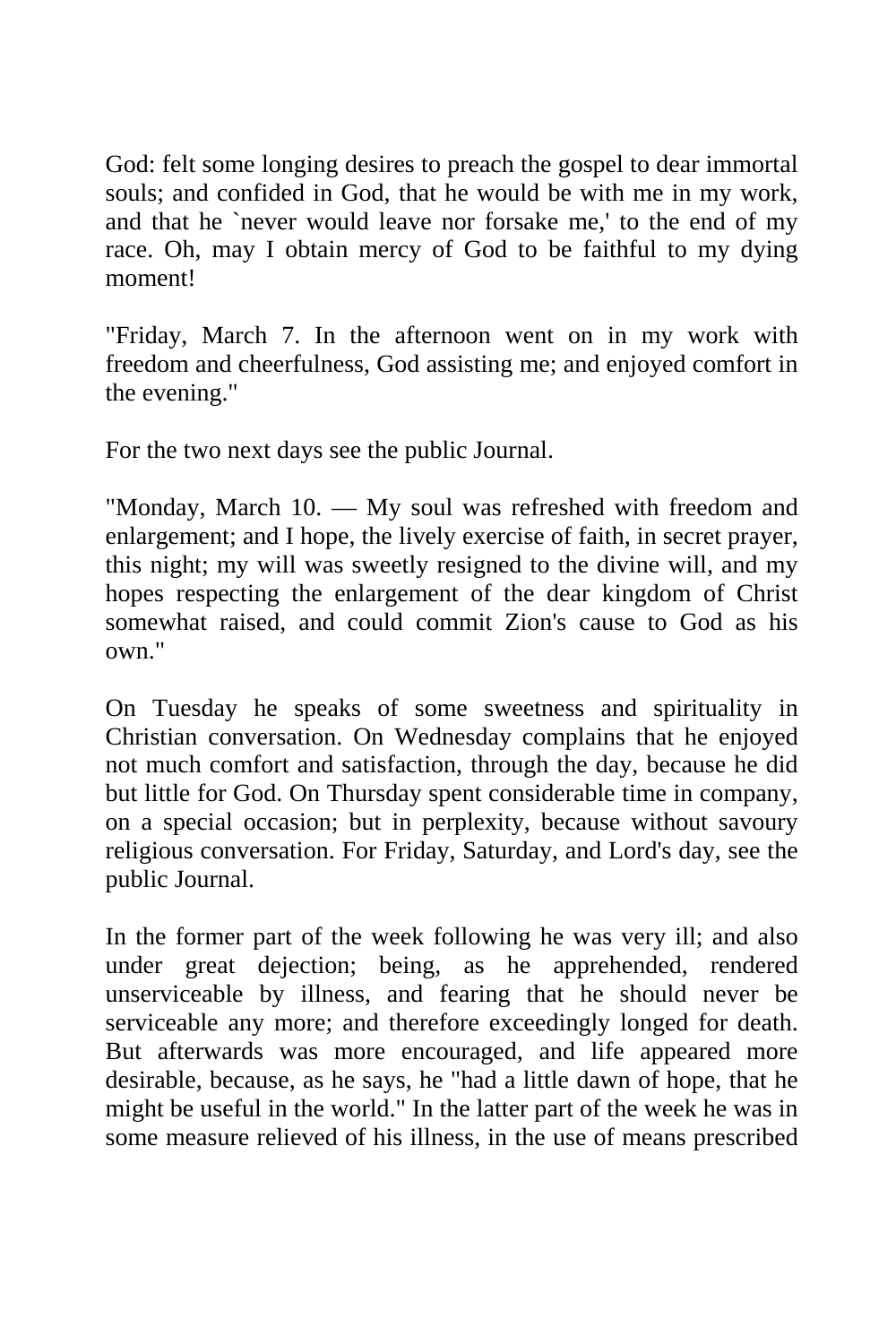by a physician. — For Saturday and Lord's day, March 22 and 23, see his public Journal.

"Monday, March 24. — After the Indians were gone to their work, to clear their lands, I got alone, and poured out my soul to God, that he would smile upon these feeble beginnings, and that he would settle an Indian town, that might be a mountain of holiness; and found my soul much refreshed in these petitions, and much enlarged for Zion's interest, and for numbers of dear friends in particular. My sinking spirits were revived and raised, and I felt animated in the service God has called me to. This was the dearest hour I have enjoyed for many days, if not weeks. I found an encouraging hope, that something would be done for God, and that God would use and help me in his work. And oh, how sweet were the thoughts of laboring for God, when I felt any spirit and courage, and had any hope that ever I should be succeeded!"

The next day his schoolmaster was taken sick with a pleurisy; and he spent great part of the remainder of this week in attending him: which in his weak state was almost an overbearing burden; he being obliged constantly to wait upon him, from day to day, and to lie on the floor at night. His spirits sunk in a considerable degree, with his bodily strength, under this burden. — For Saturday and Lord's day, March 29 and 30, see the public Journal.

"Monday, March 31. Towards night enjoyed some sweet meditations on those words: `It is good for me to draw near to God.' My soul, I think, had some sweet sense of what is intended in those words."

The next day he was extremely busy in tending the schoolmaster, and in some other necessary affairs, that greatly diverted him from what he looked upon as his proper business: but yet speaks of comfort and refreshment at some times of the day.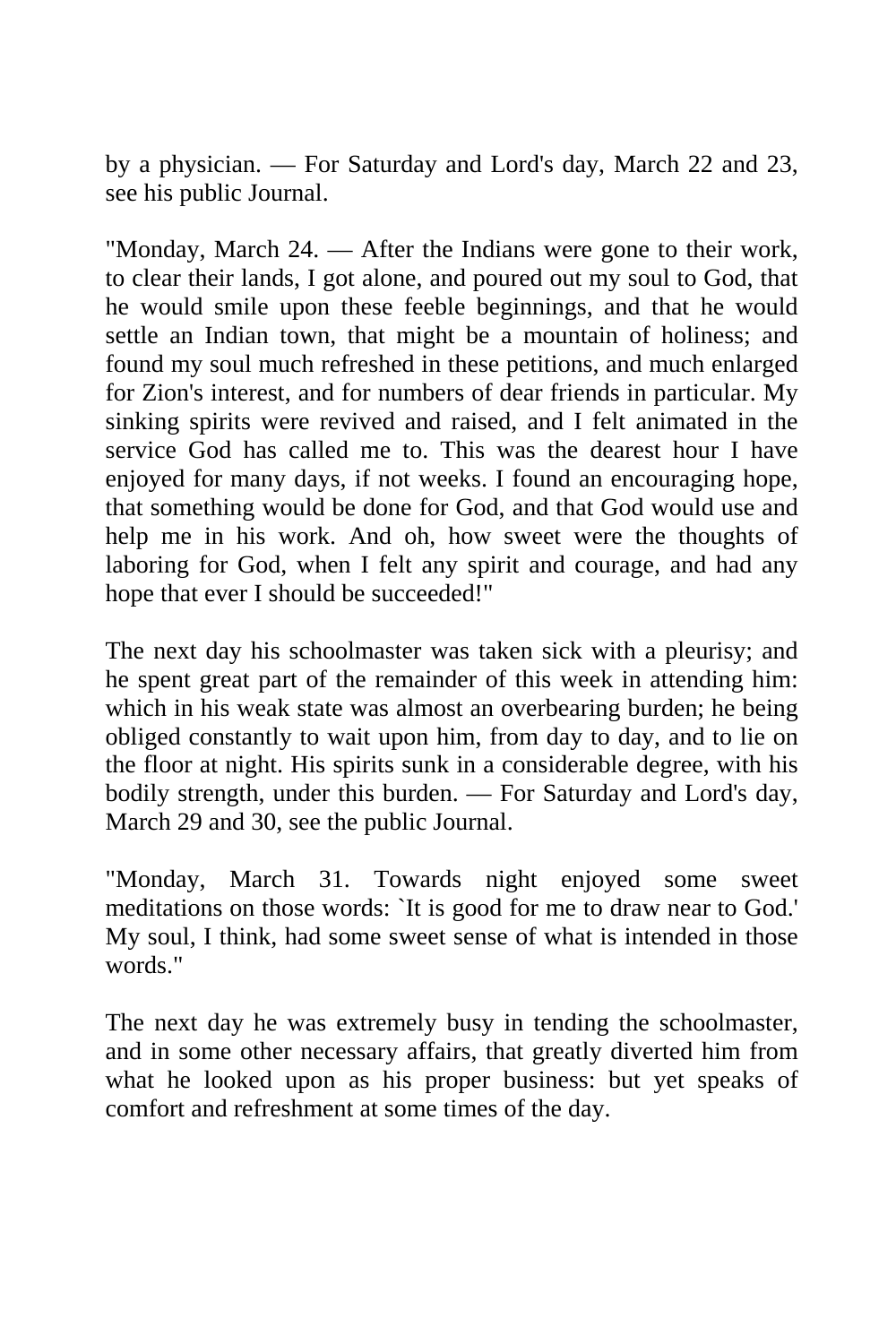"Wednesday, April 2. Was somewhat exercised with a spiritless frame of mind; but was a little relieved and refreshed in the evening with meditation alone in the woods. But, alas! my days pass away as the chaff! it is but little I do, or can do, that turns to any account; and it is my constant misery and burden, that I am so fruitless in the vineyard of the Lord. Oh that I were spirit, that I might be active for God. This, (I think,) more than any thing else, makes me long, that `this corruptible might put on incorruption, and this mortal put on immortality.' God deliver me from clogs, fetters, and a body of death, that impede my service for him."

The next day he complains bitterly of some exercises by corruption he found in his own heart.

"Friday, April 4. Spent most of the day in writing on Rev. xxii. 17. `And whosoever will,' &c. Enjoyed some freedom and encouragement in my work; and found some comfort in prayer.

"Saturday, April 5. — After public worship a number of my dear Christian Indians came to my house; with whom I felt a sweet union of soul. My heart was knit to them; and I cannot say I have felt such a sweet and fervent love to the brethren for some time past; and I saw in them appearances of the same love. This gave me something of a view of the heavenly state; and particularly that part of the happiness of heaven, which consists in the communion of saints: and this was affecting to me."

For the two next days see the public Journal. — On Tuesday he went to a meeting of the Presbytery appointed at Elizabeth-town. In his way thither he enjoyed some sweet meditations; but after he came there he was (as he expresses it) very vapory and melancholy, and under an awful gloom, that oppressed his mind. And this continued till Saturday evening, when he began to have some relief and encouragement. He spent the sabbath at Staten-Island; where he preached to an assembly of Dutch and English, and enjoyed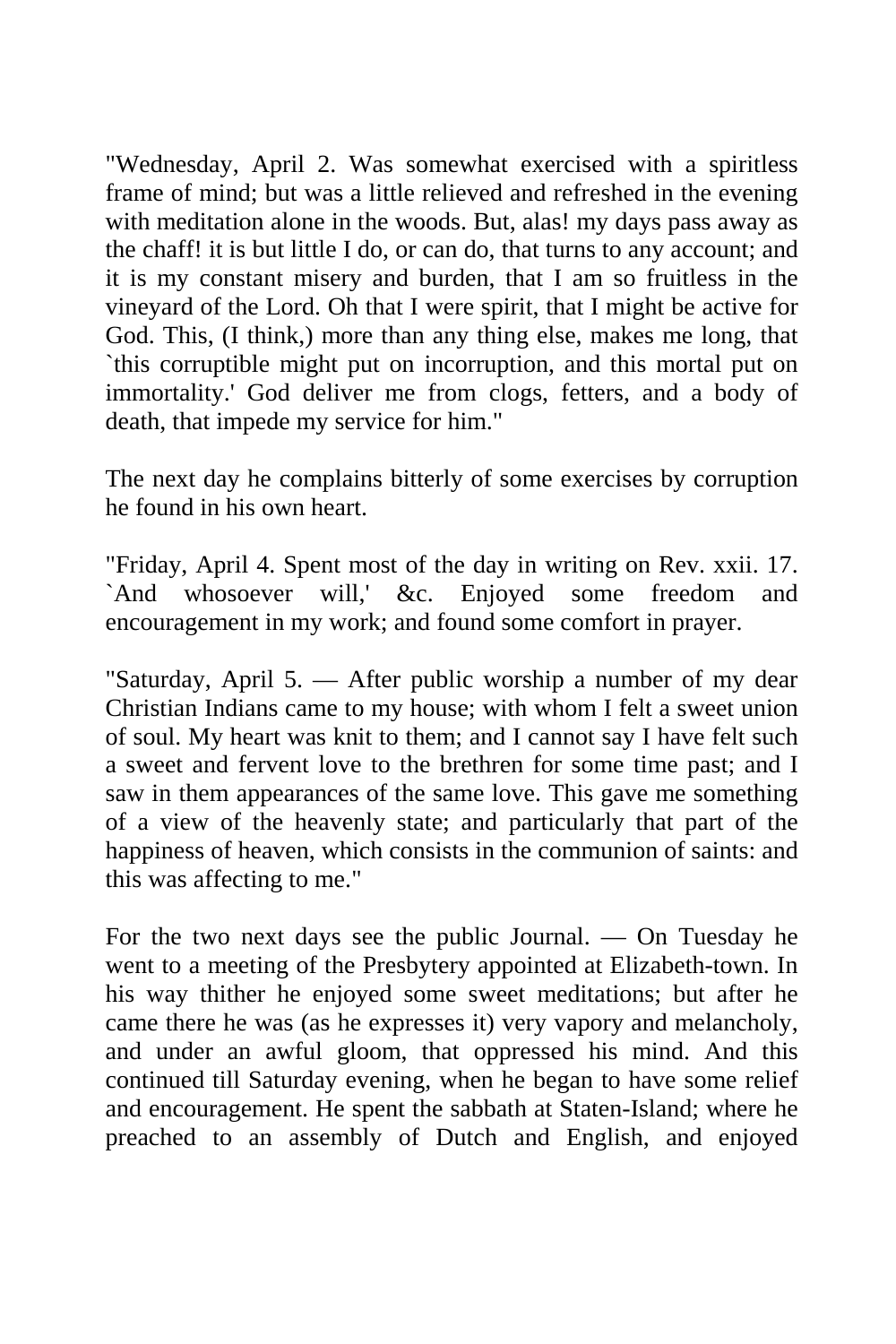considerable refreshment and comfort, both in public and private. In the evening he returned to Elizabeth-town.

"Monday April 14. My spirits this day were raised and refreshed, and my mind composed, so that I was in a comfortable frame of soul most of the day. In the evening my head was clear, my mind serene; I enjoyed sweetness in secret prayer, and meditation on Ps. lxxiii. 28. `But it is good for me to draw near to God,' &c. On, how free, how comfortable, cheerful, and yet solemn, do I feel when I am in a good measure freed from those damps and melancholy glooms, that I often labor under! And blessed be the Lord, I find myself relieved in this respect.

"Tuesday, April 15. My soul longed for more spirituality; and it was my burden, that I could do no more for God. Oh, my barrenness is my daily affliction and heavy load! Oh, how precious is time: and how it pains me, to see it slide away, while I do so very little to any good purpose! Oh that God would make me more fruitful and spiritual."

The next day he speaks of his being almost overwhelmed with vapory disorders; but yet not so as wholly to destroy the composure of his mind.

"Thursday, April 17. Enjoyed some comfort in prayer, some freedom in meditation, and composure in my studies. Spent some time in writing in the forenoon. In the afternoon spent some time in conversation with several dear ministers. In the evening preached from Ps. lxxiii. 28. `But it is good for me to draw near to God.' God helped me to feel the truth of my text, both in the first prayer and in sermon. I was enabled to pour out my soul to God, with great freedom, fervency, and affection; and blessed be the Lord, it was a comfortable season to me. I was enabled to speak with tenderness, and yet with faithfulness; and divine truths seemed to fall with weight and influence upon the hearers. My heart was melted for the dear assembly, and I loved every body in it; and scarce ever felt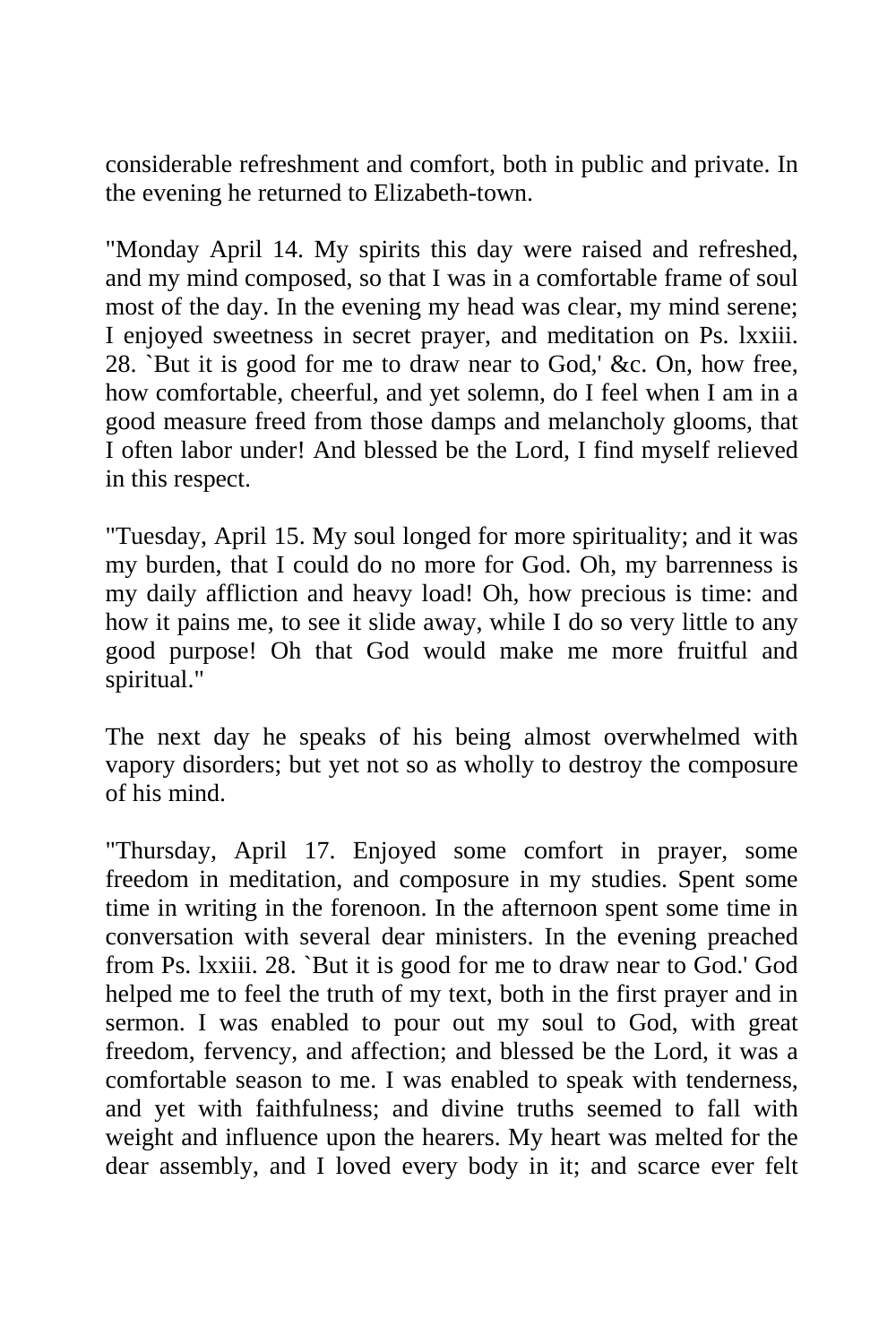more love to immortal souls in my life: my soul cried, `Oh that the dear creatures might be saved! O that God would have mercy on them!'"

He seems to have been in a very comfortable frame of mind the two next days.

"Lord's day, April 20. [48] Enjoyed some freedom, and, I hope, exercise of faith in prayer, in the morning; especially when I came to pray for Zion. I was free from that gloomy discouragement that so often oppresses my mind; and my soul rejoiced in the hopes of Zion's prosperity, and the enlargement of the dear kingdom of the great Redeemer. Oh that his kingdom might come. —

"Monday, April 21. Was composed and comfortable in mind most of the day; and was mercifully freed from those gloomy damps that I am frequently exercised with. Had freedom and comfort in prayer several times; and especially had some rising hopes of Zion's enlargement and prosperity. Oh, how refreshing were these hopes to my soul! Oh that the kingdom of the dear Lord might come. Oh that the poor Indians might quickly be gathered in, in great numbers!

"Tuesday, April 22. My mind was remarkably free this day from melancholy damps and glooms, and animated in my work. I found such fresh vigor and resolution in the service of God, that the mountains seemed to become a plain before me. Oh, blessed be God for an interval of refreshment, and fervent resolution in my Lord's work! In the evening my soul was refreshed in secret prayer, and my heart drawn out for divine blessings; especially for the church of God, and his interest among my own people, and for dear friends in remote places. Oh that Zion might prosper, and precious souls be brought home to God!"

In this comfortable, fervent frame of mind he remained the two next days. — For the four days next following, viz. Friday, Saturday, Lord's day, and Monday, see his public Journal. — On Tuesday he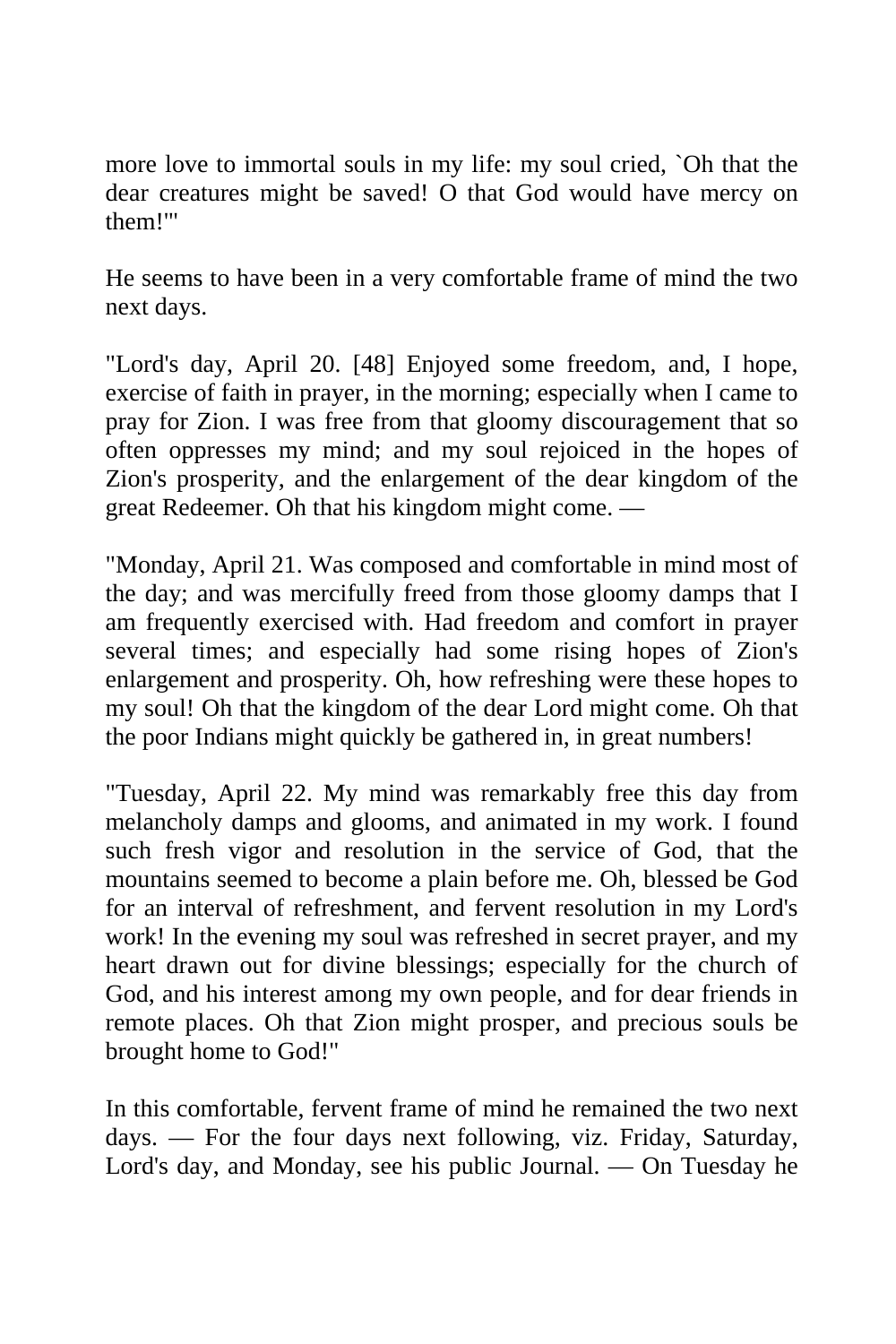went to Elizabeth-town, to attend the meeting of the Presbytery there: and seemed to spend the time while absent from his people on this occasion, in a free and comfortable state of mind.

"Saturday, May 3. Rode from Elizabeth-town home to my people, at or near Cranberry; whither they are now removed, and where, I hope, God will settle them as a Christian congregation. Was refreshed in lifting up my heart to God, while riding; and enjoyed a thankful frame of spirit for divine favors received the week past. Was somewhat uneasy and dejected in the evening; having no house of my own to go into in this place: but God was my support."

For Lord's day and Monday see the public Journal.

"Tuesday, May 6. Enjoyed some spirit and courage in my work; was in a good measure free from melancholy: blessed be God for freedom from this death.

"Wednesday, May 7. Spent most of the day in writing, as usual. Enjoyed some freedom in my work. Was favoured with some comfortable meditations this day. In the evening was in a sweet composed frame of mind; was pleased and delighted to leave all with God, respecting myself, for time and eternity, and respecting the people of my charge, and dear friends. Had no doubt but that God would take care of me, and of his own interest among my people; and was enabled to use freedom in prayer, as a child with a tender father. Oh, how sweet is such a frame!

"Thursday, May 8. In the evening was somewhat refreshed with divine things, and enjoyed a tender, melting frame in secret prayer, wherein my soul was drawn out for the interest of Zion, and comforted with the lively hope of the appearing of the kingdom of the great Redeemer. These were sweet moments: I felt almost lothe to go to bed, and grieved that sleep was necessary. However, I lay down with a tender, reverential fear of God, sensible that `his favour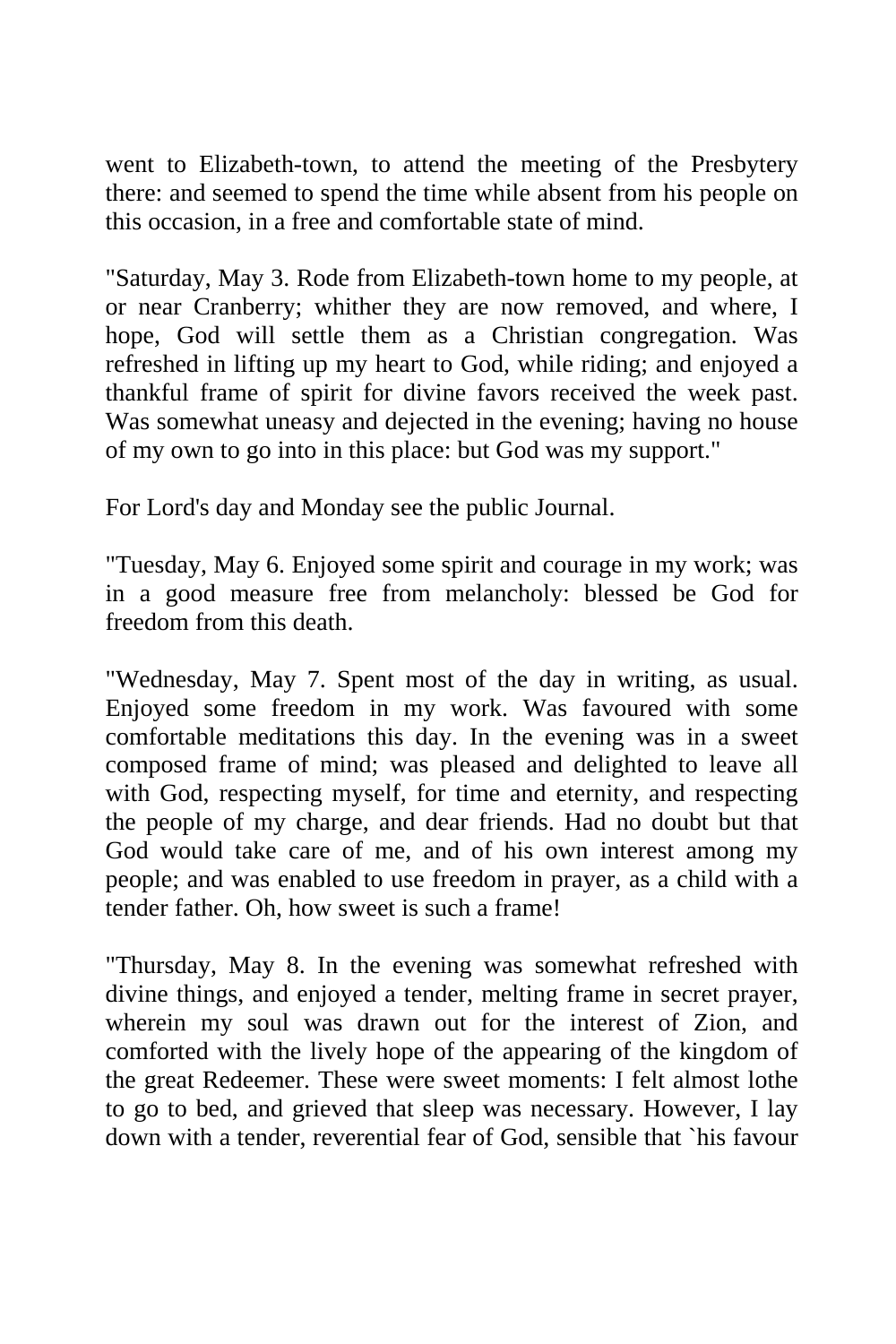is life,' and his smiles better than all that earth can boast of, infinitely better than life itself."

Friday, May 9. See the public Journal.

"Saturday, May 10. Rode to Allen's-town, to assist in the administration of the Lord's supper. In the afternoon preached from Tit. ii. 14. `Who gave himself for us,' &c. God was pleased to carry me through with some competency of freedom; and yet to deny me that enlargement and power I longed for. In the evening my soul mourned, and could not but mourn, that I had treated so excellent a subject in so defective a manner; that I had borne so broken a testimony for so worthy and glorious a Redeemer. And if my discourse had met with the utmost applause from all the world, (as I accidentally heard it applauded by some persons of judgment,) it would not have given me any satisfaction. Oh, it grieved me to think, that I had had no more holy warmth and fervency, that I had been no more melted in discoursing of Christ's death, and the end and design of it! Afterwards enjoyed some freedom and fervency in secret and family prayer, and longed much for the presence of God to attend his word and ordinances the next day.

"Lord's day, May 11. Assisted in the administration of the Lord's supper; but enjoyed little enlargement: was grieved and sunk with some things I thought undesirable, &c. In the afternoon went to the house of God weak and sick in soul, as well as feeble in body: and longed that the people might be entertained and edified with divine truths, and that an honest fervent testimony might be borne for God; but knew not how it was possible for me to do any thing of that kind, to any good purpose. Yet God, who is rich in mercy, was pleased to give me assistance, both in prayer and preaching. God helped me to wrestle for his presence in prayer, and to tell him that he had promises, `Where two or three are met together in his name, there he would be in the midst of them;' and that we were, at least some of us, so met; and pleaded, that for his truth's sake he would be with us. And blessed be God, it was sweet to my soul thus to plead,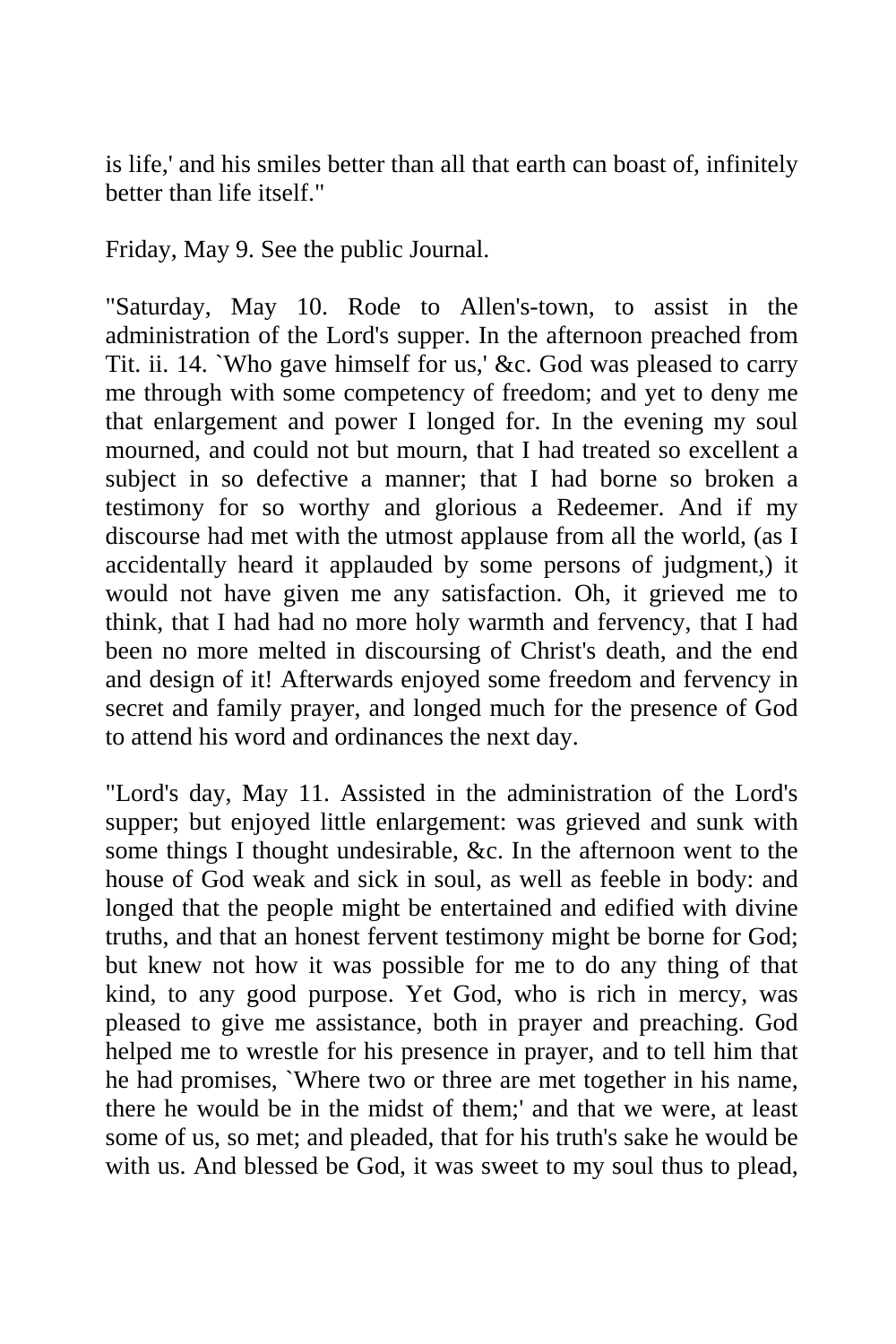and rely on God's promises. Discoursed upon Luke ix. 30, 31. `And behold, there talked with him two men, which were Moses and Elias; who appeared in glory, and spake of his decease, which he should accomplish at Jerusalem.' Enjoyed special freedom, from the beginning to the end of my discourse, without interruption. Things pertinent to the subject were abundantly presented to my view; and such a fulness of matter, that I scarce knew how to dismiss the various heads and particulars I had occasion to touch upon. And, blessed be the Lord, I was favoured with some fervency and power, as well as freedom; so that the word of God seemed to awaken the attention of a stupid audience, to a considerable degree. I was inwardly refreshed with the consolations of God; and could with my whole heart say, `Though there be no fruit in the vine, &c. yet will I rejoice in the Lord.' After public service, was refreshed with the sweet conversation of some Christian friends."

The four next days seem to have been mostly spent with spiritual comfort and profit.

"Friday, May 16. Near night enjoyed some agreeable and sweet conversation with a dear minister, which, I trust, was blessed to my soul. My heart was warmed, and my soul engaged to live to God; so that I longed to exert myself with more vigor than ever I had done in his cause: and those words were quickening to me, `Herein is my Father glorified, that ye bring forth much fruit.' Oh, my soul longed, and wished, and prayed, to be enabled to live to God with utmost constancy and ardor! In the evening God was pleased to shine upon me in secret prayer, and draw out my soul after himself; and I had freedom in supplication for myself, but much more in intercession for others: so that I was sweetly constrained to say, `Lord, use me as thou wilt; do as thou wilt with me: but oh, promote thine own cause! Zion is thine; oh visit thine heritage! Let thy kingdom come! Oh let thy blessed interest be advanced in the world!' When I attempted to look to God, respecting my worldly circumstances, and his providential dealings with me, in regard of my settling down in my congregation, which seems to be necessary, and yet very difficult,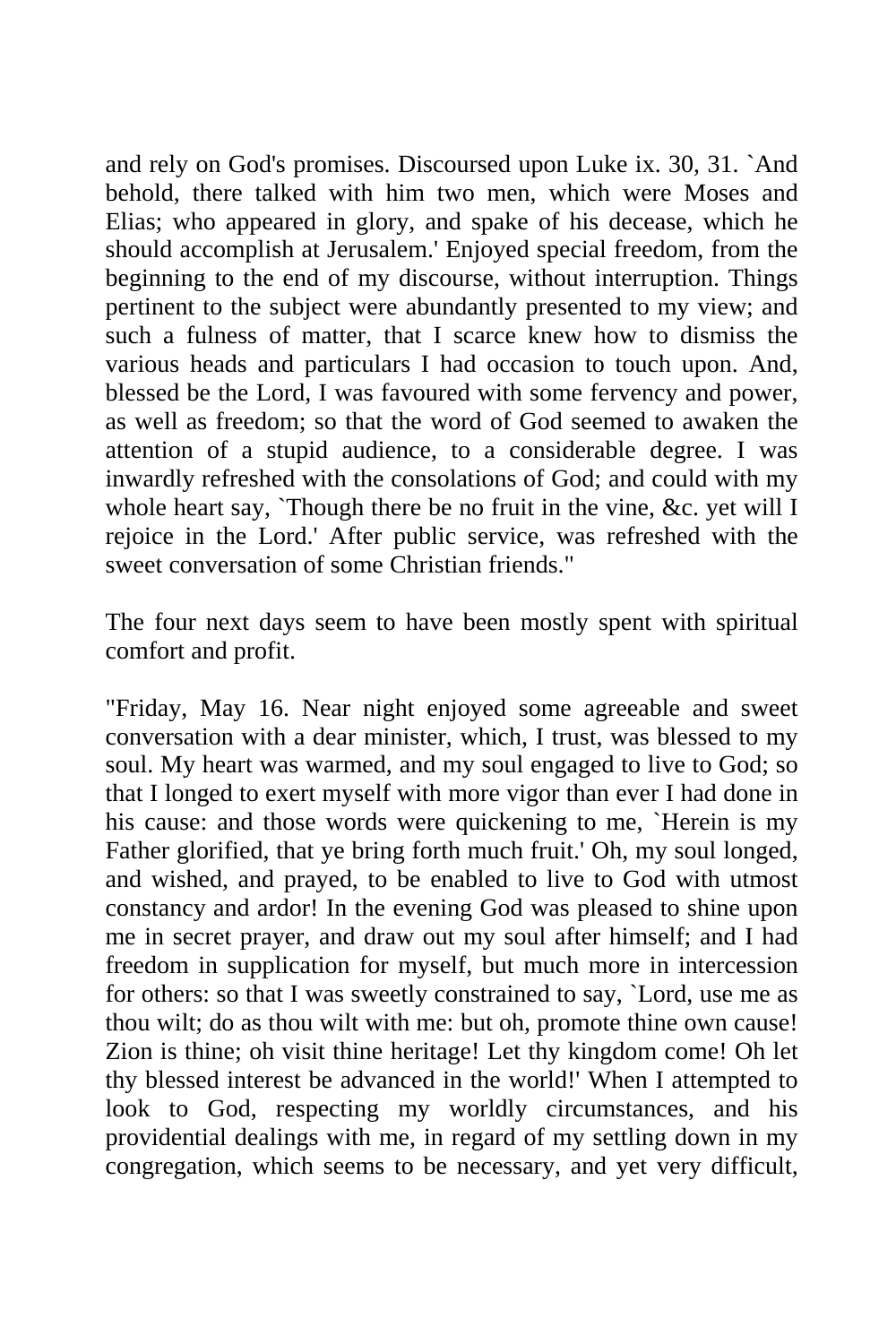and contrary to my fixed intention for years past, as well as my disposition — which has been, and still is, at times especially, to go forth, and spend my life in preaching the gospel from place to place, and gathering souls afar off to JESUS the great Redeemer — I could only say, `The will of the Lord be done; it is no matter for me.' The same frame of mind I felt with respect to another important affair I have lately had some serious thoughts of: I could say, with utmost calmness and composure, `Lord, if it be most for thy glory, let me proceed in it; but if thou seest that it will in any wise hinder my usefulness in thy cause, oh prevent my proceeding: for all I want, respecting this world, is such circumstances as may best capacitate me to do service for God in the world.' But blessed he God, I enjoyed liberty in prayer for my dear flock, and was enabled to pour out my soul into the bosom of a tender Father: my heart within me was melted, when I came to plead for my dear people, and for the kingdom of Christ in general. Oh, how sweet was this evening to my soul! I knew not how to go to bed; and when got to bed, longed for some way to improve time for God, to some excellent purpose. Bless the Lord, O my soul.

"Saturday, May 17. Walked out in the morning, and felt much of the same frame I enjoyed the evening before: had my heart enlarged in praying for the advancement of the kingdom of Christ, and found the utmost freedom in leaving all my concerns with God.

"I find discouragement to be an exceeding hindrance to my spiritual fervency and affection: but when God enables me sensibly to find that I have done something for him, this refreshes and animates me, so that I could break through all hardships, undergo any labors, and nothing seems too much either to do or to suffer. But oh, what a death it is, to strive, and strive; to be always in a hurry, and yet do nothing, or at least nothing for God! Alas, alas, that time flies away, and I do so little for God!

"Lord's day, May 18. I felt my own utter insufficiency for my work: God made me to see that I was a child; yea, that I was a fool. I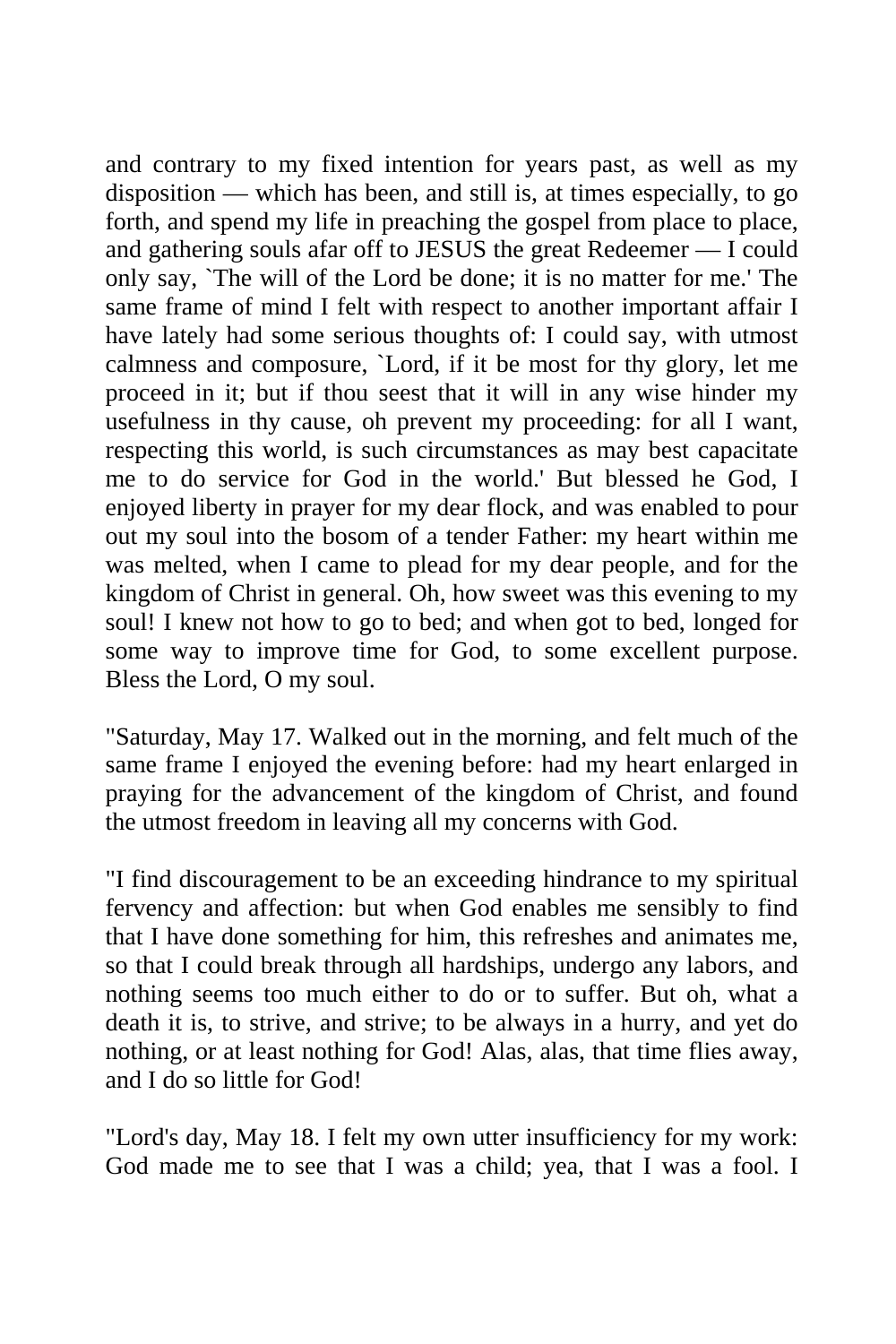discoursed, both parts of the day, from Rev. iii. 20. "Behold, I stand at the door and knock." God gave me freedom and power in the latter part of my forenoon's discourse: although, in the former part of it, I felt peevish and provoked with the unmannerly behaviour of the white people, who crowded in between my people and me; which proved a great temptation to me. But blessed be God, I got these shackles off before the middle of my discourse, and was favoured with a sweet frame of spirit in the latter part of the exercise; was full of love, warmth, and tenderness, in addressing my dear people. — In the intermission-season, could not but discourse to my people on the kindness and patience of Christ in standing and knocking at the door, &c. — In the evening I was grieved that I had done so little for God. Oh that I could be a flame of fire in the service of my God!"

Monday, May 19. See the public Journal. — On Tuesday he complains of want of freedom and comfort; but had some return of these on Wednesday.

"Thursday, May 22. In the evening was in a frame somewhat remarkable: had apprehended for several days before, that it was the design of Providence I should settle among my people here; and had in my own mind begun to make provision for it, and to contrive means to hasten it; and found my heart something engaged in it, hoping I might then enjoy more agreeable circumstances of life, in several respects: and yet was never fully determined, never quite pleased with the thoughts of being settled and confined to one place. Nevertheless I seemed to have some freedom in that respect, because the congregation I thought of settling with, was one that God had enabled me to gather from amongst pagans. For I never, since I began to preach, could feel any freedom to `enter into other men's labors,' and settle down in the ministry where the `gospel was preached before.' I never could make that appear to be my province: when I felt any disposition to consult my ease and worldly comfort, God has never given me any liberty in that respect, either since or for some years before I began to preach. But God having succeeded my labors, and made me instrumental in gathering a church for him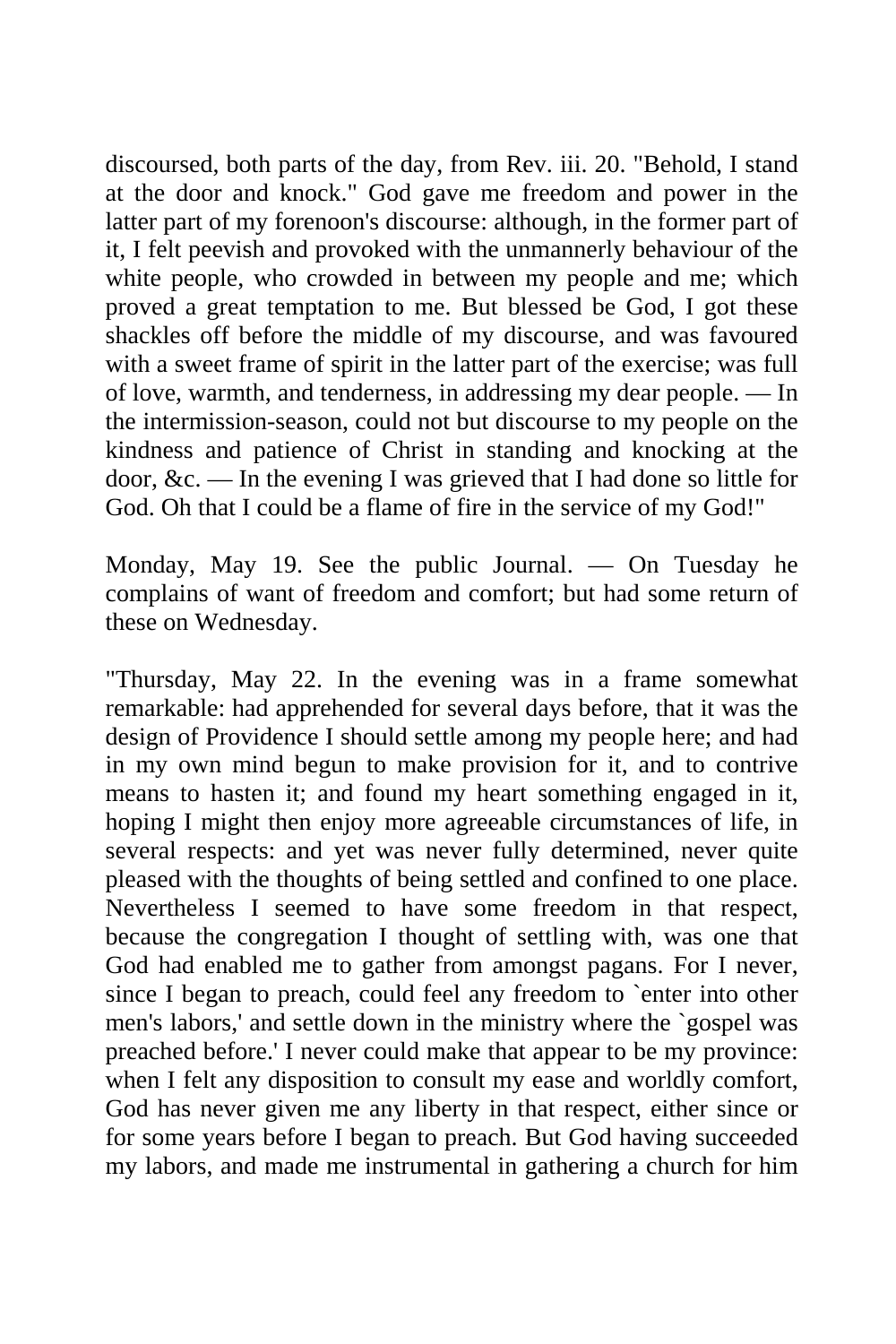among these Indians, I was ready to think, it might be his design to give me a quiet settlement and a stated home of my own. And this, considering the late frequent sinking and failure of my spirits, and the need I stood in of some agreeable society, and my great desire of enjoying conveniences and opportunities for profitable studies, was not altogether disagreeable to me. Although I still wanted to go about far and wide, in order to spread the blessed gospel among benighted souls, far remote; yet I never had been so willing to settle in any one place, for more than five years past, as I was in the foregoing part of this week. But now these thoughts seem to be wholly dashed to pieces; not by necessity, but of choice: for it appeared to me, that God's dealings towards me had fitted me for a life of solitariness and hardship; and that I had nothing to lose, nothing to do with earth, and consequently nothing to lose by a total renunciation of it. It appeared to me just right, that I should be destitute of house and home, and many comforts of life, which I rejoiced to see others of God's people enjoy. And at the same time, I saw so much of the excellency of Christ's kingdom, and the infinite desirableness of its advancement in the world, that it swallowed up all my other thoughts; and made me willing, yea, even rejoice, to be made a pilgrim or hermit in the wilderness, to my dying moment, if I might thereby promote the blessed interest of the great Redeemer. And if ever my soul presented itself to God for his service, without any reserve of any kind, it did so now. The language of my thoughts an disposition now was, `Here I am, Lord, send me; send me to the ends of the earth; send me to the rough, the savage pagans of the wilderness; send me from all that is called comfort in earth, or earthly comfort; send me even to death itself, if it be but in thy service, and to promote thy kingdom.' And at the same time I had as quick and lively a sense of the value of worldly comforts, as ever I had; but only saw them infinitely overmatched by the worth of Christ's kingdom, and the propagation of his blessed gospel. The quiet settlement, the certain place of abode, the tender friendship, which I thought I might be likely to enjoy in consequence of such circumstances, appeared as valuable to me, considered absolutely and in themselves, as ever before; but considered comparatively,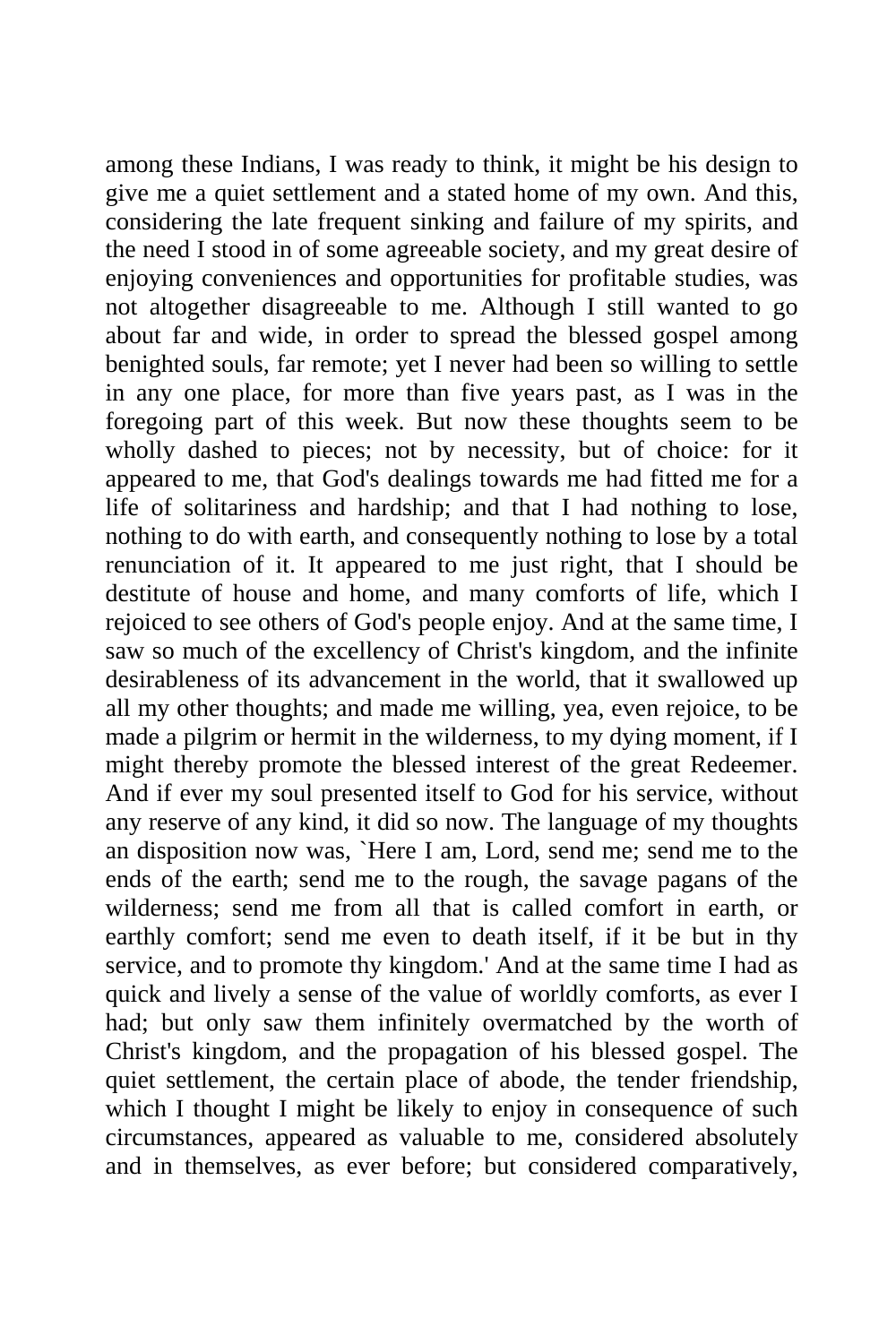they appeared nothing. Compared with the value and preciousness of an enlargement of Christ's kingdom, they vanished like the stars before the rising sun. And sure I am, that although the comfortable accommodations of life appeared valuable and dear to me, yet I did surrender and resign myself, soul and body, to the service of God, and promotion of Christ's kingdom: though it should be in the loss of them all. And I could not do any other, because I could not will or choose any other. I was constrained, and yet chose, to say, `Farewell, friends and earthly comforts, the dearest of them all, the very dearest, if the Lord calls for it; adieu, adieu; I will spend my life, to my latest moments, in caves and dens of the earth, if the kingdom of Christ may thereby be advanced.' I found extraordinary freedom at this time in pouring out my soul to God, for his cause; and especially that his kingdom might be extended among the Indians, far remote; and I had a great and strong hope, that God would do it. I continued wrestling with God in prayer for my dear little flock here; and more especially for the Indians elsewhere; as well as for dear friends in one place and another; till it was bed-time, and I feared I should hinder the family, &c. But oh, with what reluctance did I find myself obliged to consume time in sleep! I longed to be as a flame of fire, continually glowing in the divine service, preaching and building up Christ's kingdom, to my latest, my dying moment.

"Friday, May 23. In the morning was in the same frame of mind as in the evening before. The glory of Christ's kingdom so much outshone the pleasure of earthly accommodations and enjoyments, that they appeared comparatively nothing, though in themselves good and desirable. My soul was melted in secret meditation and prayer, and I found myself divorced from any part in this world: so that in those affairs that seemed of the greatest importance to me, in respect of the present life, and those wherein the tender powers of the mind are most sensibly touched, I could only say, `The will of the Lord be done.' But just the same things that I felt the evening before, I felt now; and found the same freedom in prayer for the people of my charge, for the propagation of the gospel among the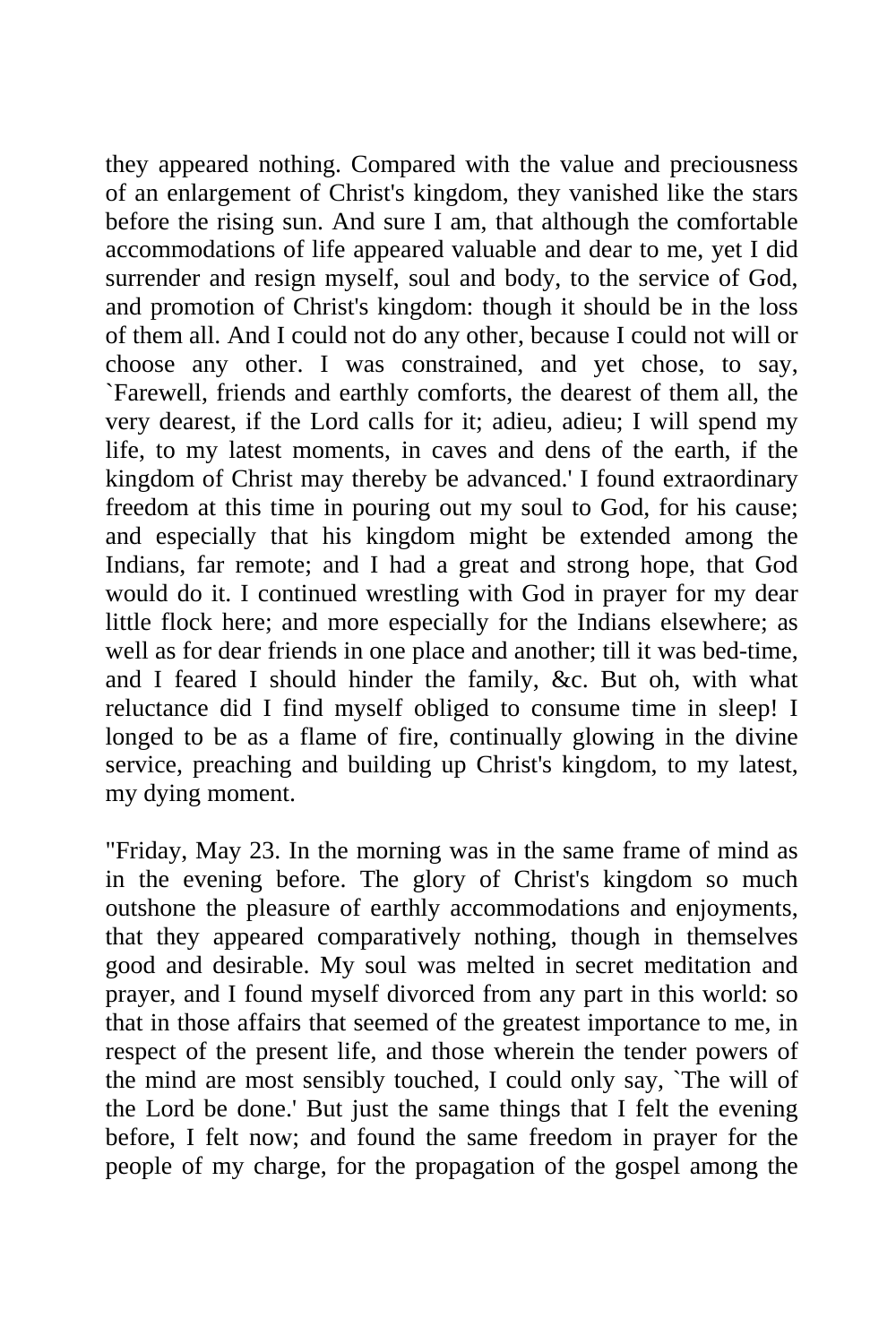Indians, and for the enlargement and spiritual welfare of Zion in general, and my dear friends in particular, now, as I did then; and longed to burn out in one continued flame for God. Retained much of the same frame through the day. In the evening was visited by my brother John Brainerd; the first visit I have ever received from any near relative since I have been a missionary. Felt the same frame of spirit in the evening as in the morning; and found that `it was good for me to draw near to God,' and leave all my concerns and burdens with him. Was enlarged and refreshed in pouring out my soul for the propagation of the gospel of the Redeemer among the distant tribes of Indians. Blessed be God. If ever I filled up a day with studies and devotion, I was enabled so to fill up this day.

"Saturday, May 24. — Enjoyed this day something of the same frame of mind as I felt the day before."

Lord's day, May 25. See the public Journal. — This week, at least the former of it, he was in a very weak state: but yet seems to have been free from melancholy, which often had attended the failing of his bodily strength. He from time to time speaks of comfort and inward refreshment, this week. — Lord's day, June 1. See the public Journal.

"Monday, June 2. In the evening enjoyed some freedom in secret prayer and meditation.

"Tuesday, June 3. My soul rejoiced, early in the morning, to think, that all things were at God's disposal. Oh, it pleased me to leave them there! Felt afterwards much as I did on Thursday evening, May 22, last; and continued in this frame for several hours. Walked out into the wilderness, and enjoyed freedom, fervency, and comfort in prayer; and again enjoyed the same in the evening.

"Wednesday, June 4. Spent the day in writing, and enjoyed some comfort, satisfaction, and freedom in my work. In the evening I was favoured with a sweet refreshing frame of soul in secret prayer and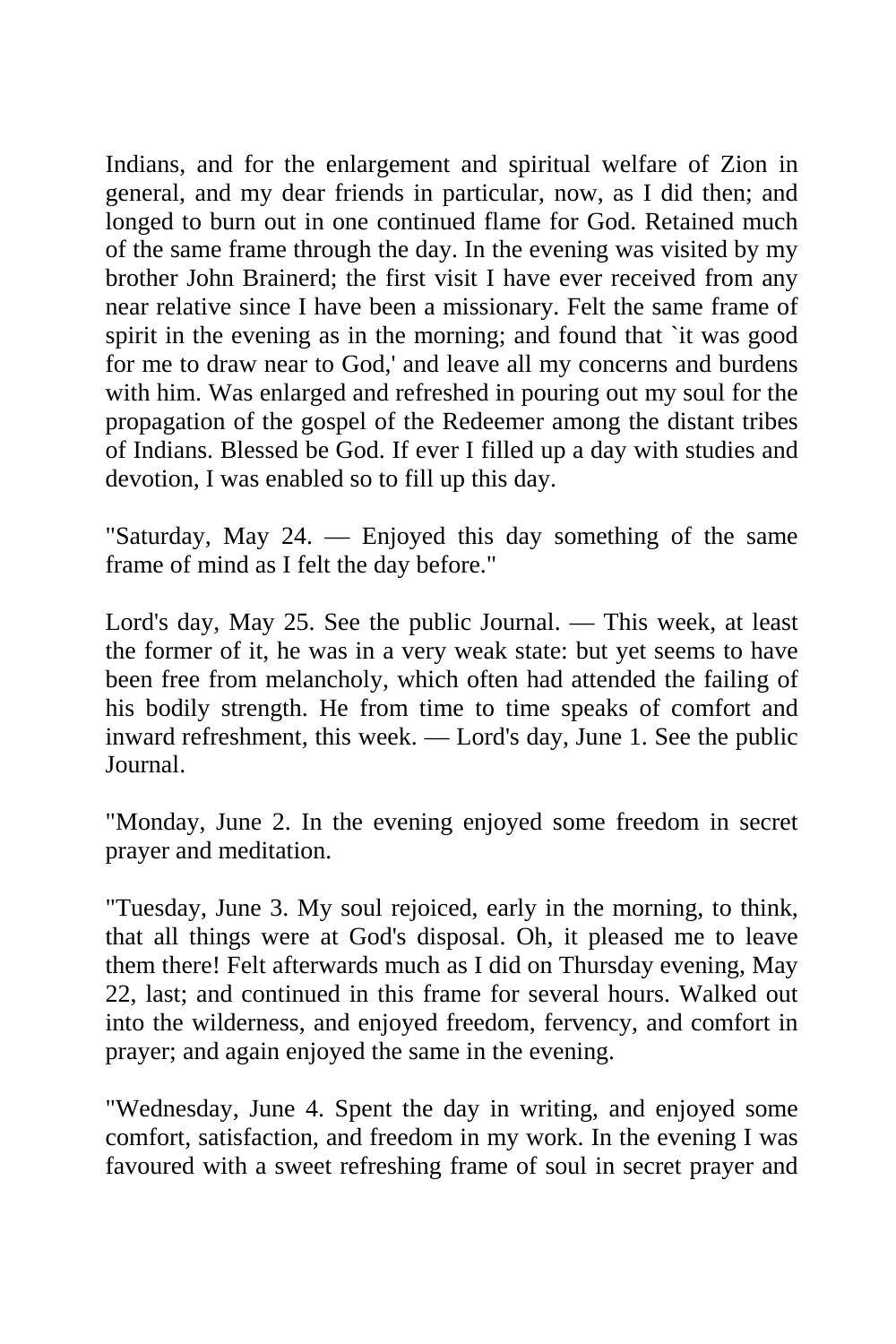meditation. Prayer was now wholly turned into praise, and I could do little else but try to adore and bless the living God. The wonders of his grace displayed in gathering to himself a church among the poor Indians here, were the subject matter of my meditation, and the occasion of exciting my soul to praise and bless his name. My soul was scarce ever more disposed to inquire, `What I should render to God for all his benefits,' than at this time. Oh, I was brought into a strait, a sweet and happy strait, to know what to do! I longed to make some returns to God; but found I had nothing to return: I could only rejoice, that God had done the work himself; and that none in heaven or earth might pretend to share the honour of it with him. I could only be glad, that God's declarative glory was advanced by the conversion of these souls, and that it was to the enlargement of his kingdom in the world: but saw I was so poor, that I had nothing to offer to him. My soul and body, through grace, I could cheerfully surrender to him: but it appeared to me, this was rather a cumber than a gift; and nothing could I do to glorify his dear and blessed name. Yet I was glad at heart that he was unchangeably possessed of glory and blessedness. Oh that he might be adored and praised by all his intelligent creatures, to the utmost of their power and capacities! My soul would have rejoiced to see others praise him, though I could do nothing towards it myself."

The next day he speaks of his being subject to some degree of melancholy; but of being somewhat relieved in the evening. — Friday, June 6. See the public Journal.

"Saturday, June 7. Rode to Freehold to assist Mr. Tennent in the administration of the Lord's supper. In the afternoon preached from Psal. lxxiii. 28. `But it is good for me to draw near to God,' &c. God gave me some freedom and warmth in my discourse; and I trust his presence was in the assembly. Was comfortably composed, and enjoyed a thankful frame of spirit; and my soul was grieved that I could not render something to God for his benefits bestowed. O that I could he swallowed up in his praise!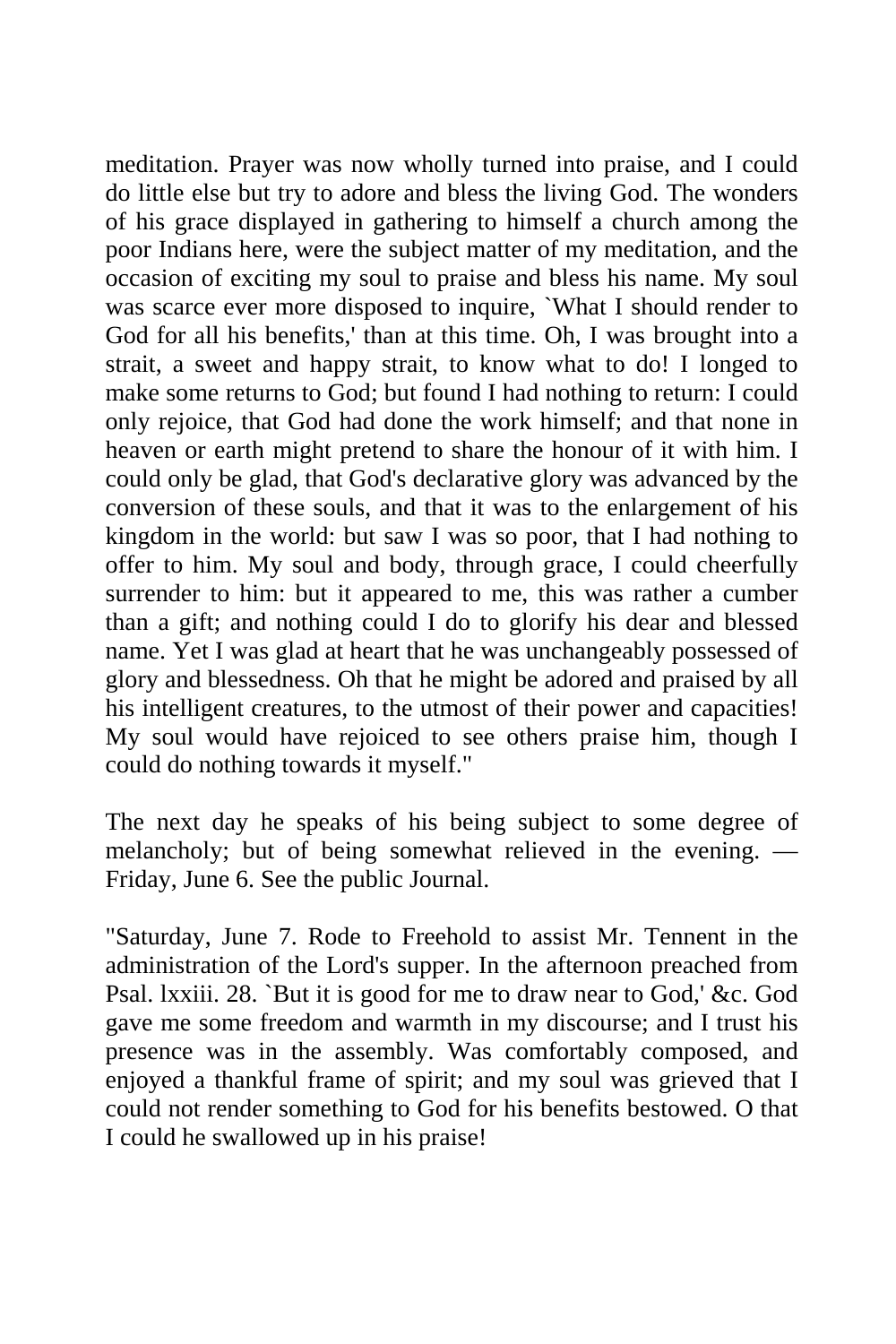"Lord's day, June 8. Spent much time, in the morning, in secret duties; but between hope and fear, respecting the enjoyment of God in the business of the day then before us. Was agreeably entertained in the forenoon, by a discourse from Mr. Tennent, and felt somewhat melted and refreshed. In the season of communion, enjoyed some comfort; and especially in serving one of the tables. Blessed be the Lord, it was a time of refreshing to me, and I trust to many others. A number of my dear people sat down by themselves at the last table; at which time God seemed to be in the midst of them. — And the thoughts of what God had done among them were refreshing and melting to me. In the afternoon God enabled me to preach with uncommon freedom, from 2 Cor. v. 20. `Now then we are ambassadors for Christ,' &c. Through the great goodness of God, I was favoured with a constant flow of pertinent matter, and proper expressions, from the beginning to the end of my discourse. In the evening I could not but rejoice in God, and bless him for the manifestations of grace in the day past. Oh, it was a sweet and solemn day and evening! a season of comfort to the godly, and of awakening to some souls. Oh that I could praise the Lord!

"Monday, June 9. Enjoyed some sweetness in secret duties. — Preached the concluding sermon from Gen. v. 24. `And Enoch walked with God," &c. God gave me enlargement and fervency in my discourse; so that I was enabled to speak with plainness and power; and God's presence seemed to be in the assembly. Praised be the Lord, it was a sweet meeting, a desirable assembly. I found my strength renewed, and lengthened out, even to a wonder; so that I felt much stronger at the conclusion than in the beginning of this sacramental solemnity. I have great reason to bless God for this solemnity, wherein I have found assistance in addressing others, and sweetness in my own soul."

On Tuesday he found himself spent and his spirits exhausted by his late labors; and on Wednesday complains of vapory disorders, and dejection of spirit, and of enjoying but little comfort or spirituality.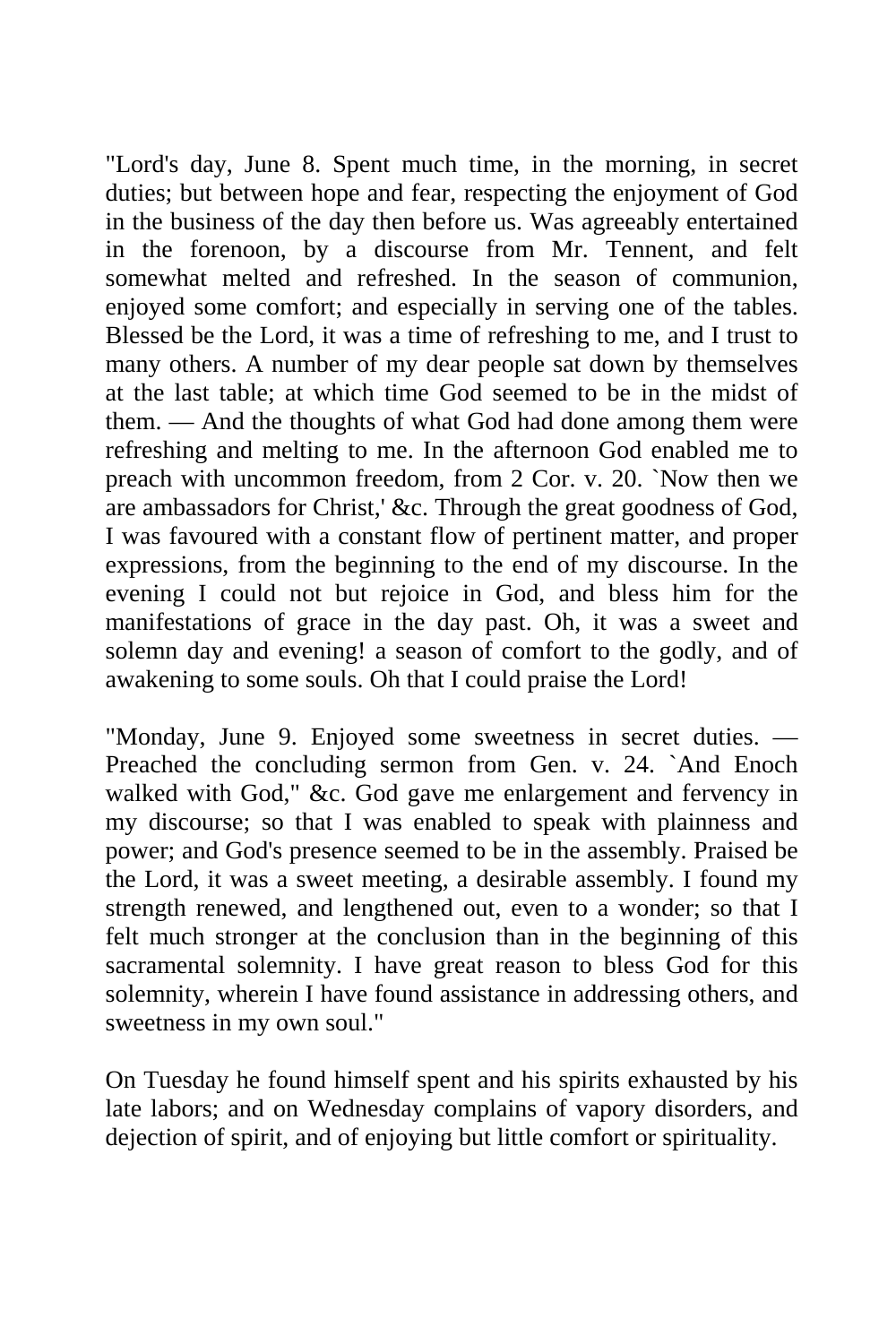"Thursday, June 12. In the evening enjoyed freedom of mind, and some sweetness in secret prayer: it was a desirable season to me; my soul was enlarged in prayer for my own dear people, and for the enlargement of Christ's kingdom, and especially for the propagation of the gospel among the Indians, back in the wilderness. Was refreshed in prayer for dear friends in New England, and elsewhere: I found it sweet to pray at this time; and could with all my heart say, `It is good for me to draw near to God.'

"Friday, June  $13. - I$  came away from the meeting of the Indians this day, rejoicing and blessing God for his grace manifested at this season.

"Saturday, June 14. Rode to Kingston, to assist the Rev. Mr. Wales in the administration of the Lord's supper. In the afternoon preached; but, almost fainted in pulpit: yet God strengthened me when I was just gone, and enabled me to speak his word with freedom, fervency, and application to the conscience. And, praised be the Lord, `out of weakness I was made strong.' I enjoyed some sweetness in and after public worship; but was extremely tired. Oh, how many are the mercies of the Lord! `To them that have no might, he increaseth strength.'

"Lord's day, June 15. Was in a dejected, spiritless frame, that I could not hold up my head, nor look any body in the face. Administered the Lord's supper at Mr. Wales's desire; and found myself in a good measure unburdened and relieved of my pressing load, when I came to ask a blessing on the elements: here God gave me enlargement, and a tender affectionate sense of spiritual things; so that it was a season of comfort, in some measure, to me, and, I trust, more so to others. In the afternoon preached to a vast multitude, from Rev. xxii. 17. `And whosoever will,' &c. God helped me to offer a testimony for himself, and to leave sinners inexcusable in neglecting his grace. I was enabled to speak with such freedom, fluency, and clearness, as commanded the attention of the great. Was extremely tired, in the evening, but enjoyed composure and sweetness.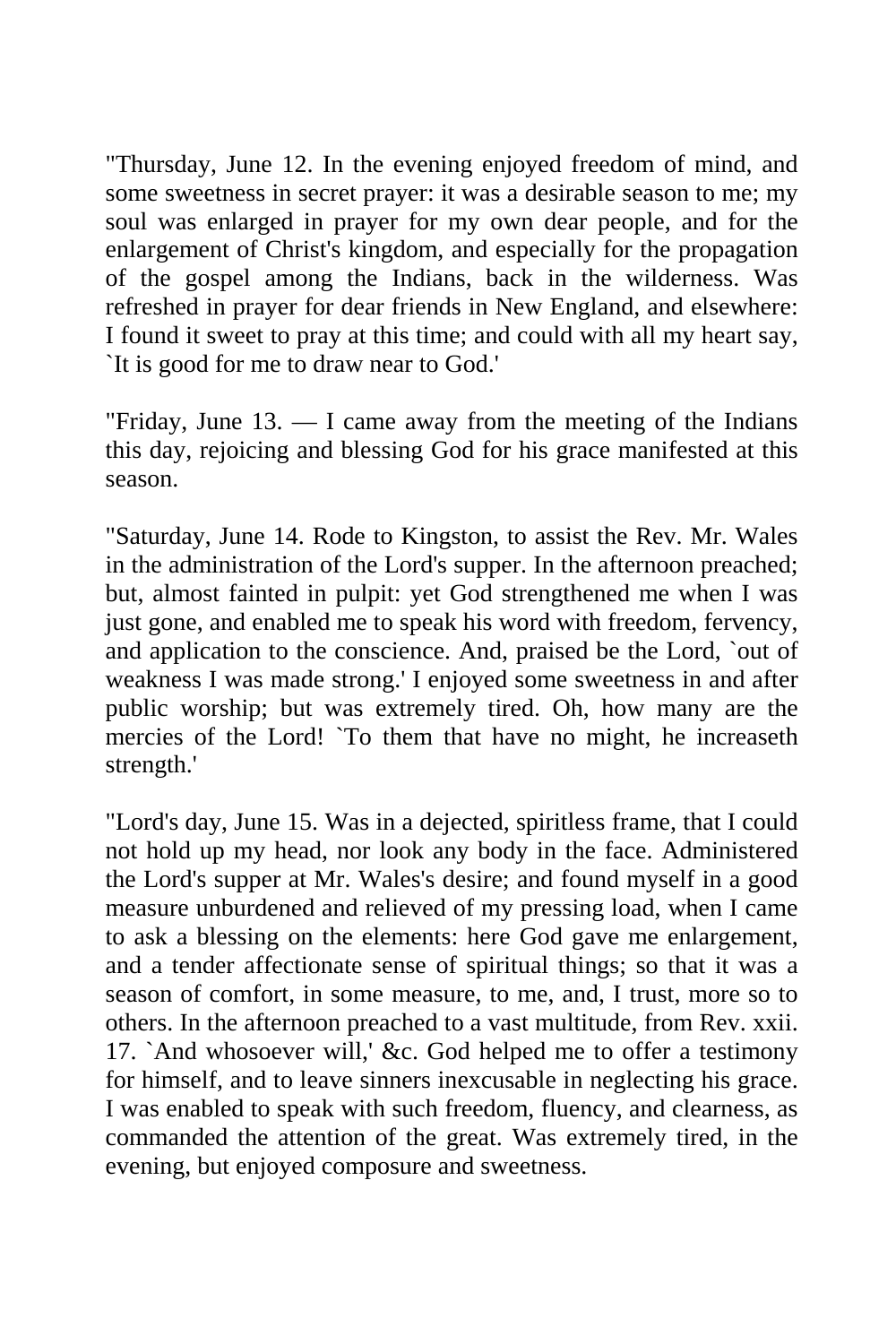"Monday, June 16. Preached again; and God helped me amazingly, so that this was a sweet, refreshing season to my soul and others. Oh, for ever blessed be God for help afforded at this time, when my body was so weak, and while there was so large an assembly to hear. Spent the afternoon in a comfortable, agreeable manner."

The next day was spent comfortably. — On Wednesday he went to a meeting of ministers at Hopewell. — Thursday, June 19. See his public Journal. [49] — On Friday and Saturday he was very much amiss; but yet preached to his people on Saturday. His illness continued on the sabbath; but he preached, notwithstanding, to his people both parts of the day; and after the public worship was ended, he endeavoured to apply divine truths to the consciences of some, and addressed them personally for that end; several were in tears, and some appeared much affected. But he was extremely wearied with the services of the day, and was so ill at night that he could have no bodily rest; but remarks, that "God was his support, and that he was not left destitute of comfort in him." On Monday he continued very ill, but speaks of his mind being calm and composed, resigned to the divine dispensations, and content with his feeble state. By the account he gives of himself, the remaining part of this week, he continued very feeble, for the most part dejected in mind. He enjoyed no great freedom nor sweetness in spiritual things; excepting that for some very short spaces of time he had refreshment and encouragement, which engaged his heart on divine things; and sometimes his heart was melted with spiritual affection.

"Lord's day, June 29. Preached, both parts of the day, from John xiv. 19. `Yet a little while, and the world seeth me no more,' &c. God was pleased to assist me, to afford me both freedom and power, especially towards the close of my discourses, both forenoon and afternoon. God's power appeared in the assembly, in both exercises. Numbers of God's people were refreshed and melted with divine things; one or two comforted, who had been long under distress: convictions, in divers instances, powerfully revived; and one man in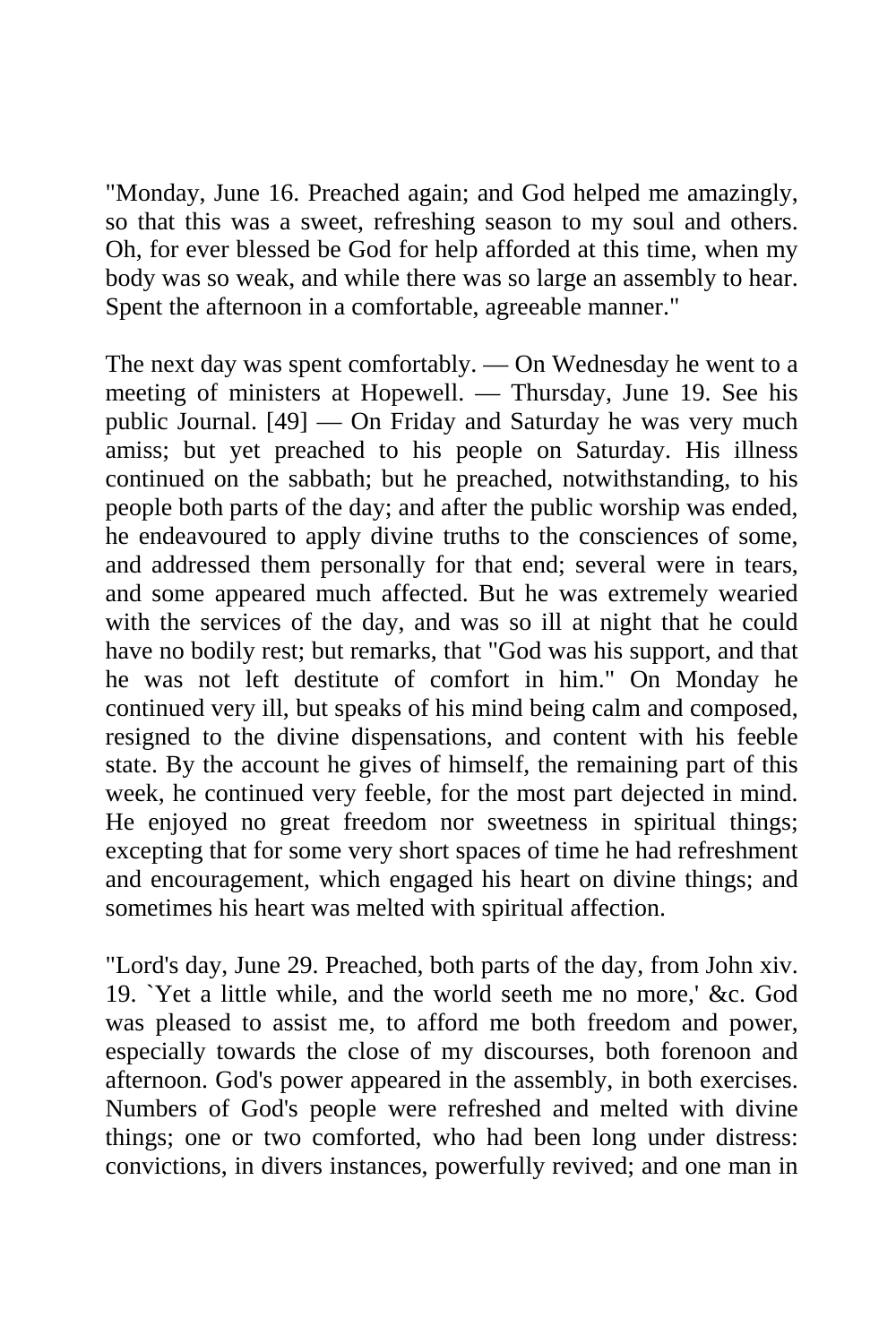years much awakened, who had not long frequented our meeting, and appeared before as stupid as a stock. God amazingly renewed and lengthened out my strength. I was so spent at noon, that I could scarce walk, and all my joints trembled; so that I could not sit, nor so much as hold my hand still: and yet God strengthened me to preach with power in the afternoon; although I had given out word to my people that I did not expect to be able to do it. Spent some time afterwards in conversing, particularly, with several persons, about their spiritual state; and had some satisfaction concerning one or two. Prayed afterwards with a sick child, and gave a word of exhortation. Was assisted in all my work. Blessed be God. Returned home with more health. than I went out with; although my linen was wringing wet upon me, from a little after ten in the morning till past five in the afternoon. My spirits also were considerably refreshed; and my soul rejoiced in hope, that I had through grace done something for God. In the evening walked out, and enjoyed a sweet season in secret prayer and praise. But oh, I found the truth of the psalmist's words, `My goodness extendeth not to thee!' I could not make any returns to God; I longed to live only to him, and to be in tune for his praise and service for ever. Oh, for spirituality and holy fervency, that I might spend and be spent for God to my latest moment!

"Monday, June 30. Spent the day in writing; but under much weakness and disorder. Felt the labors of the preceding day; although my spirits were so refreshed the evening before, that I was not then sensible of my being spent.

"Tuesday, July 1. In the afternoon visited and preached to my people, from Heb. ix. 27. `And as it is appointed unto men once to die,' &c. on occasion of some persons lying at the point of death, in my congregation. God gave me some assistance; and his word made some impressions on the audience, in general. This was an agreeable and comfortable evening to my soul: my spirits were somewhat refreshed, with a small degree of freedom and help enjoyed in my work."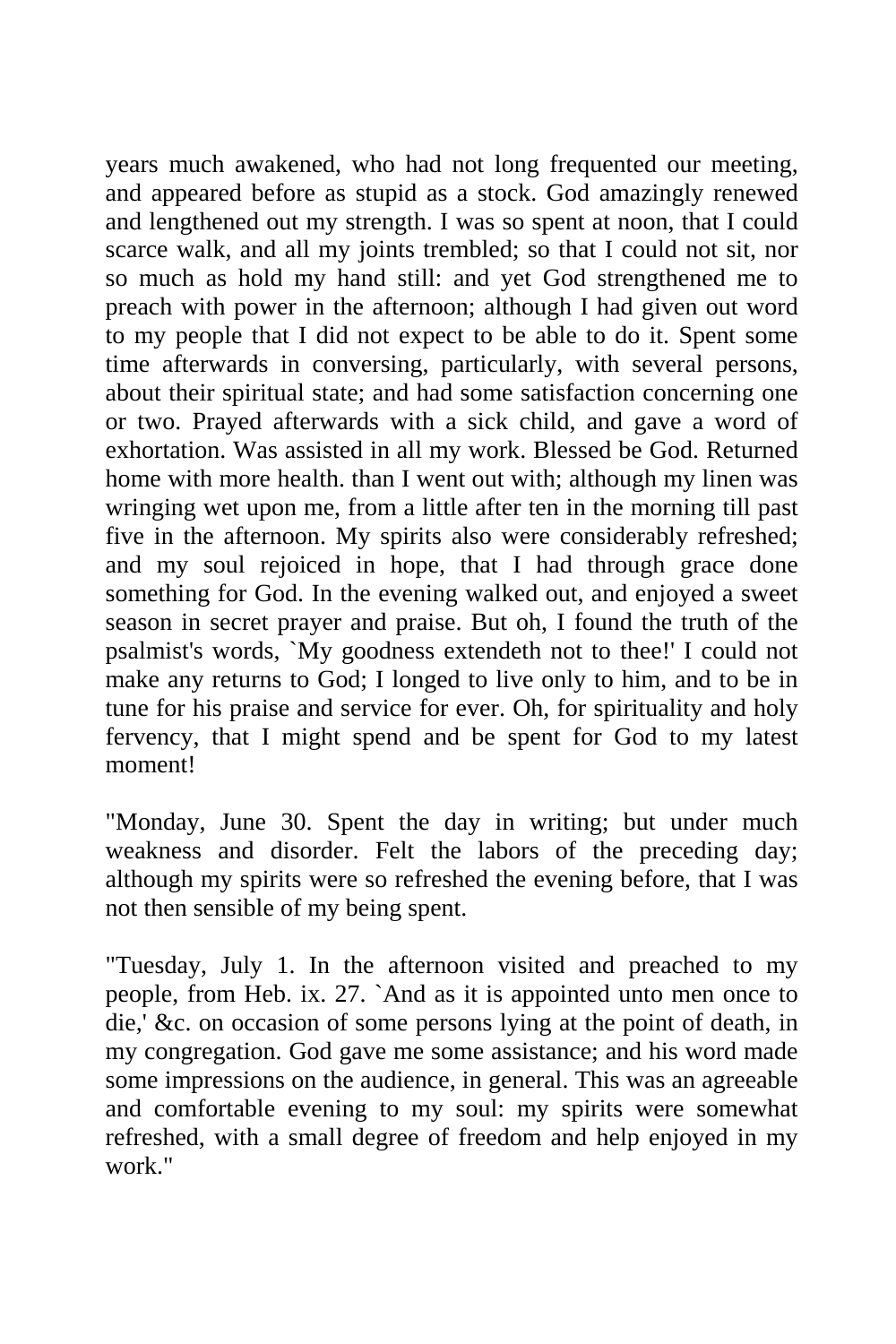On Wednesday he went to Newark, to a meeting of the Presbytery: complains of lowness of spirits; and greatly laments his spending his time so unfruitfully. The remaining part of the week he spent there and at Elizabeth-town; and speaks of comfort and divine assistance from day to day; but yet greatly complains for want of more spirituality.

"Lord's day, July 6. [At Elizabeth-town] Enjoyed some composure and serenity of mind in the morning: heard Mr. Dickinson preach in the forenoon, and was refreshed with his discourse; was in a melting frame some part of the time of sermon: partook of the Lord's supper, and enjoyed some sense of divine things in that ordinance. In the afternoon I preached from Ezek. xxxiii. 11. `As I live, saith the Lord God,' &c. God favoured me with freedom and fervency; and helped me to plead his cause beyond my own power.

"Monday, July 7. My spirits were considerably refreshed and raised in the morning. There is no comfort, I find, in any enjoyment, without enjoying God, and being engage in his service. In the evening had the most agreeable conversation that ever I remember in all my life, upon God's being all in all, and all enjoyments being just that to us which God makes them, and no more. It is good to begin and end with God. Oh, how does a sweet solemnity lay a foundation for true pleasure and happiness!

"Tuesday, July 8. Rode home, and enjoyed some agreeable meditations by the way.

"Wednesday, July 9. Spent the day in writing; enjoyed some comfort and refreshment of spirit in my evening retirement.

"Thursday, July 10. Spent most of the day in writing. Towards night rode to Mr. Tennent's; enjoyed some agreeable conversation: went home, in the evening, in a solemn, sweet frame of mind; was refreshed in secret duties, longed to live wholly and only for God,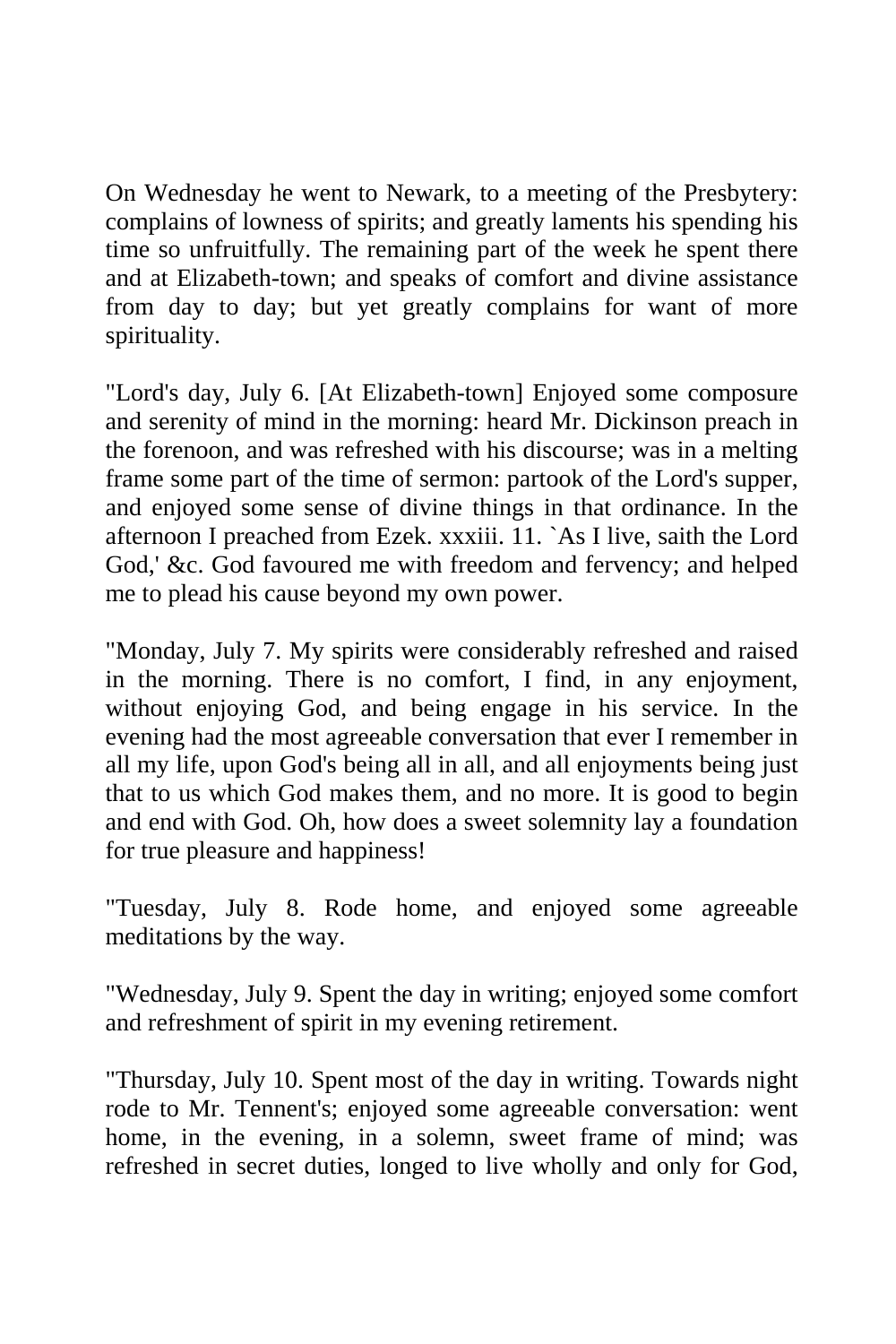and saw plainly there was nothing in the world worthy of my affection; so that my heart was dead to all below; yet not through dejection, as at some times, but from views of a better inheritance.

"Friday, July 11. Was in a calm, composed frame in the morning, especially in the season of my secret retirement. I think I was well pleased with the will of God, whatever it was, or should be, in all respects I had then any thought of. Intending to administer the Lord's supper the next Lord's day, I looked to God for his presence and assistance upon that occasion; but felt a disposition to say, `The will of the Lord be done,' whether it be to give me assistance, or not. Spent some little time in writing: visited the Indians, and spent some time in serious conversation with them; thinking it not best to preach, many of them being absent.

"Saturday, July 12. This day was spent in fasting and prayer by my congregation, as preparatory to the sacrament. I discoursed, both parts of the day, from Rom. iv. 25. `Who was delivered for our offences,' &c. God gave me some assistance in my discourses, and something of divine power attended the word; so that this was an agreeable season. Afterwards led them to a solemn renewal of their covenant, and fresh dedication of themselves to God. This was a season both of solemnity and sweetness, and God seemed to be `in the midst of us.' Returned to my lodgings, in the evening, in a comfortable frame of mind'.

"Lord's day, July 13. In the forenoon discoursed on the bread of life, from John vi. 35. God gave me some assistance, in part of my discourse especially; and there appeared some tender affection in the assembly under divine truths; my soul also was somewhat refreshed. Administered the sacrament of the Lord's supper to thirty-one persons of the Indians. God seemed to be present in this ordinance; the communicants were sweetly melted and refreshed, most of them. Oh, how they melted, even when the elements were first uncovered! There was scarcely a dry eye among them when I took off the linen, and showed them the symbols of Christ's broken body. — Having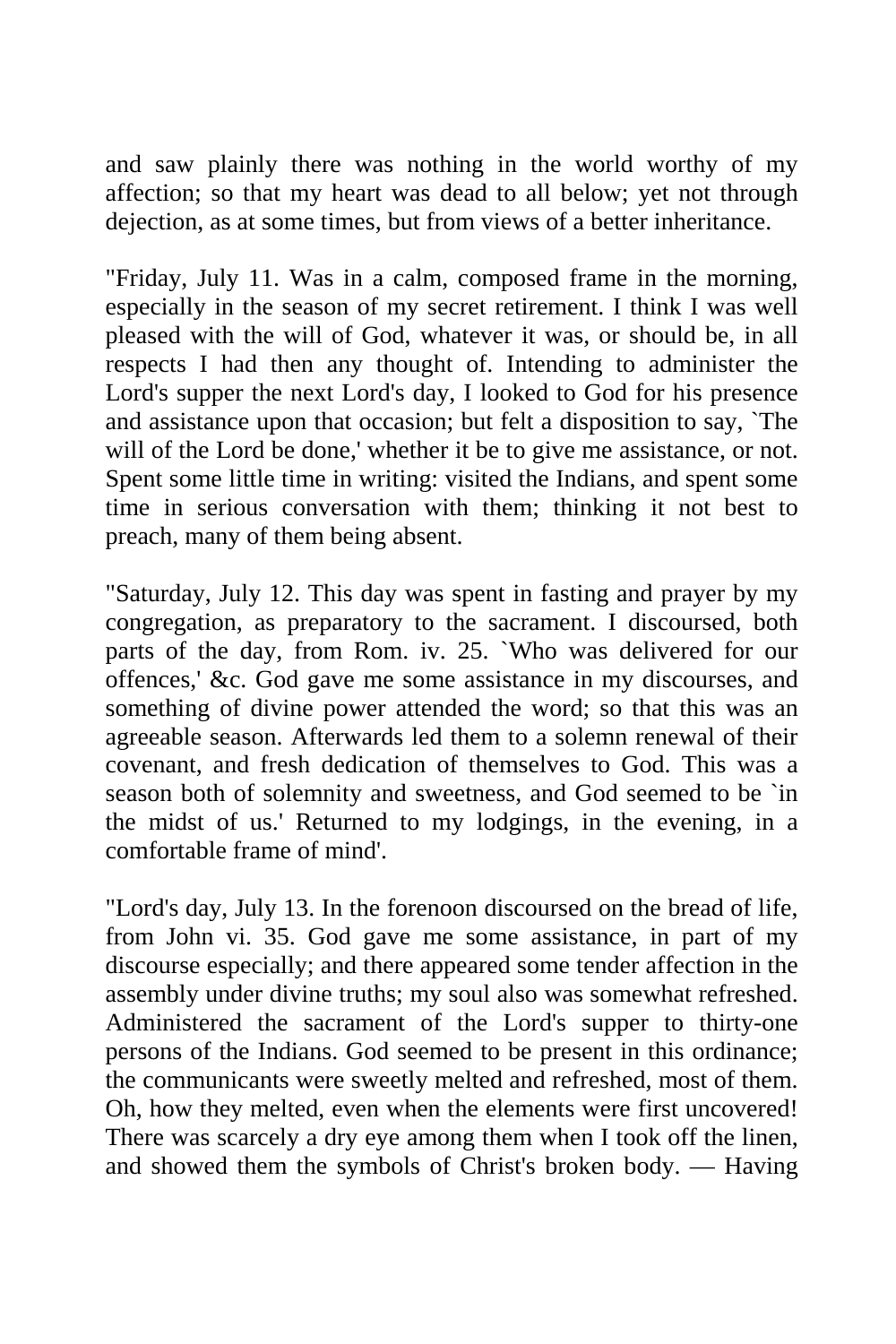rested a little, after the administration of the sacrament, I visited the communicants, and found them generally in a sweet, loving frame; not unlike what appeared among them on the former sacramental occasion, on April 27. In the afternoon, discoursed upon coming to Christ, and the satisfaction of those who do so, from the same verse I insisted on in the forenoon. This was likewise an agreeable season, a season of much tenderness, affection, and enlargement in divine service; and God, I am persuaded, crowned our assembly with his divine presence. I returned home much spent, yet rejoicing in the goodness of God.

"Monday, July 14. Went to my people, and discoursed to them from Psal. cxix. 106. `I have sworn, and I will perform it,' &c. Observed, 1. That all God's judgments or commandments are righteous. 2. That God's people have sworn to keep them; and this they do especially at the Lord's table. There appeared to be a powerful divine influence on the assembly, and considerable melting under the word. Afterwards I led them to a renewal of their covenant before God, (that they would watch over themselves and one another, lest they should fall into sin and dishonour the name of Christ,) just as I did on Monday, April 28. This transaction was attended with great solemnity; and God seemed to own it by exciting in them a fear and jealousy of themselves, lest they should sin against God; so that the presence of God seemed to be amongst us in this conclusion of the sacramental solemnity."

The next day he set out on a journey towards Philadelphia; from whence he did not return till Saturday. He went this journey, and spent the week, under a great degree of illness of body, and dejection of mind.

"Lord's day, July 20. Preached twice to my people, from John xvii. 24. `Father, I will that they also, whom thou hast given me, be with me where I am; that they may behold my glory, which thou hast given me.' Was helped to discourse with great clearness and plainness in the forenoon. In the afternoon, enjoyed some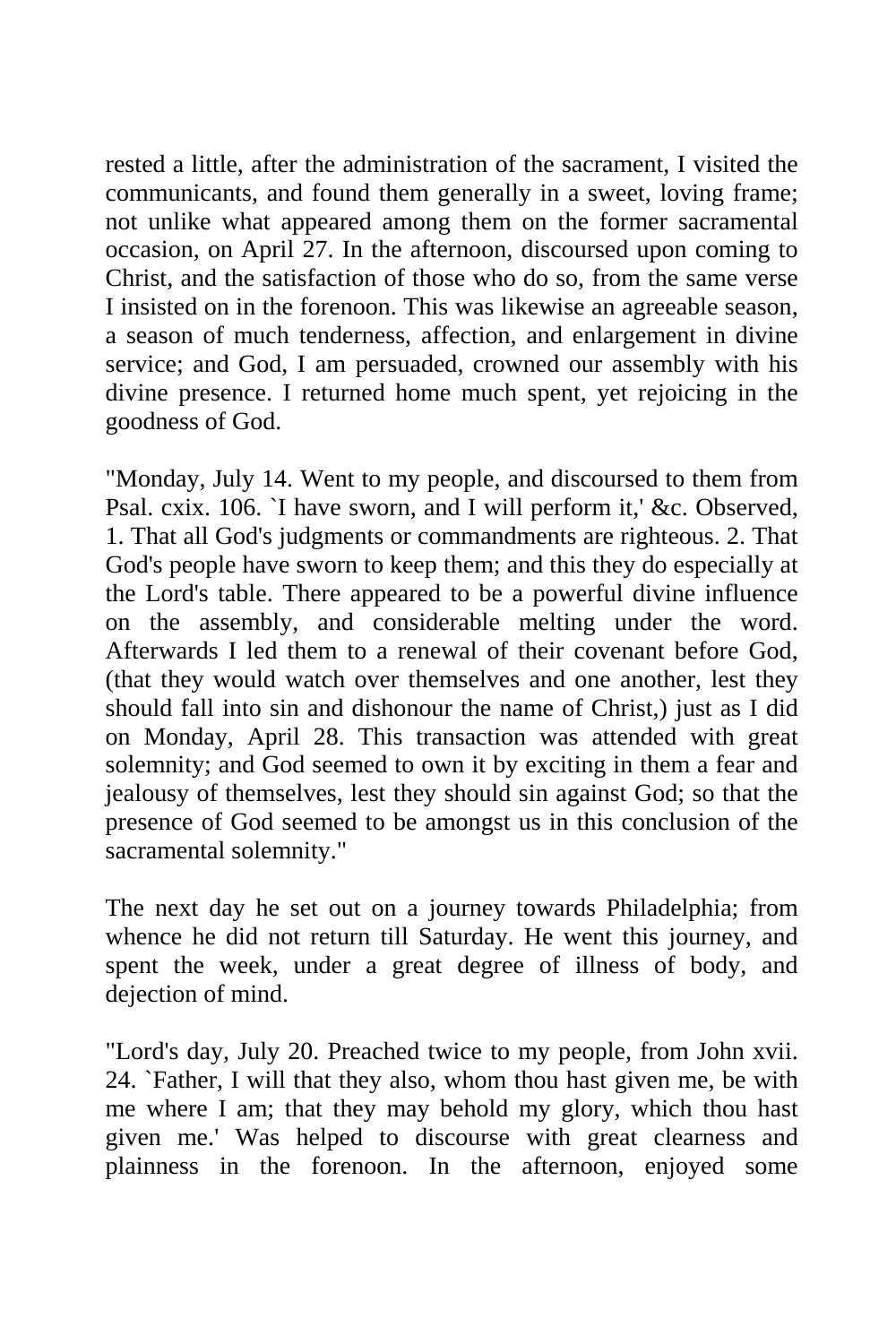tenderness, and spake with some influence. Divers were in tears; and some, to appearance, in distress.

"Monday, July 2l. Preached to the Indians, chiefly for the sake of some strangers. Then proposed my design of taking a journey speedily to Susquehannah: exhorted my people to pray for me, that God would be with me in that journey, &c. Then chose divers persons of the congregation to travel with me. Afterwards spent some time in discoursing to the strangers, and was somewhat encouraged with them. Took care of my people's secular business, and was not a little exercised with it. Had some degree of composure and comfort in secret retirement.

"Tuesday, July 22. Was in a dejected frame most of the day: wanted to wear out life, and have it at an end; but had some desires of living to God, and wearing out life for him. Oh that I could indeed do so!"

The next day, he went to Elizabeth-town, to a meeting of the Presbytery; and spent this, and Thursday, and the former part of Friday, under a very great degree of melancholy, and exceeding gloominess of mind; not through any fear of future punishment, but as being distressed with a senselessness of all good, so that the whole world appeared empty and gloomy to him. But in the latter part of Friday he was greatly relieved and comforted.

"Saturday, July 26. Was comfortable in the morning; my countenance and heart were not sad, as in days past; enjoyed some sweetness in lifting up my heart to God. Rode home to my people, and was in a comfortable, pleasant frame by the way; my spirits were much relieved of their burden, and I felt free to go through all difficulties and labors in my Master's service.

"Lord's day, July 27. Discoursed to my people, in the forenoon, from Luke xii. 37. on the duty and benefit of watching: God helped me in the latter part of my discourse, and the power of God appeared in the assembly. In the afternoon discoursed from Luke xiii. 25. `When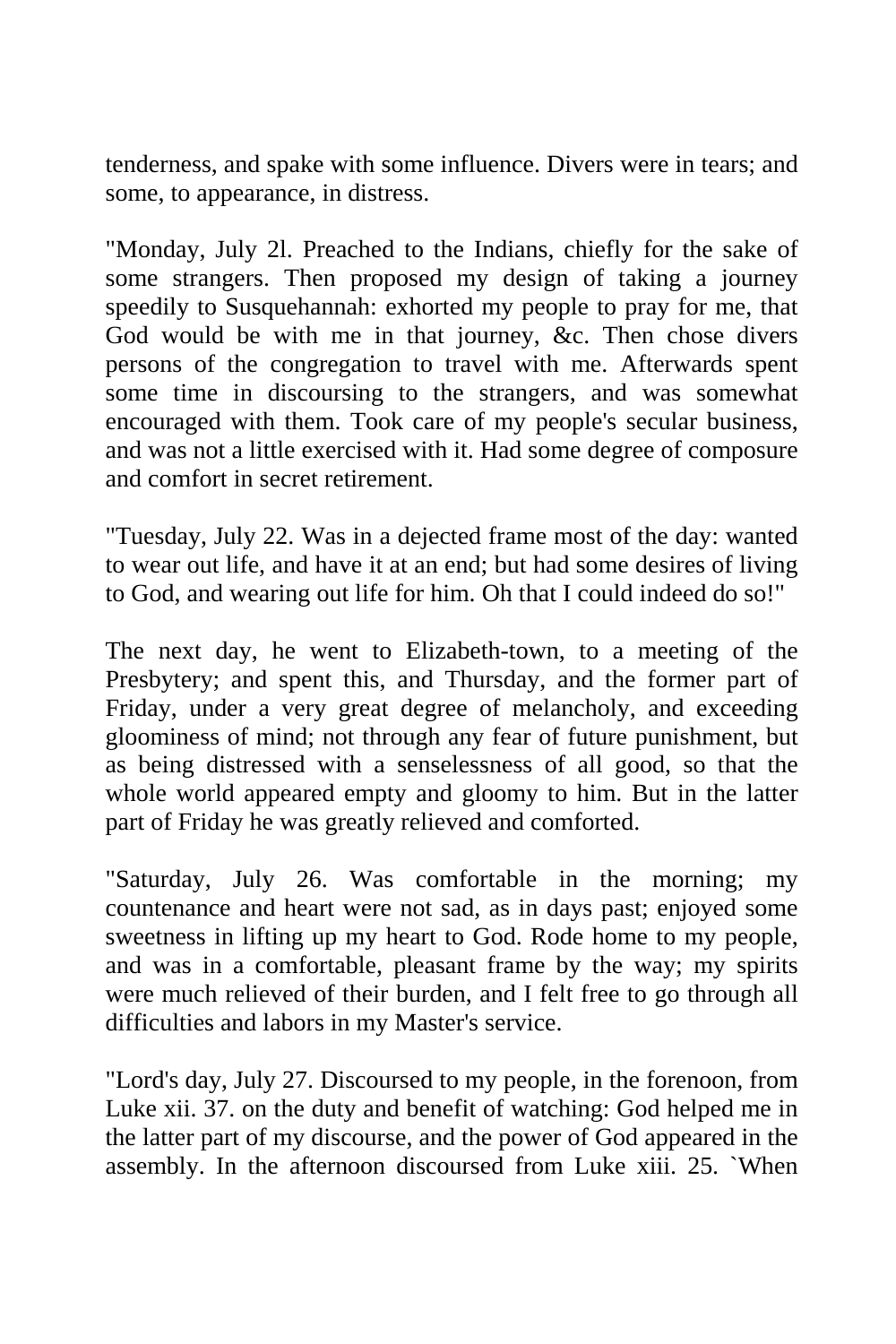once the master of the house is risen up,' &c. Here also I enjoyed some assistance, and the Spirit of God seemed to attend what was spoken, so that there was a great solemnity, and some tears among Indians and others.

"Monday, July 28. Was very weak, and scarce able to perform any business at all; but enjoyed sweetness and comfort in prayer, both morning and evening; and was composed and comfortable through the day: my mind was intense, and my heart fervent, at least in some degree, in secret duties; and I longed to spend and be spent for God.

"Tuesday, July 29. My mind was cheerful, and free from those melancholy damps that I am often exercised with: had freedom in looking up to God at sundry times in the day. In the evening I enjoyed a comfortable season in secret prayer; was helped to plead with God for my own dear people, that he would carry on his own blessed work among them; was assisted also in praying for the divine presence to attend me in my intended journey to Susquehannah; and was helped to remember dear brethren and friends in New England. I scarce knew how to leave the throne of grace, and it grieved me that I was obliged to go to bed; I longed to do something for God, but knew not how. Blessed be God for this freedom from dejection.

"Wednesday, July 30. Was uncommonly comfortable, both in body and mind; in the forenoon especially: my mind was solemn, I was assisted in my work, and God seemed to be near to me; so that the day was as comfortable as most I have enjoyed for some time. In the evening was favoured with assistance in secret prayer, and felt much as I did the evening before. Blessed be God for that freedom I then enjoyed at the throne of grace, for myself, my people, and my dear friends. It is good for me to draw near to God."

He seems to have continued very much in the same free, comfortable state of mind the next day.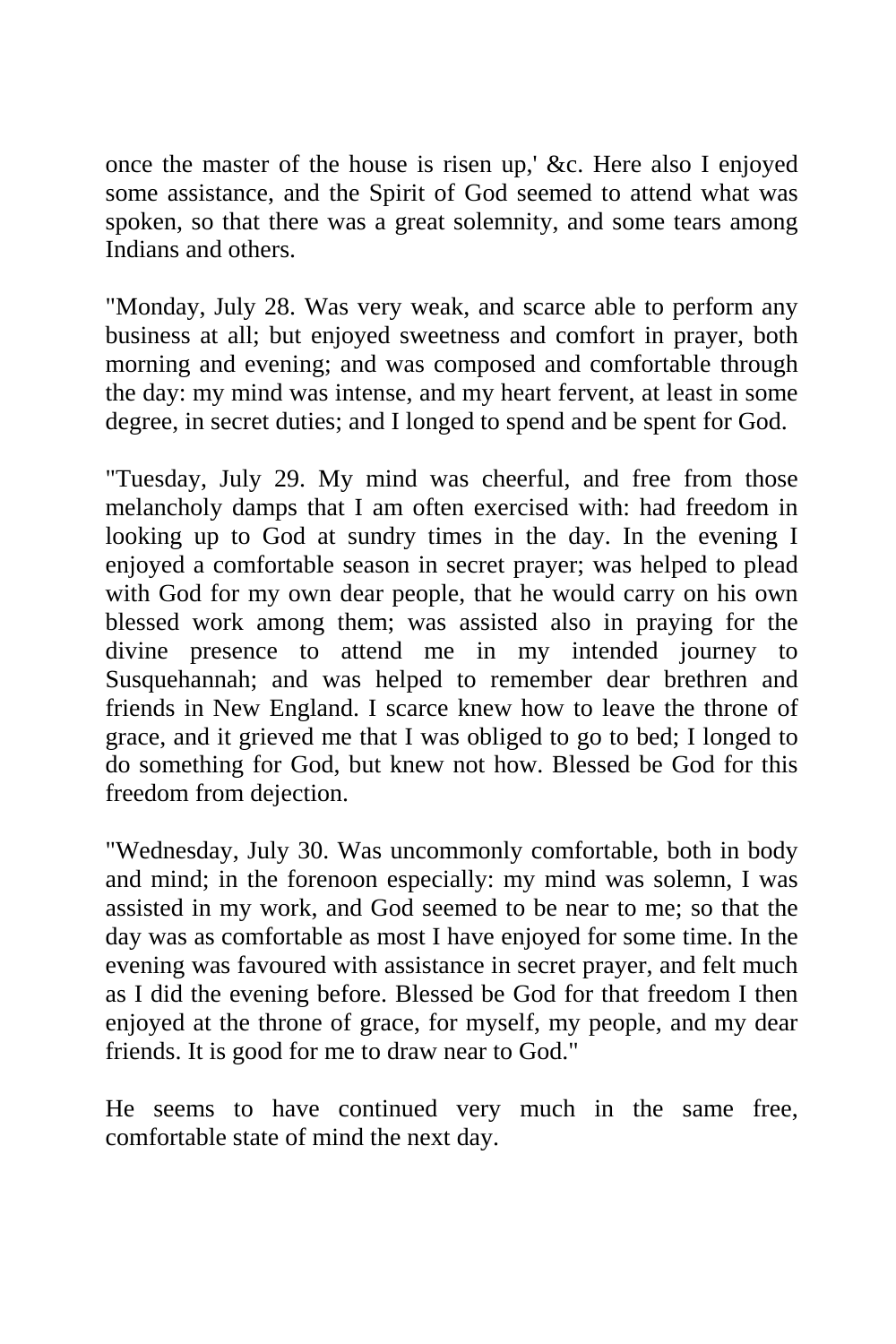"Friday, Aug. 1. In the evening enjoyed a sweet season in secret prayer; clouds of darkness and perplexing care were sweetly scattered, and nothing anxious remained. Oh, how serene was my mind at this season! how free from that distracting concern I have often felt! `Thy will be done,' was a petition sweet to my soul; and if God had bidden me choose for myself in any affair, I should have chosen rather to have referred the choice to him; for I saw he was infinitely wise, and could not do any thing amiss, as I was in danger of doing. Was assisted in prayer for my dear flock, that God would promote his own work among them, and that God would go with me in my intended journey to Susquehannah: was helped to remember dear friends in New England, and my dear brethren in the ministry. I found enough in the sweet duty of prayer to have engaged me to continue in it the whole night, would my bodily state have admitted of it. Oh, how sweet it is to be enabled heartily to say, Lord, not my will, but thine be done!

"Saturday, Aug. 2. Near night preached from Matt. xi. 29. `Take my yoke upon you,' &c. Was considerably helped; and the presence of God seemed to be somewhat remarkably in the assembly; divine truths made powerful impressions, both upon saints and sinners. Blessed be God for such a revival among us. In the evening was very weary, but found my spirits supported and refreshed.

"Lord's day, Aug. 3. Discoursed to my people, in the forenoon, from Col. iii. 4. and observed, that Christ is the believer's life. God helped me, and gave me his presence in this discourse; and it was a season of considerable power in the assembly. In the afternoon preached from Luke xix. 41, 42. `And when he was come near, he beheld the city,' &c. I enjoyed some assistance; though not so much as in the forenoon. In the evening I enjoyed freedom and sweetness in secret prayer; God enlarged my heart, freed me from melancholy damps, and gave me satisfaction in drawing near to himself. Oh that my soul could magnify the Lord, for these seasons of composure and resignation to his will!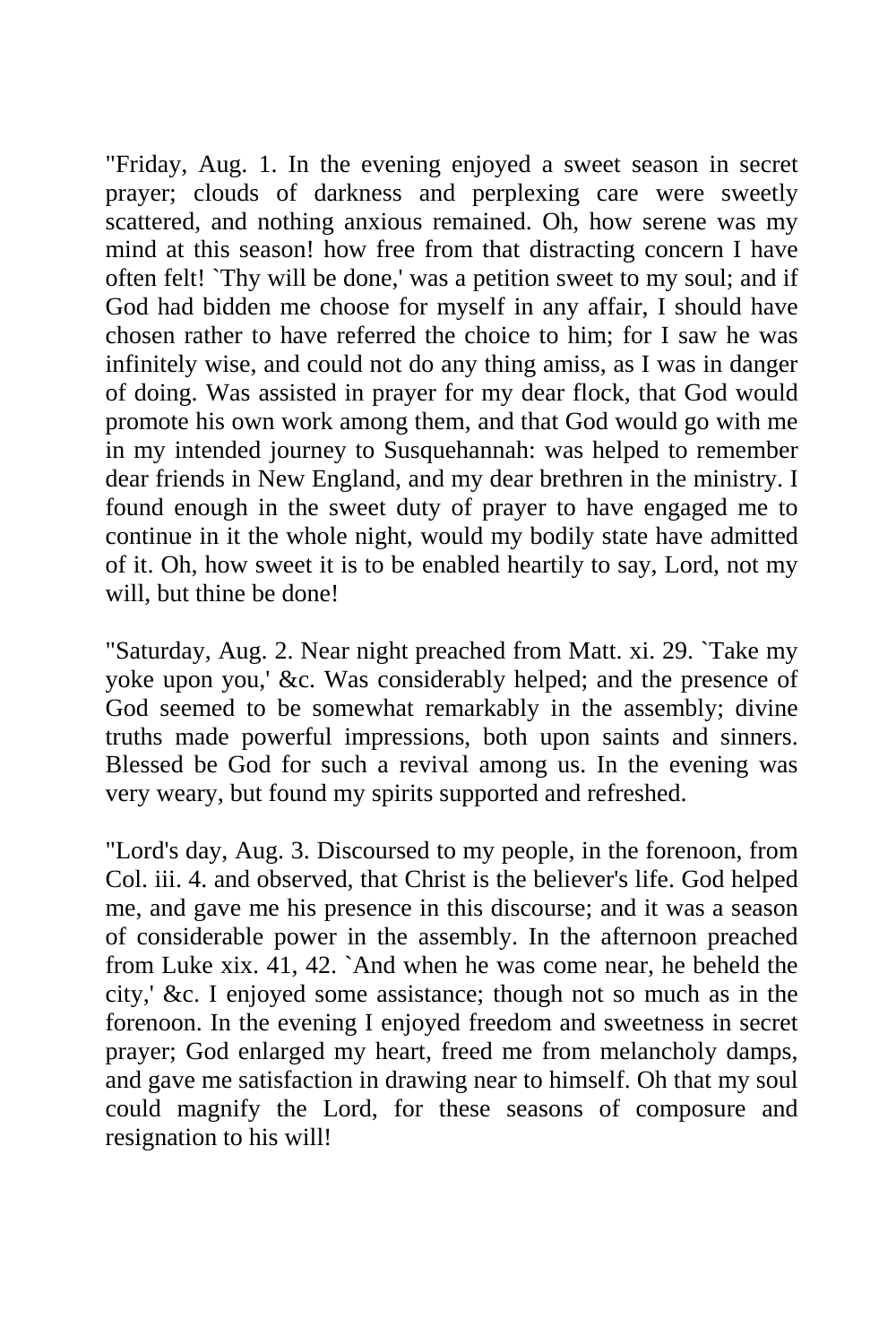"Monday, Aug. 4. Spent the day in writing; enjoyed much freedom and assistance in my work: was in a composed and comfortable frame most of the day; and in the evening enjoyed some sweetness in prayer. Blessed be God, my spirits were yet up, and I was free from sinking damps; as I have been in general ever since I came from Elizabeth-town last. Oh what a mercy is this!

"Tuesday, Aug. 5. Towards night preached at the funeral of one of my Christians, from Isa.

lvii. 2. `He shall enter into peace,' &c. I was oppressed with the nervous headache, and considerably dejected: however, had a little freedom some part of the time I was discoursing. Was extremely weary in the evening; but notwithstanding, enjoyed some liberty and cheerfulness of mind in prayer: and found the dejection that I feared, much removed, and my spirits considerably refreshed."

He continued in a very comfortable, cheerful frame of mind the next day, with his heart enlarged in the service of God.

"Thursday, Aug. 7. Rode to my house, where I spent the last winter, in order to bring some things I needed for my Susquehannah journey: was refreshed to see that place, which God so marvellously visited with the showers of his grace. Oh how amazing did the power of God often appear there! Bless the Lord, O my soul, and forget not all his benefits."

The next day he speaks of liberty, enlargement, and sweetness of mind in prayer and religious conversation.

"Saturday, Aug. 9. In the afternoon visited my people; set their affairs in order, as much as possible, and contrived for them the management of their worldly business; discoursed to them in a solemn manner, and concluded with prayer. Was composed and comfortable in the evening, and somewhat fervent in secret prayer; had some sense and view of the eternal world, and found a serenity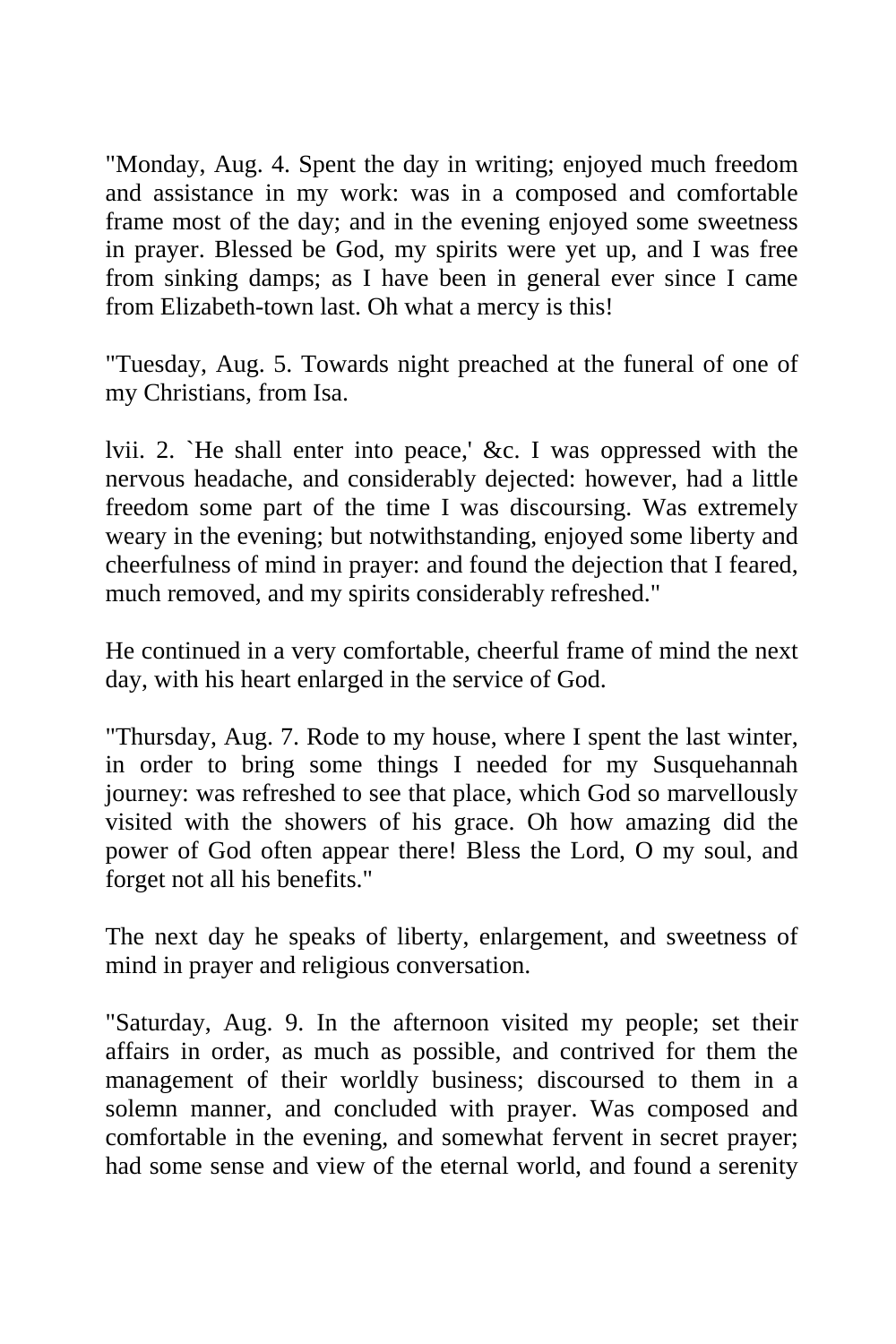of mind. Oh that I could magnify the Lord for any freedom he affords me in prayer!

"Lord's day, Aug. 10. Discoursed to my people, both parts of the day, from Acts iii. 19. `Repent ye, therefore,' &c. In discoursing of repentance in the forenoon, God helped me, so that my discourse was searching; some were in tears, both of the Indians and white people, and the word of God was attended with some power. In the intermission I was engaged in discoursing to some in order to their baptism; as well as with one who had then lately met with some comfort, after spiritual trouble and distress. In the afternoon was somewhat assisted again, though weak and weary. Afterwards baptized six persons; three adults, and three children. Was in a comfortable frame in the evening, and enjoyed some satisfaction in secret prayer. I scarce ever in my life felt myself so full of tenderness as this day.

"Monday, Aug. 11. Being about to set out on a journey to Susquehannah the next day, with leave of Providence, I spent some time this day in prayer with my people, that God would bless and succeed my intended journey; that he would send forth his blessed Spirit with his word, and set up his kingdom among the poor Indians in the wilderness. While I was opening and applying part of the 110th and 2d Psalms, the power of God seemed to descend on the assembly in some measure; and while I was making the first prayer, numbers were melted, and I found some affectionate enlargement of soul myself. Preached from Acts iv. 31. `And when they had prayed, the place was shaken,' &c. God helped me, and my interpreter also: there was a shaking and melting among us; and divers, I doubt not, were in some measure `filled with the Holy Ghost.' Afterwards Mr. Macknight prayed: I then opened the two last stanzas of the 72d Psalm; at which time God was present with us; especially while I insisted upon the promise of all nations blessing the great Redeemer. My soul was refreshed to think, that this day, this blessed glorious season, should surely come; and I trust, numbers of my dear people were also refreshed. Afterwards prayed; had some freedom, but was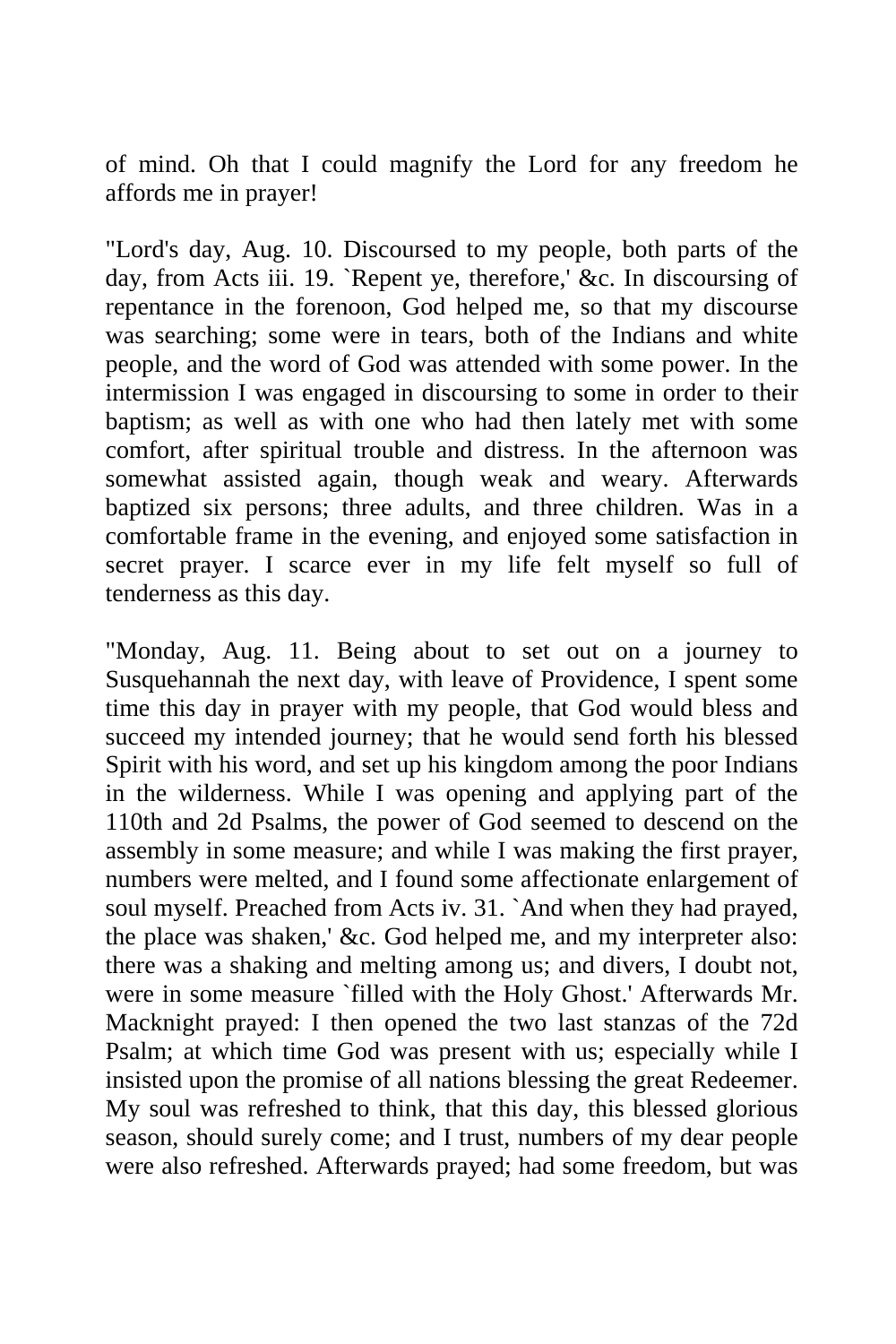almost spent: then walked out, and left my people to carry on religious exercises among themselves: they prayed repeatedly, and sung, while I rested and refreshed myself. Afterwards went to the meeting; prayed with and dismissed the assembly. Blessed be God, this has been a day of grace. There were many tears and affectionate sobs among us this day. In the evening my soul was refreshed in prayer: enjoyed liberty at the throne of grace, in praying for my people and friends, and the church of God in general. Bless the Lord, O my soul."

The next day he set out on his journey towards Susquehannah, and six of his Christian Indians with him, whom he had chosen out of his congregation, as those that he judged most fit to assist him in the business he was going upon. He took his way through Philadelphia; intending to go to Susquehannah river, far down, where it is settled by the white people, below the country inhabited by the Indians; and so to travel up the river to the Indian habitations. For although this was much farther about, yet hereby he avoided the huge mountains, and hideous wilderness, that must be crossed in the nearer way; which in time past he found to be extremely difficult and fatiguing. He rode this week as far as Charlestown, a place of that name about thirty miles westward of Philadelphia; where he arrived on Friday: and in his way hither was, for the most part, in a composed, comfortable state of mind.

"Saturday, Aug. 16. [At Charlestown] It being a day kept by the people of the place where I now was, as preparatory to the celebration of the Lord's supper, I tarried; heard Mr. Treat preach; and then preached myself. God gave me some good degree of freedom, and helped me to discourse with warmth, and application to the conscience. Afterwards I was refreshed in spirit, though much tired; and spent the evening agreeably, having some freedom in prayer, as well as Christian conversation.

"Lord's day, Aug. 17. Enjoyed liberty, composure, and satisfaction, in the secret duties of the morning: had my heart somewhat enlarged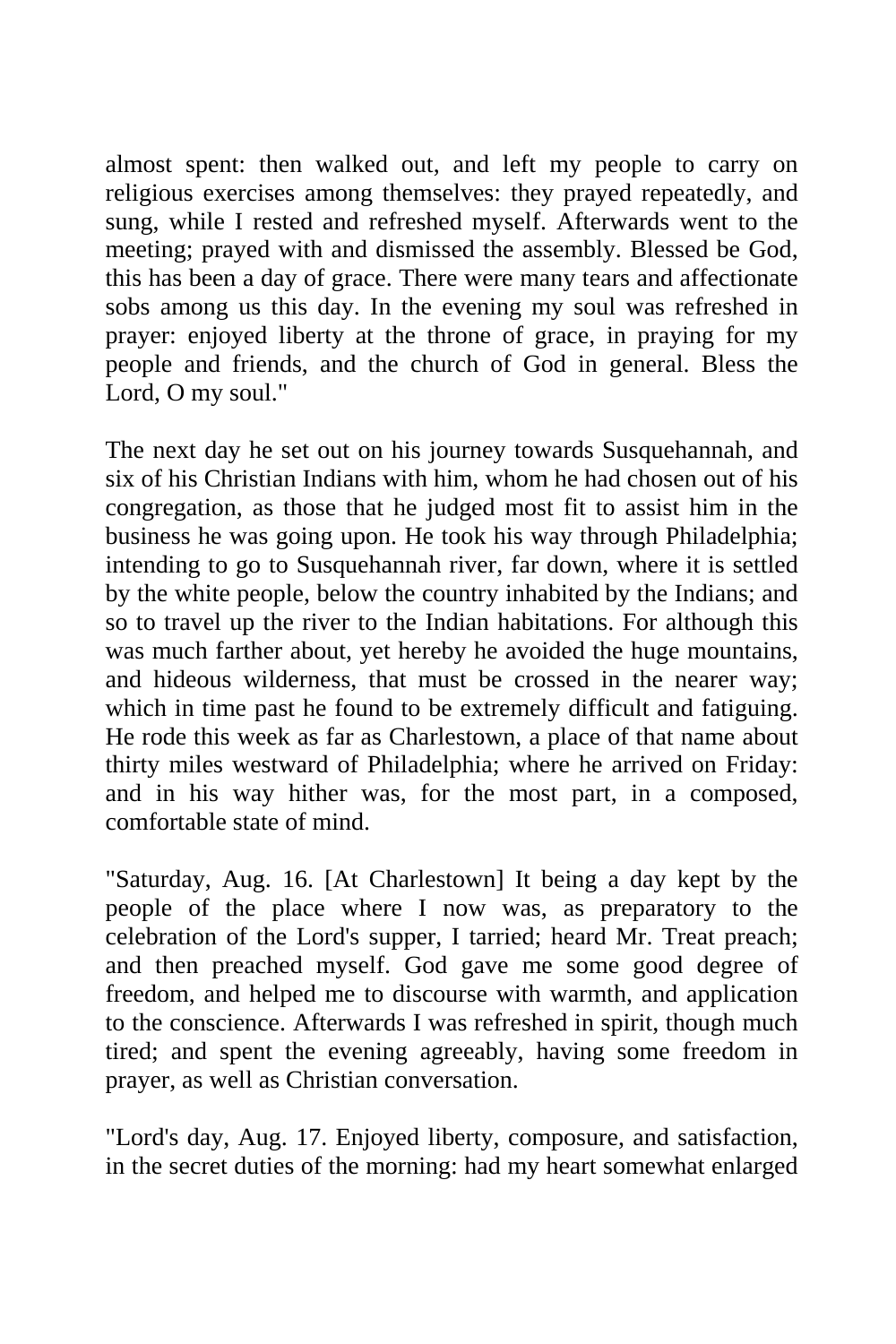in prayer for dear friends, as well as for myself. In the forenoon attended Mr. Treat's preaching, partook of the Lord's supper, five of my people also communicating in this holy ordinance: I enjoyed some enlargement and outgoing of soul in this season. In the afternoon preached from Ezek. xxxiii. 11. `Say unto them, As I live, saith the Lord God,' &c. Enjoyed not so much sensible assistance as the day before: however, was helped to some fervency in addressing immortal souls. Was somewhat confounded in the evening, because I thought I had done little or nothing for God; yet enjoyed some refreshment of spirit in Christian conversation and prayer. Spent the evening, till near midnight, in religious exercises; and found my bodily strength, which was much spent when I came from the public worship, something renewed before I went to bed.

"Monday, Aug. 18. Rode on my way towards Paxton, upon Susquehannah river. Felt my spirits sink, towards night, so that I had little comfort.

"Tuesday, Aug. 19. Rode forward still; and at night lodged by the side of Susquehannah. Was weak and disordered both this and the preceding day, and found my spirits considerably damped, meeting with none that I thought godly people.

"Wednesday, Aug. 20. Having lain in a cold sweat all night, I coughed much bloody matter this morning, and was under great disorder of body, and not a little melancholy; but what gave me some encouragement, was, I had a secret hope that I might speedily get a dismission from earth, and all its toils and sorrows. Rode this day to one Chambers', upon Susquehannah, and there lodged. Was much afflicted, in the evening, with an ungodly crew, drinking, swearing, &c. Oh, what a hell would it be, to be numbered with the ungodly! Enjoyed some agreeable conversation with a traveler, who seemed to have some relish of true religion.

"Thursday, Aug. 21. Rode up the river about fifteen miles, and there lodged, in a family that appeared quite destitute of God. Labored to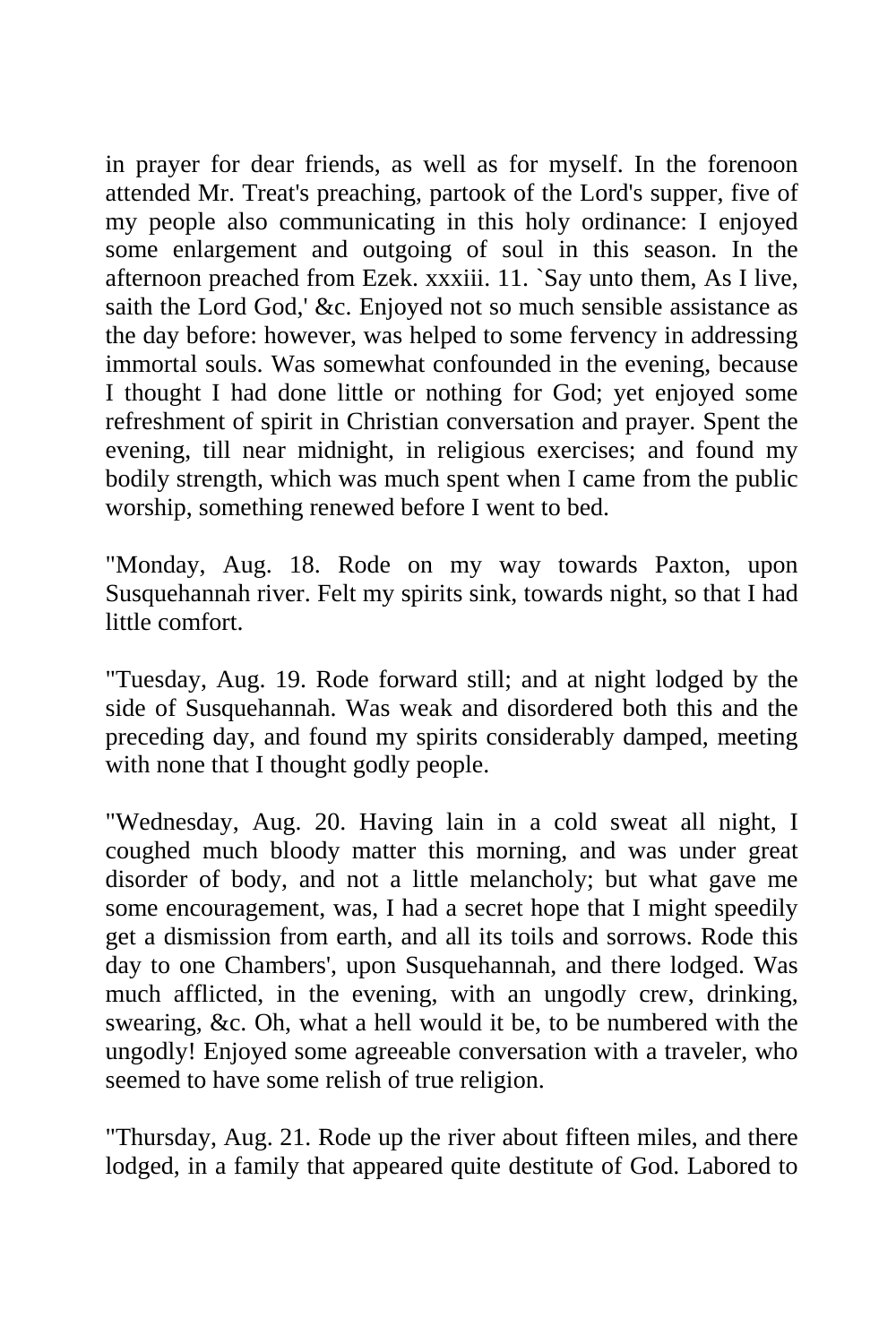discourse with the man about the life of religion, but found him very artful in evading such conversation. Oh, what a death it is to some to hear of the things of God! Was out of my element; but was not so dejected as at some times.

"Friday, Aug. 22. Continued my course up the river; my people now being with me, who before were parted from me; traveled above all the English settlements; at night lodged in the open woods; and slept with more comfort than while among an ungodly company of white people. Enjoyed some liberty in secret prayer this evening; and was helped to remember dear friends, as well as my dear flock, and the church of God in general.

"Saturday, Aug. 23. Arrived at the Indian town, called Shaumoking, near night. Was not so dejected as formerly; but yet somewhat exercised. Felt somewhat composed in the evening; enjoyed some freedom in leaving my all with God. Through the great goodness of God, I enjoyed some liberty of mind; and was not distressed with a despondency, as frequently heretofore.

"Lord's day, Aug. 24. Towards noon, visited some of the Delawares, and discoursed with them about Christianity. In the afternoon discoursed to the king, and others, upon divine things; who seemed to dispose to hear. Spent most of the day in these exercises. In the evening enjoyed some comfort and satisfaction; and especially had some sweetness in secret prayer. This duty was made so agreeable to me, that I loved to walk abroad and repeatedly engage in it. Oh, how comfortable is a little glimpse of God!

"Monday, Aug. 25. Spent most of the day in writing. Sent out my people that were with me, to talk with the Indians, and contract a friendship and familiarity with them, that I might have a better opportunity of treating with them about Christianity. Some good seemed to be done by their visit this day, divers appeared willing to hearken to Christianity. My spirits were a little refreshed this evening; and I found some liberty and satisfaction in prayer.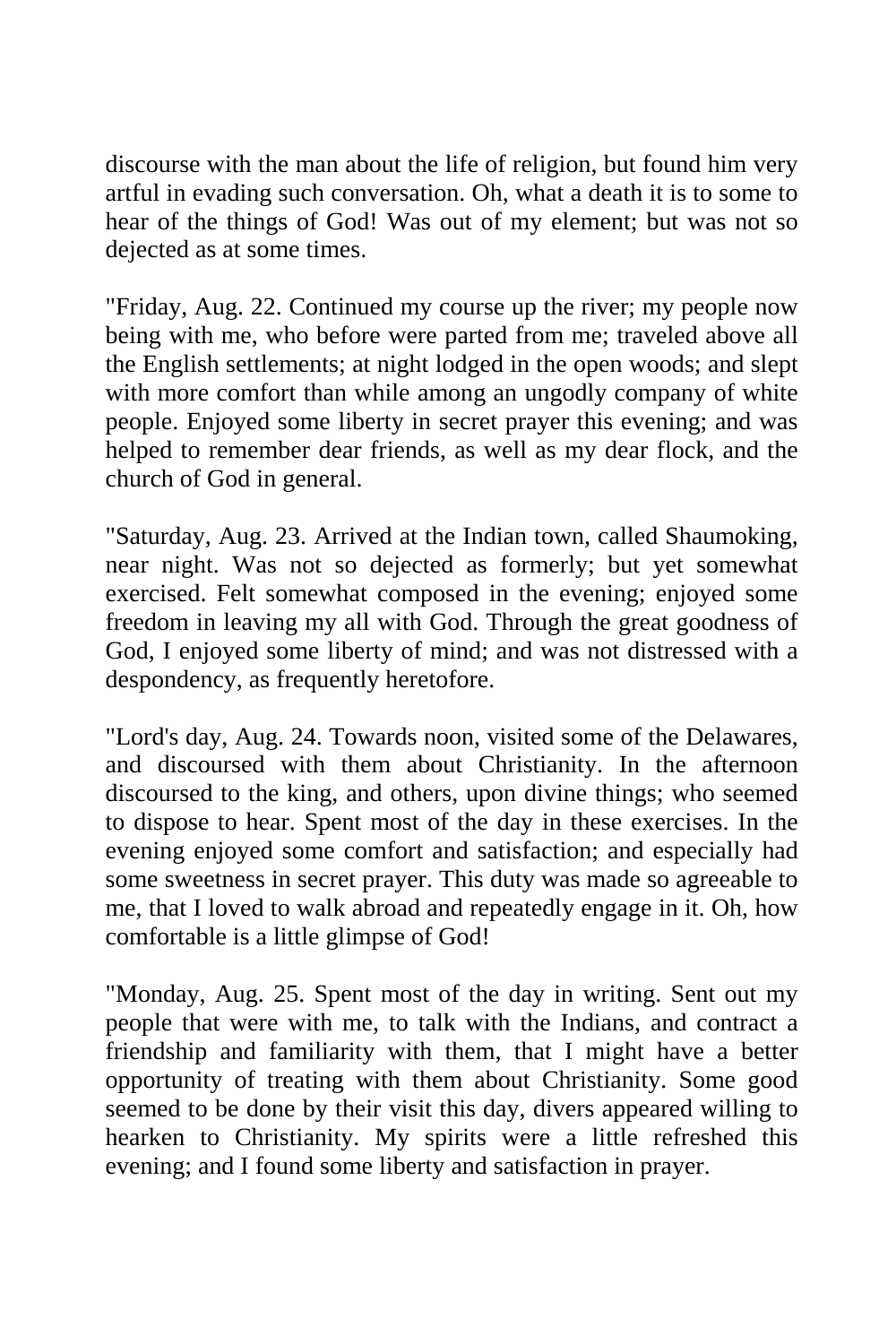"Tuesday, Aug. 26. About noon discoursed to a considerable number of Indians: God helped me, I am persuaded: I was enabled to speak with much plainness, and some warmth and power. The discourse had impression upon some, and made them appear very serious. I thought things now appeared as encouraging, as they did at Crossweeks. At the time of my first visit to those Indians, I was a little encouraged: I pressed things with all my might; and called out my people, who were then present, to give in their testimony for God; which they did. Towards night was refreshed; felt a heart to pray for the setting up of God's kingdom here; as well as for my dear congregation below, and my dear friends elsewhere.

"Wednesday, Aug. 27. There having been a thick smoke in the house where I lodged all night before, whereby I was almost choked, I was this morning distressed with pains in my head and neck, and could have no rest. In the morning the smoke was still the same; and a cold easterly storm gathering, I could neither live within doors nor without any long time together. I was pierced with the rawness of the air abroad, and in the house distressed with the smoke. I was this day very vapory, and lived in great distress, and had not health enough to do any thing to any purpose.

"Thursday, Aug. 28. In the forenoon I was under great concern of mind about my work. Was visited by some who desired to hear me preach; discoursed to them, in the afternoon, with some fervency, and labored to persuade them to turn to God. Was full of concern for the kingdom of Christ, and found some enlargement of soul in prayer, both in secret and in my family. Scarce ever saw more clearly, than this day, that it is God's work to convert souls, and especially poor heathens. I knew I could not touch them; I saw I could only speak to dry bones, but could give them no sense of what I said. My eyes were up to God for help: I could say, the work was his; and if done, the glory would be his.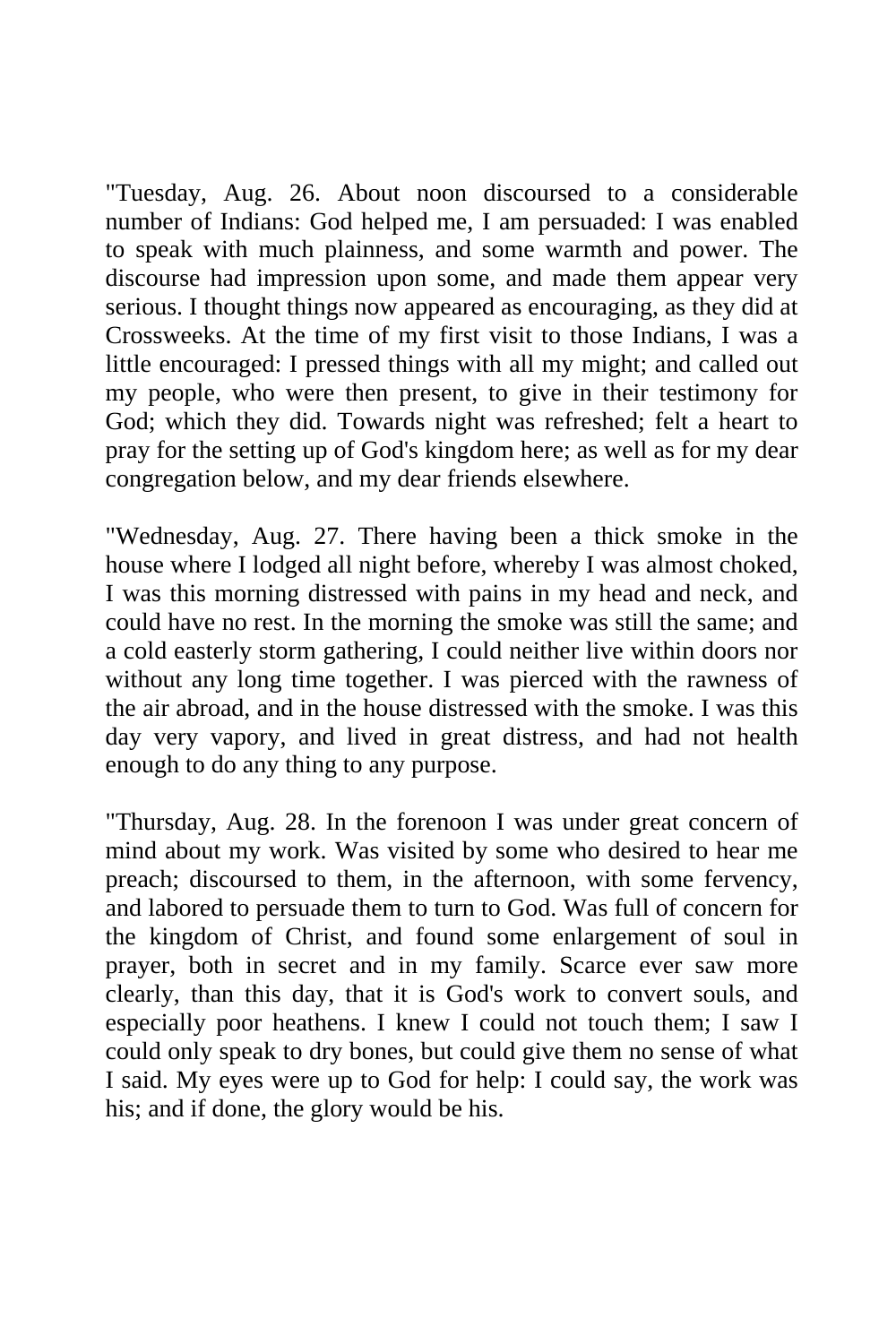"Friday, Aug. 29. Felt the same concern of mind as the day before. Enjoyed some freedom in prayer, and a satisfaction to leave all with God. Traveled to the Delawares, found few at home: felt poorly, but was able to spend some time alone in reading God's word and in prayer, and enjoyed some sweetness in these exercises. In the evening was assisted repeatedly in prayer, and found some comfort in coming to the throne of grace.

"Saturday, Aug. 30. Spent the forenoon in visiting a trader, that came down the river sick; who appeared as ignorant as any Indian. In the afternoon spent some time in writing, reading, and prayer.

"Lord's day, Aug. 31. Spent much time in the morning in secret duties: found a weight upon my spirits, and could not but cry to God with concern and engagement of soul. Spent some time also in reading and expounding God's word to my dear family, that was with me, as well as in singing and prayer with them. Afterwards, spake the word of God to some few of the Susquehannah Indians. In the afternoon felt very weak and feeble. Near night was something refreshed in mind, with some views of things relating to my great work. Oh, how heavy is my work, when faith cannot take hold of an almighty arm, for the performance of it! Many times have I been ready to sink in this case. Blessed be God, that I may repair to a full fountain.

"Monday, Sept. 1. Set out on a journey towards a place called The great island, about fifty miles distant from Shaumoking, in the north-western branch of Susquehannah. Traveled some part of the way, and at night lodged in the woods. Was exceeding feeble this day, and sweat much the night following.

"Tuesday, Sept. 2. Rode forward; but no faster than my people went on foot. Was very weak, on this as well as the preceding days. I was so feeble and faint, that I feared it would kill me to lie out in the open air; and some of our company being parted from us, so that we had now no axe with us, I had no way but to climb into a young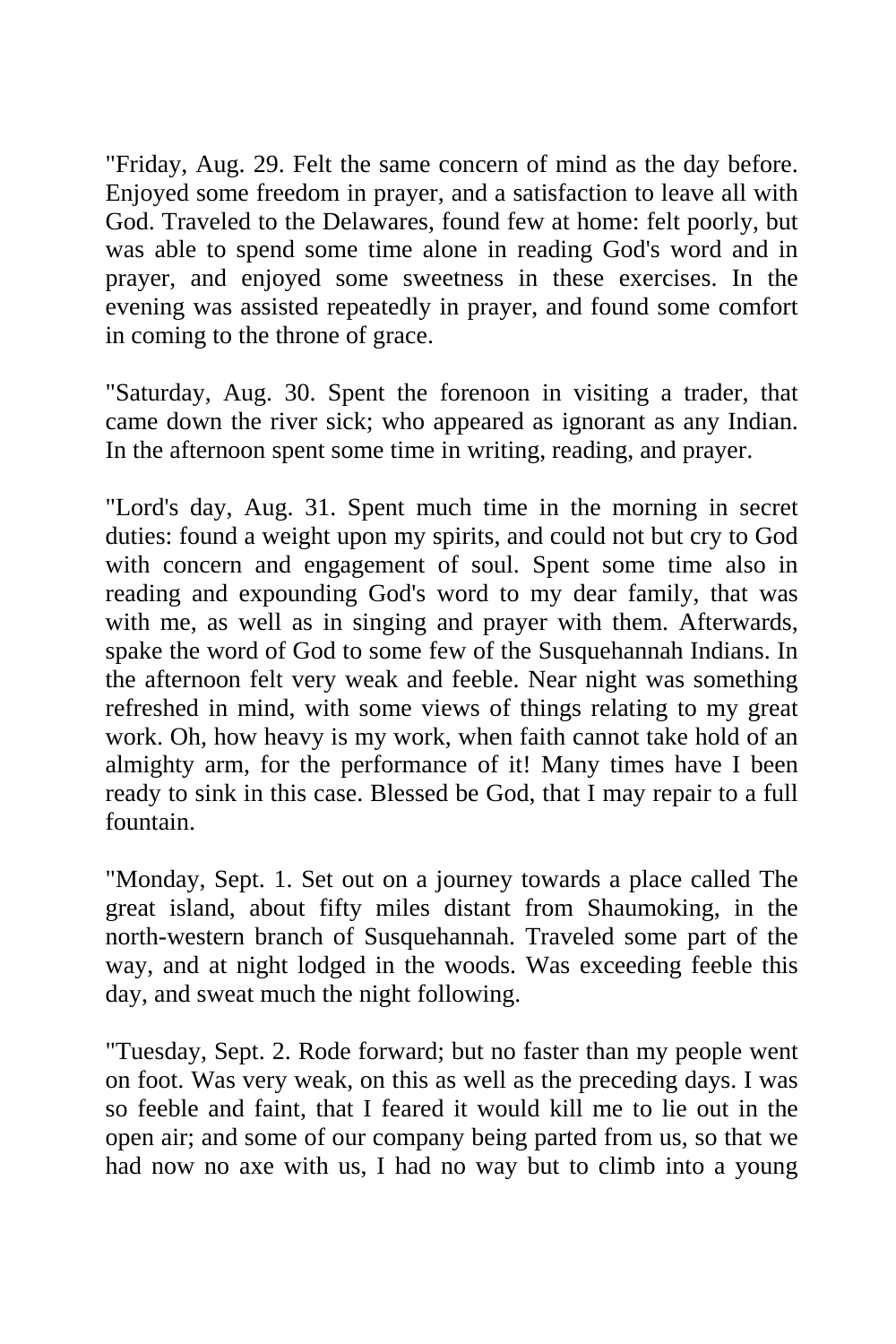pine-tree, and with my knife to lop the branches, and so made a shelter from the dew. But the evening being cloudy, and very likely for rain, I was still under fears of being extremely exposed: sweat much in the night, so that my linen was almost wringing wet all night. I scarce ever was more weak and weary than this evening, when I was able to sit up at all. This was a melancholy situation I was in; but I endeavoured to quiet myself with considerations of the possibility of my being in much worse circumstances, amongst enemies, &c.

"Wednesday, Sept. 3. Rode to the Delaware-town; found divers drinking and drunken. Discoursed with some of the Indians about Christianity; observed my interpreter much engaged and assisted in his work; some few persons seemed to hear with great earnestness and engagement of soul. About noon rode to a small town of Shauwaunoes, about eight miles distant; spent an hour or two there, and returned to the Delaware-town, and lodged there. Was scarce ever more confounded with a sense of my own unfruitfulness and unfitness for my work, than now. Oh, what a dead, heartless, barren, unprofitable wretch did I now see myself to be! My spirits were so low, and my bodily strength so wasted, that I could do nothing at all. At length, being much overdone, lay down on a buffalo-skin; but sweat much the whole night.

"Thursday, Sept. 4. Discoursed with the Indians, in the morning, about Christianity; my interpreter, afterwards, carrying on the discourse to a considerable length. Some few appeared welldisposed, and somewhat affected. Left this place, and returned towards Shaumoking; and at night lodged in the place where I lodged the Monday night before: was in very uncomfortable circumstances in the evening, my people being belated, and not coming to me till past ten at night; so that I had no fire to dress any victuals, or to keep me warm, or keep off wild beasts; and I was scarce ever more weak and worn out in all my life. However, I lay down and slept before my people came up, expecting nothing else but to spend the whole night alone, and without fire.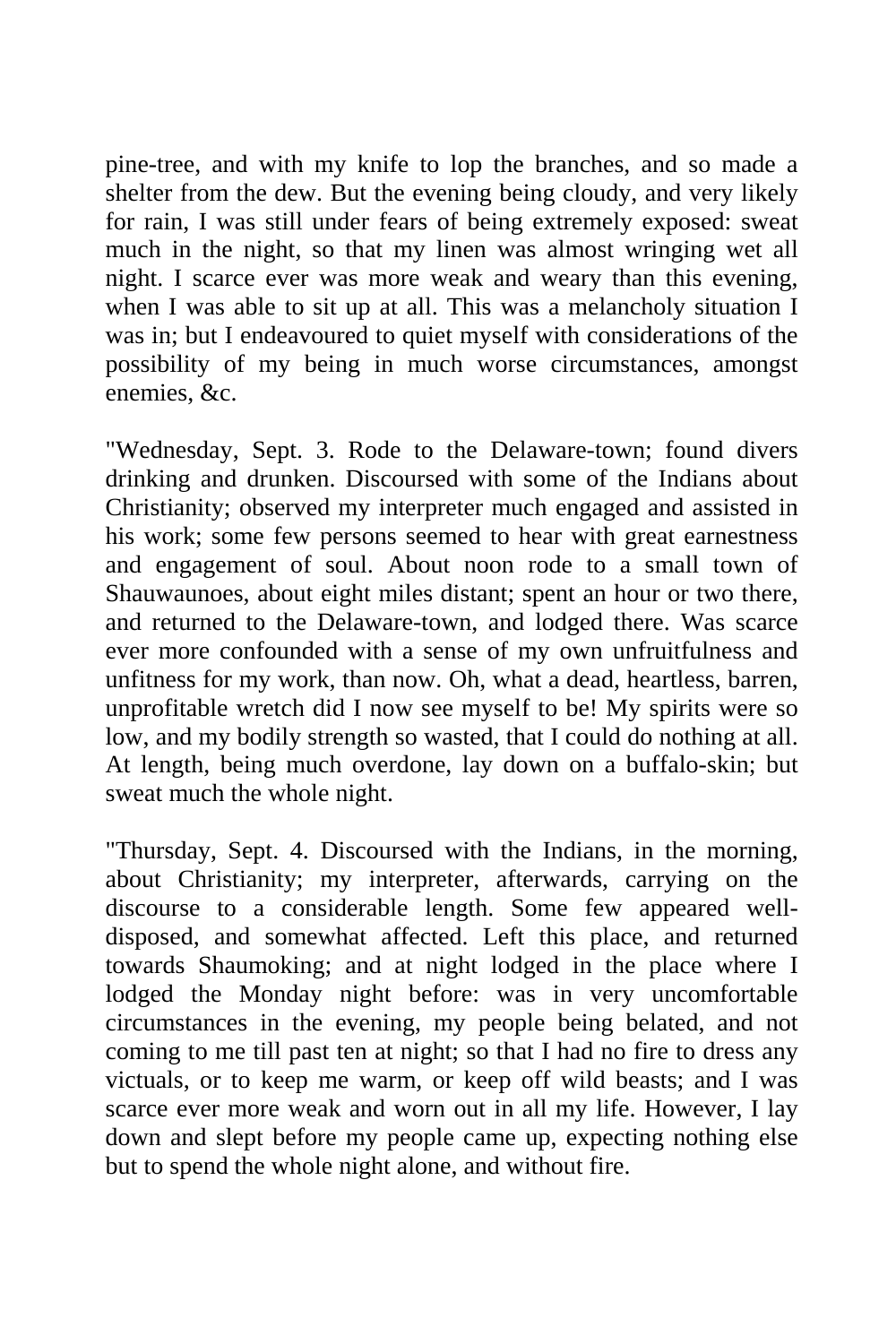"Friday, Sept. 5. Was exceeding weak, so that I could scarcely ride; it seemed sometimes as if I must fall off from my horse, and lie in the open woods: however, got to Shaumoking towards night: felt something of a spirit of thankfulness, that God had so far returned me: was refreshed to see one of my Christians, whom I left here in my late excursion.

"Saturday, Sept. 6. Spent the day in a very weak state; coughing and spitting blood, and having little appetite to any food I had with me: was able to do very little, except discourse a while of divine things to my own people, and to some few I met with. Had, by this time, very little life or heart to speak for God, through feebleness of body, and flatness of spirits. Was scarcely ever more ashamed and confounded in myself, than now. I was sensible, that there were numbers of God's people, who knew I was then out upon a design (or at least the pretence) of doing something for God, and in his cause, among the poor Indians; and they were ready to suppose, that I was fervent in spirit: but oh, the heartless frame of mind that I felt filled me with confusion! Oh (me thought) if God's people knew me, as God knows, they would not think so highly of my zeal and resolution for God, as perhaps now they do! I could not but desire they should see how heartless and irresolute I was, that they might be undeceived, and `not think of me above what they ought to think.' And yet I thought, if they saw the utmost of my flatness and unfaithfulness, the smallness of my courage and resolution for God, they would be ready to shut me out of their doors, as unworthy of the company or friendship of Christians.

"Lord's day, Sept. 7. Was much in the same weak state of body, and afflicted frame of mind, as in the preceding day: my soul was grieved, and mourned that I could do nothing for God. Read and expounded some part of God's word to my own dear family, and spent some time in prayer with them; discoursed also a little to the pagans: but spent the sabbath with a little comfort.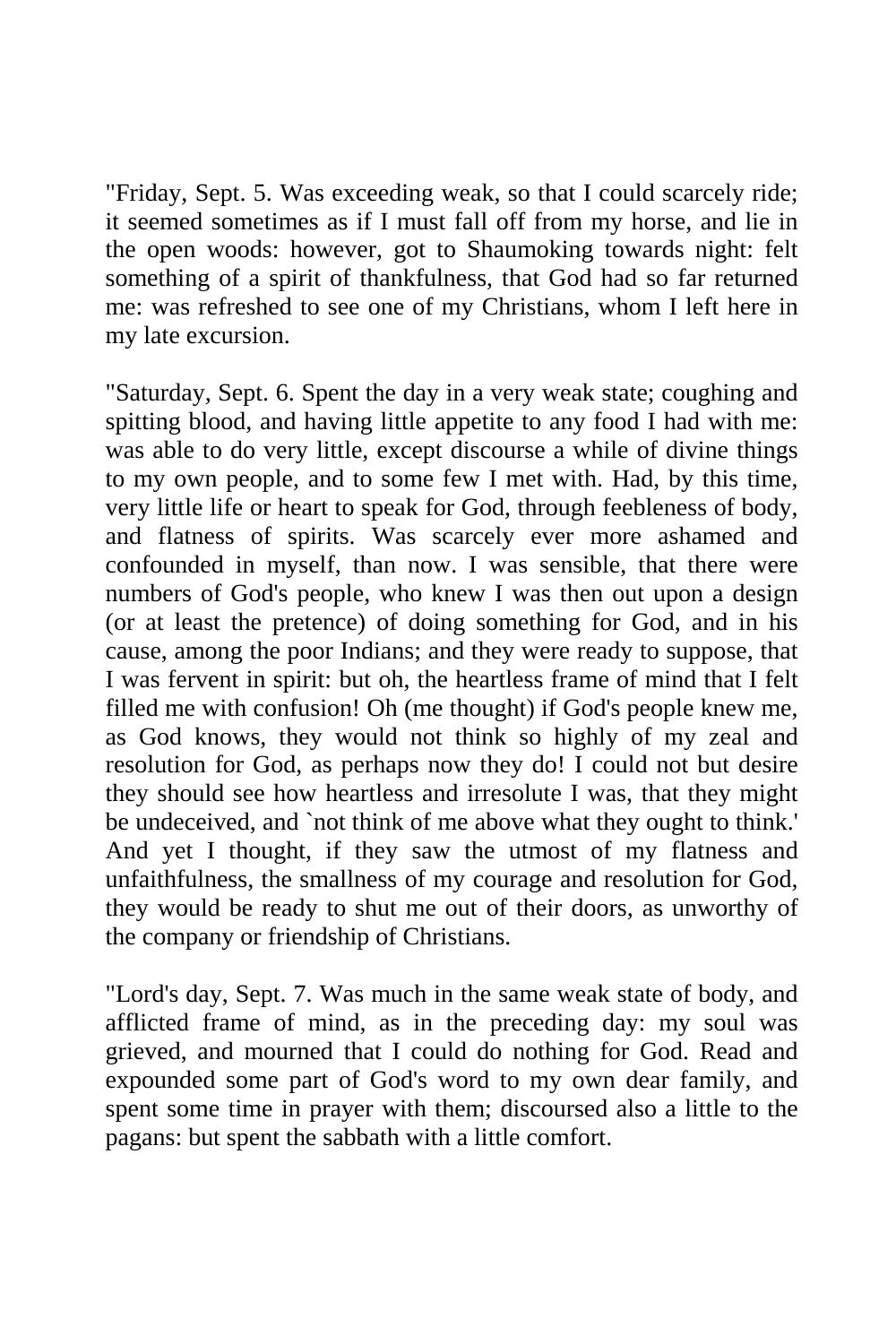"Monday, Sept. 8. Spent the forenoon among the Indians; in the afternoon left Shaumoking, and returned down the river a few miles. Had proposed to have tarried a considerable time longer among the Indians upon Susquehannah; but was hindered from pursuing my purpose by the sickness that prevailed there, the weakly circumstances of my own people that were with me, and especially my own extraordinary weakness, having been exercised with great nocturnal sweats, and a coughing up of blood, in almost the whole of the journey. I was a great part of the time so feeble and faint, that it seemed as though I never should be able to reach home; and at the same time very destitute of the comforts, and even necessaries, of life; at least, what was necessary for one in so weak a state. In this journey I sometimes was enabled to speak the word of God with some power, and divine truths made some impressions on divers that heard me; so that several, both men and women, old and young, seemed to cleave to us, and be well disposed towards Christianity; but others mocked and shouted, which damped those who before seemed friendly, at least some of them. Yet God, at times, was evidently present, assisting me, my interpreter, and other dear friends who were with me. God gave, sometimes, a good degree of freedom in prayer for the ingathering of souls there; and I could not but entertain a strong hope, that the journey should not be wholly fruitless. Whether the issue of it would be the setting up of Christ's kingdom there, or only the drawing of some few persons down to my congregation in New Jersey; or whether they were now only being prepared for some further attempts, that might be made among them, I did not determine: but I was persuaded the journey would not be lost. Blessed be God, that I had any encouragement and hope.

"Tuesday, Sept. 9. Rode down the river near thirty miles. Was extremely weak, much fatigued, and wet with a thunder-storm. Discoursed with some warmth and closeness to some poor ignorant souls, on the life and power of religion; what were, and what were not, the evidences of it. They seemed much astonished when they saw my Indians ask a blessing and give thanks at dinner; concluding that a very high evidence of grace in them: but were astonished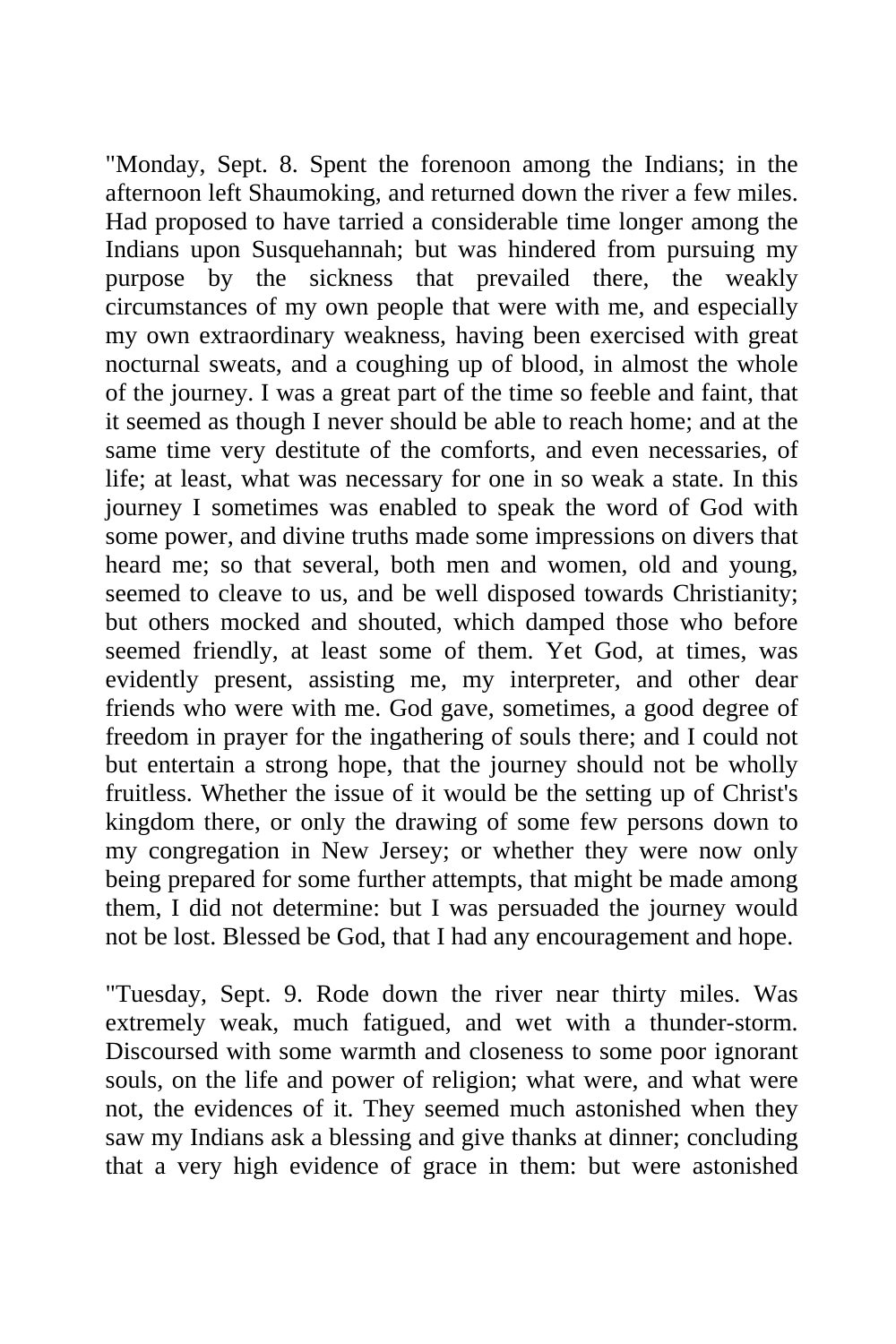when I insisted that neither that, nor yet secret prayer, was sure evidence of grace. Oh the ignorance of the world! How are some empty outward forms, that may all be entirely selfish, mistaken for true religion, infallible evidences of it! The Lord pity a deluded world!

"Wednesday, Sept. l0. Rode near twenty miles homeward. Was much solicited to preach, but was utterly unable, through bodily weakness. Was extremely overdone with the heat and showers this day, and coughed up a considerable quantity of blood.

"Thursday, Sept. 11. Rode homeward; but was very weak, and sometimes scarce able to ride. Had a very importunate invitation to preach at a meeting-house I came by, the people being then gathering; but could not, by reason of weakness. Was resigned and composed under my weakness; but was much exercised with concern for my companions in travel, whom I had left with much regret, some lame, and some sick.

"Friday, Sept. 12. Rode about fifty miles; and came just at night to a Christian friend's house, about twenty-five miles westward from Philadelphia. Was courteously received, and kindly entertained, and found myself much refreshed in the midst of my weakness and fatigues.

"Saturday, Sept. 13. Was still agreeably entertained with Christian friendship, and all things necessary for my weak circumstances. In the afternoon heard Mr. Treat preach; and was refreshed in conversation with him in the evening.

"Lord's day, Sept. 14. At the desire of Mr. Treat and the people, I preached both parts of the day (but short) from Luke xiv. 23. `And the Lord said unto the servant, go out,' &c. God gave me some freedom and warmth in my discourse; and, I trust, helped me in some measure to labor in singleness of heart. Was much tired in the evening, but was comforted with the most tender treatment I ever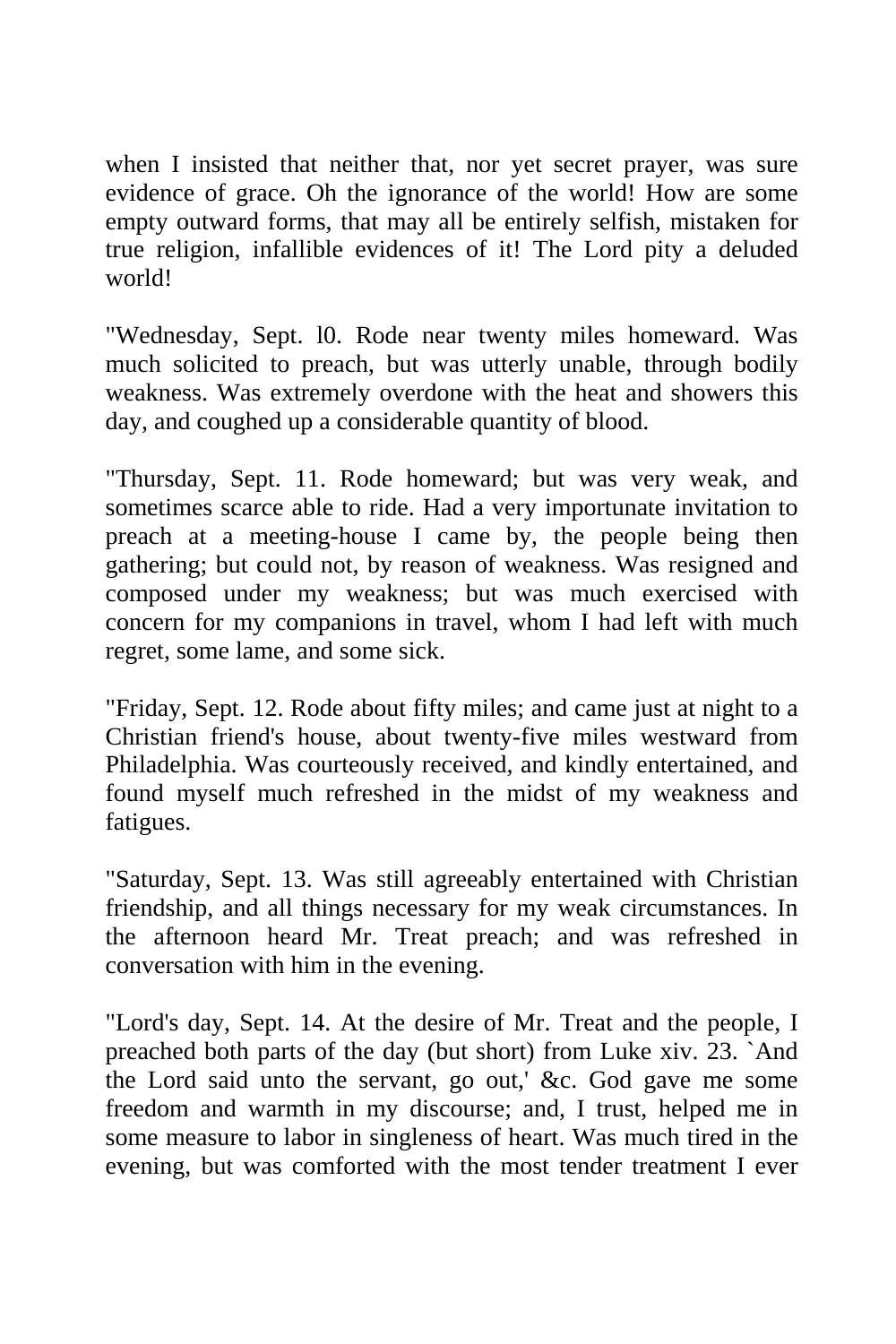met with in my life. My mind through the whole of this day was exceeding calm; and I could ask for nothing in prayer, with any encouragement of soul, but that `the will of God might be done.'

"Monday, Sept. 15. Spent the whole day in concert with Mr. Treat, in endeavours to compose a difference, subsisting between certain persons in the congregation where we now were; and there seemed to be a blessing on our endeavours. In the evening baptized a child: was in a calm, composed frame, and enjoyed, I trust, a spiritual sense of divine things, while administering the ordinance. Afterwards spent the time in religious conversation, till late in the night. This was indeed a pleasant, agreeable evening.

"Tuesday, Sept. 16. Continued still at my friend's house, about twenty-five miles westward of Philadelphia. Was very weak, unable to perform any business, and scarcely able to sit up.

"Wednesday, Sept. 17. Rode into Philadelphia. Still very weak, and my cough and spitting of blood continued. Enjoyed some agreeable conversation with friends, but wanted more spirituality.

"Thursday, Sept. 18. Went from Philadelphia to Mr. Treat's: was agreeably entertained on the road: and was in a sweet, composed frame, in the evening.

"Friday, Sept. 19. Rode from Mr. Treat's to Mr. Stockston's at Prince-town: was extremely weak, but kindly received and entertained. Spent the evening with some degree of satisfaction.

"Saturday, Sept. 20. Arrived among my own people, just at night: found them praying together; went in, and gave them some account of God's dealings with me and my companions in the journey; which seemed affecting to them. I then prayed with them, and thought the divine presence was amongst us; divers were melted into tears, and seemed to have a sense of divine things. Being very weak, I was obliged soon to repair to my lodgings, and felt much worn out in the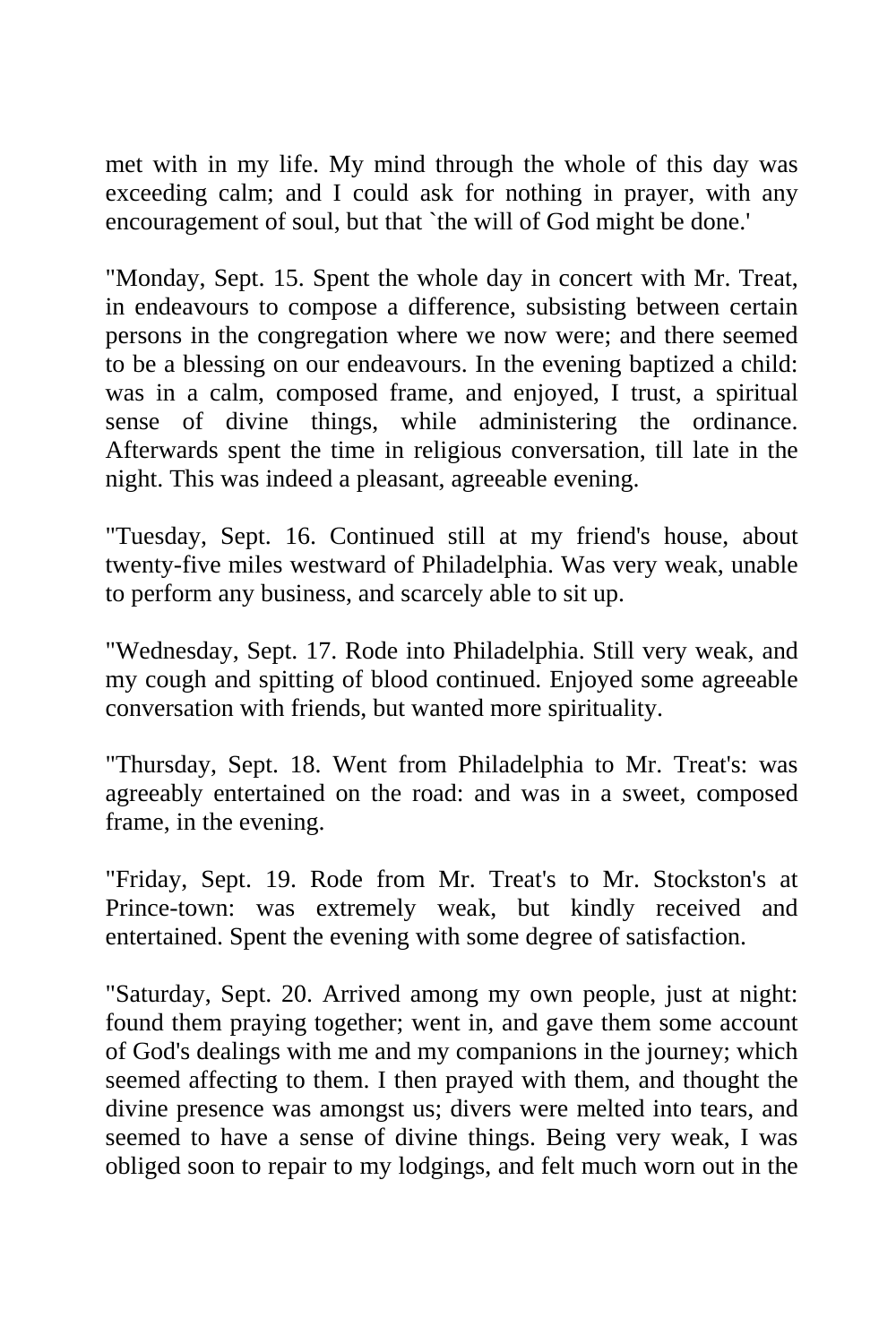evening. Thus God has carried me through the fatigues and perils of another journey to Susquehannah, and returned me again in safety, though under a great degree of bodily indisposition. Oh that my soul were truly thankful for renewed instances of mercy! Many hardships and distresses I endured in this journey; but the Lord supported me under them all."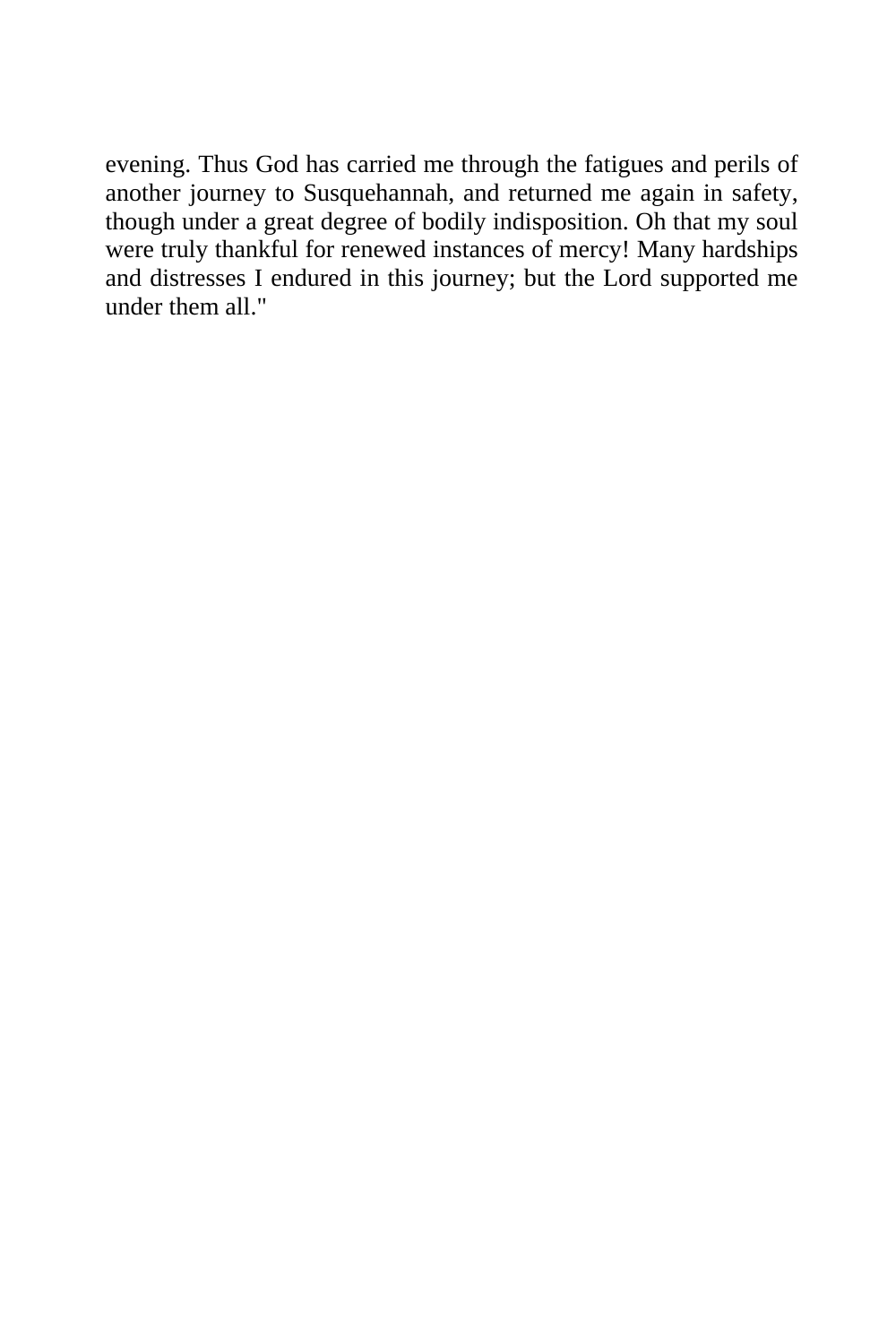## PART VIII**.**

AFTER HIS RETURN FROM HIS LAST JOURNEY TO SUSQUEHANNAH, UNTIL HIS DEATH.

Hitherto Mr. Brainerd had kept a constant diary, giving an account of what passed from day to day, with very little interruption: but henceforward his diary is very much interrupted by his illness; under which he was often brought so low, as either not to be capable of writing, or not well able to bear the burden of a care so constant, as was requisite, to recollect every evening what had passed in the day, and digest it, and set down an orderly account of it in writing. However, his diary was not wholly neglected; but he took care, from time to time, to take some notice in it of the most material things concerning himself and the state of his mind, even till within a few days of his death; as the reader will see afterwards. [50]

"Lord's day, Sept. 21, 1746. I was so weak I could not preach, nor pretend to ride over to my people in the forenoon. In the afternoon rode out; sat in my chair, and discoursed to my people from Rom. xiv. 7, 8. `For none of us liveth to himself,' &c. I was strengthened and helped in my discourse; and there appeared something agreeable in the assembly. I returned to my lodgings extremely tired; but thankful that I had been enabled to speak a word to my poor people I had been so long absent from. Was able to sleep very little this night, through weariness and pain. Oh, how blessed should I be, if the little I do were all done with right views! Oh that, `whether I live, I might live to the Lord,' &c.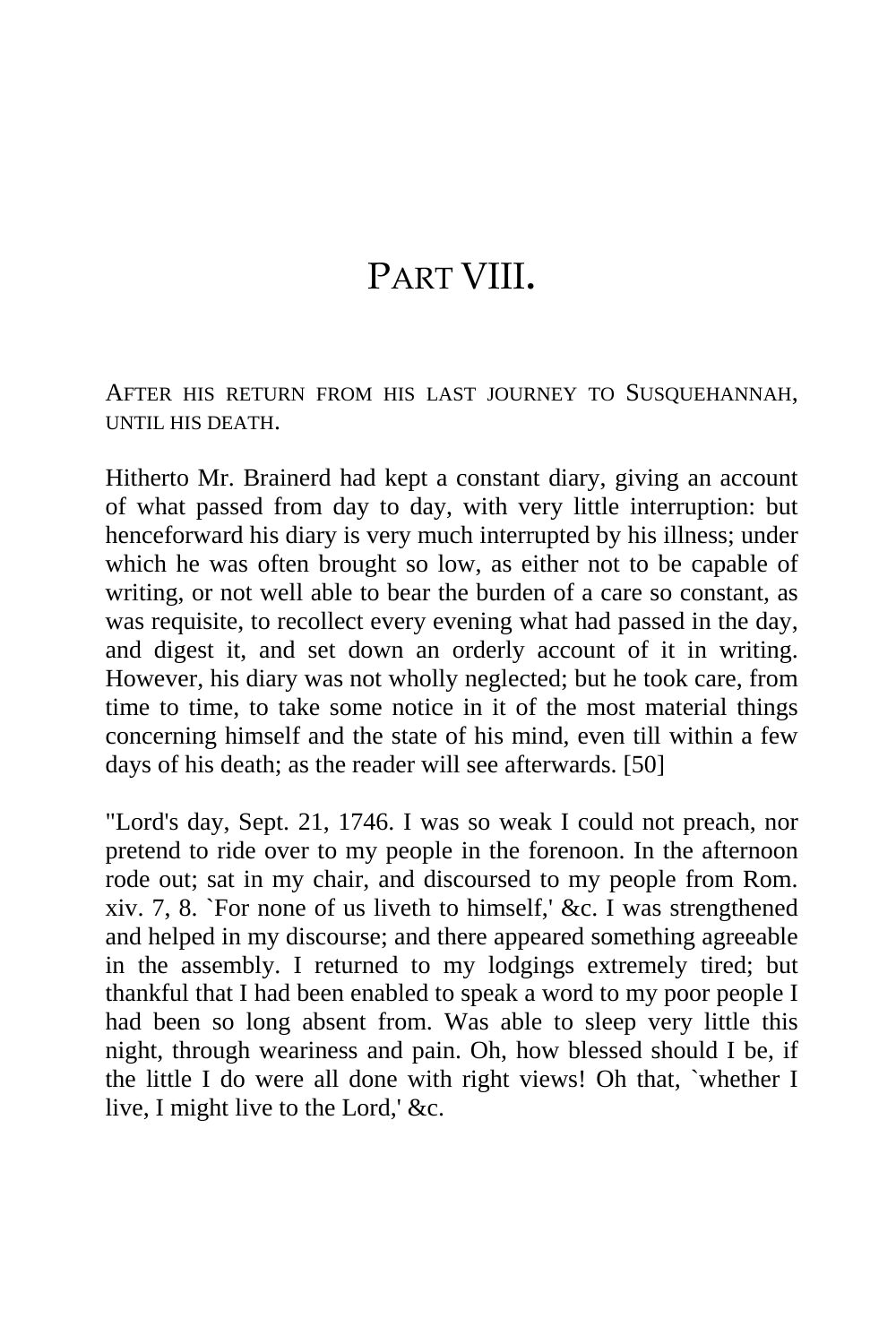"Saturday, Sept. 27. Spent this day, as well as the whole week past, under a great degree of bodily weakness, exercised with a violent cough, and a considerable fever. I had no appetite to any kind of food; and frequently brought up what I ate, as soon as it was down; and oftentimes had little rest in my bed by reason of pains in my breast and back. I was able, however, to ride over to my people about two miles every day, and take some care of those who were then at work upon a small house for me to reside in amongst the Indians. [51] I was sometimes scarce able to walk, and never able to sit up the whole day, through the week. Was calm and composed, and but little exercised with melancholy damps, as in former seasons of weakness. Whether I should ever recover or no, seemed very doubtful; but this was many times a comfort to me, that life and death did not depend upon my choice. I was pleased to think, that he who is infinitely wise, had the determination of this matter; and that I had no trouble to consider and weigh things upon all sides, in order to make the choice, whether I should live or die. Thus my time was consumed; I had little strength to pray, none to write or read, and scarce any to meditate: but through divine goodness, I could with great composure look death in the face, and frequently with sensible joy. Oh, how blessed it is, to be habitually prepared for death! The Lord grant that I may be actually ready also!

"Lord's day, Sept. 28. Rode to my people; and, though under much weakness, attempted to preach from 2 Cor. xiii. 5. `Examine yourselves,' &c. Discoursed about half an hour; at which season divine power seemed to attend the word: but being extremely weak, I was obliged to desist: and after a turn of faintness, with much difficulty rode to my lodgings; where betaking myself to my bed, I lay in a burning fever, and almost delirious, for several hours; till towards morning my fever went off with a violent sweat. I have often been feverish, and unable to rest quietly after preaching; but this was the most severe, distressing turn that ever preaching brought upon me. Yet I felt perfectly at rest in my own mind, because I had made my utmost attempts to speak for God, and knew I could do no more.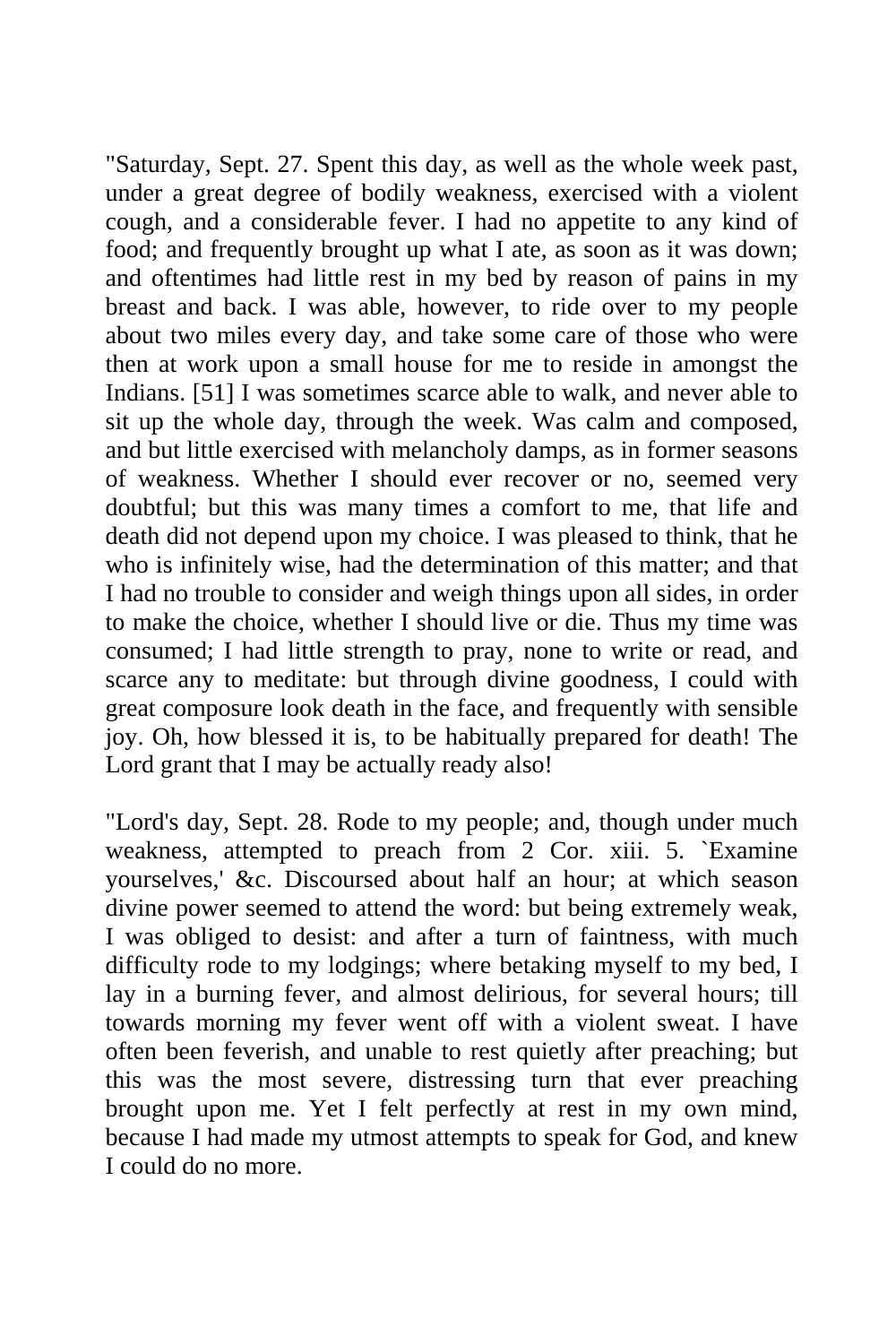"Tuesday, Sept. 30. Yesterday, and to-day, was in the same weak state, or rather weaker than in days past; was scarce able to sit up half the day. Was in a composed frame of mind, remarkably free from dejection and melancholy damps; as God has been pleased, in a great measure, to deliver me from these unhappy glooms, in the general course of my present weakness hitherto, and also from a peevish, forward spirit. And oh how great a mercy is this! Oh that I might always be perfectly quiet in seasons of greatest weakness, although nature should sink and fail! Oh that I may always be able with utmost sincerity to say `Lord, not my will, but thine be done!' This, through grace, I can say at present, with regard to life or death, `The Lord do with me as seems good in his sight;' that whether I live or die, I may glorify him, who is `worthy to receive blessing, and honour, and dominion for ever. Amen.'

"Saturday, Oct. 4. Spent the former part of this week under a great degree of infirmity and disorder, as I had done several weeks before: was able, however, to ride a little every day, although unable to sit up half the day, till Thursday. Took some care daily of some persons at work upon my house. On Friday afternoon found myself wonderfully revived and strengthened; and having some time before given notice to my people, and those of them at the Forks of Delaware in particular, that I designed, with leave of Providence, to administer the sacrament of the Lord's supper upon the first sabbath in October, the sabbath now approaching, on Friday afternoon I preached, preparatory to the sacrament, from 2 Cor. xiii. 5. finishing what I had proposed to offer upon the subject the sabbath before. The sermon was blessed of God to the stirring up religious affection, and a spirit of devotion, in the people of God; and to the greatly affecting one who had backslidden from God, which caused him to judge and condemn himself. I was surprisingly strengthened in my work while I was speaking: but was obliged immediately after to repair to bed, being now removed into my own house among the Indians; which gave me such speedy relief and refreshment, as I could not well have lived without. Spent some time on Friday night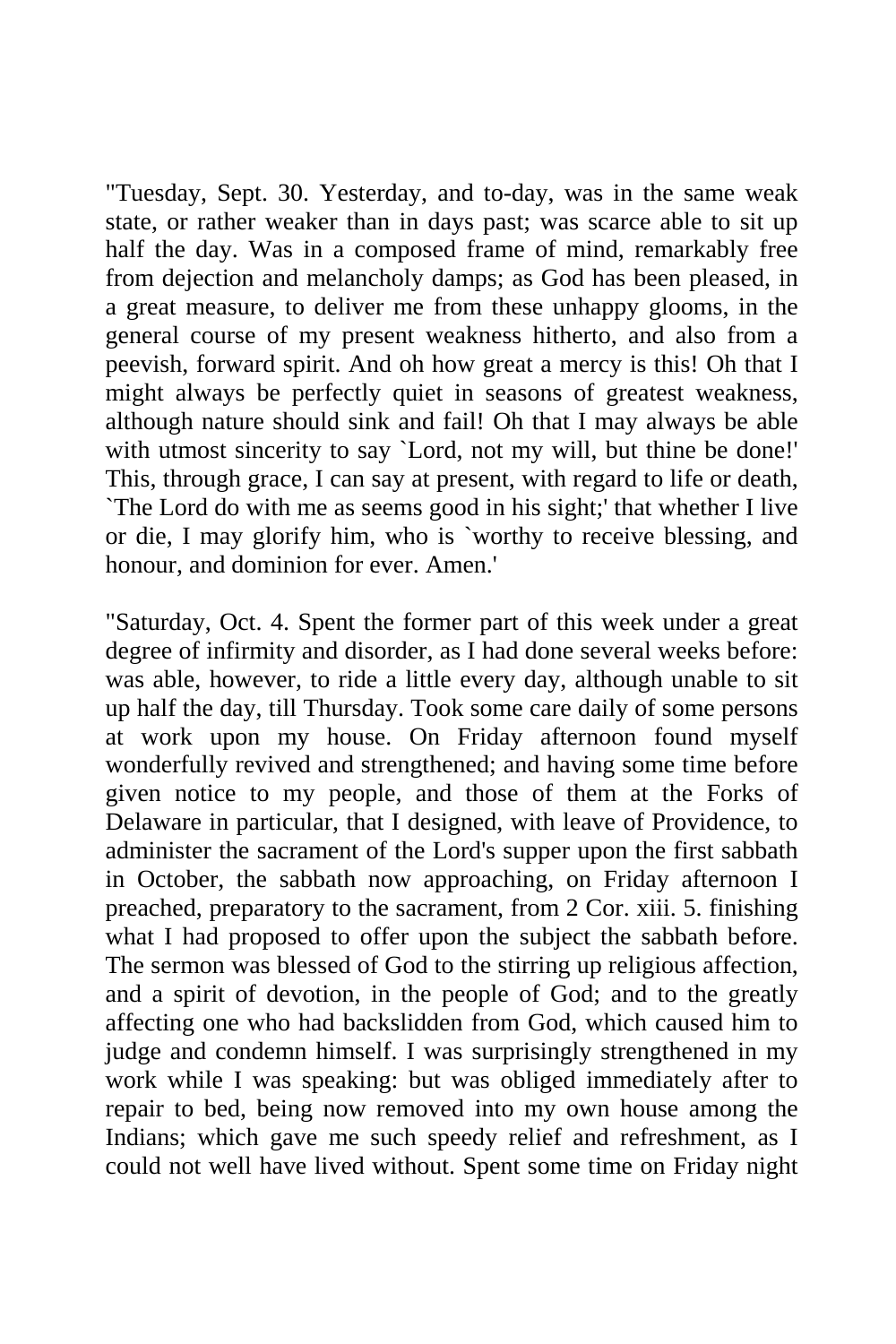in conversing with my people about divine things, as I lay upon my bed; and found my soul refreshed, though my body was weak. This being Saturday, I discoursed particularly with divers of the communicants; and this afternoon preached from Zech. xii. 10. `And I will pour on the house of David,' &c. There seemed to be a tender melting, and hearty mourning for sin, in numbers in the congregation. My soul was in a comfortable frame, and I enjoyed freedom and assistance in public service; was myself, as well as most of the congregation, much affected with the humble confession and apparent broken-heartedness of the forementioned backslider; and could not but rejoice, that God had given him such a sense of his sin and unworthiness. Was extremely tired in the evening; but lay on my bed, and discoursed to my people.

"Lord's day, Oct. 5. Was still very weak; and in the morning considerably afraid I should not be able to go through the work of the day; having much to do, both in private and public. Discoursed before the administration of the sacrament, from John 1. 29. `Behold the Lamb of God, that taketh away the sin of the world.' Where I considered, I. In what respects Christ is called the Lamb of God: and observed that he is so called, (1.) From the purity and innocency of his nature. (2.) From his meekness and patience under sufferings. (3.) From his being that atonement, which was pointed out in the sacrifice of lambs, and in particular by the paschal lamb. II. Considered how and in what sense he `takes away the sin of the world:' and observed, that the means and manner, in and by which he takes away the sins of men, was his `giving himself for them,' doing and suffering in their room and stead, &c. And he is said to take away the sin of the world, not because all the world shall actually be redeemed from sin by him; but because, (1.) He has done and suffered sufficient to answer for the sins of the world, and so to redeem all mankind. (2.) He actually does take away the sins of the elect world. And, III. Considered how we are to behold him, in order to have our sins taken away. (1.) Not with our bodily eyes. Nor, (2.) By imagining him on the cross, &c. But by a spiritual view of his glory and goodness, engaging the soul to rely on him,  $&c$ . The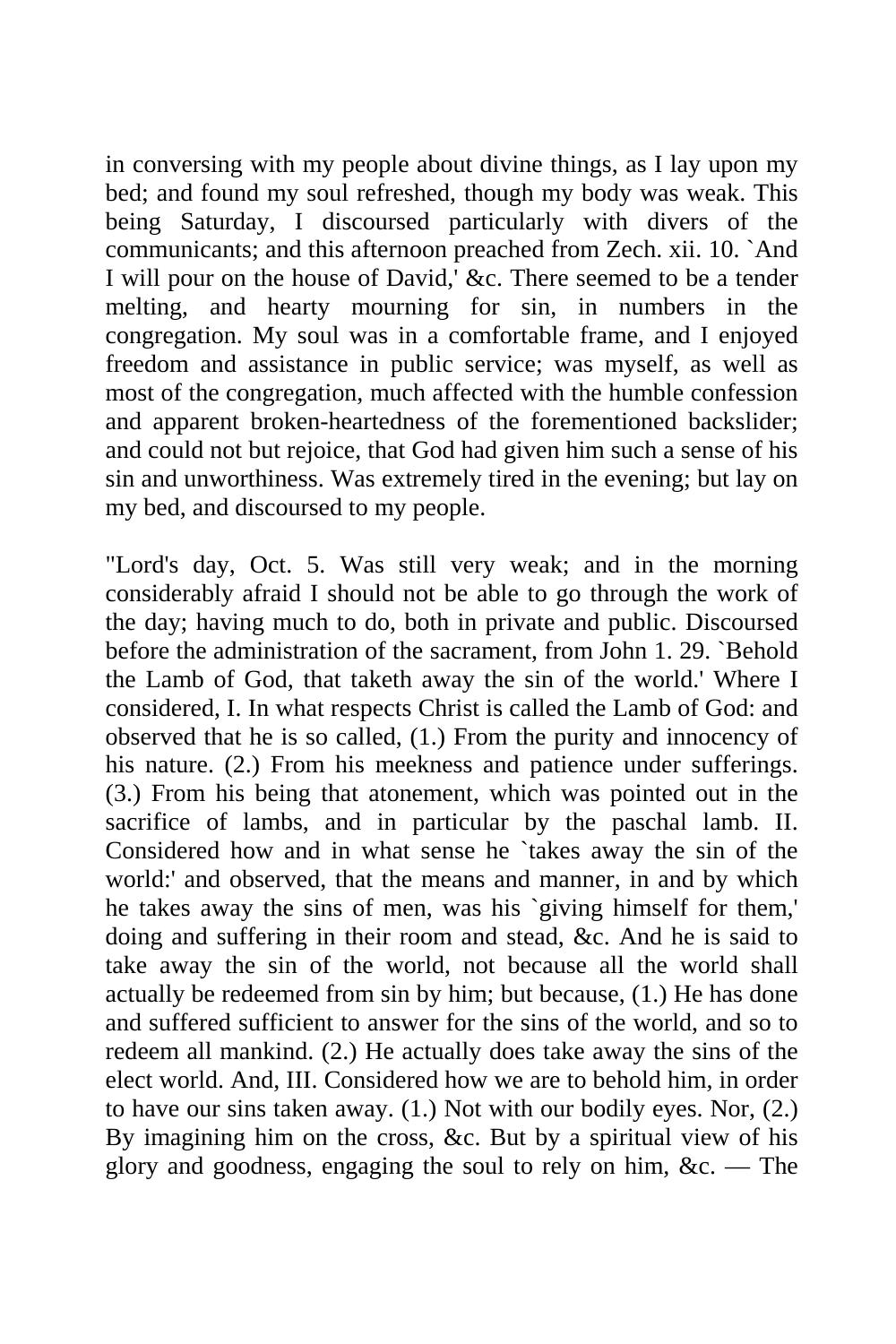divine presence attended this discourse; and the assembly was considerably melted with divine truths. After sermon baptized two persons. Then administered the Lord's supper to near forty communicants of the Indians, besides divers dear Christians of the white people. It seemed to be a season of divine power and grace; and numbers seemed to rejoice in God. Oh, the sweet union and harmony then appearing among the religious people! My soul was refreshed, and my religious friends, of the white people, with me. After the sacrament, could scarcely get home, though it was not more than twenty roods; but was supported and led by my friends, and laid on my bed; where I lay in pain till some time in the evening; and then was able to sit up and discourse with friends. Oh, how was this day spent in prayers and praises among my dear people! One might hear them, all the morning, before pubic worship, and in the evening, till near midnight, praying and singing praises to God, in one or other of their houses. My soul was refreshed, though my body was weak."

This week, in two days, though in a very low state, he went to Elizabeth-town, to attend the meeting of the Synod there: but was disappointed by its removal to New York. He continued in a very composed, comfortable frame of mind.

"Saturday, Oct. 11. Towards night was seized with an ague, which was followed with a hard fever, and considerable pain: was treated with great kindness, and was ashamed to see so much concern about so unworthy a creature, as I knew myself to be. Was in a comfortable frame of mind, wholly submissive, with regard to life or death. It was indeed a peculiar satisfaction to me, to think, that it was not my concern or business to determine whether I should live or die. I likewise felt peculiarly satisfied, while under this uncommon degree of disorder; being now fully convinced of my being really weak, and unable to perform my work. Whereas at other times my mind was perplexed with fears, that I was a misimprover of time, by conceiting I was sick, when I was not in reality so. Oh, how precious is time! And how guilty it makes me feel, when I think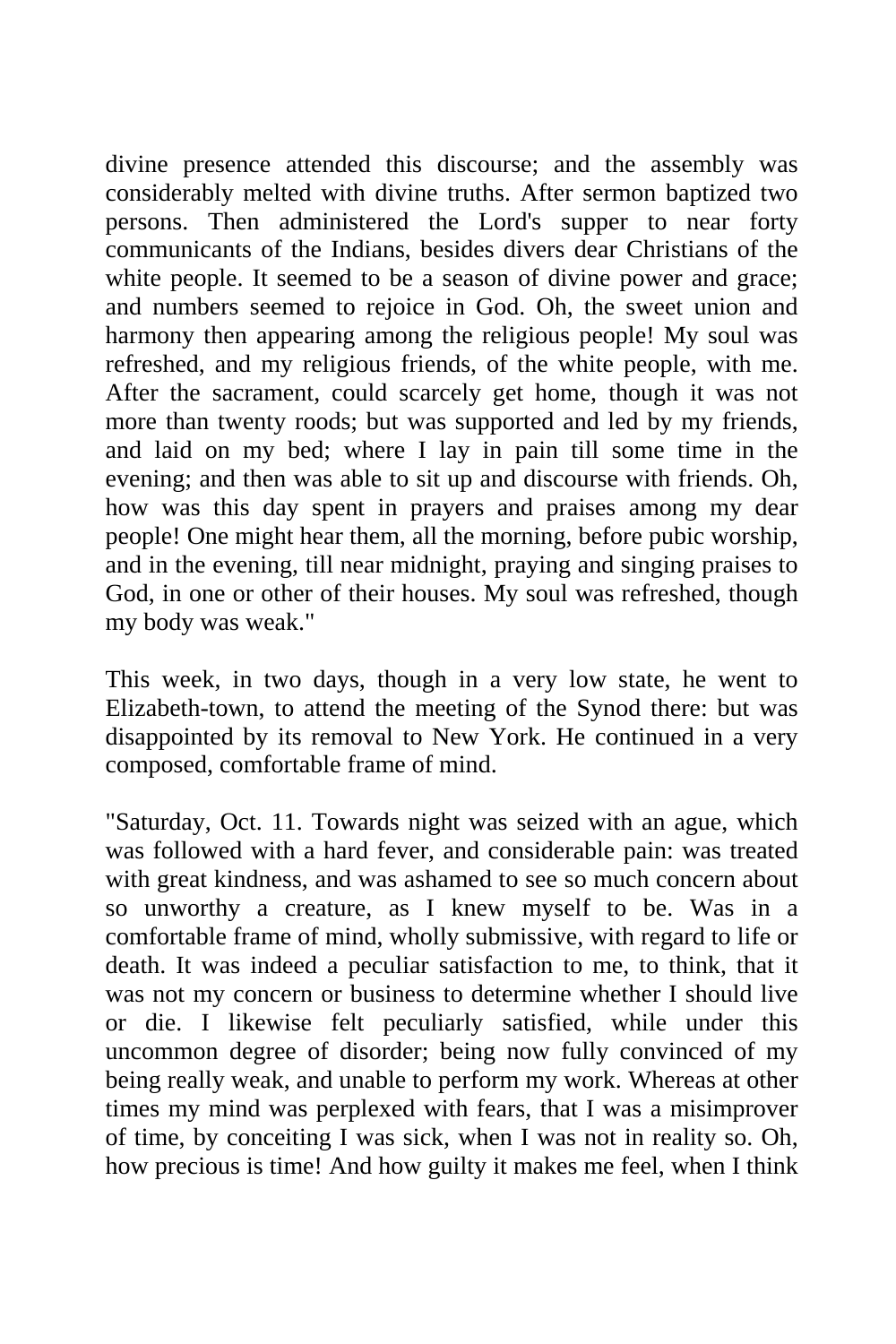I have trifled away and misimproved it, or neglected to fill up each part of it with duty, to the utmost of my ability and capacity!

"Lord's day, Oct. 12. Was scarce able to sit up in the forenoon: in the afternoon attended public worship, and was in a composed, comfortable frame.

"Lord's day, Oct. 19. Was scarcely able to do any thing at all in the week past, except that on Thursday I rode out about four miles; at which time I took cold. As I was able to do little or nothing, so I enjoyed not much spirituality, or lively religious affection; though at some times I longed much to be more fruitful and full of heavenly affection; and was grieved to see the hours slide away, while I could do nothing for God. — Was able this week to attend public worship. Was composed and comfortable, willing either to die or live; but found it hard to be reconciled to the thoughts of living useless. Oh that I might never live to be a burden to God's creation; but that I might be allowed to repair home, when my sojourning work is done!"

This week he went back to his Indians at Cranberry, to take some care of their spiritual and temporal concerns; and was much spent with riding; though he rode but a little way in a day.

"Thursday, Oct. 23. Went to my own house, and set things in order. Was very weak, and somewhat melancholy: labored to do something, but had no strength; and was forced to lie down on my bed, very solitary.

"Friday, Oct. 24. Spent the day in overseeing and directing my people about mending their fence, and securing their wheat. Found that all their concerns of a secular nature depended upon me. — Was somewhat refreshed in the evening, having been able to do something valuable in the day-time. Oh, how it pains me to see time pass away, when I can do nothing to any purpose!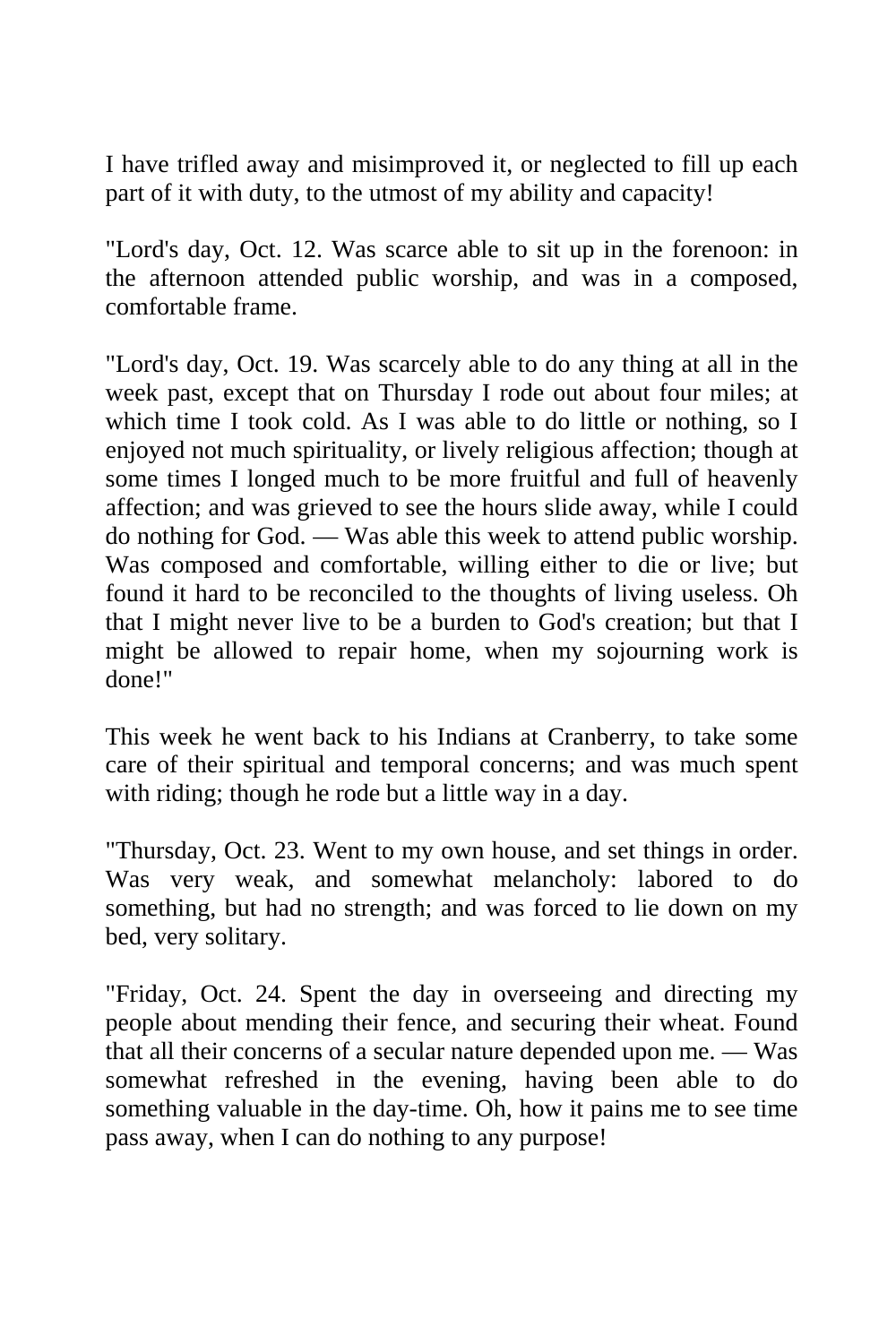"Saturday, Oct. 25. Visited some of my people; spent some time in writing, and felt much better in body than usual. When it was near night, I felt so well, that I had thoughts of expounding: but in the evening was much disordered again, and spent the night in coughing, and spitting blood.

"Lord's day, Oct. 26. In the morning was exceeding weak: spent the day, till near night, in pain to see my poor people wandering as sheep not having a shepherd, waiting and hoping to see me able to preach to them before night. It could not but distress me to see them in this case, and to find myself unable to attempt any thing for their spiritual benefit. But towards night, finding myself a little better, I called them together to my house, and sat down, and read and expounded Matt. v. 1-16. This discourse, though delivered in much weakness, was attended with power to many of the hearers; especially what was spoken upon the last of these verses; where I insisted on the infinite wrong done to religion, by having our light become darkness, instead of shining before men. Many in the congregation were now deeply affected with a sense of their deficiency, in regard of a spiritual conversation, that might recommend religion to others, and a spirit of concern and watchfulness seemed to be excited in them. There was one, in particular, who had fallen into the sin of drunkenness some time before, now deeply convinced of his sin, and the great dishonour done to religion by his misconduct, and he discovered a great degree of grief and concern on that account. My soul was refreshed to see this. And though I had no strength to speak so much as I would have done, but was obliged to lie down on the bed; yet I rejoiced to see such an humble melting in the congregation; and that divine truths, though faintly delivered, were attended with so much efficacy upon the auditory.

"Monday, Oct. 27. Spent the day in overseeing and directing the Indians about mending the fence round their wheat: was able to walk with them, and contrive their business, all the forenoon. In the afternoon was visited by two dear friends, and spent some time in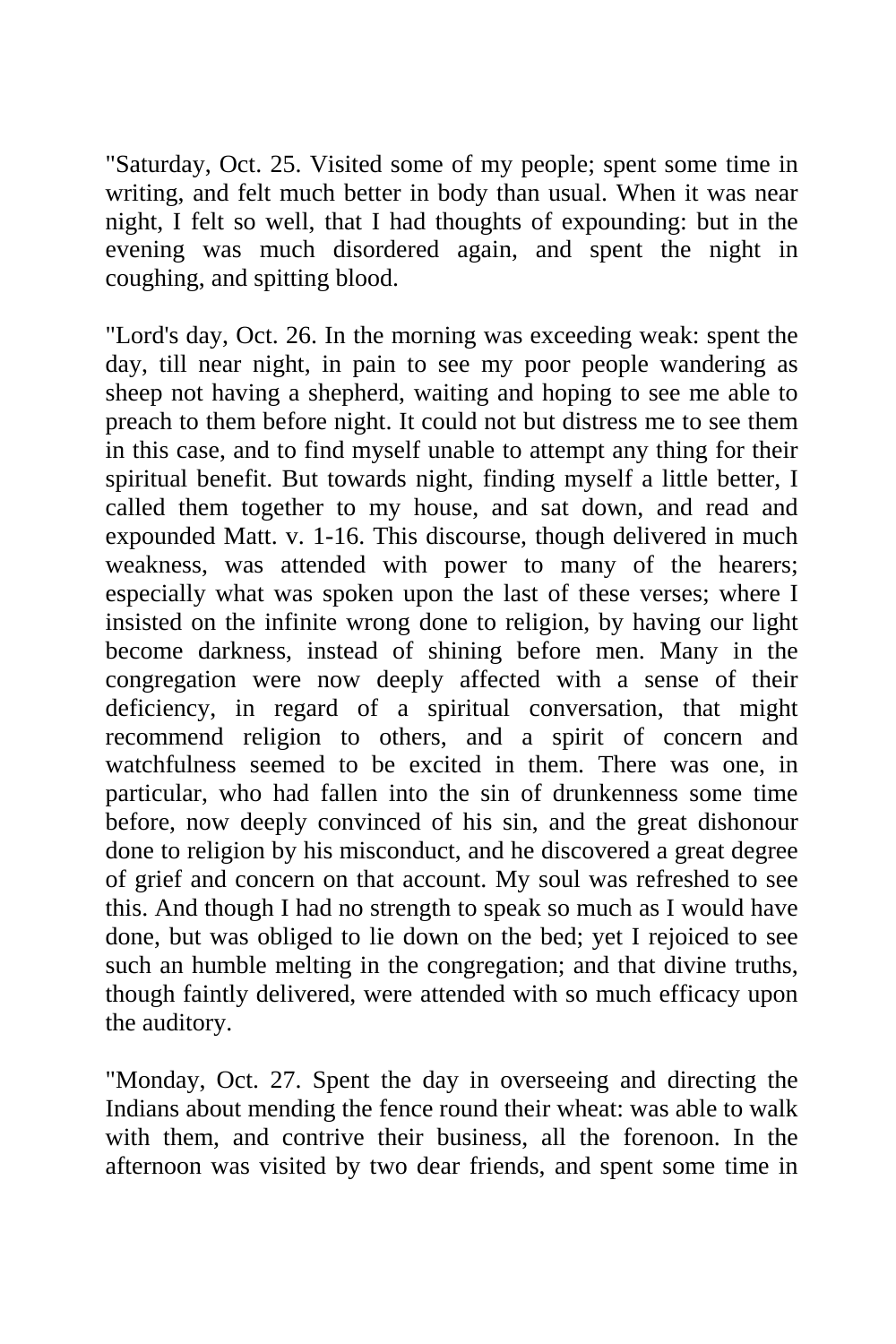conversation with them. Towards night I was able to walk out, and take care of the Indians again. In the evening enjoyed a very peaceful frame.

"Tuesday, Oct. 28. Rode to Prince-town, in a very weak state: had such a violent fever, by the way, that I was forced to alight at a friend's house, and lie down for some time. Near night was visited by Mr. Treat, Mr. Beaty and his wife, and another friend: my spirits were refreshed to see them; but I was surprised, and even ashamed, that they had taken so much pains as to ride thirty or forty miles to see me. Was able to sit up most of the evening; and spent the time in a very comfortable manner with my friends.

"Wednesday, Oct. 29. Rode about ten miles with my friends that came yesterday to see me; and then parted with them all but one, who stayed on purpose to keep me company, and cheer my spirits. Was extremely weak, and very feverish, especially towards night; but enjoyed comfort and satisfaction.

"Thursday, Oct. 30. Rode three or four miles, to visit Mr. Wales: spent some time, in an agreeable manner, in conversation; and though extremely weak, enjoyed a comfortable, composed frame of mind.

"Friday, Oct. 31. Spent the day among friends, in a comfortable frame of mind, though exceeding weak, and under a considerable fever.

"Saturday, Nov. 1. Took leave of friends after having spent the forenoon with them, and returned home to my own house. Was much disordered in the evening, and oppressed with my cough; which has now been constant for a long time, with a hard pain in my breast, and fever.

"Lord's day, Nov. 2. Was unable to preach, and scarcely able to sit up, the whole day. Was grieved, and almost sunk, to see my poor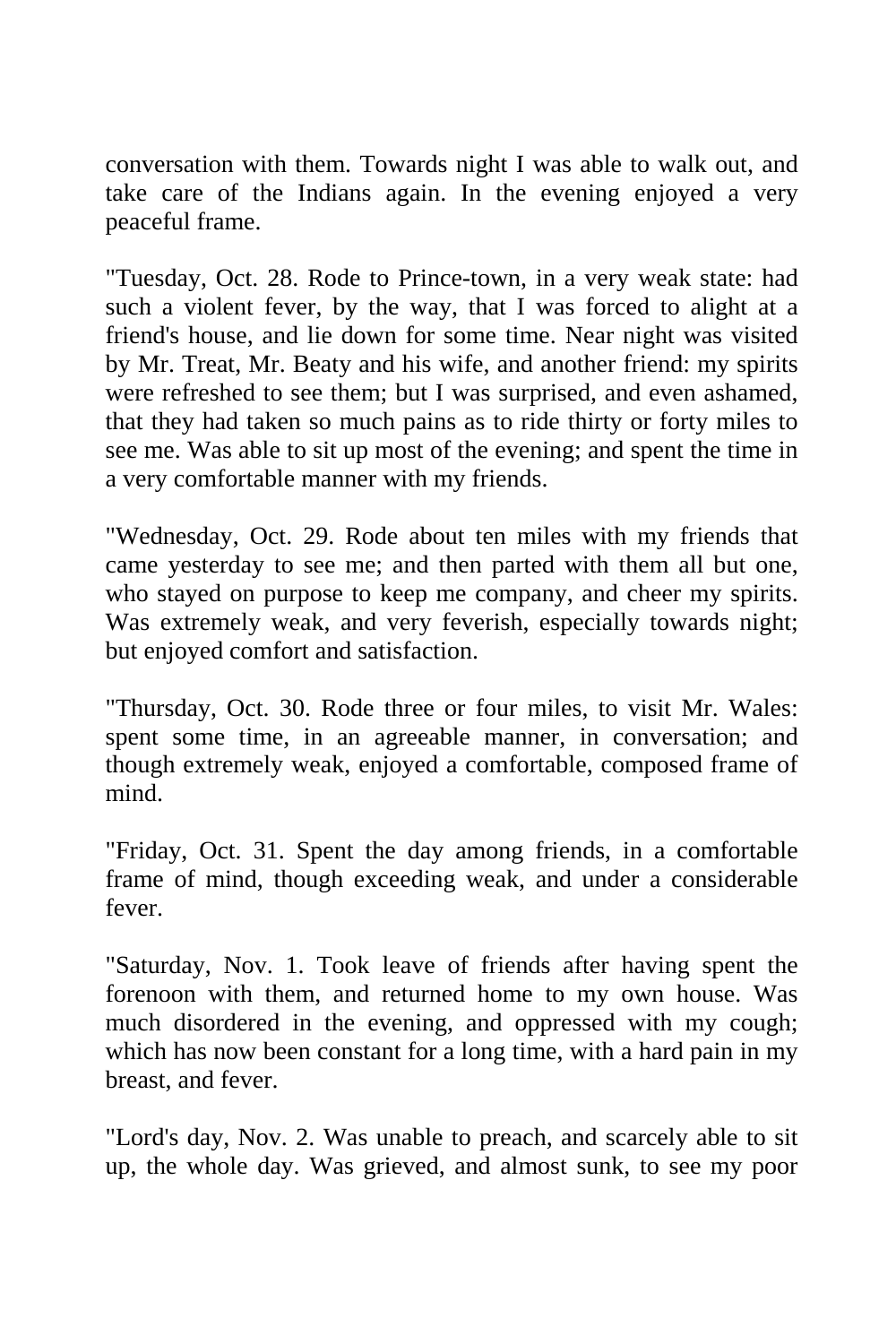people destitute of the means of grace; especially considering they could not read, and so were under great disadvantages for spending the sabbath comfortably. Oh, me thought, I could be contented to be sick, if my poor flock had a faithful pastor to feed them with spiritual knowledge! A view of their want of this was more afflictive to me than all my bodily illness.

"Monday, Nov. 3. Being now in so weak and low a state, that I was utterly incapable of performing my work, and having little hope of recovery, unless by much riding, I thought it my duty to take a long journey into New England, and to divert myself among my friends, whom I had not now seen for a long time. And accordingly took leave of my congregation this day. — Before I left my people, I visited them all in their respective houses, and discoursed to each one, as I thought most proper and suitable for their circumstances, and found great freedom and assistance in so doing. I scarcely left one house but some were in tears; and many were not only affected with my being about to leave them, but with the solemn addresses I made them upon divine things; for I was helped to be fervent in spirit while I discoursed to them. — When I had thus gone through my congregation, (which took me most of the day,) and had taken leave of them, and of the school, I left home, and rode about two miles, to the house where I lived in the summer past, and there lodged. Was refreshed, this evening, in that I had left my congregation so well-disposed and affected, and that I had been so much assisted in making my farewell-addresses to them.

"Tuesday, Nov. 4. Rode to Woodbridge, and lodged with Mr. Pierson; continuing a weak state.

"Wednesday, Nov. 5. Rode to Elizabeth-town; intending as soon as possible to prosecute my journey into New England. But was, in an hour or two after my arrival, taken much worse.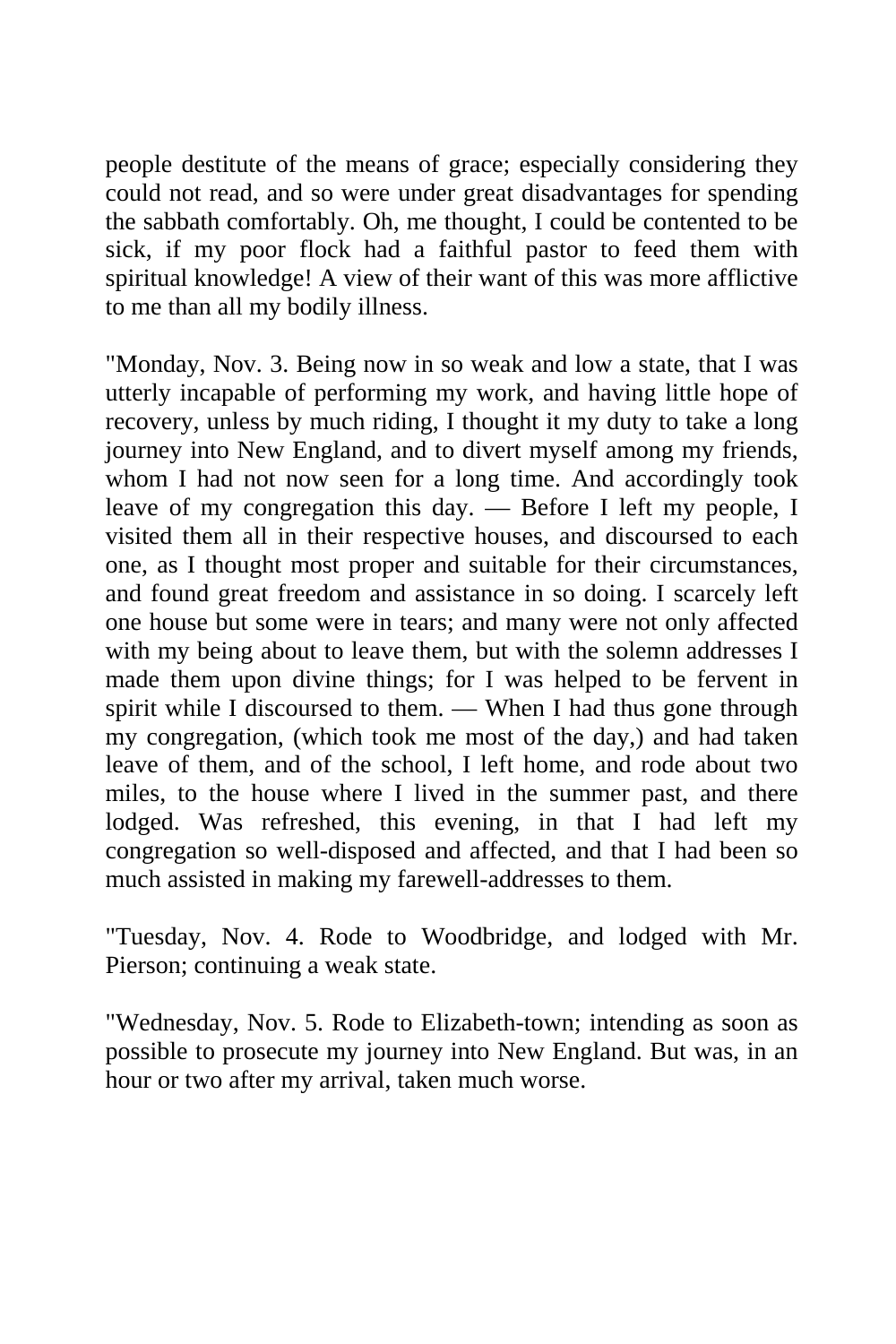"After this, for near a week, I was confined to my chamber, and most of the time to my bed: and then so far revived as to be able to walk about the house; but was still confined within doors.

"In the beginning of this extraordinary turn of disorder, after my coming to Elizabeth-town, I was enabled through mercy to maintain a calm, composed, and patient spirit, as I had been before from the beginning of my weakness. After I had been in Elizabeth-town about a fortnight, and had so far recovered that I was able to walk about the house, upon a day of thanksgiving kept in this place, I was enabled to recall and recount over the mercies of God, in such a manner as greatly affected me, and filled me with thankfulness and praise. Especially my soul praised God for his work of grace among the Indians, and the enlargement of his dear kingdom. My soul blessed God for what he is in himself, and adored him, that he ever would display himself to creatures. I rejoiced that he was God, and longed that all should know it, and feel it, and rejoice in it. `Lord, glorify thyself,' was the desire and cry of my soul. Oh that all people might love and praise the blessed God; that he might have all possible honour and glory from the intelligent world! [52]

"After this comfortable thanksgiving-season, I frequently enjoyed freedom, enlargement, and engagedness of soul in prayer, and was enabled to intercede with God for my dear congregation, very often for every family, and every person, in particular. It was often a great comfort to me, that I could pray heartily to God for those, to whom I could not speak, and whom I was not allowed to see. But at other times, my spirits were so flat and low, and my bodily vigor so much wasted, that I had scarce any affections at all.

"In December I had revived so far as to be able to walk abroad, and visit friends, and seemed to be on the gaining hand with regard to my health, in the main, until Lord's day, December

21. At which time I went to the public worship; and it being sacrament day, I labored much at the Lord's table, to bring forth a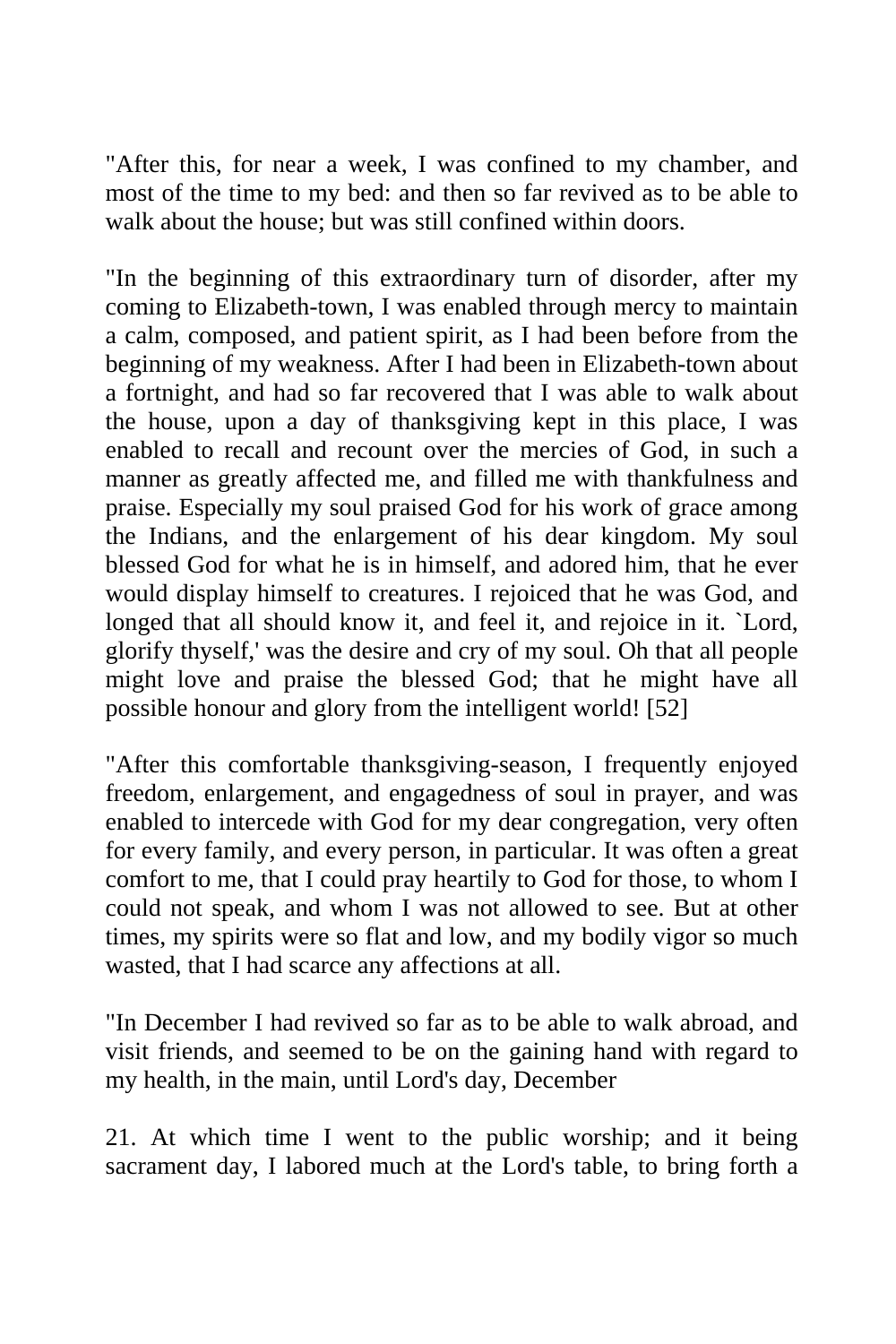certain corruption, and have it slain, as being an enemy to God and my own soul; and could not but hope, that I had gained some strength against this, as well as other corruptions; and felt some brokenness of heart for my sin.

"After this, having perhaps taken some cold, I began to decline as to bodily health; and continued to do so, till the latter end of January, 1747. Having a violent cough, a considerable fever, an asthmatic disorder, and no appetite for any manner of food, nor any power of digestion, I was reduced to so low a state, that my friends, I believe, generally despaired of my life; and some of them, for some time together, thought I could scarce live a day. At this time, I could think of nothing, with any application of mind, and seemed to be in a great measure void of all affection, and was exercised with great temptations; but yet was not ordinarily afraid of death.

"On Lord's day, Feb. 1. Though in a very weak and low state, I enjoyed a considerable deal of comfort and sweetness in divine things; and was enabled to plead and use arguments with God in prayer, I think, with a child-like spirit. That passage of Scripture occurred to my mind, and gave me great assistance, `If ye, being evil, know how to give good gifts to your children, how much more will your heavenly Father give the Holy Spirit to them that ask him?' This text I was helped to plead and insist upon; and saw the divine faithfulness engaged for dealing with me better than any earthly parent can do with his child. This season so refreshed my soul, that my body seemed also to be a gainer by it. And from this time I began gradually to amend. And as I recovered some strength, vigor, and spirit, I found at times some freedom and life in the exercises of devotion, and some longings after spirituality and a life of usefulness to the interests of the great Redeemer. At other times I was awfully barren and lifeless, and out of frame for the things of God; so that I was ready often to cry out, `Oh that it were with me as in months past!' Oh that God had taken me away in the midst of my usefulness, with a sudden stroke, that I might not have been under a necessity of trifling away time in diversions! Oh that I had never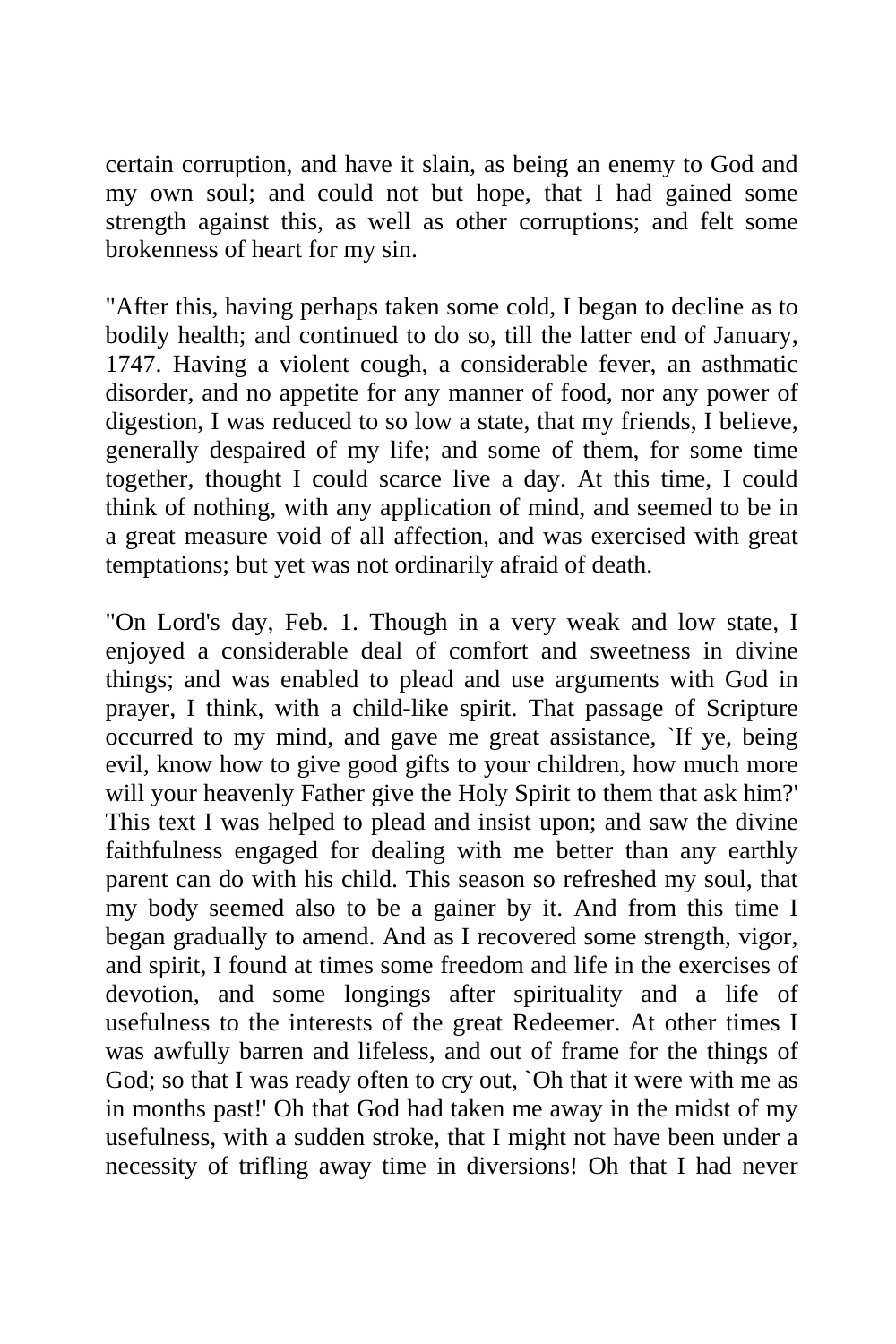lived to spend so much precious time, in so poor a manner, and to so little purpose! Thus I often reflected, was grieved, ashamed, and even confounded, sunk and discouraged.

"On Tuesday, Feb. 24. I was able to ride as far as Newark, (having been confined within Elizabeth-town almost four months,) and the next day returned to Elizabeth-town. My spirits were somewhat refreshed with the ride, though my body was weary.

"On Saturday, Feb. 28. Was visited by an Indian of my own congregation; who brought me letters, and good news of the sober and good behaviour of my people in general. This refreshed my soul; I could not but soon retire, and bless God for his goodness; and found, I trust, a truly thankful frame of spirit, that God seemed to be building up that congregation for himself.

"On Wednesday, March 4. I met with a reproof from a friend, which, although I thought I did not deserve it from him, yet was, I trust, blessed of God to make me more tenderly afraid of sin, more jealous over myself, and more concerned to keep both heart and life pure and unblameable. It likewise caused me to reflect on my past deadness, and want of spirituality, and to abhor myself, and look on myself as most unworthy. This frame of mind continued the next day; and for several days after, I grieved to think, that in my necessary diversions I had not maintained more seriousness, solemnity, heavenly affection and conversation. Thus my spirits were often depressed and sunk; and yet I trust that reproof was made to be beneficial to me.

"Wednesday, March 11, being kept in Elizabeth-town as a day of fasting and prayer, I was able to attend public worship; which was the first time I was able so to do after December 21. Oh, how much weakness and distress did God carry me through in this space of time! But having obtained help from him, I yet live: Oh that I could live more to his glory!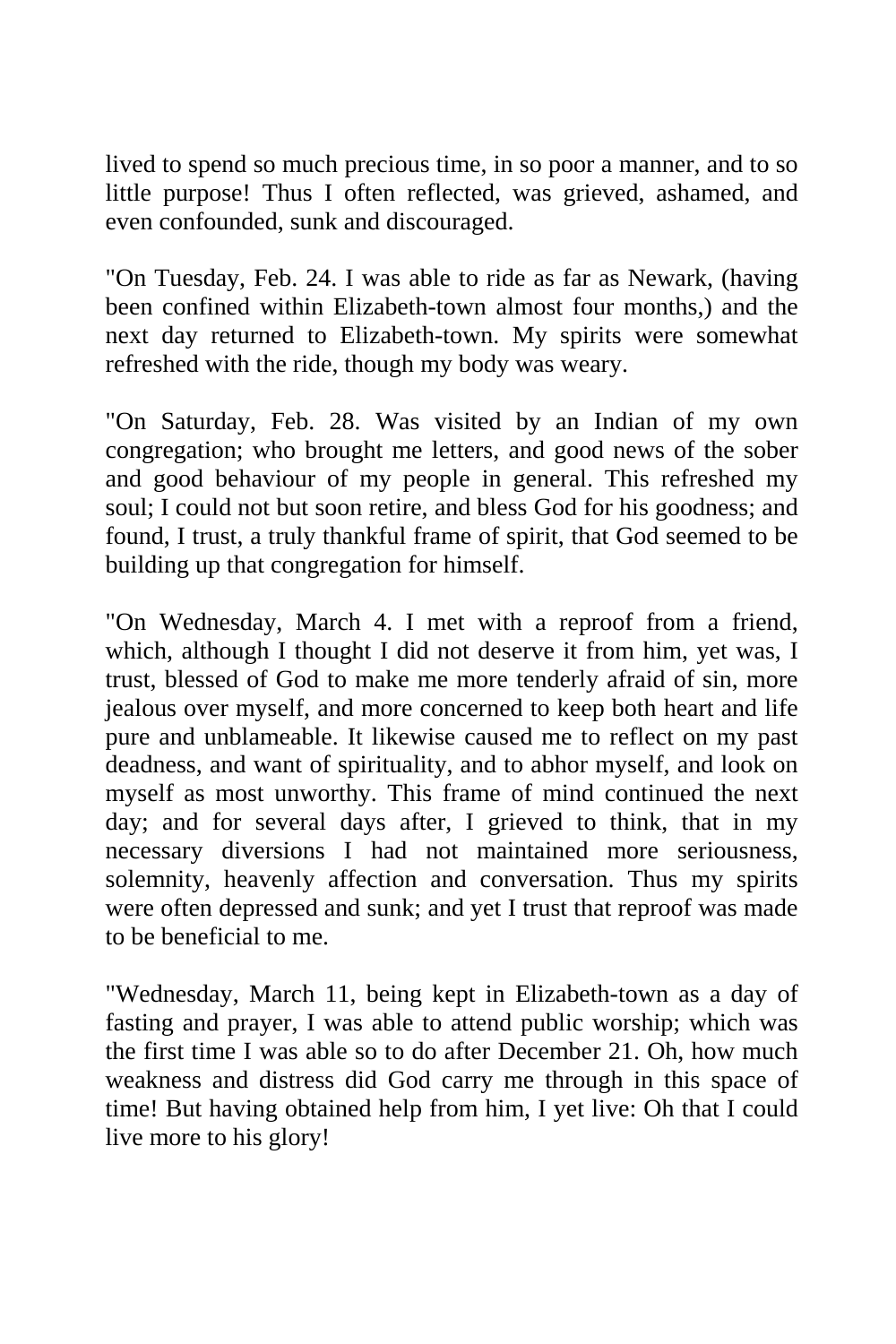"Lord's day, March 15. Was able again to attend the public worship, and felt some earnest desires of being restored to the ministerial work: felt, I think, some spirit and life to speak for God.

"Wednesday, March 18. Rode out with a design to visit my people; and the next day arrived among them: but was under great dejection in my journey.

"On Friday morning I rose early, walked about among my people, and inquired into their state and concerns; and found an additional weight and burden on my spirits, upon hearing some things disagreeable. I endeavoured to go to God with my distresses, and made some kind of lamentable complaint; and in a broken manner spread my difficulties before God; but, notwithstanding, my mind continued very gloomy. About ten o'clock I called my people together, and after having explained and sung a psalm, I prayed with them. There was a considerable deal of affection among them; I doubt not, in some instances, that which was more than merely natural."

This was the last interview that he ever had with his people. About eleven o'clock the same day he left them; and the next day came to Elizabeth-town; his melancholy remaining still: and he continued for a considerable time under a great degree of dejection through vapory disorders.

"Saturday, March 28. Was taken this morning with violent griping pains. These pains were extreme and constant for several hours; so that it seemed impossible for me, without a miracle, to live twentyfour hours in such distress. I lay confined to my bed the whole day, and in distressing pain all the former part of it: but it pleased God to bless means for the abatement of my distress. Was exceedingly weakened by this pain, and continued so for several days following; being exercised with a fever, cough, and nocturnal sweats. In this distressed case, so long as my head was free of vapory confusions, death appeared agreeable to me; I looked on it as the end of toils,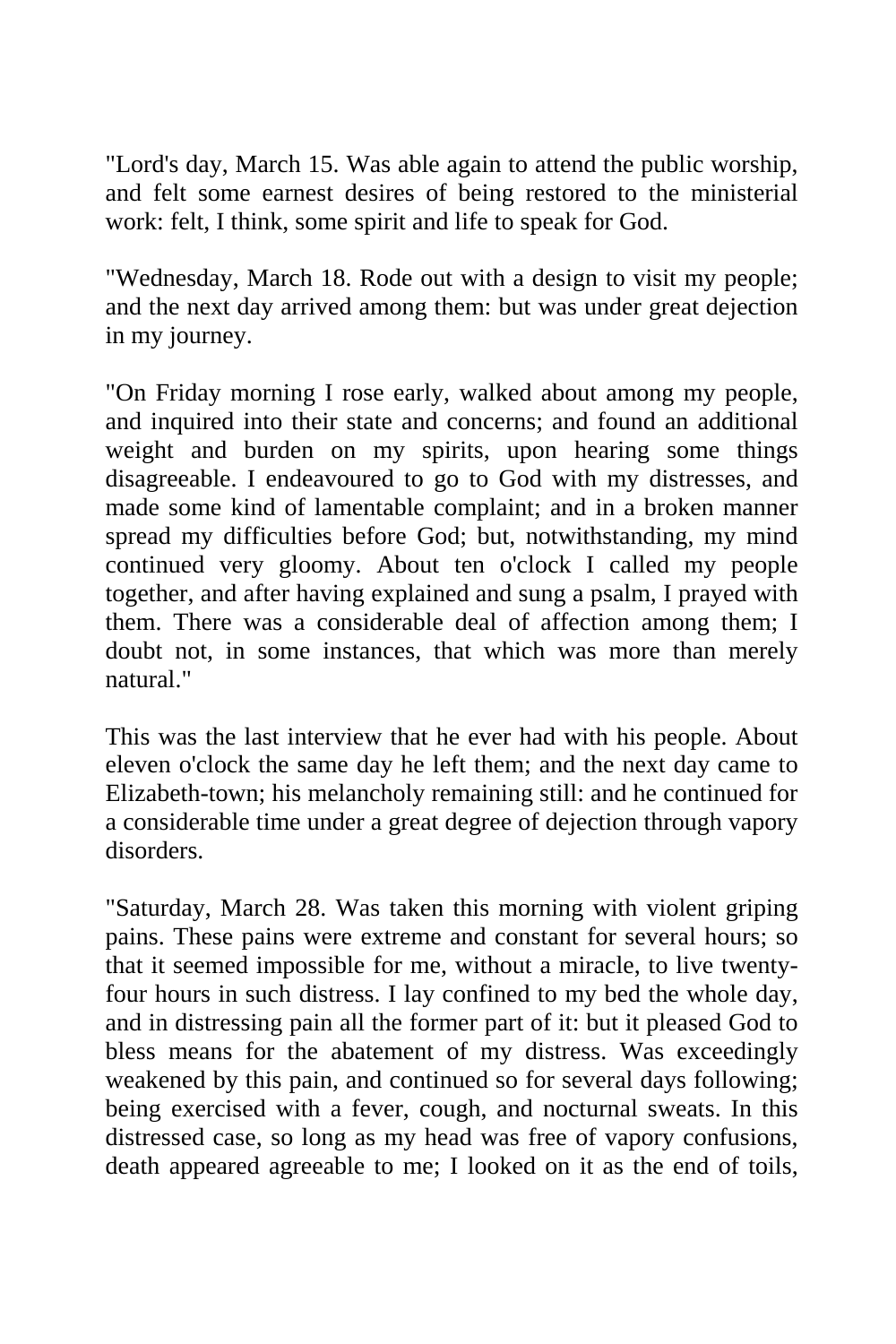and an entrance into a place `where the weary are at rest;' and I think I had some relish of the entertainments of the heavenly state; so that by these I was allured and drawn as well as driven by the fatigues of life. Oh, how happy it is, to be drawn by desires of a state of perfect holiness!

"Saturday, April 4. Was sunk and dejected, very restless and uneasy, by reason of the misimprovement of time; and yet knew not what to do. I longed to spend time in fasting and prayer, that I might be delivered from indolence and coldness in the things of God; but, alas, I had not bodily strength for these exercises! Oh, how blessed a thing is it to enjoy peace of conscience! but how dreadful is a want of inward peace and composure of soul! It is impossible, I find, to enjoy this happiness without redeeming time, and maintaining a spiritual frame of mind.

"Lord's day, April 5. It grieved me to find myself so inconceivably barren. My soul thirsted for grace; but alas, how far was I from obtaining what appeared to me so exceeding excellent! I was ready to despair of ever being a holy creature, and yet my soul was desirous of following hard after God; but never did I see myself so far from having apprehended, or being already perfect, as at this time. The Lord's supper being this day administered, I attended the ordinance: and though I saw in myself a dreadful emptiness and want of grace, and saw myself as it were at an infinite distance from that purity which becomes the gospel; yet at the communion, especially the distribution of the bread, I enjoyed some warmth of affection, and felt a tender love to the brethren; and I think, to the glorious Redeemer, the first-born among them. I endeavoured then to bring forth mine and his enemies, and slay them before him; and found great freedom in begging deliverance from this spiritual death, as well as in asking divine favors for my friends and congregation, and the church of Christ in general.

"Tuesday, April 7. In the afternoon rode to Newark, in order to marry the Reverend Mr. Dickinson; [53] and in the evening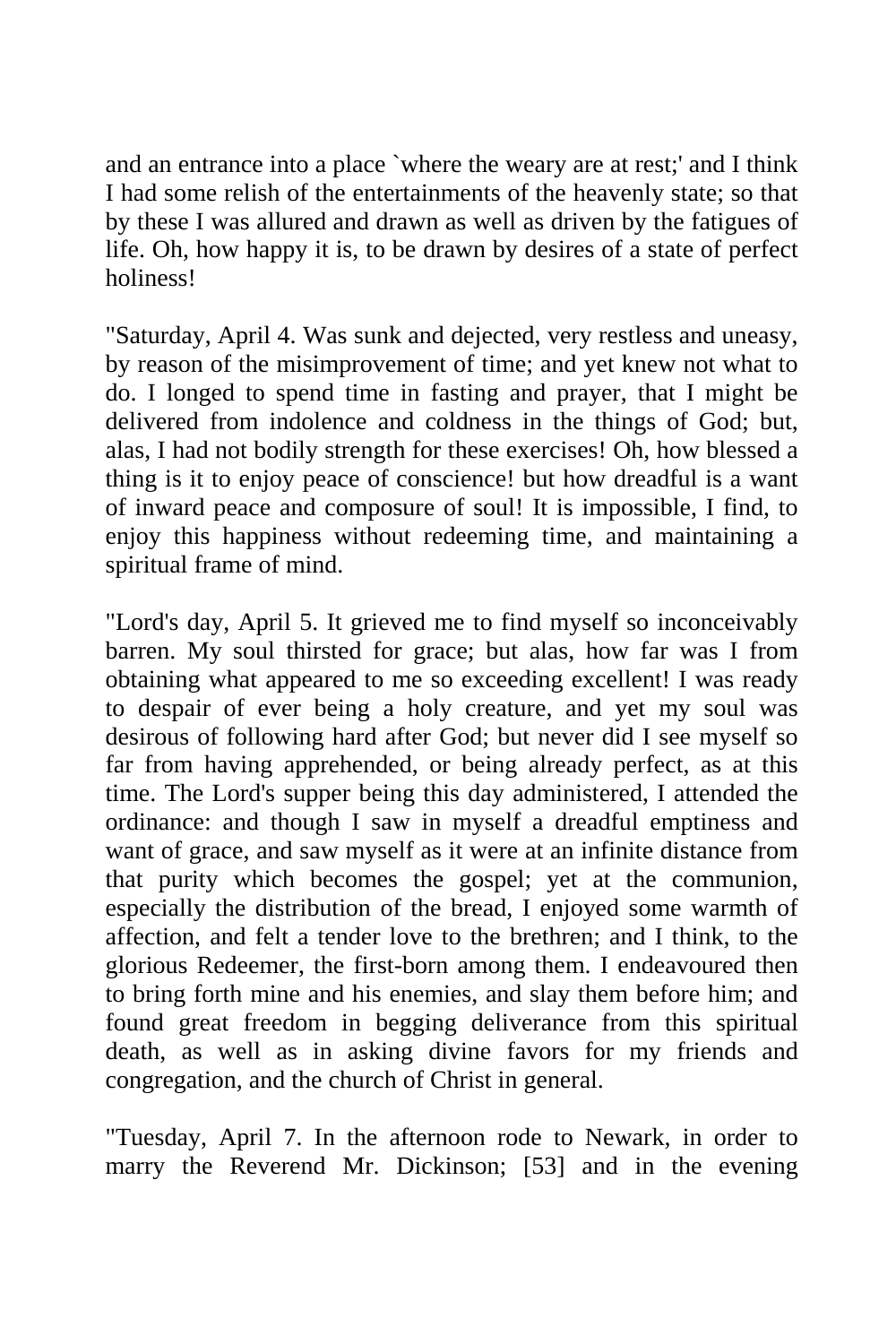performed that work. Afterwards rode home to Elizabeth-town, in a pleasant frame, full of composure and sweetness.

"Thursday, April 9. Attended the ordination of Mr. Tucker, [54] and afterwards the examination of Mr. Smith: was in a comfortable frame of mind this day, and felt my heart, I think, sometimes in a spiritual frame.

"Friday, April 10. Spent the forenoon in Presbyterial business: in the afternoon, rode to Elizabeth-town; found my brother John there: [55] spent some time in conversation with him; but was extremely weak and outdone, my spirits considerably sunk, and my mind dejected.

"Monday, April 13. Assisted in examining my brother. In the evening, was in a solemn devout frame; but was much overdone and oppressed with a violent head-ache.

"Tuesday, April 14. Was able to do little or nothing: spent some time with Mr. Byram and other friends. This day my brother went to my people.

"Wednesday, April 15. Found some freedom at the throne of grace several times this day. In the afternoon was very weak, and spent the time to very little purpose; and yet in the evening had, I thought; some religious warmth and spiritual desires in prayer: my soul seemed to go forth after God, and take complacence in his divine perfections. But, alas! afterwards awfully let down my watch, and grew careless and secure.

"Thursday, April 16. Was in bitter anguish of soul in the morning, such as I have scarce ever felt, with a sense of sin and guilt. I continued in distress the whole day, attempting to pray wherever I went; and indeed could not help so doing: but looked upon myself so vile, I dared not look any body in the face; and was even grieved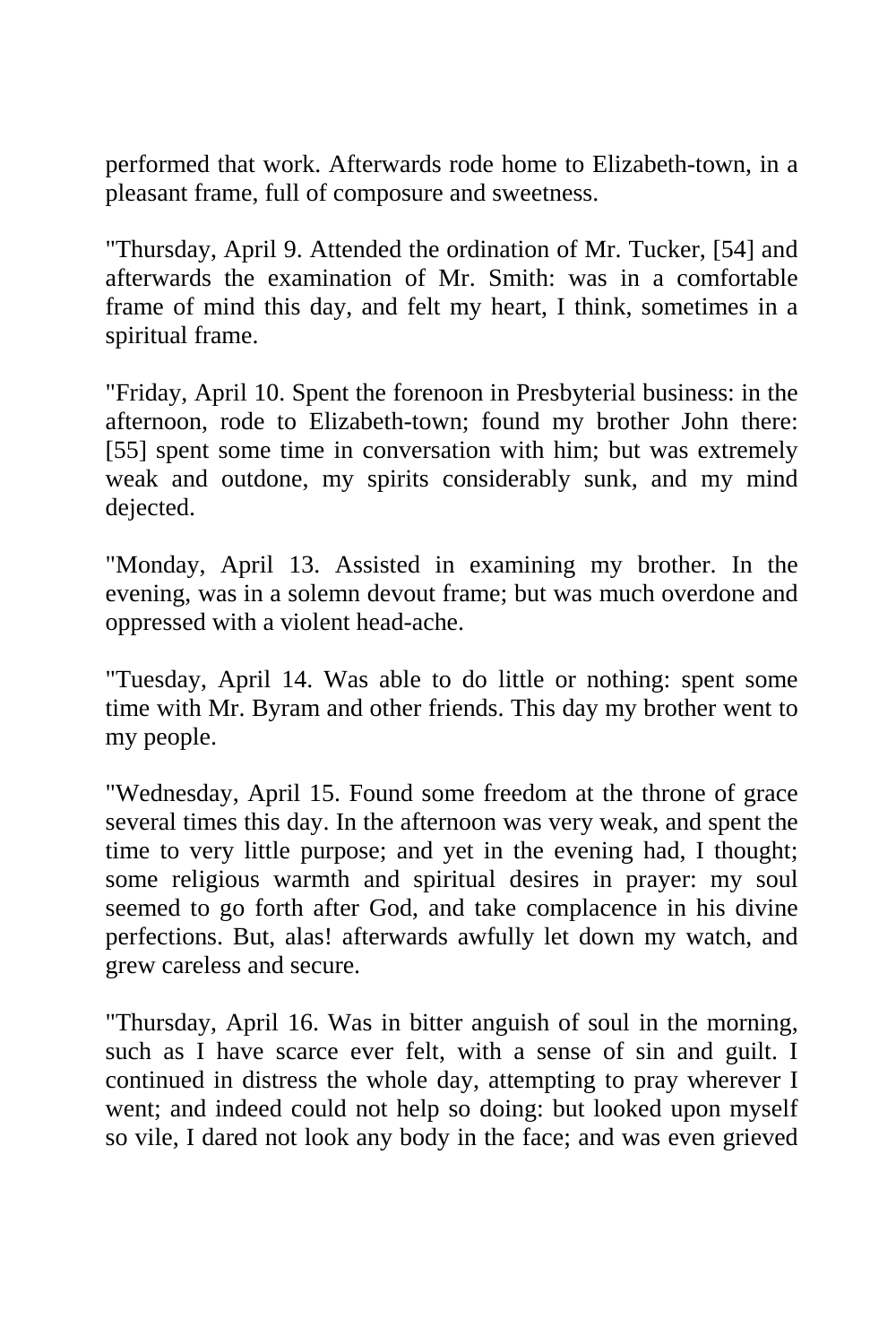that any body should show me any respect, or at least that they should be so deceived as to think I deserved it.

"Friday, April, 17. In the evening could not but think that God helped me to `draw near to the throne of grace,' though most unworthy, and gave me a sense of his favour; which gave me inexpressible support and encouragement. Though I scarcely dared to hope the mercy was real, it appeared so great; yet could not but rejoice that ever God should discover his reconciled face to such a vile sinner. Shame and confusion, at times, covered me; and then hope, and joy, and admiration of divine goodness gained the ascendant. Sometimes I could not but admire the divine goodness, that the Lord had not let me fall into all the grossest, vilest acts of sins and open scandal that could be thought of; and felt myself so necessitated to praise God, that this was ready for a little while to swallow up my shame and pressure of spirit on account of my sins."

After this, his dejection and pressure of spirit returned; and he remained under it the two next days.

"Monday, April 20. Was in a very disordered state, and kept my bed most of the day. I enjoyed a little more comfort than in several of the preceding days. This day I arrived at the age of twenty-nine years.

"Tuesday, April 21. I set out on my journey for New England, in order (if it might be the will of God) to recover my health by riding: traveled to New York, and there lodged."

This proved his final departure from New Jersey. — He traveled slowly, and arrived among his friends at East Haddam, about the beginning of May. There is very little account in his diary of the time that passed from his setting out on his journey to May 10. He speaks of his sometimes finding is heart rejoicing in the glorious perfections of God, and longing to live to him; but complains of the unfixedness of his thoughts, and their being easily diverted from divine subjects, and cries out of his leanness, as testifying against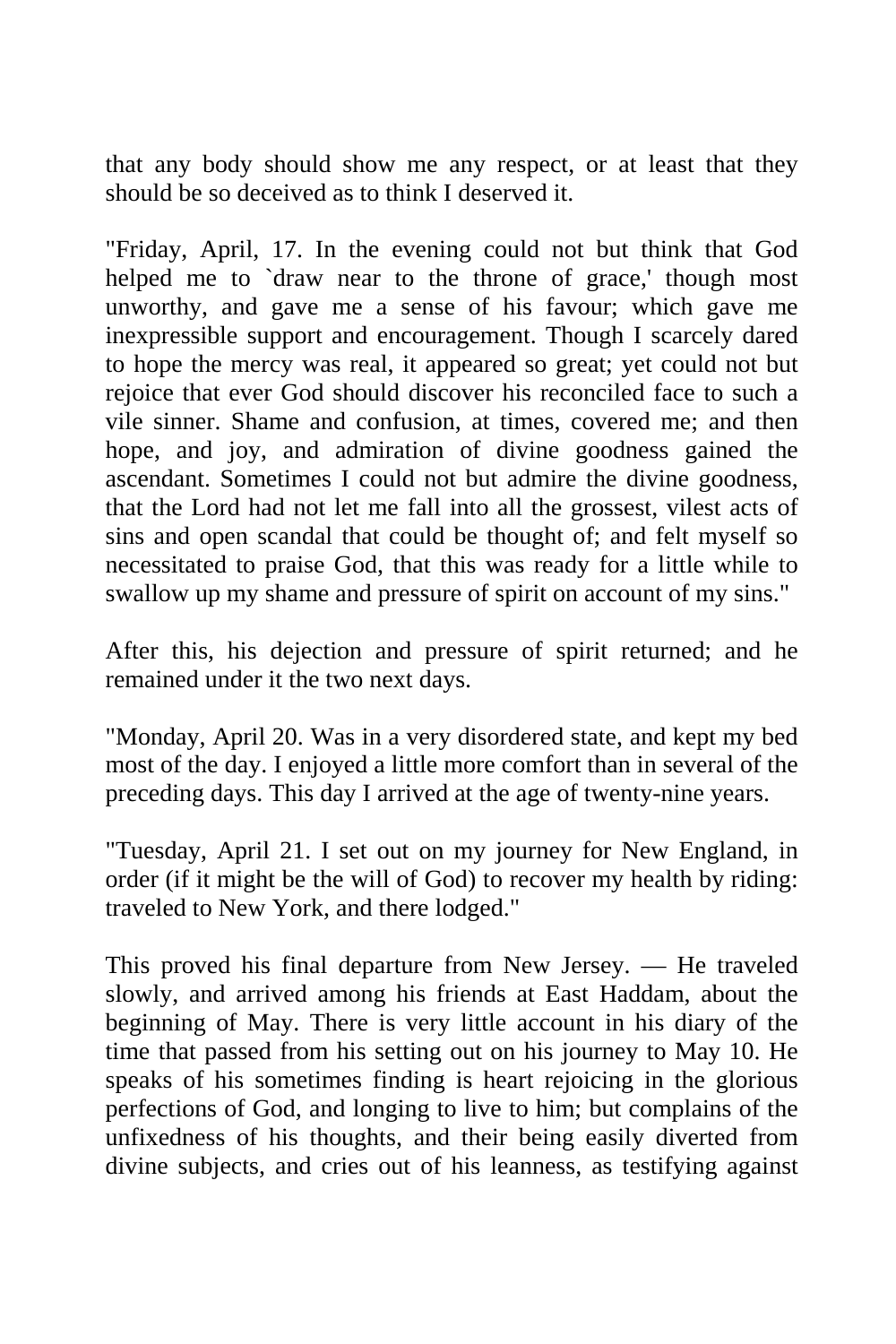him, in the loudest manner. And concerning those diversions he was obliged to use for his health, he says, that he sometimes found he could use diversions with "singleness of heart," aiming at the glory of God; but that he also found there was a necessity of great care and watchfulness, lest he should lose that spiritual temper of mind in his diversions, and lest they should degenerate into what was merely selfish, without any supreme aim at the glory of God in them.

"Lord's day, May 10. (At Had-Lime) I could not but feel some measure of gratitude to God at this time, (wherein I was much exercised,) that he had always disposed me, in my ministry, to insist on the great doctrines of regeneration, the new creature, faith in Christ, progressive sanctification, supreme love to God, living entirely to the glory of God, being not our own, and the like. God thus helped me to see, in the surest manner, from time to time, that these, and the like doctrines necessarily connected with them, are the only foundation of safety and salvation for perishing sinners; and that those divine dispositions, which are consonant hereto, are that holiness, `without which no man shall see the Lord.' The exercise of these God-like tempers — wherein the soul acts in a kind of concert with God, and would be and do every thing that is pleasing to him — I saw, would stand by the soul in a dying hour; for God must, I think, deny himself, if he cast away his own image, even the soul that is one in desires with himself.

"Lord's day, May 17. [At Millington] Spent the forenoon at home, being unable to attend the public worship. At this time, God gave me some affecting sense of my own vileness and the exceeding sinfulness of my heart; that there seemed to be nothing but sin and corruption within me. `Innumerable evils compassed me about: my want of spirituality and holy living, my neglect of God, and living to myself. — All the abominations of my heart and life seemed to be open to my view; and I had nothing to say, but, `God be merciful to me a sinner.' — Towards noon I saw, that the grace of God in Christ is infinitely free towards sinners, and such sinners as I was. I also saw, that God is the supreme good, that in his presence is life; and I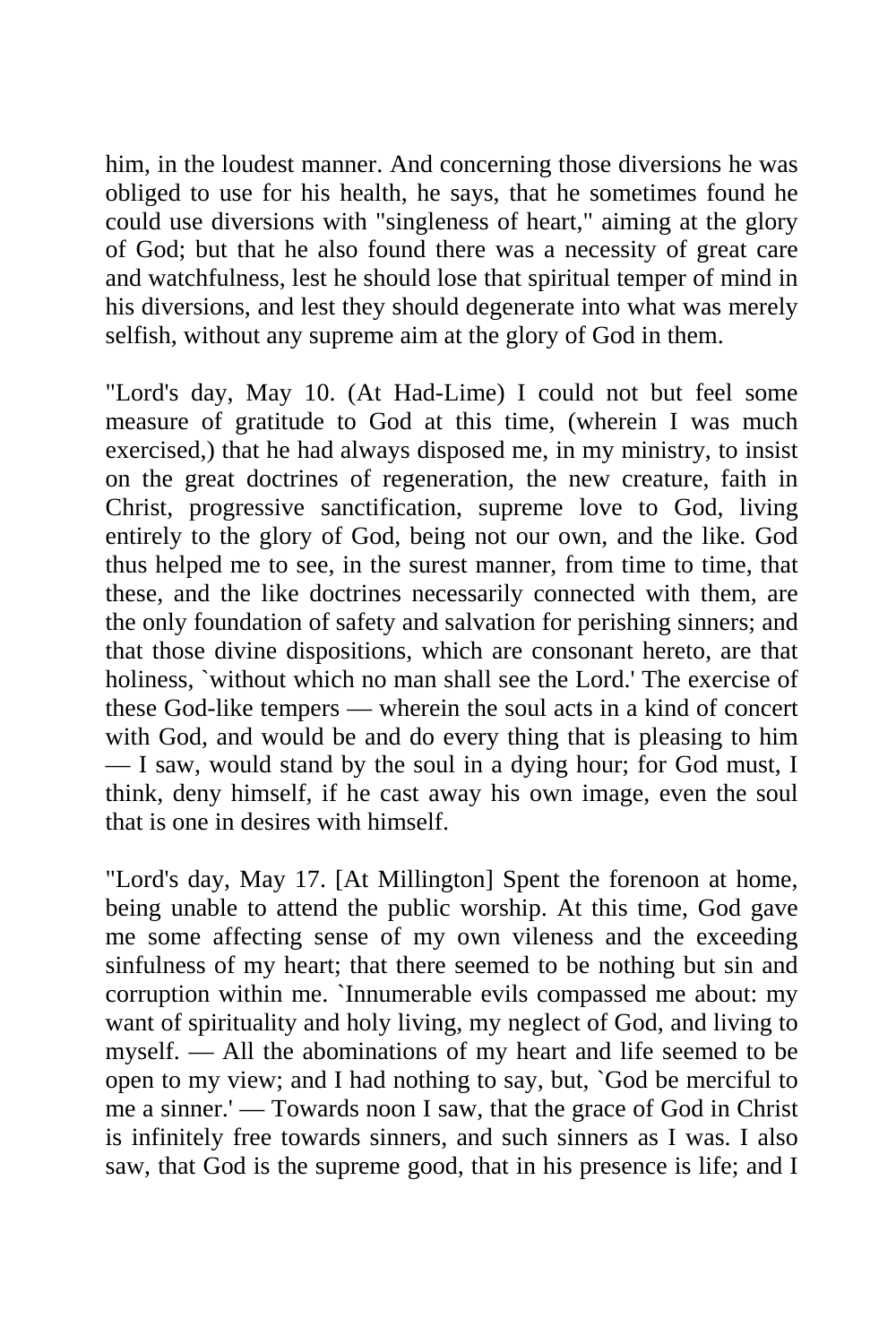began to long to die, that I might be with him, in a state of freedom from all sin. Oh, how a small glimpse of his excellency refreshed my soul! Oh, how worthy is the blessed God to be loved, adored, and delighted in for himself, for his own divine excellencies!

"Though I felt much dullness, and want of a spirit in prayer this week; yet I had some glimpses of the excellency of divine things; and especially one morning, in secret meditation and prayer, the excellency and beauty of holiness, as a likeness to the glorious God, was so discovered to me, that I began to long earnestly to be in that world where holiness dwells in perfection. I seemed to long for this perfect holiness, not so much for the sake of my own happiness, (although I saw clearly that this was the greatest, yea, the only happiness of the soul,) as that I might please God, live entirely to him, and glorify him to the utmost stretch of my rational powers and capacities.

"Lord's day, May 24. [At Long Meadow in Springfield] Could not but think, as I have often remarked to others, that much more of true religion consists in deep humility, brokenness of heart, and an abasing sense of barrenness and want of grace and holiness, than most who are called Christians imagine; especially those who have been esteemed the converts of the late day. Many seem to know of no other religion but elevated joys and affections, arising only from some flights of imagination, or some suggestion made to their mind, of Christ being theirs, God loving them, and the like."

On Thursday, May 28. He came from Long Meadow to Northampton: appearing vastly better than, by his account, he had been in the winter; indeed so well, that he was able to ride twentyfive miles in a day, and to walk half a mile; and appeared cheerful, and free from melancholy; but yet undoubtedly, at that time, in a confirmed, incurable consumption.

I had much opportunity, before this, of particular information concerning him, from many who were well acquainted with him;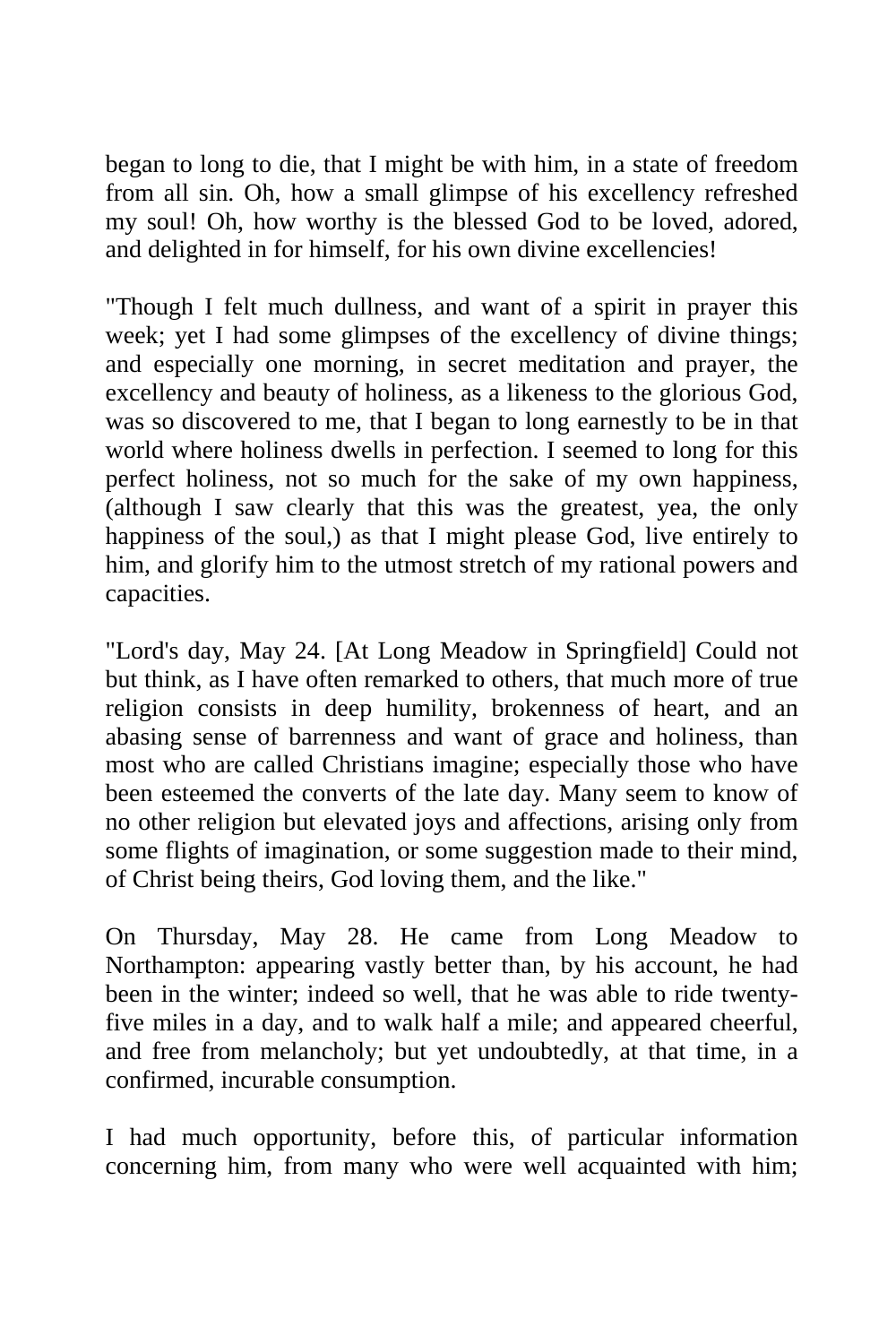and had myself once an opportunity of considerable conversation and some acquaintance with him, at New-Haven, near four years before, at the time of the commencement, when he offered that confession to the rector of the college, which has been already mentioned in this history; I being one he was pleased then several times to consult on that affair: but now I had opportunity for a more full acquaintance with him. I found him remarkably sociable, pleasant, and entertaining in his conversation; yet solid, savoury, spiritual, and very profitable. He appeared meek, modest, and humble; far from any stiffness, moroseness, superstitious demureness, or affected singularity in speech or behaviour, and seeming to dislike all such things. We enjoyed not only the benefit of his conversation, but had the comfort and advantage of hearing him pray in the family, from time to time. His manner of praying was very agreeable; most becoming a worm of the dust, and a disciple of Christ, addressing an infinitely great and holy God, and Father of mercies; not with florid expressions, or a studied eloquence; not with any intemperate vehemence, or indecent boldness. It was at the greatest distance from any appearance of ostentation, and from every thing that might look as though he meant to recommend himself to those that were about him, or set himself off to their acceptance. It was free also from vain repetitions, without impertinent excursions, or needless multiplying of words. He expressed himself with the strictest propriety, with weight, and pungency; and yet what his lips uttered seemed to flow from the fulness of his heart, as deeply impressed with a great and solemn sense of our necessities, unworthiness, and dependence, and of God's infinite greatness, excellency, and sufficiency, rather than merely from a warm and fruitful brain, pouring out good expressions. And I know not that ever I heard him so much as ask a blessing or return thanks at table, but there was something remarkable to be observed both in the matter and manner of the performance. In his prayers, he insisted much on the prosperity of Zion, the advancement of Christ's kingdom in the world, and the flourishing and propagation of religion among the Indians. And he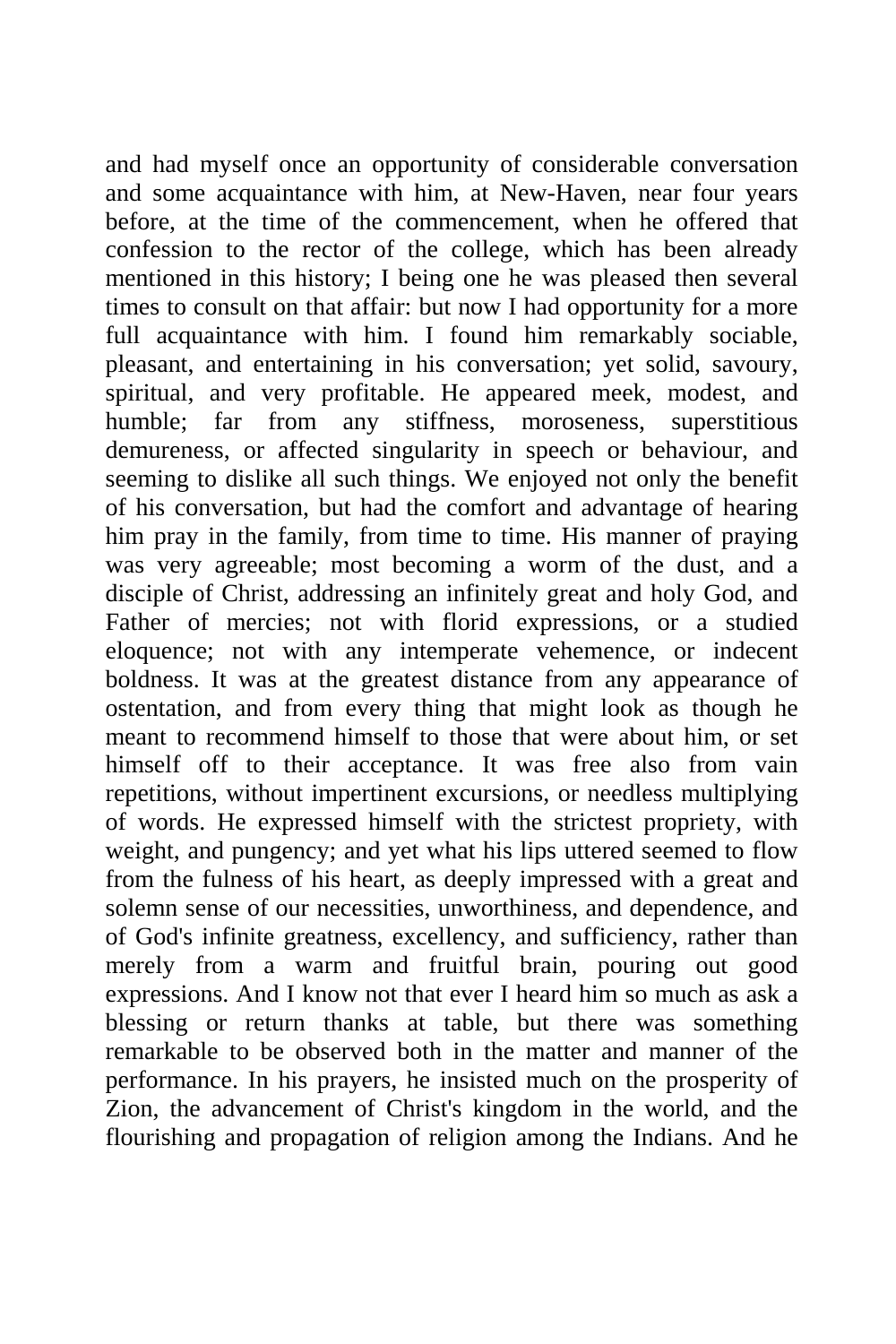generally made it one petition in his prayer, "that we might not outlive our usefulness."

"Lord's day, May 31. [At Northampton] I had little inward sweetness in religion most of the week past; not realizing and beholding spiritually the glory of God, and the blessed Redeemer; from whence always arise my comforts and joys in religion, if I have any at all: and if I cannot so behold the excellencies and perfections of God, as to cause me to rejoice in him for what he is in himself, I have no solid foundation for joy. To rejoice, only because I apprehend I have an interest in Christ, and shall be finally saved, is a poor mean business indeed."

This week he consulted Dr. Mather, at my house, concerning his illness, who plainly told him, that there were great evidences of his being in a confirmed consumption, and that he could give him no encouragement that he should ever recover. But it seemed not to occasion the least discomposure in him, not to make any manner of alteration as to the cheerfulness and serenity of his mind, or the freedom or pleasantness of his conversation.

"Lord's day, June 7. My attention was greatly engaged, and my soul so drawn forth, this day, by what I heard of the `exceeding preciousness of the saving grace of God's Spirit,' that it almost overcame my body, in my weak state. I saw, that true grace is exceeding precious indeed; that it is very rare; and that there is but a very small degree of it, even where the reality of it is to be found; at least, I saw this to be my case.

"In the preceding week I enjoyed some comfortable seasons of meditation. One morning the cause of God appeared exceeding precious to me: the Redeemer's kingdom is all that is valuable in the earth, and I could not but long for the promotion of it in the world. I saw also, that this cause is God's, that he has an infinitely greater regard and concern for it than I could possibly have; that if I have any true love to this blessed interest, it is only a drop derived from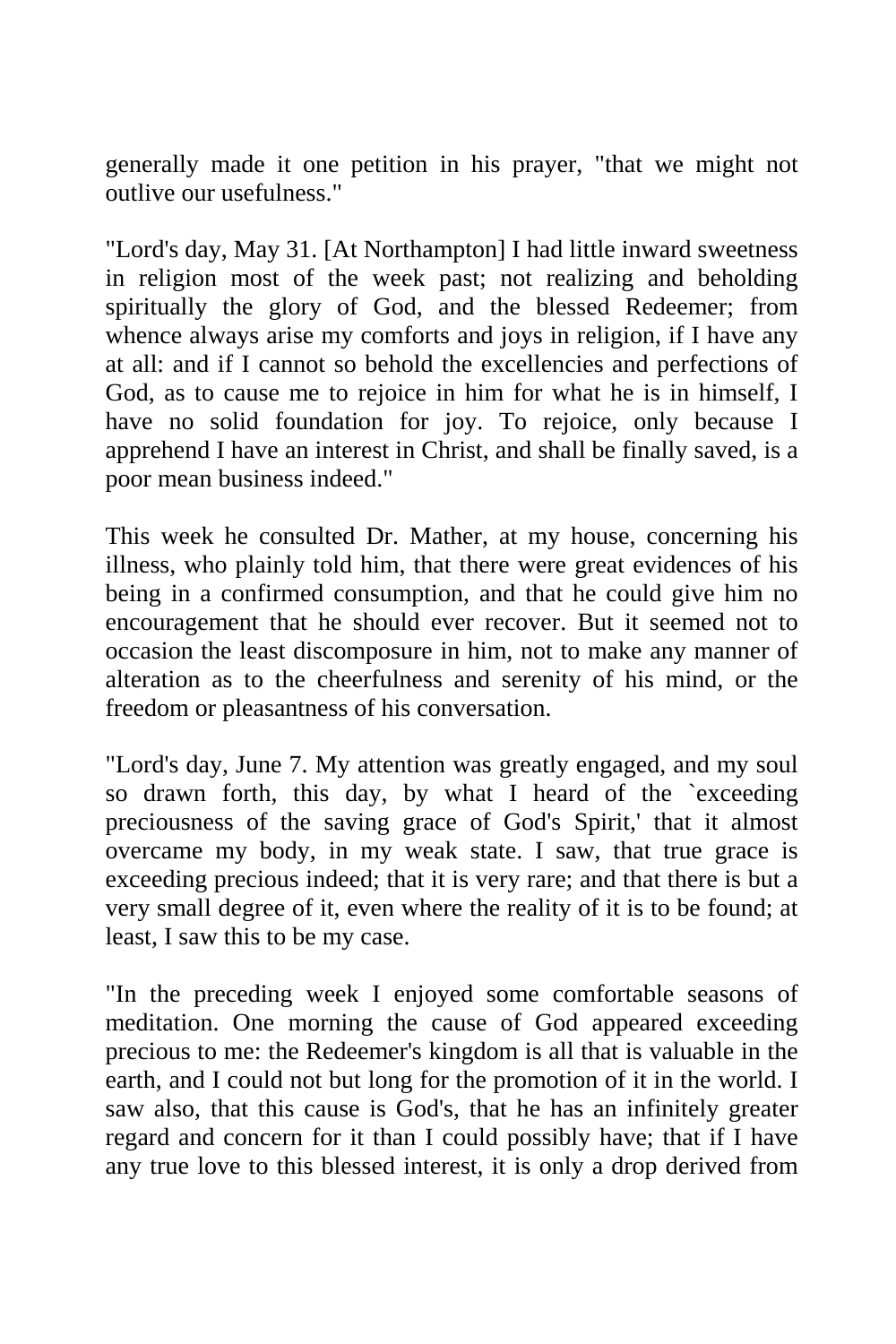that ocean: hence, I was ready to `lift up my head with joy;' and conclude, `Well, if God's cause be so dear and precious to him, he will promote it.' And thus I did as it were rest on God, that surely he would promote that which was so agreeable to his own will; though the time when must still be left to his sovereign pleasure."

He was advised by physicians still to continue riding, as what would tend, above any other means, to prolong his life. He was at a loss, for some time, which way to bend his course next; but finally determined to ride from hence to Boston; we having concluded that one of this family should go with him, and be helpful to him in his weak and low state.

"Tuesday, June 9. I set out on a journey from Northampton to Boston. Traveled slowly, and got some acquaintance with divers ministers on the road.

"Having now continued to ride for some considerable time together, I felt myself much better than I had formerly done; and found, that in proportion to the prospect I had of being restored to a state of usefulness, so I desired the continuance of life: but death appeared inconceivably more desirable to me than a useless life; yet blessed be God, I found my heart, at times, fully resigned and reconciled to this greatest of afflictions, if God saw fit thus to deal with me.

"Friday, June 12. I arrived in Boston this day, somewhat fatigued with my journey. Observed that there is no rest, but in God: fatigues of body, and anxieties of mind, attend us, both in town and country; no place is exempted.

"Lord's day, June 14. I enjoyed some enlargement and sweetness in family prayer, as well as in secret exercises; God appeared excellent, his ways full of pleasure and peace, and all I wanted was a spirit of holy fervency, to live to him.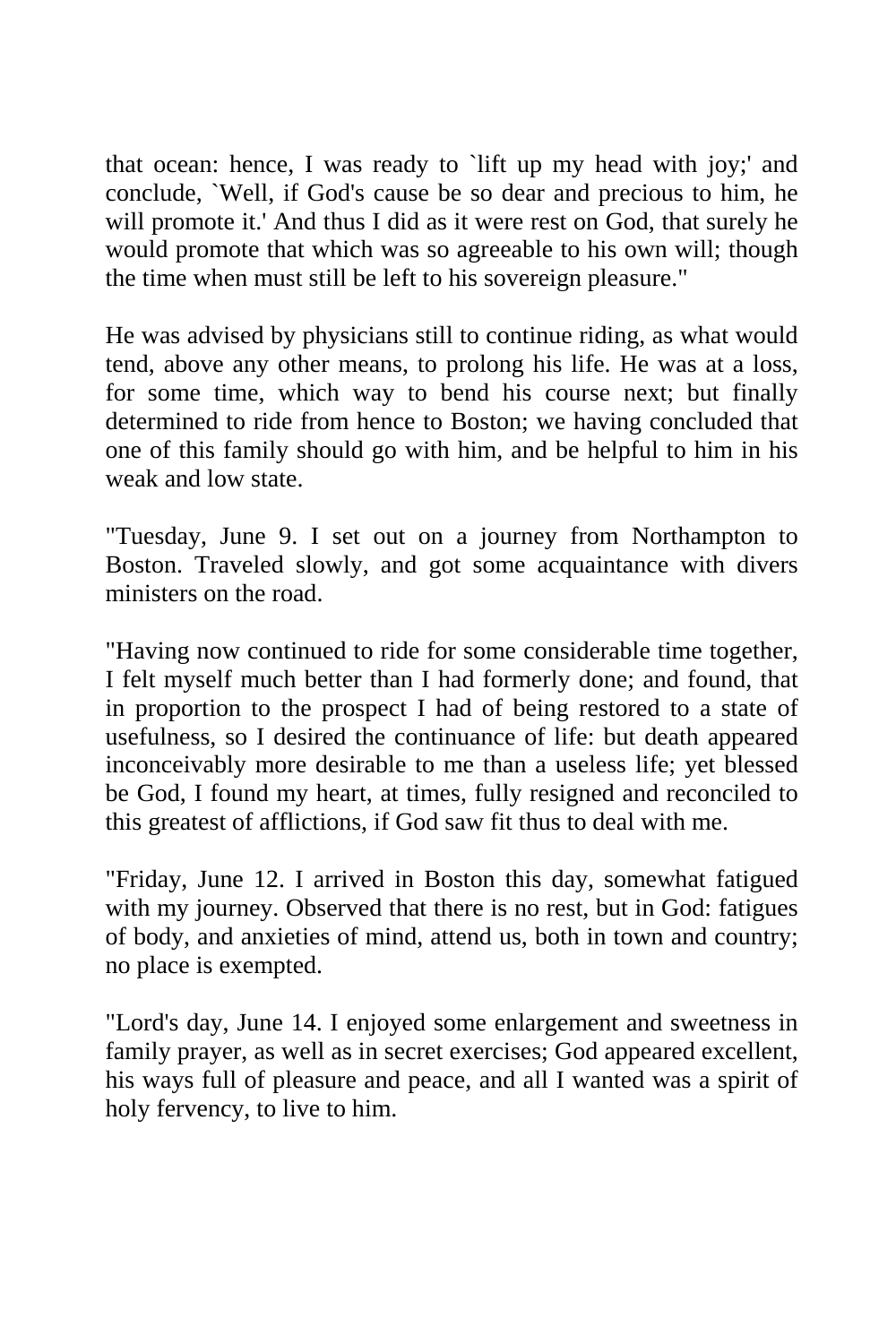"Wednesday, June 17. This, and the two preceding days, I spent mainly in visiting, the ministers of the town, and was treated with great respect by them.

"On Thursday, June 18. I was taken exceeding ill, and brought to the gates of death, by the breaking of small ulcers in my lungs, as my physician supposed. In this extreme weak state I continued for several weeks, and was frequently reduced so low, as to be utterly speechless, and not able so much as to whisper a word; and even after I had so far revived, as to walk about the house, and to step out of doors, I was exercised every day with a faint turn, which continued usually four or five hours: at which times, though I was not so utterly speechless, but that I could say Yes or No, yet I could not converse at all, nor speak one sentence, without making stops for breath; and divers times in this season, my friends gathered round my bed, to see me breathe my last, which they looked for every moment, as I myself also did.

"How I was, the first day or two of my illness, with regard to the exercise of reason, I scarcely know; I believe I was somewhat shattered with the violence of the fever, at times: but the third day of my illness, and constantly afterwards, for four or five weeks together, I enjoyed as much serenity of mind, and clearness of thought, as perhaps I ever did in my life; and I think my mind never penetrated with so much ease and freedom into divine things, as at this time; and I never felt so capable of demonstrating the truth of many important doctrines of the gospel as now. And as I saw clearly the truth of those great doctrines, which are justly styled the doctrines of grace; so I saw with no less clearness, that the essence of religion consisted in the soul's conformity to God, and acting above all selfish views, for his glory, longing to be for him, to live to him, and please and honour him in all things: and this from a clear view of his infinite excellency and worthiness in himself, to be loved, adored, worshipped, and served by all intelligent creatures. Thus I saw, that when a soul loves God with a supreme love, he therein acts like the blessed God himself, who most justly loves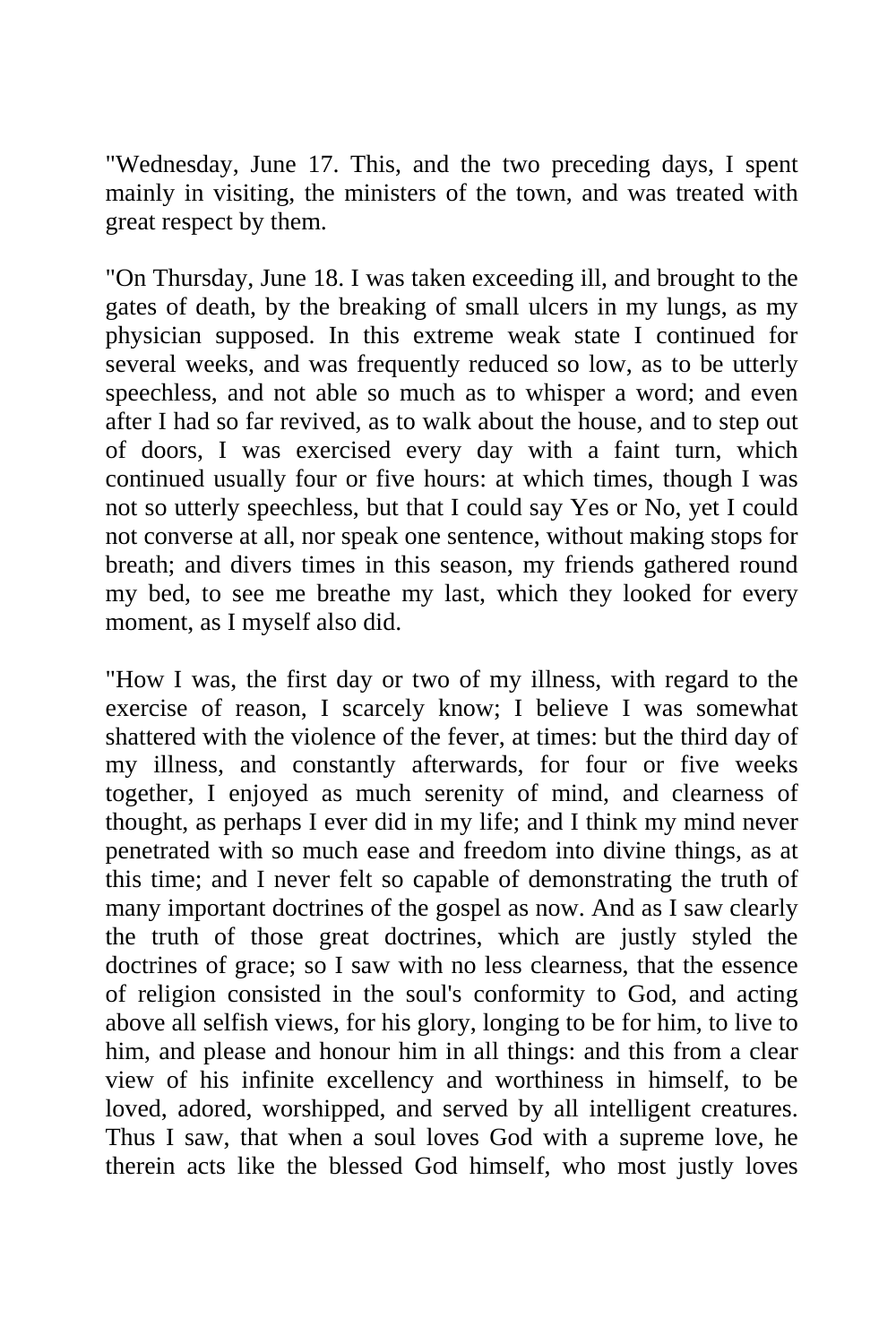himself in that manner. So when God's interest and his are become one, and he longs that God should be glorified, and rejoices to think that he is unchangeably possessed of the highest glory and blessedness, herein also he acts in conformity to God. In like manner, when the soul is fully resigned to, and rests satisfied and contented with, the divine will, here it is also conformed to God.

"I saw further, that as this divine temper, whereby the soul exalts God, and treads self in the dust, is wrought in the soul by God's discovering his own glorious perfections in the face of Jesus Christ to it, by the special influences of the Holy Spirit, so he cannot but have regard to it, as his own work; and as it is his image in the soul, he cannot but take delight in it. Then I saw again, that if God should slight and reject his own moral image, he must needs deny himself; which he cannot do. And thus I saw the stability and infallibility of this religion; and that those who are truly possessed of it, have the most complete and satisfying evidence of their being interested in all the benefits of Christ's redemption, having their hearts conformed to him; and that these, these only, are qualified for the employments and entertainments of God's kingdom of glory; as none but these have any relish for the business of heaven, which is to ascribe glory to God, and not to themselves; and that God (though I would speak it with great reverence of his name and perfection) cannot, without denying himself, finally cast such away.

"The next thing I had then to do, was to inquire, whether this was my religion: and here God was pleased to help me to the most easy remembrance and critical review of what had passed in course, of a religious nature, through several of the latter years of my life. And although I could discover much corruption attending my best duties, many selfish views and carnal ends, much spiritual pride and selfexaltation, and innumerable other evils which compassed me about; yet God was pleased, as I was reviewing, quickly to put this question out of doubt, by showing me that I had, from time to time, acted above the utmost influence of mere self-love; that I had longed to please and glorify him, as my highest happiness, &c. And this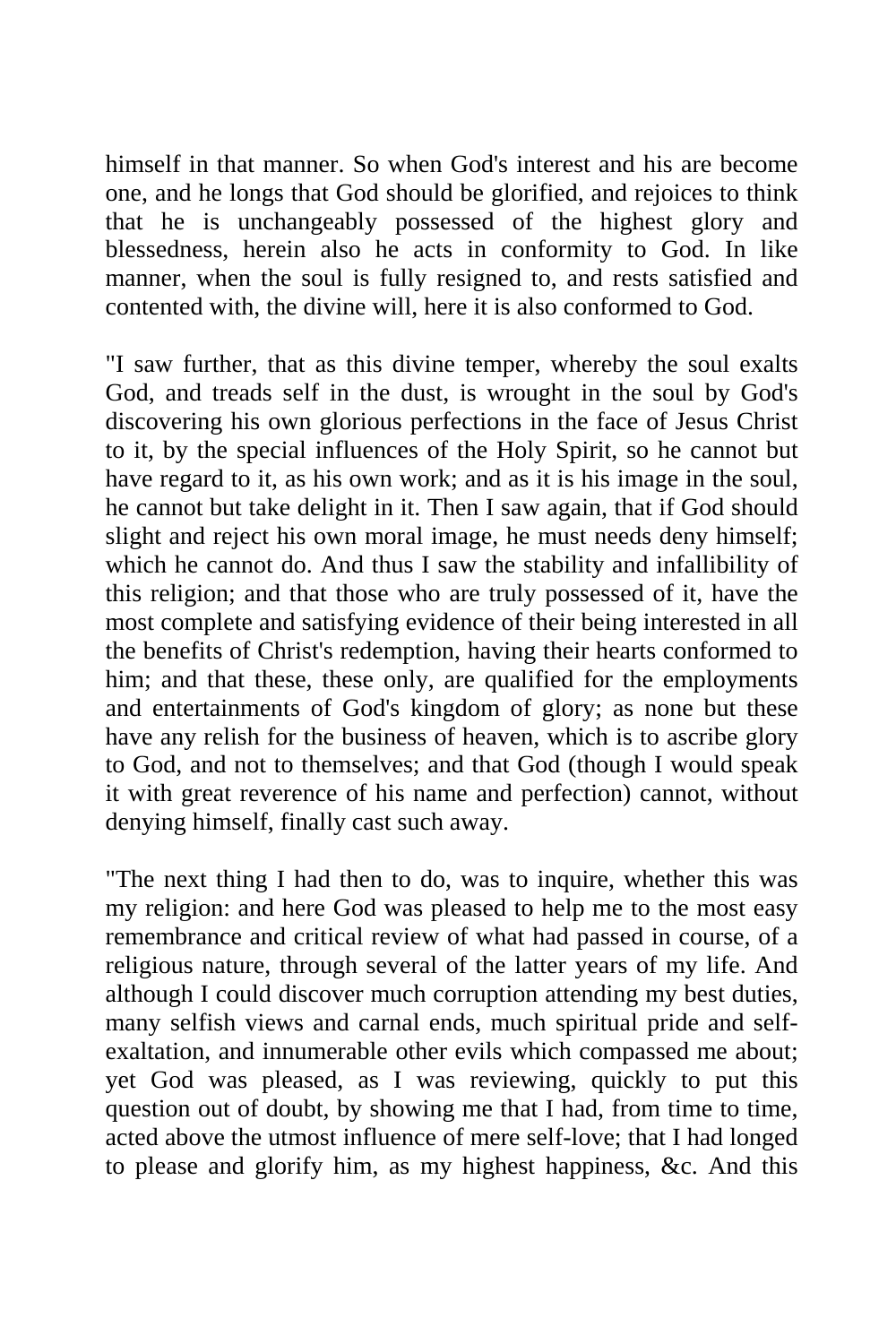review was through grace attended with a present feeling of the same divine temper of mind; I felt now pleased to think of the glory of God, and longed for heaven, as a state wherein I might glorify God perfectly, rather than a place of happiness for myself: and this feeling of the love of God in my heart, which I trust the Spirit of God excited in me afresh, was sufficient to give me full satisfaction, and make me long, as I had many times before done, to be with Christ. I did not now want any of the sudden suggestions, which many are so pleased with, `That Christ and his benefits are mine; that God loves me,' &c. in order to give me satisfaction about my state: no, my soul now abhorred those delusions of Satan, which are thought to be the immediate witness of the Spirit, while there is nothing but an empty suggestion of a certain fact, without any gracious discovery of the divine glory, or of the Spirit's work in their own hearts. I saw the awful delusion of this kind of confidence, as well as of the whole of that religion, from which they usually spring, or at least of which they are the attendants. The false religion of the late day, (though a day of wondrous grace,) the imaginations, and impressions made only on the animal affections — together with the sudden suggestions made to the mind by Satan, transformed into an angel of light, of certain facts not revealed in Scripture — and many such like thing, I fear, have made up the greater part of the religious appearance in many places.

"These things I saw with great clearness, when I was thought to be dying. And God gave me great concern for his church and interest in the world, at this time: not so much because the late remarkable influence upon the minds of people was abated, as because that false religion — those heats of imagination, and wild and selfish commotions of the animal affections — which attended the work of grace, had prevailed so far. This was that which my mind dwelt upon, almost day and night: and this, to me, was the darkest appearance, respecting religion, in the land; for it was this, chiefly, that had prejudiced the world against inward religion. And I saw the great misery of all was, that so few saw any manner of difference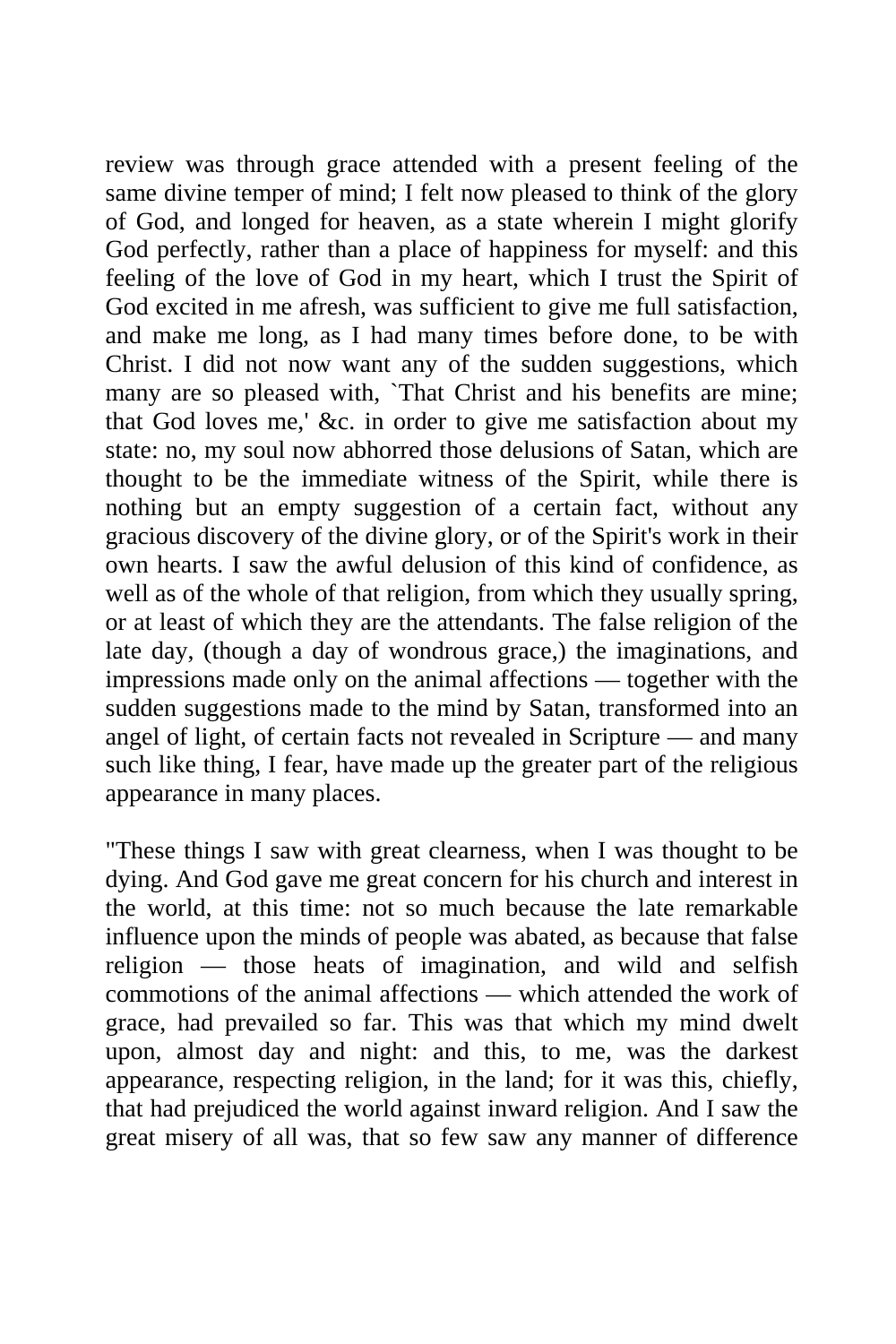between those exercises that were spiritual and holy, and those which have self-love only for their beginning, centre, and end.

"As God was pleased to afford me clearness of thought, and composure of mind, almost continually, for several weeks together under my great weakness; so he enabled me, in some measure, to improve my time, as I hope, to valuable purposes. I was enabled to write a number of important letters to friends in remote places: [56] and sometimes I wrote when I was speechless,

i.e. unable to maintain conversation with any body; though perhaps I was able to speak a word or two so as to be heard. — At this season also, while I was confined at Boston, I read with care and attention some papers of old Mr. Shepard's, lately come to light, and designed for the press: and as I was desired, and greatly urged, made some corrections, where the sense was left dark, for want of a word or two. Besides this, I had many visitants; with whom, when I was able to speak, I always conversed of the things of religion; and was peculiarly disposed and assisted in distinguishing between the true and false religion of the times. There was scarce any subject, that has been matter of debate in the late day, but what I was in at one time or other brought to a sort of necessity to discourse upon, and show my opinion; and that frequently before numbers of people; and especially, I discoursed repeatedly on the nature and necessity of that humiliation, self-emptiness, or full conviction of a person's being utterly undone in himself, which is necessary in order to a saving faith, and the extreme difficulty of being brought to this, and the great danger there is of persons taking up with some selfrighteous appearances of it. The danger of this I especially dwelt upon, being persuaded that multitudes perish in this hidden way; and because so little is said from most pulpits to discover any danger here: so that persons being never effectually brought to die in themselves, are never truly waited to Christ, and so perish. I also discoursed much on what I take to be the essence of true religion, endeavouring plainly to describe that God-like temper and disposition of soul, and that holy conversation and behaviour, that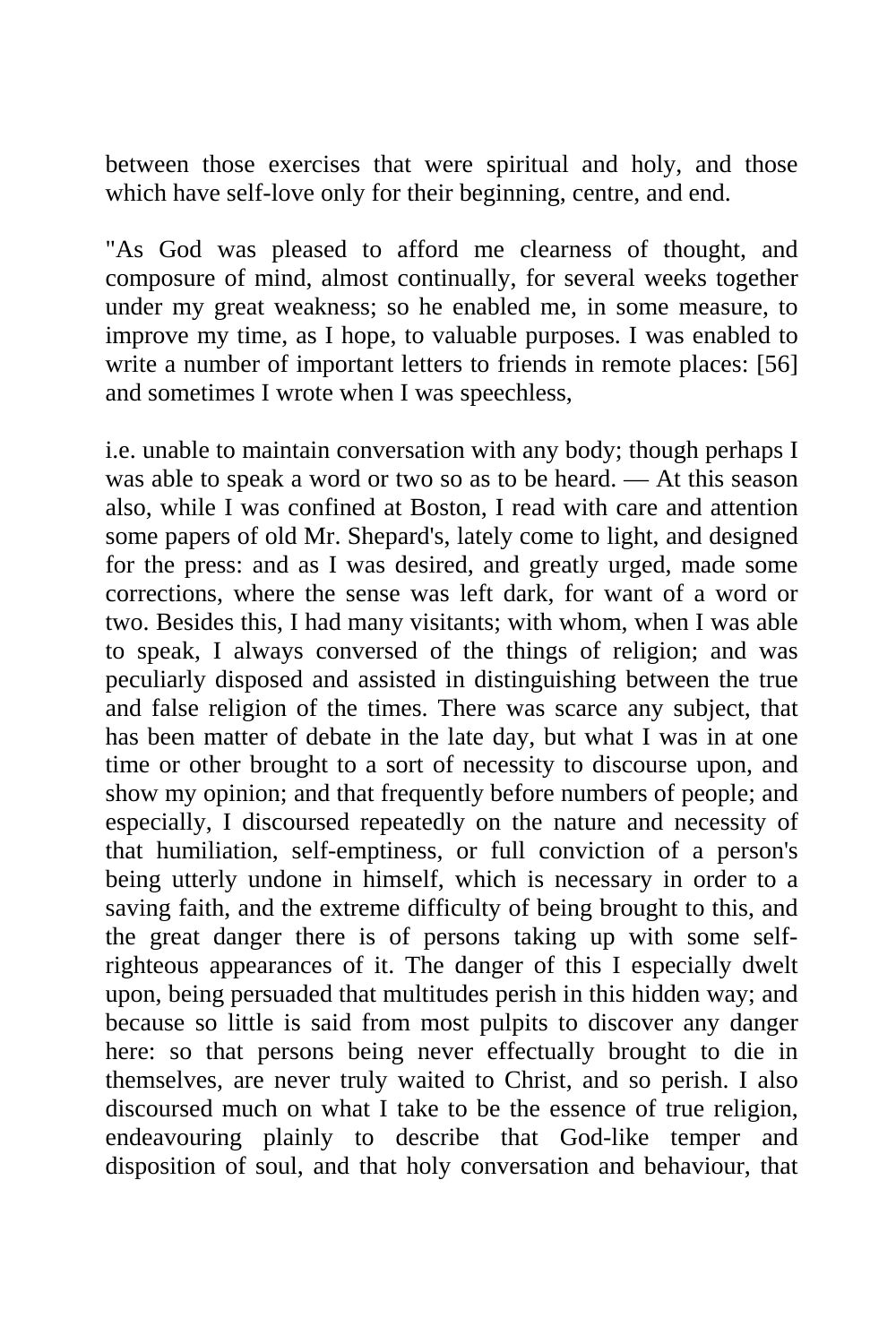may justly claim the honour of having God for its original and patron. And I have reason to hope God blessed my way of discoursing and distinguishing to some, both ministers and people; so that my time was not wholly lost."

He was much visited, while in Boston, by many persons of considerable note and character, and by some of the first rank; who showed him uncommon respect, and appeared highly pleased and entertained with his conversation. And besides his being honoured with the company and respect of ministers of the town, he was visited by several ministers from various parts of the country. He took all opportunities to discourse of the peculiar nature and distinguishing characters of true, spiritual, and vital religion; and to bear his testimony against the various false appearances of it, consisting in, or arising from, impressions on the imagination, sudden and supposed immediate suggestions of truths not contained in the Scripture, and that faith which consists primarily in a person believing that Christ died for him in particular, &c. What he said was, for the most part, heard with uncommon attention and regard: and his discourses' reasoning appeared manifestly to have great weight and influence, with many that he conversed with, both ministers and others. [57]

Also the Honourable Commissioners in Boston, of the incorporated Society in London for propagating the Gospel in New England and parts adjacent, having newly had committed to them a legacy of the late reverend and famous Dr. Daniel Williams of London, for the support of two missionaries to the heathen, were pleased, while he was in Boston, to consult him about a mission to those Indians called the Six Nations, particularly about the qualifications requisite in a missionary to those Indians; and were so satisfied with his sentiments on this head, and had that confidence in his faithfulness, and his judgment and discretion in things of this nature, that they desired him to undertake to find and recommend a couple of persons fit to be employed in this business; and very much left the matter with him.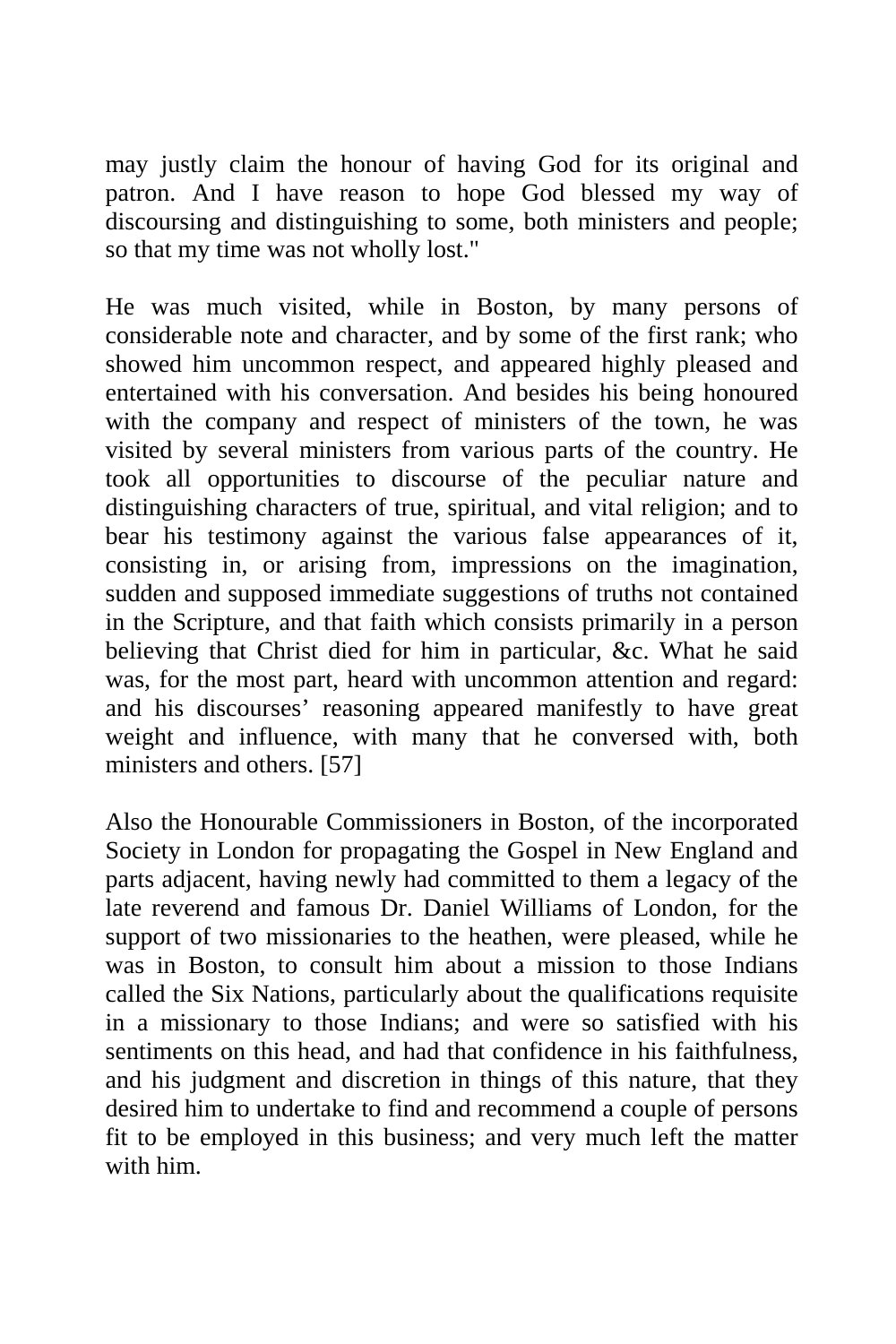Likewise certain pious and generously disposed gentlemen in Boston, being moved by the wonderful narrative of his labors and success among the Indians in New Jersey, and more especially by their conversation with him on the same subject, took opportunity to inquire more particularly into the state and necessities of his congregation, and the school among them, with a charitable intention of contributing something to promote the excellent design of advancing the interests of Christianity among the Indians; and understanding that there was a want of Bibles for the school, three dozen of Bibles were immediately procured, and 14l. in bills (of the old tenor) given over and above, besides more large benefactions made afterwards, which I shall have occasion to mention in their proper place.

Mr. Brainerd's restoration from his extremely low state in Boston, so as to go abroad again and to travel, was very unexpected to him and his friends. My daughter who was with him, writes thus concerning him, in a letter dated June 23. — "On Thursday, he was very ill with a violent fever, and extreme pain in his head and breast, and at turns, delirious. So he remained till Saturday evening, when he seemed to be in the agonies of death; the family was up with him till one or two o'clock, expecting every hour would be his last. On sabbath-day he was a little revived, his head was better, but very full of pain, and exceeding sore at his breast, much put to it for breath, &c. Yesterday he was better upon all accounts. Last night he slept but little. This morning he was much worse. — Dr. Pynchon says, he has no hopes of his life; nor does he think it likely he will ever come out of the chamber; though he says, he may be able to come to Northampton — "

In another letter, dated June 29, she says as follows. "Mr. Brainerd has not so much pain, nor fever, since I last wrote, as before; yet he is extremely weak and low, and very faint, expecting every day will be his last. He says, it is impossible for him to live, for he has hardly vigor enough to draw his breath. I went this morning into town, and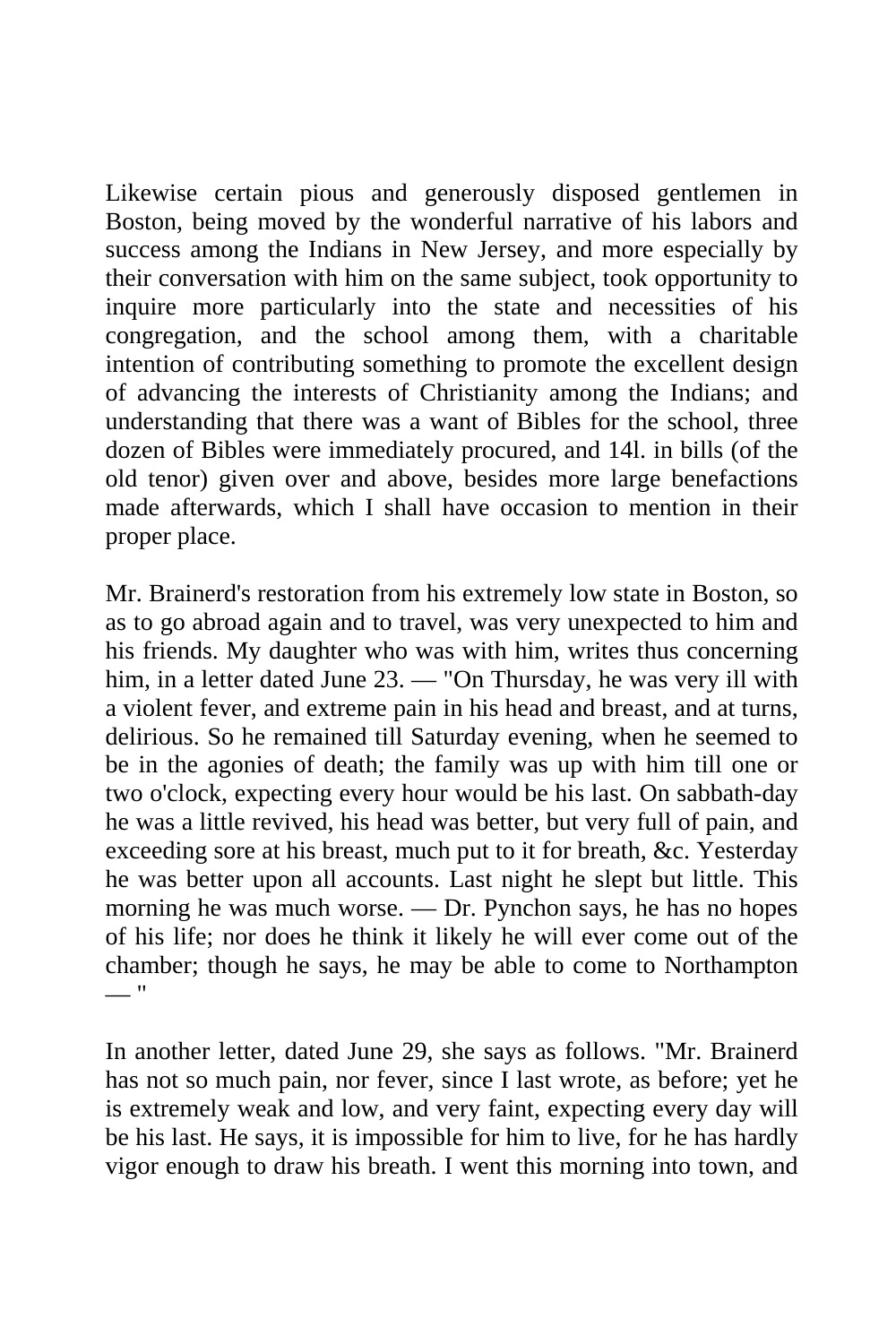when I came home, Mr. Bromfield said, he never expected I should see him alive; for he lay two hours, as they thought, dying; one could scarcely tell whether he was alive or not; he was not able to speak for some time: but now is much as he was before. The doctor thinks he will drop away in such a turn. Mr. Brainerd says he never felt any thing so much like dissolution, as what he felt to-day; and says he never had any conception of its being possible for any creature to be alive, and yet so weak as he is from day to day. — Dr. Pynchon says, he should not be surprise if he should so recover as to live half a year; nor would it surprise him if he should die in half a day. Since I began to write he is not so well, having had a faint turn again; yet patient and resigned, having no distressing fears, but the contrary."

His physician, the honourable Joseph Pynchon, Esq. when he visited him in his extreme illness in Boston, attributed his sinking so suddenly into a state so extremely low, and nigh unto death, to the breaking of ulcers, that had been long gathering in his lungs, (as Mr. Brainerd himself intimates in a forementioned passage in his diary,) and there discharging and diffusing their purulent matter. This, while nature was laboring and struggling to throw it off, which could be done no otherwise than by a gradual straining of it through the small vessels of those vital parts, occasioned a high fever and violent coughing, threw the whole frame of nature into the utmost disorder, and brought it near to a dissolution. But it was supposed, if the strength of nature held till the lungs had this way gradually cleared themselves of this putrid matter, he might revive, and continue better, till new ulcers gathered and broke; but that this would surely sink him again, and there was no hope of his recovery. He expressed himself to one of my neighbours, who at that time saw him in Boston, that he was as certainly a dead man as if he was shot through the heart.

But so it was ordered in divine providence, that the strength of nature held out through this great conflict, so as just to escape the grave at that turn; and then he revived, to the astonishment of all that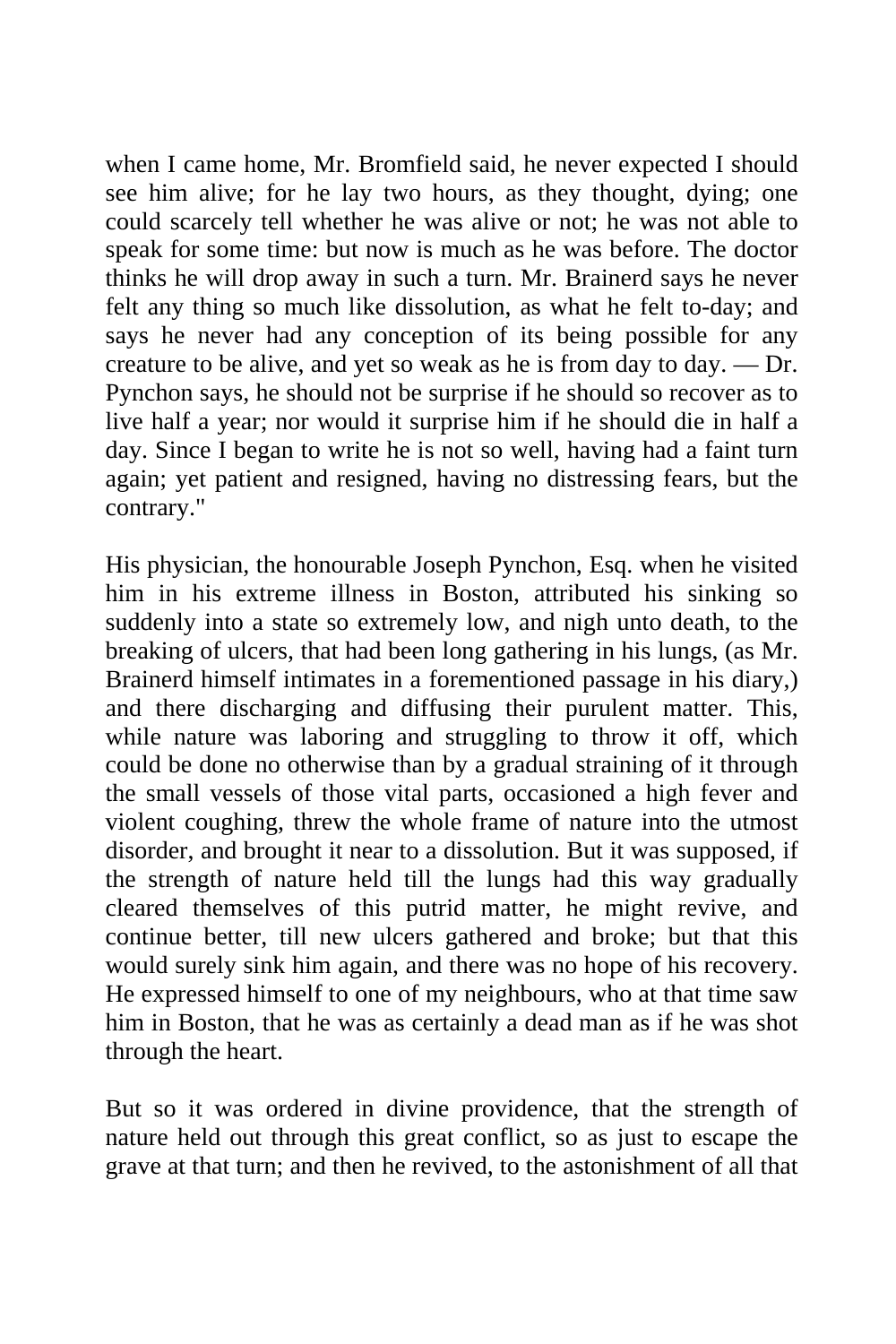knew his case. — After he began to revive, he was visited by his youngest brother, Mr. Israel Brainerd, a student at Yale college; who having heard of his extreme illness, went from thence to Boston, in order to see him, if he might find him alive, which he but little expected.

This visit was attended with a mixture of joy and sorrow to Mr. Brainerd. He greatly rejoiced to see his brother, especially because he had desired an opportunity of some religious conversation with him before he died. But this meeting was attended with sorrow, as his brother brought to him the sorrowful tidings of his sister Spencer's death at Haddam; a sister, between whom and him had long subsisted a peculiarly dear affection, and much intimacy in spiritual matters, and whose house he used to make his home when he went to Haddam, his native place. He had heard nothing of her sickness till this report of her death. But he had these comforts together with the tidings, viz. a confidence of her being gone to heaven, and an expectation of his soon meeting her there. — His brother continued with him till he left the town, and came with him from thence to Northampton. — Concerning the last sabbath Mr. Brainerd spent in Boston, he writes in his diary as follows.

"Lord's day, July 19. I was just able to attend public worship, being carried to the house of God in a chaise. Heard Dr. Sewall preach in the forenoon: partook of the Lord's supper at this time. In this sacrament I saw astonishing divine wisdom displayed; such wisdom as I saw required the tongues of angels and glorified saints to celebrate. It seemed to me I never should do any thing at adoring the infinite wisdom of God, discovered in the contrivance of man's redemption, until I arrived at a world of perfection; yet I could not help striving to 'call upon my soul, and all within me, to bless the name of God.' — In the afternoon heard Mr. Prince preach. — I saw more of God in the wisdom discovered in the plan of man's redemption, than I saw of any other of his perfections, through the whole day."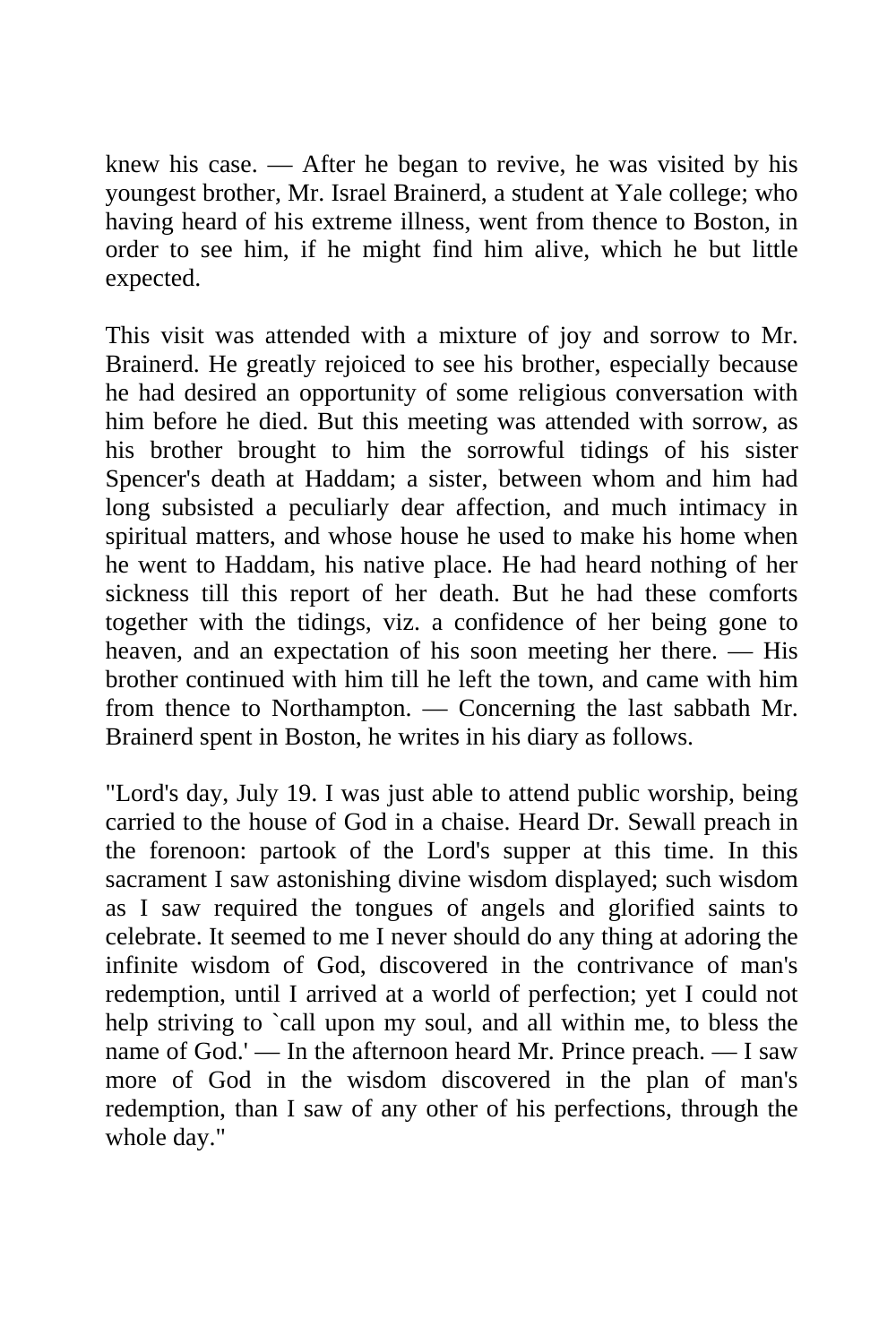He left Boston the next day. But before he came away, he had occasion to bear a very full, plain, and open testimony against that opinion, that the essence of saving faith lies in believing that Christ died for me in particular; and that this is the first act of faith in a true believer's closing with Christ. He did it in a long conference he had with a gentleman, who has very publicly and strenuously appeared to defend that tenet. He had this discourse with him in the presence of a number of considerable persons, who came to visit Mr. Brainerd before he left the town, and to take their leave of him. In which debate he made this plain declaration, (at the same time confirming what he said by many arguments,) That the essence of saving faith was wholly left out of the definition which that gentleman has published; and that the faith which he had defined, had nothing of God in it, nothing above nature, nor indeed above the power of the devils; and that all such as had this faith, and had no better, though they might have this to never so high a degree, would surely perish. And he declared also, that he never had greater assurance of the falseness of the principles of those that maintained such a faith, and of their dangerous and destructive tendency, or a more affecting sense of the great delusion and misery of those that depended on getting to heaven by such a faith, (while they had no better,) than he lately had when he was supposed to be at the point to die, and expected every minute to pass into eternity. — Mr. Brainerd's discourse at this time, and the forcible reasoning with which he confirmed what he asserted, appeared to be greatly to the satisfaction of those present; as several of them took occasion expressly to manifest to him, before they took leave of him.

When this conversation was ended, having bid an affectionate farewell to his friends, he set out in the cool of the afternoon, on his journey to Northampton, attended by his brother, and my daughter that went with him to Boston; and would have been accompanied out of the town by a number of gentlemen, besides that honourable person who gave him his company for some miles on that occasion, as a testimony of their esteem and respect, had not his aversion to any thing of pomp and show prevented it.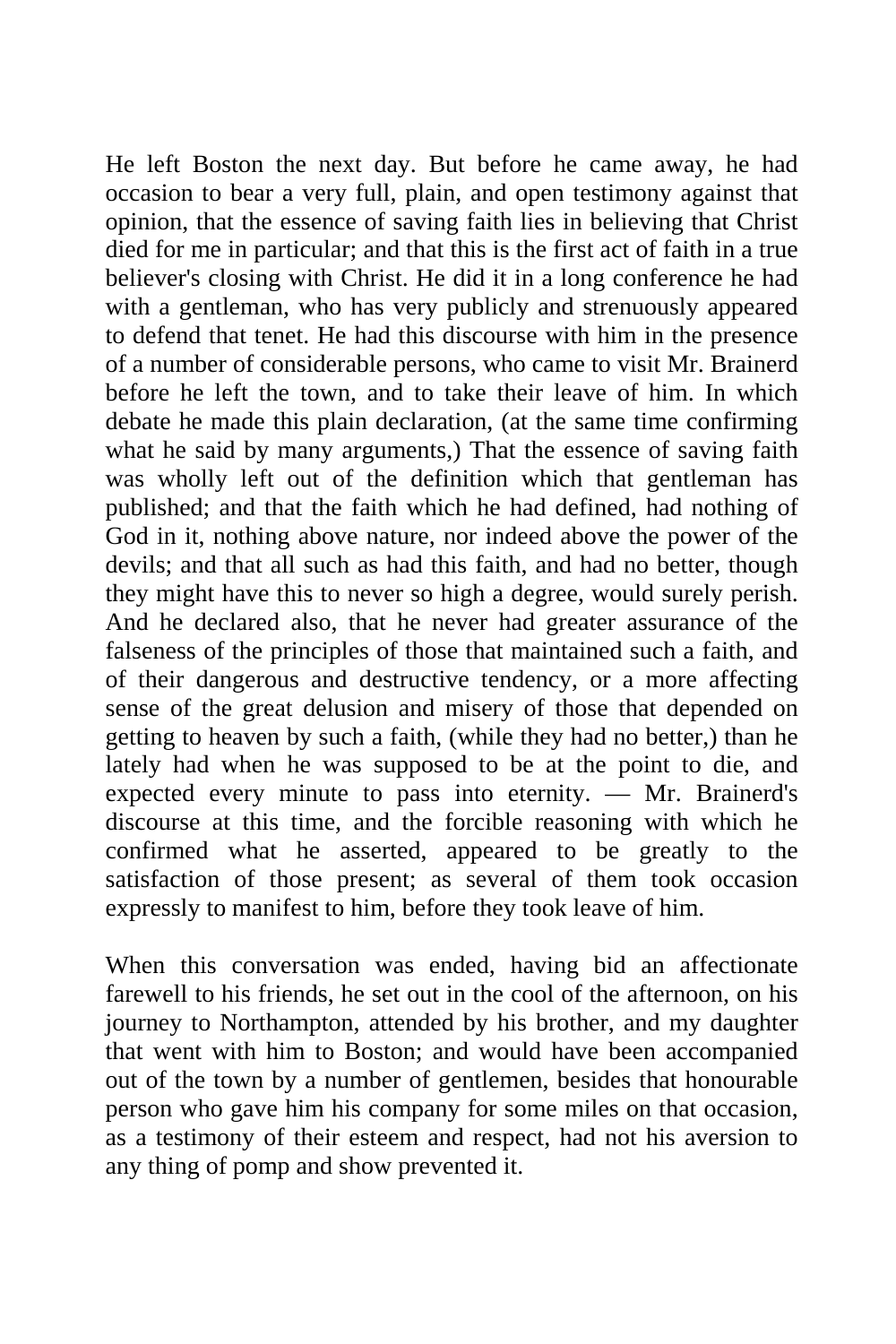"Saturday, July 25, I arrived here at Northampton; having set out from Boston on Monday, about four o'clock, P.M. In this journey I rode about sixteen miles a day, one day with another. Was sometimes extremely tired and faint on the road, so that it seemed impossible for me to proceed any further: at other times I was considerably better, and felt some freedom both of body and mind.

"Lord's day, July 26. This day I saw clearly that I should never be happy; yea, that God himself could not make me happy, unless I could be in a capacity to `please and glorify him for ever.' Take away this, and admit me into all the fine heavens that can be conceived of by men or angels, and I should still be miserable for ever."

Though he had so far revived, as to be able to travel thus far, yet he manifested no expectation of recovery: he supposed, as his physician did, that his being brought so near to death at Boston, was owing to the breaking of ulcers in his lungs. He told me that he had several such ill turns before, only not to so high a degree, but as he supposed, owing to the same cause, viz. the breaking of ulcers; and that he was brought lower and lower every time; and it appeared to him, that in his last sickness he was brought as low as it was possible, and yet live; and that he had not the least expectation of surviving the next return of this breaking of ulcers; but still appeared perfectly calm in the prospect of death.

On Wednesday morning, the week after he came to Northampton, he took leave of his brother Israel, never expecting to see him again in this world; he now setting out from hence on his journey to New-Haven.

When Mr. Brainerd came hither, he had so much strength as to be able, from day to day, to ride out two or three miles, and to return; and sometimes to pray in the family; but from this time he gradually decayed, becoming weaker and weaker.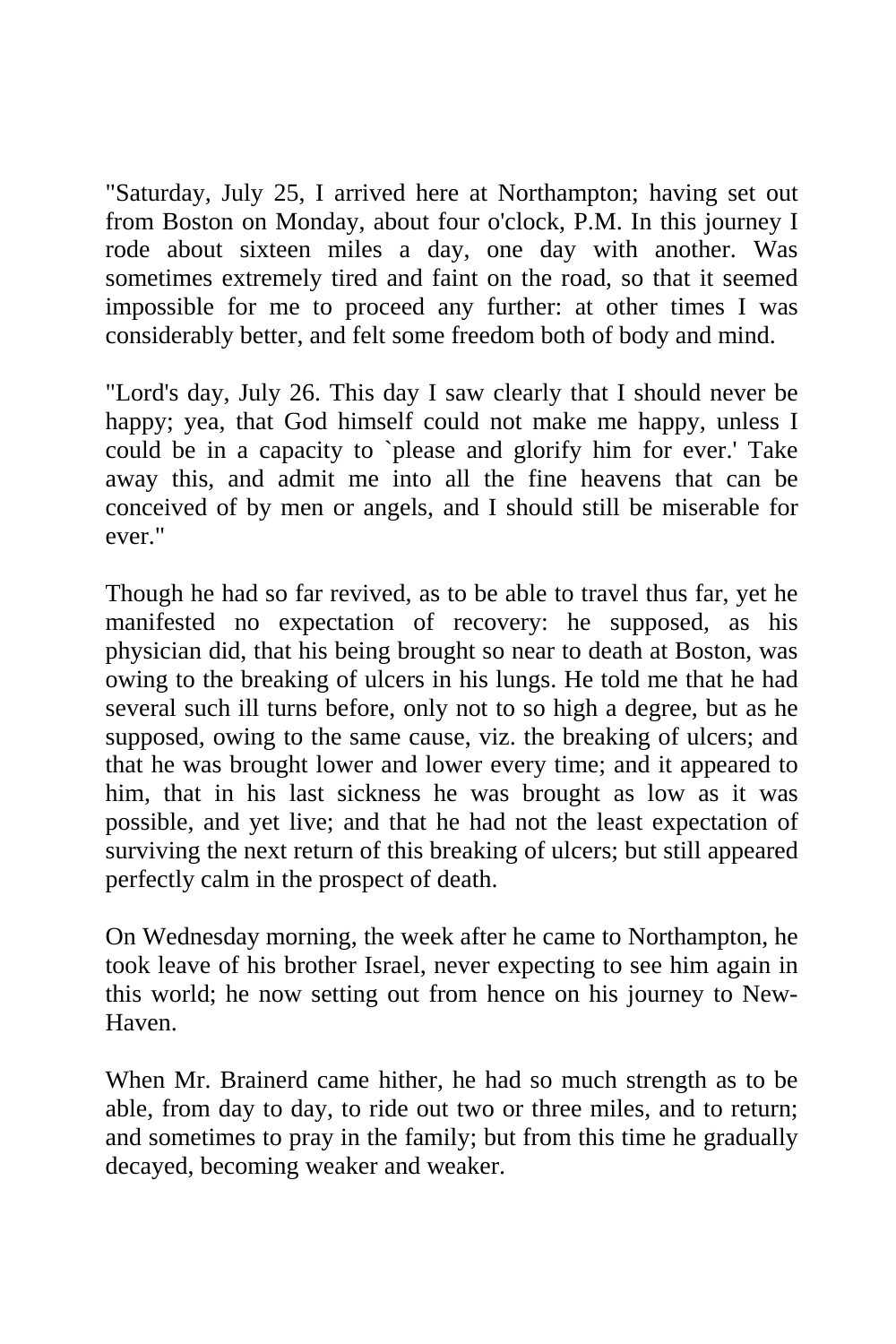While he was here, his conversation from first to last was much on the same subjects as when in Boston. He spoke much of the nature of true religion in heart and practice, as distinguished from its various counterfeits; expressing his great concern, that the latter so much prevailed in many places. He often manifested his great abhorrence of all such doctrines and principles in religion, as had any tendency to antinomianism; of all such notions, as seemed to diminish the necessity of holiness of life, or to abate men's regard to the commands of God, and a strict, diligent, and universal practice of virtue and piety, under a pretence of depreciating our works, and magnifying God's free grace. He spoke often, with much detestation, of such experiences and pretended discoveries and joys, as have nothing of the nature of sanctification in them, as do not tend to strictness, tenderness, and diligence in religion, to meekness and benevolence towards mankind, and an humble behaviour. He also declared, that he looked on such pretended humility as worthy of no regard, which was not manifested by modesty of conduct and conversation. He spake often, with abhorrence, of the spirit and practice that appears among the greater part of separatists at this day in the land, particularly, those in the eastern parts of Connecticut; in their condemning and separating from the standing ministry and churches, their crying down learning and a learned ministry, their notion of an immediate call to the work of the ministry, and the forwardness of laymen to set up themselves as public teachers. He had been much conversant in the eastern part of Connecticut, (it being near his native place,) when the same principles, notion, and spirit began to operate, which have since prevailed to a greater height; and had acquaintance with some of those persons who are become heads and leaders of the separatists. He had also been conversant with persons of the same way elsewhere; and I heard him say, once and again, he knew by his acquaintance with this sort of people, that what was chiefly and most generally in repute among them as the power of godliness, was an entirely different thing from that true vital piety recommended in the Scriptures, and had nothing in it of that nature. He manifested a great dislike of a disposition in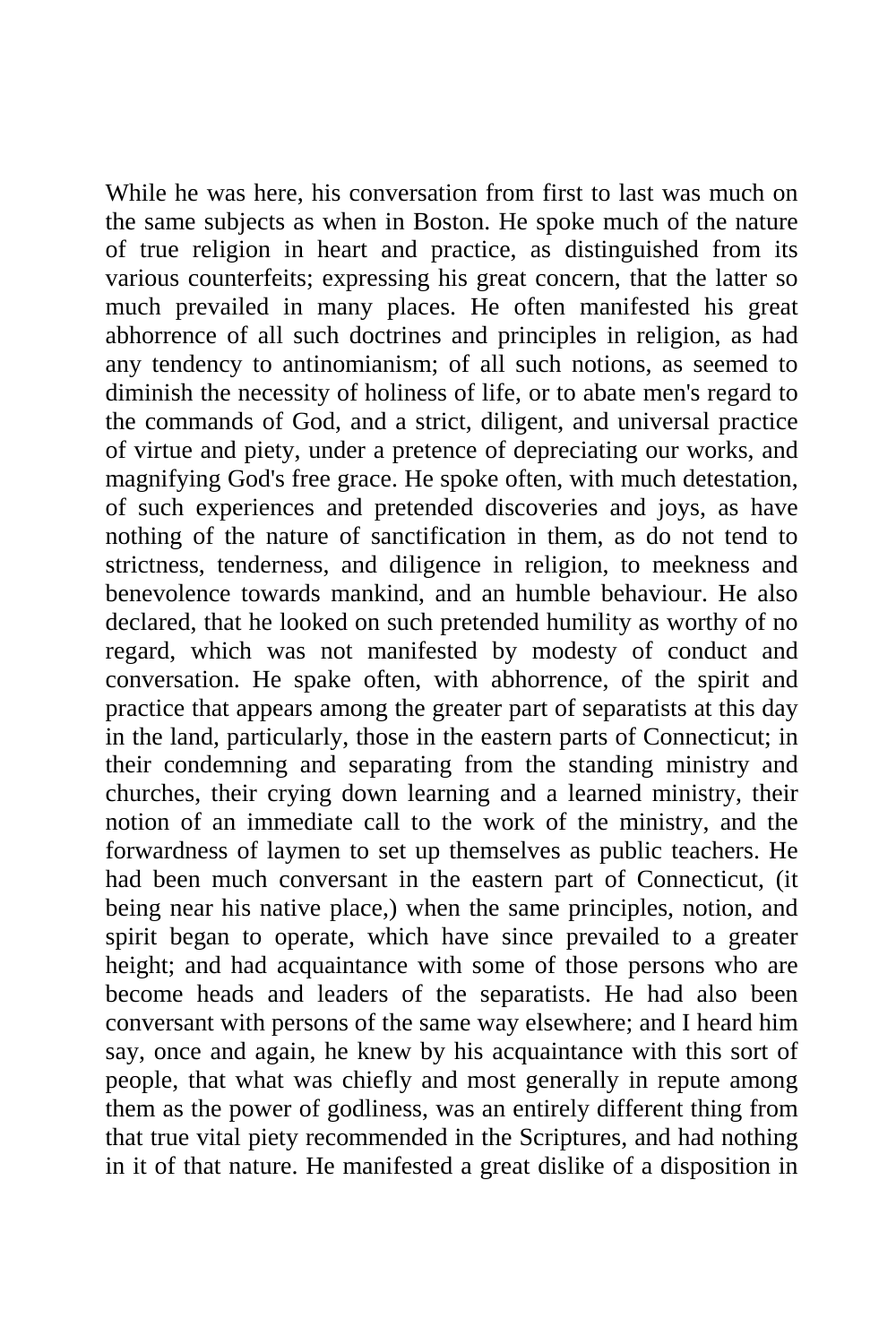persons to much noise and show in religion, and affecting to be abundant in proclaiming and publishing their own experiences. Though at the same time he did not condemn, but approved of Christians speaking of their own experiences on some occasions, and to some persons, with due modesty and discretion. He himself sometimes, while at my house, spake of his own experiences; but it was always with apparent reserve, and in the exercise of care and judgment with respect to occasions, persons, and circumstances. He mentioned some remarkable things of his own religious experience to two young gentlemen, candidates for the ministry, who watched with him (each at a different time) when he was very low, and not far from his end; but he desired both of them not to speak of what he had told them till after his death

The subject of that debate I mentioned before, which he had with a certain gentleman, the day he left Boston, seemed to lie with much weight on his mind after he came hither; and he began to write a letter to that gentleman, expressing his sentiments concerning the dangerous tendency of some of the tenets he had expressed in conversation, and in the writings he had published; with the considerations by which the exceeding hurtful nature of those notions is evident; but he had not strength to finish his letter.

After he came hither, as long as he lived, he spoke much of that future prosperity of Zion which is so often foretold and promised in the Scripture. It was a theme he delighted to dwell upon; and his mind seemed to be carried forth with earnest concern about it, and intense desires, that religion might speedily and abundantly revive and flourish. Though he had not the least expectation of recovery, yea, the nearer death advanced, and the more the symptoms of its approach increased, still the more did his mind seem to be taken up with this subject. He told me, when near his end, that "he never in all his life had his mind so led forth in desires and earnest prayers for the flourishing of Christ's kingdom on earth, as since he was brought so exceeding low at Boston." He seemed much to wonder, that there appeared no more of a disposition in ministers and people to pray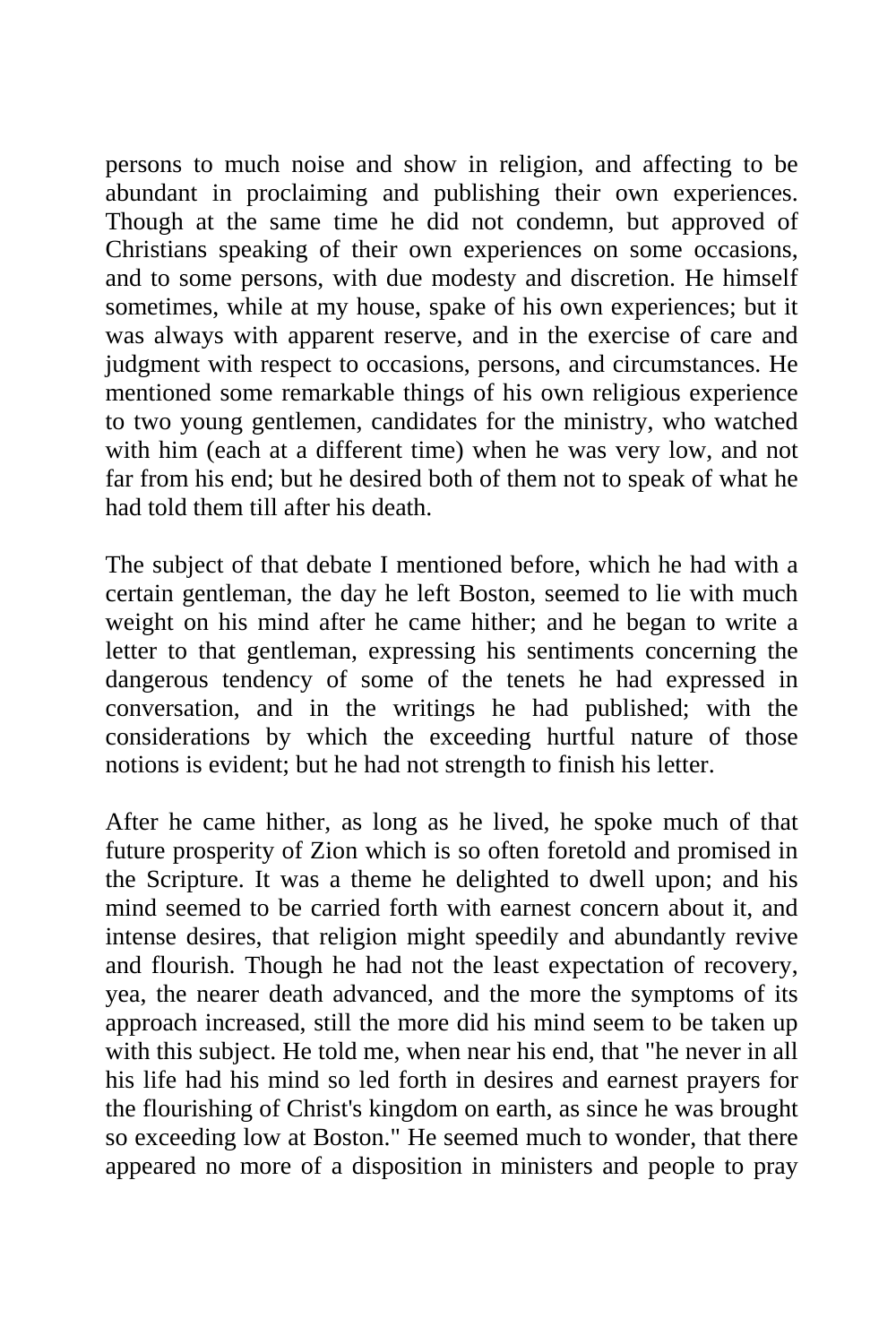for the flourishing of religion through the world; that so little a part of their prayers was generally taken up about it, in their families, and elsewhere; and particularly, he several times expressed his wonder, that there appeared no more forwardness to comply with the proposal lately made, in a Memorial from a number of ministers in Scotland, and sent over into America, for united extraordinary prayer, among Christ's ministers and people, for the coming of Christ's kingdom: and he sent it as his dying advice to his own congregation, that they should practise agreeably to that proposal. [58]

Though he was constantly exceeding weak, yet there appeared in him a continual care well to improve time, and fill it up with something that might be profitable, and in some respect for the glory of God or the good of men; either profitable conversation, or writing letters to absent friends, or noting something in his diary, or looking over his former writings, correcting them, and preparing them is to be left in the hands of others at his death, or giving some directions concerning the future management of his people, or employment in secret devotions. He seemed never to be easy, however ill, if he was not doing something for God, or in his service. After he came hither, he wrote a preface to a diary of the famous Mr. Shepard's, (in those papers before mentioned, lately found,) having been much urged to it by those gentlemen in Boston who had the care of the publication: which diary, with his preface, has since been published. [59]

In his diary for Lord's day, Aug. 9, he speaks of longing desires after death, through a sense of the excellency of a state of perfection. — In his diary for Lord's day, Aug. 16, he speaks of his having so much refreshment of soul in the house of God, that it seemed also to refresh his body. And this is not only noted in his diary, but was very observable to others: it was very apparent, not only that his mind was exhilarated with inward consolation, but also that his animal spirits and bodily strength seemed to be remarkably restored, as though he had forgot his illness. — But this was the last time that ever he attended public worship on the sabbath.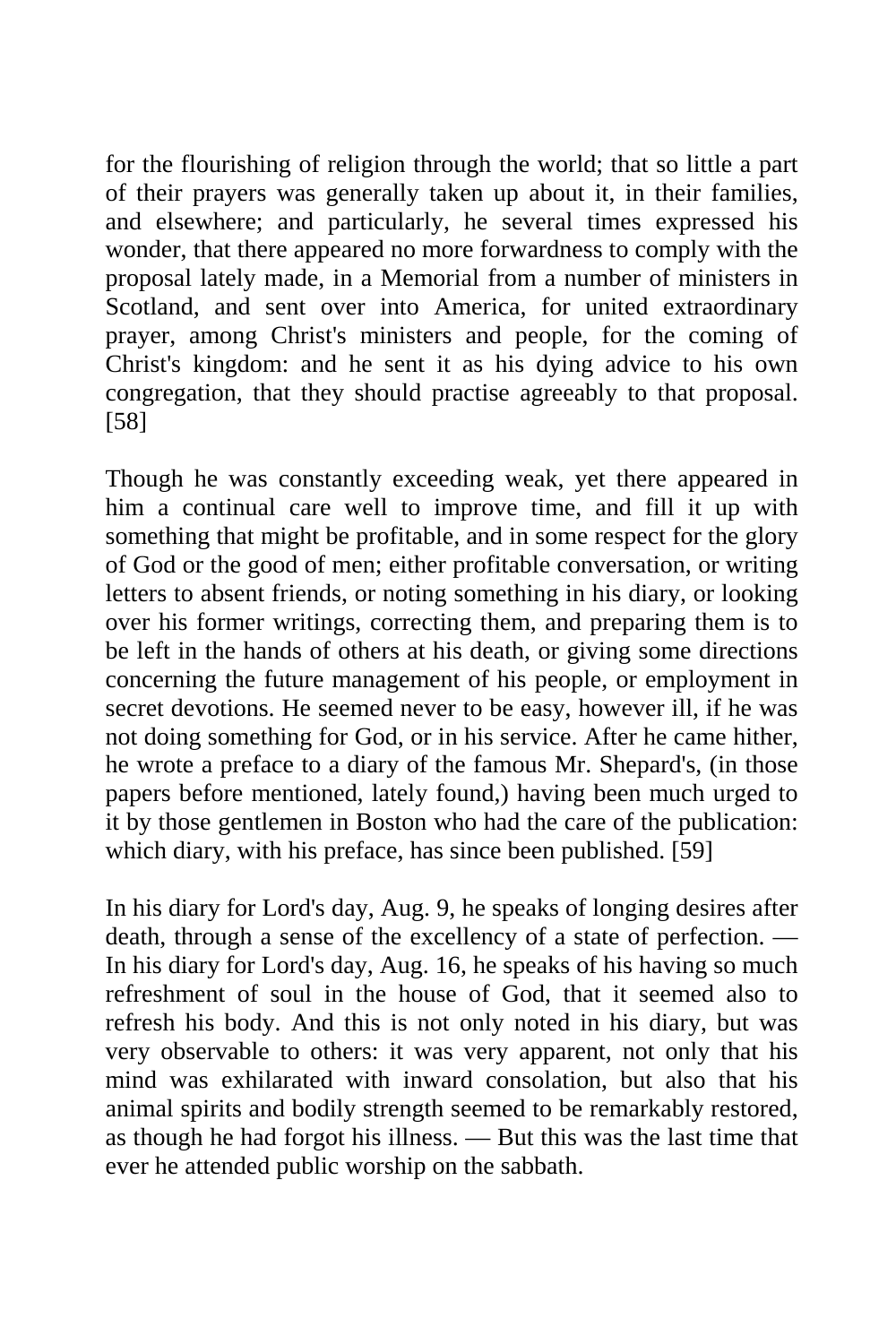On Tuesday morning that week (I being absent on a journey) he prayed with my family; but not without much difficulty, or want of bodily strength; and this was the last family prayer that ever he made. — He had been wont, till now, frequently to ride out two or three miles; but this week, on Thursday, was the last time he ever did so.

"Lord's day, Aug. 23. This morning I was considerably refreshed with the thought, yea, the hope and expectation of the enlargement of Christ's kingdom; and I could not but hope the time was at hand, when Babylon the great would fall, and rise no more. This led me to some spiritual meditations, that were very refreshing to me. I was unable to attend public worship, either part of the day; but God was pleased to afford me fixedness and satisfaction in divine thoughts. Nothing so refreshes my soul, as when I can go to God, yea, to God my exceeding joy. When he is so, sensibly, to my soul, oh how unspeakably delightful is this!

"In the week past I had divers turns of inward refreshing; though my body was inexpressibly weak, followed continually with agues and fevers. Sometimes my soul centered in God, as my only portion; and I felt that I should be for ever unhappy if he did not reign. I saw the sweetness and happiness of being his subject, at his disposal. This made all my difficulties quickly vanish.

"From this Lord's day, viz. Aug. 23, I was troubled very much with vapory disorders, and could neither write nor read, and could scarcely live; although, through mercy, was not so much oppressed with heavy melancholy and gloominess, as at many other times.

Till this week he had been wont to lodge in a room above stairs; but he now grew so weak, that he was no longer able to go up stairs and down. Friday, Aug. 28, was the last time he ever went above-stairs; henceforward he betook himself to a lower room.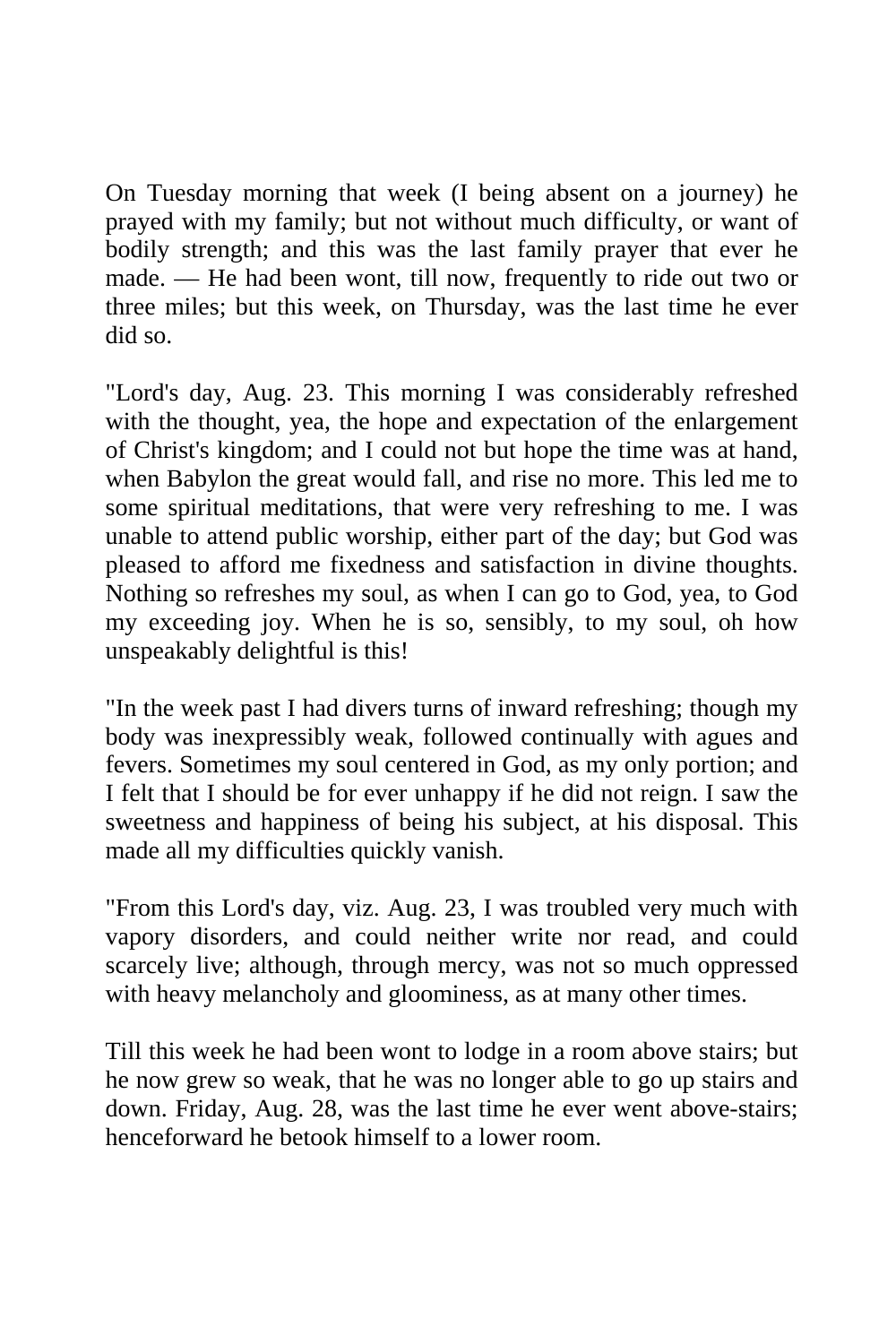On Wednesday, Sept. 2, being the day of our public lecture, he seemed to be refreshed with seeing the neighboring ministers that came hither to the lecture, and expressed a great desire once more to go to the house of God on that day: and accordingly rode to the meeting, and attended divine service, while the Reverend Mr. Woodbridge, of Hatfield, preached. He signified that he supposed it to be the last time that ever he should attend the public worship; as it proved. And indeed it was the last time that ever he went out at our gate alive.

On the Saturday evening next following he was unexpectedly visited by his brother, Mr. John Brainerd, who came to see him from New Jersey. He was much refreshed by this unexpected visit, this brother being peculiarly dear to him; and he seemed to rejoice in a devout and solemn manner, to see him, and to hear the comfortable tidings he brought concerning the state of his dear congregation of Christian Indians. A circumstance of this visit, of which he was exceeding glad, was, that his brother brought him some of his private writings from New Jersey, and particularly his diary that he had kept for many years past.

"Lord's day, Sept. 6. I began to read some of my private writings, which my brother brought me; and was considerably refreshed with what I met with in them.

"Monday, Sept. 7. I proceeded further in reading my old private writings, and found they had the same effect upon me as before. I could not but rejoice and bless God for what passed long ago, which without writing had been entirely lost.

"This evening, when I was in great distress of body, my soul longed that God should be glorified: I saw there was no heaven but this. I could not but speak to the bystanders then of the only happiness, viz. pleasing God. O that I could for ever live to God! The day, I trust, is at hand, the perfect day. Oh, the day of deliverance from all sin.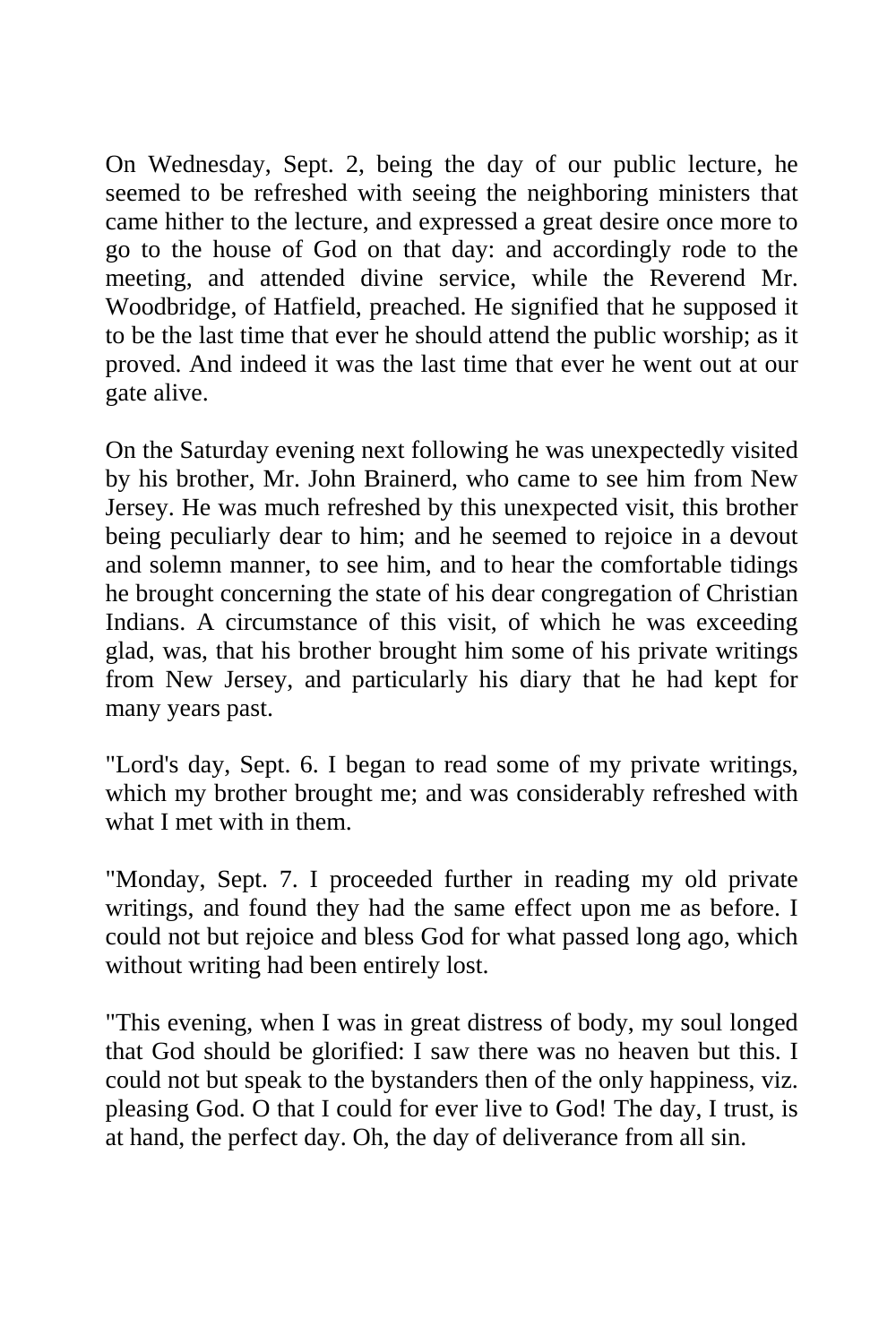"Lord's day, Sept. 13. I was much refreshed and engaged in meditation and writing, and found a heart to act for God. My spirits were refreshed, and my soul delighted to do something for God."

On the evening following that Lord's day, his feet began to appear sensibly swelled; which thenceforward swelled more and more. A symptom of his dissolution coming on. The next day his brother John left him, being obliged to return to New Jersey on some business of great importance and necessity; intending to return again with all possible speed, hoping to see his brother yet once more in the land of the living.

Mr. Brainerd having now, with much deliberation, considered of the important affair before mentioned, which was referred to him by the Honourable Commissioners in Boston, of the Corporation in London for the Propagation of the Gospel in New England and parts adjacent, viz. the fixing upon and recommending of two persons proper to be employed as missionaries to the Six Nations, he about this time wrote a letter, recommending two young gentlemen of his acquaintance to those commissioners, viz. Mr. Elihu Spencer of East Haddam, and Mr. Job Strong of Northampton. The commissioners, on the receipt of this letter, cheerfully and unanimously agreed to accept of and employ the persons he had recommended. They accordingly have since waited on the commissioners to receive their instructions; and pursuant to these, have applied themselves, to a preparation for the business of their mission. One of them, Mr. Spencer, has been solemnly ordained to that work, by several of the ministers of Boston, in the presence of an ecclesiastical council convened for that purpose; and is now gone forth to the nation of Oncidaes, about a hundred and seventy miles beyond Albany.

He also this week, viz. on Wednesday, Sept. 16, wrote a letter to a particular gentleman in Boston (one of those charitable persons before mentioned, who appeared so forward to contribute of their substance for promoting Christianity among the Indians) relating to the growth of the Indian school. And the need of another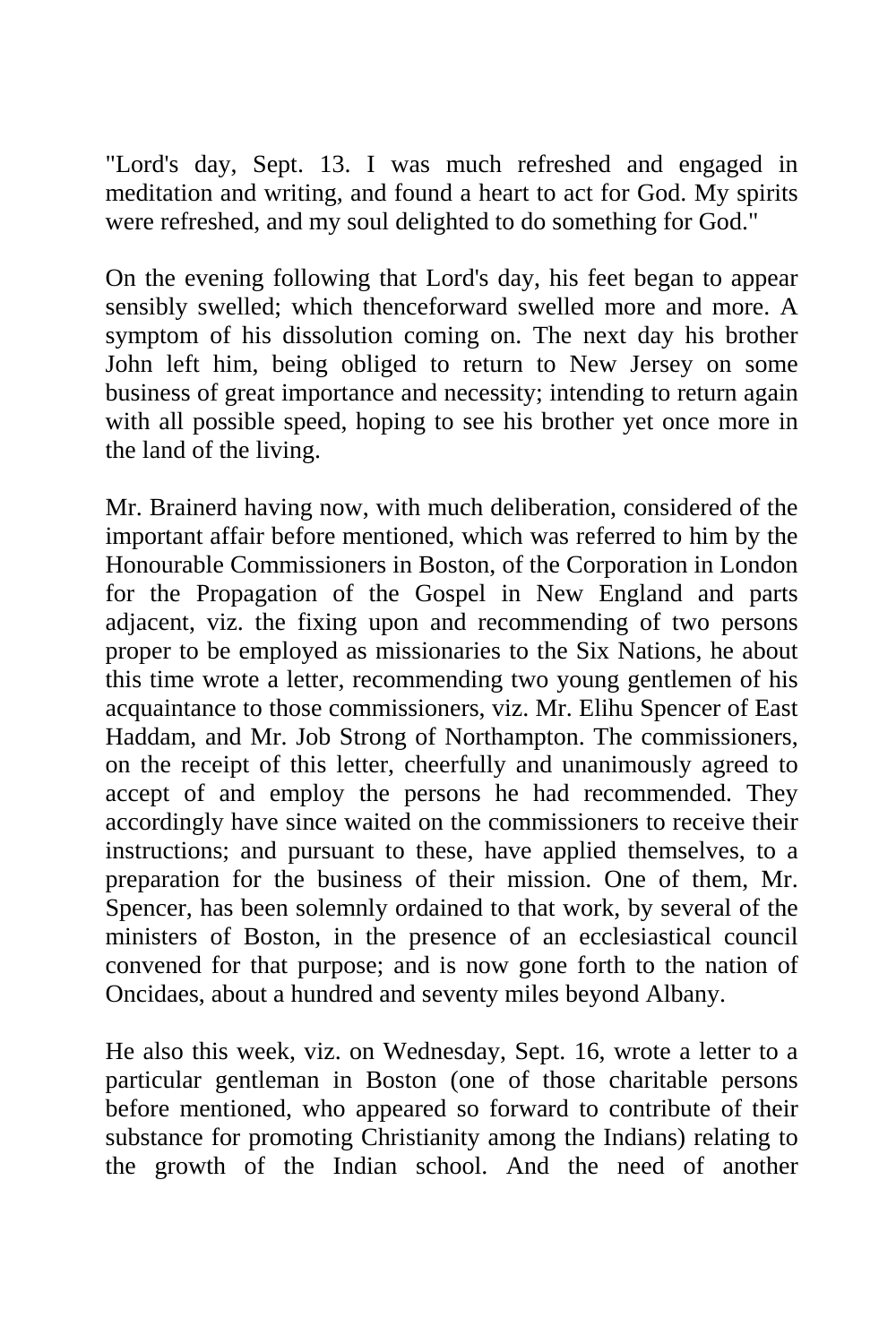schoolmaster, or some person to assist the schoolmaster in instructing the Indian children. These gentlemen, on the receipt of this letter, had a meeting, and agreed with great cheerfulness to give 200l. (in bills of the old tenor) for the support of another schoolmaster; and desired the Reverend Mr. Pemberton of New York, (who was then at Boston, and was also, at their desire, present at their meeting,) as soon as possible to procure a suitable person for that service; and also agreed to allow 75l. to defray some special charges that were requisite to encourage the mission to the Six Nations, (besides the salary allowed by the commissioners,) which was also done on some intimations given by Mr. Brainerd.

Mr. Brainerd spent himself much in writing those letters, being exceeding weak: but it seemed to be much to his satisfaction, that he had been enabled to do it; hoping that it was something done for God, and which might be for the advancement of Christ's kingdom and glory. In writing the last of these letters, he was obliged to use the hand of another, not being able to write himself.

On the Thursday of this week (Sept. 17.) was the last time that ever he went out of his lodging room. That day he was again visited by his brother Israel, who continued with him thenceforward till his death. On that evening, he was taken with something of a diarrhea; diarrhea looked upon as another sign of his approaching death: whereupon he expressed himself thus; "Oh, the glorious time is now coming! I have longed to serve God perfectly: now God will gratify those desires!" And from time to time, at the several steps and new symptoms of the sensible approach of his dissolution, he was so far from being sunk or damped, that he seemed to be animated, and made more cheerful; as being glad at the appearance of death's approach. He often used the epithet, glorious, when speaking of the day of his death, calling it that glorious day. And as he saw his dissolution gradually approaching, he talked much about it; and with perfect calmness he spoke of a future state. He also settled all his affairs, giving directions very particularly and minutely, concerning what he would have done in one respect and another after his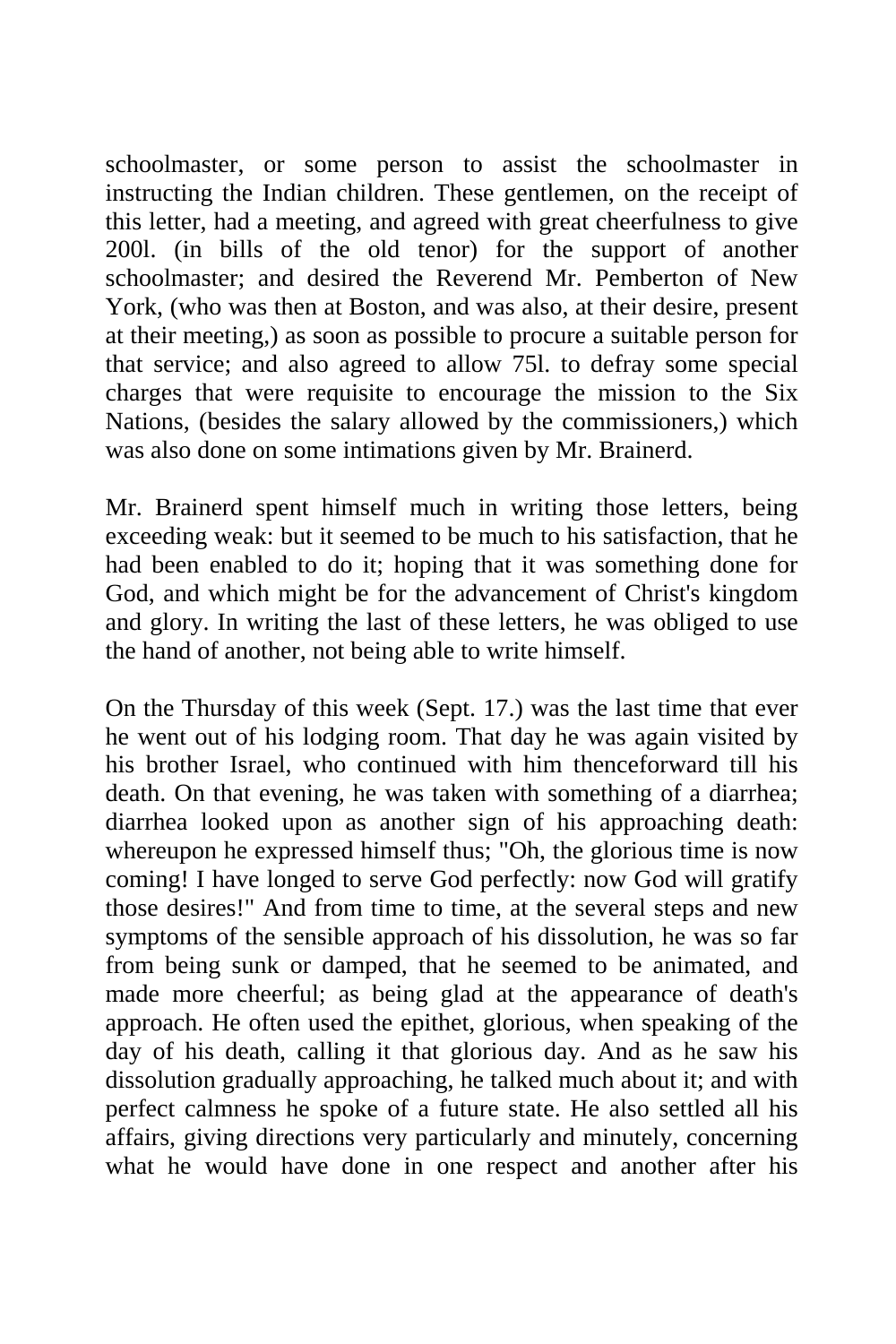decease. And the nearer death approached, the more desirous he seemed to be of it. He several times spoke of the different kinds of willingness to die; and represented it as an ignoble, mean kind, to be willing to leave the body, only to get rid of pain; or to go to heaven, only to get honour and advancement there.

"Saturday, Sept. 19. Near night, while I attempted to walk a little, my thoughts turned thus; `How infinitely sweet it is, to love God, and be all for him!' Upon which it was suggested to me, `You am not an angel, not lively and active.' To which my whole soul immediately replied, `I as sincerely desire to love and glorify God, as any angel in heaven.' Upon which it was suggested again, `But you are filthy, not fit for heaven.' Hereupon instantly appeared the blessed robes of Christ's righteousness, which I could not but exult and triumph in; and I viewed the infinite excellency of God, and my soul even broke with longings that God should be glorified. I thought of dignity in heaven; but instantly the thought returned, `I do not go to heaven to get honour, but to give all possible glory and praise.' Oh, how I longed that God should be glorified on earth also! Oh, I was made for eternity, if God might be glorified! Bodily pains I cared not for; though I was then in extremity, I never felt easier. I felt willing to glorify God in that state of bodily distress, as long as he pleased I should continue in it. The grave appeared really sweet, and I longed to lodge my weary bones in it: but oh, that God might be glorified! this was the burden of all my cry. Oh, I knew I should be active as an angel in heaven; and that I should be stripped of my filthy garments! so that there was no objection. — But, oh, to love and praise God more, to please him for ever! this my soul panted after, and even now pants for while I write. Oh that God might be glorified in the whole earth! `Lord, let thy kingdom come.' I longed for a Spirit of preaching to descend and rest on ministers, that they might address the consciences of men with closeness and power. I saw God `had the residue of the Spirit;' and my soul longed it should be `poured from on high.' I could not but plead with God for my dear congregation, that he would preserve it, and not suffer his great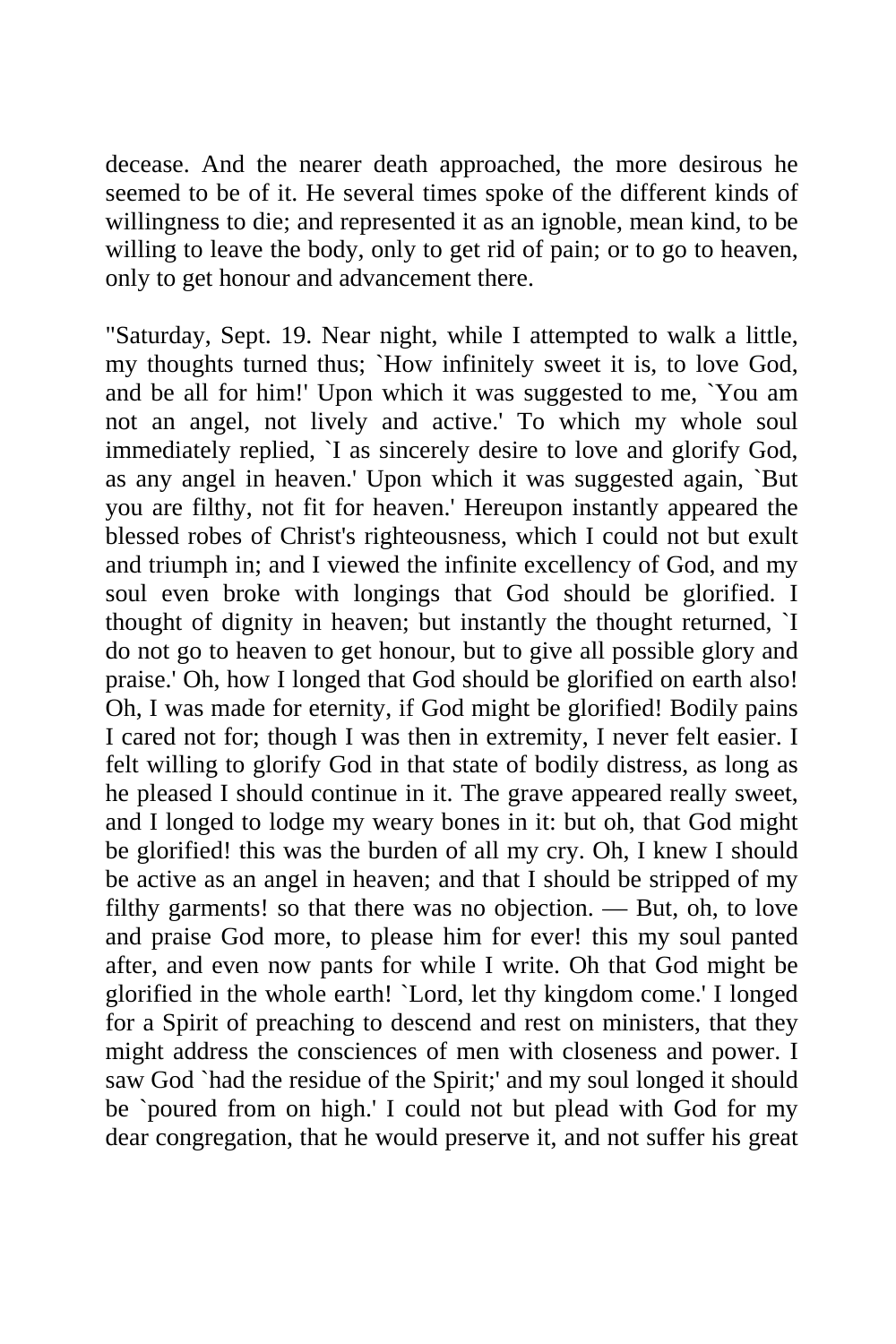name to lose its glory in that work; my soul still longing that God might be glorified."

The extraordinary frame he was in that evening could not be hid; "his mouth spake out of the abundance of his heart," expressing in a very affecting manner much the same things as are written in his diary; and among very many other extraordinary expressions; which he then uttered, were such as these; "My heaven is to please God, and glorify him, and to give all to him, and to be wholly devoted to his glory: that is the heaven I long for; that is my religion, and that is my happiness, and always was ever since I suppose I had any true religion: and all those that are of that religion shall meet me in heaven. — I do not go to heaven to be advanced, but to give honour to God. It is no matter where I shall be stationed in heaven, whether I have a high or low seat there; but to love, and please, and glorify God is all. Had I a thousand souls, if they were worth any thing, I would give them all to God; but I have nothing to give, when all is done. — It is impossible for any rational creature to be happy without acting all for God: God himself could not make him happy any other way. I long to be in heaven, praising and glorifying God with the holy angels: all my desire is to glorify God. — My heart goes out to the burying place; it seems to me a desirable place: but oh to glorify God! that is it; that is above all. — It is a great comfort to me to think that I have done a little for God in the world: oh! it is but a very small matter; yet I have done a little; and I lament it that I have not done more for him. — There is nothing in the world worth living for, but doing good and finishing God's work, doing the work that Christ did. I see nothing else in the world that can yield any satisfaction, besides living to God, pleasing him, and doing his whole will. — My greatest joy and comfort has been to do something for promoting the interest of religion, and the souls of particular persons: and now in my illness, while I am full of pain and distress from day to day, all the comfort I have is in being able to do some little char (or small piece of work) for God; either by something that I say, or by writing, or some other way."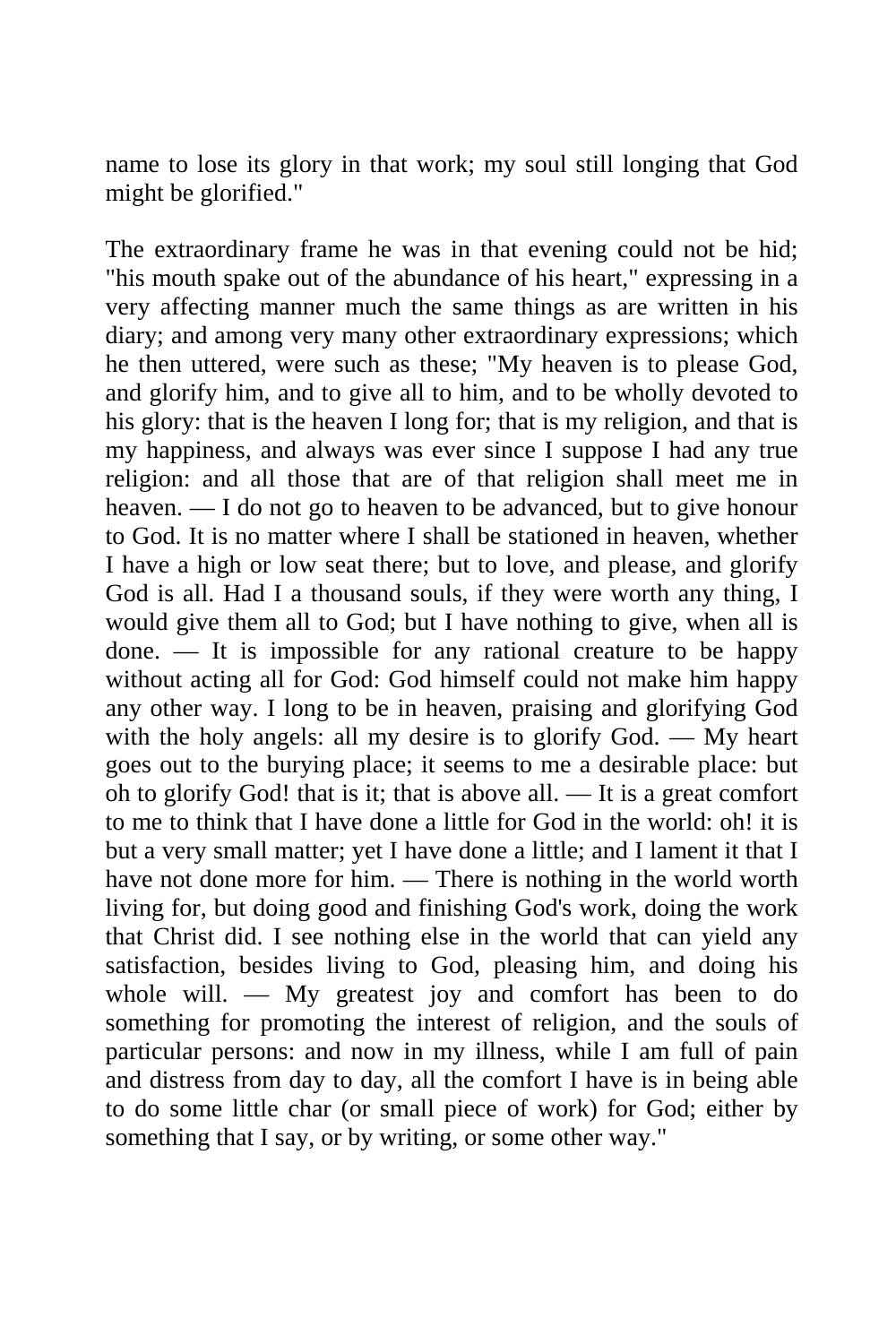He intermingled with these and other like expressions, many pathetical counsels to those who were about him: particularly to my children and servants. He applied himself to some of my younger children at this time; calling them to him, and speaking to them one by one; setting before them in a very plain manner the nature and essence of true piety, and its great importance and necessity; earnestly warning them not to rest in any thing short of a true and thorough change of heart, and a life devoted to God. He counseled them not to be slack in the great business of religion, nor in the least to delay it; enforcing his counsels with this, that his words were the word of a dying man: said he, "I shall die here, and here I shall be buried, and here you will see my grave, and do you remember what I have said to you. I am going into eternity; and it is sweet to me to think of eternity: the endlessness of it makes it sweet: but oh, what shall I say to the eternity of the wicked! I cannot mention it, nor think of it; the thought is too dreadful. When you see my grave, then remember what I said to you while I was alive; then think with yourself, how the man who lies in that grave counseled and warned me to prepare for death."

His body seemed to be marvellously strengthened, through the inward vigor and refreshment of his mind; so that, although before he was so weak that he could hardly utter a sentence, yet now he continued his most affecting and profitable discourse to us for more than an hour, with scarce any intermission; and said of it, when he had done, "it was the last sermon that ever he should preach." — This extraordinary frame of mind continued the next day; of which he says in his diary as follows.

"Lord's day, Sept. 20. Was still in a sweet and comfortable frame: and was again melted with desires that God might be glorified, and with longings to love and live to him. Longed for the influences of the divine Spirit to descend on ministers, in a special manner. And oh, I longed to be with God, to behold his glory, and to bow in his presence!"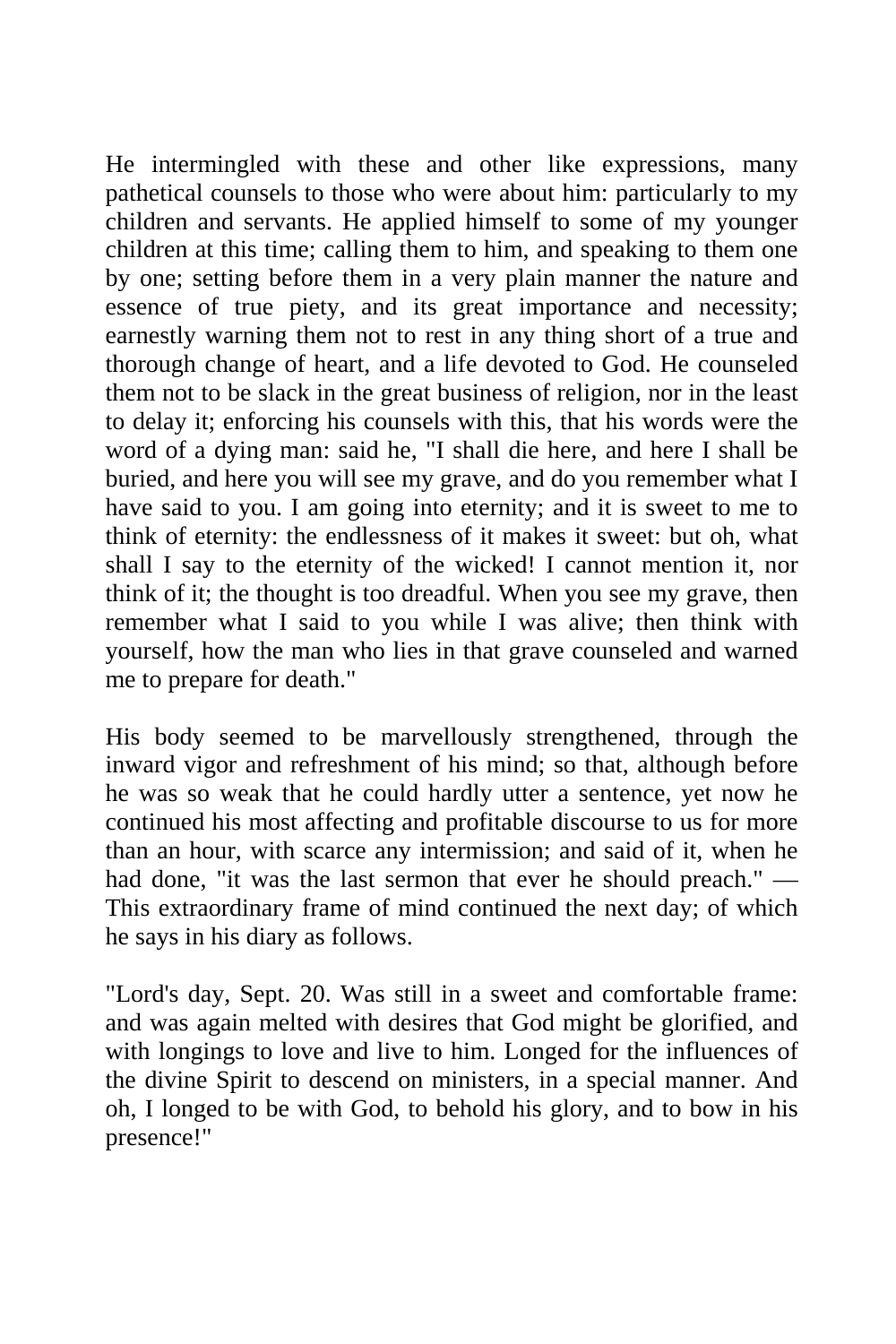It appears by what is noted in his diary, both of this day and the evening preceding, that his mind at this time was much impressed with a sense of the importance of the work of the ministry, and the need of the grace of God, and his special spiritual assistance in this work. It also appeared in what he expressed in conversation; particularly in his discourse to his brother Israel, who was then a member of Yale college at New Haven, prosecuting his studies for the work of the ministry.

[60] He now, and from time to time, in this his dying state, recommended to his brother a life of self-denial, of weanedness from the world, and devotedness to God, and an earnest endeavour to obtain much of the grace of God's Spirit, and God's gracious influences on his heart; representing the great need which ministers stand in of them, and the unspeakable benefit of them from his own experience. Among many other expressions, he said thus; "When ministers feel these special gracious influences on their hearts, it wonderfully assists them to come at the consciences of men, and as it were to handle them; whereas, without them, whatever reason and oratory we make use of, we do but make use of stumps, instead of hands."

"Monday, Sept. 21. I began to correct a little volume of my private writings. God, I believe, remarkably helped me in it; my strength was surprisingly lengthened out, my thoughts were quick and lively, and my soul refreshed, hoping it might be a work for God. Oh, how good, how sweet it is, to labor for God!

"Tuesday, Sept. 22. Was again employed in reading and correcting, and had the same success as the day before. I was exceeding weak; but it seemed to refresh my soul thus to spend time.

"Wednesday, Sept. 23. I finished my corrections of the little piece before mentioned, and felt uncommonly peaceful: it seemed as if I had now done all my work in this world, and stood ready for my call to a better. As long as I see any thing to be done for God, life is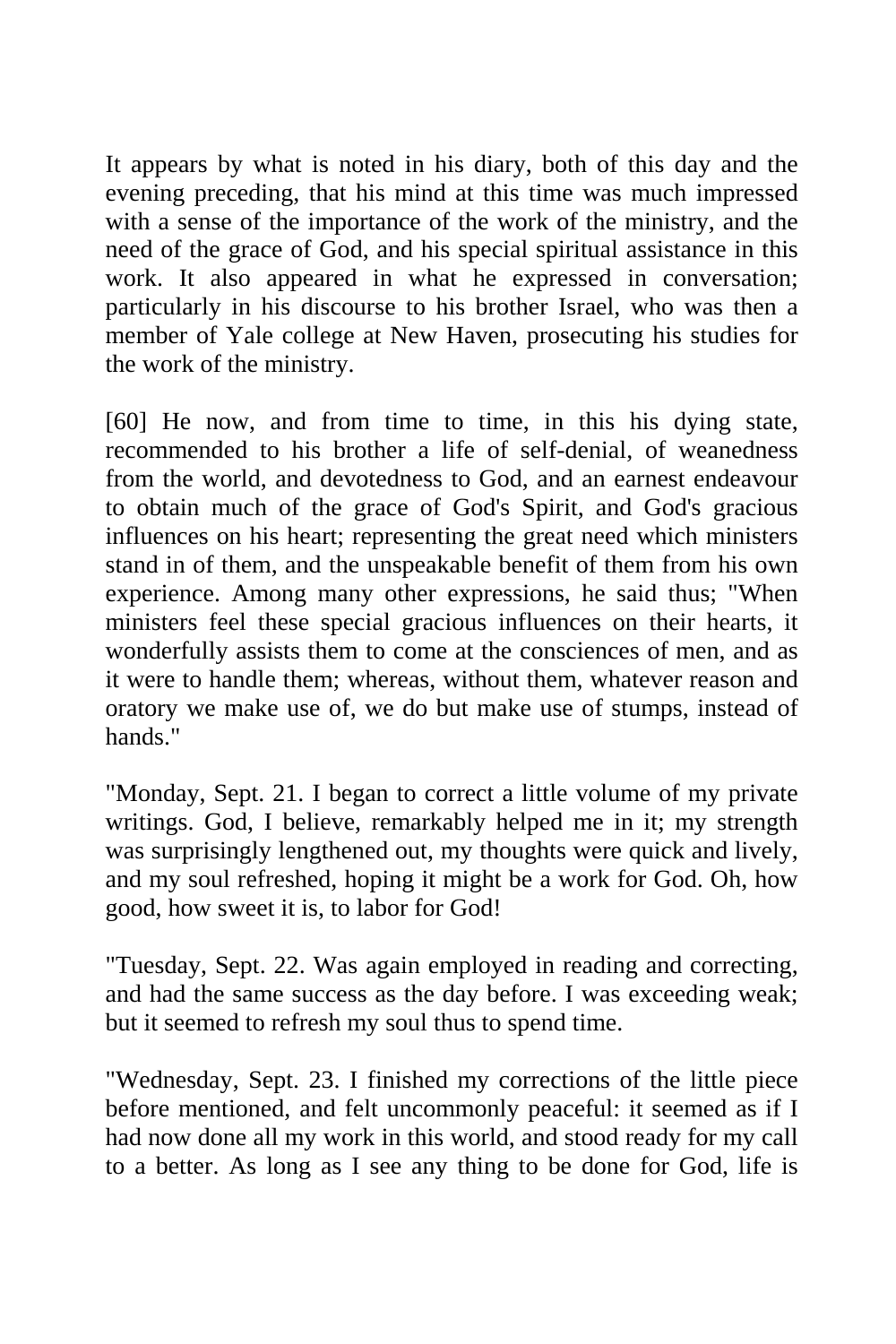worth having: but oh, how vain and unworthy it is, to live for any lower end! — This day I indited a letter, I think, of great importance, to the Reverend Mr. Byram in New Jersey. Oh that God would bless and succeed that letter, which was written for the benefit of his church! [61] Oh that God would purify the sons of Levi, that his glory may be advanced! — This night I endured a dreadful turn, wherein my life was expected scarce an hour or minute together. But blessed be God, I have enjoyed considerable sweetness in divine things this week, both by night and day.

"Thursday, Sept. 24. My strength began to fail exceedingly; which looked further as if I had done all my work: however, I had strength to fold and superscribe my letter. About two I went to bed, being weak and much disordered, and lay in a burning fever till night, without any proper rest. In the evening I got up, having lain down in some of my clothes; but was in the greatest distress that ever I endured, having an uncommon kind of hiccough; which either strangled me, or threw me into a straining to vomit; and at the same time was distressed with griping pains. Oh, the distress of this evening! I had little expectation of my living the night through, nor indeed had any about me: and I longed for the finishing moment! — I was obliged to repair to bed by six o'clock; and through mercy enjoyed some rest; but was grievously distressed at turns with the hiccough. — My soul breathed after God, — `When shall I come to God, even to God, my exceeding joy?' Oh for his blessed likeness!

"Friday, Sept. 25. This day I was unspeakably weak, and little better than speechless all the day: however, I was able to write a little, and felt comfortably in some part of the day. Oh, it refreshed my soul, to think of former things, of desires to glorify God, of the pleasures of living to him! Oh, my dear God, I am speedily coming to thee, I hope. Hasten the day, O Lord, if it be thy blessed will. Oh come, Lord Jesus, come quickly. Amen. [62]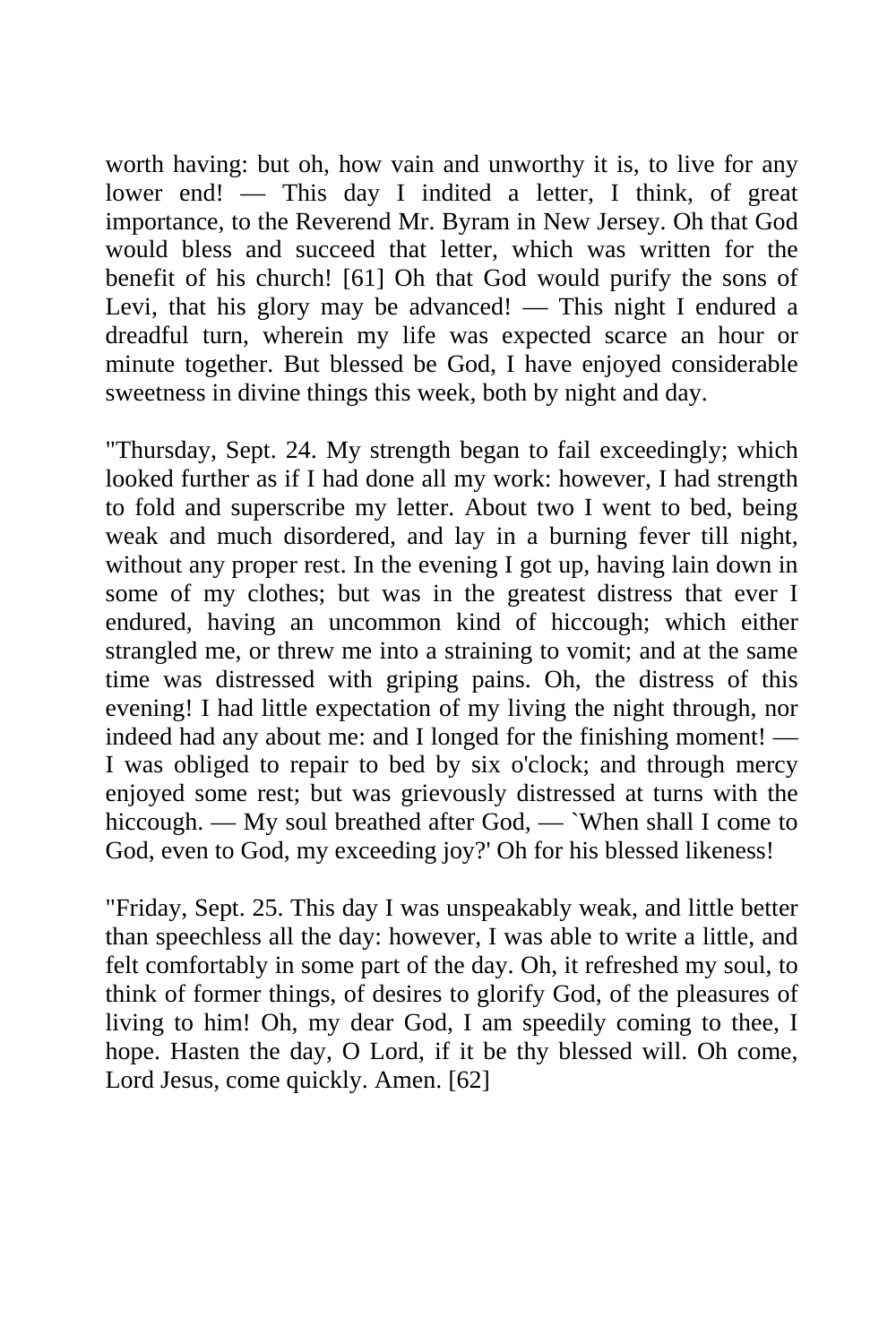"Saturday, Sept. 26. I felt the sweetness of divine things this forenoon; and had the consolation of a consciousness that I was doing something for God.

"Lord's day, Sept. 27. This was a very comfortable day to my soul; I think I awoke with God. I was enabled to lift up my soul to God early this morning; and while I had little bodily strength, I found freedom to lift up my heart to God for myself and others. Afterwards was pleased with the thoughts of speedily entering into the unseen world."

Early this morning, as one of the family came into the room, he expressed himself thus: "I have had more pleasure this morning, than all the drunkards in the world enjoy." — So much did he esteem the joy of faith above the pleasures of sin. — He felt that morning an unusual appetite to food, with which his mind seemed to be exhilarated, looking on it as a sign of the very near approach of death. At this time he also said, "I was born on a sabbath-day; and I have reason to think I was new-born on a sabbath-day; and I hope I shall die on this sabbath-day. I shall look upon it as a favour, if it may be the will of God that it should be so: I long for the time. Oh, `why is his chariot so long in coming? why tarry the wheels of his chariots?' I am very willing to part with all: I am willing to part with my dear brother John, and never to see him again, to go to be for ever with the Lord. [63] Oh, when I go there, how will God's dear church on earth be upon my mind!"

Afterwards, the same morning, being asked, how he did? he answered, "I am almost in eternity. I long to be there. My work is done: I have done with all my friends: all the world is nothing to me. I long to be in heaven, praising and glorifying God with the holy angels. All my desire is to glorify God."

During the whole of these last two weeks of his life, he seemed to continue in this frame of heart; loose from all the world, as having finished his work, and done with all things here below. He had now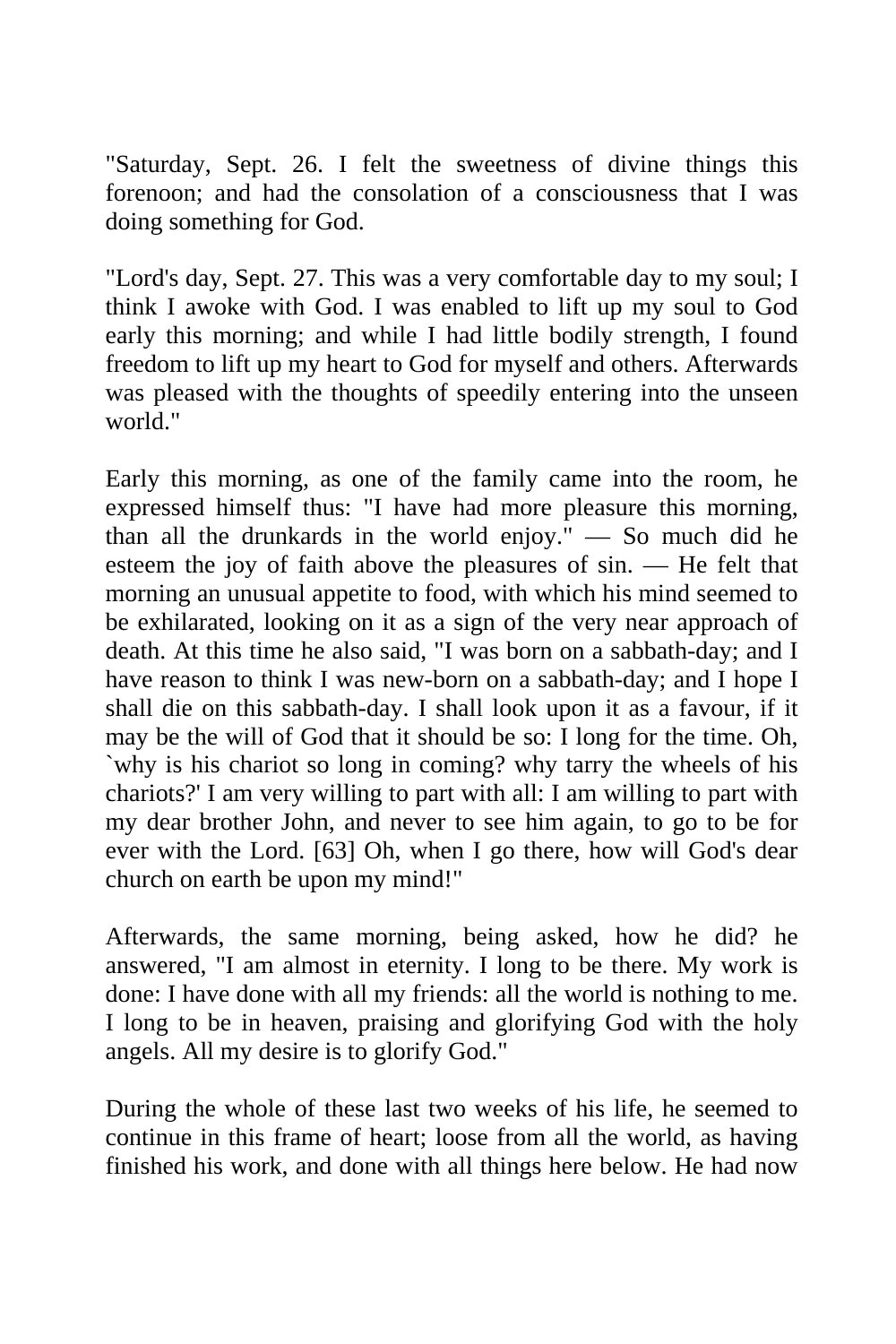nothing to do but to die, and to abide in an earnest desire and expectation of the happy moment, when his soul should take its flight to a state of perfect holiness, in which he should be found perfectly glorifying and enjoying God. He said, "That the consideration of the day of death, and the day of judgment, had a long time been peculiarly sweet to him." From time to time he spake of his being willing to leave the body and the world immediately, that day, that night, that moment, if it was the will of God. He also was much engaged in expressing his longings that the church of Christ on earth might flourish, and Christ's kingdom here might be advanced, notwithstanding he was about to leave the earth, and should not with his eyes behold the desirable event, nor be instrumental in promoting it. He said to me, one morning, as I came into the room, "My thoughts have been employed on the old dear theme, the prosperity of God's church on earth. As I waked out of sleep, I was led to cry for the pouring out of God's Spirit, and the advancement of Christ's kingdom, which the dear Redeemer did and suffered so much for. It is that especially makes me long for it." — He expressed much hope that a glorious advancement of Christ's kingdom was near at hand.

He once told me, that "he had formerly longed for the outpouring of the Spirit of God, and the glorious times of the church, and hoped they were coming; and should have been willing to have lived to promote religion at that time, if that had been the will of God; but, says he, I am willing it should be as it is; I would not have the choice to make for myself, for ten thousand worlds." He expressed on his death-bed a full persuasion that he should in heaven see the prosperity of the church on earth, and should rejoice with Christ therein; and the consideration of it seemed to be highly pleasing and satisfying to his mind.

He also still dwelt much on the great importance of the work of gospel ministers; and expressed his longings, that they might be filled with the Spirit of God. He manifested much desire to see some of the neighboring ministers, with whom he had some acquaintance,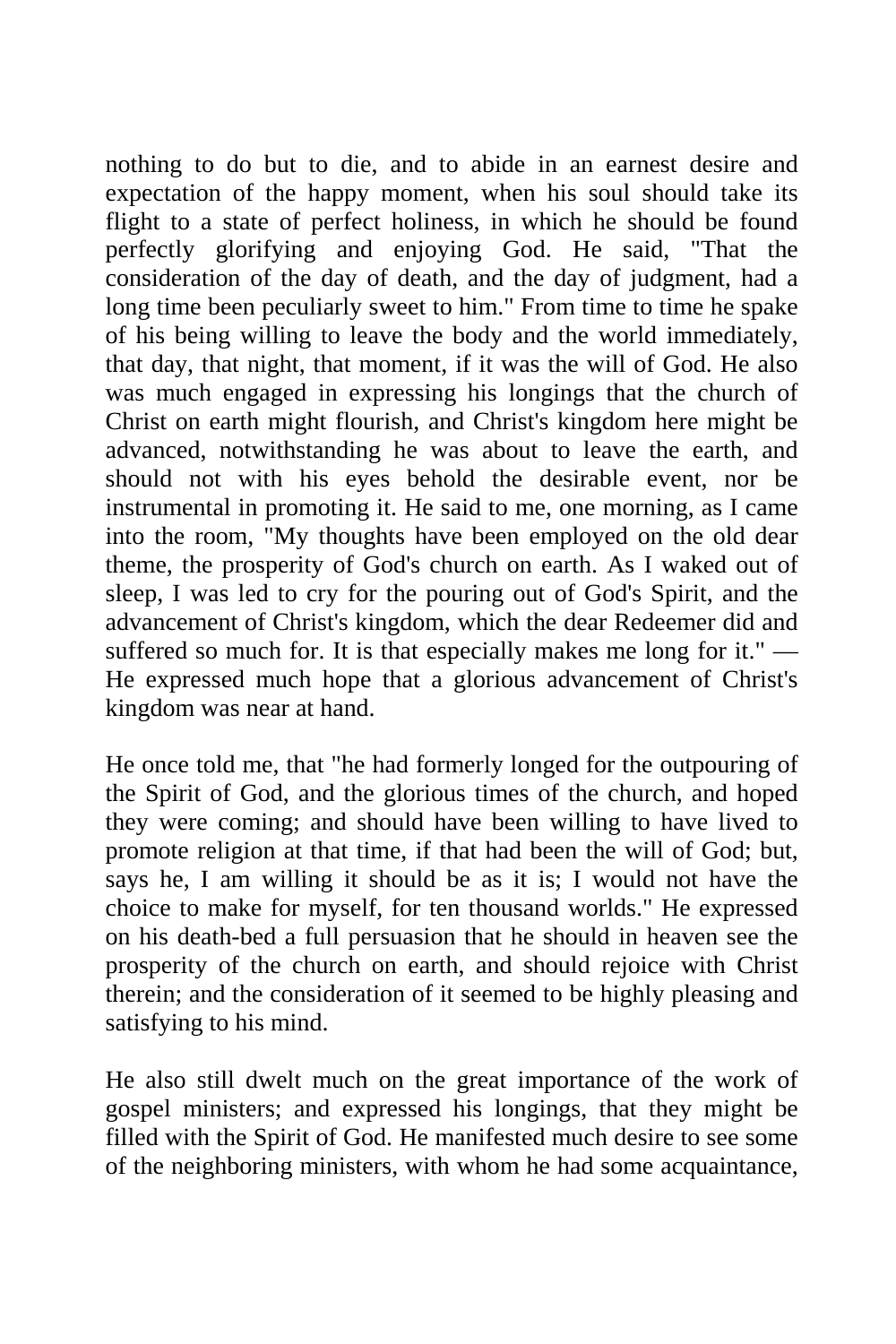and of whose sincere friendship he was confident, that he might converse freely with them on that subject, before he died. And it so happened, that he had opportunity with some of them according to his desire.

Another thing that lay much on his heart, from time to time, in these near approaches of death, was the spiritual prosperity of his own congregation of Christian Indians in New Jersey: and when he spake of them, it was with peculiar tenderness; so that his speech would be presently interrupted and drowned with tears.

He also expressed much satisfaction in the disposals of Providence, with regard to the circumstances of his death; particularly that God had before his death given him an opportunity in Boston, with so many considerable persons, ministers and others, to give in his testimony for God against false religion, and many mistakes that lead to it, and promote it. He was much pleased that he had an opportunity there to lay before pious and charitable gentlemen the state of the Indians, and their necessities, to so good effect; and that God had since enabled him to write to them further concerning these affairs; and to write other letters of importance, that he hoped might be of good influence with regard to the state of religion among the Indians, and elsewhere, after his death. He expressed great thankfulness to God for his mercy in these things. He also mentioned it as what he accounted a merciful circumstance of his death, that he should die here. [64] And speaking of these things, he said, "God had granted him all his desire;" and signified, that now he could with the greater alacrity leave the world.

"Monday, Sept. 28. I was able to read, and make some few corrections in my private writings; but found I could not write as I had done; I found myself sensibly declined in all respects. It has been only from a little while before noon, till about one or two o'clock, that I have been able to do any thing for some time past: yet this refreshed my heart, that I could do any thing, either public or private, that I hoped was for God."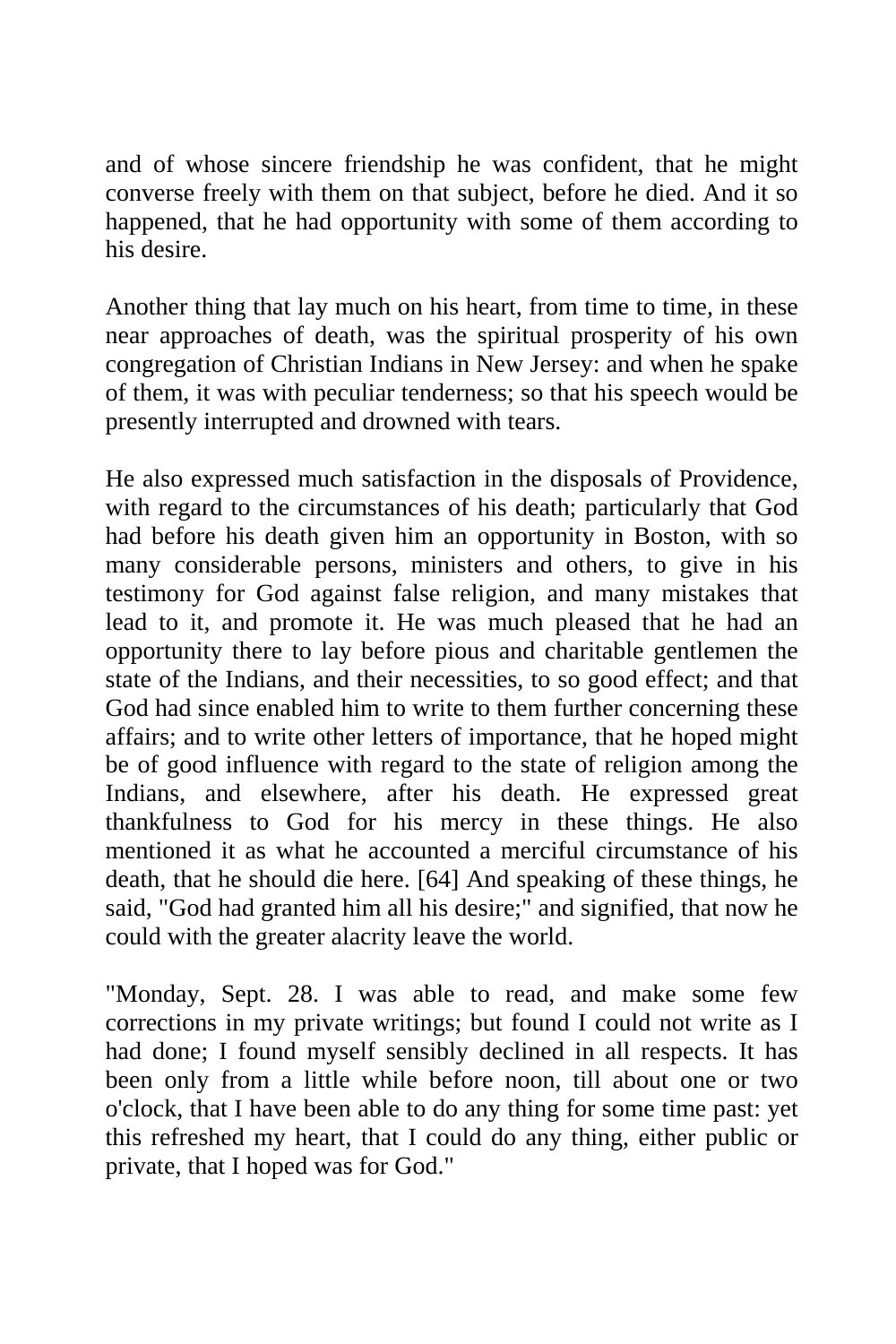This evening he was supposed to be dying: he thought so himself, and was thought so by those who were about him. He seemed glad at the appearance of the near approach of death. He was almost speechless, but his lips appeared to move: and one that sat very near him, heard him utter such expressions as these, "Come, Lord Jesus, come quickly. — Oh, why is his chariot so long in coming." — After he revived, he blamed himself for having been too eager to be gone. And in expressing what he found in the frame of his mind at that time, he said, he then found an inexpressibly sweet love to those that he looked upon as belonging to Christ, beyond almost all that ever he felt before; so that it "seemed (to use his own words) like a little piece of heaven to have one of them near him." And being asked, whether he heard the prayer that was (at his desire) made with him; he said, "Yes, he heard every word, and had an uncommon sense of the things that were uttered in that prayer, and that every word reached his heart."

On the evening of Tuesday, Sept. 29, as he lay on his bed, he seemed to be in an extraordinary frame; his mind greatly engaged in sweet meditations concerning the prosperity of Zion. There being present here at that time two young gentlemen of his acquaintance, that were candidates for the ministry, he desired us all to unite in singing a psalm on that subject, even Zion's prosperity. And on his desire we sung a part of the 102d Psalm. This seemed much to refresh and revive him, and gave him new strength; so that, though before he could scarcely speak at all, now he proceeded with some freedom of speech, to give his dying counsels to those two young gentlemen before mentioned, relating to their preparation for, and prosecution of, that great work of the ministry they were designed for; and in particular, earnestly recommended to them frequent secret fasting and prayer: and enforced his counsel with regard to this, from his own experience of the great comfort and benefit of it; which (said he) I should not mention, were it not that I am a dying person. And after he had finished his counsel, he made a prayer in the audience of us all; wherein besides praying for this family, for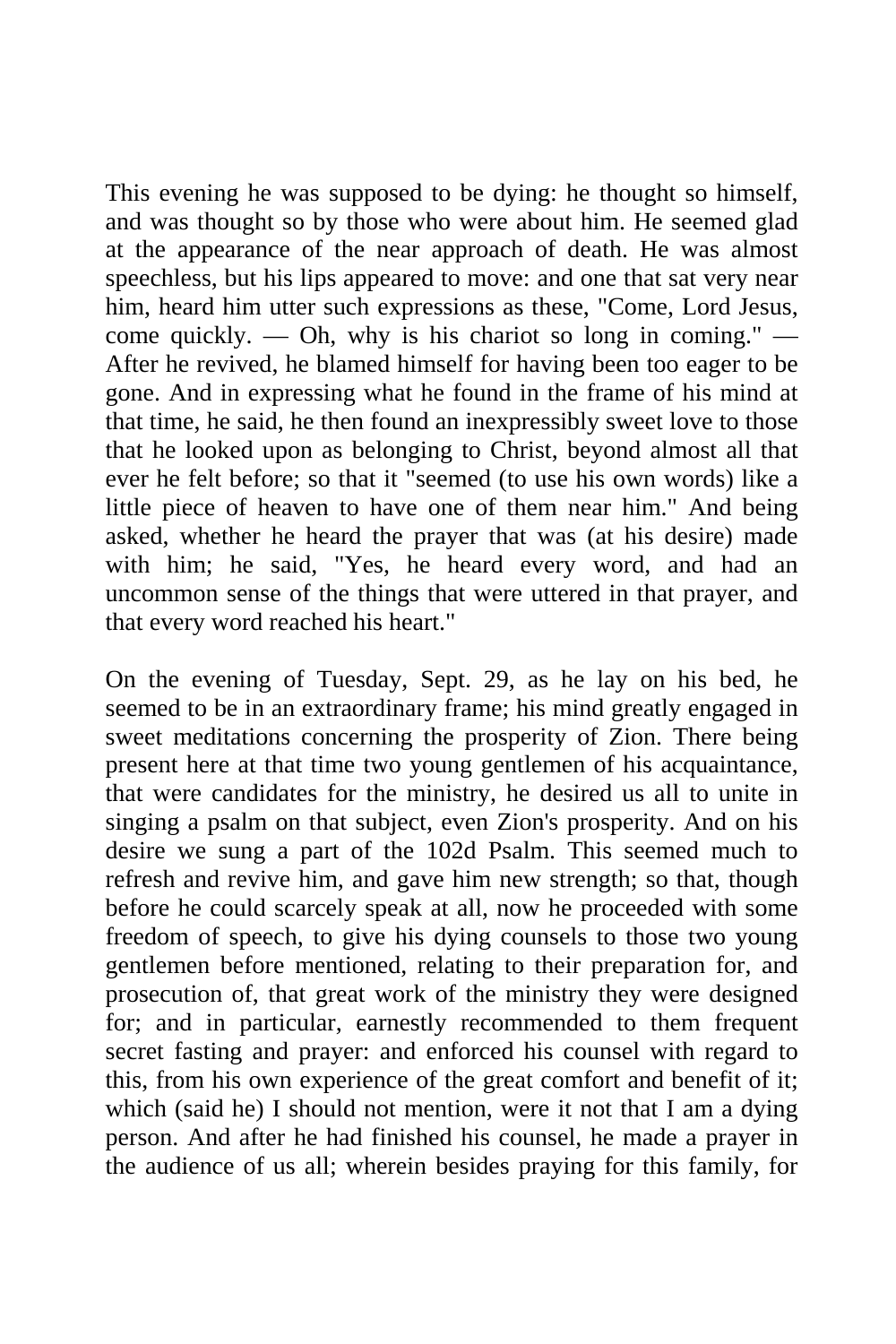his brethren, and those candidates for the ministry, and for his own congregation, he earnestly prayed for the reviving and flourishing of religion in the world. — Till now, he had every day sat up part of the day; but after this he never rose from his bed.

"Wednesday, Sept. 30. I was obliged to keep my bed the whole day, through weakness. However, redeemed a little time, and, with the help of my brother, read and corrected about a dozen pages in my MS. giving an account of my conversion.

"Thursday, Oct. 1. I endeavoured again to do something by way of writing, but soon found my powers of body and mind utterly fail. Felt not so sweetly as when I was able to do something that I hoped would do some good. In the evening was discomposed and wholly delirious; but it was not long before God was pleased to give me some sleep, and fully composed my mind. [65] Oh, blessed be God for his great goodness to me, since I was so low at Mr. Bromfield's, on Thursday, June 18, last. He has, except those few minutes, given me the clear exercise of my reason, and enabled me to labor much for him, in things both of a public and private nature; and perhaps to do more good than I should have done if I had been well; besides the comfortable influences of his blessed Spirit, with which he has been pleased to refresh my soul. May his name have all the glory for ever and ever. Amen.

"Friday, Oct. 2. My soul was this day, at turns, sweetly set on God: I longed to be with him, that I might behold his glory. I felt sweetly disposed to commit all to him, even my dearest friends, my dearest flock, my absent brother, and all my concerns for time and eternity. Oh that his kingdom might come in the world; that they might all love and glorify him, for what he is in himself; and that the blessed Redeemer might `see of the travail of his soul, and be satisfied!' `Oh come, Lord Jesus, come quickly! Amen.'" [66]

The next evening we very much expected his brother John from New Jersey; it being about a week after the time that he proposed for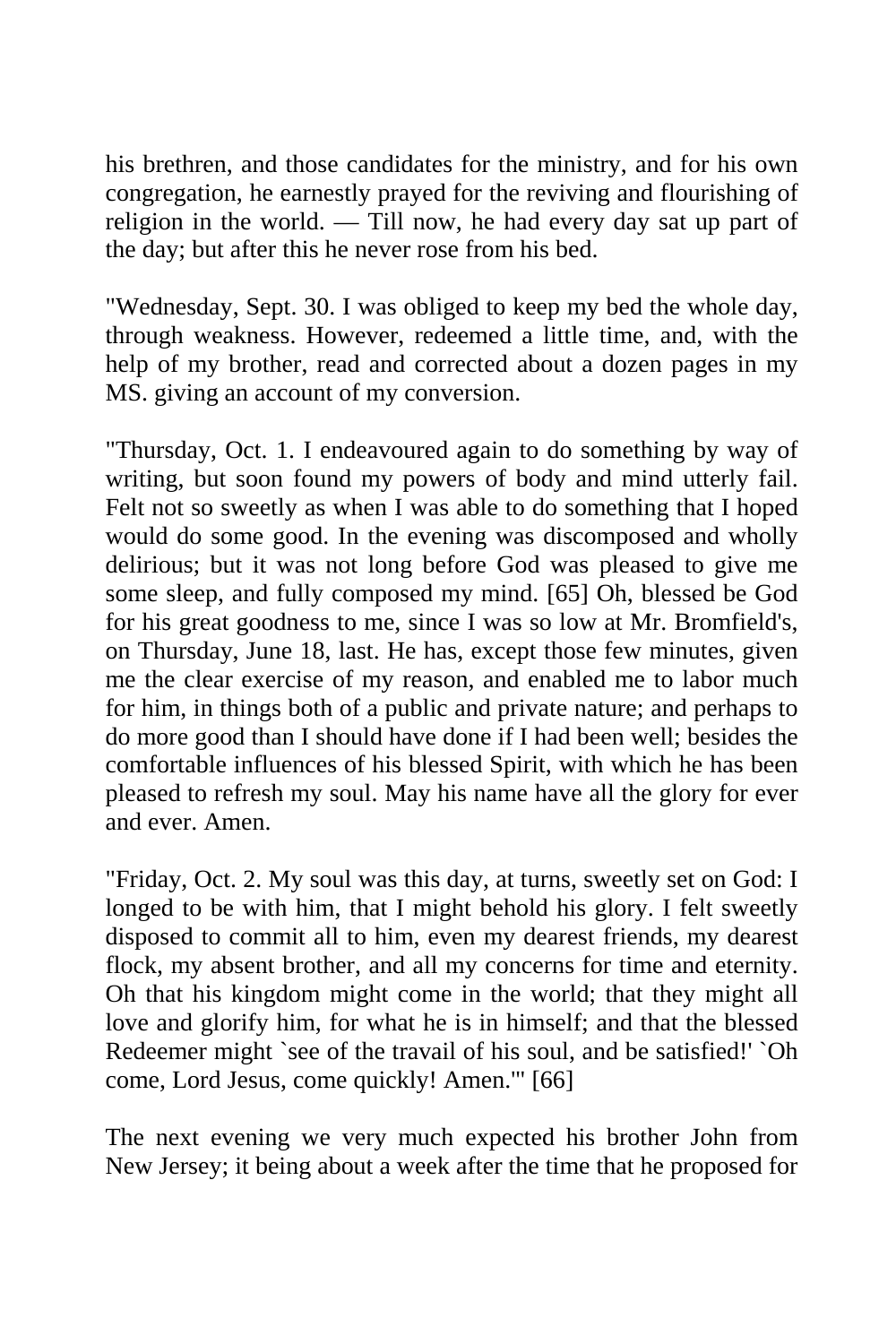his return, when he went away. And though our expectations were still disappointed; yet Mr. Brainerd seemed to continue unmoved, in the same calm and peaceful frame that he had before manifested; as having resigned all to God, and having done with his friends, and with all things here below.

On the morning of the next day, being Lord's day, Oct. 4, as my daughter Jerusha (who chiefly attended him) came into the room, he looked on her very pleasantly, and said, "Dear Jerusha, are you willing to part with me?  $\overline{ }$  am quite willing to part with you: I am willing to part with all my friends: I am willing to part with my dear brother John, although I love him the best of any creature living: I have committed him and all my friends to God, and can leave them with God. Though, if I thought I should not see you and be happy with you in another world, I could not bear to part with you. But we shall spend a happy eternity together!" [67] In the evening, as one came into the room with a Bible in her hand, he expressed himself thus; "Oh that dear book! that lovely book! I shall soon see it opened! the mysteries that are in it, and the mysteries of God's providence, will be all unfolded!"

His distemper now very apparently preyed on his vitals in an extraordinary manner: not by a sudden breaking of ulcers in his lungs, as at Boston, but by a constant discharge of purulent matter, in great quantities: so that what he brought up by expectoration, seemed to be as it were mouthfuls of almost clear pus; which was attended with very inward pain and distress.

On Thursday, Oct. 6, he lay for a considerable time as if he were dying. At which time he was heard to utter, in broken whispers, such expressions as these; "He will come, he will not tarry. — I shall soon be in glory. — I shall soon glorify God with the angels." — But after some time he revived.

The next day, Wednesday, Oct. 7, his brother John arrived from New Jersey; where he had been detained much longer than he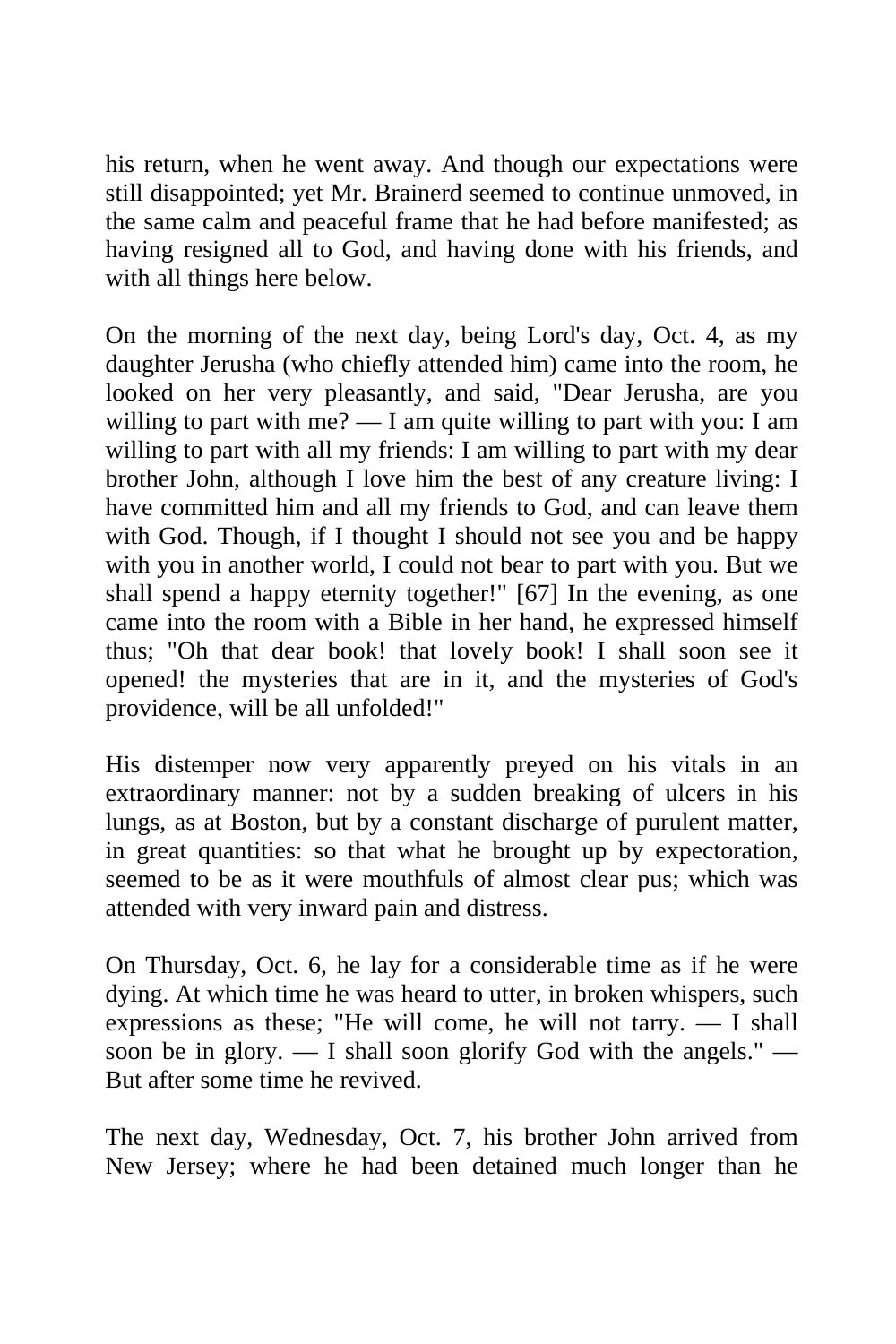intended, by a mortal sickness prevailing among the Christian Indians, and by some other circumstances that made his stay with them necessary. Mr. Brainerd was affected and refreshed with seeing him, and appeared fully satisfied with the reasons of his delay; seeing the interest of religion and of the souls of his people required it.

The next day, Thursday, Oct. 8, he was in great distress and agonies of body; and for the greater part of the day, was much disordered as to the exercise of his reason. In the evening he was more composed, and had the use of his reason well; but the pain of his body continued and increased. He told me, it was impossible for any to conceive of the distress he felt in his breast. He manifested much concern lest he should dishonour God by impatience, under his extreme agony; which was such, that he said, the thought of enduring it one minute longer was almost insupportable. He desired that others would be much in lifting up their hearts continually to God for him, that God would support him, and give him patience. He signified, that he expected to die that night; but seemed to fear a longer delay: and the disposition of his mind with regard to death appeared still the same that it had been all along. And notwithstanding his bodily agonies, yet the interest of Zion lay still with great weight on his mind; as appeared by some considerable discourse he had that evening with the Reverend Mr. Billing, one of the neighboring ministers, (who was then present,) concerning the great importance of the work of the ministry, &c. And afterwards, when it was very late in the night, he had much very proper and profitable discourse with his brother John, concerning his congregation in New Jersey, and the interest of religion among the Indians. In the latter part of the night, his bodily distress seemed to rise to a greater height than ever; and he said to those then about him, that "it was another thing to die than people imagined;" explaining himself to mean that they were not aware what bodily pain and anguish is undergone before death. Towards day, his eyes fixed; and he continued lying immovable, till about six o'clock in the morning, and then expired, on Friday, Oct. 9, 1747; when his soul,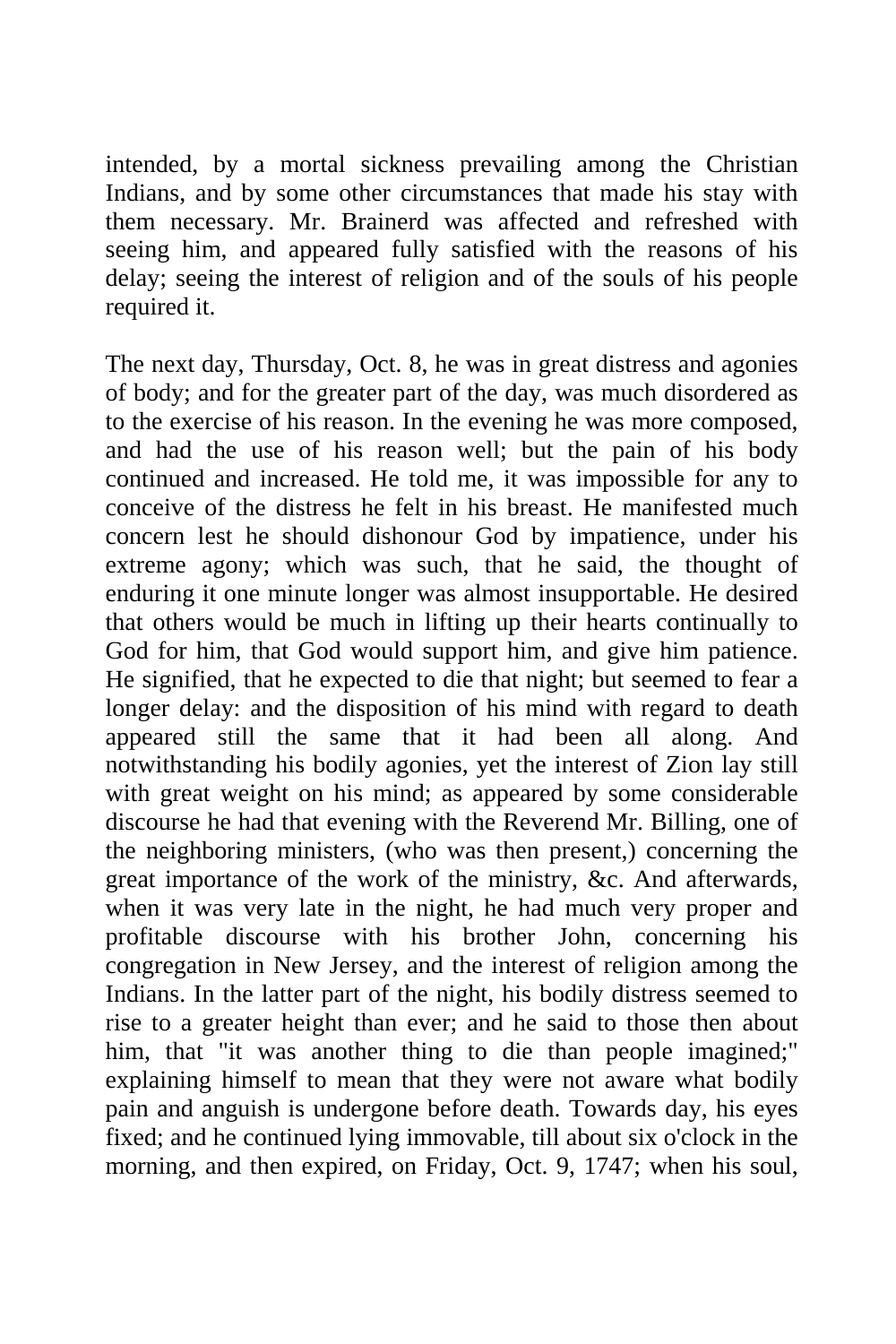as we may well conclude, was received by his dear Lord and Master, as an eminently faithful servant, into that state of perfection of holiness, and fruition of God, which he had so often and so ardently longed for; and was welcomed by the glorious assembly in the upper world, as one peculiarly fitted to join them in their blessed employ and enjoyment.

Much respect was shown to his memory at his funeral; which was on the Monday following, after a sermon preached the same day, on that solemn occasion. His funeral was attended by eight of the neighboring ministers, and seventeen other gentlemen of liberal education, and a great concourse of people.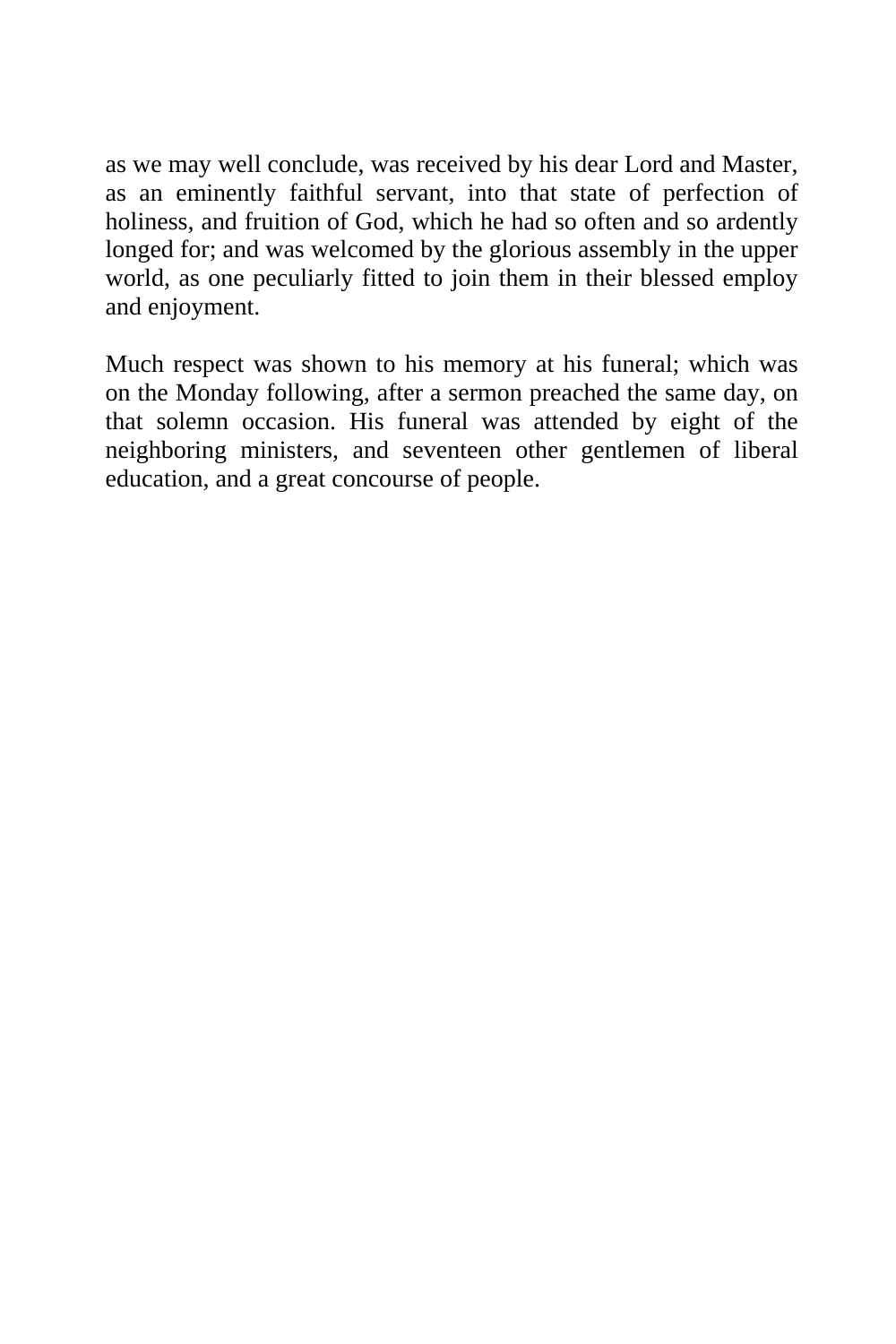## **ENDNOTES**

1 In Mr. Brainerd's account of himself here, and continued in his Diary, the reader will find a growing interest and pleasure as he proceeds: in which is beautifully exemplified what the inspired penman declares, "The path of the just is as the morning light, that shineth more and more unto the perfect day." And indeed even his diction and style of writing assume a gradual improvement. — W.

2 Mr. Fiske was the pastor of the church in Haddam.

3 Yale college, in New-Haven

4 Particularly under the date, Wednesday, Sept. 11, 1713.

5 In America, they begin to keep the Lord's day from six o'clock on Saturday evening.

6 The application which was then made an his behalf, had not the desired success.

7 Here end the 30 first pages of the third volume of his diary, which he speaks of in the beginning of this volume, (as observed before,) as containing a specimen of his ordinary manner of living, through the whole space of time, from the beginning of those two volumes that were destroyed.

8 It was in a place near Kent, in the western borders of Connecticut, where there is a number of Indians.

9 These gentlemen who examined Mr. Brainerd, were the correspondents in New York, New Jersey, and Pennsylvania, of the honourable Society in Scotland for propagating Christian Knowledge; to whom was committed the management of their affairs in those parts, and who were now met at New York.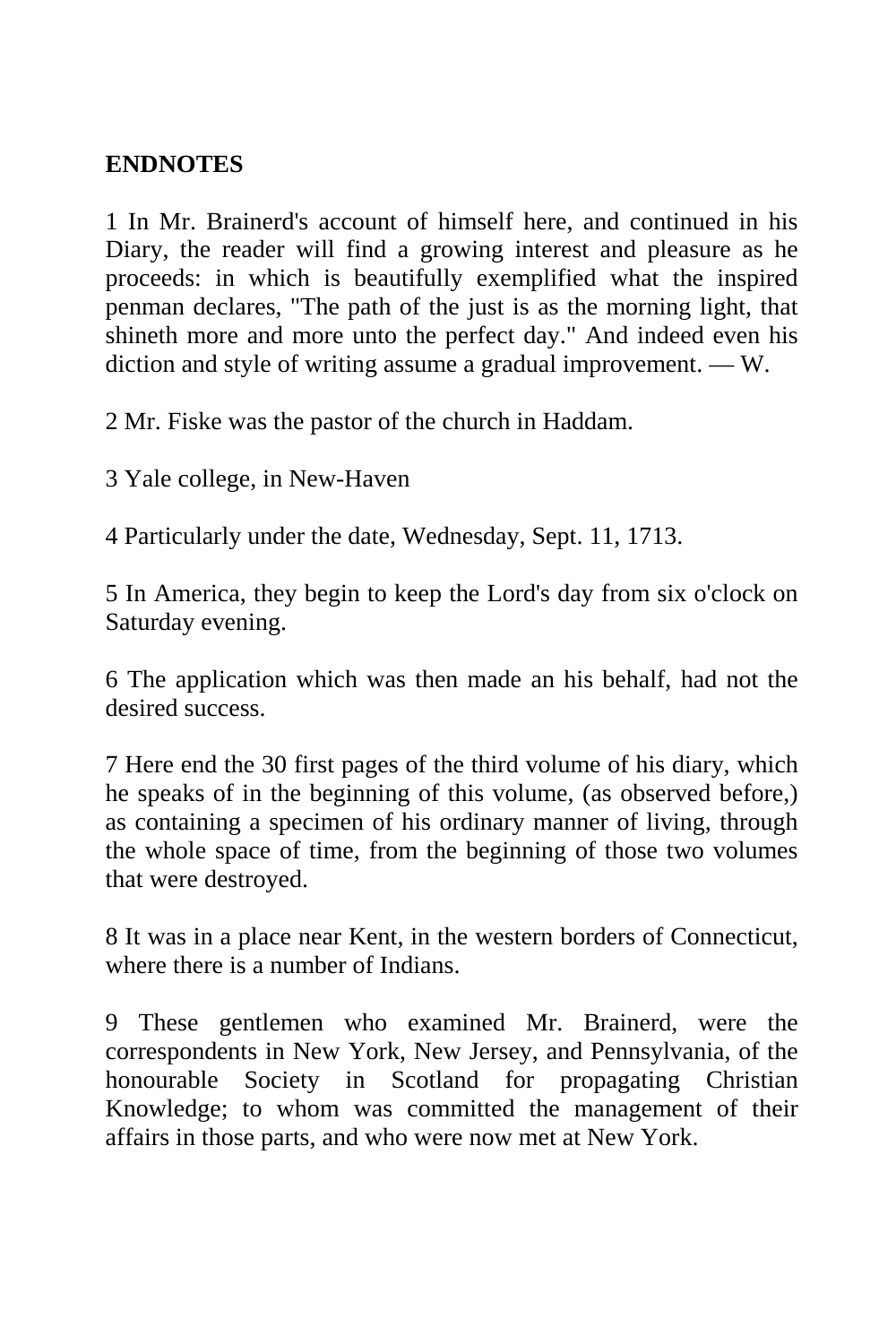10 Mr. Brainerd, having now undertaken the business of a missionary to the Indians, and expecting in a little time to leave his native country, to go among the savages into the wilderness, far distant, and spend the remainder of his life among them — and having some estate left him by his father, and thinking he should have no occasion for it among them, (though afterwards, as he told me, he found himself mistaken) — set himself to think which way he might spend it most to the glory of God; and no way presenting to his thoughts wherein he could do more good with it, than by being at the charge of educating some young person for the ministry, who appeared to be of good abilities, and well disposed, he fixed upon the person here spoken of to this end. Accordingly he was soon put to learning; and Mr. Brainerd continued to be at the charge of his education from year to year, so long as he lived, which was till this young man was carried through his third year in college.

11 It had been determined by the commissioners, who employed Mr. Brainerd as a missionary, that he should go as soon as might be conveniently to the Indians living near the Forks of Delaware river in Pennsylvania, and the Indians on Susquehannah river; which being far off, where also he would be exposed to many hardships and dangers, was the occasion of his taking leave of his friends in this manner.

12 The reason why the commissioners or correspondents did not order Mr. Brainerd to go immediately to the Indians, and enter on his business as a missionary, was, that the winter was not judged to be a convenient season for him first to go out into the wilderness, and enter on the difficulties and hardships he must there be exposed to.

13 Mantauk is the eastern cape or end of Long Island, inhabited chiefly by Indians.

14 These ministers were the correspondents who now met at Woodbridge, and gave Mr. Brainerd new directions. Instead of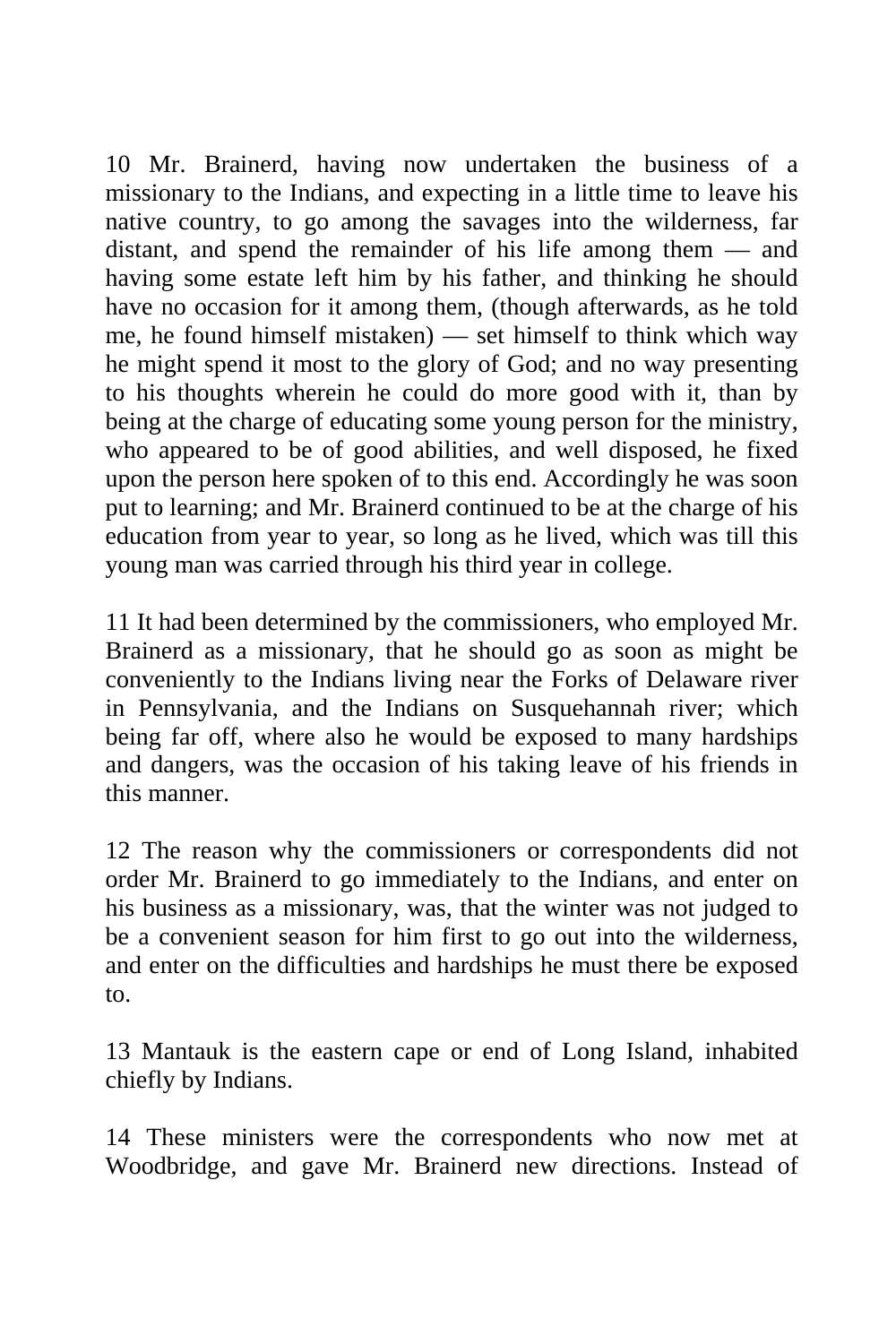sending him to the Indians at the Forks of Delaware, as before intended, they ordered him to go to a number of Indians, at Kaunaumeek: a place in the province of New York, in the woods between Stockbridge and Albany. This alteration was occasioned by two things, viz. 1. Information that the correspondents had received of some contention now subsisting between the white people and the Indians at Delaware, concerning their lands, which they supposed would be a hindrance at present to their entertainment of a missionary, and to his success among them. And, 2. Some intimations they had received from Mr. Sergeant, missionary to the Indians at Stockbridge, concerning the Indians at Kaunaumeek, and the hopeful prospect of success that a missionary might have among them.

15 These were the same Indians that Mr. Brainerd mentions in his diary, on August 12, the preceding year.

16 On the last of these days he wrote the first letter in the collection of his letters among his Remains. 17 This person was Mr. Brainerd's interpreter; who was an ingenious young Indian belonging to Stockbridge, whose name was John Wauwaumpequunnaunt. He had been instructed in the Christian religion by Mr. Sergeant; had lived with the Reverend Mr. Williams of Long Meadow; had been further instructed by him, at the charge of Mr. Hollis of London; and understood both English and Indian very well, and wrote a good hand.

18 His business with the commissioners now was, to obtain orders from them to set up a school among the Indians at Kaunaumeek, and that his interpreter might be appointed the schoolmaster; which was accordingly done.

19 This being commencement day.

20 His trial was the greater, in that, had it not been for the displeasure of the governors of the college, he would not only on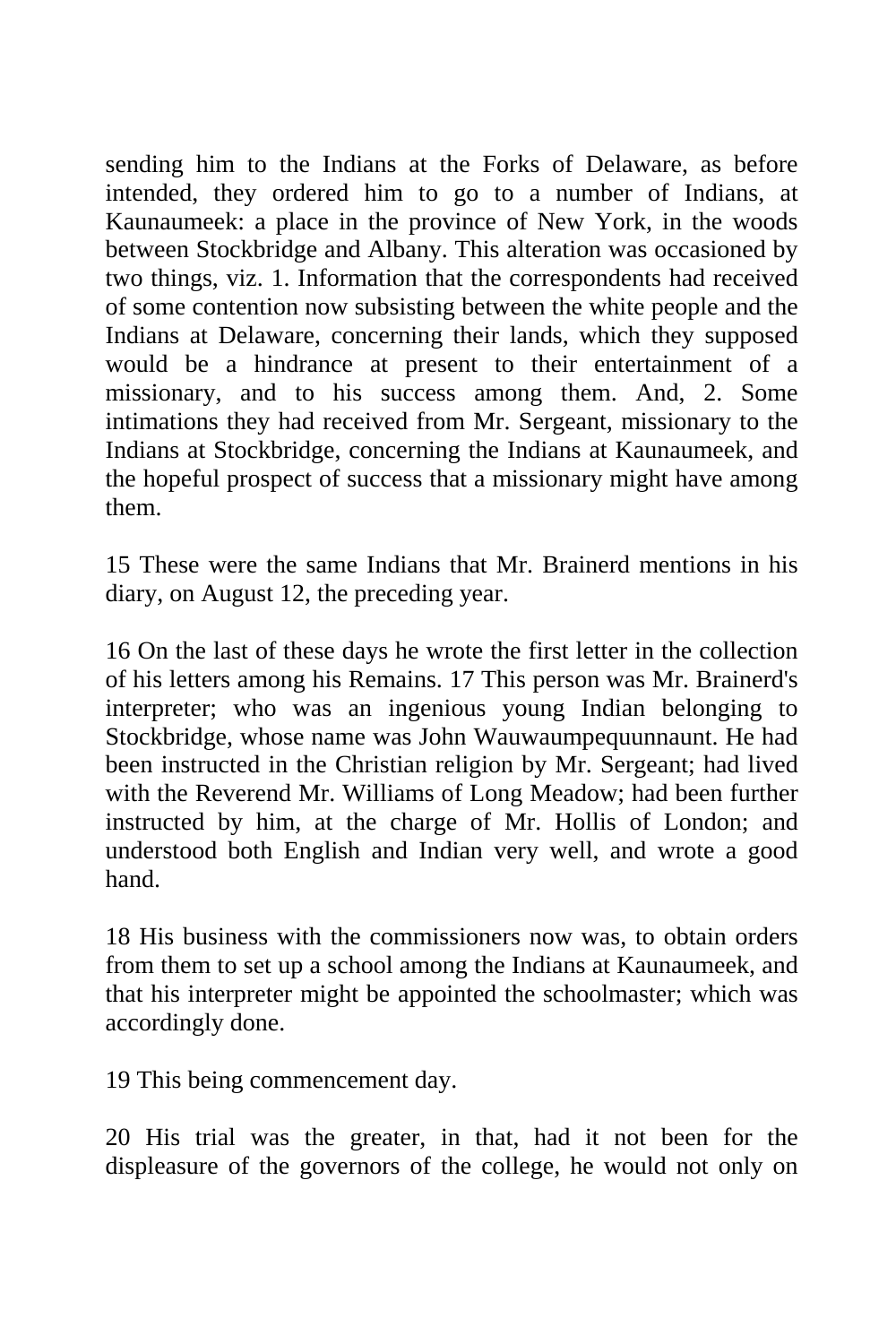that day have shared with his class-mates in the public honours which they then received, but would on that occasion have appeared at the head of that class: which, if he had been with them, would have been the most numerous of any that ever had been graduated at that college.

21 I was witness to the very Christian spirit Mr. Brainerd showed at that time, being then at New-Haven, and one that he thought fit to consult on that occasion. This was the first time that ever I had an opportunity of personal acquaintance with him. There truly appeared in him a great degree of calmness and humility: without the least appearance of rising of spirit for any ill treatment he supposed he had suffered, or the least backwardness to abase himself before them, who, as he thought, had wronged him. What he did was without any objection or appearance of reluctance, even in private to his friends, to whom he freely opened himself. Earnest application was made on his behalf to the authority of the college, that he might have his degree then given him: and particularly by the Rev. Mr. Burr of Newark, one of the correspondents of the honourable society in Scotland; he being sent from New Jersey to New-Haven, by the rest of the commissioners for that end: and many arguments were used, but without success. Indeed the governors of the college were so far satisfied with the reflections Mr. Brainerd had made on himself, that they appeared willing to admit him again into college; but not to give him his degree, till he should have remained there at least twelve mouths, which being contrary to what the correspondents, to whom he was now engaged, had declared to be their mind, he did not consent to it. He desired his degree, as he thought it would tend to his being more extensively useful; but still when he was denied it, he manifested no disappointment or resentment.

22 The commissioners who employed him, had directed him to spend much time this winter with Mr. Sergeant, to learn the language of the Indians; which necessitated him very often to ride, backwards and forwards, twenty miles through the uninhabited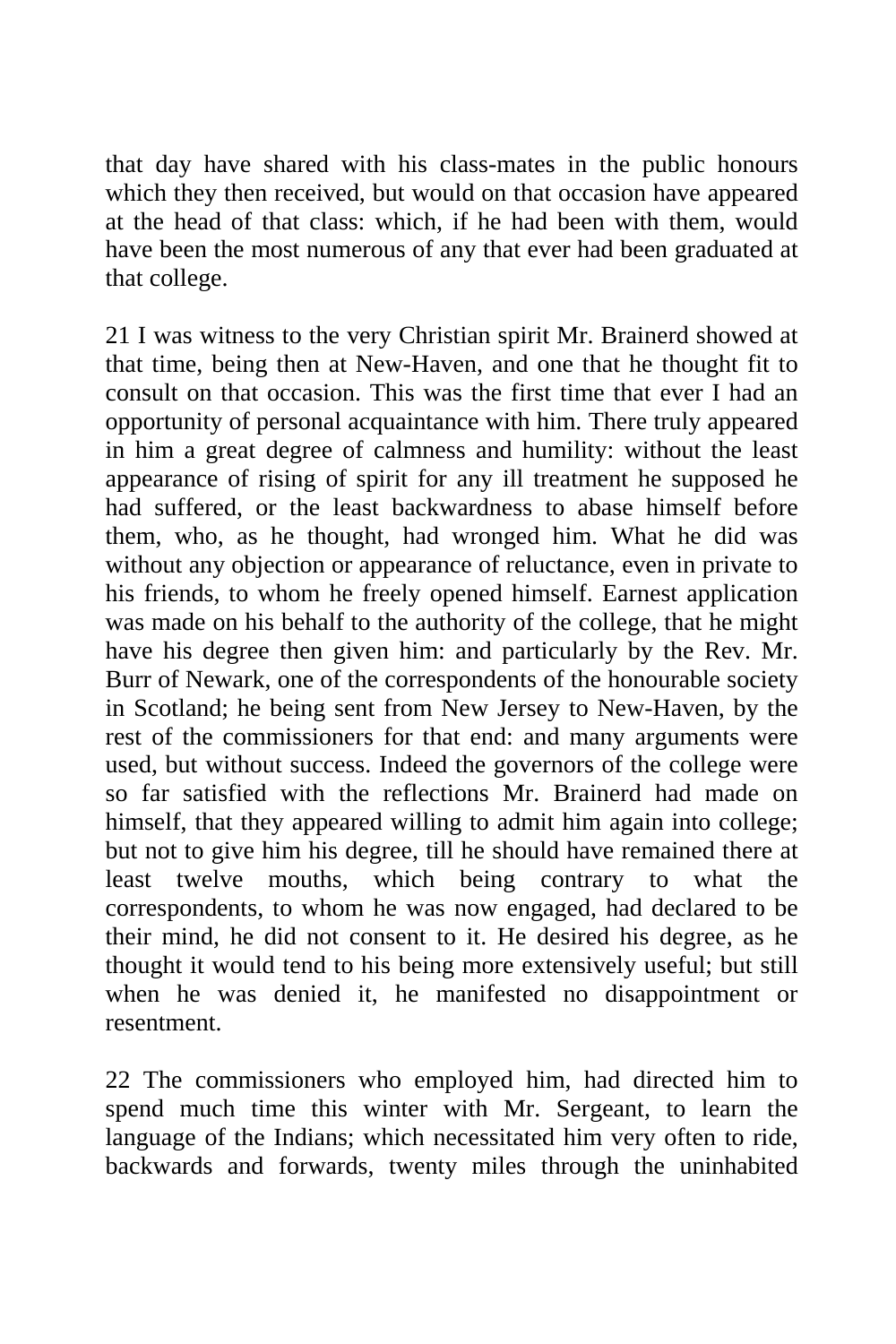woods between Stockbridge and Kaunaumeek; which many times exposed him to extreme hardship in the severe seasons of the winter.

23 This day he wrote the second letter among his Remains.

24 Which was, I suppose, to the value of about one hundred and eighty-five pounds in our bills of the old tenor, as they now pass. By this, as well as many other things, it is manifest, that his frequent melancholy did not arise from the consideration of any disadvantage he was laid under to get a living in the world, by his expulsion from the college.

25 This day he wrote the third letter among his Remains.

26 This is inserted among his Remains.

27 This was the last sabbath that ever he performed public service at Kaunaumeek, and these the last sermons that ever he preached there. It appears by his diary, that while he continued with these Indians, he took great pains with them, and did it with much discretion: but the particular manner how, has been omitted for brevity's sake.

28 This congregation was that at Millington, near Haddam. They were very earnestly desirous of his coming among them.

29 The Indians at Kaunaumeek being but few in number, and Mr. Brainerd having now been laboring among them about a year, and having prevailed upon them to be willing to leave Kaunaumeek, and remove to Stockbridge, to live constantly under Mr. Sergeant's ministry; he thought he might now do more service for Christ among the Indians elsewhere; and therefore went this journey to New Jersey to lay the matter before the commissioners; who met at Elizabeth-town, on this occasion, and determined that he should forthwith leave Kaunaumeek, and go to the Delaware Indians.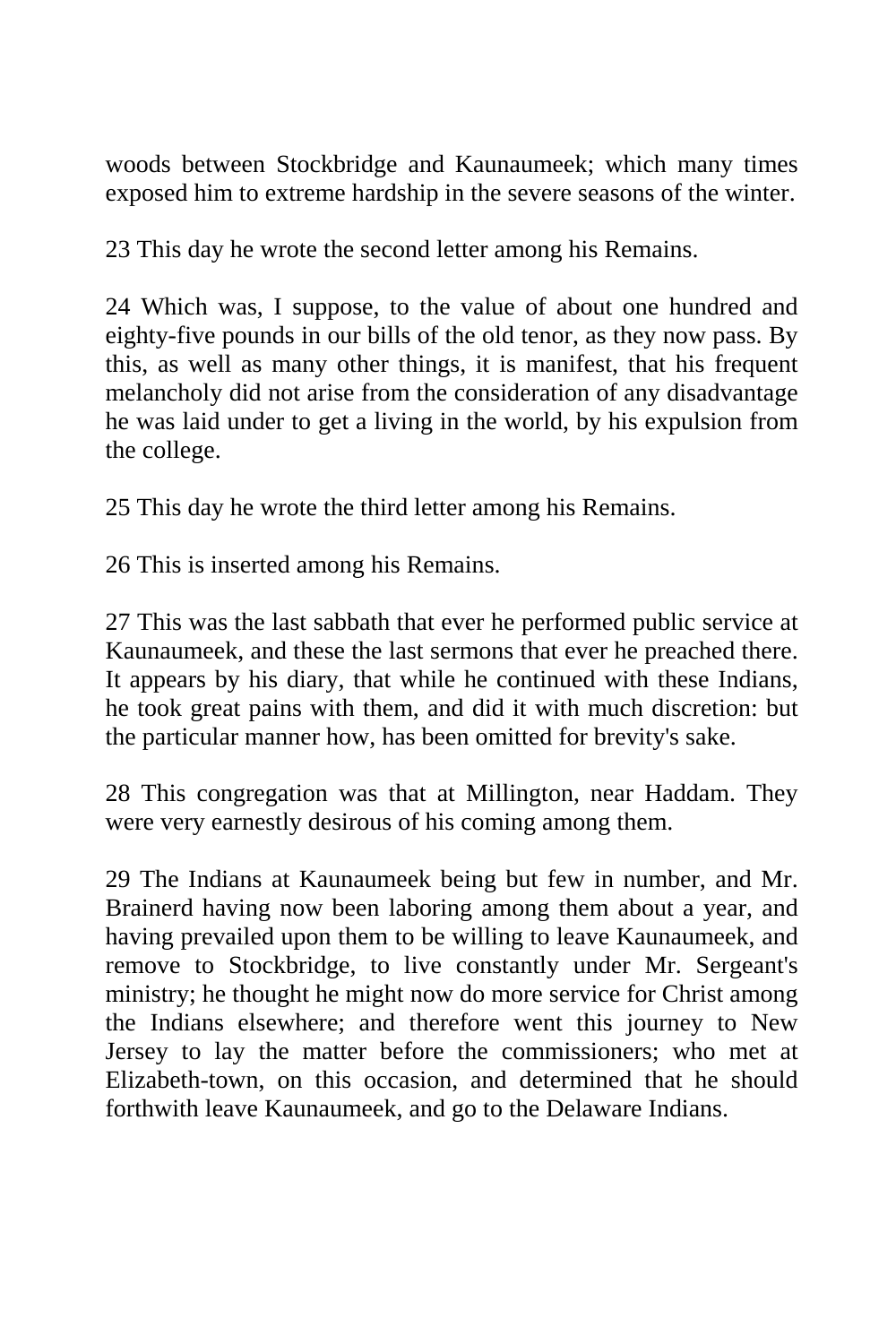30 By the invitations Mr. Brainerd had lately received, it appears, that it was not from necessity, or for want of opportunities to settle in the ministry amongst the English, notwithstanding the disgrace he had been laid under at college, that he was determined to forsake all the outward comforts to be enjoyed in the English settlements, to go and spend his life among the brutish savages, and endure the difficulties and self-denials of an Indian mission. He had, just as he was leaving Kaunaumeek, had an earnest invitation to a settlement at East Hampton on Long Island, the fairest, pleasantest town on the whole island, and one of its largest and most wealthy parishes. The people there were unanimous in their desires to have him for their pastor, and for a long time continued in an earnest pursuit of what they desired, and were hardly brought to relinquish their endeavours and give up their hopes of obtaining him. Besides the invitation he had to Millington; which was near his native town, and in the midst of his friends. Nor did Mr. Brainerd choose the business of a missionary to the Indians, rather than accept of those invitations, because he was unacquainted with the difficulties and sufferings which attended such a service; for he had had experience of these difficulties in summer and winter; having spent about a twelvemonth in a lonely desert among these savages, where he had gone through extreme hardships, and been the subject of a train of outward and inward sorrows, which were now fresh in his mind. Notwithstanding all these things, he chose still to go on with this business; and that although the place he was now going to, was at a still much greater distance from most of his friends, acquaintance, and native land.

31 A place so called in New York government, near Hudson's river, on the west side of the river.

32 See Mr. Brainerd's Narrative, in a letter to Mr. Pemberton, among his Remains.

33 Mr. Pemberton, in a letter to the Honourable Society in Scotland that employed Mr. Brainerd, which he wrote concerning him, (published in Scotland, in the Christian Monthly History,) writes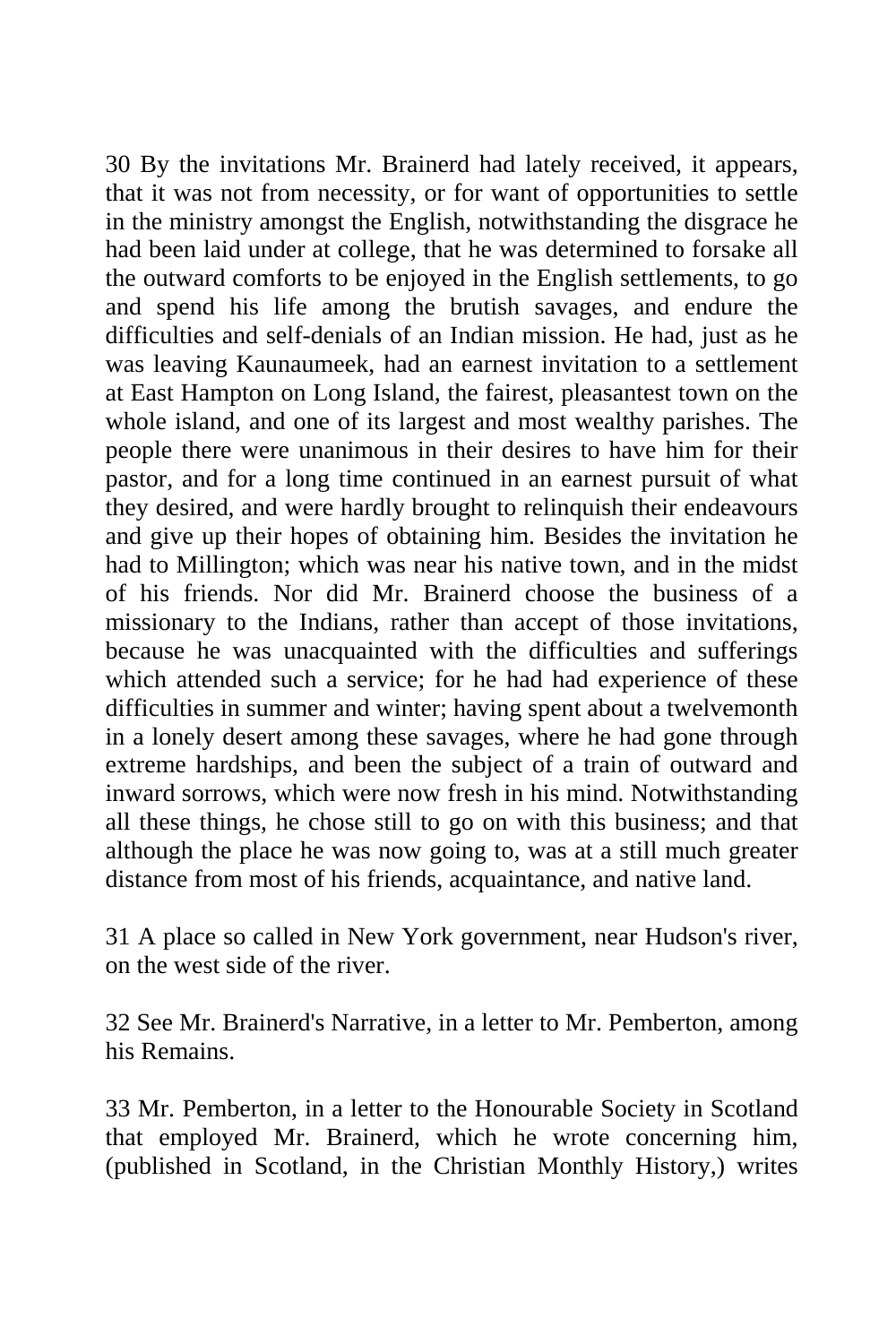thus, "We can with pleasure say, that Mr. Brainerd passed through his ordination-trial to the universal approbation of the Presbytery, and appeared uncommonly qualified for the work of the ministry. He seems to be armed with a great deal of self-denial, and animated with a noble zeal to propagate the gospel among those barbarous nations, who have long dwelt in the darkness of heathenism."

34 See Mr. Brainerd's narrative addressed to Mr. Pemberton, among his Remains.

35 This week, on Tuesday, he wrote the fourth letter among his Remains.

36 Minister at a place called Rockciticus, about forty miles from Mr. Brainerd's lodgings.

37 See his Narrative addressed to Mr. Pemberton.

38 On this day he concluded his Narrative addressed to Mr. Pemberton.

39 This day he wrote the fifth letter among his Remains.

40 Though Mr. Brainerd now dwelt by himself in the forementioned little cottage, which he had built for his own use; yet that was near to a family of white people with whom he had lived before, and with whom he still attended family prayer.

41 It seems he had a design, by what afterwards appears, to remove and live among the Indians at Susquehannah river.

42 The Indians at Susquehannah are a mixed company of many nations, speaking various languages, and few of them properly of the Six Nations. But yet the country having formerly been conquered by the Six Nations, they claim the land; and the Susquehannah Indians are a kind of vassals to them.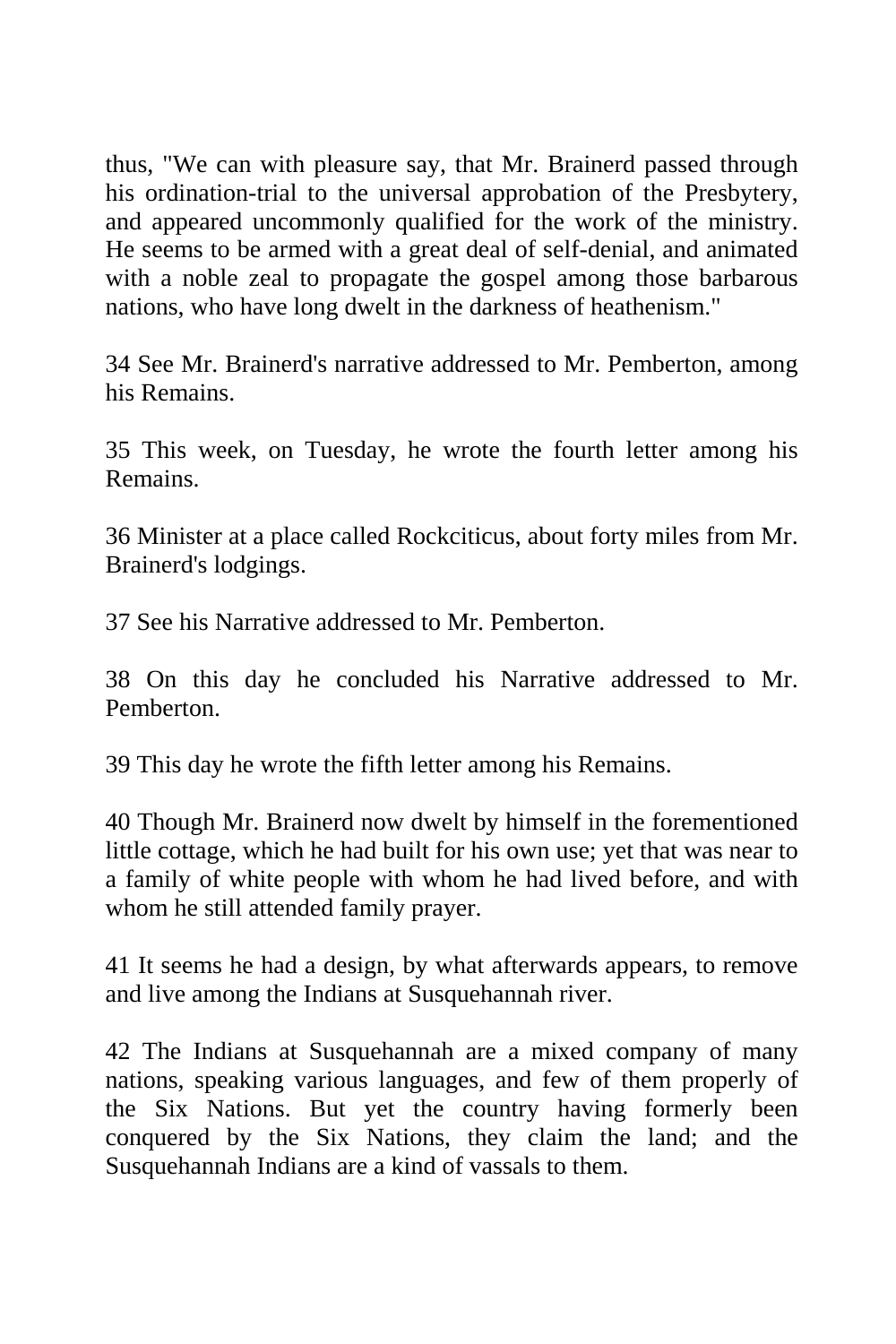43 This is the journey which he occasionally mentions in his printed Journal.

44 Mr. Brainerd having, when at Boston, wrote and left with a friend a brief relation of facts touching his labors with the Indians, and reception among them, during the space of time between November 5. 1744, and June 19, 1745, (with a view to connect his Narrative, addressed to Mr. Pemberton, and his Journal, in case they should ever be reprinted,) concludes the same with this passage: "As my body was very feeble, so my mind was scarce ever so much damped and discouraged about the conversion of the Indians, as at this time. And in this state of body and mind I made my first visit to the Indians in New Jersey, where God was pleased to display his power and grace in the remarkable manner that I have represented in my printed Journal."

45 The reader will find the Journal here mentioned in a subsequent part of this volume.

46 This is the third house that he built to dwell in by himself among the Indians: the first at Kaunaumeek in the county of Albany; the second at the Forks of Delaware in Pennsylvania, and now this at Crossweeksung in New Jersey.

47 On the first of these days he wrote the sixth letter published among his Remains.

48 This day he entered into the 29th year of his age.

49 The public Journal that has been so often referred to, concludes with the account of this day.

50 Mr. Shepard, in his Select Cases Resolved, under the first case says as follows, "I have lately known one very able, wise, and godly, put upon the rack, by him that, envying God's people's peace, knows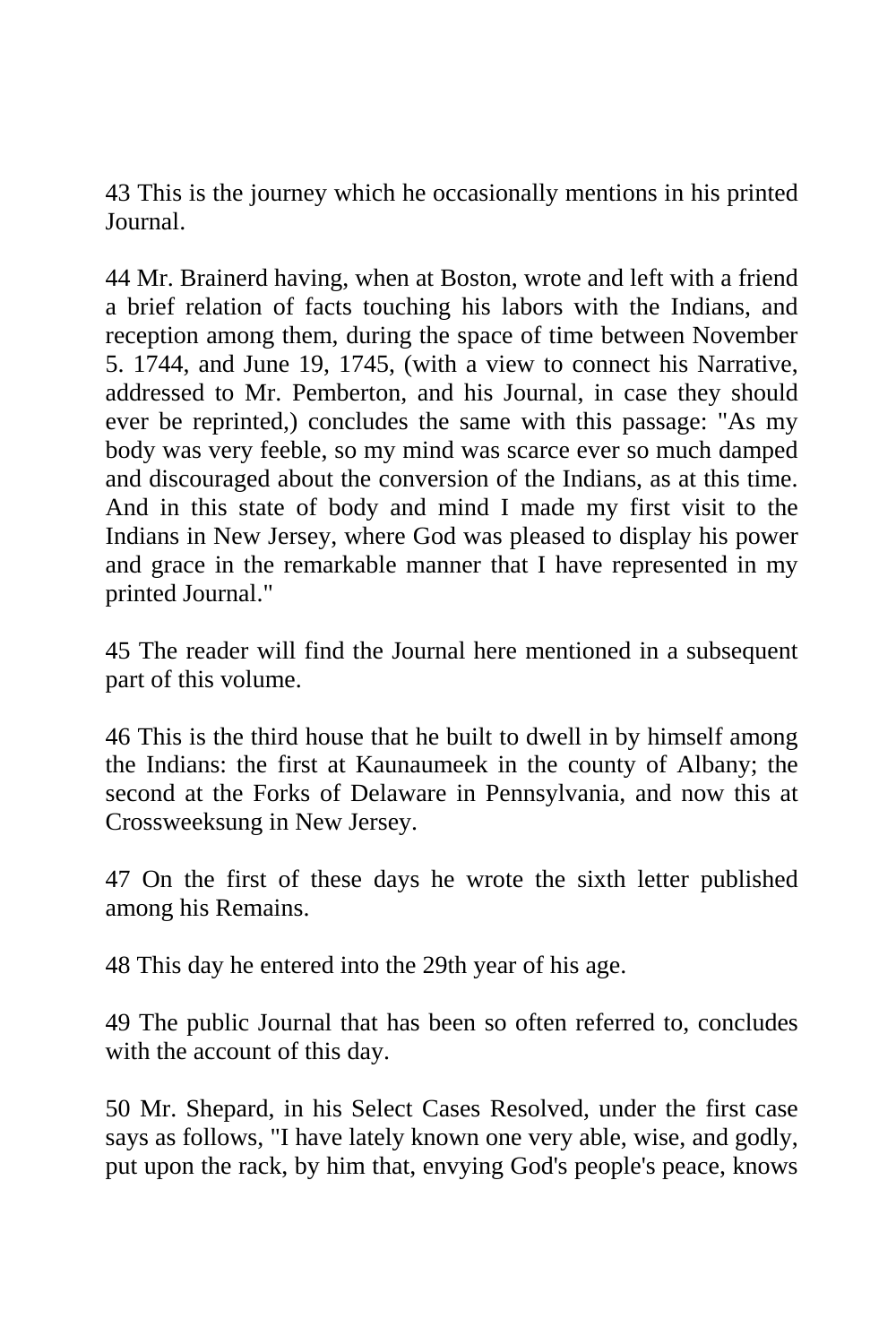how to change himself into an angel of light; for it being his usual course, in the time of his health, to make a diary of his hourly life, and finding much benefit by it, he was in conscience pressed, by the power and delusion of Satan, to make and take the same daily survey of his life in the time of his sickness; by means of which he spent his enfeebled spirits, cast on fuel to fire his sickness. Had not a friend of his convinced him of his erroneous conscience misleading him at that time, he had murdered his body, out of conscience to save his soul, and to preserve his grace. And do you think these were the motions of God's Spirit, which like those locusts, Rev. ix. 9, 10. had faces like men, but had tails like scorpions, and stings in their tails?

51 This was the fourth house he built for his residence among the Indians. Besides that at Kaunaumeek, and that at the Forks of Delaware, and another at Crossweeksung, he built one now at Cranbury.

52 About this time he wrote the seventh letter among his Remains.

53 The late learned and very excellent Mr. Jonathan Dickinson, pastor of a church in Elizabeth-town, president of the college of New Jersey, and one of the Correspondents of the Honourable Society in Scotland for propagating Christian Knowledge. He had a great esteem for Mr. Brainerd, and kindly entertained him in his house during his sickness in the winter past: and after a short illness, he died in the next ensuing October, two days before Mr. Brainerd.

54 A worthy pious young gentleman; who lived in the ministry but a very short time: he died at Stratfield in Connecticut, the December following his ordination, being a little while after Mr. Brainerd's death at Northampton. He was taken ill on a journey, returning from a visit to his friends at Milton, (in the Massachusetts,) which, as I take it, was his native place, and Harvard college the place of his education.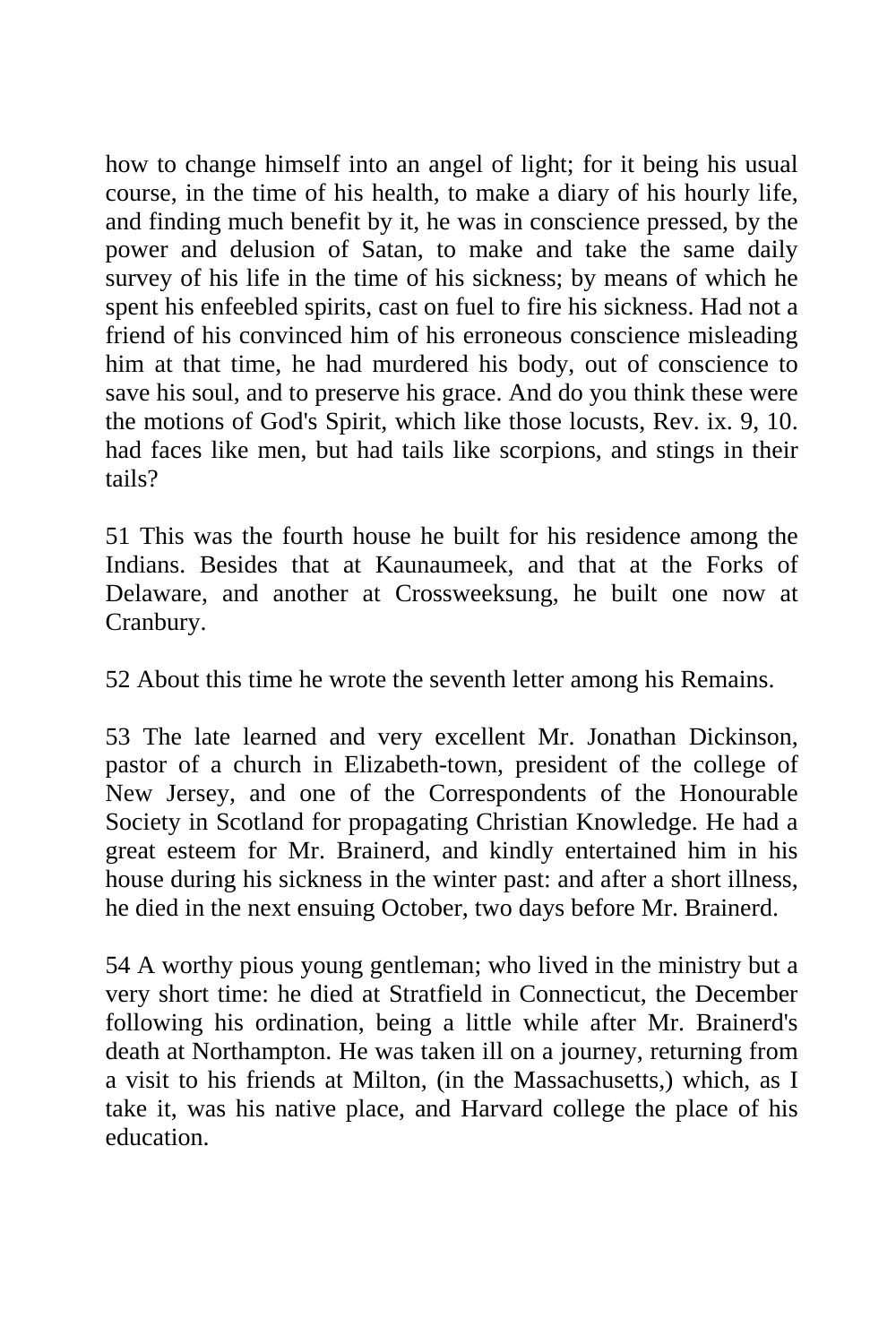55 This brother of his had been sent for by the Correspondents, to take care of, and instruct Mr. Brainerd's congregation of Indians; he being obliged by his illness to be absent from them. And he continued to take care of them till Mr. Brainerd's death: and since his death, has been ordained his successor in his mission, and to the charge of his congregation; which continues much to flourish under his pastoral care.

56 Among these are the eighth, ninth, and tenth letters, among his Remains.

57 I have had advantage for the more full information of his conduct and conversation, the entertainment he met with, and what passed relating to him while in Boston; as he was constantly attended, during his continuance there, by one of my children, in order to his assistance in is illness.

58 His congregation, since this, have with great cheerfulness and unanimity fallen in with this advice, and have practised agreeably to the proposal from Scotland; and have at times appeared with uncommon engagedness and fervency of spirit in their meetings and united devotions, pursuant to that proposal. Also the presbyteries of New York and New Brunswick, since this, have with one consent fallen in with the proposal, as likewise some others of God's people in those parts.

59 A part of this preface is inserted in the Reflections on these Memoirs, in a subsequent part of this volume.

60 This young gentleman was an ingenious, serious, studious, and hopefully truly pious person: there appeared in him many qualities giving hope of his being a great blessing in his day. But it has pleased God, since the death of his brother, to take him away also. He died that winter, at New Haven, on January 6, 1748, of a nervous fever, after about a fortnight's illness.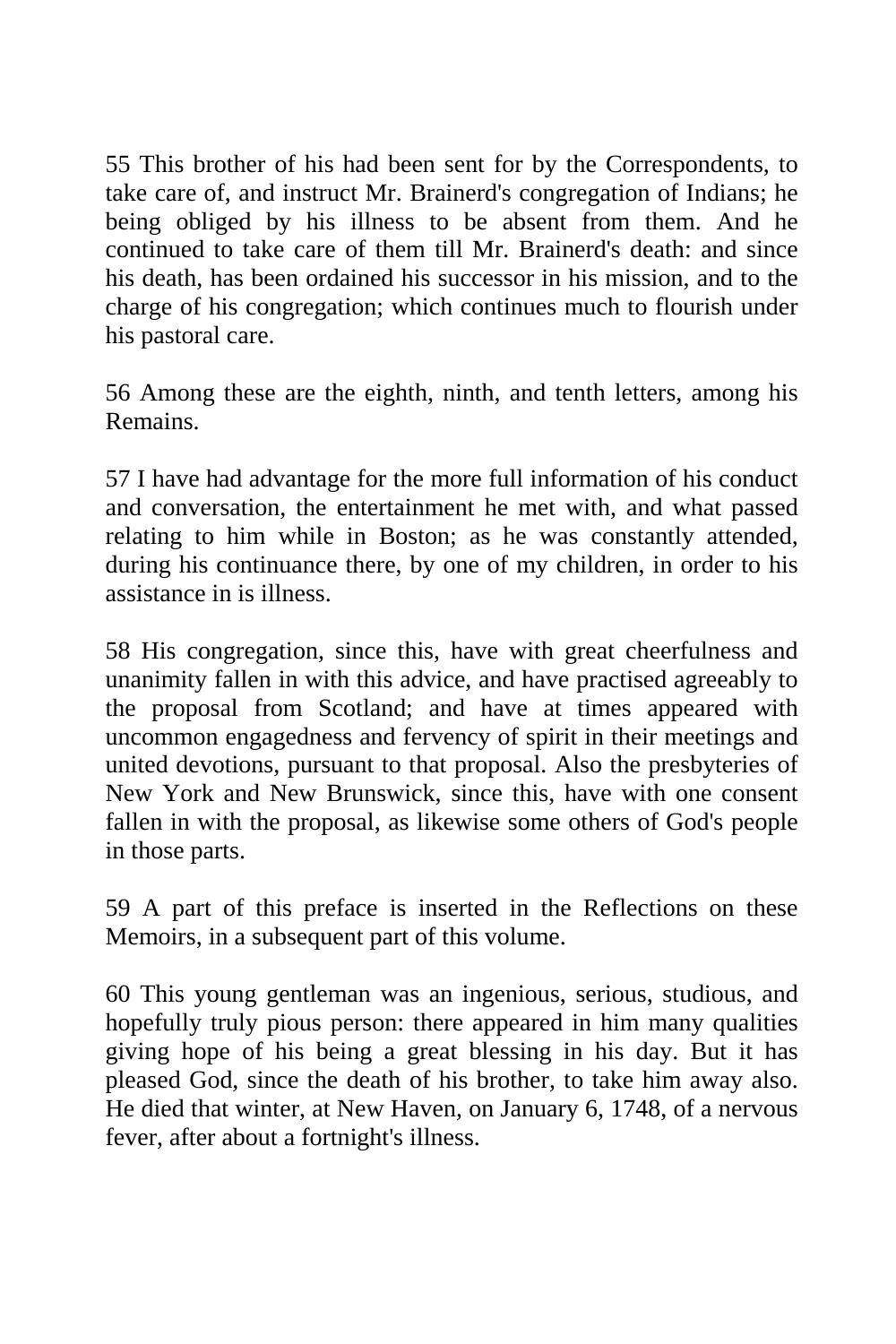61 It was concerning the qualifications of ministers, and the examination and licensing of candidates for the work of the ministry.

62 This was the last time that ever he wrote in his diary with his own hand! though it is continued a little farther, in a broken manner; written by his brother Israel, but indited by his mouth in this his weak and dying state.

63 He had, before this, expressed a desire, if it might be the will of God, to live till his brother returned from New Jersey: who, when he went away, intended, if possible, to perform his journey, and return in a fortnight; hoping once more to meet his brother in the land of the living. The fortnight was now near expired, it ended the next day.

64 The editor takes leave to make the remark, that when Mr. Brainerd was at Boston, sick nigh unto death, it was with reluctance he thought of dying in a place where funerals are often attended with a pomp and show, which (especially on occasion of his own) he was very averse to any appearance of: and though it was with some difficulty he got his mind reconciled to the prospect then before him, yet at last he was brought to acquiesce in the divine will, with respect to this circumstance of his departure. However, it pleased God to order the event so as to gratify his desire, which he had expressed, of getting back to Northampton, with a view particularly to a more silent and private burial.

65 From this time forward he had the free use of his reason till the day before his death; excepting that at some times he appeared a little lost for a moment, at first waking out of sleep.

66 Here ends his diary: these the last words that are written in it, either by his own hand, or by any other from his mouth.